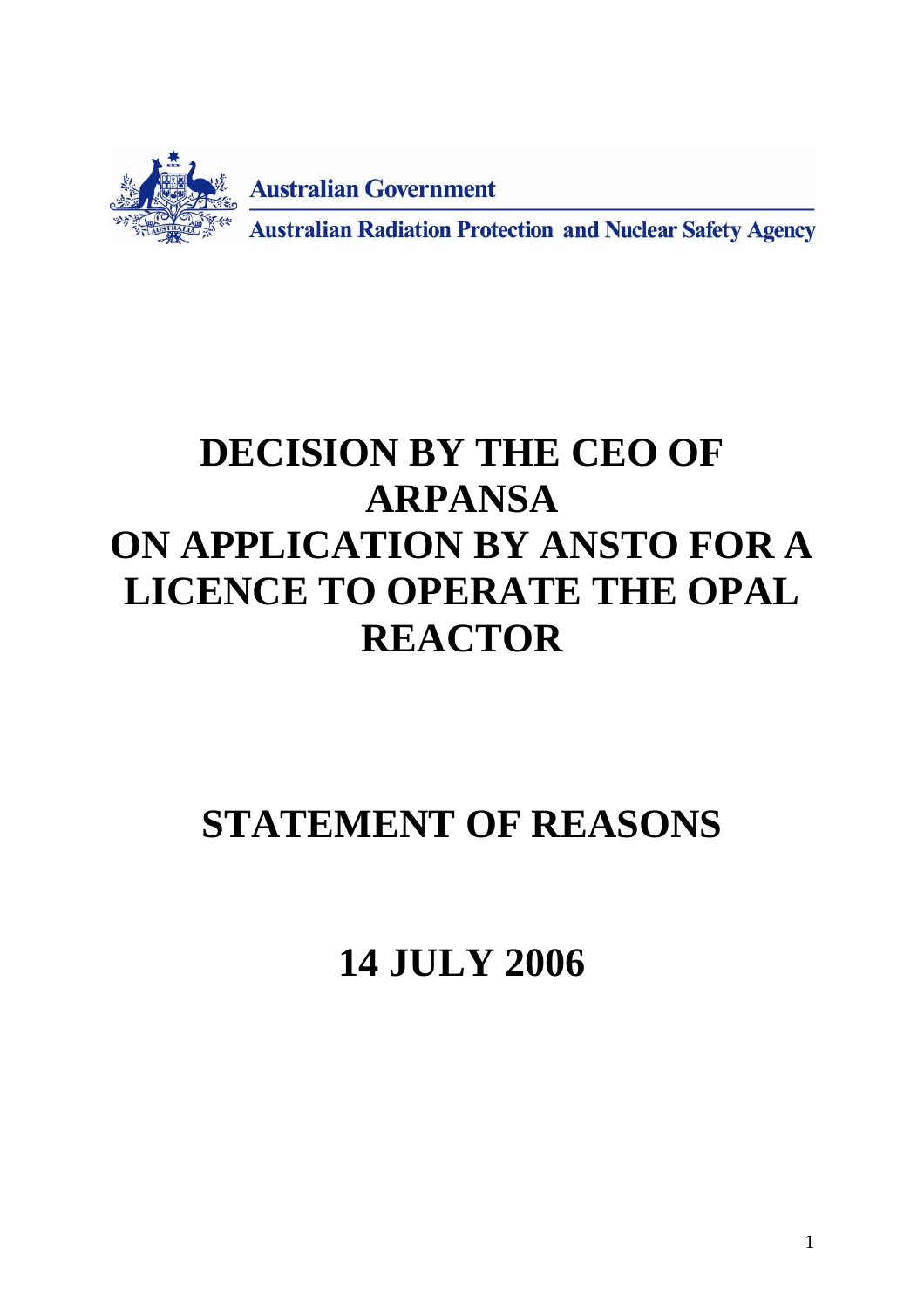| 1. |                                                                                                       |                                                                         |  |  |  |  |
|----|-------------------------------------------------------------------------------------------------------|-------------------------------------------------------------------------|--|--|--|--|
| 2. |                                                                                                       |                                                                         |  |  |  |  |
|    | 2.1.                                                                                                  |                                                                         |  |  |  |  |
|    | 2.2.                                                                                                  |                                                                         |  |  |  |  |
|    | 2.3.                                                                                                  |                                                                         |  |  |  |  |
|    | 2.4.                                                                                                  |                                                                         |  |  |  |  |
|    | 2.5.                                                                                                  |                                                                         |  |  |  |  |
|    | 2.6.                                                                                                  |                                                                         |  |  |  |  |
|    | 2.7.                                                                                                  |                                                                         |  |  |  |  |
|    | 2.8.                                                                                                  |                                                                         |  |  |  |  |
|    | 2.9.                                                                                                  |                                                                         |  |  |  |  |
| 3. | FRAMEWORK FOR THE CONSIDERATION OF INTERNATIONAL<br>BEST PRACTICE IN RELATION TO RADIATION PROTECTION |                                                                         |  |  |  |  |
|    | 3.1.                                                                                                  | What is international best practice in radiation protection and         |  |  |  |  |
|    |                                                                                                       |                                                                         |  |  |  |  |
|    | 3.2.                                                                                                  | Developments in international best practice in relation to radiation    |  |  |  |  |
|    |                                                                                                       |                                                                         |  |  |  |  |
|    | 3.2.1.                                                                                                |                                                                         |  |  |  |  |
|    | 3.2.2.                                                                                                | The Joint Convention on the Safety of Spent Fuel Management and         |  |  |  |  |
|    |                                                                                                       | the Safety of Radioactive Waste Management (the Joint Convention) 28    |  |  |  |  |
|    | 3.2.3.                                                                                                |                                                                         |  |  |  |  |
|    | 3.2.4.                                                                                                | Recommendations of the International Commission on Radiological         |  |  |  |  |
|    |                                                                                                       |                                                                         |  |  |  |  |
|    | 3.2.5.                                                                                                |                                                                         |  |  |  |  |
|    | 3.3.                                                                                                  |                                                                         |  |  |  |  |
|    | 3.4.                                                                                                  | The application of international best practice in relation to radiation |  |  |  |  |
|    |                                                                                                       | protection and nuclear safety to operation of a research reactor  40    |  |  |  |  |
| 4. | PLANS AND ARRANGEMENTS FOR OPERATION OF OPAL REACTOR 42                                               |                                                                         |  |  |  |  |
|    | 4.1.                                                                                                  |                                                                         |  |  |  |  |
|    | 4.1.1.                                                                                                |                                                                         |  |  |  |  |
|    | 4.1.2.                                                                                                |                                                                         |  |  |  |  |
|    | 4.1.3.                                                                                                |                                                                         |  |  |  |  |
|    | 4.1.4.                                                                                                |                                                                         |  |  |  |  |
|    | 4.2.                                                                                                  | ANSTO's Plans for operation of OPAL – safety management plan 48         |  |  |  |  |
|    | 4.2.1.                                                                                                |                                                                         |  |  |  |  |
|    | 4.2.2.                                                                                                |                                                                         |  |  |  |  |
|    | 4.2.3.                                                                                                |                                                                         |  |  |  |  |
|    | 4.2.4.                                                                                                |                                                                         |  |  |  |  |
|    | 4.2.5.                                                                                                |                                                                         |  |  |  |  |
|    | 4.2.6.                                                                                                |                                                                         |  |  |  |  |
|    | 4.3.                                                                                                  | ANSTO plans and arrangement for the operation of OPAL - radiation       |  |  |  |  |
|    |                                                                                                       |                                                                         |  |  |  |  |
|    | 4.4.                                                                                                  | ANSTO Plans and arrangements for operation of OPAL - radioactive        |  |  |  |  |
|    |                                                                                                       |                                                                         |  |  |  |  |
|    | 4.4.1.                                                                                                |                                                                         |  |  |  |  |
|    | 4.4.2.                                                                                                |                                                                         |  |  |  |  |
|    |                                                                                                       |                                                                         |  |  |  |  |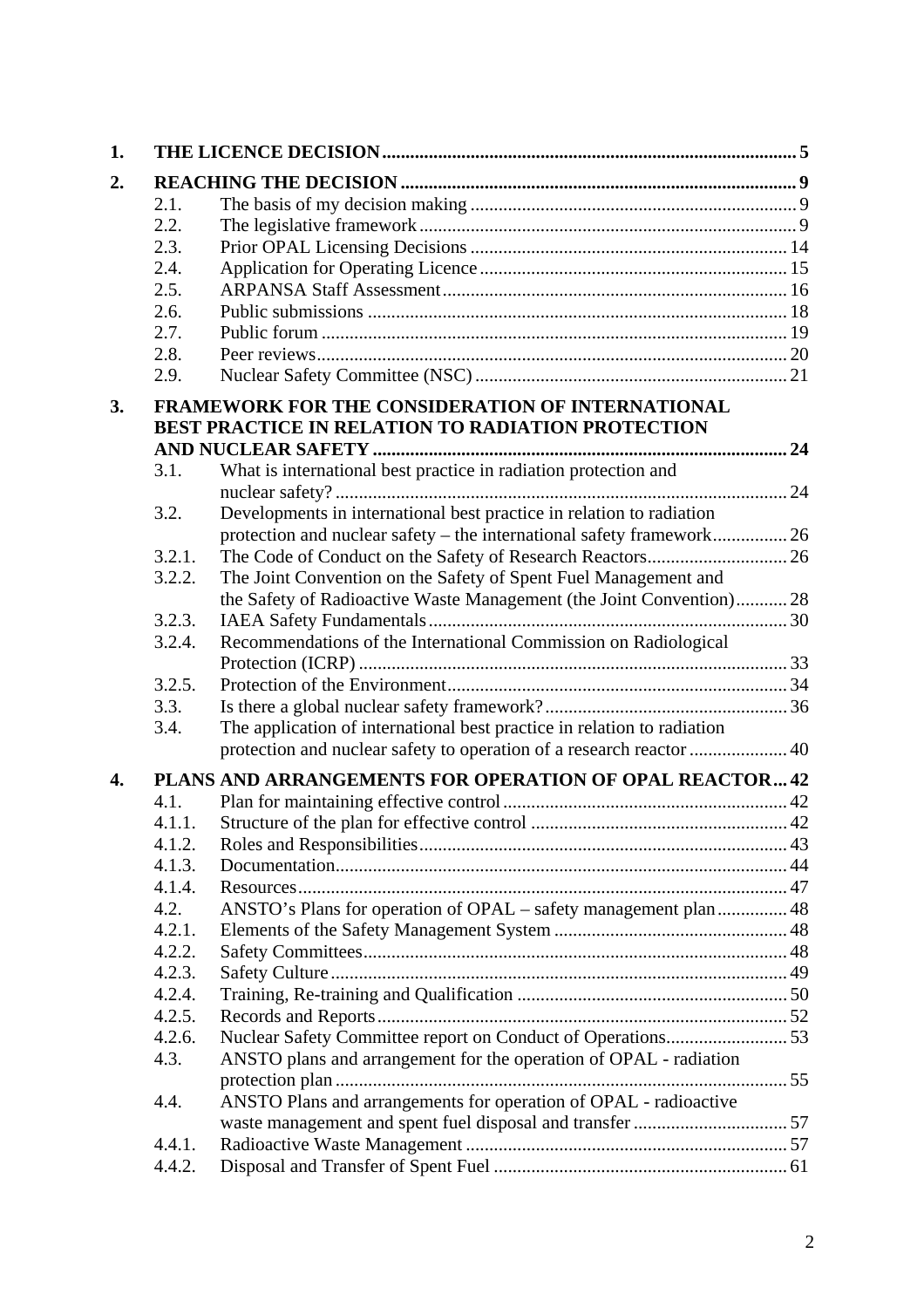|    | 4.4.3.           |                                                                         |  |
|----|------------------|-------------------------------------------------------------------------|--|
|    | 4.4.4.           |                                                                         |  |
|    | 4.4.5.           |                                                                         |  |
|    | 4.4.6.           |                                                                         |  |
|    | 4.4.7.           | Findings having regard to international best practice in relation to    |  |
|    |                  |                                                                         |  |
|    | 4.5.             | ANSTO's plans and arrangements for operation of OPAL                    |  |
|    |                  |                                                                         |  |
|    | 4.5.1.           |                                                                         |  |
|    | 4.5.2.           | Physical security – international best practice in radiation protection |  |
|    |                  |                                                                         |  |
|    | 4.5.3.           |                                                                         |  |
|    | 4.5.4.           |                                                                         |  |
|    | 4.5.5.           | Public submissions on nuclear non-proliferation and safeguards  81      |  |
|    | 4.5.6.           |                                                                         |  |
|    | 4.5.7.           |                                                                         |  |
|    | 4.6.             | ANSTO's plans and arrangements for operation of OPAL                    |  |
|    |                  |                                                                         |  |
|    | 4.6.1.           |                                                                         |  |
|    | 4.6.2.           |                                                                         |  |
|    | 4.6.3.           |                                                                         |  |
|    |                  |                                                                         |  |
| 5. |                  | CONSTRUCTION, SAFETY ANALYSIS REPORT, OPERATIONAL LIMITS                |  |
|    |                  | AND CONDITIONS, COMMISSIONING AND OPERATING                             |  |
|    | 5.1.             |                                                                         |  |
|    | 5.1.1.           |                                                                         |  |
|    | 5.1.2.           |                                                                         |  |
|    |                  |                                                                         |  |
|    |                  |                                                                         |  |
|    |                  |                                                                         |  |
|    |                  |                                                                         |  |
|    |                  |                                                                         |  |
|    | 5.1.3.           |                                                                         |  |
|    |                  |                                                                         |  |
|    | 5.1.4.           |                                                                         |  |
|    | 5.1.5.           |                                                                         |  |
|    | 5.1.6.<br>5.2.   | Assessment and Findings regarding Stage A Commissioning  102            |  |
|    |                  |                                                                         |  |
|    | 5.2.1.<br>5.2.2. |                                                                         |  |
|    |                  |                                                                         |  |
|    | 5.2.3.           |                                                                         |  |
|    |                  |                                                                         |  |
|    |                  |                                                                         |  |
|    | 5.2.4.           |                                                                         |  |
|    |                  |                                                                         |  |
|    |                  |                                                                         |  |
|    |                  | 5.2.4.3. Continuing Development of the SAR and PSA  114                 |  |
|    | 5.2.5.           |                                                                         |  |
|    | 5.3.             |                                                                         |  |
|    | 5.4.             | The Arrangements for Commissioning the Controlled Facility  118         |  |
|    | 5.4.1.           |                                                                         |  |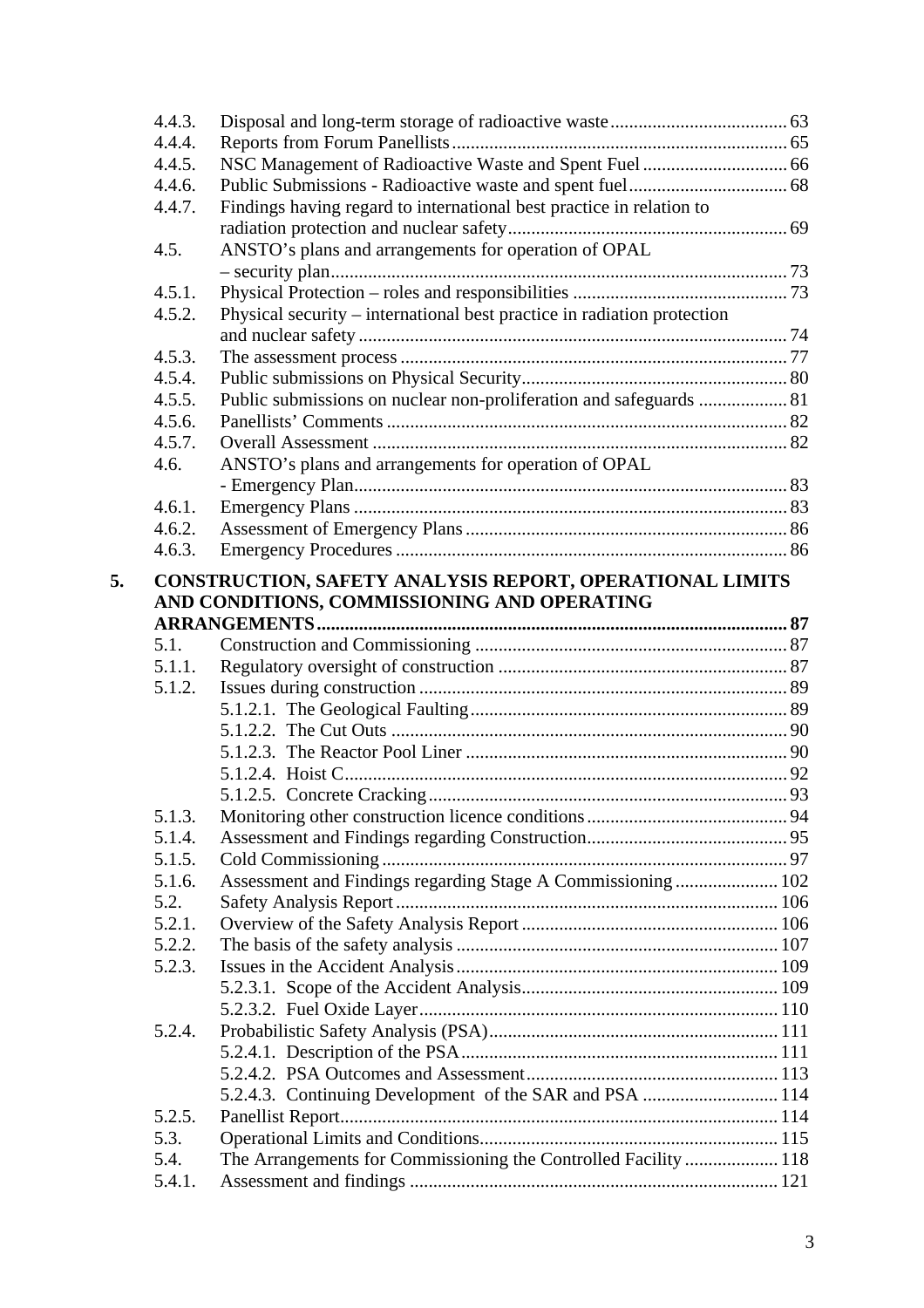|                                                                           | 5.4.2. |                                                                                                                                             |  |  |  |  |
|---------------------------------------------------------------------------|--------|---------------------------------------------------------------------------------------------------------------------------------------------|--|--|--|--|
|                                                                           | 5.5.   | The Arrangements for Operating the Controlled Facility  124                                                                                 |  |  |  |  |
|                                                                           | 5.5.1. |                                                                                                                                             |  |  |  |  |
|                                                                           | 5.5.2. |                                                                                                                                             |  |  |  |  |
|                                                                           | 5.5.3. |                                                                                                                                             |  |  |  |  |
|                                                                           | 5.5.4. |                                                                                                                                             |  |  |  |  |
|                                                                           | 5.5.5. |                                                                                                                                             |  |  |  |  |
|                                                                           | 5.6.   |                                                                                                                                             |  |  |  |  |
| 6.                                                                        |        | MATTERS TO BE TAKEN INTO ACCOUNT PRESCRIBED IN THE                                                                                          |  |  |  |  |
|                                                                           |        |                                                                                                                                             |  |  |  |  |
|                                                                           | 6.1.   | Whether the application includes the information I have requested  138                                                                      |  |  |  |  |
|                                                                           | 6.2.   | Whether the information establishes that the proposed conduct can                                                                           |  |  |  |  |
|                                                                           |        | be carried out without undue risk to the health and safety of the                                                                           |  |  |  |  |
|                                                                           |        |                                                                                                                                             |  |  |  |  |
|                                                                           | 6.3.   | Whether the applicant has shown that there is a net benefit from                                                                            |  |  |  |  |
|                                                                           |        |                                                                                                                                             |  |  |  |  |
|                                                                           | 6.3.1. |                                                                                                                                             |  |  |  |  |
|                                                                           | 6.3.2. |                                                                                                                                             |  |  |  |  |
|                                                                           | 6.3.3. |                                                                                                                                             |  |  |  |  |
|                                                                           | 6.4.   | Whether the applicant has shown that the magnitude of the individual                                                                        |  |  |  |  |
|                                                                           |        | doses, the number of people exposed, and the likelihood that exposure<br>will happen, are as low as reasonably achievable, having regard to |  |  |  |  |
|                                                                           |        |                                                                                                                                             |  |  |  |  |
|                                                                           | 6.5.   | Whether the applicant has shown the capacity for complying with the                                                                         |  |  |  |  |
|                                                                           |        |                                                                                                                                             |  |  |  |  |
|                                                                           |        | Annex A - Documents forming the Application to operate OPAL  147                                                                            |  |  |  |  |
|                                                                           |        | Annex B: Assessment of OPAL operating licence application against the                                                                       |  |  |  |  |
| provisions of the Code of Conduct on the Safety of Research Reactors  149 |        |                                                                                                                                             |  |  |  |  |
| Annex C - Assessment of OPAL operating licence application against the    |        |                                                                                                                                             |  |  |  |  |
| articles of the Joint Convention on the Safety of Spent Fuel              |        |                                                                                                                                             |  |  |  |  |
| Management and on the Safety of Radioactive Waste Management  159         |        |                                                                                                                                             |  |  |  |  |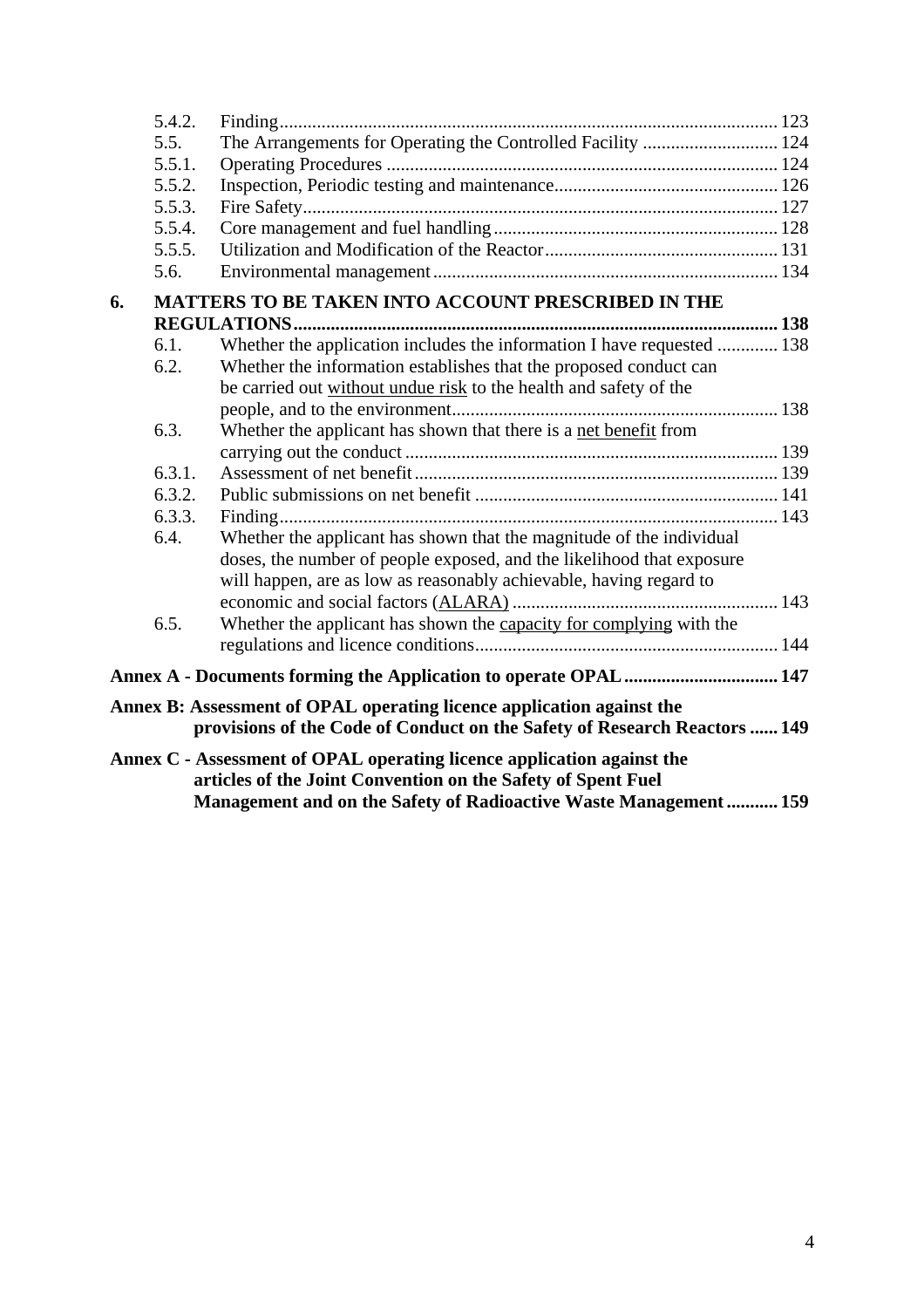## **1. THE LICENCE DECISION**

On 14 July 2006, I issued a facility licence under section 32 of the *Australian Radiation Protection and Nuclear Safety Act 1998* (the Act) to the Australian Nuclear Science and Technology Organisation (ANSTO) that authorises ANSTO, its employees, any party it contracts with (Commonwealth contractor) and employees of any such Commonwealth contractor, to operate the nuclear installation known as the OPAL (Open Pool Australian Light-water) reactor, subject to the following licence conditions:

- 1. the licence condition in sub-section 35(3) of the Act
- 2. the licence conditions referred to in paragraph 35(1)(b) of the Act and prescribed in Part 4, Division 4 of the *Australian Radiation Protection and Nuclear safety Regulations 1999* (the regulations)
- 3. the practices to be followed in Part 5 of the regulations
- 4. the licence conditions that I have imposed under paragraph  $35(1)(c)$  of the Act.

In accordance with section 37 of the Act, the licence continues in force until suspended, cancelled or surrendered.

For the sole purpose of assisting the readers of this decision, I have paraphrased the licence conditions found in the Act and regulations, substituting 'ANSTO' for 'the holder of a licence' and 'OPAL' in place of 'controlled facility' etc.

#### **Licence Conditions Prescribed in the ARPANS Act and ARPANS Regulations**

#### 35(3) of the ARPANS Act 1998

ANSTO must allow the CEO, or a person authorised by the CEO, to enter and inspect the OPAL reactor at reasonable times; and must comply with any requirements specified in the regulations in relation to such an inspection.

#### Regulation 44

ANSTO must take all reasonably practicable steps to prevent breaches of licence conditions.

#### Regulation 45

ANSTO must investigate suspected breaches of licence conditions. If ANSTO identifies a breach, ANSTO must rectify the breach and any consequences of the breach as soon as reasonably practicable. If ANSTO identifies a breach, ANSTO must also tell the CEO as soon as reasonably practicable.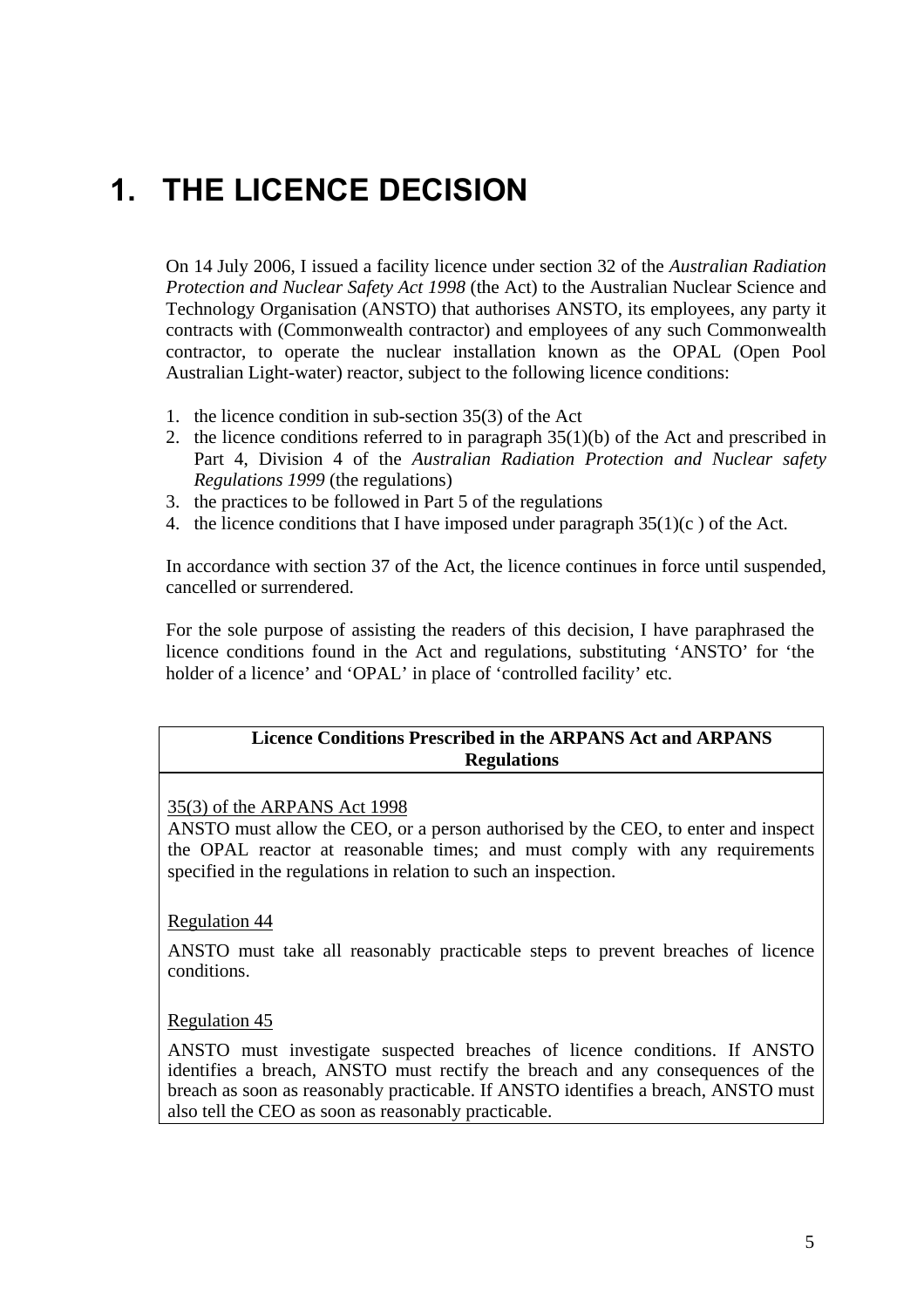#### Regulation 46

ANSTO must take all reasonably practicable steps to prevent accidents involving the OPAL reactor. If an accident happens, ANSTO must:

- (a) take all reasonably practicable steps to control the accident; and
- (b) take all reasonably practicable steps to minimise the consequences of the accident, including injury to any person and damage or harm to the environment; and
- (c) tell the CEO about the accident within 24 hours of it happening; and
- (d) give the CEO a written report about the accident within 14 days of it happening.

#### Regulation 47

ANSTO must ensure that conduct and dealings with the OPAL reactor comply with the *National Standard for Limiting Occupational Exposure to Ionizing Radiation.* 

#### Regulation 48

ANSTO must ensure that all conduct and dealings with the OPAL reactor are in accordance with:

- (a) the Recommendations for limiting exposure to ionizing radiation; and
- (b) the Code of Practice for the Safe Transport of Radioactive Material.

ANSTO must also ensure that dealings with the disposal of radioactive material arising in connection with the operation of the OPAL reactor are in accordance with the following Codes of Practice:

- (a) the Code of Practice for the Disposal of Radioactive Waste by the User;
- (b) the Code of Practice for the Near-Surface Disposal of Radioactive Waste in Australia;
- (c) the Code of Practice for the Safe Transport of Radioactive Material.

#### Regulation 49

ANSTO must ensure that all activities related to the OPAL reactor comply with the plans and arrangements for managing safety mentioned in the licence application.

#### Regulation 50

ANSTO must, at least once every 12 months, review and update any plans and arrangements for managing the OPAL reactor to ensure the health and safety of people and protection of the environment. ANSTO must, after conducting a review, give the CEO information about the review.

#### Regulation 51

ANSTO must seek the CEO's prior approval to make a change to the details in the application for the licence or a modification of the OPAL reactor that will have significant implications for safety.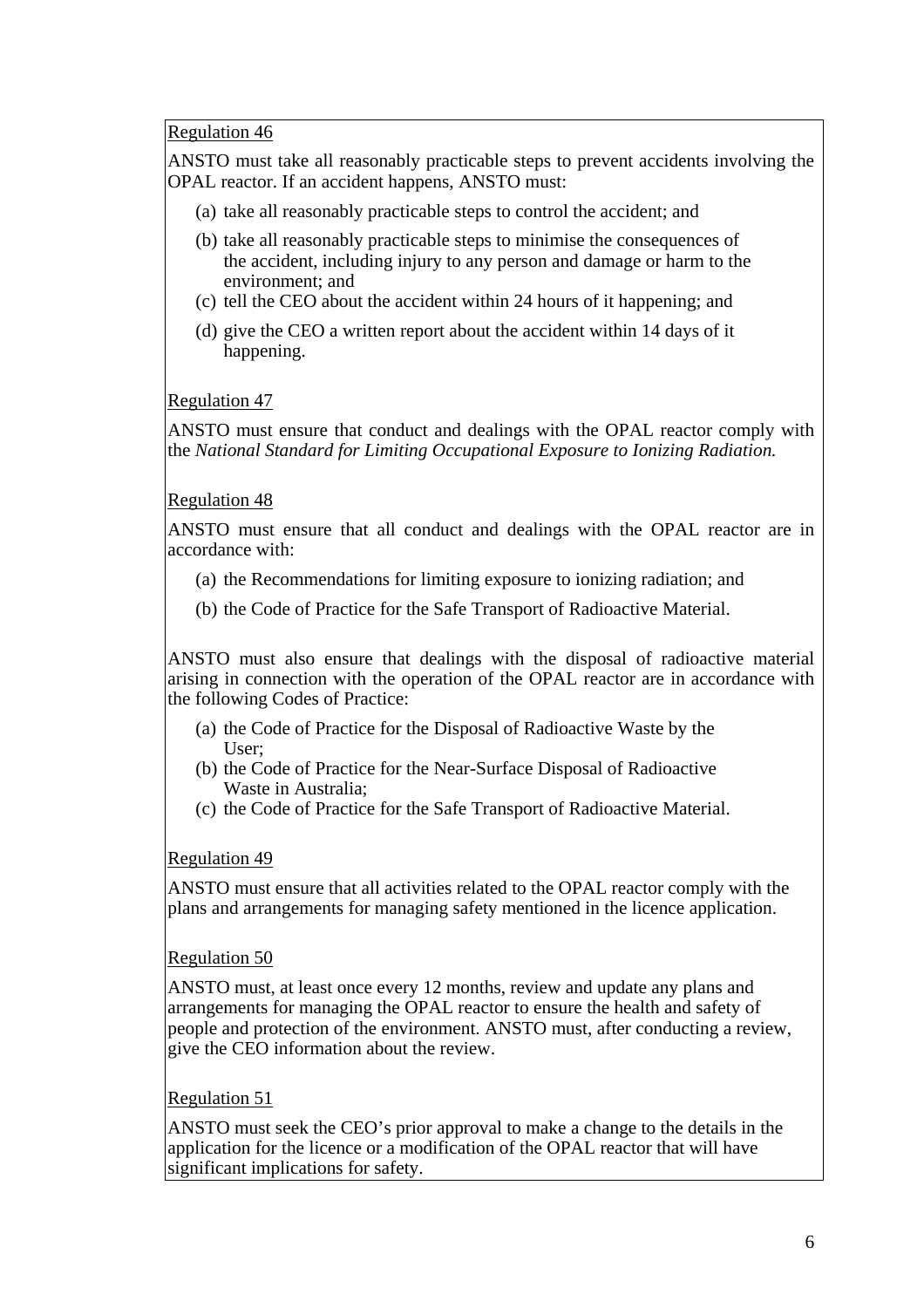#### Regulation 52

ANSTO may make changes to the details in the application for the licence or modifications of the OPAL reactor that are unlikely to have significant implications for safety without the CEO's approval. However, ANSTO must, at least once every 3 months, tell the CEO about any such changes.

#### Regulation 53

ANSTO must only dispose of controlled apparatus and controlled material with the approval of the CEO. If ANSTO transfers controlled apparatus or controlled materials to the possession of another person or body, ANSTO must within 7 days of the transfer tell the CEO that the transfer has happened, the name of the other person or body; the number of the licence held by the other person or body and the location of the controlled apparatus or controlled materials after that transfer. ANSTO must not dispose of OPAL, or transfer OPAL to the control of another person or body, without the CEO's approval.

Part 5 of the regulations also requires 'practices to be followed' by ANSTO in the operation of OPAL. These are the radiation protection practices described in the national *Recommendations for limiting exposure to ionising radiation (RPS 1)* effectively specifying dose limits, the ALARA principle, optimisation and application of dose constraints.

The licence conditions I have imposed under paragraph  $35(1)(c)$  of the Act are as follows:

#### *1. Periodic Safety Review*

- *1.1 ANSTO must submit to the CEO of ARPANSA a periodic safety review that is a detailed re-examination of the safety of the OPAL reactor taking into account operating experience and international best practice in radiation protection and nuclear safety.*
- *1.2 The first such review must be completed no later than two years after completion of commissioning of the OPAL reactor and must include revision of the Safety Analysis Report to the satisfaction of the CEO of ARPANSA.*
- *1.3 Reviews thereafter are to be conducted at intervals of no more than ten years.*
- *1.4 ANSTO must arrange for the periodic safety reviews to be subject to international peer review.*

#### *2. Periodic review of physical protection*

- *2.1 ANSTO must prepare and submit to the CEO of ARPANSA and to the Direactor General of the Australian Safeguards and Non Proliferation Office periodically for assessment a detailed review of the physical protection and security systems, taking into account operating experience and developments in the security environment and international best practice in physical security for nuclear installations.*
- *2.2 The first such review must be completed no later than two years after the completion of the commissioning of the OPAL reactor and thereafter at intervals agreed with the CEO of ARPANSA and the Direactor General of the Australian*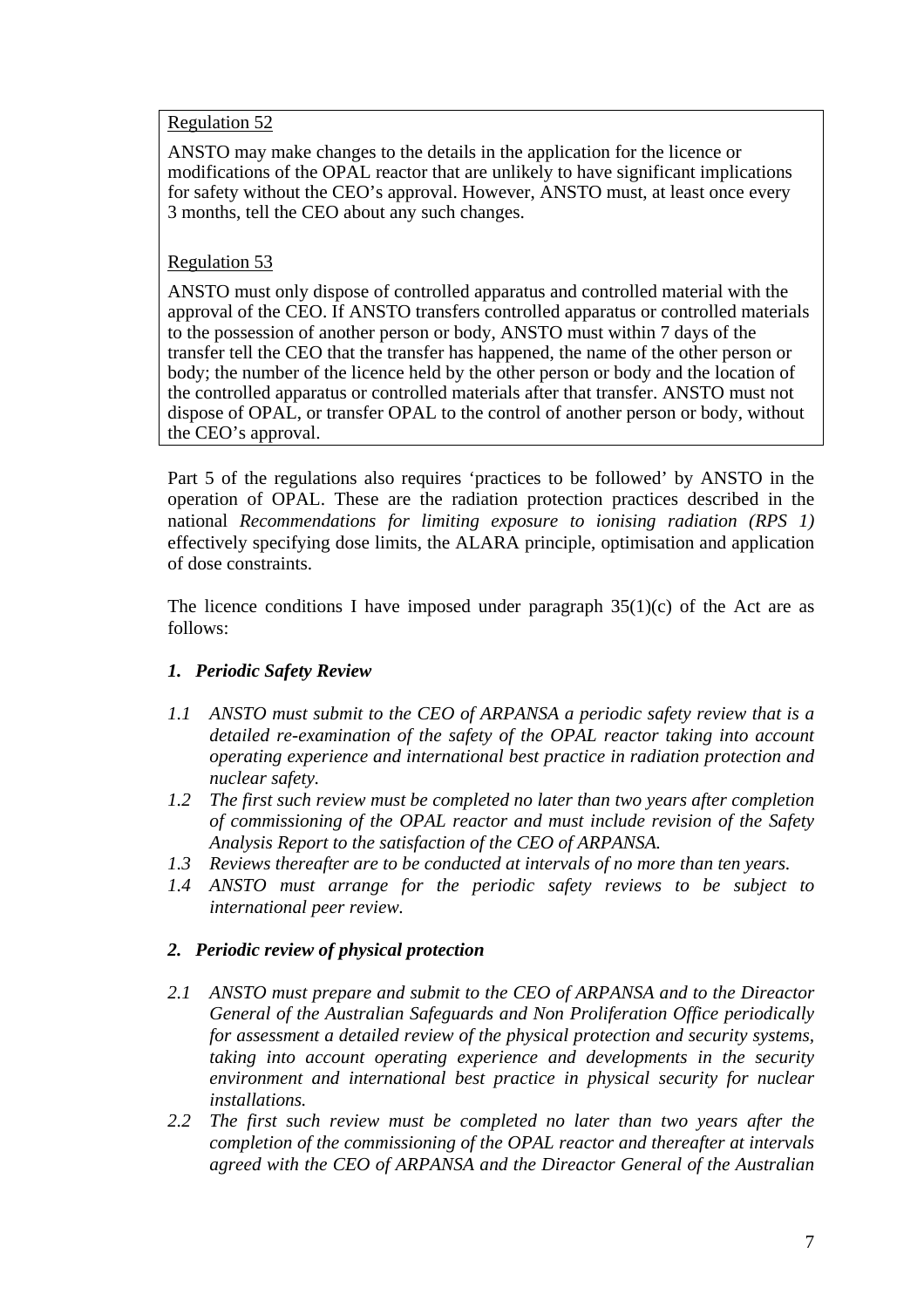*Safeguards and Non Proliferation Office taking into account developments in the security environment.* 

#### *3. Safety culture and safety performance indicators*

- *3.1 ANSTO must prepare and implement a program to support continuous improvement in the safety culture of the OPAL operating organisation, including regular surveys by an independent organisation of the safety climate within the OPAL operating organisation.*
- *3.2 ANSTO must also propose and maintain a set of safety performance indicators to be agreed with the CEO of ARPANSA.*

#### *4. Quarterly report*

- *4.1 ANSTO must provide to the CEO within twenty-eight (28) days of the end of each quarter year a report that includes:* 
	- *(i) information required to be reported under ANSTO Event Notification;*
	- *(ii) information related to all proposed relevant changes (including modifications) identified during the quarter;*
	- *(iii) the categorisation of all relevant changes, including whether or not the prior approval of the CEO of ARPANSA is required prior to implementation;*
	- *(iv) information about the relevant changes (including modifications) in progress during the quarter and their status;*
	- *(v) a list of all relevant changes (including modifications) completed during the quarter; and*
	- *(vi) the activity of any radioactivity released to the environment from the OPAL reactor during the quarter.*

#### *5. Discharge Authorisation*

*5.1 ANSTO must comply with the discharge authorisation for the ANSTO site, as amended to include the OPAL reactor, as set out in the ANSTO Licence Conditions handbook.* 

#### *6. Index of Documents*

*6.1 ANSTO must develop and maintain an index of documents which demonstrates compliance with the licence conditions for the OPAL reactor to the satisfaction of the CEO of ARPANSA.*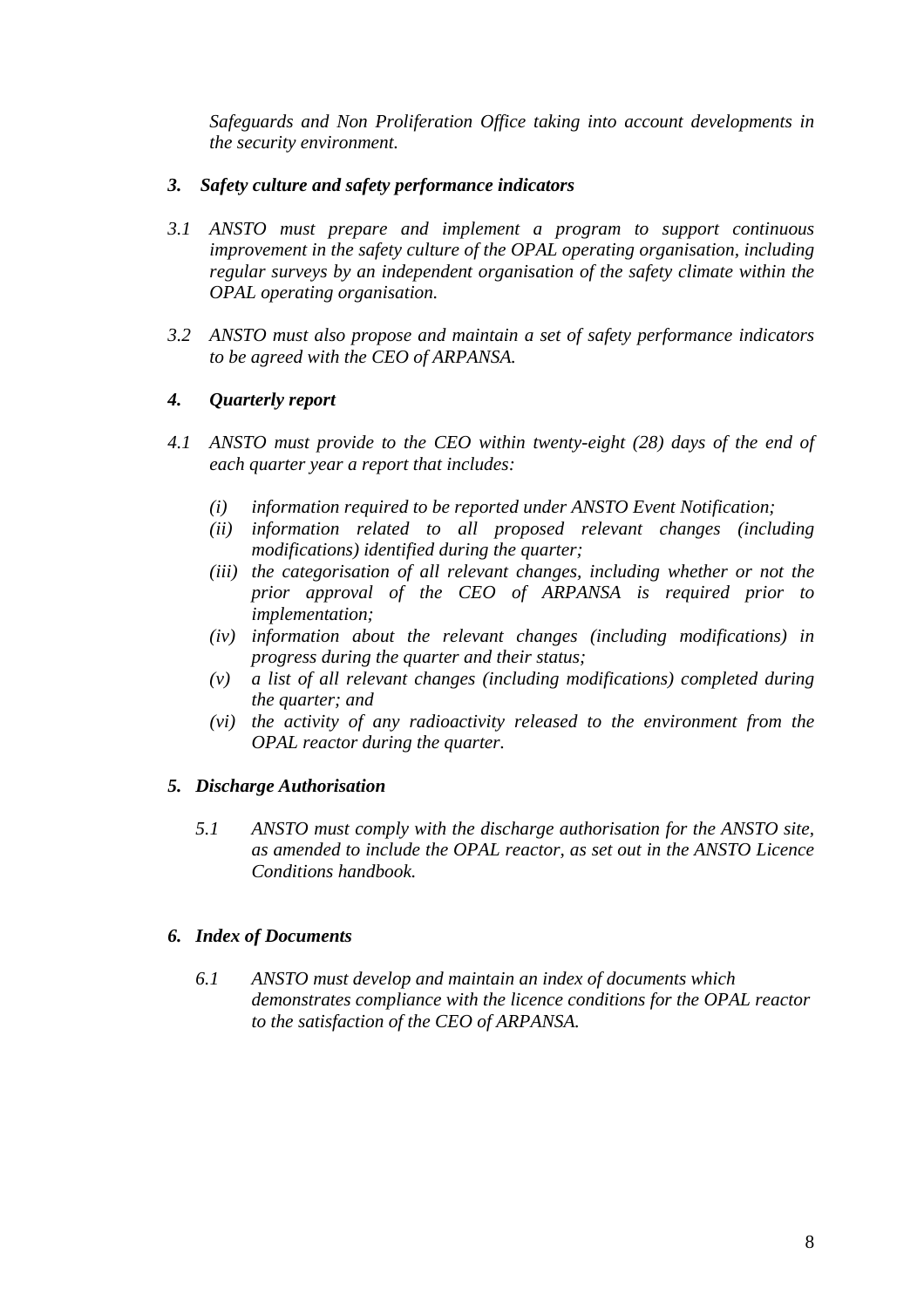## **2. REACHING THE DECISION**

### *2.1. The basis of my decision making*

In making my decision to issue a facility licence to ANSTO authorising it to operate the OPAL reactor, I:

- identified all relevant provisions of the Act and the regulations to be taken into account.
- determined the meaning of the statutory matters to be taken into account, having regard to the object of the Act.
- reviewed all the evidence before me including (but not limited to):
	- a) the application from ANSTO to operate the OPAL reactor deemed to have been received on 8 October 2004 (the application);
	- b) all the material subsequently submitted by ANSTO as part of its application including the documents referred to in Annex A of this decision;
	- c) reports from international and locally engaged experts;
	- d) reports from the IAEA peer reviews;
	- e) reports from the Nuclear Safety Committee;
	- f) the advice of ARPANSA staff reviewers; and
	- g) the public submissions.

Having considered all this evidence in the light of my own expertise in the field of radiation protection and nuclear safety, derived from seven years as the CEO of ARPANSA and as a member of relevant international committees and working groups, including chairing the working groups that prepared the international Code of Conduct on the Safety of Research Reactors, and being a member of the IAEA Commission on Safety Standards, I formed the view that the application meets all the requirements of the Act and the regulations and, therefore, ANSTO has satisfied me that it has demonstrated it is able to operate the OPAL reactor safely.

## *2.2. The legislative framework*

The object of the Act is (section 3):

'*to protect the health and safety of people, and to protect the environment, from the harmful effects of radiation'*.

I understand that all other provisions of the Act need to be read in the light of this object.

Section 14 of the Act says that there is to be a CEO of ARPANSA (the Australian Radiation Protection and Nuclear Safety Agency). Section 15 states that the CEO has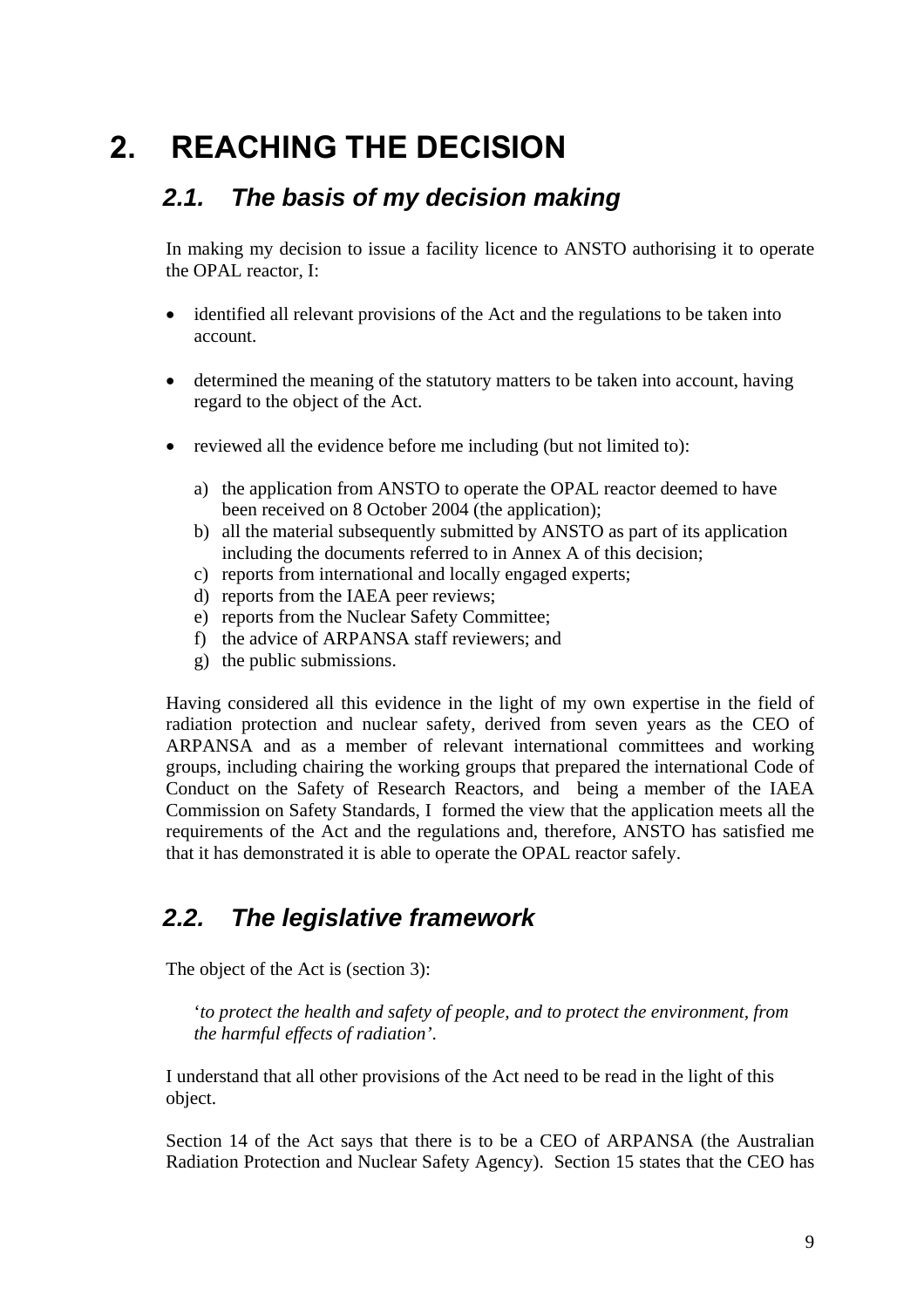a number of functions. The function directly relevant to this decision is in paragraph 15 (1) (i):

*'such other functions as are conferred by this Act, the regulations or any other law'.* 

Sections 25 to 27 deal with the establishment, functions and membership of the Nuclear Safety Committee (NSC). The relevant functions of the NSC in this context are those in paragraph 26 (1) (d):

'*to report to the CEO on matters relating to nuclear safety and the safety of controlled facilities.'*

Subsection 26 (2) says that '*The Committee's functions are to be performed only on the request of the CEO or the Council'1* .

The membership of the NSC (section 27) is: the CEO; a person to represent the interests of the general public; a representative of the Radiation Health Committee (another Committee established by the Act); a person to represent the local government or local administration of an area affected by the safety of a controlled facility; and up to 8 other members (seven such members have been appointed). During the course of considering the application, I sought and received the Committee's advice on aspects of the application.

Section 30 of the Act requires that:

'*A controlled person must not do any of the following:* 

- *(a) prepare a site for a controlled facility;*
- *(b) construct a controlled facility;*
- *(c) have possession or control of a controlled facility;*
- *(d) operate a controlled facility;*

 $\overline{a}$ 

- *(e) de-commission, dispose of or abandon a controlled facility; unless:*
- *(f) the person is authorised to do so by a facility licence; or*
- *(g) the person is exempted in relation to the conduct concerned by regulations made for the purposes of this section.'*

The definition of 'controlled person' in section 13 of the Act includes 'a Commonwealth entity'. The definition of a Commonwealth entity includes a body corporate established for a public purpose by or under an Act. ANSTO is established by the *Australian Nuclear Science and Technology Organisation Act 1987* for the purposes set out in section 5 of that Act and as such falls within the definition of a controlled person.

OPAL is a reactor for research or production of nuclear materials for industrial or medical use and as such falls within the definition of a 'nuclear installation' for the

<sup>&</sup>lt;sup>1</sup> The Radiation Health and Safety Advisory Council is established under section 19. The Council has not made a request of the Nuclear Safety Committee.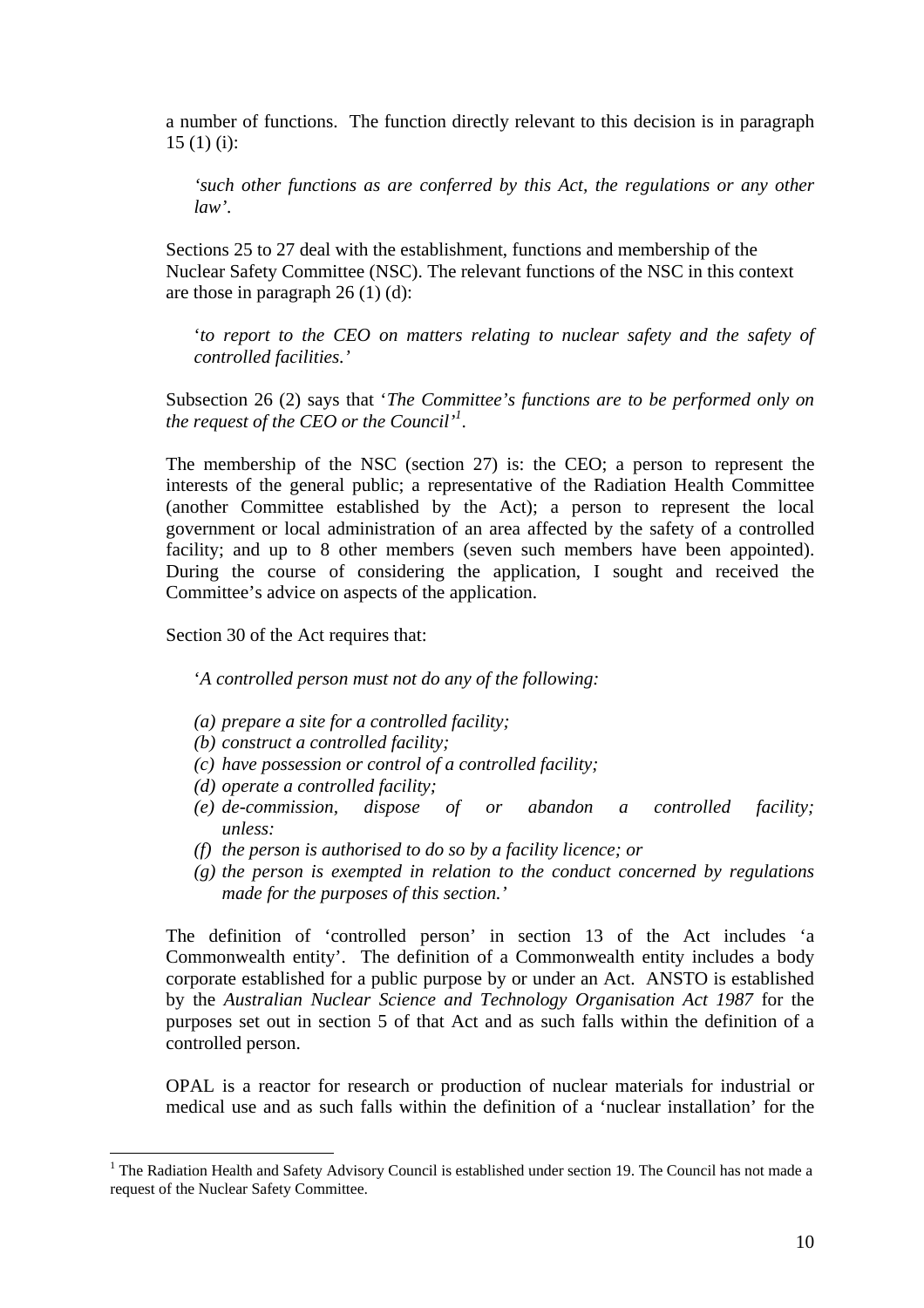purposes of the Act. Consequently, and in the absence of an exemption, ANSTO is prohibited from operating OPAL unless authorised by a facility licence.

ANSTO does have a facility licence authorising it to 'construct' OPAL which I issued on 4 April 2002.

Subsection 32(1) of the Act provides:

*'The CEO may issue a licence to a controlled person that authorises persons to do some or all of the things referred to in subsection 30 (1).'* 

The Act defines 'persons covered by a licence' to include controlled persons authorised under a licence to undertake an activity in relation to a controlled facility.

Subsection 32 (3) provides;

*'In deciding whether to issue a licence under subsection (1), the CEO must take into account the matters (if any) specified in the regulations, and must also take into account international best practice in relation to radiation protection and nuclear safety.'* 

I understand that I must give proper, genuine and realistic consideration to any relevant international best practice. I also understand that my obligations under subsection 32(3) must be considered in two steps. First, radiation protection and nuclear safety must be construed in the context of the application before me, i.e. the licence to operate OPAL. Secondly, any international best practice in relation to radiation protection and nuclear safety, relevant to the issue of the licence to operate, must be identified as a matter of fact.

Section 34 requires that:

'*An application for a licence must:* 

- *a) be in a form approved by the CEO; and*
- *b) be accompanied by such fee as is prescribed by the regulations.*

The regulations set out the information that may be requested for a licence to operate a nuclear facility (items 1-4 and 15-18 of Part 1 of Schedule 3) and the fee required for the operation of a nuclear reactor for research (Schedule 3A, item 9).

Regulation 40 states:

- *(1) This regulation applies if the CEO receives an application for a facility licence.*
- *(2) As soon as practicable after receiving the application, the CEO must publish a notice in a daily newspaper circulating nationally, and in the Gazette, stating that the CEO intends to make a decision on the application.*
- *(3) If the application relates to a nuclear installation, the CEO must also include in the notice:*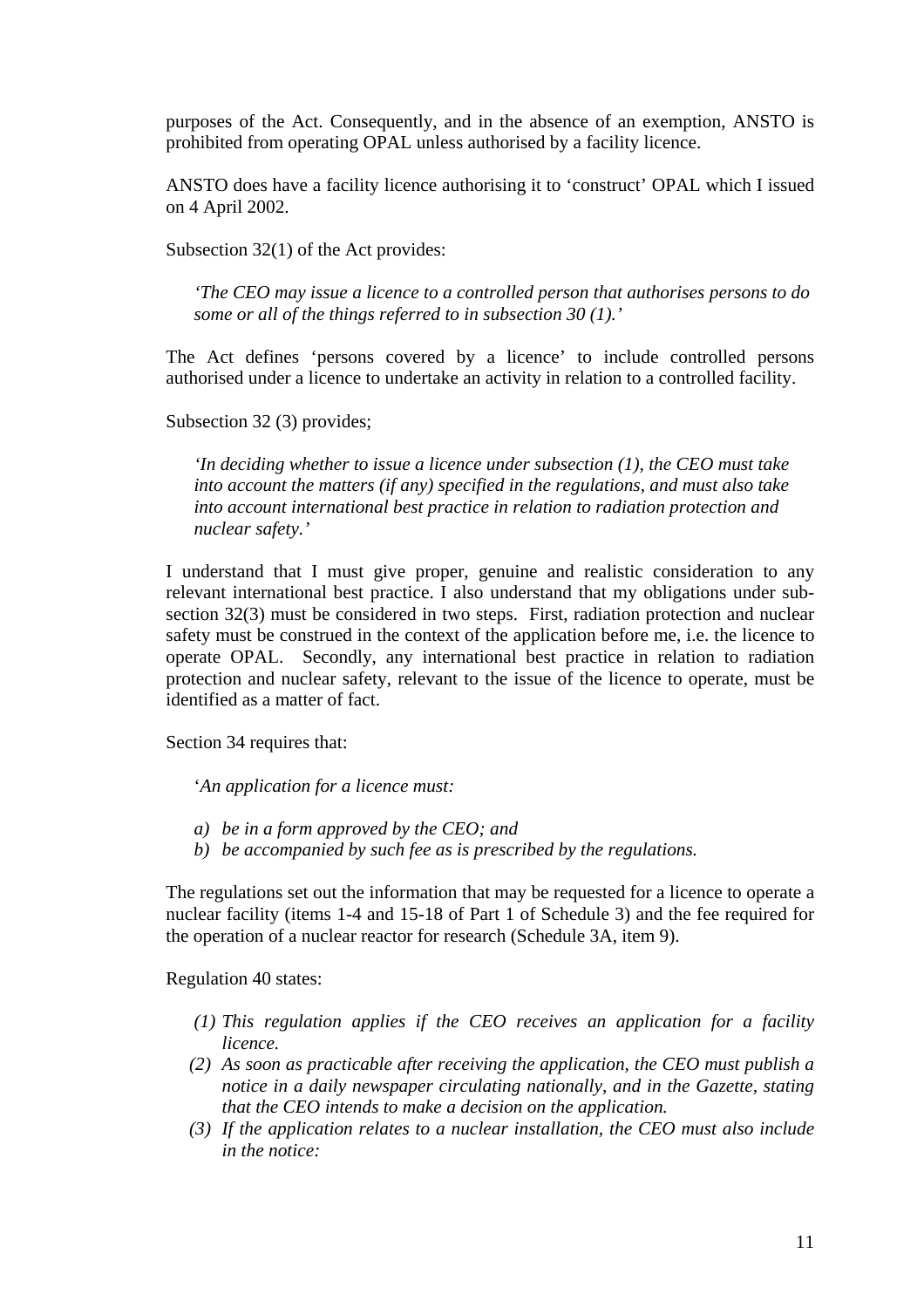- *(a) an invitation to people and bodies to make submission about the application; and*
- *(b) a period for making submissions; and*
- *(c) procedures for making submissions.*

Regulation 41 of the regulations sets out the obligatory mandated considerations which, together with international best practice in relation to radiation protection and nuclear safety<sup>2</sup>, I must take into account, when deciding whether to issue a licence to operate OPAL. That is:

- *a) whether the application includes the information asked for by the CEO; and*
- *b) whether the information establishes that the proposed conduct can be carried out without undue risk to the health and safety of people, and to the environment; and*
- *c) whether the applicant has shown that there is a net benefit from carrying out the conduct relating to the controlled facility; and*
- *d) whether the applicant has shown that the magnitude of individual doses, the number of people exposed, and the likelihood that exposure will happen, are as low as reasonably achievable, having regard to economic and social factors; and*
- *e) whether the applicant has shown a capacity for complying with these regulations and the licence conditions that would be imposed under section 35 of the Act; and*
- *f) whether the application has been signed by an office holder of the applicant, or a person authorised by an office holder of the applicant; and*
- g) *if the application is for a facility licence for a nuclear installation the content of any submissions made by members of the public about the application.*

Sections 35 and 36 of the Act allow for a licence to be subject to conditions and to be amended. The relevant subsections of section 35 are:

- *'(1) A licence is subject to the following conditions:*
	- *a) the conditions set out in this section;*
	- *b) the conditions prescribed by the regulations;*
	- *c) conditions imposed by the CEO at the time of issuing the licence;*
	- *d) any conditions imposed by the CEO under subsection 36(2) after the licence is issued.*
- *(2)…………………………………………………………………….*
- *(3) A facility licence is subject to the condition that any person authorised by the licence to prepare a site for a controlled facility or to construct, have possession or control of, operate, de-commission, dispose of or abandon a controlled facility must:*
	- *a) at any time when the person has possession or control of such a site or facility – allow the CEO, or a person authorised by the CEO, to enter and inspect the site or facility at reasonable times; and*

 $\overline{a}$ 

<sup>&</sup>lt;sup>2</sup> Per Beaumont J in *Greenpeace Pacific Ltd v the CEO of ARPANSA and Anor (2002) 125 FCR 186* at 204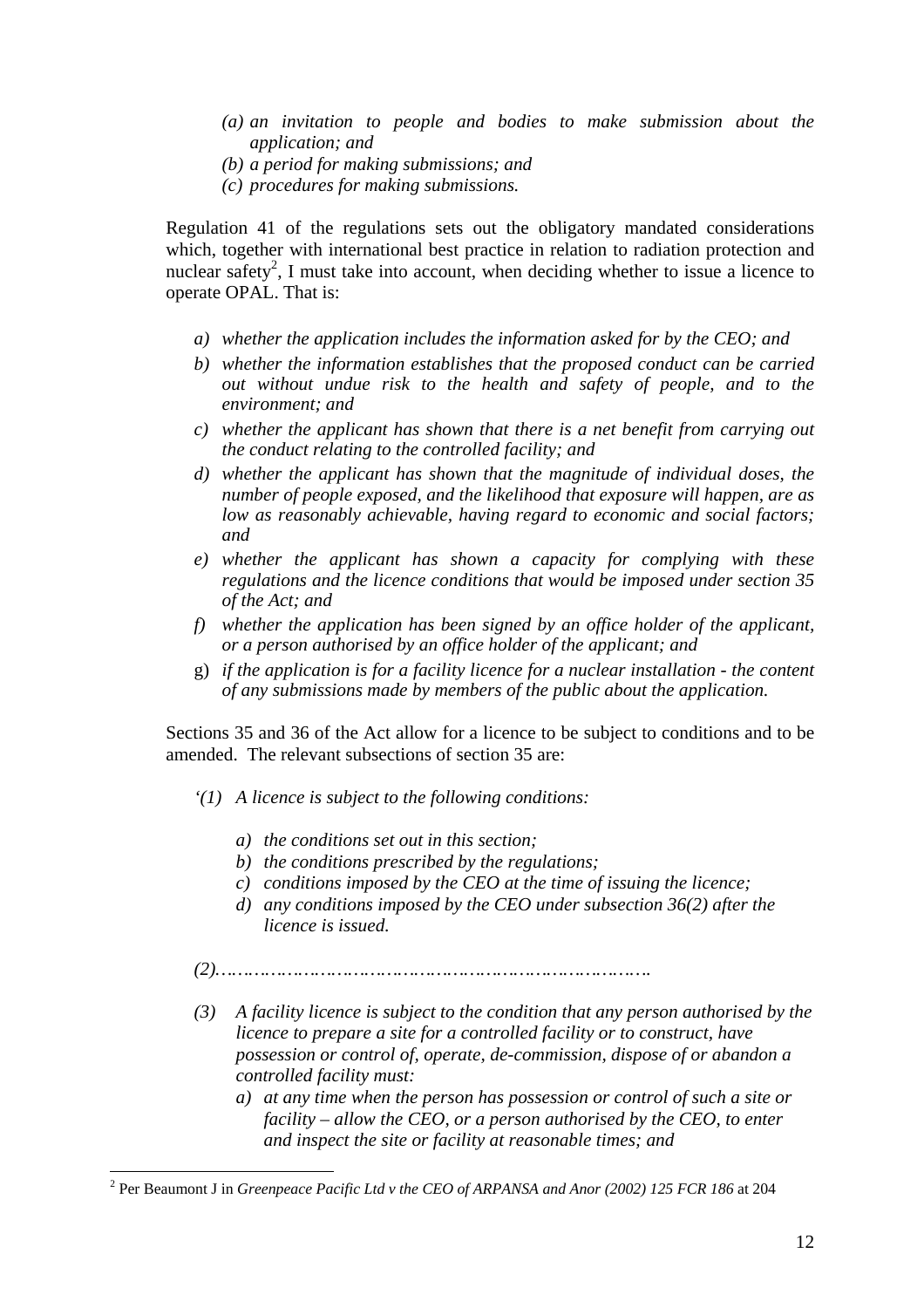#### *b) comply with any requirements specified in the regulations in relation to such an inspection.'*

Part 4, Division 4 of the regulations prescribes another 12 standard licence conditions. These conditions relevantly require a licence-holder to:

- take all reasonably practicable steps to prevent breaches of conditions.
- investigate and rectify breaches that do occur and to notify the CEO of such breaches.
- take all reasonably practicable steps to prevent accidents and control and minimise the effects of any accidents and to notify the CEO of accidents within a specified period.
- comply with the national standard for limiting occupational radiation exposure and with other (named) recommendations and codes of practice.
- comply with the plans for safety mentioned in the licence application and review such plans every twelve months.
- seek the CEO's prior approval for changes having significant implications for safety.
- notify the CEO of proposals for changes that are unlikely to have significant implications for safety.
- advise the CEO about the movement of sources and apparatus and seek approval for any transfer of a controlled facility.
- seek approval for the construction of an item important for safety identified in a safety analysis report.
- seek approval to load nuclear fuel into a controlled facility.

Subsection 36(1) provides that the CEO may, at any time, by notice in writing given to the licence holder, amend a licence. Subsection 36 (2) provides:

'*Without limiting subsection (1), the CEO may:*

- *a) impose additional licence conditions; or*
- *b) remove or vary licence conditions that were imposed by the CEO; or*
- *c) extend or reduce the authority granted by the licence.'*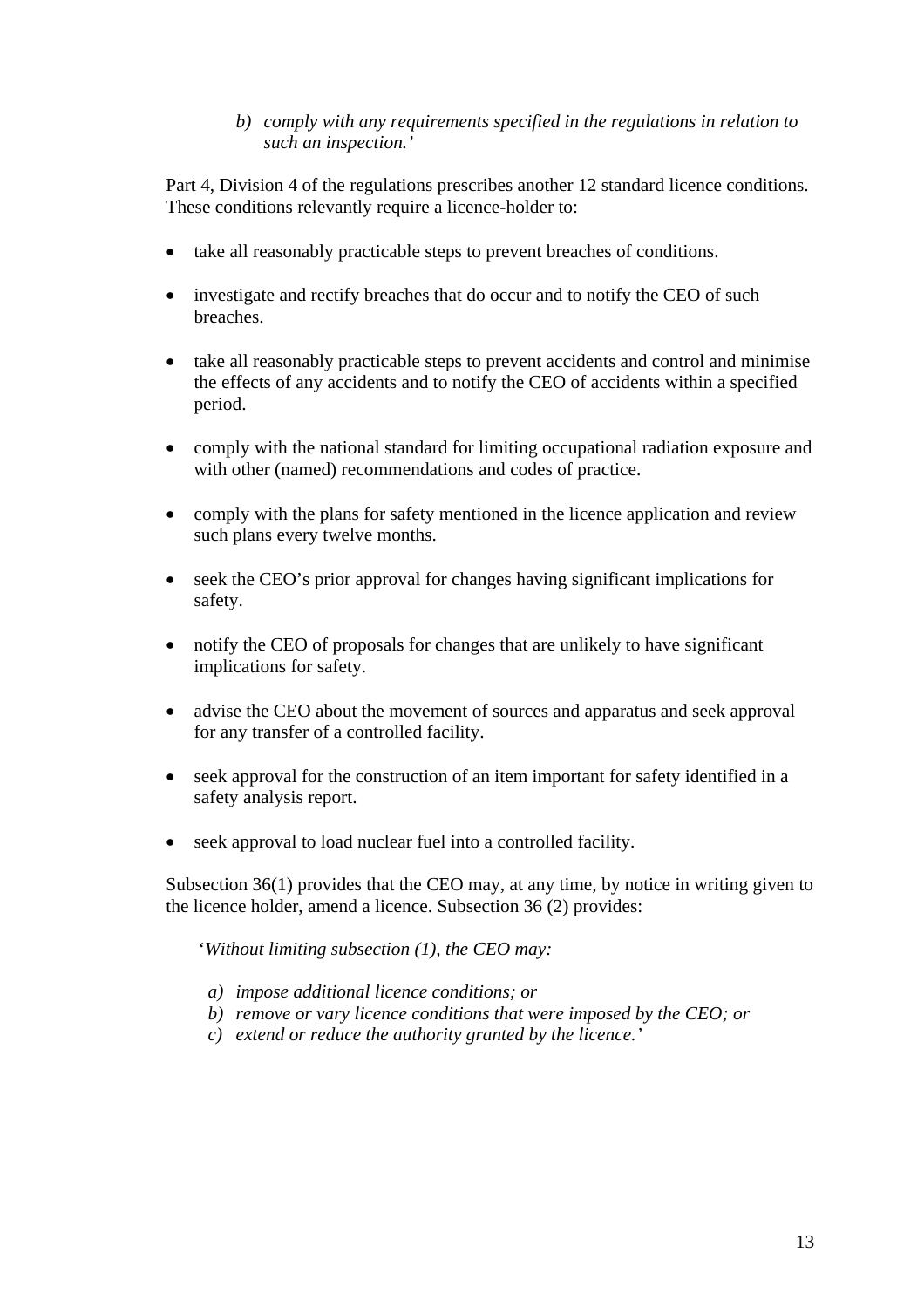Section 83 provides that:

*If a law of a State or Territory, or one or more provisions of such a law, is prescribed by the regulations, that law or provision does not apply in relation to the following:* 

- *(a) an activity of a controlled person in relation to a controlled apparatus or a controlled material;*
- *(b) an activity of a controlled person in relation to a controlled facility.*

Section 84 of the Act requires that in exercising any power, or discretion, duty or function, I am authorised to do so only to the extent that the exercise or performance is not inconsistent with Australia's obligations under the relevant international agreements, and that I must have regard to Australia's obligations under those agreements. The relevant agreements are sent out in the *Nuclear Non-Proliferation (Safeguards) Act 1987* or its Regulations.

## *2.3. Prior OPAL Licensing Decisions*

On 7 April 1999 I received an application from the Australian Nuclear Science and Technology Organisation (ANSTO) for a facility licence authorising the preparation of a site for the proposed nuclear installation being the 'Replacement Research Reactor', now known as (and subsequently referred to in this document) as the OPAL reactor, under the Act.

This application for a facility licence was subsequent to the proposal having been the subject of an environmental impact assessment under the *Environment Protection (Impact of Proposals) Act 1974*. On 22 September 1999, I issued a facility licence to ANSTO to prepare a site for a research reactor and published my statement of reasons for so doing.

On 21 May 2001, I received an application from ANSTO for a facility licence authorising the construction of the OPAL reactor. My assessment of this application included:

- a comprehensive safety evaluation of the proposal by ARPANSA staff, who were assisted in certain aspects through the engagement of international experts;
- an international peer review of the application facilitated by the International Atomic Energy Agency;
- reports from the Nuclear Safety Committee;
- two rounds pf public submissions, augmented by a public forum that brought together the proponents and the major public submitters before a panel consisting of myself and three independent people; and
- reports from the three panellists who took part in the public forum.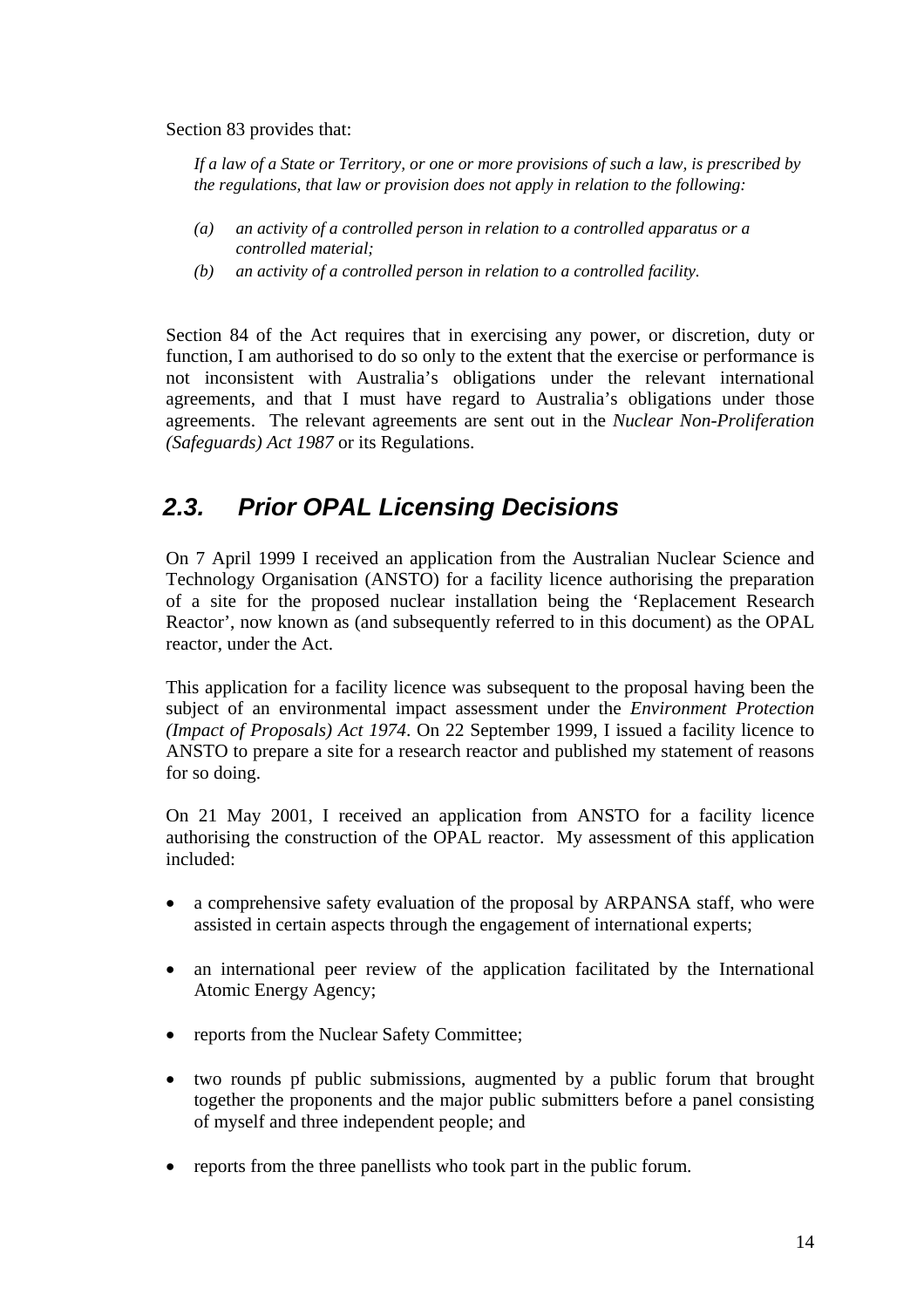On 4 April 2002, I issued a facility licence authorising ANSTO to construct OPAL and published a statement outlining my reasons for so doing.

My reasons for issuing the facility licence were the subject of an application for judicial review under the *Administrative Decisions (Judicial Review) Act 1977* by Greenpeace Australia Pacific Limited. On 13 September 2002, the application for judicial review was dismissed by the Federal Court of Australia.<sup>3</sup>

## *2.4. Application for Operating Licence*

On 17 December 2003, I wrote to ANSTO setting out my expectations for an application for a facility licence authorising ANSTO to operate OPAL. Relying on section 34 of the Act which sets out the requirements for an application for licence, in particular paragraph 34(a), I confirmed that I would require all of the items of information relevant to the operation of a controlled facility referred to in Part 1 of Schedule 3 of the regulations*.* In addition, I stated:

*I expect to see information pertaining to international best practice in relation to radiation protection and nuclear safety for each authorisation applied for.* 

I also suggested that in determining the content of their application, ANSTO may wish to have regard to:

- *Regulatory Assessment Principles for Controlled Facilities RB-STD-44-00*;
- *ARPANSA Regulatory Guideline on Review of Plans and Arrangements (RB-STD-15-03;.*
- A Commissioning Guide being prepared by ARPANSA Regulatory Branch (subsequently published as *RB-STD-09-04 Rev 0* in September 2004);
- IAEA documents for Nuclear Power Plants and in particular the Operations series;
- Safety Series No 35 –S *Code of Safety of Nuclear Research Reactors; Design IAEA 1992;*
- *Safety Series No 35-S2 Code of Safety of Nuclear Research Reactors; Operation IAEA1992;*
- Safety No 50 SG-G3 *Conduct of Regulatory Assessment during the Licensing Process for Nuclear Power Plants IAEA 1980;*
- Standards Series DS259 *Draft 5 Draft Safety Guide Commissioning of Research Reactors 2000*
- Safety Series DS 272 Draft Safety Requirements of Research Reactors April 2003 *(subsequently published as Safety of Research Reactors, Safety Requirements NS-R-4, IAEA 2005).*

 $\overline{a}$ 

<sup>&</sup>lt;sup>3</sup> Greenpeace Pacific Ltd v ECO of ARPANSA & Ors(2002) 125 FCR 186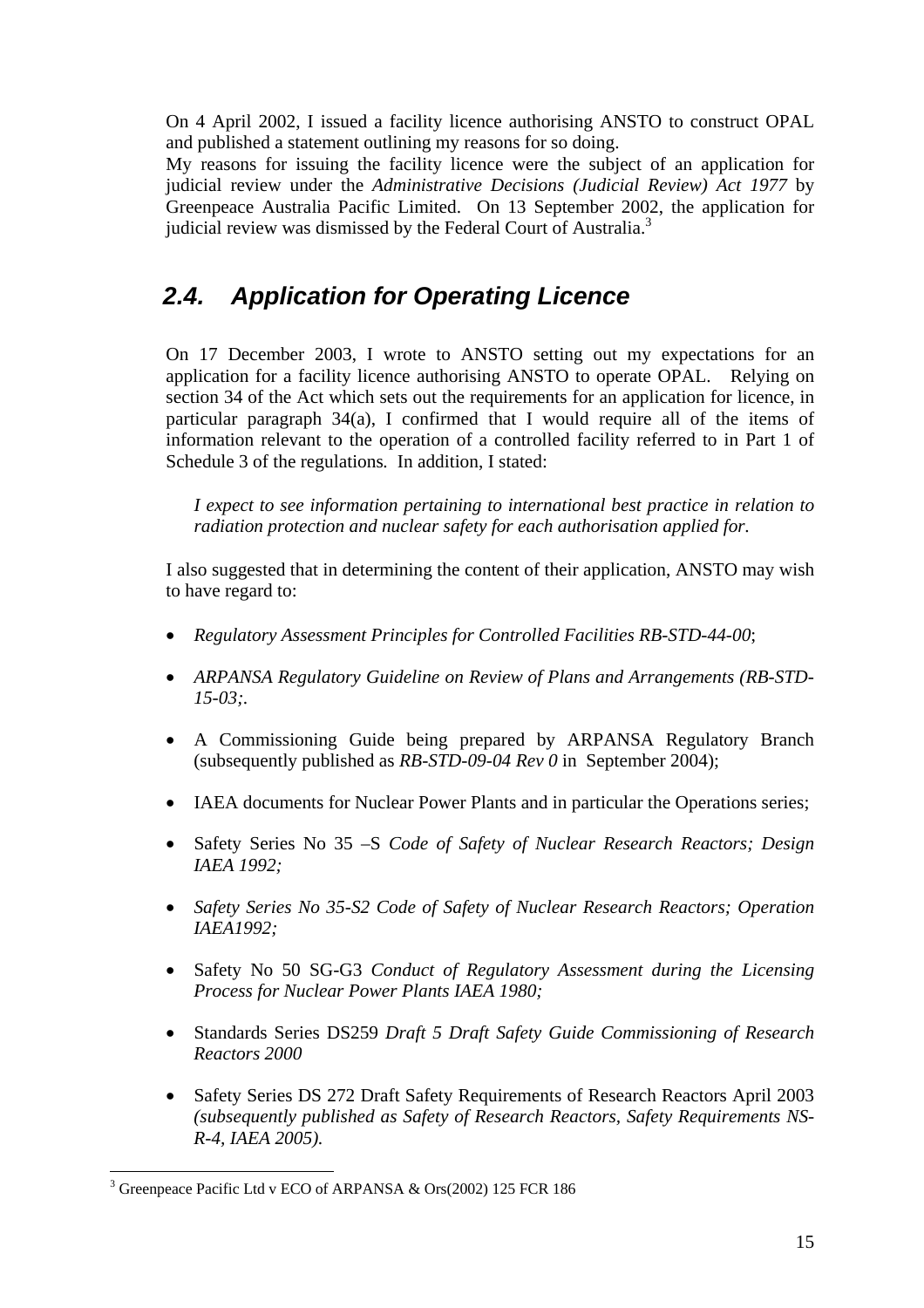On 13 September 2004, I received an application, signed by the Executive Direactor of ANSTO, for a facility licence to authorise operation of the OPAL reactor at Lucas Heights in Sydney.

The application contained:

- General information on the purpose and location of OPAL (Part A);
- The plans and arrangements for managing safety for the Reactor (Part B);
- The Safety Analysis Report (SAR) for OPAL together with associated safety and licensing documentation (Part C);
- The plans and arrangements for Hot Commissioning for OPAL (Part E).

The application did not, however, include Operational Limits and Conditions (OLCs) which are required as item 17 of Part 1, Schedule 3 of the regulations. On 20 September 2004, I wrote to ANSTO stating that paragraph 34(a) of the Act provided that the application must be in a form approved by the CEO. I noted that ANSTO had not provided the specific Operational Limits and Conditions proposed for OPAL. I indicated that I had formed the preliminary view, that the applicant had not satisfied paragraph 34(a) of the Act and I could not accept the application as being a valid application for the purposes of the Act at that time.

On 8 October 2004, ANSTO provided me with Part D of the application which consisted of the Operational Limits and Conditions for OPAL and, on the same day, I wrote to ANSTO advising that the application was now in a form approved by me and as I had already received the prescribed application fee (34(b)), it was consequently a valid application for the purposes of s. 34 of the Act.

## *2.5. ARPANSA Staff Assessment*

I referred the application to ARPANSA staff reviewers for detailed assessment. The ARPANSA assessment team has a wide range of expertise in radiation protection and nuclear safety. The officers who lead the team are of international standing and highly experienced in assessing the safety of ANSTO's other nuclear facilities. As part of the assessment process, the ARPANSA staff reviewers sought and obtained from ANSTO a substantial amount of further information, clarification and verification of the information in the application including through a process of questions and answers.

The ARPANSA staff reviewers were also closely involved with the assessment of requests for approval for the construction of various safety category 1 and 2 systems, structures and components. These assessments, which continued during the assessment of the operating licence application, gave them a close familiarity with the OPAL design.

During ARPANSA staff assessment of the application I was informed and advised of their views and took part in discussions with the senior staff involved. I received copies of the working documents summarising the staff assessments as they were being completed.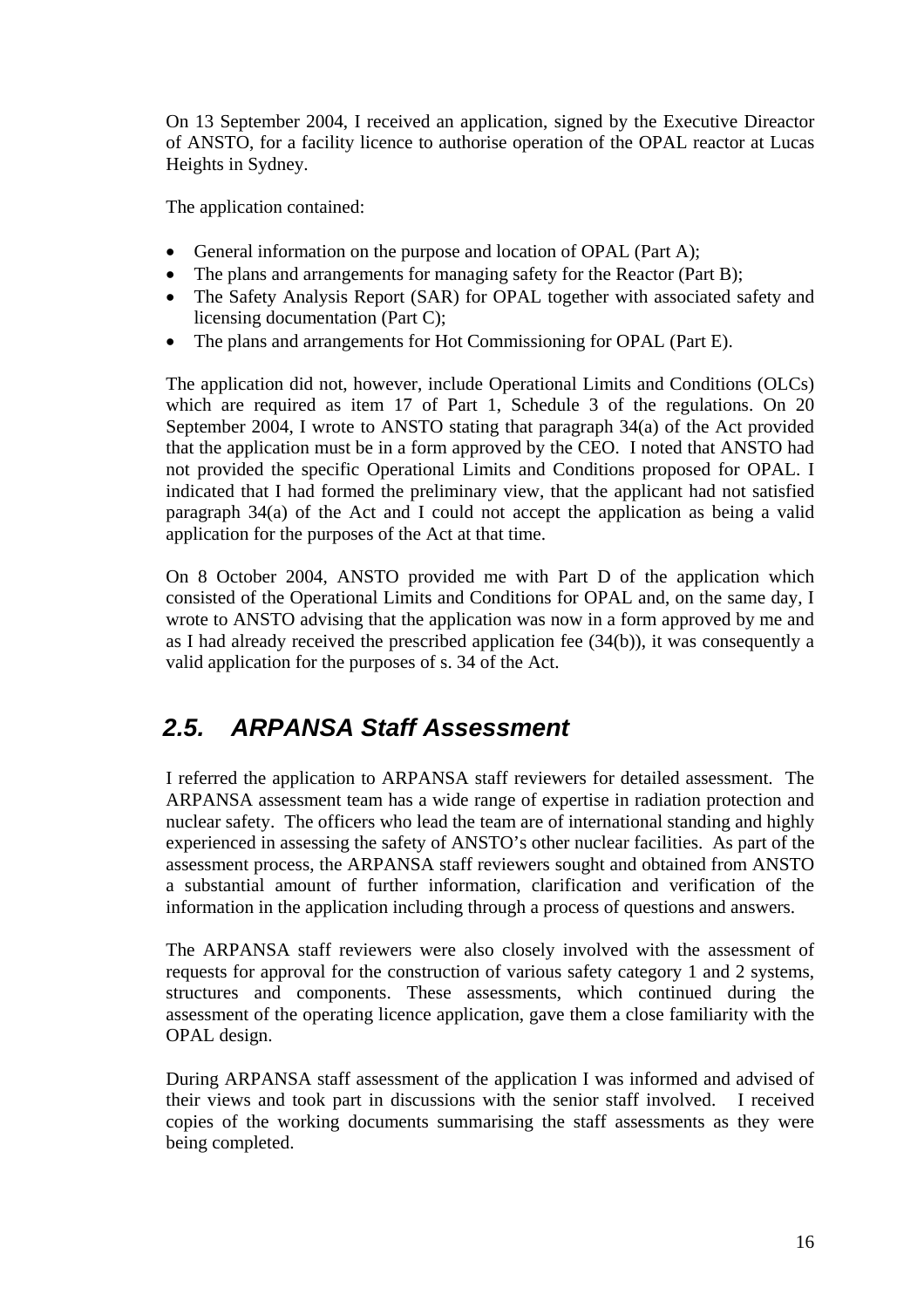It is important to note that the major difficulty encountered by ARPANSA staff reviewers during the process of assessing the application was the extent to which the application was augmented with additional information and the manner in which ANSTO managed the provision of additional information.

As ARPANSA staff reviewers' questions were answered, in many cases ANSTO made undertakings to provide additional information in support of the Application in response to issues raised. This was appropriate and to be expected in the course of the necessary exchange between the regulator and applicant in assessing an application of this complexity. However, the delay in providing that additional information for various reasons, including an expectation that many documents would, in any case, be reviewed and amended in the light of commissioning and subsequent operating experience, sometimes led to difficulties during the process of assessment whereby ARPANSA and ANSTO were unclear as to whether all the changes agreed to by ANSTO had been included in the documentation. In this regard I note that many final versions of documents were not received by ARPANSA until quite late in the assessment process.

I am satisfied that the state of documentation of the application is sufficient to allow me to make the decision that I have. However, there will need to be a process for consolidation of final documentation – including amendment in the light of Hot Commissioning and operating experience. In order to ensure that this occurs effectively, I have imposed an additional licence condition that in part requires that an initial periodic safety review (called the first periodic safety review) be completed no later than two years after OPAL commences operation, following successful completion of Hot Commissioning. At that time I will expect that all documentation has been reviewed and revised.

In assessing the application, the ARPANSA staff reviewers drew upon four documents that had been previously published by ARPANSA:

- *Regulatory Assessment Principles for Controlled Facilities (RB-STD-42-00 Rev 1), dated October 2001 – known as 'the RAPS'.*
- *Regulatory Assessment Criteria for the Design of New Controlled Facilities and Modifications to Existing Facilities (RB-STD-43-00 Rev 1), dated October 2001 – known as the Design Criteria.*
- *Regulatory Guideline on Review of Plans and Arrangements RB-STD-15-03 August 2003 Version 0.*
- *Regulatory Principles for Assessment of Commissioning of the Replacement Research Reactor, including Plant Completion and Pre-Commissioning and Testing – under the ARPANS Act 1998 (RB-STD-09-04 Rev 0 September 2004).*

The principles set out in the documents are based upon the international safety nuclear framework (see chapter 3) and the approach adopted by leading nuclear regulators.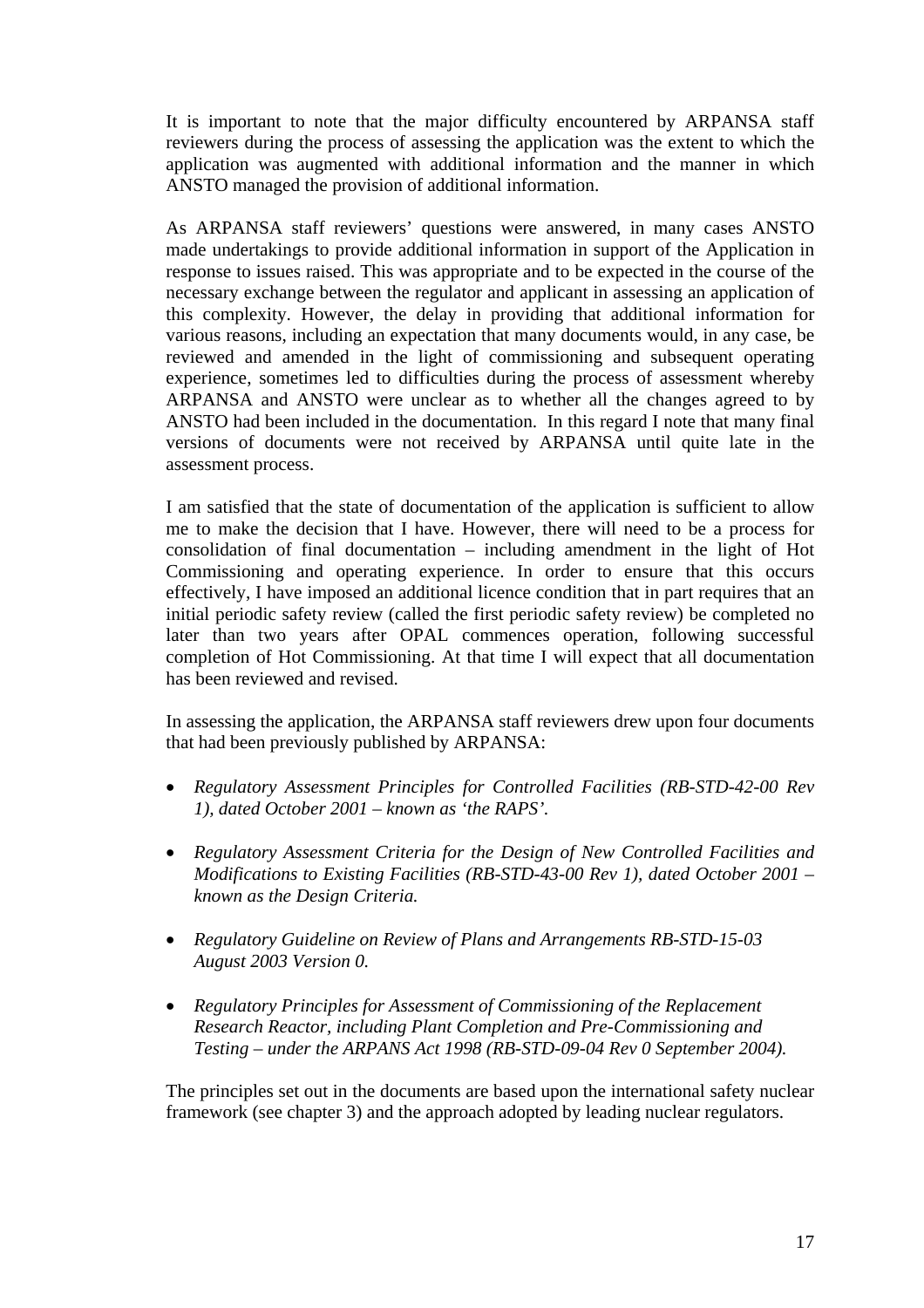## *2.6. Public submissions*

On 17 September 2004, I issued a statement acknowledging receipt of the application from ANSTO. As previously stated I was not satisfied that the application was in a form acceptable to me at this time, therefore I made a general statement outlining a timetable during which I intended to publish a copy of the application and call for public submissions.

Regulation 40(3) of the regulations provides that if a facility licence application relates to a nuclear installation, the CEO of ARPANSA must as soon as practicable invite people and bodies to make submissions about the application; provide a period for making submissions; and provide procedures for making submissions.

On 1 December 2004, once satisfied that the Application was in a form acceptable to me, I advertised the receipt of an application from ANSTO for a facility licence to authorise the operation of the OPAL reactor and my intention to make a decision on that application in the *St George and Sutherland Shire Leader, The Australian,* and the *Commonwealth Government Gazette*. I advised that:

- Part A (General Information), Part B (Plans and Arrangements for Managing Safety in the Reactor Facility) and Part C (an edited version of the Safety Analysis Report for the Reactor Facility with information which may affect security removed) of the application would be available on the ARPANSA website.
- I anticipated that a more complete public version of the application (including Part D, Operational Limits and Conditions and Part E, Plans and Arrangements for Hot Commissioning) would be available in early 2005.
- I would accept submissions from the public until 29 April 2005.

I also advised of the process for making submissions about the application.

Between December 2004 and March 2005, ANSTO maintained claims of confidentiality over Parts D and E and the Probabilistic Safety Analysis of the applications for two reasons:

- Public Interest Immunity based on security concerns; and
- Commercial in Confidence on behalf of INVAP SE (the company contracted to construct OPAL).

While mindful of my responsibilities under the Act to call for public submissions on the application, and for those submissions to be based on as complete an application as possible, I accepted ANSTO's submissions for exclusion of information on the basis that it included matters relating to physical security. However, I did not accept the submissions with respect to the claims over documents that were claimed to be commercial in confidence, particularly as many of documents over which this claim was made were already in the public domain.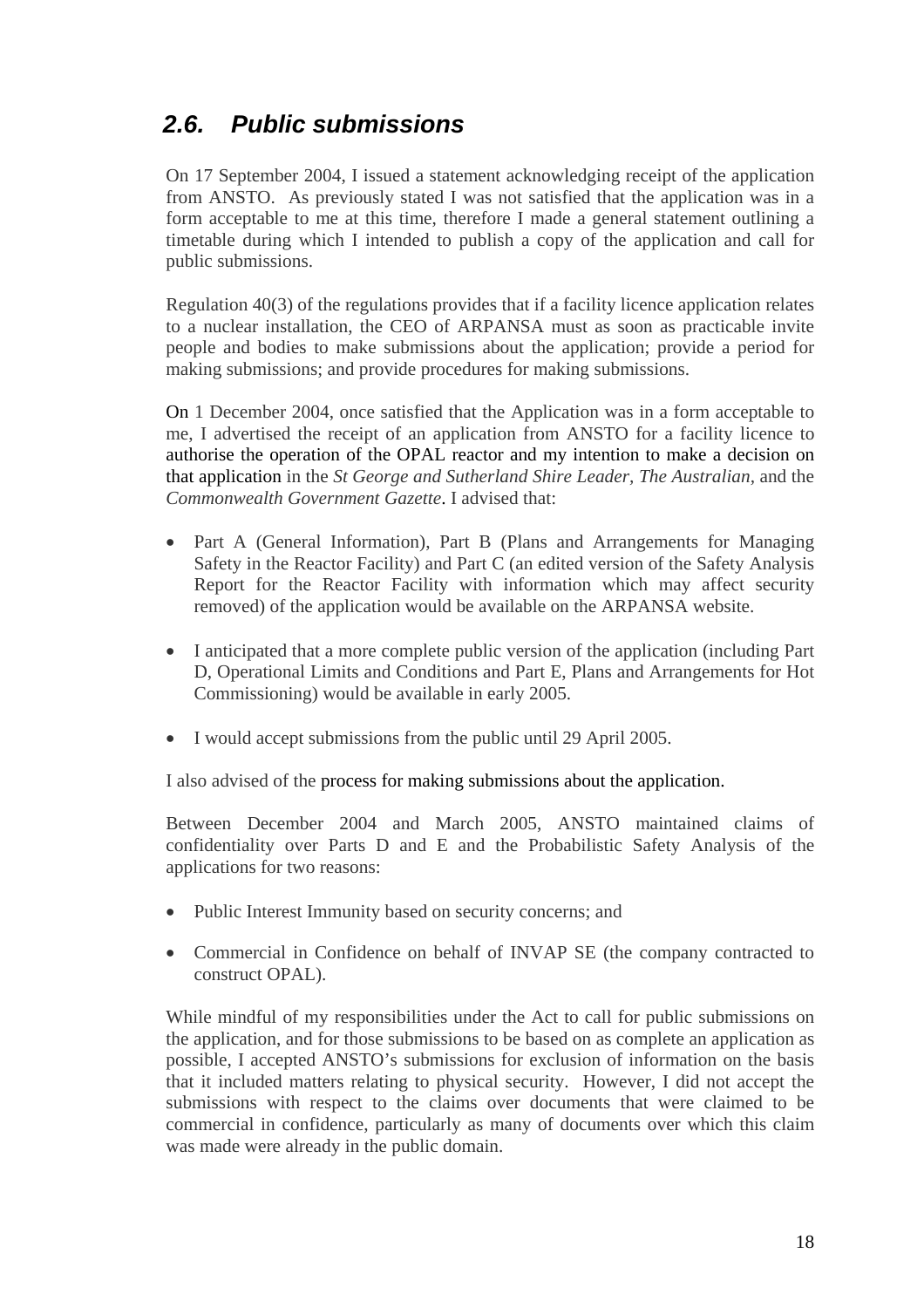In March 2005, ANSTO agreed to provide summaries of Parts D and E of the application for release on the ARPANSA website and a more complete version of Part C of the application, which I agreed would be for limited release and not made available on the internet.

On 13 April 2005 I issued a media release advising that I had extended the deadline for public submissions on OPAL by four months. I advised that when it applied for the facility licence authorising operation of OPAL in September 2004, ANSTO submitted that some information should not be publicly released on the grounds that it was either a threat to physical security or commercial-in-confidence. After consideration of these matters, I reached agreement with ANSTO and a final public version of the application was to be made available in the following form:

- A revised version of Part C of the application, with security -in-confidence details removed, would be sent to state libraries nationally and to pre-identified environmental groups and other stakeholders with an interest in the reactor project as soon as it was provided by ANSTO.
- Parts D (Operational Limits and Conditions) and Part E (Hot Commissioning Program) in a summary form would be placed on ARPANSA's website.
- A public version of the Probabilistic Safety Analysis would also be added to the web site.

I extended the deadline for public submissions by four months, to 31 August 2005. Public submissions were accepted until 4 October 2005.

I called for a second round of public submissions on 18 January 2006 through the ARPANSA website with a closing date of 17 March 2006.

The first round resulted in 843 public submissions – 13 from organisations, 9 individuals, one petition and 820 letters. The second round yielded 84 submissions – 9 from organisations, 4 individuals and 71 letters.

A synopsis of the first and second round of public submissions was prepared by ARPANSA officers and placed on the ARPANSA website.

I have read all the public submissions. I have not endeavoured in this statement to discuss each public submission and how I took account of it in the decision. Rather, I have drawn out what to me appear to be the most significant issues raised in the public submissions, including the presentations at the public forum described below, and discussed them at the relevant stages of this statement, showing how I have taken them into account.

## *2.7. Public forum*

I invited further public comment on the application at a public forum that took place on 8 and 9 December 2005 in Sydney.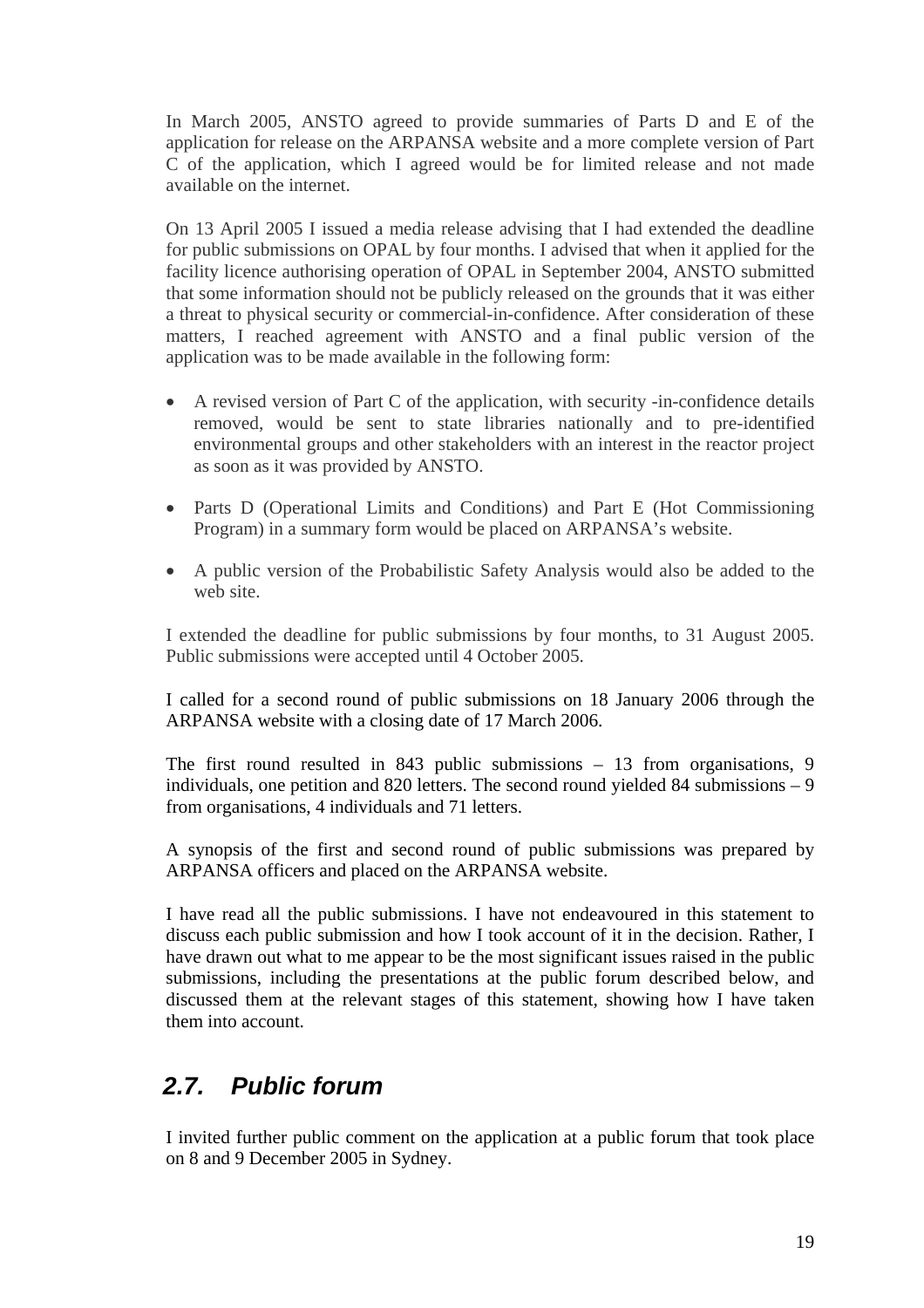The format of the forum was that a number of people and interest groups who had made submissions in the first round of public submissions made oral presentations, along with presentations by ANSTO, Australian Safeguards and Non-Proliferation Office, and the Department of Education, Science and Training (the Commonwealth department responsible for the proposed Commonwealth Radioactive Waste Management Facility). Each presenter was questioned by a panel, which I chaired. The members of the panel were: Dr Lars Hogberg, former Direactor General of the Swedish Nuclear Power Inspectorate; and Professor Jim Falk, Direactor of the Australian Centre for Science, Innovation and Society, University of Melbourne.

Following the forum, each of the panellists provided me with a report and these reports were published on the ARPANSA website along with a full transcript of the proceedings. I also sought a response from ANSTO to the reports and this was also published on the website, together with a short rejoinder from Professor Falk. In addition, the full transcript of the forum was also made available on the website.

At the relevant points in this statement of reasons, I have taken up the matters raised by the panellists and shown how I have taken them into account.

## *2.8. Peer reviews*

On 22 October 2004, I wrote to the International Atomic Energy Agency (IAEA), requesting their assistance in assembling an international peer review team to undertake a peer review of the licence application and advise me on international best practice in radiation protection and nuclear safety in relation to the proposed Operational Limits and Conditions and operating organisation.

The report of peer review team (*IAEA Peer-Review Mission on the Commissioning and Operation of the OPAL Research Reactor)* was published and made available on the ARPANSA website in May 2005.

In this report the peer review team considered issues raised by the previous peer review team that had earlier reported on the licence to construct OPAL. It noted that recommendations made at that time had now been satisfied and were now resolved. It also raised 17 new conclusions and recommendations, making specific recommendations areas about the conduct of operations and operational safety limits and conditions. In summary, the recommendations covered that:

- the surveillance requirements for safety systems should be re-analysed to maximise availability, taking account of the frequent reactor cycling and to avoid excessive extension of the surveillance periods.
- the Reactor Manager should have full control of activities that assure safety, including integrating the Analysis and Engineering Groups.
- justification of proposed minimum staffing requirements to assure safety should be based on all operational states, including transitions such as start-up, and refuelling should be undertaken by two qualified staff.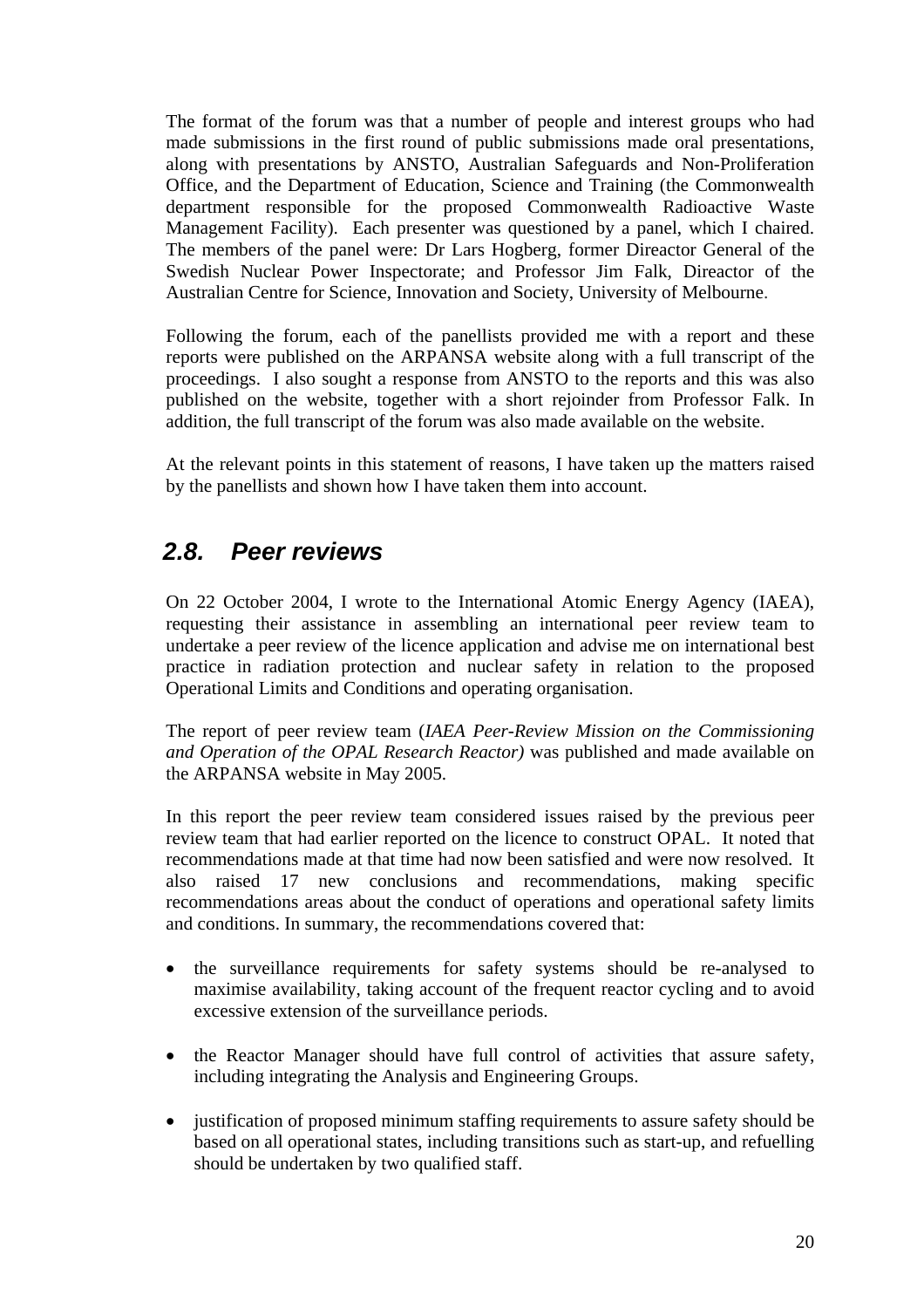The recommendations made by the peer review team were drawn to ANSTO's attention for comment. As a result, ANSTO:

- significantly revised downwards the surveillance intervals in revision 2 of the Operational Limits and Conditions, better demonstrating the operability of safety systems. In particular, the operating time of the First Shutdown System will be tested before start up at the beginning of each operating cycle.
- clarified that the Manager, Reactor Operations has full control of activities that assure safety, including the Analysis and Engineering Groups. While this differs slightly from the IAEA guidance it, nevertheless, assures the availability and control of the required resources within the reactor operating organisation.
- clarified that the Operational Limits and Conditions specify the minimum staff complement for the various reactor operations, including two accredited Reactor Operators for the Refuelling State. These minimum staffing levels were tested during Cold Commissioning. This is acceptable to ARPANSA

On 2 November 2005, I again wrote to the IAEA requesting an international peer review team to undertake a peer review of with respect to the proposed operating procedures.

The report of peer review team (*IAEA Peer-Review Mission to Review on the Operating Procedures of the OPAL Reactor)* was published and made available on the ARPANSA website in February 2006. In this report the peer review team presented eight conclusions and recommendations, making specific recommendations about the operating procedures including design, maintenance and operating manuals.

The peer review team expressed confidence that the finalised operating procedures would be comprehensive in coverage. They commented that procedures would be largely tested on the simulator which will provide an excellent training tool for normal operations and some deviations from normal operations. This was regarded as international best practice. The peer review team observed that the design manuals contain the necessary information on design bases, design description, safety, and integrated logistics systems. The peer review team recognised a number of good practices and made a number of recommendations. ANSTO agreed to these recommendations and revised the procedures accordingly.

## *2.9. Nuclear Safety Committee (NSC)*

The NSC is an advisory body created by the *Australian Radiation Protection and Nuclear Safety Act 1998*. On 12 November 2004, I wrote to the Chair of the Nuclear Safety Committee as follows:

*I am writing to request, under sub-section 26(2) of the Australian Radiation Protection and Nuclear Safety Act 1998, the Nuclear Safety Committee to advise me on aspects of this application for a licence to operate the RRR.* 

*I would like to receive the Committee's advice on its view of the adequacy of:*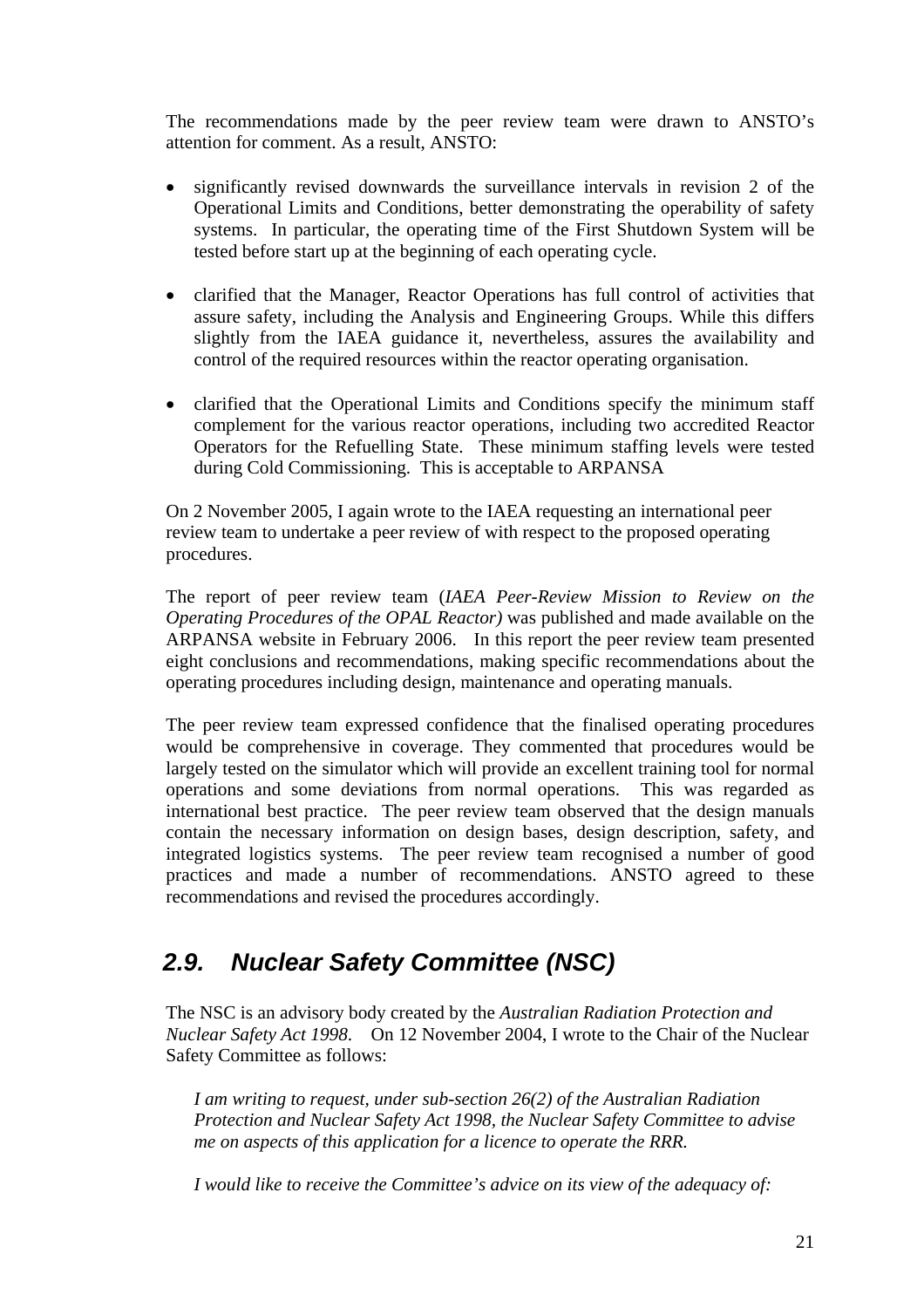- *the plan for maintaining effective control of the facility in Part B of the Application.*
- *conduct of operations in Chapter 13 of the Safety Analysis Report.*

*In providing advice, I would like the Committee to address:* 

- *organisational structure; safety management systems; lines of communication; delegations; accountabilities; resource requirements.*
- *roles, responsibilities and authorities, and associated competency requirements; and qualifications, training and accreditation processes for personnel.*

*In bringing forward its advice, I would be glad if the Committee endeavoured to identify international best practice in radiation protection and nuclear safety in relation to the staffing and competencies for operation of pool reactors that are utilized for functions similar to various of those to be undertaken at the RRR and that are operated on a continuous or near continuous basis. You will be aware that I defined the scope of the term 'international best practice in radiation protection and nuclear safety' in my reasons for decision on the licence to construct the RRR.* 

*In addition, I would be glad to receive advice from the Committee further to the advice that the Committee provided to me in February 2002 on spent fuel and radioactive wastes in relation to the construction licence application. This advice should address the adequacy of the Radioactive Waste Management Plan and the Ultimate Disposal or Transfer Plan.* 

As I had done when seeking the NSC's advice in relation to the construction licence, I stressed that:

*I am seeking the Committee's broad view of these issues based principally upon your assessment of the application documentation and in the light of Committee members' personal knowledge and experience. I am not seeking an alternative indepth technical assessment of the matters I have mentioned. Should, however, the Committee agree that it needs additional information to make the reasonable assessment I am seeking, I would be glad, of course, to seek this from the applicant.* 

The NSC established two working groups to deal with:

- conduct of operations' and
- management of spent fuel and radioactive wastes.

The working groups met on a continuing basis from November 2004 to July 2005. A draft report from each working group was considered at a meeting of the full NSC in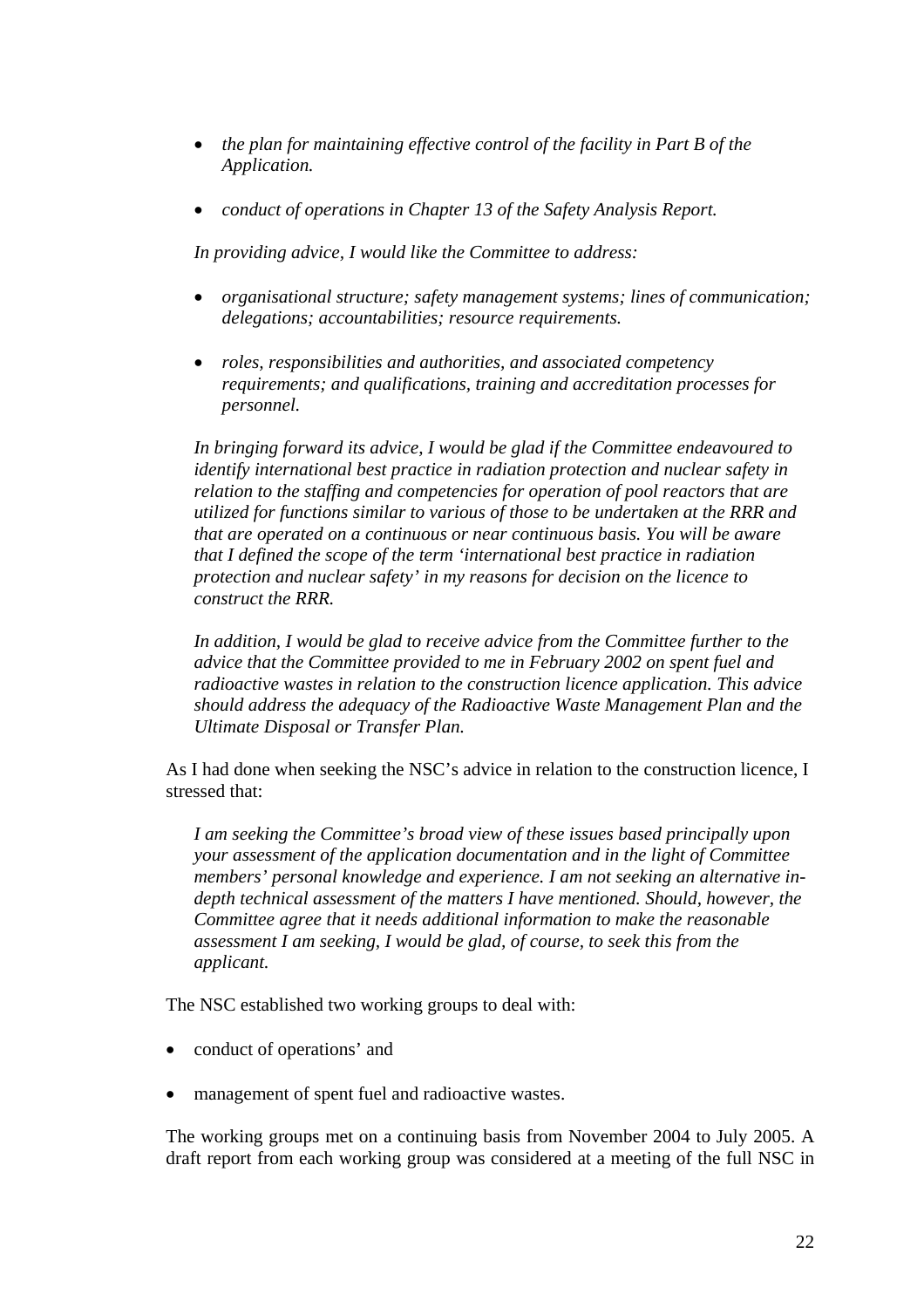July 2005. The final report to me dated 27 September 2005 consists of the completed reports of the two working groups and was endorsed by the whole NSC.

I forwarded the report to ANSTO for comment on 1 November 2005 and received a response on 5 December 2005. The NSC report and the ANSTO response are available on the ARPANSA website.

The NSC considered the ANSTO response at its meeting in February 2006. The members felt that the response from ANSTO had justified the value of the report. They sought one matter to be followed up concerning the relationship shown between the safety committees. This matter was concluded at the NSC's meeting on 16 June 2006. .

At its meeting on 16 June 2006, the NSC was briefed by ANSTO and ARPANSA officers on the outcome of Stage A commissioning. The full commissioning report had been distributed to them prior to the meeting.

At the relevant points in this statement of reasons, I have drawn upon the NSC findings and how they have been taken into account.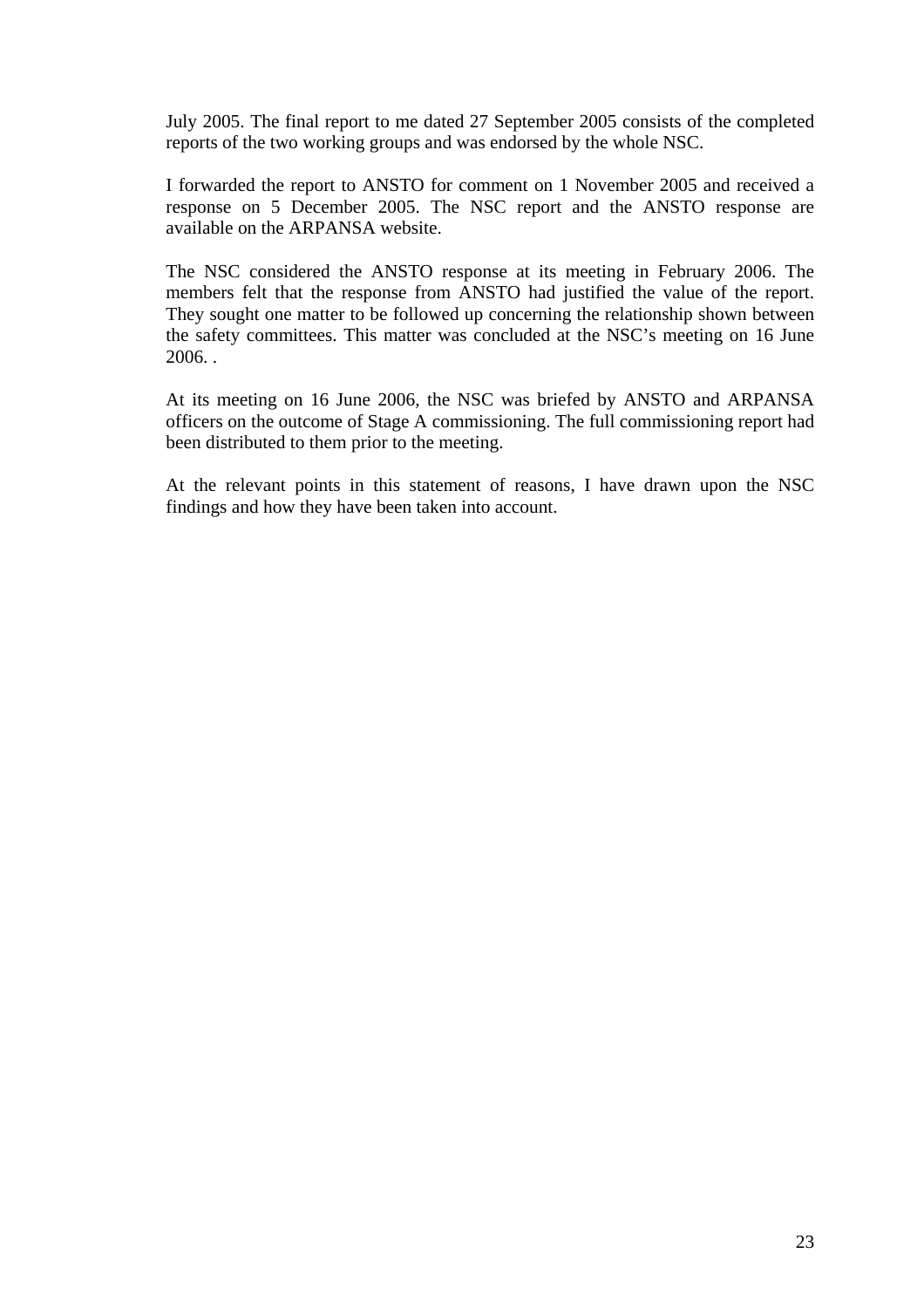## **3. FRAMEWORK FOR THE CONSIDERATION OF INTERNATIONAL BEST PRACTICE IN RELATION TO RADIATION PROTECTION AND NUCLEAR SAFETY**

Subsection 32(3) of the Act states that;

*In deciding whether to issue a licence under subsection (1)* [ie a facility licence] *the CEO must take into account the matters (if any) specified in the regulations, and must also take into account international best practice in relation to radiation protection and nuclear safety.* 

In this chapter, I discuss international best practice in relation to radiation protection and nuclear safety. In chapters 10 and 11, I deal with how I have taken into account the matters specified in the regulations.

## *3.1. What is international best practice in radiation protection and nuclear safety?*

I discussed this in my statement of reasons for the decision to grant a construction licence for the OPAL facility<sup>4</sup>. I begin here by recalling this discussion:

#### *International best practice in radiation protection and nuclear safety*

*The Act does not define 'international best practice in relation to radiation protection and nuclear safety'. I have tried to find the plain meaning of the term, having regard to the context of the Act as a whole and especially the object of the Act.* 

*The term 'best practice' is, as far as I am aware, not one used in the nuclear industry internationally as a particular term of art. I note, however, that in the foreword to a recent publication by the International Nuclear Safety Advisory Group (INSAG)5 that the Direactor General of the International Atomic Energy Agency refers to the publication as presenting 'the principles underlying the best current safety policies and practices of the nuclear power industry.'* 

*I have, then, thought of international best practice in radiation protection and nuclear safety from first principles, bearing in mind that I am dealing with the proposed construction of a research reactor. The process of designing, constructing and then operating a research reactor has a number of aspects. First, there are the higher-level decisions about the approach to be taken in the design to radiation protection and nuclear safety and then how those approaches are to be* 

 $\overline{a}$ 

<sup>&</sup>lt;sup>4</sup> My Reasons for Decision with respect to the application to construct OPAL and the annexures are available on the ARPANSA website.

<sup>&</sup>lt;sup>5</sup> Basic Safety Principles for Nuclear Power Plants, 75-INSAG -3 Rev. 1, INSAG -12, Vienna 1999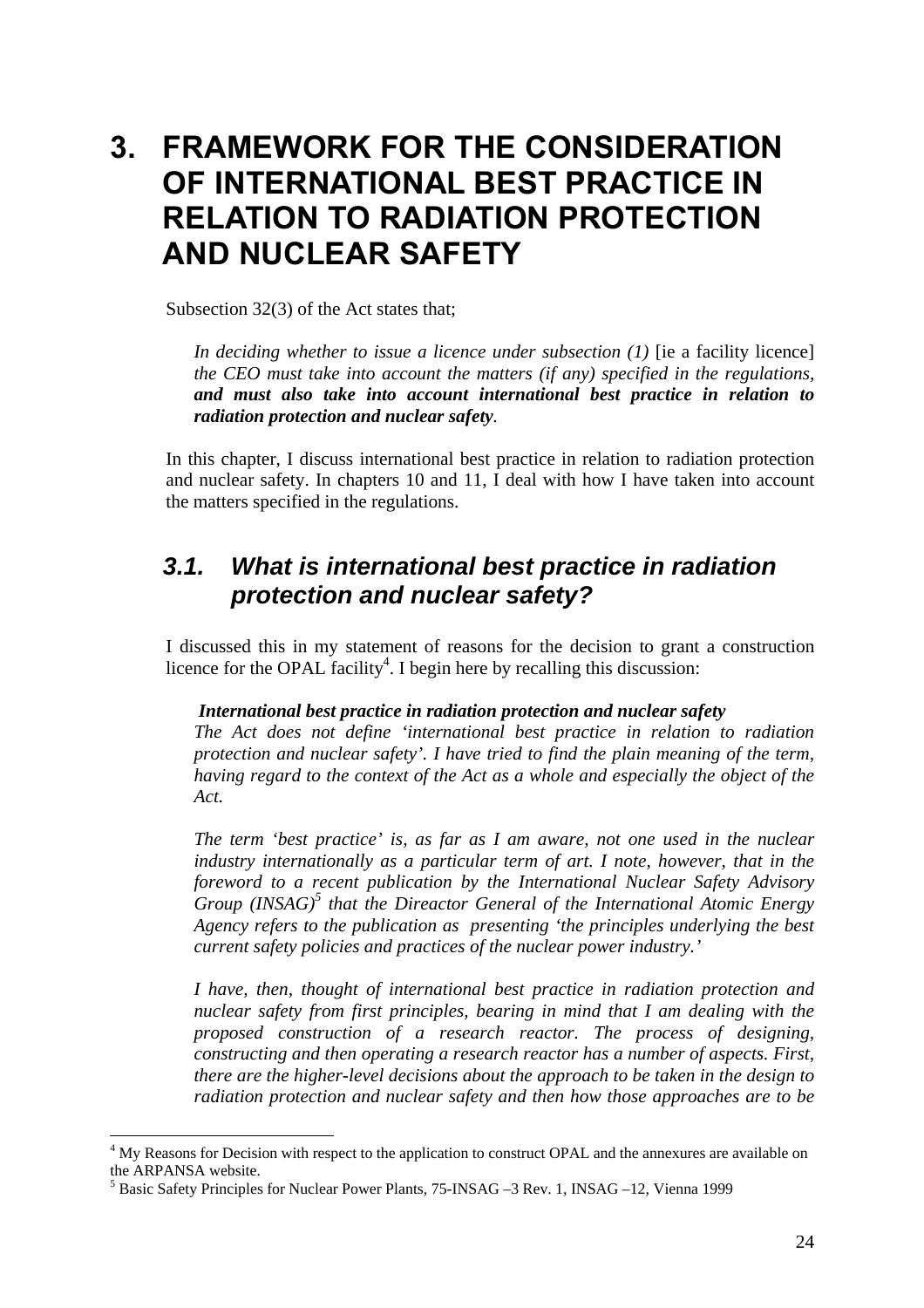*analysed and reviewed. I describe in Annex 2, a very well established international safety framework for these activities set up through the IAEA and associated bodies and through international conventions. As noted in the above paragraph, in the Direactor General's foreword, this safety framework does strive to be a description of how things should be done, rather than merely a summary of how they are done. I accept that they represent international best practice for the conceptual and analytical aspects of a design and construction project. Certainly, there are no competing approaches in respect of design and construction of research reactors even claiming to be international best practice in radiation protection and nuclear safety.* 

*Second, a specific reactor design will include a number of safety features – systems to detect problems and to shutdown the reactor, to cool the core after shutdown in various circumstances and to contain and control any released radioactivity. There is increasing international agreement about the desirable approach to such safety features – both within the general safety framework in Annex 2 and in discussions of future reactor systems. It is also a matter that can be addressed by comparing proposed safety features with those built into recently designed and constructed reactors in other countries.* 

*Third, in the construction phase itself, there are issues about management of construction, quality assurance approaches and the codes of practice and standards for the construction of items important to safety. At this more detailed*  level, the international safety framework can only point to international best *practice in the broad sense. The codes of practice and standards should be consistent and chosen from those used internationally, though there may not be a single set of such codes and standards that alone constitute international best practice. International best practice in radiation protection and nuclear safety may capture more than one way of doing things at this detailed level.* 

*Finally, there are the radiation protection and nuclear safety outcomes that are actually achieved. Noting that these can only be estimated from the design at this time, it would nonetheless be appropriate to benchmark these outcomes against those achieved in recent, modern research reactors in other countries, where these are available.* 

*Therefore, my view is that taking into account international best practice relating to radiation protection and nuclear safety with regard to the application before me involves the following being considered:* 

- *the radiation protection and nuclear safety objectives included as a part of the design, compared with those laid out in the international safety framework that I* find to be international best practice in radiation protection and nuclear *safety*
- *the specific safety features of the design compared with those recommended in the international safety framework and most successfully applied in recent research reactor designs*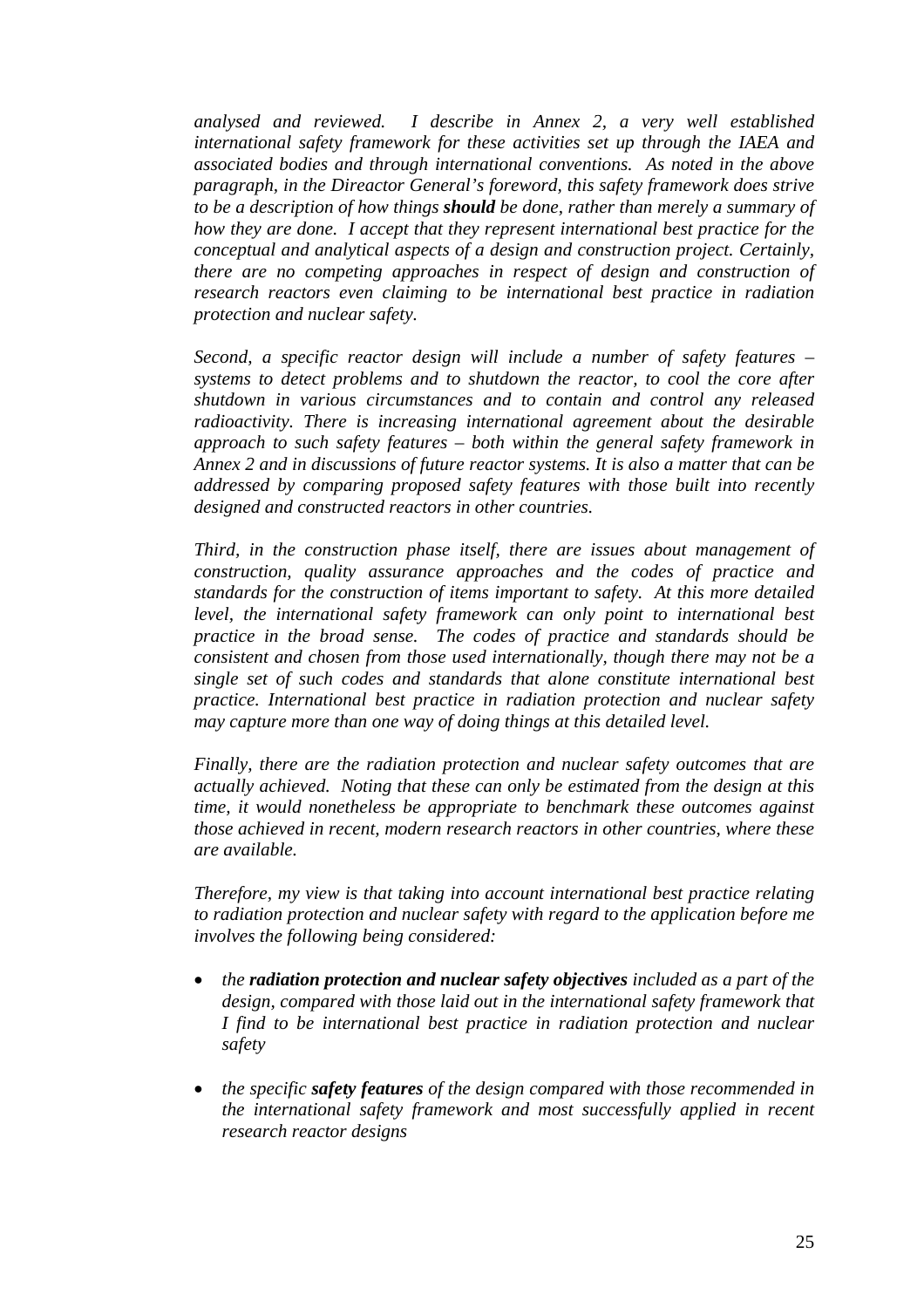- *the management of the design and construction project, the codes and standards applied to the design and construction of systems important to safety, compared with management approaches and the codes and standards used for similar systems in reactors designed in other countries with best practice safety systems*
- *the design outcomes for occupational radiation doses, discharges to the environment and consequent radiation doses to the public, and the likelihood of core damage, compared with those achieved in recent research reactors in advanced countries.*

There have been developments in the international safety framework since 2002 when I issued a licence authorising ANTO to construct the OPAL and I go on to discuss these. While in 2002 I wrote that the term 'international best practice' was not a particular term of art in the nuclear industry, there has certainly been more international discussion in recent years of notions of a global or international safety framework. Further, I need to elaborate the above discussion to specifically address **operation** of nuclear reactors. Having said this, my general view of international best practice in relation to radiation protection and nuclear safety remains as described above, taking into account the development of the international safety framework that I discuss below.

## *3.2. Developments in international best practice in relation to radiation protection and nuclear safety – the international safety framework*

#### **3.2.1. The Code of Conduct on the Safety of Research Reactors**

In 2004, the International Atomic Energy Agency (IAEA) approved and published a *Code of Conduct on the Safety of Research Reactors* (the Code)*.*

A Code of Conduct is an international legal instrument of a non-binding character. Unlike an international Convention that binds countries that become parties to it, a Code of Conduct endeavours to establish international norms through political commitments, without there being a legally binding character to such commitments.

The objective of the Code is:

*The objective of this Code is to achieve and maintain a high level of safety in research reactors worldwide through the enhancement of national measures and international cooperation including, where appropriate, safety related technical cooperation. This objective is achieved by proper operating conditions, the prevention of accidents and, should accidents occur, the mitigation of the radiological consequences, in order to protect workers, members of the public and the environment against radiation hazards.* 

After the preamble, scope and definitions, the body of the Code sets out guidance for the role of the State, the regulatory body and the operating organization, as well as for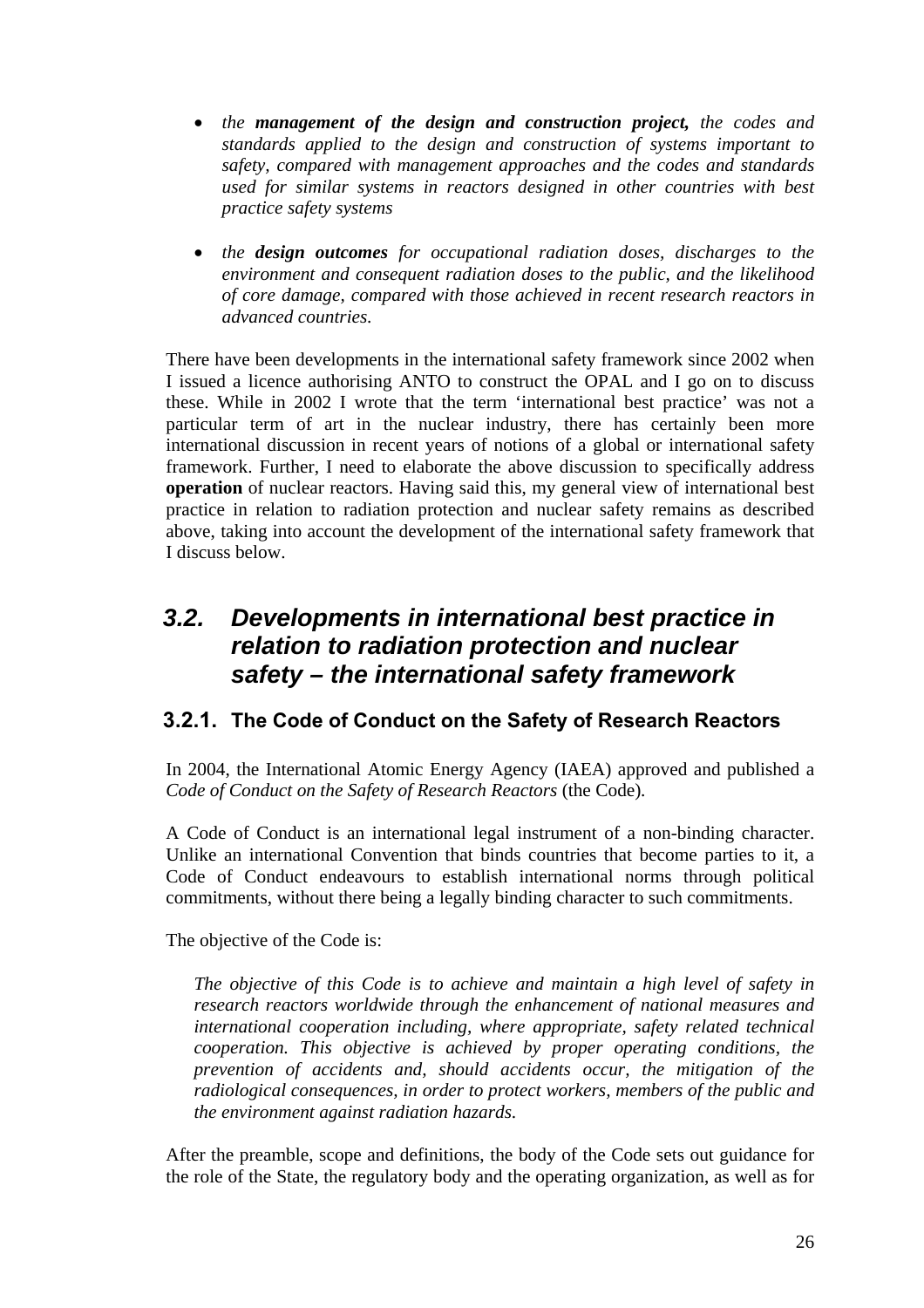the IAEA. The Code encourages the use of IAEA safety standards, the use of a graded approach related to hazard, and that, if in difficulty, the State may communicate difficulties and required assistance to the Agency. Major roles for the State are setting up the legislative and regulatory framework; establishing and supporting the regulatory body; ensuring a system for financing safe operation, safe extended shutdown and decommissioning; reviewing the safety of existing research reactors; and ensuring safe management of any research reactors in extended shutdown.

The regulatory body and the operating organization have mirroring provisions dealing with : assessment and verification of safety; financial and human resources; quality assurance; human factors; radiation protection; emergency preparedness; siting; design, construction and commissioning; operating, maintenance, modification and utilization; extended shutdown; and decommissioning.

The role of the IAEA is to disseminate the Code and related information widely; to assist States in application of the Code; and to continue to collect and disseminate information relating to the safety of research reactors, provide safety review services, develop and establish relevant technical standards and provide for the application of these standards at the request of any State.

The Code was adopted by the Board of Governors of the IAEA in March 2004. In September 2004, the General Conference of the IAEA adopted a resolution that said, inter alia, that the General Conference:

*Welcomes the adoption by the Board of Governors in March 2004 of the Code of Conduct on the Safety of Research Reactors and endorses the guidance for the safe management of research reactors set out in the Code; Encourages Member States to apply the guidance in the Code to the management of research reactors.*  IAEA GC (48)/RES/10 pars 39 and 40

In the international safety framework that I described in Annex 2 of my construction licence statement of reasons, the Code now can be seen in the place of the *Convention on Nuclear Safety* insofar as defining the high level guidance that should apply to the safety of research reactors (the *Convention on Nuclear Safety* addresses nuclear power plants).

This was recognised at the third review meeting under the *Convention on Nuclear Safety* that took place in May 2005. The Contracting Parties passed a resolution reading as follows:

*Having taken into consideration the positive impact of the incentive nature and the benefits of the review Process of the Convention on Nuclear Safety on improving nuclear safety, the Contracting Parties to the Convention on Nuclear Safety request the Direactor General of the IAEA to convene meetings to which all member states would be invited. The objective of the meetings should be to discuss how best to assure the effective application of the Code of Conduct on the Safety of Research Reactors.*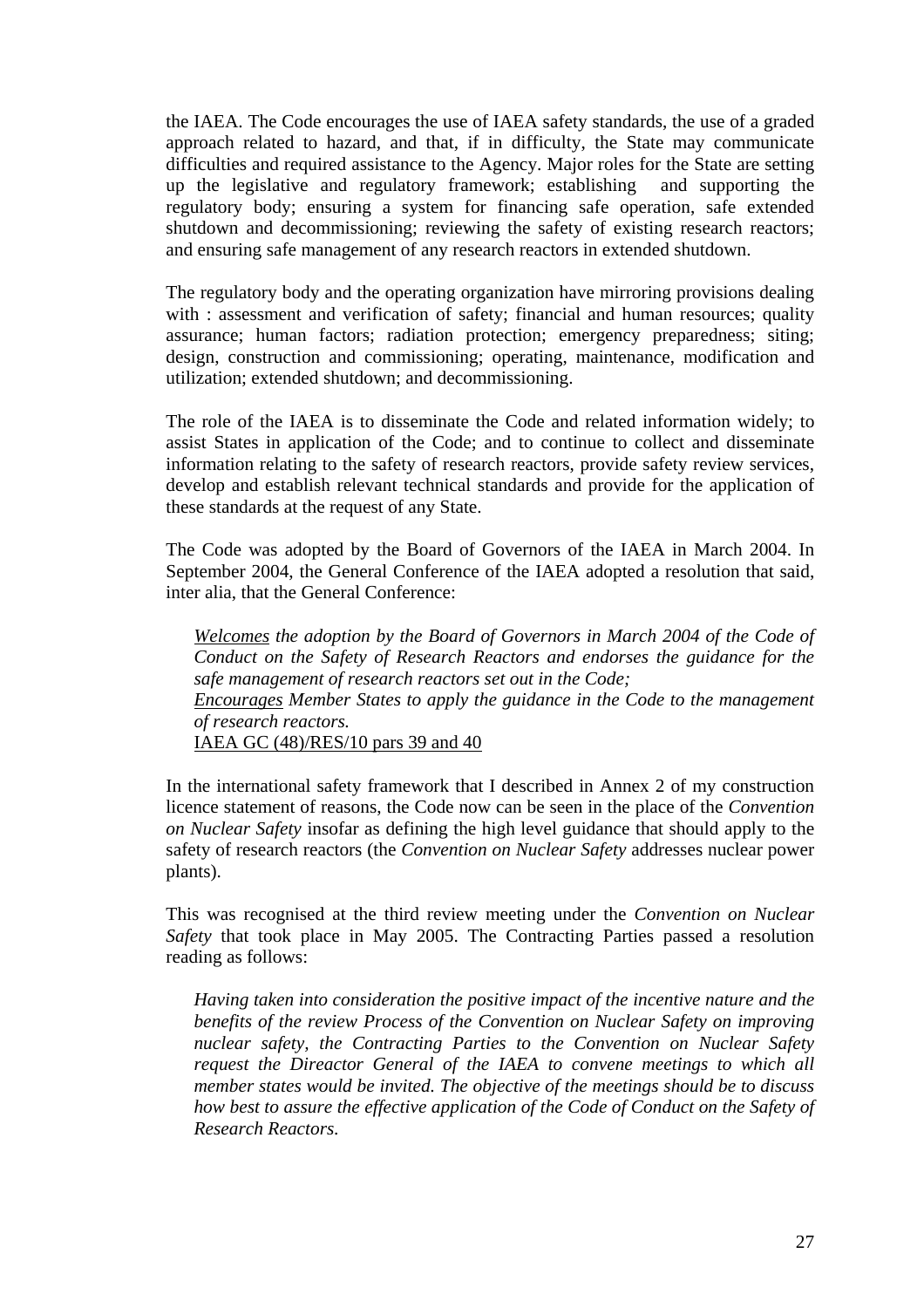This move was welcomed by the IAEA General Conference in 2005, which continued to endorse the principles and objectives of the Code and looked forward to further progress in implementing it.

The Director General of the IAEA has convened one 'open ended' meeting in response to the Convention resolution. From the outcomes of that meeting and also a later international conference on effective nuclear regulation, it seems likely that periodic meetings will be held to exchange information on the implementation of the Code and that these will function in a manner akin to the review meetings under the *Convention on Nuclear Safety*.

In order to take into account this high level definition of international best practice in relation to radiation protection and nuclear safety as it applies to research reactors, I have assessed the OPAL application for an operating licence against the full provisions of the Code*.* A table showing this assessment is at Annex B of this statement.

Having considered the guidance in the Code and the legislative framework of the Act and regulations, I find that, Australia has established legal and regulatory arrangements consistent with the guidance of the Code; the role and actions of ARPANSA with regard to the assessment of OPAL for an operating licence are consistent with the Code's provisions on the role of the regulatory body; as is the role of ANSTO as the operating organization that has proposed the siting, design, construction and now the operation of OPAL.

#### **3.2.2. The Joint Convention on the Safety of Spent Fuel Management and the Safety of Radioactive Waste Management (the Joint Convention)**

At the time of making my decision on the construction licence for OPAL, the Joint Convention had been signed but not ratified by Australia. The Joint Convention had only entered into force in June 2001. Australia ratified the Joint Convention in August 2003 and took part in the first review meeting in November of that year.

The second review meeting of the Joint Convention took place in May 2006.

The objectives of the Joint Convention are:

- *(i) to achieve and maintain a high level of safety worldwide in spent fuel and radioactive waste management, through the enhancement of national measures and international co-operation, including where appropriate, safety-related technical co-operation;*
- *(ii) to ensure that during all stages of spent fuel and radioactive waste management there are effective defenses against potential hazards so that individuals, society and the environment are protected from harmful effects of ionizing radiation, now and in the future, in such a way that the needs and aspirations of the present generation are met without compromising the ability of future generations to meet their needs and aspirations;*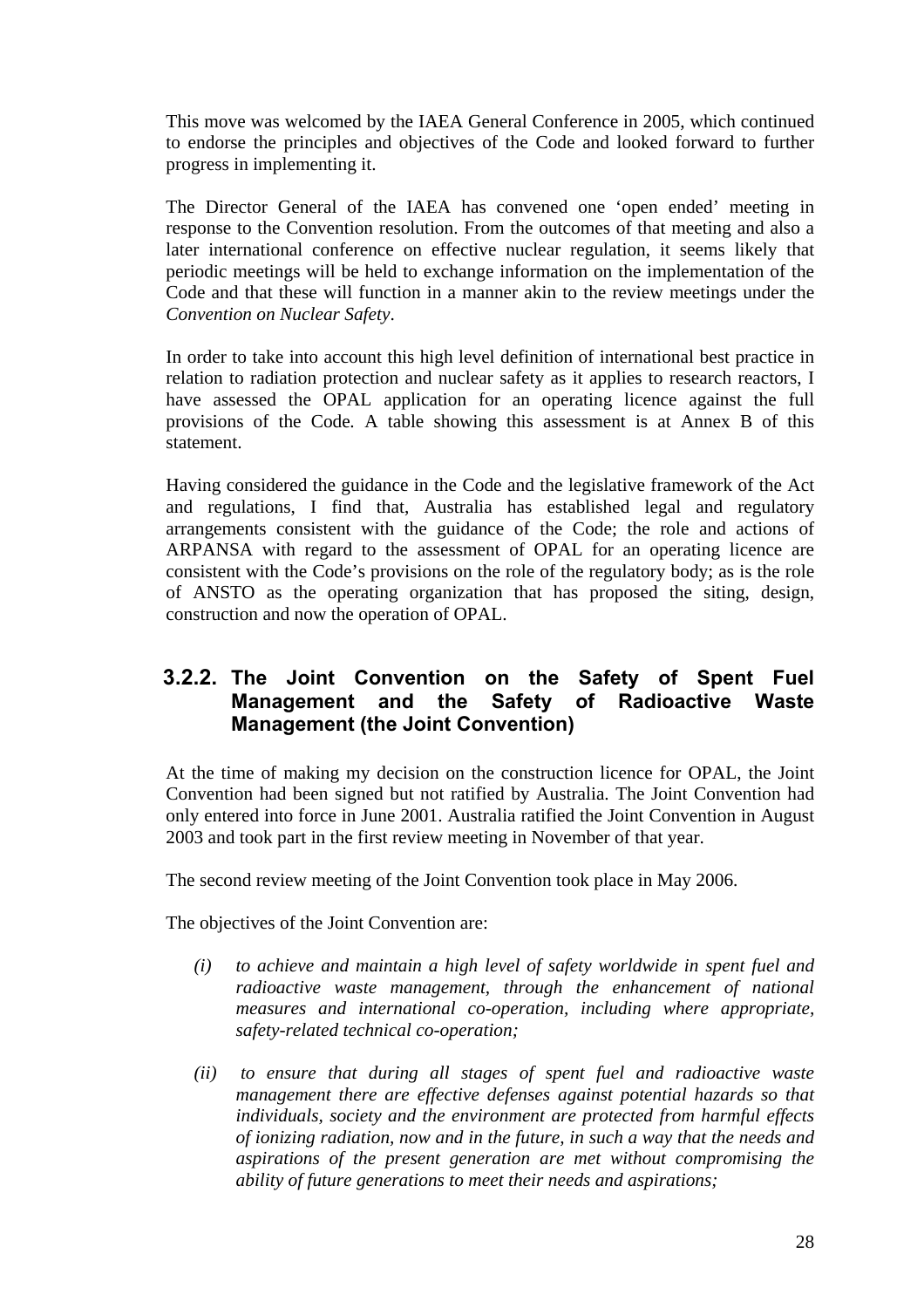*(iii) to prevent accidents with radiological consequences and to mitigate their consequences should they occur during any stage of spent fuel or radioactive waste management.* 

The Convention imposes general safety requirements upon the Contracting Parties with respect to spent fuel management as follows (similar requirements are imposed on radioactive waste management):

#### *ARTICLE 4. GENERAL SAFETY REQUIREMENTS*

*Each Contracting Party shall take the appropriate steps to ensure that at all stages of spent fuel management, individuals, society and the environment are adequately protected against radiological hazards.* 

*In so doing, each Contracting Party shall take the appropriate steps to:* 

- *(i) ensure that criticality and removal of residual heat generated during spent fuel management are adequately addressed;*
- *(ii) ensure that the generation of radioactive waste associated with spent fuel management is kept to the minimum practicable, consistent with the type of fuel cycle policy adopted;*
- *(iii) take into account interdependencies among the different steps in spent fuel management;*
- *(iv) provide for effective protection of individuals, society and the environment, by applying at the national level suitable protective methods as approved by the regulatory body, in the framework of its national legislation which has due regard to internationally endorsed criteria and standards;*
- *(v) take into account the biological, chemical and other hazards that may be associated with spent fuel management;*
- *(vi) strive to avoid actions that impose reasonably predictable impacts on future generations greater than those permitted for the current generation;*
- *(vii) aim to avoid imposing undue burdens on future generations.*

After these general safety requirements, there follows more specific requirements in Chapters 2 and 3 for spent fuel management facilities and radioactive waste management facilities covering review of existing facilities, the siting of proposed facilities, design and construction, safety assessment and operation. Another article deals with institutional measures after the closure of a radioactive waste disposal facility.

Chapter 4 of the Joint Convention is entitled *General Safety Provisions.* It first requires contracting parties to take the legislative, regulatory and administrative measures and steps necessary to implement the obligations of the Joint Convention. It describes the legislative and regulatory framework, the specification of the regulatory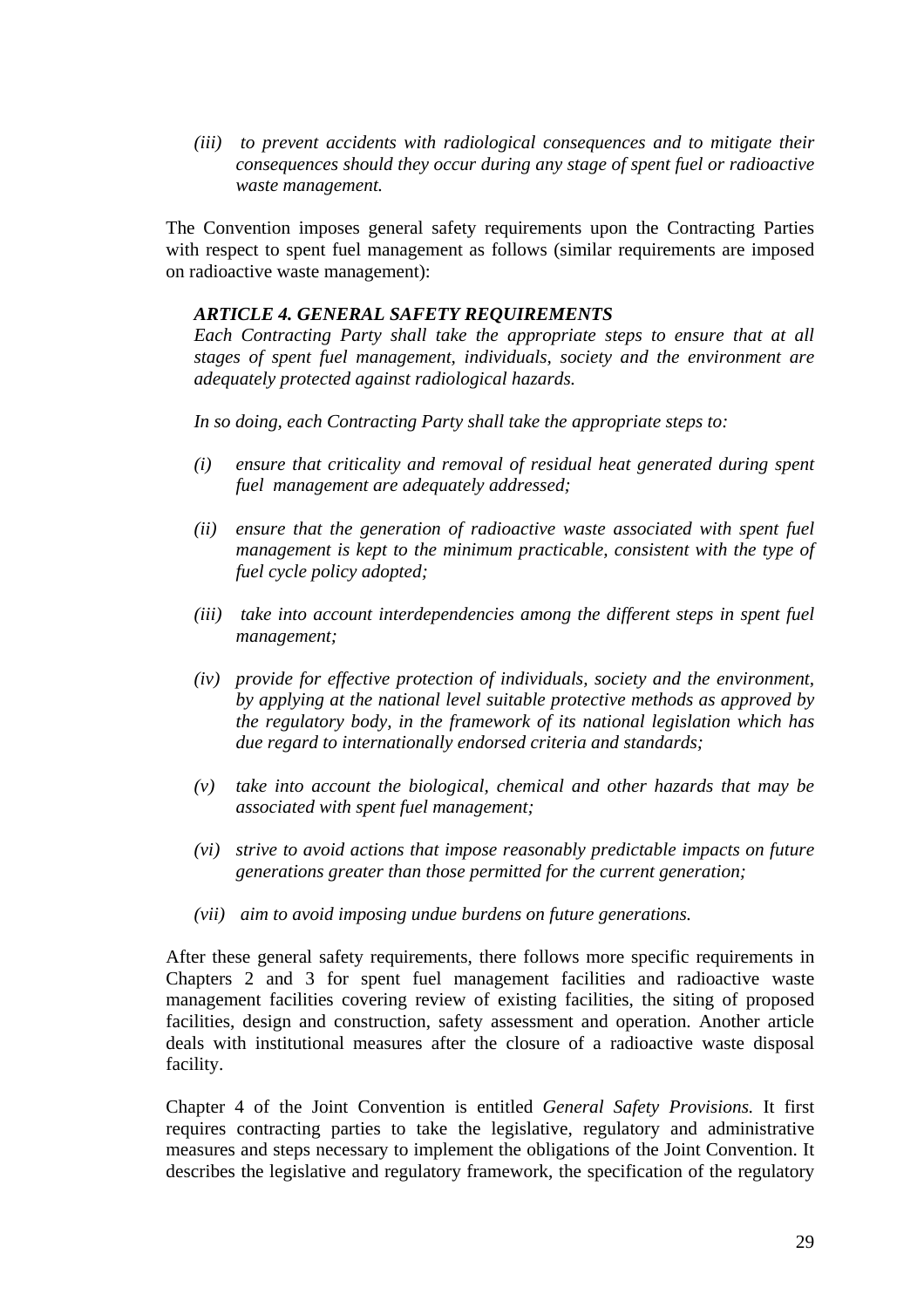body, the responsibility of the licence holder, human and financial resources, quality assurance, operational radiation protection, emergency preparedness, and decommissioning.

Chapter 5 of the Joint Convention deals with transboundary movement of spent fuel and radioactive waste and the specific case of disused sealed sources. Chapter 6 covers the meetings of the contracting parties, especially the review meeting to be held every three years. Chapter 7 contains other legal technical provisions.

Australia submitted national reports on the Joint Convention for the review meetings in 2003 and 2006. These are both available on the ARPANSA website. The reports cover, of course, the whole of Australia's management of radioactive waste. With regard to ANSTO specifically, the reports address the Australian Government's spent fuel management strategy and reports on the ANSTO site as both a spent fuel management facility and radioactive waste management facility in the terms of the Joint Convention. The national report for the 2006 review meeting described the plans for the Commonwealth Radioactive Waste Management Facility and the spent fuel strategy embodied in the OPAL ultimate disposal and transfer plan.

ARPANSA is the responsible Australian agency for the Joint Convention and led the Australian delegation to the review meetings. At the second review meeting, Australian presentation focussed on issues discussed at the first review meeting including regulatory systems, the management of spent fuel (including the proposed policy presented in the current OPAL application) and radioactive waste management. I am advised that Australia's presentation was well received.

I have also undertaken an assessment of the OPAL spent fuel management and radioactive waste management plans against the provisions of the Joint Convention. A summary of this assessment is at Annex C.

I find that the spent fuel and radioactive waste management arrangements associated with operation of the OPAL reactor are consistent with Australia's obligations under the Joint Convention and that in turn represents international best practice in relation to radiation protection and nuclear safety.

#### **3.2.3. IAEA Safety Fundamentals**

The hierarchy of IAEA safety standards begins with *Safety Fundamentals,* which are defined as *'presenting the objectives, concepts and principles of protection and safety and providing the basis for safety requirements'.*

In the past several years, the IAEA has been developing a single, unified *Safety Fundamentals* document to replace separate documents dealing with nuclear safety, radiation protection and radioactive waste management. While the document is still in draft form, it has now been approved by the IAEA Commission on Safety Standards for consideration by the Board of Governors. Thus while it is still formally a draft, the advanced stage it has reached gives me confidence that it represents international best practice in relation to radiation protection and nuclear safety.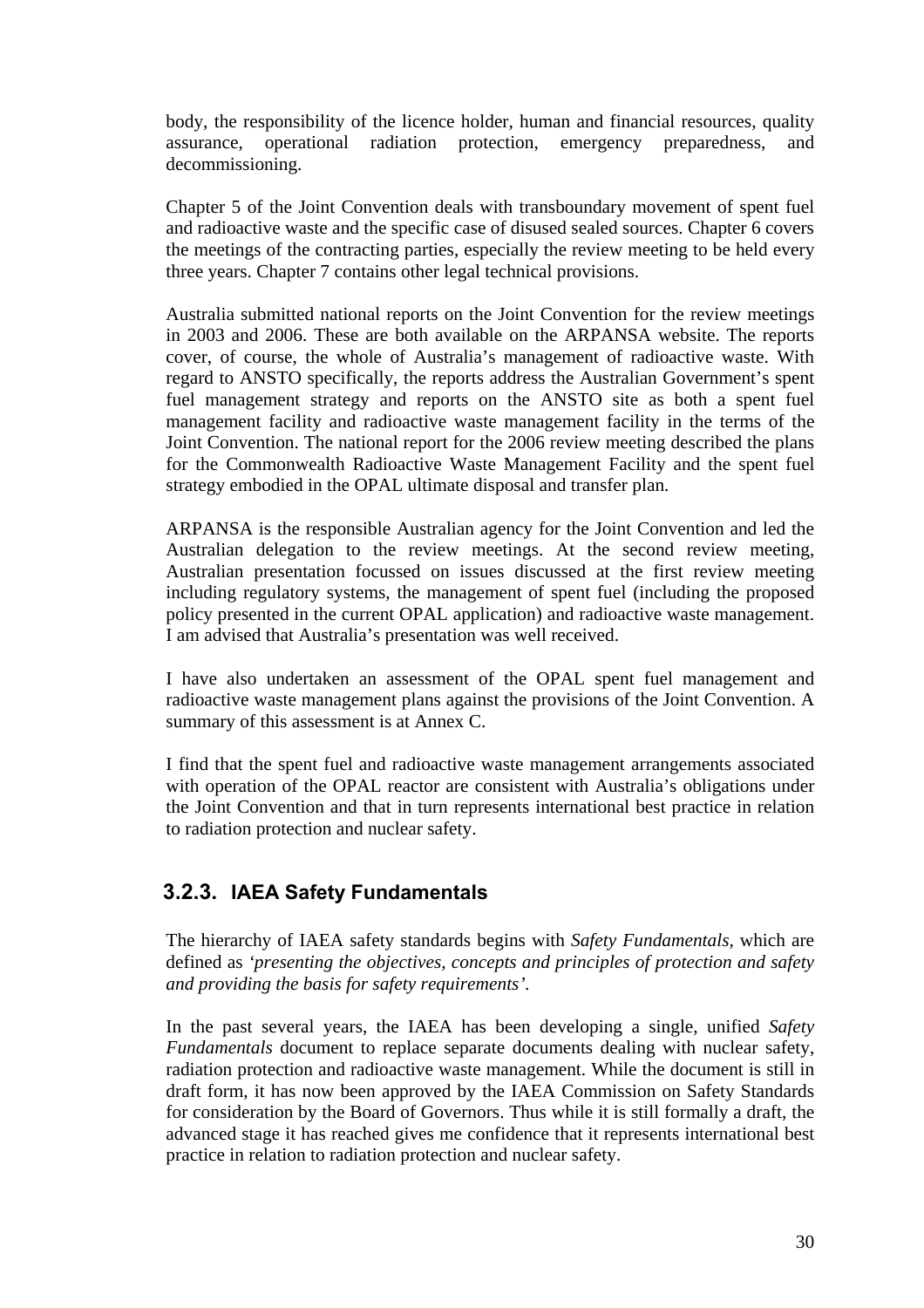The *Safety Fundamentals* are made up of a Fundamental Safety Objective and ten simply stated principles. The bulk of the document provides background and support for the principles.

#### **Fundamental Safety Objective**

The fundamental safety objective is to protect people and the environment from harmful effects of ionizing radiation.

Principle 1: Responsibility for safety

The prime responsibility for safety must rest with the person or organization responsible for facilities and activities that give rise to radiation risks.

Principle 2: Role of government An effective legal and governmental framework for safety, including an independent regulatory body must be established and sustained

Principle 3: Leadership and Management for Safety Effective leadership and management for safety must be established and sustained in organisations concerned with and in facilities and activities that give rise to radiation risks.

Principle 4: Justification of facilities and activities Facilities and activities that give rise to radiation risks must yield an overall benefit.

Principle 5: Optimization of protection Protection must be optimized to provide the highest level of safety that can be reasonably achieved.

Principle 6: Limitation of risks to individuals Measures for controlling radiation risks must ensure that no individual bears an unacceptable risk of harm.

Principle 7: Protection of present and future generations People and the environment, present and future, must be protected against radiation risks.

Principle 8: Prevention and mitigation of accidents All practical efforts must be made to prevent and mitigate nuclear or radiation accidents.

Principle 9: Emergency preparedness and response Arrangements must be made for emergency preparedness and response in the case of nuclear or radiation incidents.

Principle 10: Protective actions to reduce existing or unregulated radiation risks Protective actions to reduce existing or unregulated radiation risks must be justified and optimized.

One important implication arising from the agreement on a single set of safety fundamentals is that while radiation protection on the one hand and nuclear safety on the other are to some extent separable disciplines each with their own culture and approaches, they do share and can express the same fundamental safety goals.

The Fundamental Safety Objective is virtually identical to the object of the Act.

Principle 1 is accepted in the Australian context. My decision to issue a facility licence authorising OPAL to operate is on the basis of ANSTO's management of safety as described in its plans and arrangements, operational limits and conditions and safety analysis. The longer-term issues of the management of safety of radioactive waste may involve a transfer of responsibility from ANSTO as the operator of OPAL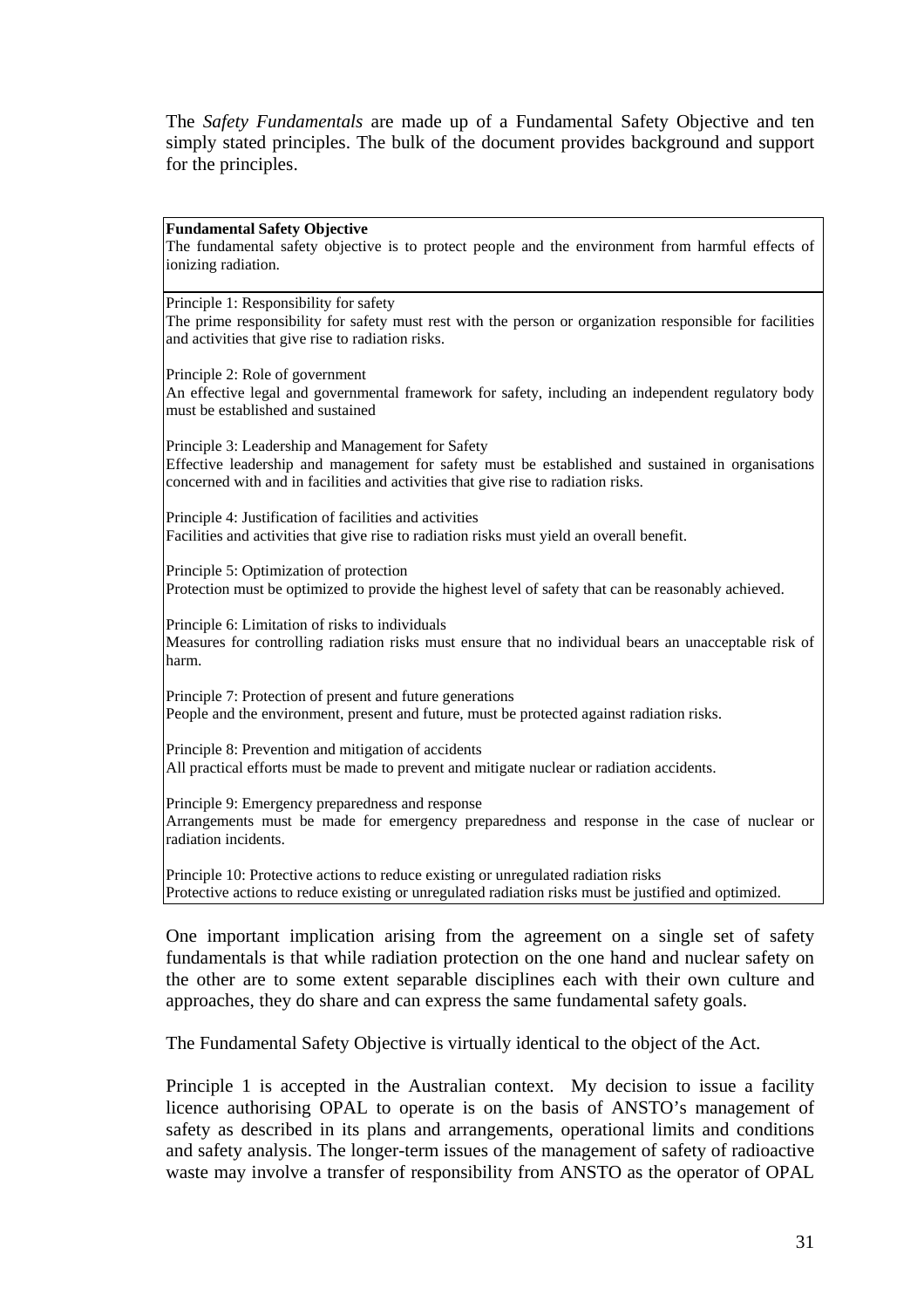to the manager of the Commonwealth Radioactive Waste Management facility (CRWMF), but this will take place in the context of ARPANSA regulation.

The Australian Government has met Principle 2 as it applies to OPAL (and the management of its radioactive waste) through the Act that establishes the position and role of the CEO of ARPANSA.

Principle 3 is a most important one in consideration of the operation of a new facility. How ANSTO proposes to manage the safety of OPAL has been a central feature of the assessment of the operating licence application. Ongoing issues will include safety culture, the feedback and analysis of operating experience and periodic safety review that are the subject of licence conditions. ARPANSA inspections will monitor closely the conduct of operation and the effectiveness of the safety management plans in practice.

Principle 4 is addressed in the case of OPAL through my consideration of the issue of net benefit (Chapter 5 of this statement of reasons).

Similarly, I have addressed Principle 5 in taking account of ALARA as required by regulation 41(3)(d) and discussed in Chapter 5.

Principle 6 is reflected in the regulations that require ANSTO to observe the nationally established public and occupational dose limits.

With respect to principle 7, I discuss the issue of protection of the environment with regard to operation of OPAL later in this chapter and in Chapter 4. The protection of present and future generations particularly applies to the long-term management of radioactive waste. It is addressed in ARPANSA's draft regulatory guidance for radioactive waste management facilities. Environmental matters are addressed in Chapters 3 and 14 of the SAR and in the Environmental Management Plan that was reviewed as part of the application.

Principle 8 regarding prevention and mitigation of accidents is also highly significant for the operation of a new facility. The primary means of preventing and mitigating the consequences of accidents is 'defence in depth', which is that there are a number of consecutive and independent levels of protection that would have to fail before harmful effects could be caused to people or the environment. ARPANSA has stressed defence in depth in its own regulatory assessment principles and the INVAP design and ANSTO application have described how they have sought to achieve it. The five levels of defence in depth are specifically identified in Chapter 16 of the SAR in relation to the series of postulated initiating events.

I address Principle 9 about emergency preparedness and response in reviewing the coverage of emergency preparedness in Chapter 20 of the SAR and the Emergency Response Plan in Chapter 4, taking into account the issues raised by this principle.

Finally, I do not believe that Principle 10 about existing or unregulated radiation risks is relevant in the OPAL context.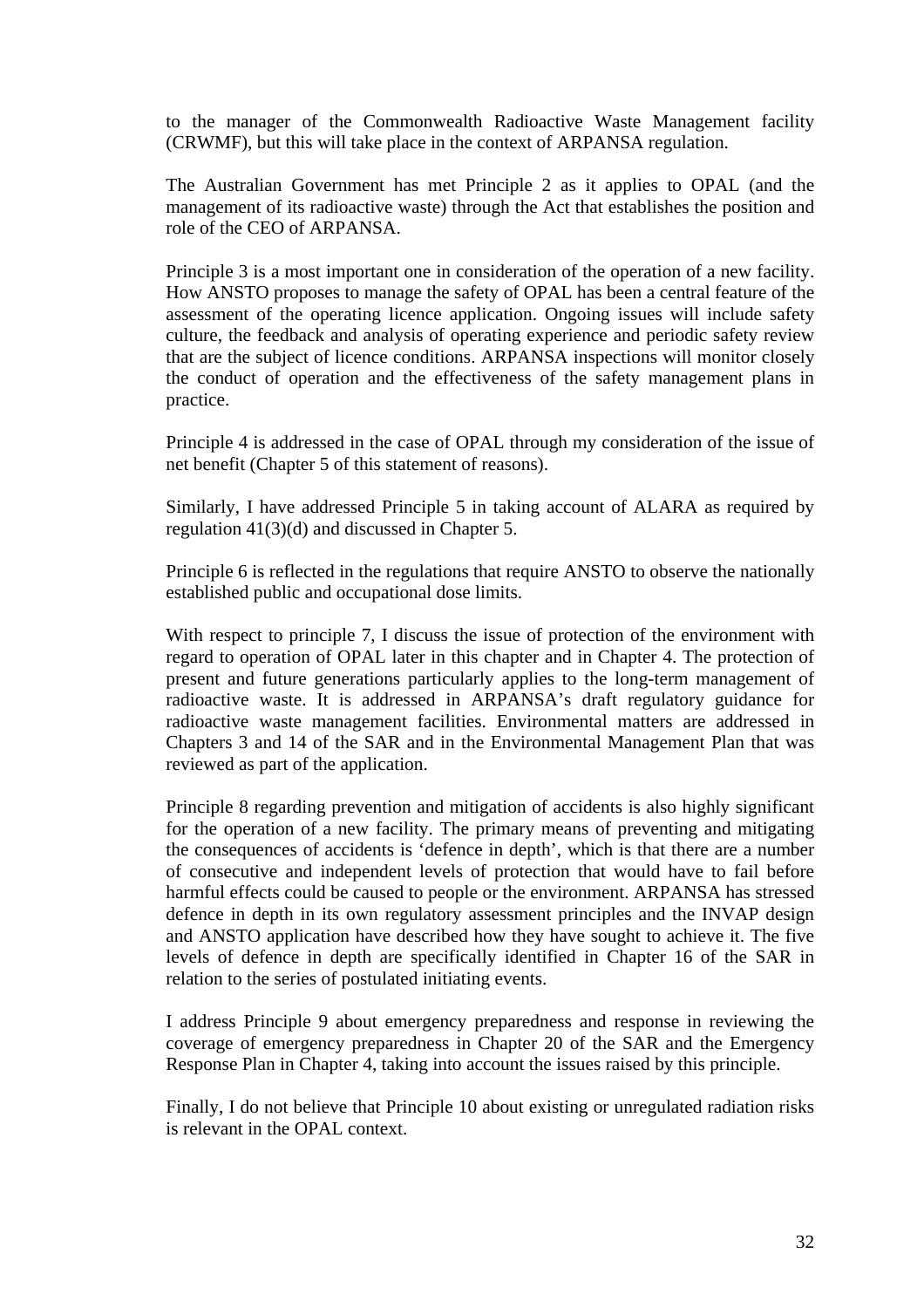Having reviewed the draft Fundamental Safety Principles and the OPAL application and other relevant material, I find that the proposed operation of the OPAL reactor is consistent with international best practice in relation to radiation protection and nuclear safety at this level of Safety Fundamentals.

#### **3.2.4. Recommendations of the International Commission on Radiological Protection (ICRP)**

The system for radiation protection adopted in nearly all parts of the world is based upon the Recommendations of the International Commission on Radiological Protection (ICRP).<sup>6</sup> The current Recommendations that form the basis of contemporary radiation protection are found in ICRP 60 published in 1990.

In 2005, the ICRP published new draft Recommendations and sought public comment on them. ICRP is continuing to work on the draft in the light of the comments it has received and it is now expected that new Recommendations may be published late in 2006 or during 2007.

ARPANSA's (and Australia's) system for regulation of radiation protection is derived from ICRP 60 – and the IAEA Basic Safety Standards based on that publication. The OPAL plans for radiation protection have been assessed on that basis. Are the new recommendations expected in the short-term likely to mean that this assessment will no longer be soundly based; and is there is a risk of OPAL being licensed on an outdated definition of international best practice in radiation protection?

In terms of assessment of health risk, ICRP's current system derives from knowledge of the health effects of ionizing radiation derived in large part from studies of Japanese atomic bomb survivors. At low doses and low dose rates of exposure, the ICRP relies upon a 'linear, non-threshold' hypothesis that allows the extrapolation of risk from higher doses and dose rates in the A bomb population down to the low doses that might be expected to be encountered through exposures to well-run nuclear facilities. It does not accept that there is a threshold below which there are no effects from ionising radiation, though the effects from very low doses are low.

The ICRP 60 system of radiological protection is then based upon three principles (simply stated):

- Justification deliberate exposures to radiation need to do more good than harm.
- Optimisation exposures to radiation should be kept as low as reasonably achievable, economic and social factors being taken into account (ALARA).

 $\overline{a}$ 

<sup>&</sup>lt;sup>6</sup> The ICRP is a non government organisation established in 1928 by the International Congresses of Radiology to develop recommendations on the protection of people from ionizing radiation. It has produced overall Recommendations for the system of radiation protection in 1958, 1964, 1966, 1977 and 1991 as well as advice on many specialized topics.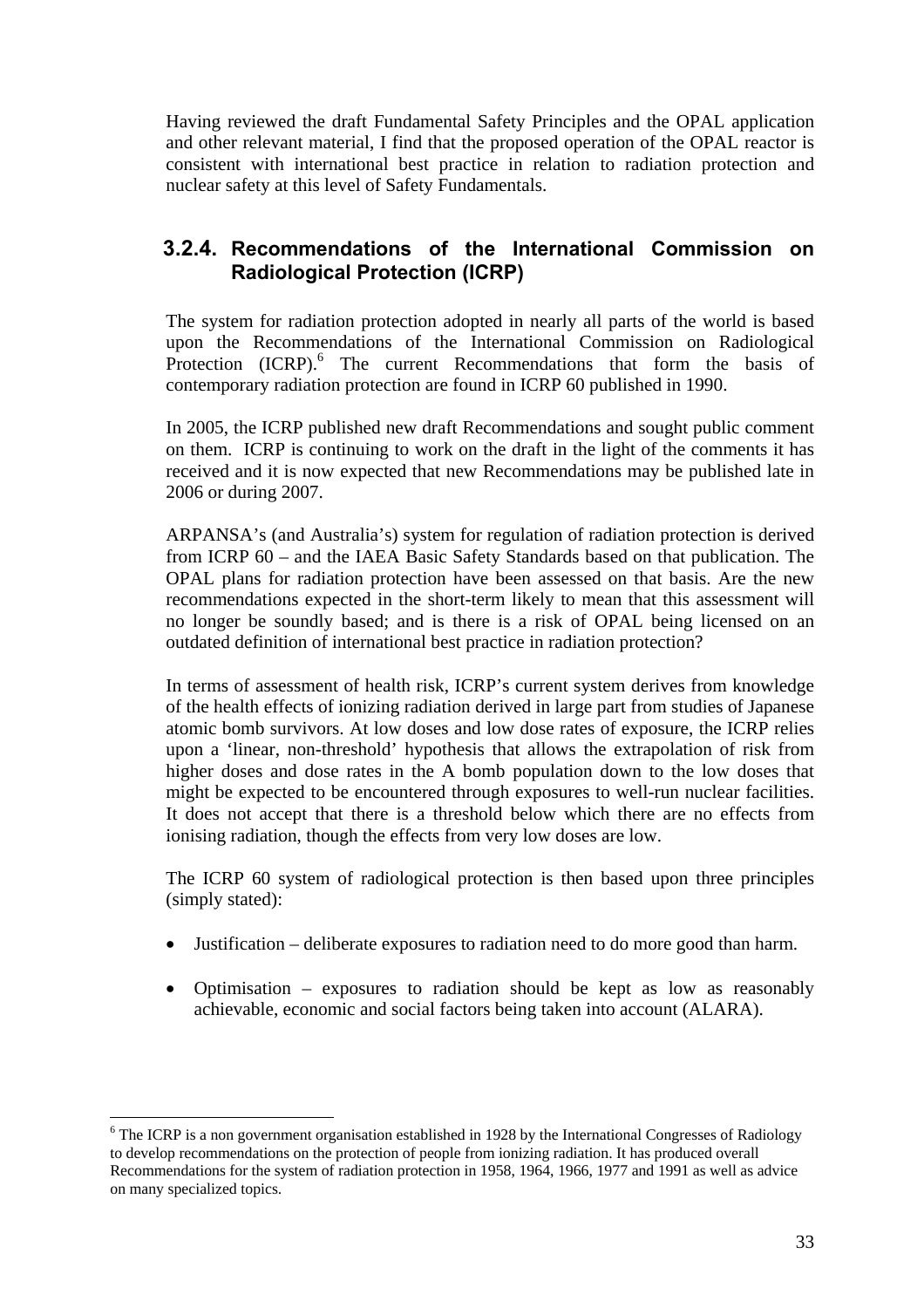• Limitation – the total dose to an individual (member of the public or radiation worker) from regulated activities should not exceed the appropriate dose limit specified by ICRP

In a presentation by the Chairman of ICRP to the  $18<sup>th</sup>$  meeting of the IAEA Commission on Safety Standards in November 2005, he stressed that the new recommendations under development represented 'more continuity than change'. The three principles above will continue as will the currently stated dose limits. There is no significant change to the overall health risk assessment (in fact, it is reduced from that assessed in the 1990 publication largely because of reduced estimates of hereditary effects). The major change that can be expected is a greater emphasis on the process of optimisation and the role in that of 'dose constraints'. These are upper bounds of dose to be set nationally for different circumstances (below dose limits) that will form the upper bound of steps for optimisation or achieving ALARA.

There will be other developments in the system of radiation protection that may affect the coverage of radiation protection, the treatment of natural exposures, and other matters. However, these are of little direct relevance to OPAL's arrangements for radiation protection.

If, as expected, the new ICRP recommendations continue along the current path and are adopted into radiation protection world-wide, I would expect to see over time some changes in the way OPAL's managers in the future might need to demonstrate that they are achieving an optimised outcome – but I do not foresee fundamental change to the management of radiation protection in nuclear facilities like OPAL.

It should be said that the current and future ICRP recommendations are attacked from one side as not taking into account arguments that the effects of exposures to low-level radiation, especially alpha emitters taken internally, are much greater that ICRP suggest using the liner non-threshold model; and from another as not taking into account evidence that the effects of low levels of radiation may be zero or indeed may be beneficial because of DNA repair mechanisms. I have followed this scientific debate closely – and while there are views passionately held on all sides, there is no doubt that international best practice in relation to radiation protection is that based upon the linear non-threshold hypothesis with health risk assessment around the levels suggested by  $ICRP^7$ .

#### **3.2.5. Protection of the Environment**

The discussion in this chapter to date has been about the radiological protection of humans.

 $\overline{a}$  $<sup>7</sup>$  A recent publication by the US National Research Council of the National Academies of Science (BEIR VII)</sup> proposed that the factor used by the ICRP to reduce risk estimates from high dose, high dose rate outcome of the atomic bomb survivors to low dose, low dose rate circumstances should be 1.5 rather than 2. This has the effect of increasing risk estimates at low dose, low dose rates by 1/3, but would not suggest a change in contemporary radiation practice based on dose constraints and ALARA.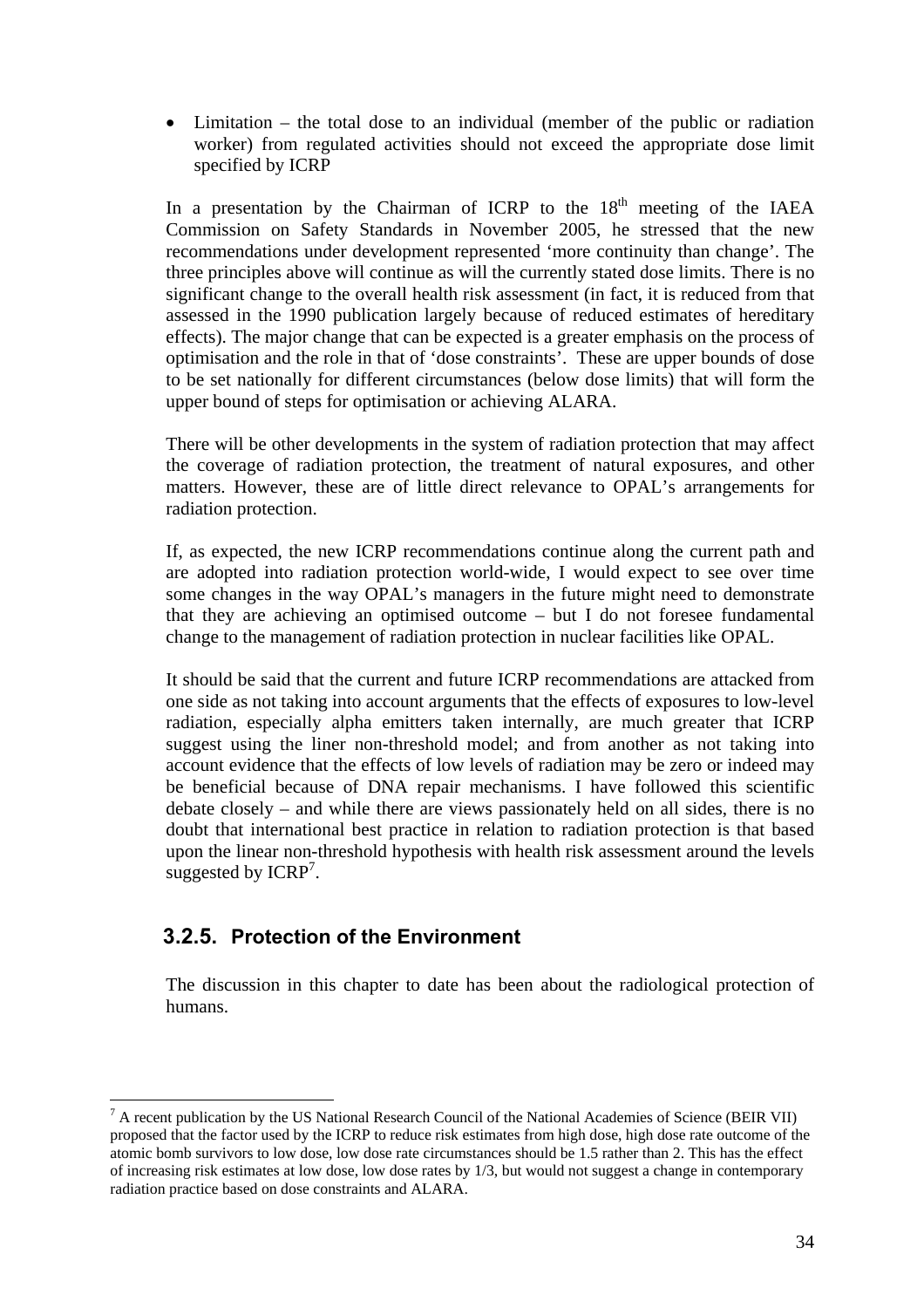In my statement of reasons for the construction licence, I discussed international best practice in relation to radiation protection and nuclear safety with respect to protection of the environment as follows:

*I have also considered the issue of defining international best practice in radiation protection and nuclear safety with regard to protection of the environment from the harmful effects of radiation. I have construed my role, derived from the object of the Act, as being in relation to the protection of environment from the harmful effects of radiation. Other harms to the environment that may arise from the construction and operation of the RRR were assessed in the EIS process.* 

*International best practice in relation to radiation protection and nuclear safety and protection of the environment is changing. The International Commission on Radiological Protection (ICRP) in its publication ICRP 60 took the view that measures to protect humans from radiation also protected the environment.* 

*'The Commission believes that the standard of environmental control needed to protect man to the degree currently thought desirable will ensure that other species are not put at risk. Occasionally, individual members of non-human species might be harmed, but not to the extent of endangering whole species or creating imbalance between species. At the present time, the Commission concerns itself with mankind's environment only with regard to the transfer of radionuclides through the environment, since this directly affects the radiological protection of man.'* 

*This view is certainly coming under challenge – and the ICRP itself has set up a working group to assess its position. The challenge is especially so for environments where non-human species are likely to be those most exposed – as may be the case for a waste repository, for example. There are ongoing discussions as to the ethical basis that might apply in relation to protection of the environment from ionizing radiation<sup>8</sup> . The US Department of Energy has published an 'interim technical standard' setting out an approach to evaluating doses to aquatic and terrestrial biota. I consider that there is not yet an established radiation protection system for non-human species that can be regarded as international best practice and for application in the context of a research reactor, other than utilized on the protection of humans.* 

As I stated in the passage above, in 2000, the ICRP set up a task group 'to advise on the development of a policy for the protection of the environment, and to suggest a framework – based on scientific and ethical-philosophical principles – by which it could be achieved'. The work of the task group resulted in ICRP Publication 91 in 2003 *A Framework for Assessing the Impact of Ionising Radiation on Non-human Species.* In an editorial accompanying the *Framework* the ICRP stated:

*'The Commission's system for the protection of human beings has indirectly provided a fairly good level of protection of the human habitat. The Commission's decision to develop a system to develop a framework for the assessment of radiation effects in non-human species has not been driven by any particular* 

 $\overline{a}$ 

<sup>8</sup> *Ethical considerations in protecting the environment from the effects of ionizing radiation, A report for discussion,* IAEA TECDOC 1270, Vienna, February 2002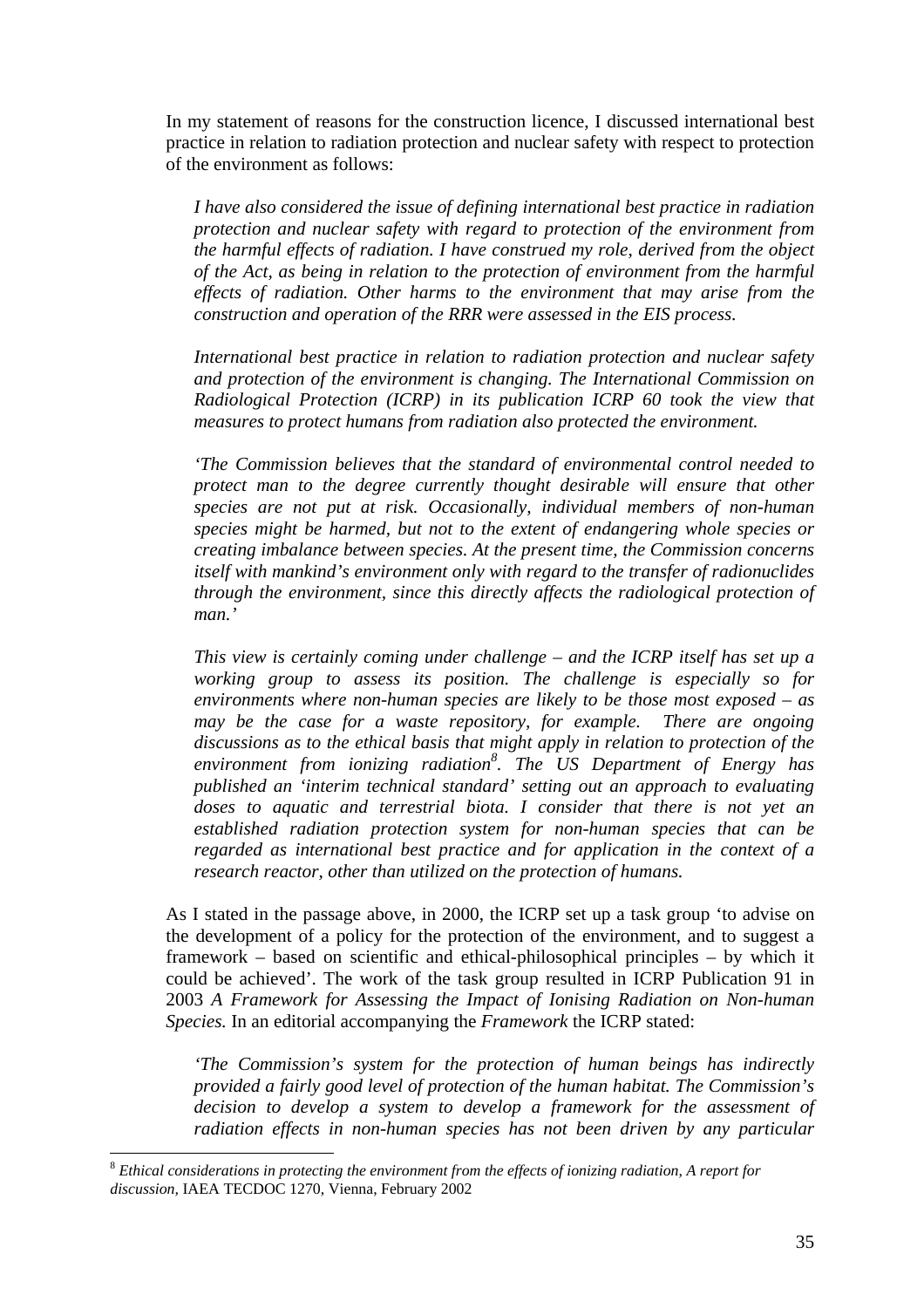*concern over environmental radiation hazards. It has rather been developed to fill a conceptual gap in radiological protection, and to clarify how the proposed framework can contribute to the attainment of society's goals of environmental protection by developing a protection policy based on scientific and ethicalphilosophical principles.'* 

The framework proposes an approach for the development of 'reference' plants and animals. The aim would be to gather a reasonably complete set of related information (dose models, data sets to estimate exposures, data on dose-effect relationships) for a few types of organisms that are typical of the major environments. The reference organisms and their associated data sets would then be used to give information about the possible effects of certain exposures on organisms with similar life cycles, so providing a firmer basis for purely environmental decision-making with respect to an activity leading to radiation exposures.

Following on the work of the task group, the ICRP has established a standing committee to deal with developing the framework outlined. The new Recommendations document is likely to describe the current state of this work, but it is unlikely that there will be a definitive approach laid out for some time to come.

The application of the framework in the case of OPAL would be to try to assess the impact of the air and water discharges from the reactor facility on the flora and fauna in the vicinity. The discussion above makes it clear that there is not yet a method to do this that can be regarded as international best practice in relation to radiation protection. I have considered whether there was value in requiring ANSTO to carry out an assessment of non-human environmental impacts using the somewhat rough and ready screening tools that are available. I do not believe, however, that this is warranted – it would require a commitment of resources that I very much doubt would be justified by the results given the very low levels of discharge planned from the facility and the regulatory limits in the ARPANSA discharge authorisation and the Sydney Water trade waste agreement.

I have proposed in draft regulatory guidelines that such a screening approach be used for the proposed Commonwealth Radioactive Waste Management facility.

Environmental matters are covered in general in Chapters 3 and 14 of the SAR and in the Environmental Management Plan that was reviewed as part of the OPAL application.

## *3.3. Is there a global nuclear safety framework?*

The most systematic approach to considering an international nuclear safety framework of which I am aware has been the work undertaken by the Western European Nuclear Regulators' Association (WENRA). WENRA comprises the chief regulators of 17 European nuclear regulatory authorities. It was set up in 1999 as a means of examining nuclear safety in countries who were then candidates for membership of the European Union (EU), nuclear safety having been included in the EU enlargement criteria. Having done that immediate task, it has extended its membership to cover all EU and EU candidate countries with power reactors. A major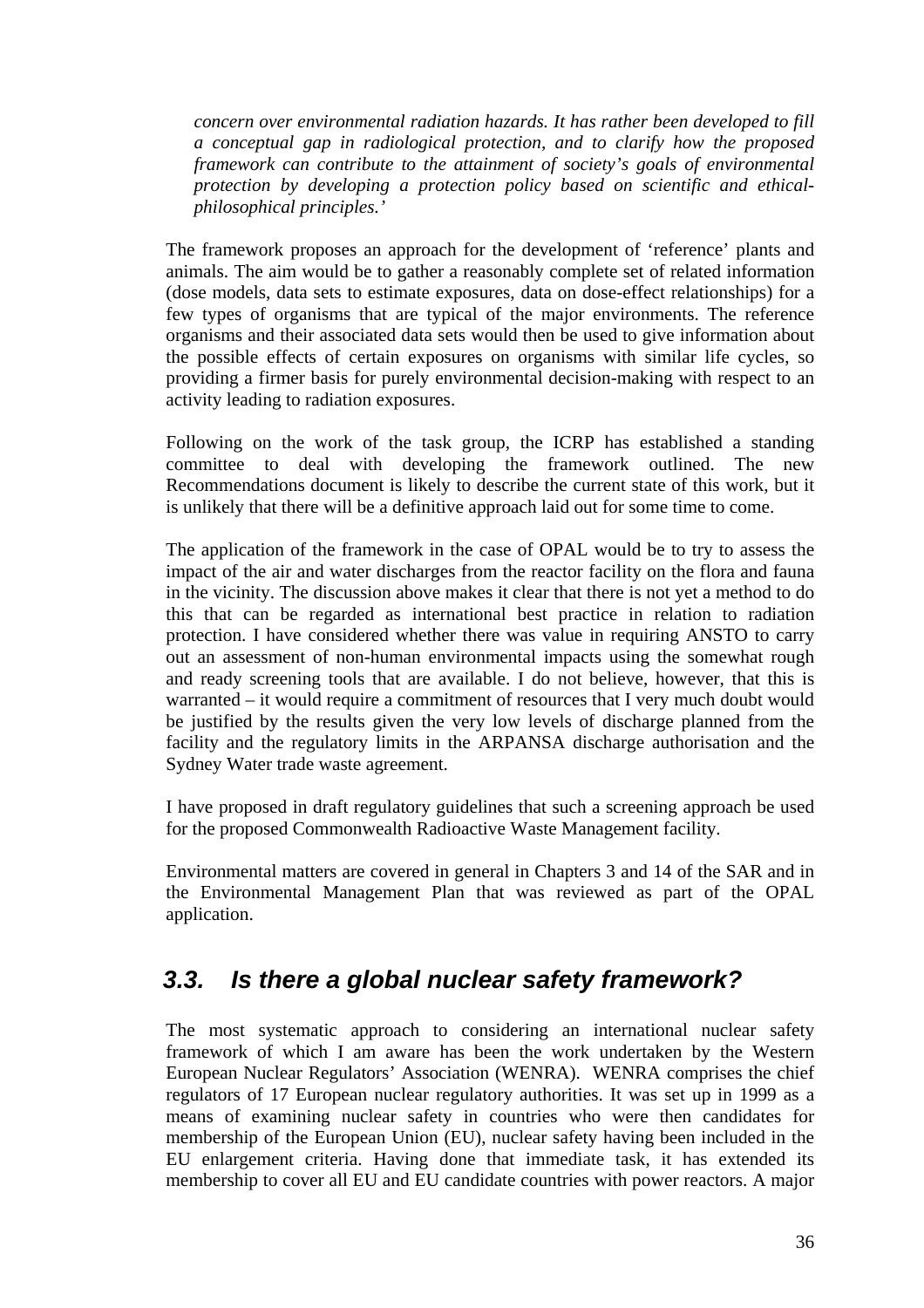role that it has taken up is to develop a harmonised approach to nuclear safety within Europe.

To achieve this harmonised approach, WENRA established a working group on reactor harmonisation and it has now published its report *Harmonization of Reactor Safety in WENRA Countries* (WENRA, January 2006). The working group used a definition of harmonisation:

*No substantial differences between countries from the safety point of view in generic, formally issued, national safety requirements and in their resulting implementation on nuclear power plants.* 

The methodology for the study was:

- A set of Reference Levels identifying the main relevant requirements on reactor safety was developed for 18 safety issues. These Reference Levels were primarily based upon IAEA safety standards.
- Countries assessed themselves against the Reference Levels both with regard to legal requirements and actual implementation.
- The national positions were scrutinised in peer review panel sessions to validate the self assessments. Where judged necessary, changes were made to national assessments and, in some cases, Reference Levels were modified.
- Areas where harmonisation was considered necessary on the implementation and/or legal side in each country were identified.

The safety issues were selected so as to cover the most important aspects where differences in substance between WENRA countries might be expected. The safety issues were structured into five safety areas as follows:

| <b>Safety</b> area | <b>Safety issue</b>                                   |
|--------------------|-------------------------------------------------------|
| <b>SAFETY</b>      | A. Safety policy                                      |
| <b>MANAGEMENT</b>  |                                                       |
|                    | B. Operating organisation                             |
|                    | C. Quality management                                 |
|                    | D. Training and authorisation of staff                |
| <b>DESIGN</b>      | E. Verification and improvement of the design         |
|                    | F. Design basis envelope for existing reactors        |
|                    | G. Safety classification of structures, systems and   |
|                    | components                                            |
| <b>OPERATION</b>   | H. Operational limits and conditions                  |
|                    | I. Ageing management                                  |
|                    | J. System for investigation of events and operational |
|                    | experience feedback                                   |
|                    | K. Maintenance, in-service inspection and functional  |
|                    | testing                                               |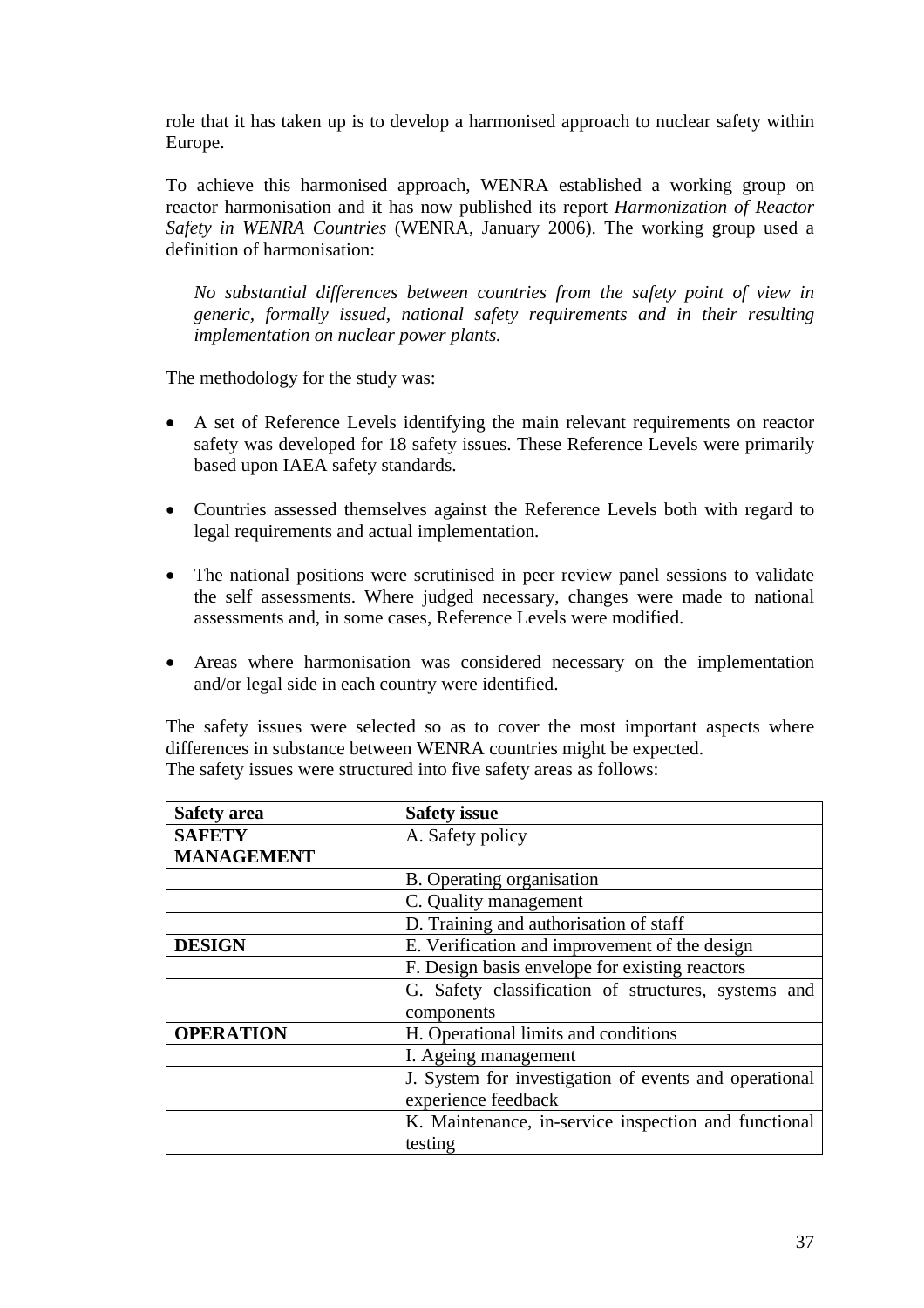|                     | LM. Emergency operating procedures and severe      |
|---------------------|----------------------------------------------------|
|                     | accident management guidelines                     |
| <b>SAFETY</b>       | N. Contents and updating of safety analysis report |
| <b>VERIFICATION</b> | (SAR)                                              |
|                     | O. Probabilistic safety analysis                   |
|                     | P Periodic safety review (PSR)                     |
|                     | Q. Plant modifications                             |
| <b>EMERGENCY</b>    | R. On-site emergency preparedness                  |
| <b>PREPAREDNESS</b> |                                                    |
|                     | S. Fire protection against internal fires          |

For each safety issue, Reference Levels were established – the starting point for defining Reference Levels was the IAEA safety standards. Countries were able to propose additional Reference Levels, not based upon the IAEA safety standards, but upon their national regulations. The report of the study states that 'in practice, there have been few such additions, because the international safety standards in IAEA documents are rising and many WENRA countries have participated in the work of IAEA committee, which has contributed to convergence'.

It is not my purpose here to go into detail about the Reference Levels determined by WENRA for nuclear power plant. But, as an illustration, the Reference Levels for Operational Limits and Conditions are set out in Box 1.

#### **BOX 1 – WENRA REFERENCE LEVELS – OLCs**

*1. Purpose* 

- 1.1 OLCs shall be developed to ensure that plants are operated in accordance with design assumptions and intentions as documented in the SAR.
- 1.2 The OLCs shall define the conditions that must be met to prevent situations that might lead to accidents or to mitigate the consequences of accidents should they occur.

#### *2. Establishment and review of OLCs*

- 2.1 Each established OLC shall have detailed justification based on plant design, safety analysis and commissioning tests.
- 2.2 OLCs shall be kept updated and reviewed in the light of experience, developments in science and technology, and every time modifications in the plant or in the safety analysis warrant it, and changed if necessary.
- 2.3 The process for making modifications or temporary modifications of OLCs shall be defined. Such modifications shall be adequately justified by safety analysis and independent safety review.

#### *3. Use of OLCs*

- 3.1 The OLCs shall be readily accessible to control room personnel.
- 3.2 Control room operators shall be highly knowledgeable of the OLCs and their technical basis and relevant operational decision makers shall be aware of their significance for the safety of the plant.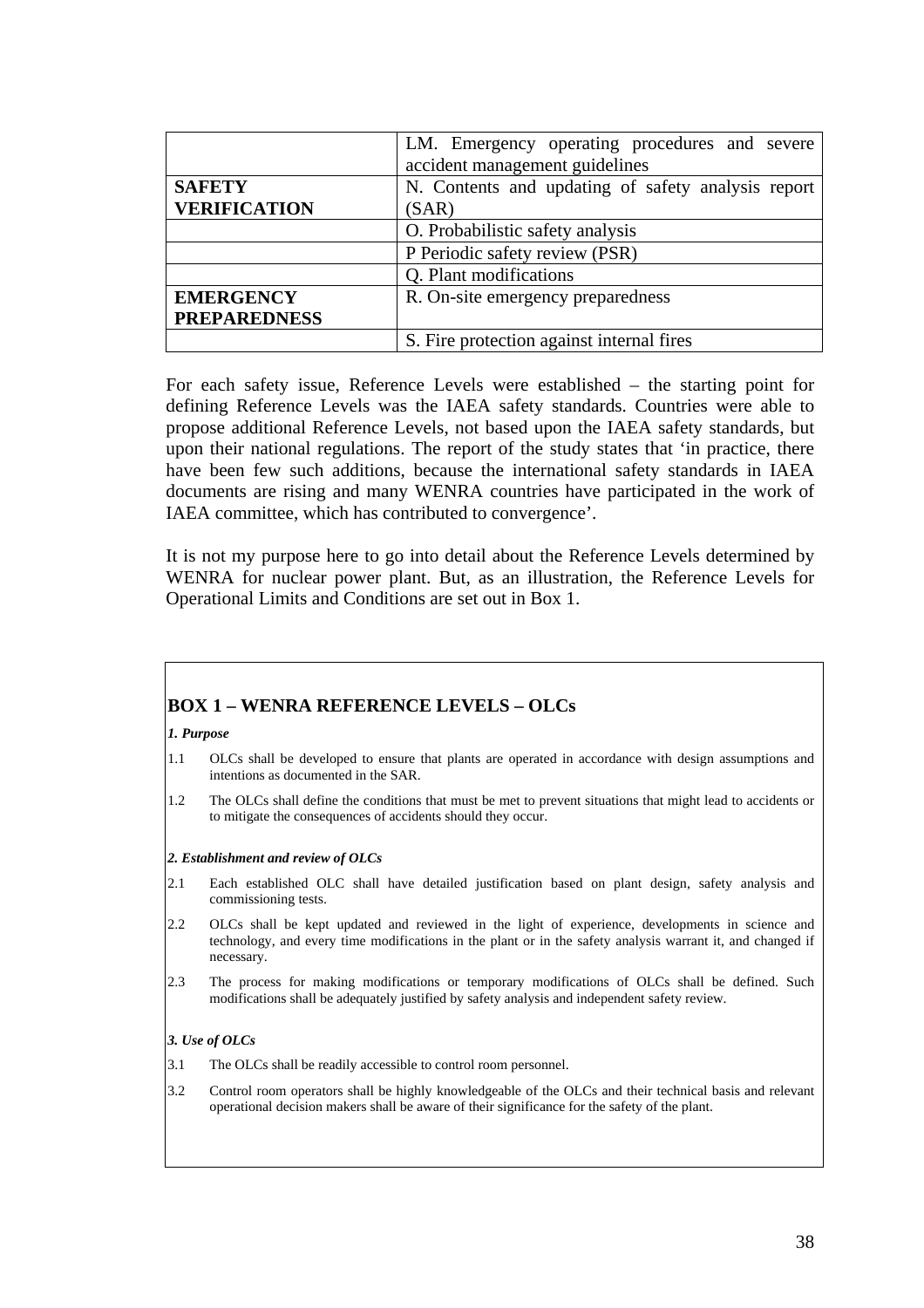#### *4. Scope of OLCs*

- 4.1 OLCs shall cover all operational plant states including power operation, shutdown and utilization, transitions between these states and temporary situations arising due to maintenance & testing.
- 4.2 OLCs shall include: Safety limits; Safety systems settings; Equipment required; and Action to be taken in the case of deviations from OLCs.

#### *5. Safety limits, safety systems settings, and operational limits*

- 5.1 Adequate margins shall be provided between safety limits, safety systems settings, alarms, and operational limits to avoid activating safety systems too frequently.
- 5.2 Safety limits shall be established using a conservative approach to take uncertainties in the safety analyses into account.

#### *6. Unavailability limits*

- 6.1 Limits and conditions for normal operation shall include limits on operating parameters, stipulation for minimum amount of operable equipment, actions to be taken by the operating staff in the event of deviations from the OLCs and time allowed to complete these actions.
- 6.2 Where operability requirements cannot be met, the actions to bring the plant to a safer state, such as power reduction or reactor shutdown, shall be specified, and the time allowed to complete the action shall be stated.
- 6.3 Operability requirements shall state for the various modes of normal operation the number of systems or components important to safety that should be in operating condition or standby condition.

#### *7. Unconditional requirements*

- 7.1 If operating personnel cannot ascertain that the power plant is operating within operating limits, or the plant behaves in an unpredicted way, measures shall be taken without delay to bring the plant to a safer state.
- 7.2 Plant shall not be returned to service following unplanned shutdown until it has been shown to be safe to do so.

#### *8. Staffing levels*

8.1 Minimum staffing levels for shift staff shall be stated in the OLCs.

#### *9. Surveillance*

9.1 The licensee shall ensure that an appropriate surveillance program is established and implemented to ensure compliance with OLCs and shall ensure that results are evaluated and retained.

#### *10. Non-compliance*

- 10.1 In cases of non-compliance, remedial actions shall be taken immediately to re-establish OLC requirements.
- 10.2 Reports of non-compliance shall be investigated and corrective action shall be implemented in order to help prevent such non-compliance in future.

The relevant lesson that I draw here is that, at least for nuclear power plant, the group of European nuclear regulators have found that the suite of IAEA safety standards creates a framework for regulatory harmonization in those countries. It is hardly an extrapolation to accept that the IAEA safety standards establish a framework for international best practice in relation to radiation protection and nuclear safety.

I find, therefore, that international best practice in relation to radiation protection and nuclear safety at the detailed level of operation of research reactors is framed by the IAEA safety standards. This is not to say that every single statement in every safety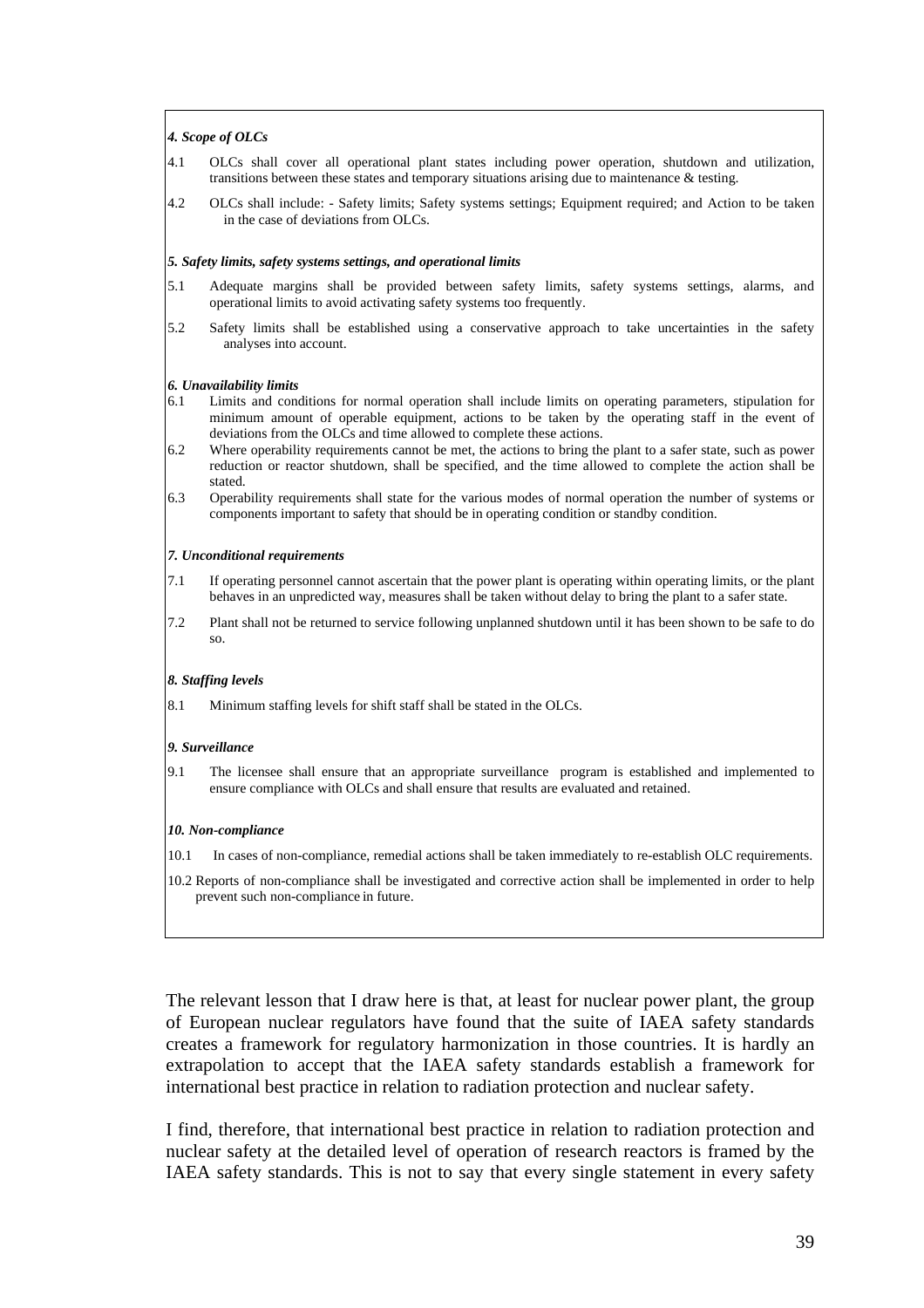standard is necessarily 'best' practice, but they will be 'good' practice. With the relevant safety standards taken together, a reactor facility that meets all the necessary standards at the level of the safety requirements and that 'scores' highly against the range of guidance in the safety guides can be said to meet international best practice in radiation protection and nuclear safety.

## *3.4. The application of international best practice in relation to radiation protection and nuclear safety to operation of a research reactor*

In 2005, the IAEA published a Safety Requirements document *Safety of Research Reactors (NS-R-4).* The *Safety Requirements* (as it is referred to from now on in this document) covers siting, design, operation and decommissioning of research reactors and replaced earlier documents dealing with design and operation.

A suite of supporting safety guide documents directed toward operation of research reactors is nearing completion:

- *Commissioning of Research Reactors,* DS 259, now approved for publication ARPANSA drew extensively upon a draft of this safety guide in the preparation of its regulatory guidance on commissioning.
- *Maintenance, Periodic Testing and Inspection of Research Reactors,* now approved for publication.
- *Operational Limits and Conditions and Operating Procedures for Research Reactors,* DS 261, Committee approved draft circulated for Member State comment.
- *The Operating Organization and the Recruitment, Training and Qualification of Personnel for Research Reactors,* DS 325, Committee approved draft circulated for Member State comment.
- *Radiation Protection and Radioactive Waste Management in the Design and Operation of Research Reactors,* DS 340, Committee approved draft circulated for Member State comment.
- *Core Management and Fuel Handling for Research Reactors, DS 350, Committee* approved draft circulated for Member State comment

Each of these safety guides applies to the operation of research reactors. ARPANSA staff reviewers were aware of the documents as they developed and drew upon them to support assessments. I refer to them specifically in my discussion in Chapters 4 and 5 relating to the assessment of the operating plans and arrangements and other information contained in the ANSTO application. While the documents are still under development through the IAEA processes, they are at an advanced stage and changes to them are now likely to be at the margin.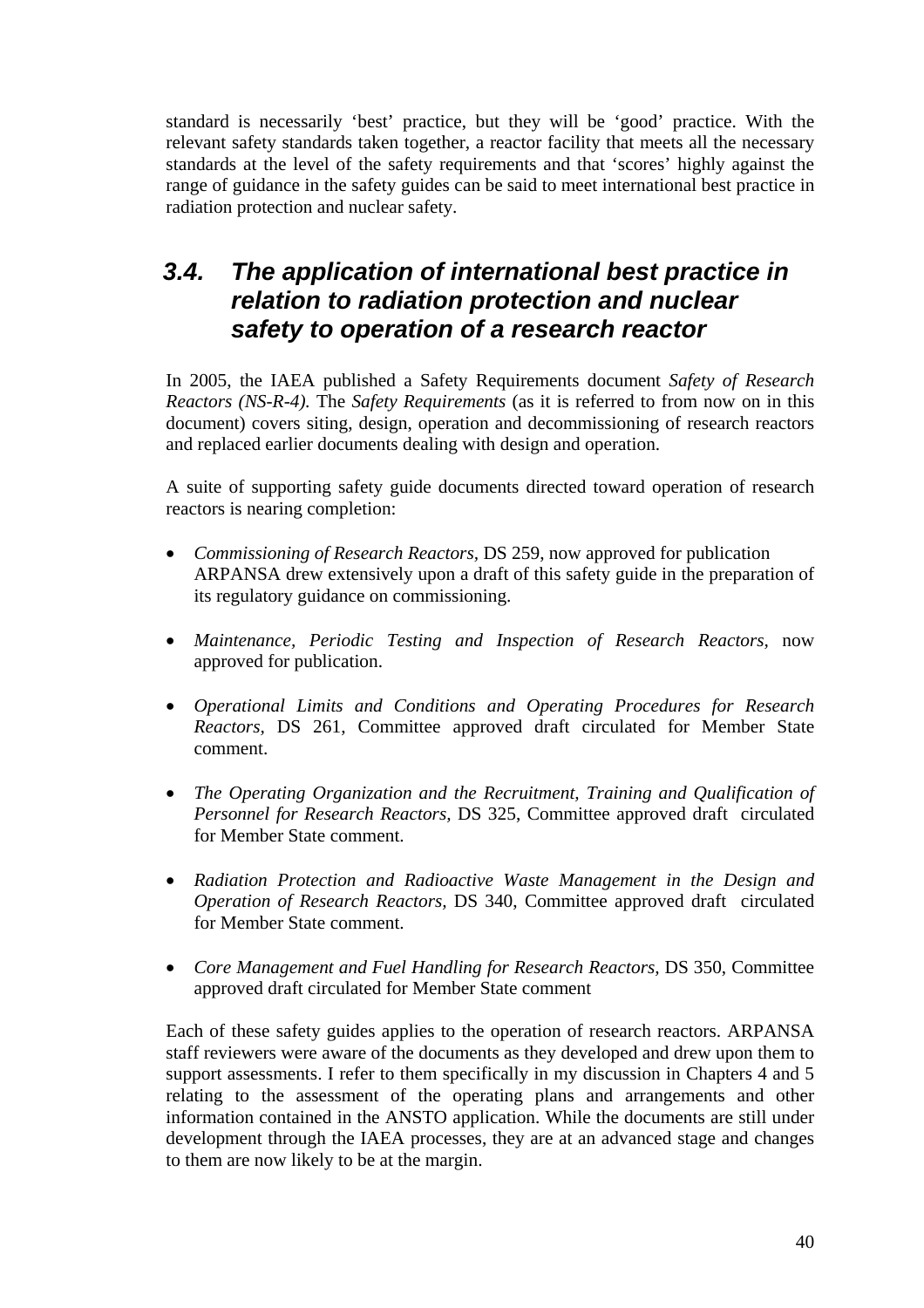The composition of the peer review teams arranged through the IAEA, was weighted towards experts from organisations that actually operated research reactors with major utilisation programs, rather than regulators. This meant that they were comparing their own real-life operational experience with the plans and arrangements proposed by ANSTO for the OPAL reactor.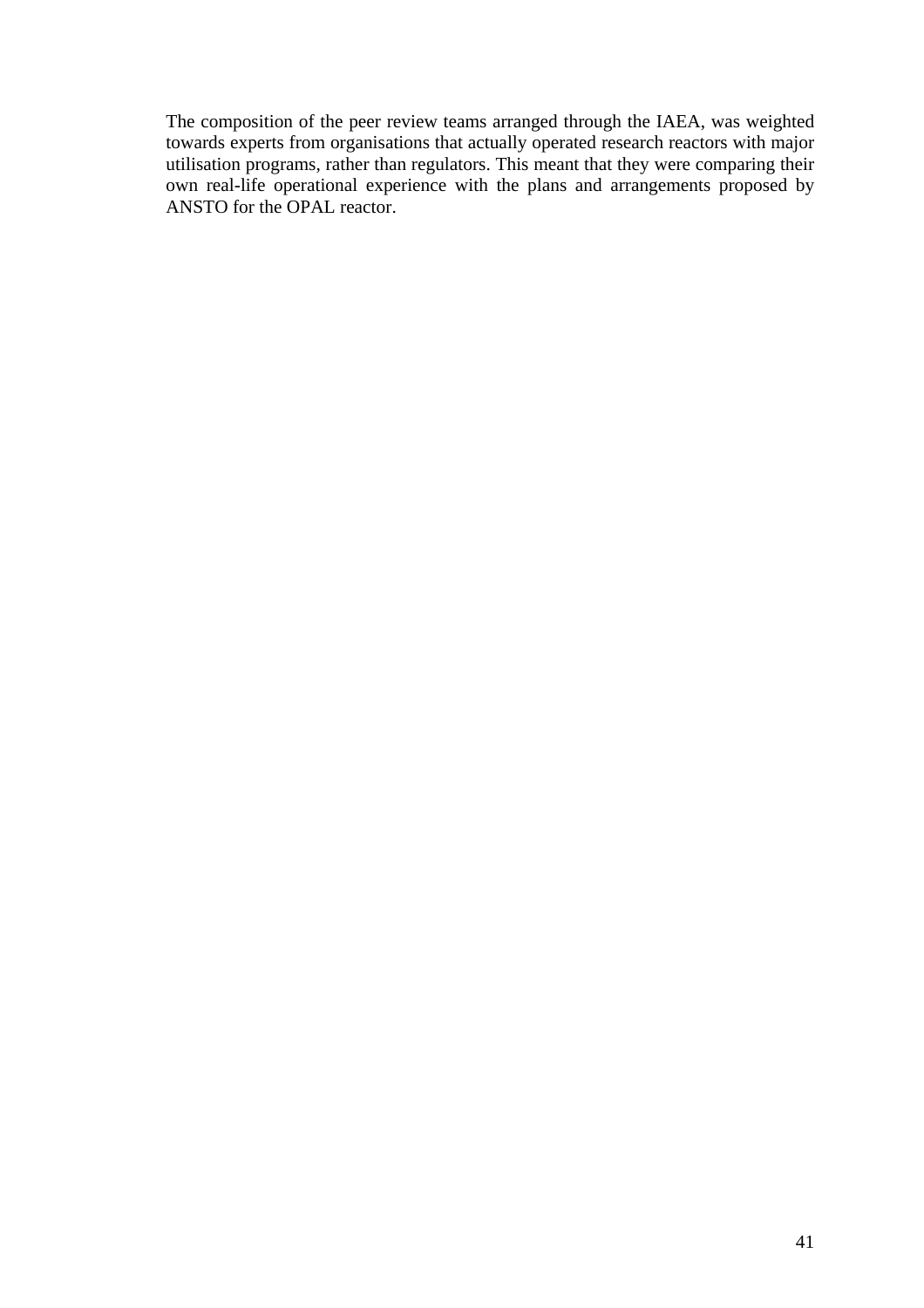# **4. PLANS AND ARRANGEMENTS FOR OPERATION OF OPAL REACTOR**

In this chapter I assess ANSTO's plans for the safe operation of the OPAL reactor (Part B of the application). Regulation 39(2) allows me to request that an application for a facility licence include the information in Part 1 of Schedule 3 of the regulations. As stated in chapter 2 above, I requested all of the information in Part 1 of Schedule 3 to be included in the application. Item 4 of Schedule 3 requires that plans and arrangements be submitted with respect to the following matters:

- a) The applicant's arrangements for maintaining *effective control* of the facility;
- b) The *safety management* plan for the controlled facility;
- c) The *radiation protection* plan for the controlled facility;
- d) The *radioactive waste management* plan for the controlled facility;
- e) The *security* plan for the controlled facility; and
- f) The *emergency* plan for the controlled facility

In addition, ANSTO provided me with an environmental management plan for the controlled facility.

For the purpose of comparing the ANSTO plans and arrangements to international best practice in relation to radiation protection and nuclear safety I have assessed them against the IAEA Safety Requirements *The Safety of Research Reactors* NS-R-4 (*the Safety Requirements).* I have also drawn upon, where relevant, the IAEA draft safety guides for research reactors listed in section 3.4.

## *4.1. Plan for maintaining effective control*

#### **4.1.1. Structure of the plan for effective control**

The Plan for Maintaining Effective Control (RRRP-7200-EDEAN-003-REV1) first describes in general terms the accountability of ANSTO as the proposed operator of the reactor. It says that the arrangements to control effectively the technical, administrative and human factors associated with OPAL reactor operations comply with the general policies, safety management systems and quality requirements of ANSTO. The lines of communication, responsibilities and authorities, functions, duties and competencies associated with these activities for the OPAL reactor are documented and are proposed to be administered through the OPAL reactor Operations Business Management System (BMS).

There is a commitment to ensuring that adequate and appropriate human, financial and material resources are provided to implement the plans and arrangements effectively.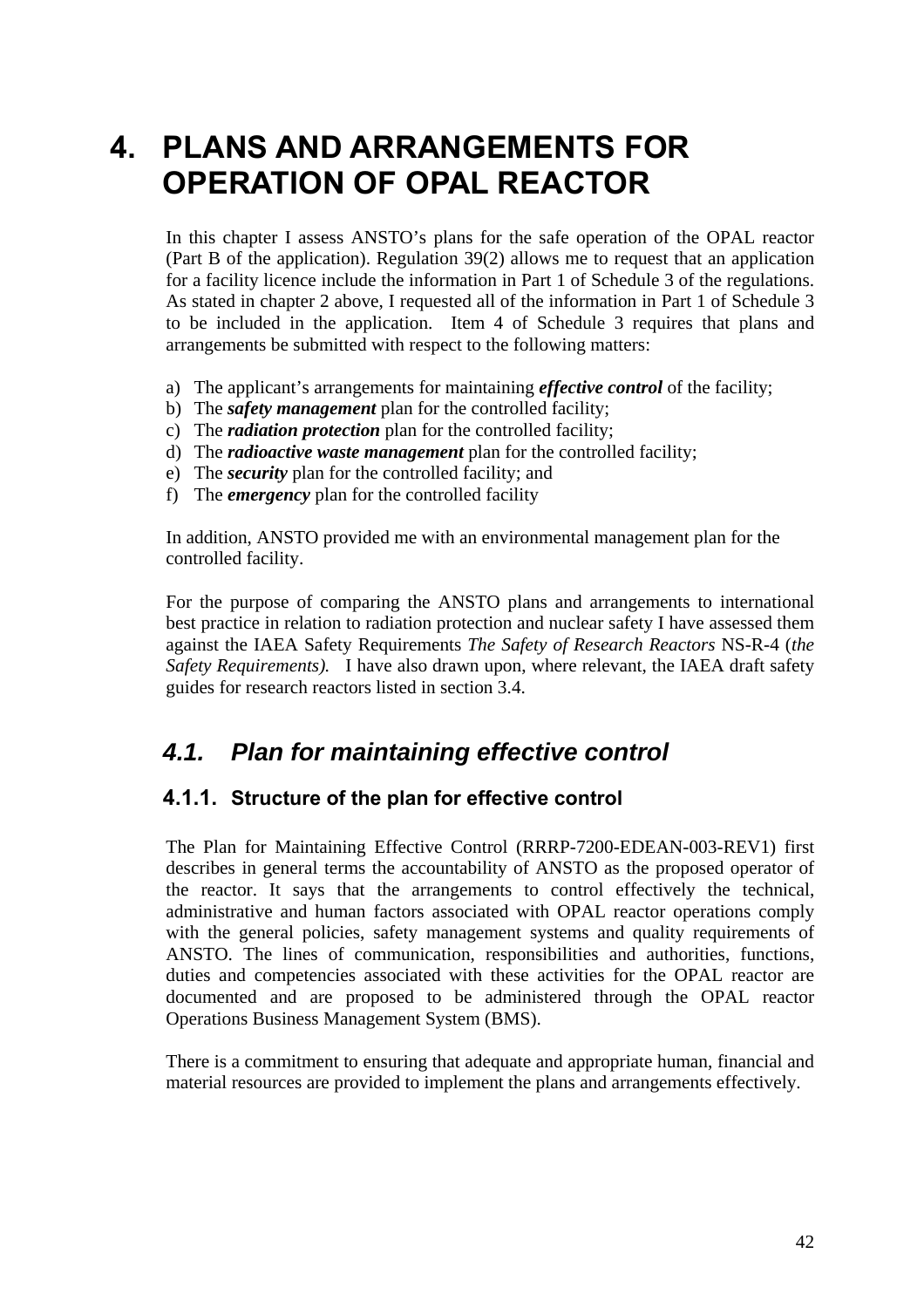### **4.1.2. Roles and Responsibilities**

These are briefly defined in the Plan for Maintaining Effective Control, the SAR Chapter 13 (Conduct of Operations), and BMS Operating Procedure (OP) 05.

The OPAL reactor operating organisation is as set out in the following figure taken from OP05.



The position of General Manager, Reactor Operations is described as being responsible for developing local arrangements for safety management and for operating the systems to implement these arrangements. The General Manager, Reactor Operations, delegates day-to-day responsibility for the safe operation of the OPAL reactor to the OPAL Reactor Manager (and to HIFAR Reactor Manager for the safe operation of HIFAR during the full power overlap period and during HIFAR Decommissioning).

The OPAL Reactor Manager is responsible for the safe operation and maintenance of the OPAL reactor. The OPAL Reactor Manager ensures that the necessary elements for achieving safety are present and that the need for safety governs operations. These responsibilities cover the reactor operations, engineering and maintenance, utilisation and radiation protection.

The IAEA *Safety Requirements* deal with the structure and responsibilities of 'the operating organisation' for the research reactor – being ANSTO in the case of OPAL. Under the *Safety Requirements,* the operating organisation must establish an appropriate management structure for the research reactor.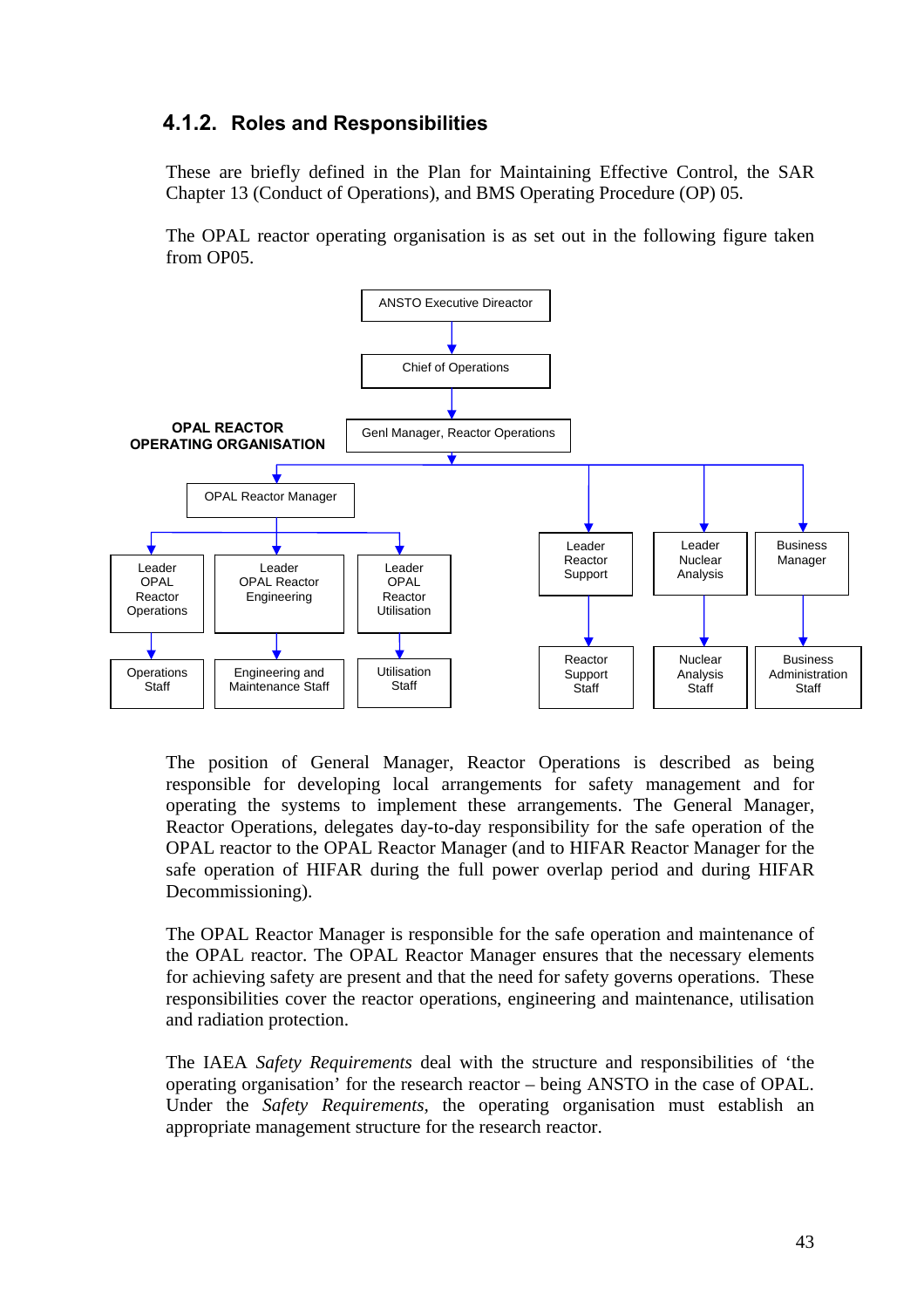In particular, the *Safety Requirements (para 7.11)* identify a central role for a 'reactor manager' to be established by the operating organisation:

*'The operating organization shall assign direct responsibility and authority for the safe operation of the reactor to the reactor manager. The primary duties of the reactor manager shall comprise the discharge of this responsibility. The reactor manager shall have overall responsibility for all aspects of operation, inspection, periodic testing and maintenance, and utilization and modification of the reactor.'* 

The OPAL reactor operating organisation proposed by ANSTO and shown above divides the responsibilities of 'the Reactor Manager' identified in the *Safety Requirements* between the positions of Manager, OPAL Reactor Operations and OPAL Reactor Manager. ANSTO has acknowledged that there is a difference (ANSTO's response to the report of the Nuclear Safety Committee, letter Smith to Loy, 5/12/05). ANSTO points to the fact that a similar arrangement applies and has long done so to the operation of HIFAR and has been accepted by ARPANSA in this context.

I accept that in the context of the longstanding ANSTO arrangements, the organisational structure proposed by ANSTO is likely to achieve outcomes consistent with international best practice in relation to radiation protection and nuclear safety.

ARPANSA staff reviewers found that the BMS describes a clear management structure. It was judged to provide an effective framework for the organisation and administrative arrangements for the OPAL reactor. There was found to be adequate accountability of the applicant within the BMS. I accept these conclusions.

### **4.1.3. Documentation**

The figure below, drawn from the plan for effective control illustrates how the documents that will form the basis for the operation of OPAL reactor are said to be derived from and relate to the safety case for the reactor and external and internal drivers.

In determining the adequacy of these documents, I needed to be satisfied that the documents to be used for operation – Hot Commissioning and routine operation – were generally satisfactory and adequately covered the scope of operations, taking into account international best practice in relation to radiation protection and nuclear safety. Then, I needed to be satisfied that there was a thorough process for amending the documents – over the life of the OPAL reactor – but especially as matters arise during Hot Commissioning and the first period of operation. Experience in the operation of any complex system is that matters will arise that require amendment of the operational arrangements – that is entirely to be expected, whether the new system is a nuclear reactor, an aircraft, a car, or a software program. The question is whether the initial basis from which those documents will be drawn is sufficiently firm and there is a strong process for assessing effectiveness and changing in response to experience.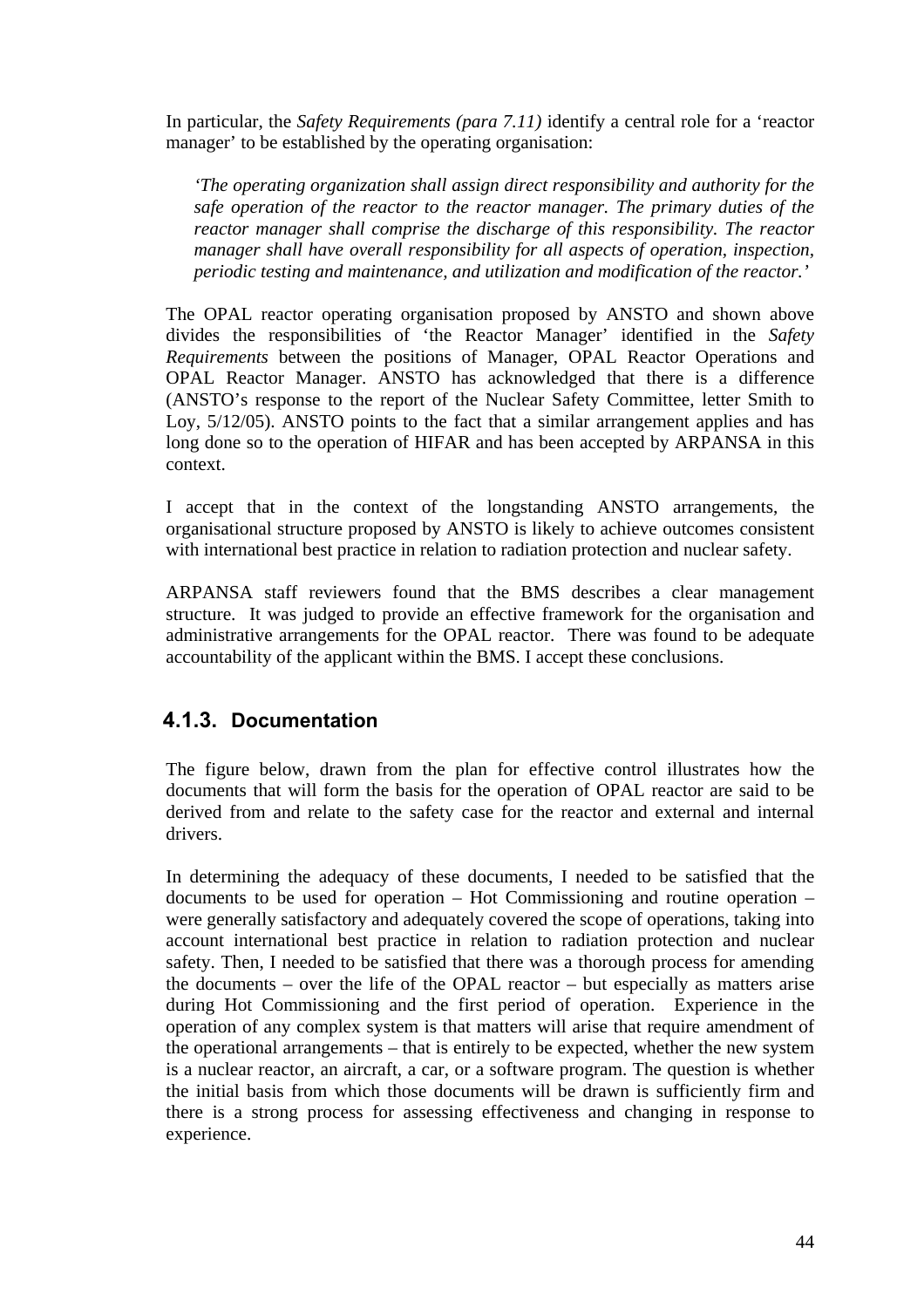General business documents and operational documents are the main working level documents which will be used during operation of the OPAL reactor. The general business documents have usually been produced by ANSTO and fall under ANSTO control. These documents, collectively referred to as the BMS, form a multi-layered structure. The head document of the BMS is the *OPAL Reactor Operations Business Management System Manual* which has been assessed by ARPANSA staff reviewers as providing a good overview of the system structure and objectives. The important layers cascading below the BMS Manual that are of interest from a regulatory standpoint comprise of the following categories:

- BMS Manual (OM 01)
- OPAL Procedures (OP's)
- OPAL Instructions (OI's)
- OPAL Forms (OF's)
- OPAL Operational Instructions (OOI's)
- OPAL Operational Forms (OOF's)
- OPAL Utilisation Procedures (OUP's)
- OPAL Utilisation Instructions (OUI's)
- OPAL Utilisation Forms (OUF's)
- OPAL Maintenance Procedures (OMP's)
- OPAL Maintenance Instructions (OMI's)
- OPAL Maintenance Forms (OMF's)
- OPAL Engineering Procedures (OEP's)
- OPAL Engineering Instructions (OEI's)
- OPAL Engineering Forms (OEF's)

Within the OPAL Operational Instructions, ANSTO have provided a number of Emergency Operating Instructions (EOIs) covering actions to be taken in the event of a number of potential emergencies.

The BMS documents are held in electronic form on a computerised BMS intranet system which provides read only access to all OPAL reactor personnel. ANSTO have stated that it will be possible to print these to hard copy but that the prints will be date stamped and with a "use-by" date after which use of the copy is not permitted. ANSTO have further demonstrated that hyperlinks to referenced documents will be used widely within the BMS computer system to make navigation between documents easy. Paper copies of these documents will be required to be used by the Reactor Operator (RO) as there is no BMS terminal at the control panels.

The operational documents have been produced under contract by INVAP and will remain formally under INVAP control until commissioning is complete. A homely analogy that I found useful to illustrate the difference between the two sets of documents is a comparison to the use of a car. The operational documents would provide instruction on how to start the car, accelerate, brake and steer; instruction on how to drive safety, keep to speed limits, and stop at traffic signals; instruction on how to maintain the vehicle. General Business documents would provide the purpose of the journey; controls on who can drive; procedures for planning; and when and where to refuel.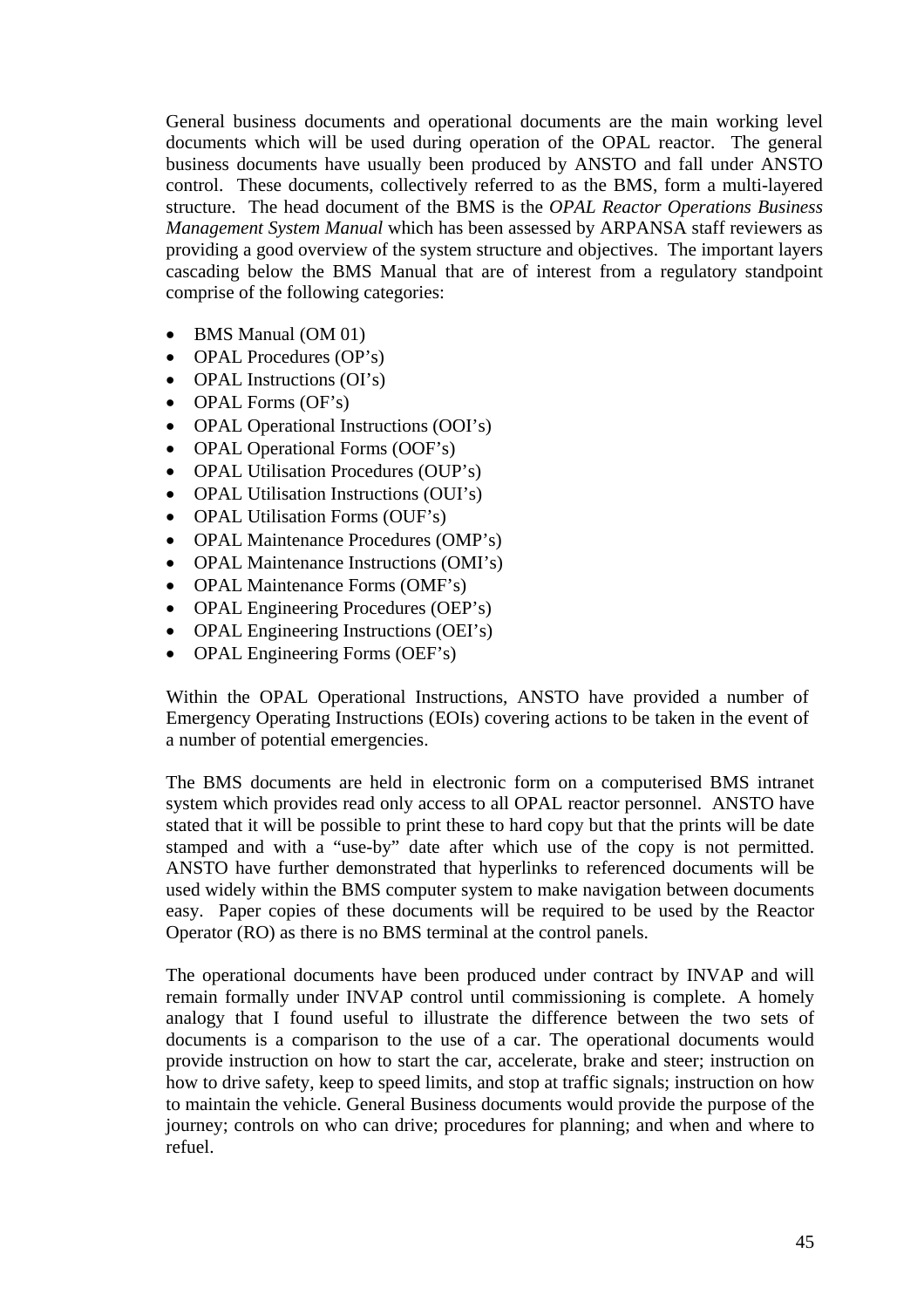

Once the operational documents are finally formally delivered to ANSTO, they will become incorporated into the BMS.

The categories of operational documents are:

- Plant Operation manual
- Plant Procedures
- System User Manual
- System Maintenance Manuals
- Vendor Manuals and Associated Procedures
- System Design Manuals
- Engineering Procedures
- Training Documents

Overall, ARPANSA staff reviewers found that the scope of the documents was satisfactory. The BMS currently comprises of approximately 430 OPAL reactor specific documents ranging from top-level policies, manuals and procedures down to individual forms. No significant gaps have been identified in coverage of operational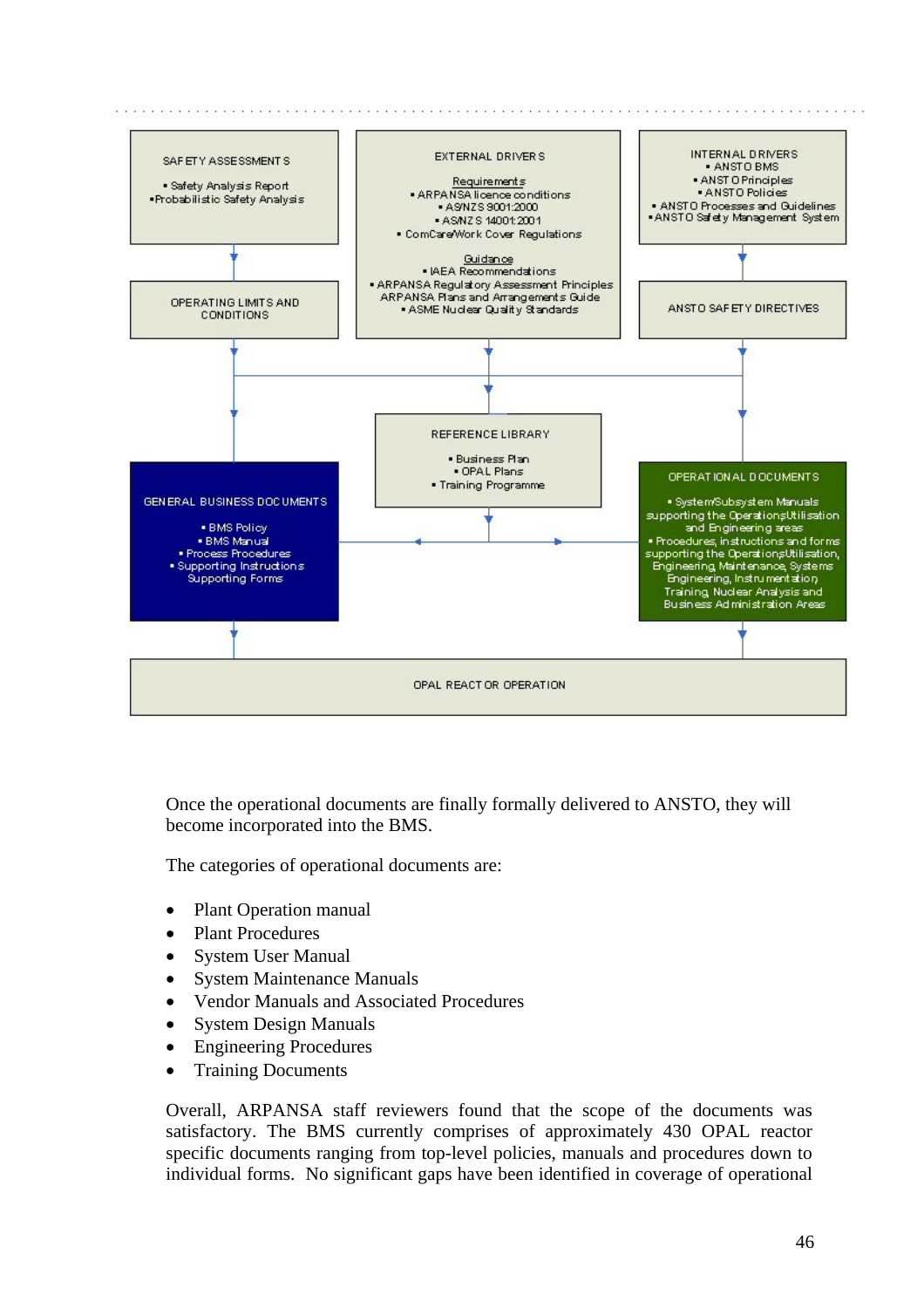matters. It should however be recognised that improvements will be identified during operation of the facility that may result in changes to the BMS documentation. This is to be expected and ANSTO has incorporated measures within the management systems to identify these and introduce changes in an appropriately structured manner.

Assessment of the adequacy of the operating documents is taken up in specific sections of this statement.

### **4.1.4. Resources**

The issue of overall resources and roles is raised by the IAEA *Safety Requirements*  stating that:

*The reactor manager shall specify the minimum staffing requirements for the various disciplines required to ensure safe operation for all operational states of the research reactor. These requirements include both the number of personnel and the duties for which they are required to be authorized. The person with responsibility for the direct supervision of the operation of the reactor shall be clearly identified at all times. The availability of the staff who would be required to deal with accident conditions shall also be specified.* 

ANSTO's proposals for minimum staffing requirements for different circumstances are described in the Operational Limits and Conditions and operating procedures, depending on the operations being undertaken. ANSTO has proposed that the minimum staffing for an operating shift shall be: a Shift Manager, an accredited Reactor Operator, and a Plant Operator. This may be increased for certain activities and each operating manual or instruction specifies the minimum staffing required in conducting the process that it describes.

In a letter dated 4 July, ANSTO has described the specifics of its staffing arrangements for the immediate future dividing the OPAL reactor operations staff into those appointed to the OPAL reactor operations (28 staff), project or commissioning staff (24 staff) and HIFAR dual operation shared staff (12 staff). ANSTO has also supplied numbers of the accredited Shift Managers and Reactor Operators and set out the shift arrangements to apply. I accept that the staffing resources needed to commence the operation of the OPAL reactor are available.

ARPANSA staff reviewers have expressed reservations about the ongoing likelihood of the OPAL reactor operating staff resources being maintained in the light of many new operating staff being professionals (with the likelihood that they may seek other opportunities in due course) and also being exposed to shift work to which many people are unsuited. I accept that this is matter of concern – to ANSTO as well as to ARPANSA – and will need to be kept under close review. Nevertheless, the minimum staffing arrangements are expressed in the documentation, including the Operational Limits and Conditions, and it will not be possible to operate the OPAL reactor below these staffing levels.

The shift rota provided by ANSTO for the commencement of operations is satisfactory, including that the shift length is 8 hours. Any changes to shift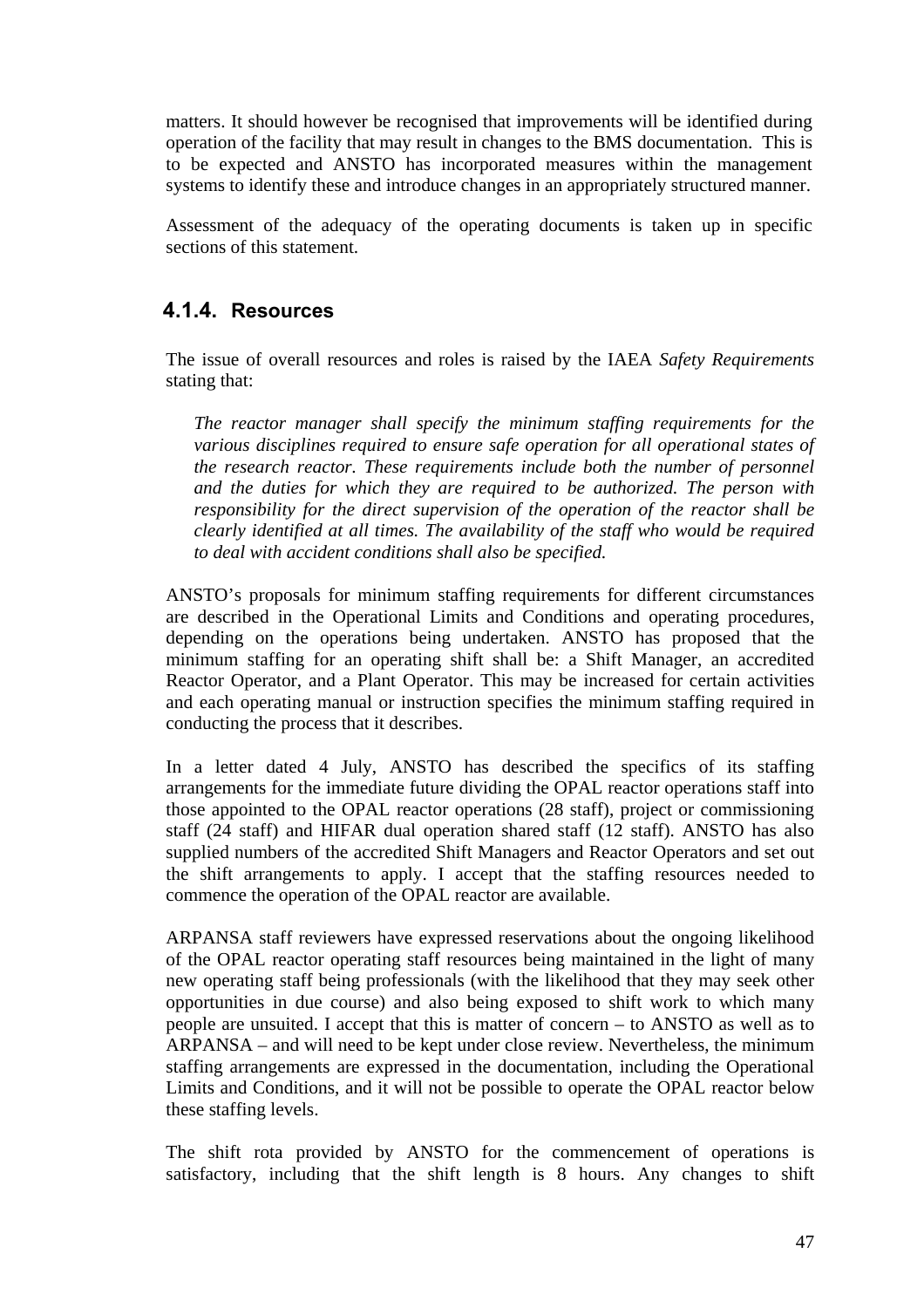arrangements will be monitored by ARPANSA to ensure that they do not bring about possible deterioration in critical staff performance.

## *4.2. ANSTO's Plans for operation of OPAL – safety management plan*

### **4.2.1. Elements of the Safety Management System**

The Safety Management Plan (RRRP-7200-EDEAN-004-REV1) describes the safety management system to apply to OPAL reactor operations, being a part of the overall ANSTO safety management system.

Important elements of the system are:

- The ANSTO Health, Safety and Environment Policy (APOL 2.1) which commits ANSTO to safe operation of its facilities.
- A series of Safety Directives that establish health and safety requirements for ANSTO operations and are issued by the Executive Direactor.
- A safety assessment and approval system (established by Safety Directive 2.1) that sets up a process of review and monitoring. It includes the safety committees further discussed below.
- An incident reporting system that requires that incidents be investigated and corrective actions implemented with lessons learned to be drawn and addressed.

I take up some specific issues in the later subsections below, but overall ARPANSA staff reviewers found that the Safety Management System is satisfactory and sufficiently well developed to allow commencement of operation. The ARPANSA staff reviewers have suggested a number of recommendations that might be considered by ANSTO in review of the documentation. I will recommend to ANSTO that these recommendations be considered, including as a part of the first periodic safety review required by Additional Licence Condition 1.

### **4.2.2. Safety Committees**

The S*afety Requirements* state:

*One or more reactor advisory groups or safety committees that are independent of the reactor manager shall be established to advise the operating organization on:* 

- *(a) relevant aspects of the safety of the reactor and the safety of its utilization and*
- *(b) on the safety assessment of design, commissioning and operational issues. One of the committees shall also advise the reactor manager (see also paras 7.25 and 7.26). Members of such a group or groups shall be experts in*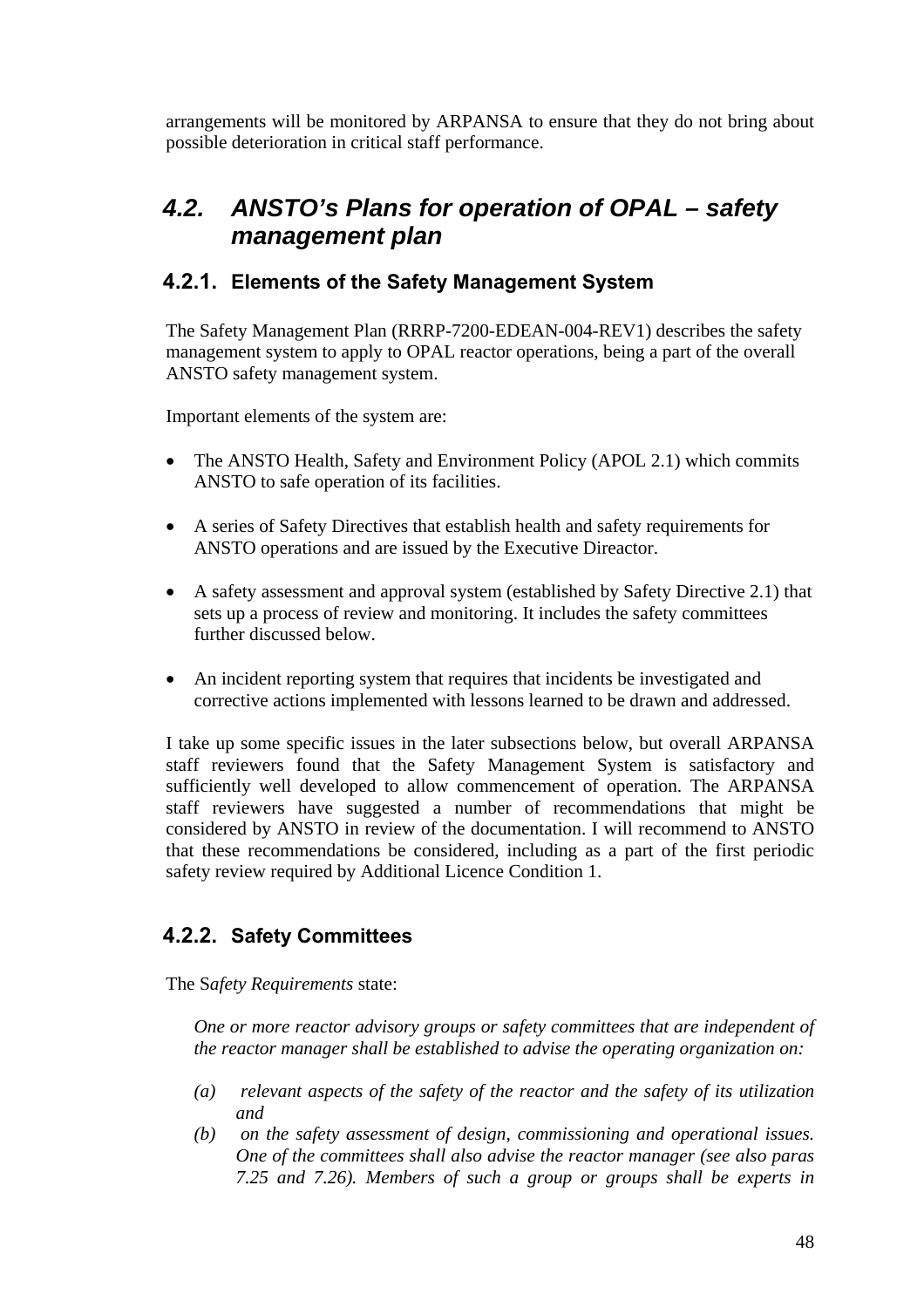*different fields associated with the operation and design of the research reactor. It may be advisable to include external experts (i.e. from outside the operating organization) in such committees. Depending on the complexity of the operations carried out at the research reactor, one of the advisory groups could be external to the operating organization. The functions, authority, composition and terms of reference of such committees shall be documented and, if required, submitted to the regulatory body.* 

The application refers to four committees in relation to OPAL reactor safety:

- The OPAL Safety Review Meeting. This is part of the OPAL reactor line management. It functions as the facility radiation safety committee and provides feedback to and involvement of OPAL reactor line management on nuclear safety, radiation protection and general OH&S.
- The Reactor Assessment Committee. This is independent of line management (it reports to the General Manager, Reactor Operations and not to the Reactor Manager) and addresses OPAL reactor specific nuclear safety issues. It reviews proposed changes and abnormal operating occurrences.
- The Safety Assessment Committee (SAC) is an ANSTO wide committee dealing with radiation protection, OH&S and environment. It endorses proposed operations and changes.
- The ANSTO Health, Safety and Environment Committee (AHSEC) takes an overview of safety at ANSTO and advises the Executive Direactor. It has no approvals function or direct interaction with line management.

The array of ANSTO safety committees and their roles meets what is laid down in the *Safety Requirements.* ANSTO states that the SAC and the AHSEC include external members. The external membership needs to be maintained and extended, where possible.

### **4.2.3. Safety Culture**

The Safety Management Plan under the heading of safety culture refers to the environment of safety created through the safety management system itself and the documented procedures of the BMS. It suggests that open communication and use of the Safety Review Meetings will enable staff to report safety concerns and contribute to effective solutions. It also refers to human factors analysis and task analyses and suggests that periodic safety culture surveys 'are used to identify opportunities for improvement and any emerging issues.'

The emphasis in these statements on the structured safety management system represented by the BMS is very appropriate. The safety management system is obviously a very important foundation for safety in the operation of the OPAL reactor and ARPANSA staff reviewers comment that the 'safety cultural' aspects of the BMS are adequate. The ARPANSA staff reviewers comment that management expectations of staff are adequately expressed through the BMS which is available to all staff on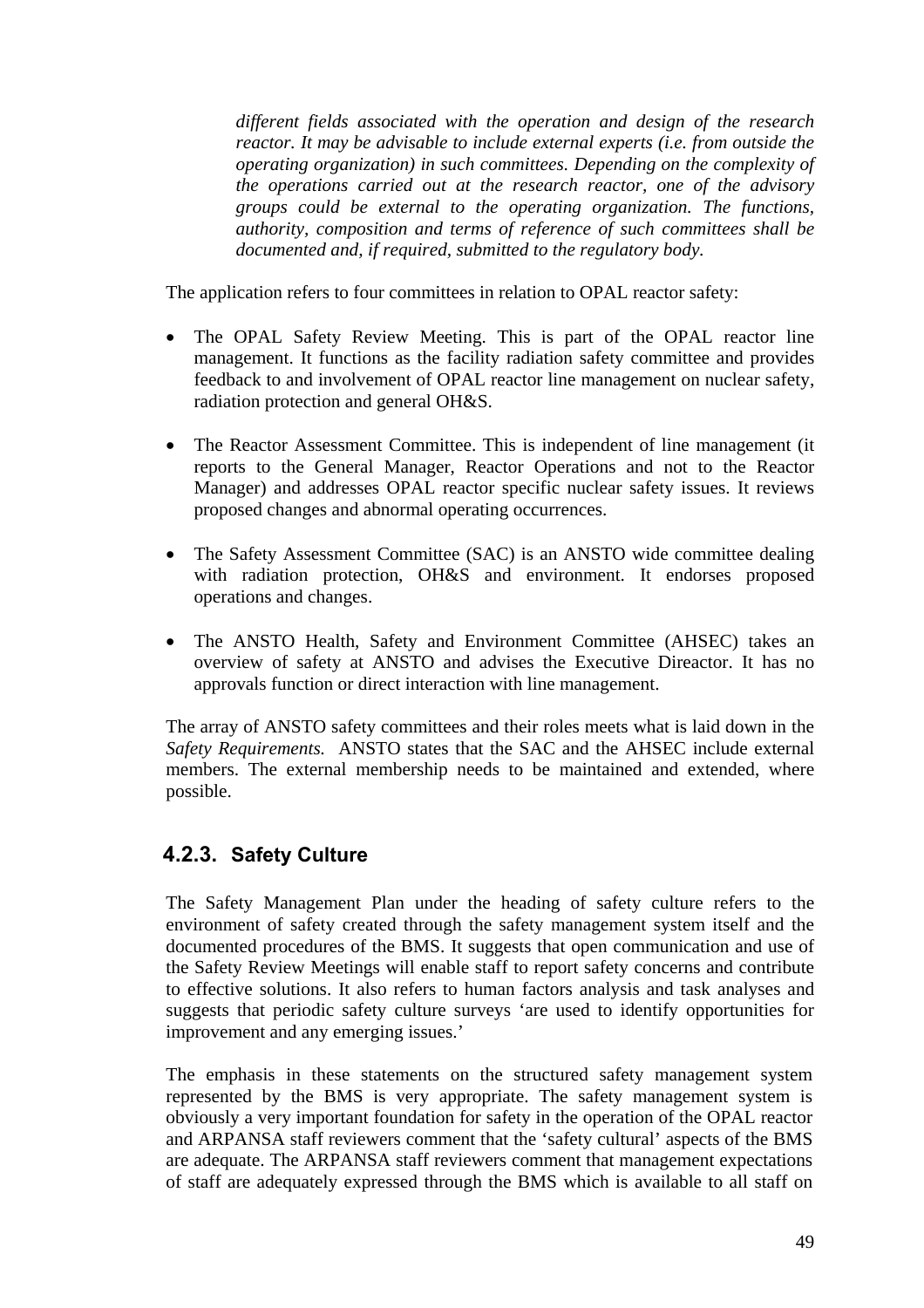the ANSTO intranet. ANSTO has also agreed to post its safety policy using wall charts in strategic locations as a means of strengthening their message. The intranet is a primary method of communicating to staff. When considered with other measures, including a good event reporting system, the level of staff consultation is considered to be acceptable.

However, ARPANSA staff reviewers have been concerned that there may be a prevailing attitude across OPAL management and operational staff that the reactor has been demonstrated to be virtually invulnerable. This may be in part due to pride in the facility and the need to provide a positive public image – and indeed the OPAL reactor has been demonstrated to be very safe in its design. However, from a regulatory viewpoint, the attitude is considered to have the potential to weaken the safety culture.

The matter of safety culture is a difficult and subtle one for a regulator to deal with in regard to the operation of a facility. The regulator if its approach to safety comes across as being only 'rules based' can, in fact, contribute to an adverse safety culture and I am conscious of this. Nonetheless, I want to emphasise that supporting a positive safety culture and measuring progress towards this end is an important function of the operating organisation and I have imposed an additional licence condition to this end.

ARPANSA staff reviewers were also critical of consideration of human factors as reflected in the safety management system. However, I note that ANSTO has responded in some detail to the licence condition on the construction licence requiring further consideration of human factors. This is a matter that needs to be kept under review in the light of operational experience and it will be addressed as part of the periodic safety reviews required under the additional licence condition.

A specific issue related to safety culture that has been identified by ARPANSA staff reviewers is the development of safety performance indicators. The development of such indicators is a part of international best practice in relation to radiation protection and nuclear safety. I am aware that ANSTO is developing these for the OPAL reactor. They need careful consideration to be assured that they invoke a positive safety culture, not merely a reporting culture. I have included the development of these indicators in the additional licence condition dealing with safety culture.

### **4.2.4. Training, Re-training and Qualification**

The IAEA *Safety Requirements* require as follows:

- *7.27. Training and retraining programmes shall be established for the operating personnel, including the reactor manager, the shift supervisors, the reactor*  <sup>1</sup> *operators, the radiation protection staff, the maintenance personnel, the quality assurance personnel and others working at the research reactor facility. Regular training and retraining shall be provided to enhance the knowledge and abilities of personnel continually.*
- *7.28. Procedures shall be put in place for the validation of the training to verify its effectiveness and the qualification of the staff.*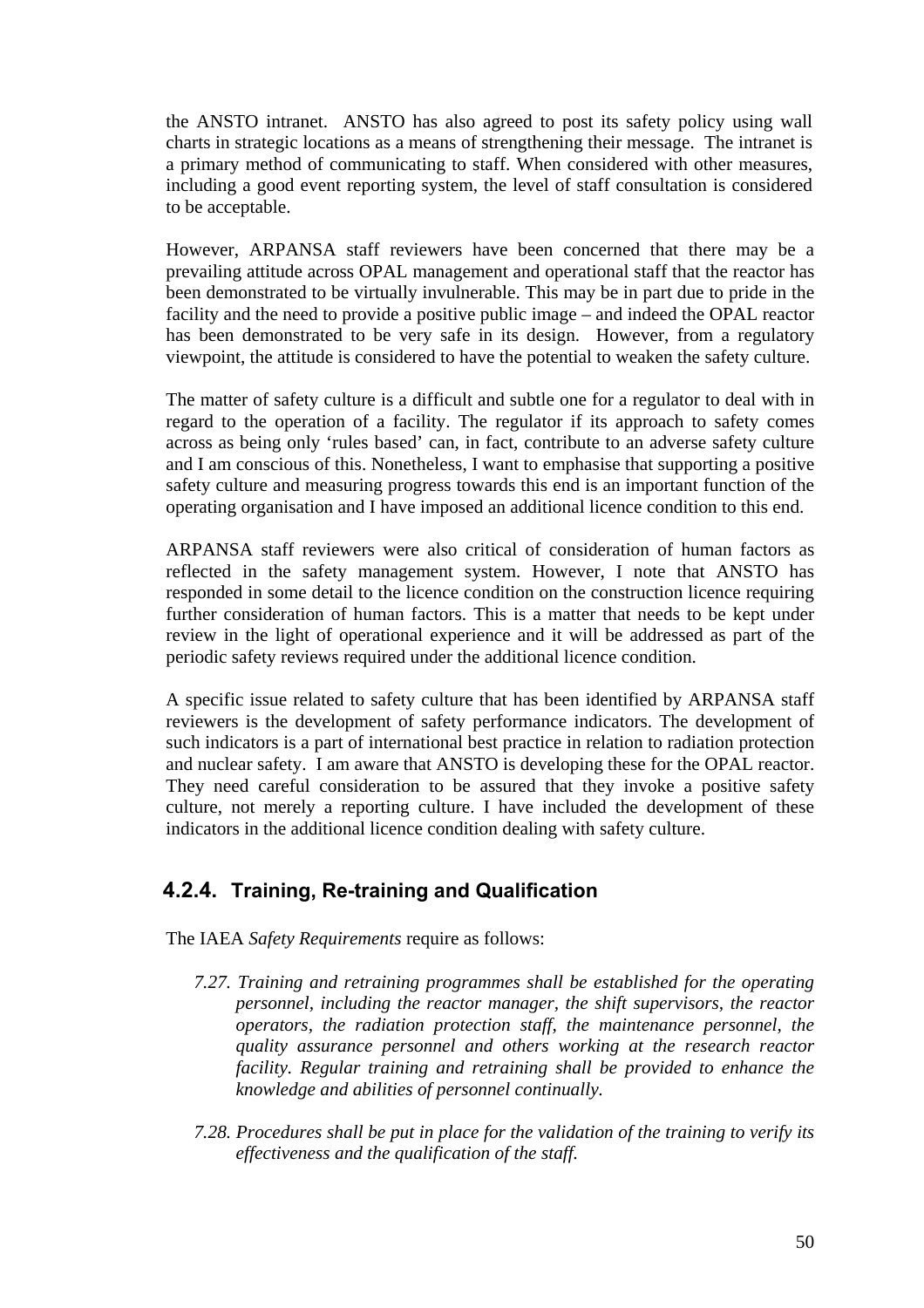ANSTO has addressed these matters in the Safety Management Plan, Chapter 13 of the SAR and under the BMS OP 7.

The SAR Chapter 13 lays down ANSTO's requirements for the roles, qualifications and experience of the Reactor Manager, Reactor Operations Leader, Reactor Maintenance Leader, Reactor Utilisation Leader, Systems Engineering Leader, Nuclear Analysis Leader, other support staff including the Radiation Protection Adviser and Shift Personnel.

In assessing ANSTO's approach to the roles, qualifications and experience of the OPAL reactor personnel, I have drawn on the IAEA draft Safety Guide: *The Operating Organization and the recruitment, Training and Qualification of Personnel for Research Reactors* (DS 325, Draft 17, currently circulated to member States for final comment). In general the roles and qualifications proposed by ANSTO are consistent with those suggested in DS 325, noting however that DS 325 describes both a reactor operator and a senior reactor operator, though not much seems to turn on this. An area of some debate has been the experience needed for the position that ANSTO calls 'shift manager' and DS 325 refers to as 'shift supervisor'. DS 325 says that '*a shift supervisor should have several years of experience as an authorized senior reactor operator.'* ANSTO's proposed selection criteria for shift managers do not set criteria for experience.

In Chapter 13 of the SAR, ANSTO states that reactor operators have a minimum of one year of relevant experience in nuclear reactor operation and posses appropriate tertiary qualifications equivalent to a 'technical certificate' or higher. ANSTO states that for the commissioning and initial operating period, reactor operators having specific experience in design, construction and development of the OPAL operations systems, together with demonstrated competence in operation on the reactor control system simulator will be considered to have the one year of relevant experience in nuclear reactor operation. In practice, ANSTO has recruited graduate engineers to fill the accredited operating roles at OPAL.

For a number of reasons, ANSTO generally has chosen not to transfer experienced HIFAR shift operations personnel to OPAL reactor shift operations and not to use the OPAL reactor personnel to operate HIFAR pending the operation of the OPAL reactor. Thus in the first instance, ANSTO will be relying upon shift managers the majority of whom are likely to lack 'several' years of experience and on operators whose experience has been gained in the construction of the OPAL reactor and via operation of the simulator. However, leaders the OPAL reactor engineering and maintenance, utilisation, and operations sections have considerable experience on HIFAR.

ARPANSA staff reviewers put the view to me that the experience of the construction and commissioning program and the elevated academic qualifications held by the initial operating personnel do not make up for the shortfall of experience in working shiftwork, managing shift crews and making and implementing operating decisions, when considered against the IAEA safety guidance.

To some degree this is inevitable in the early stages of the operation of a new research reactor. It throws an emphasis on the quality of the training and aptitude of the early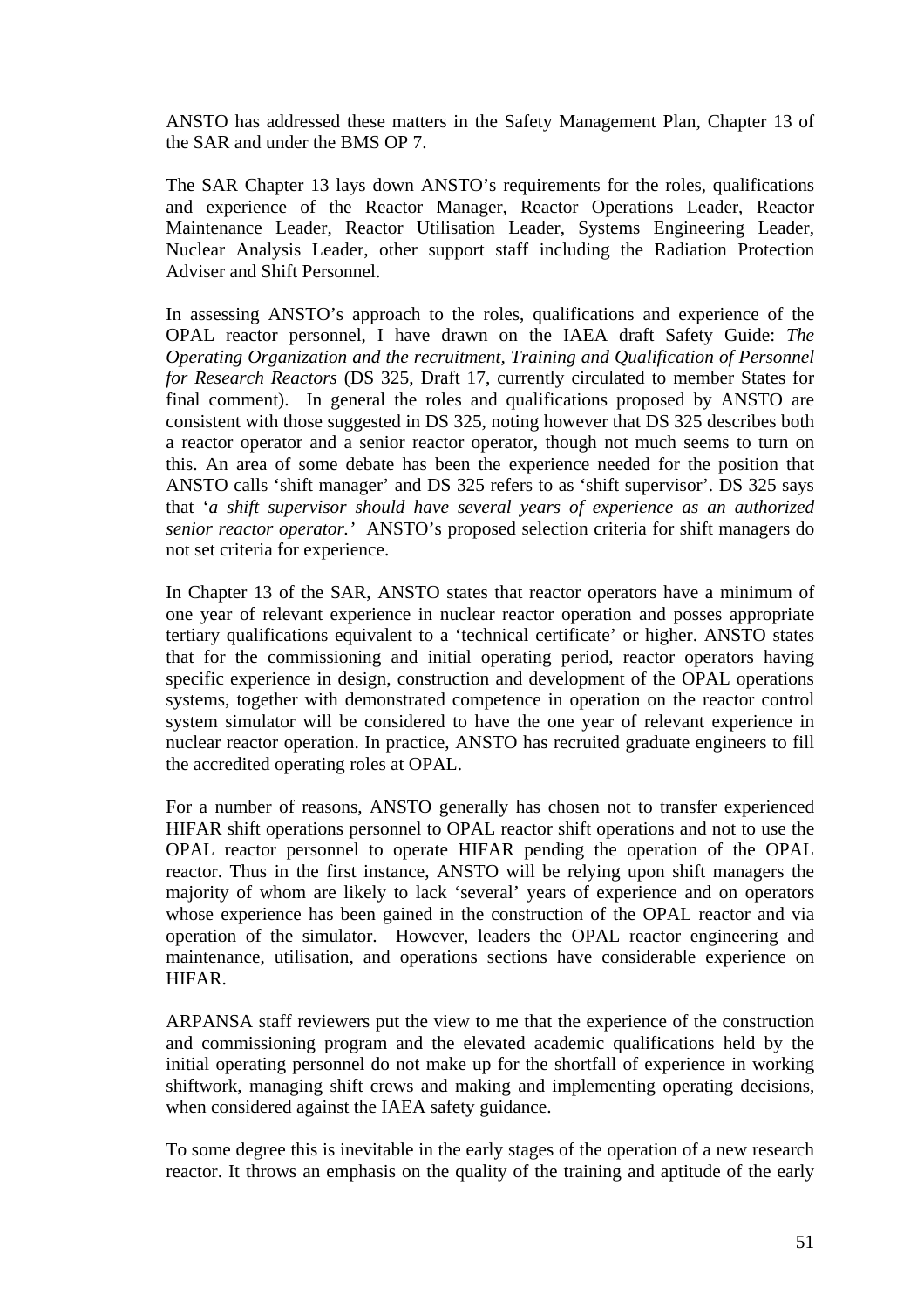cohorts of shift personnel. The ARPANSA staff reviewers accepted that the training of the OPAL reactor operators was very good. The IAEA peer review pointed to the value of the OPAL reactor simulator in this regard.

An ARPANSA inspector witnessed the accreditation process for the first cohort of Shift Managers and Operators. He was satisfied with the rigour of the process and the qualities of the accredited people.

My own assessment, taking into account all the matters discussed above, is that the quality of operating staff derived from their qualifications, their training and their experience of construction and commissioning will make them acceptably competent for operation of the OPAL reactor. The training they have received appears to be at the cutting edge of international best practice in relation to radiation protection and nuclear safety in this area and the accreditation process is consistent with international best practice in relation to radiation protection and nuclear safety. The degree of experience would appear to fall somewhat behind international best practice in relation to radiation protection and nuclear safety. Nonetheless, I reach the conclusion that the staffing is appropriate on balance in the context of the overall the OPAL reactor safety case. The operating staffing is certainly a matter that will be kept under close scrutiny by ARPANSA through its monitoring and inspection of the licence, especially in the first few years of operation.

#### **4.2.5. Records and Reports**

The IAEA S*afety Requirements* state:

For the safe operation of the reactor, the operating organization shall retain all *essential information concerning the design, construction, commissioning, current configuration and operation of the reactor. This information shall be maintained up to date throughout the operational stage of the reactor and shall be kept available during decommissioning. Such information includes site data and environmental data, design specifications, details of the equipment and material supplied, as-built drawings, information on the cumulative effects of modifications, logbooks, operating and maintenance manuals and quality assurance documents.* 

I discuss elsewhere in this statement, the need for the Safety Analysis Report to be upgraded and maintained for the life of the OPAL reactor.

Records management is described in BMS document OP 04 which refers further to ANSTO BMS documentation. ARPANSA staff reviewers have assessed OP 04 as indicating that a comprehensive records management system is in place for the OPAL reactor which is in line with quality system requirements. The responsibility for records management usually rests with the manager of the section generating the record and OP 04 lists the record keeping requirements for various types of documents. A mixture of hard copy and electronic record keeping measures are employed with records being maintained usually for a ten year period after which they are transferred to National Archives.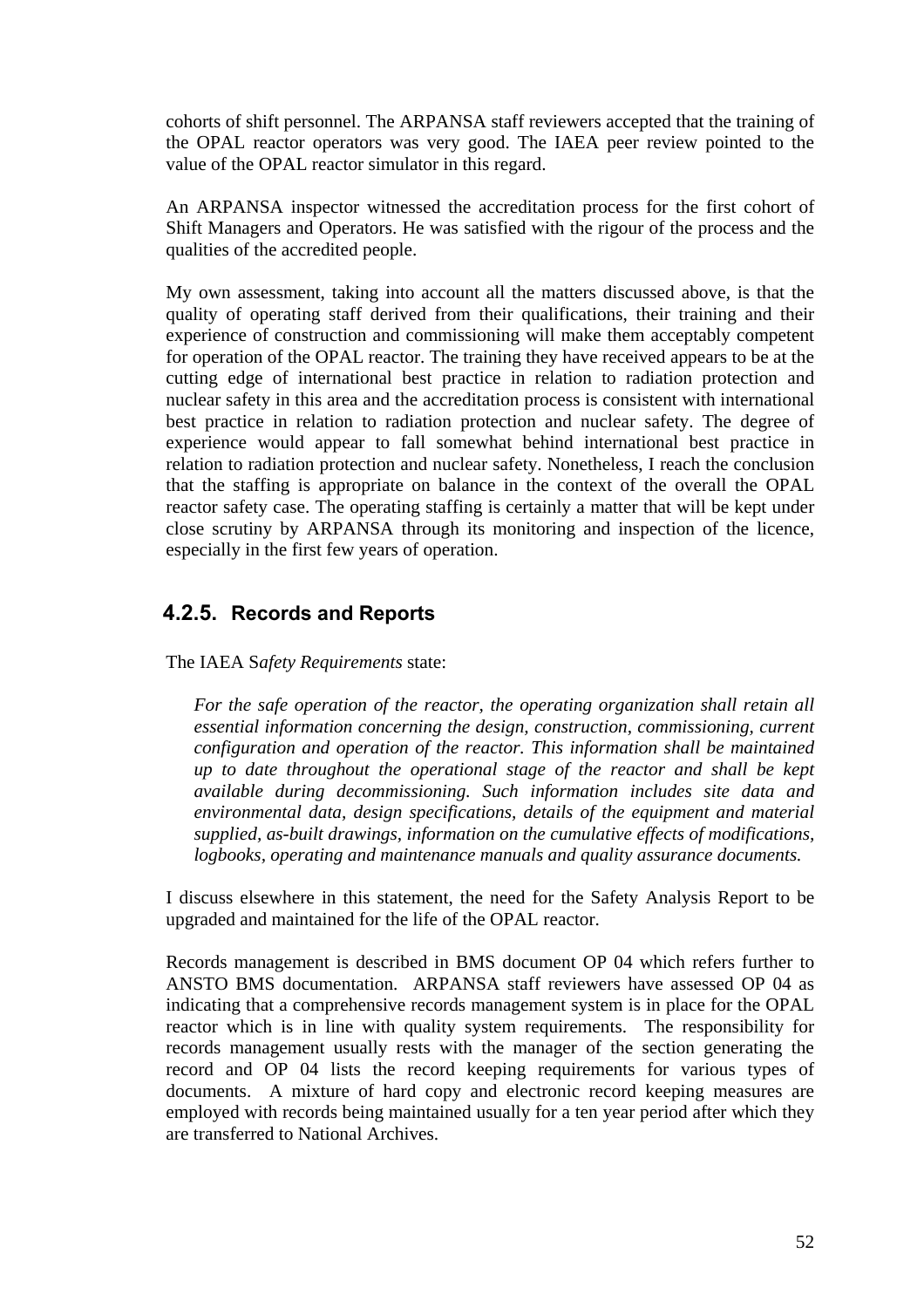Records are maintained of all aspects of reactor operations. This is indicated in Appendix 1 of OP 04. Subject Areas include; Reactor Operations, Systems Engineering, Maintenance and Instrumentation, Nuclear Analysis and Training. Personnel records associated with dose, medical, injury etc. are kept outside of the OPAL reactor business area under pre-existing ANSTO arrangements. ARPANSA staff reviewers were satisfied by these arrangements.

I have reviewed their assessments and I am satisfied that ANSTO meets the standards set by the *Safety Requirements* on record and report management.

### **4.2.6. Nuclear Safety Committee report on Conduct of Operations**

In accordance with my request that the NSC provide advice on Operating procedures (refer Chapter 2 above) they provided me with an assessment of ANSTO's Operating procedures. The overall conclusion of the NSC working group was:

*The proposals for maintaining effective control and conducting of the operation of the OPAL reactor, as outlined in the application, were overall in accord with the IAEA Safety Series requirements and recommendations.*

*Long established and proven procedures for HIFAR should be adaptable to the OPAL reactor in many areas, particularly those that are not plant-specific. This should be subject to any opportunities for improvement in light of international experience in the nuclear industry or elsewhere.* (Committee emphasis)

The working group made the following recommendations, each of which is followed by my comment:

• *A safety culture should be actively promoted throughout the ANSTO organisation.* 

ANSTO responded to the effect that a safety culture is already promoted and that it is acknowledged 'internationally as a leader in safety culture'. ANSTO referred to an emphasis on safety culture in its operator training program, but acknowledged the need 'for constant attention to maintain high levels of safety awareness and respect for the technology.'

One might be excused for seeing a slight touch of complacency in the first part of ANSTO's response, but the last part is perfectly appropriate.

I have given a lot of thought as to what the regulator can do to help promote safety culture in the operator. It is important that the more structural components of safety culture are seen to be there in terms of the high-level commitment to safety and the structural arrangements to deal with safety issues. As discussed above, the OPAL reactor plans and arrangements, within the overarching ANSTO safety management system, scores reasonably on this account. The more 'cultural' aspects of safety culture can be influenced to some degree by the regulator's own safety culture and the focus on safety as opposed to mere process. Also, awareness of the dimensions of safety culture need to be a part of the regulator's monitoring and inspection. If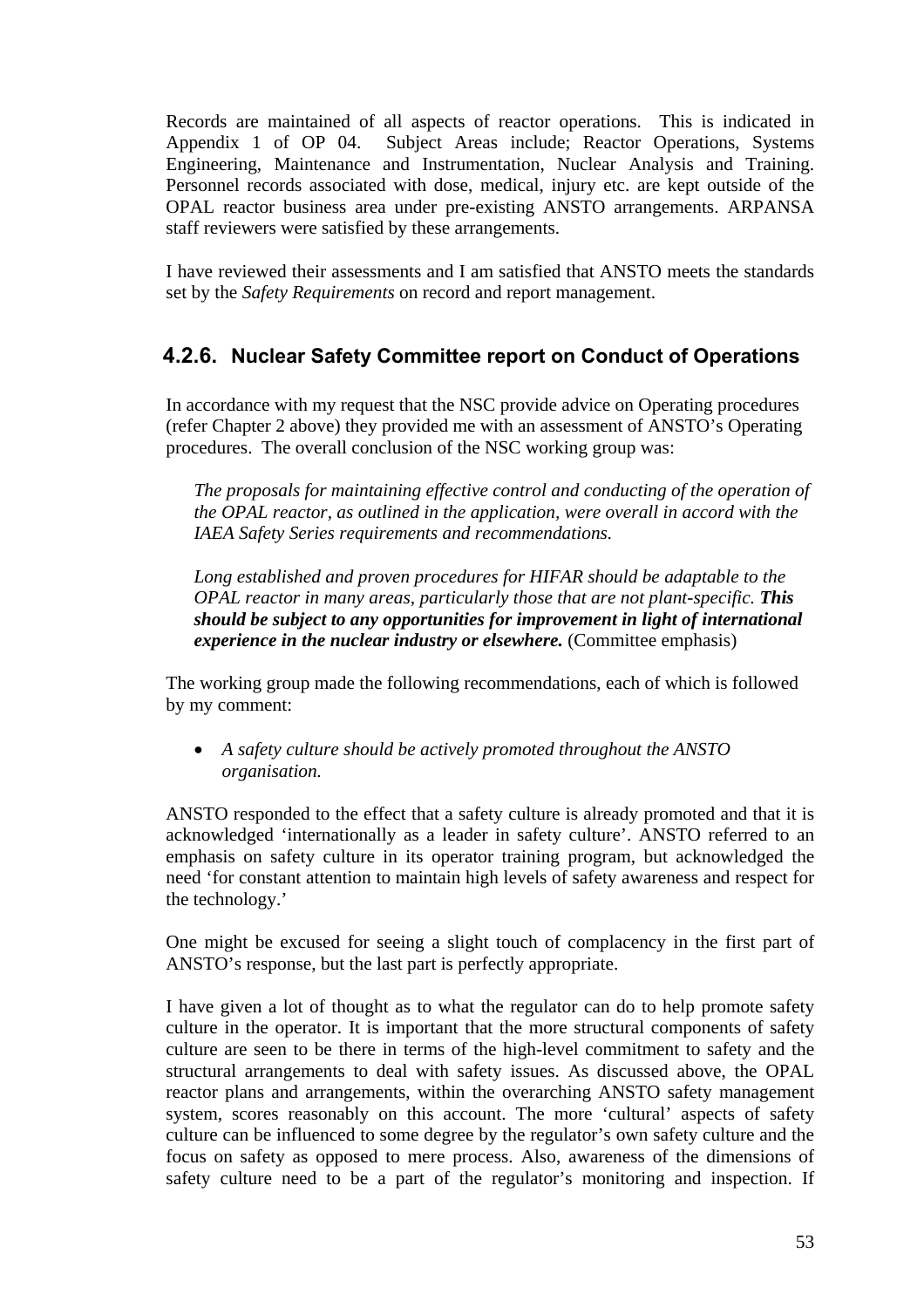problems start to be identified that might have safety culture as a root cause, the regulator needs to raise this issue clearly.

I have discussed safety culture above. It is the subject of an additional licence condition.

• *The detailed information relevant to commissioning activities be made available to ARPANSA in a timely manner before a particular commissioning activity proceeds.*

In general, ANSTO achieved this as described in the ARPANSA construction report discussed in the next chapter.

• *Complete Quality Management System Procedures be set in place before a decision is made on whether an operating licence should be issued or not.*

In current language, the wording 'complete QM System procedures' translates to the OPAL Business Management System which has been certified to ISO 9001:2000. There can be little quarrel with the general proposition that the BMS needs to be in place prior to the decision on the operating licence. The area of some exception may be detailed procedures relating to the maintenance of some items that will likely not be maintained until some period into the future. ARPANSA needed to and has satisfied itself that the BMS structure is adequate and that it meets the requirements laid down in the plans and arrangements.

• *The nomenclature in relation to the organisational hierarchy, including the various safety committees, be made consistent with the IAEA documentation.* 

ANSTO's responded by acknowledging that some of its documents used differing titles for safety committees. It provided a chart that set out the role, functions and titles of the different committees and I believe that this is now clear and consistent with the IAEA *Safety Requirements*. The other issue is the dichotomy of the position of Reactor Manager and the Manager, Reactor Operations. ANSTO acknowledged that this differed from IAEA terminology and structure, but argued (as had been noted by the working group) that this was an approach familiar in ANSTO that had applied to the operation of HIFAR for many years. The same issue is discussed in Chapter 7 where I note that I accept the ANSTO position.

• Integrated editing of the documentation be carried out to ensure consistency of *terminology and acronyms.*

ANSTO acknowledged the point and argued that it would be addressed in the further development of the OPAL reactor BMS. A part of the OPAL reactor BMS is a definitive glossary. ARPANSA assessors accept that the current state of the editing of the BMS is satisfactory.

• *The positions, roles and functions of the various operational personnel and safety committees be clarified, confirmed and, where appropriate, elaborated upon.*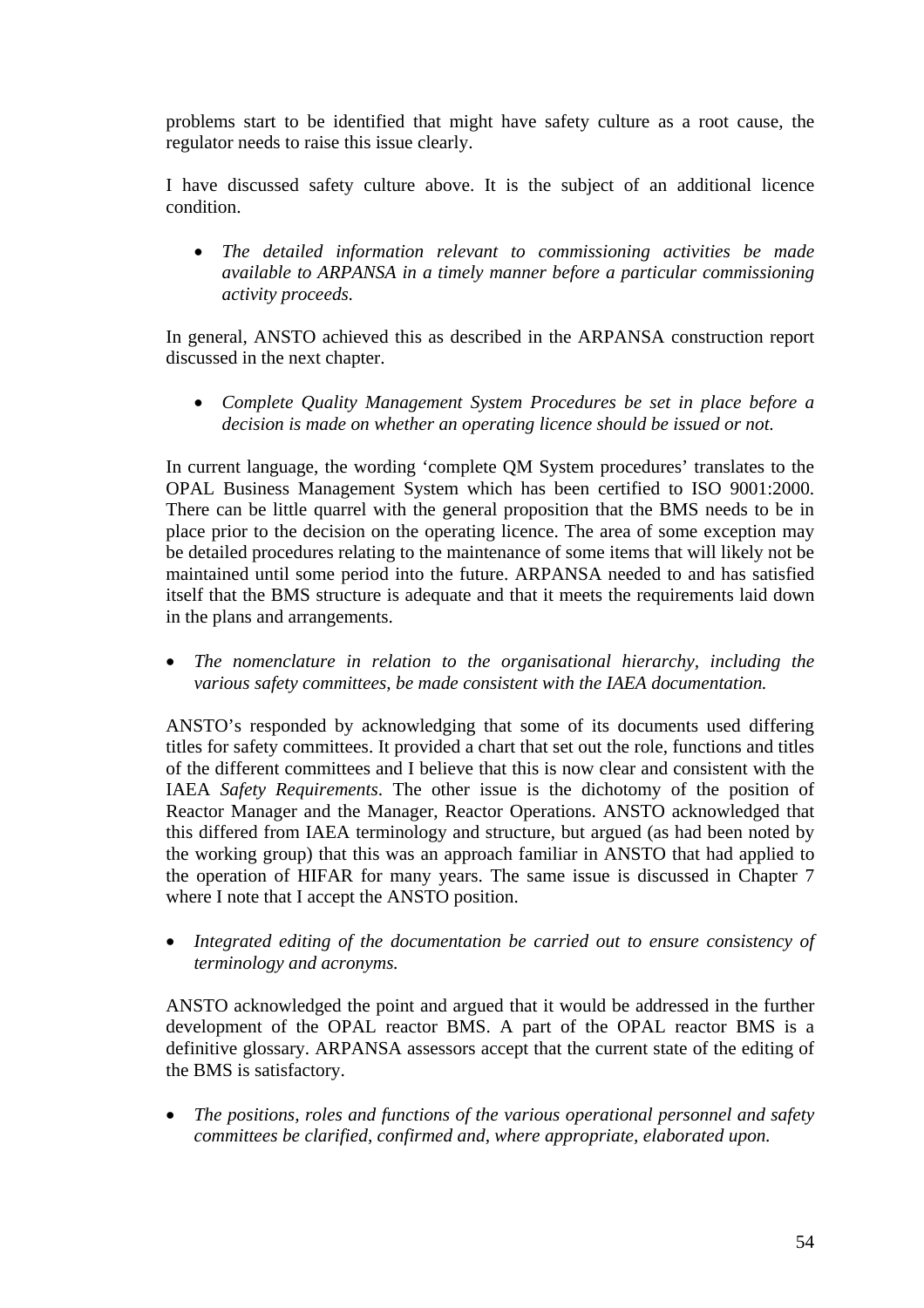As noted above, ANSTO did clarify the roles of the committees in its response. The matter of the roles and functions of the operating personnel is discussed in Chapter 7.

• *ANSTO advise ARPANSA whether the Manager Reactor Operation is what the IAEA terms the Reactor Manager.*

This issue is dealt with above.

• *ANSTO prepare a single SMS manual for the operation of the OPAL Research reactor. This manual does not need to go into operational and administrative detail, but should provide an integrated strategic overview of the SMS for the reactor.*

In its response ANSTO referred to the BMS including a high-level document 'that addresses safety management and integrates safety into the overall management of the OPAL facility, as well as providing overall linkage to the overall ANSTO safety management system as detailed in Safety Directive 1.1.'

The *OPAL Reactor Operations Business Management System Manual* has been assessed by ARPANSA staff reviewers as providing a good overview of the system structure and objectives.

## *4.3. ANSTO plans and arrangement for the operation of OPAL - radiation protection plan*

The IAEA *Safety Requirements* require the operator to have a radiation protection program approved by the regulatory body. The aim of the program must be to keep radiation exposures within agreed dose constraints to ensure that dose limits are not exceeded. In all operational states, the aim is to keep doses as low as reasonably achievable, social and economic factors being taken into account.

I have drawn more detailed international guidance from the draft IAEA Safety Guide *Radiation Protection and Radioactive Waste Management in the Design and Operation of Research Reactors* (DS 340)*.*

The radiation protection program for the OPAL reactor is included in Part B of the application (Radiation Protection Plan, RRRP-7265-EDEAN-001-REV 1). The OPAL reactor radiation protection plan must be considered in the context of the relevant ANSTO site-wide plans and arrangements. In addition, chapter 12 of the Safety Analysis Report deals with operational radiological safety.

The OPAL reactor Radiation Protection Plan has been reviewed by ARPANSA staff. It defines the roles and responsibilities of the Manager, Reactor Operations, the Reactor Manager, and OPAL reactor staff in achieving the objectives of the plan. The Plan requires that the OPAL reactor Safety Review Meeting reviews and advises on the effectiveness of the operational radiation safety program. It also sets up a position of Radiation Protection Adviser (RPA) who is a person trained in radiation protection who advises management and staff on radiation protection issues, safe working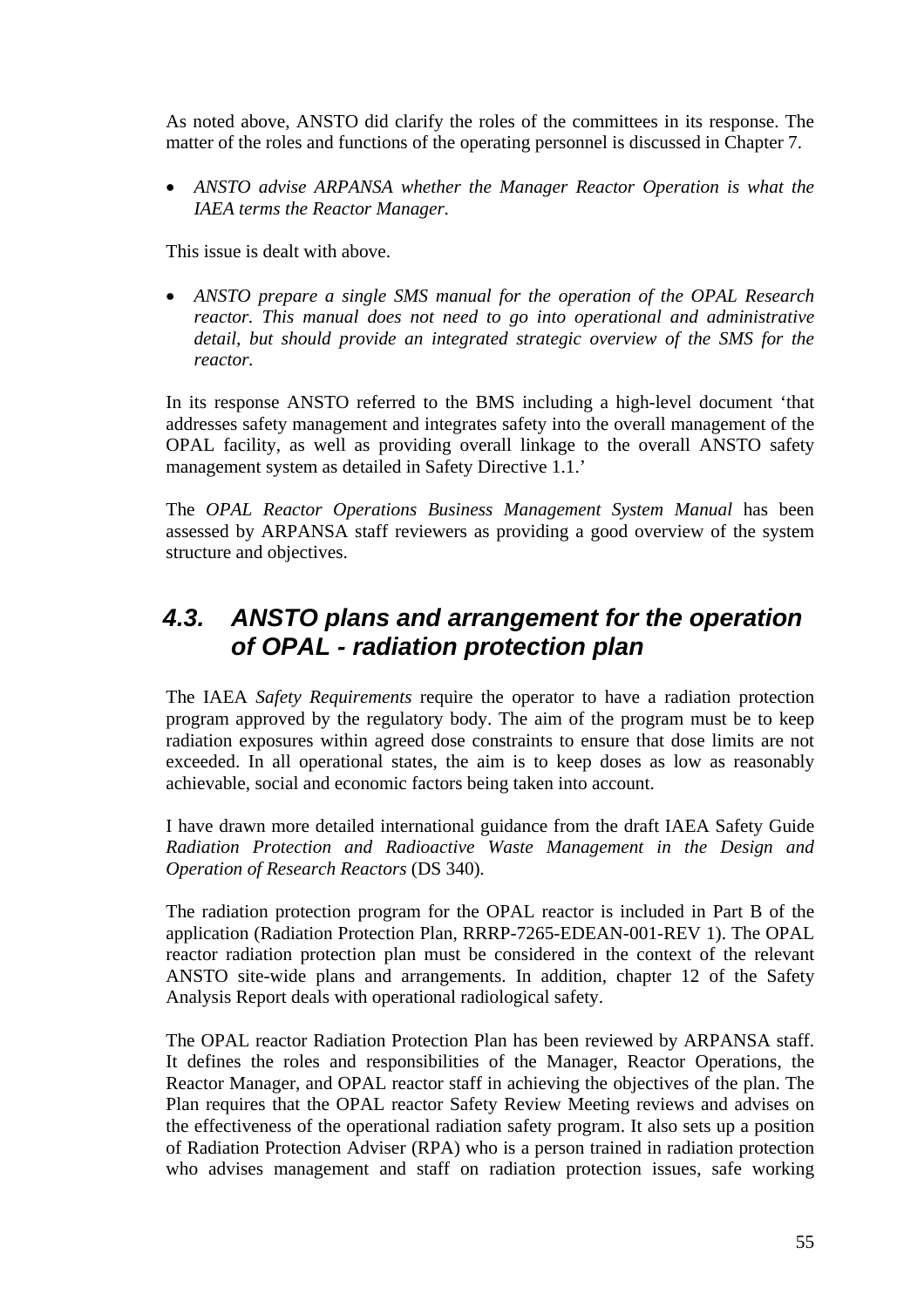practices, standards, including operational radiation protection measures and on their optimisation. The RPA is the leader of the group of radiation protection personnel, including the health physics surveyors working in the OPAL reactor, provided as part of a service level agreement between the OPAL reactor and ANSTO Safety and Radiation Services.

The dose constraints applying to the OPAL reactor are those defined by ANSTO policy, agreed to by ARPANSA, for the overall site. The effective dose from normal operation of the OPAL reactor to any occupationally exposed person is constrained to be less than 15 mSv per year. The effective dose to a member of the public at the buffer zone boundary is constrained to be less than 0.1 mSv annually. These constraints are below the dose limits that are mandated through the licence condition Regulation 47 and the 'practice to be followed' required by Regulation 59. These dose limits are for effective dose of occupationally exposed persons of 20 mSv annually averaged over 5 years with any year not being greater than 50 mSv; and an effective dose limit for public exposure of 1 mSv per annum.

The OPAL reactor Radiation Protection Plan commits to achieving ALARA following the overall approach of ANSTO expressed in its Safety Directive 5.2. Chapter 12 of the SAR describes the radiological evaluation of the OPAL facility, including the identification of the sources of routine and potential exposure and an estimate of worker doses based upon expected dose rates and frequency and times of exposure. The SAR goes on to identify the radiological protection measures in terms of engineering features, administrative controls and procedures, and protective equipment.

The documents together address:

- the layout and engineering features designed to optimise radiation exposure (eg the hot water layer designed to reduce dose rates above the open pools);
- the radiological classification of areas and the personnel and item circulation within the OPAL facility;
- local rules and procedures, including health physics procedures (that prevent entry into certain areas and rooms during the power stage);
- work planning;
- abnormal occurrence, accident, incident, event reporting;
- monitoring programs;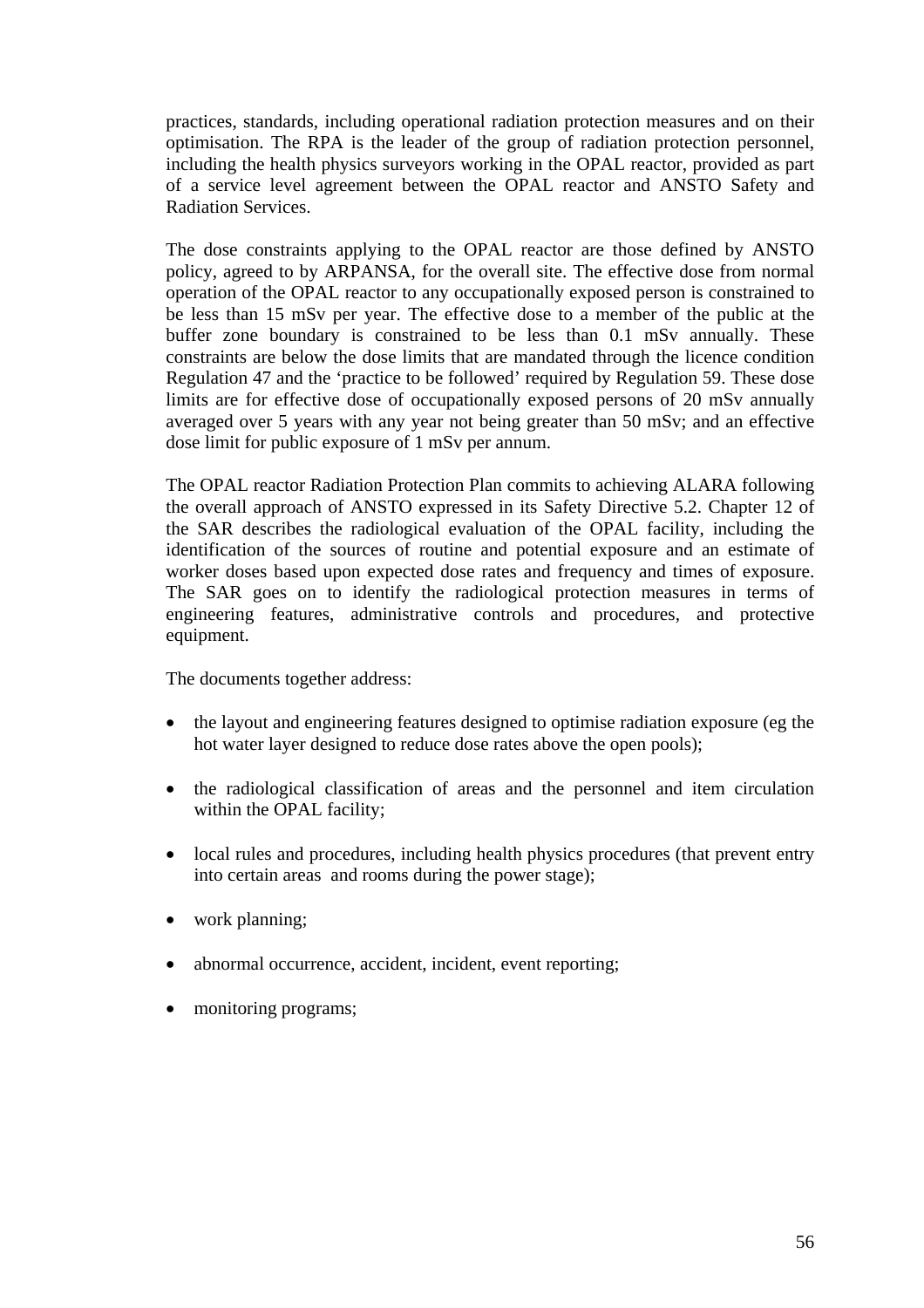- reviewing and auditing the effectiveness of the Radiation Protection Plan;
- transport and movement of radioactive materials; and
- training.

The SAR reports dose estimates for normal operations that have been derived from the modelling of detailed dose maps using the available data combined with knowledge of the tasks to be performed by the different workers in the plant. For example, with regard to doses from reactor operations, the modelled dose for a daily plant walkthrough with the reactor at power is less than  $15 \mu Sv$ ; for doses from production activities, the collective annual dose is estimated at 17.6 man-mSv; for routine maintenance at full power, the annual dose from tightening fittings is estimated at 1.6 mSv. Overall, the estimated average individual dose to reactor operators and utilisation staff is 1.97 mSv and for maintenance staff is 0.31 mSv per year.

The radiation protection measures described in Chapter 12 of the SAR are best international practice in terms of control and monitoring of gaseous and liquid waste arisings. The design provisions plus the radiation protection plan and waste management plan should ensure that ALARA is achieved for operating staff within the containment. Also the location of the control room outside the containment greatly reduces the operator routine doses in comparison to HIFAR operators.

These calculations do indicate an appropriate level of commitment to ALARA, noting that ANSTO's 'ALARA objective' for worker dose is 2 mSv per annum. It will be necessary for these dose rate parameters to be checked as a part of Hot Commissioning and in routine operation. There are detailed procedures for doing this in the ANSTO commissioning documents.

I find that the OPAL reactor Radiation Protection Plan is consistent with international best practice in relation to radiation protection as it is based upon optimisation to achieve ALARA below a dose constraint and the Radiation Protection Plan covers all the essential elements set out in the IAEA *Basic Safety Standards* and the IAEA draft Safety Guide *Radiation Protection and Radioactive Waste Management in the Design and Operation of Research Reactors* (DS 340)*.* 

## *4.4. ANSTO Plans and arrangements for operation of OPAL - radioactive waste management and spent fuel disposal and transfer*

### **4.4.1. Radioactive Waste Management**

Operation of the OPAL reactor will produce solid, liquid and gaseous radioactive waste. The waste management system proposed for the OPAL reactor is described in section 12.4 of the *Safety Analysis Report.* Part B of the Application includes a plan entitled Management of Radioactive Waste (RRRP-7272-EDEAN-001) and the OPAL reactor Business Management System includes OP15 Waste Management.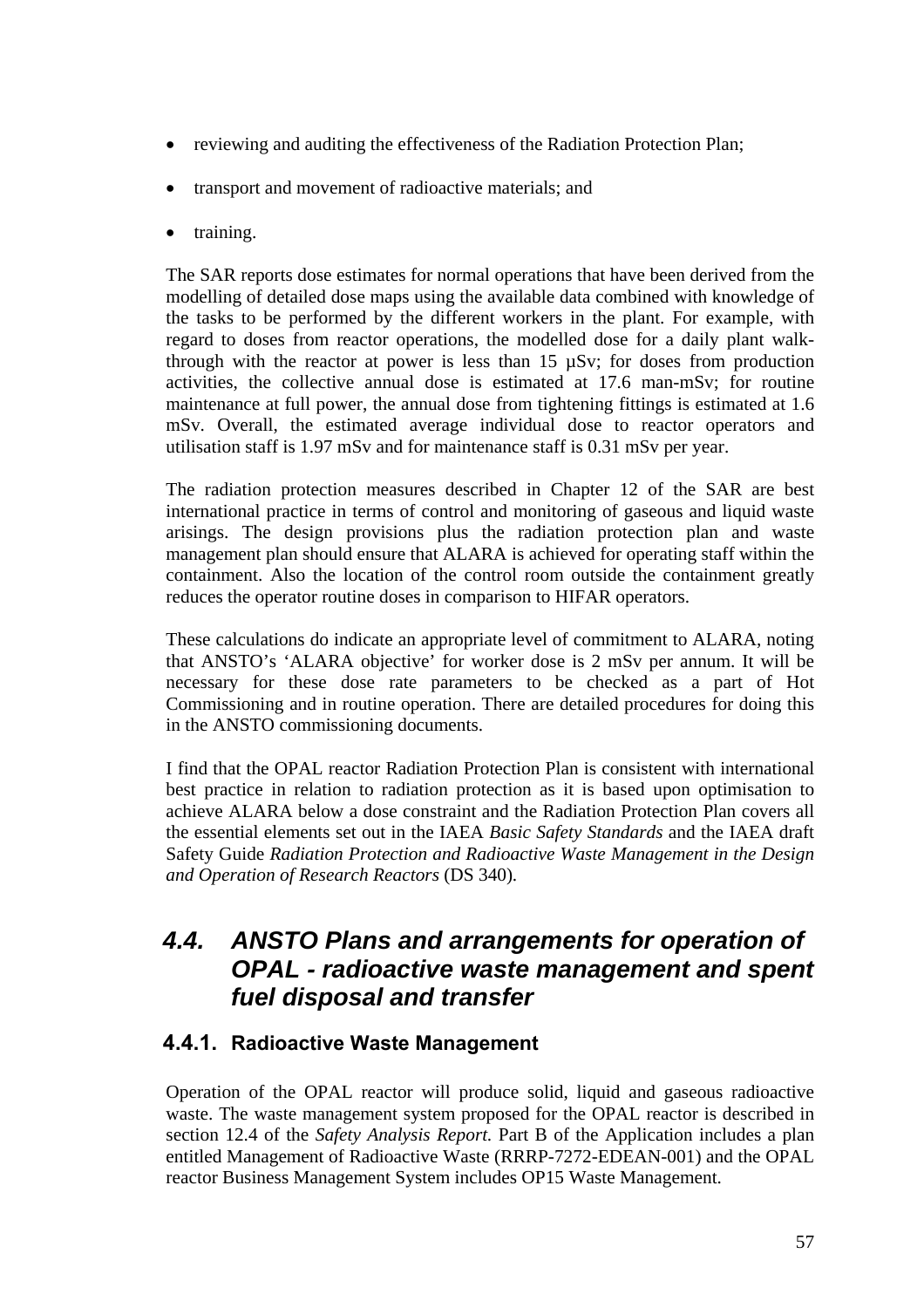Under these arrangements the management of solid and liquid radioactive waste from the OPAL reactor is proposed to be transferred to ANSTO's Waste Operations and Technology Development (WOTD) section that is authorised under an existing ARPANSA facility licence relating to the facilities operated by that part of the organisation.

ANSTO Policy 2.2 states ANSTO's overall radioactive waste management policy. ANSTO Safety Directive 5.7 covers the safe management of radioactive wastes.

The estimates of the quantities of waste produced have been slightly refined since I considered them in the context of the construction licence application, but have not changed significantly. The following extract from the *Safety Analysis Report* describes the waste arisings:

*The estimated generation of solid and liquid waste and airborne emissions for routine operation has been provided below. The values are based the anticipated utilization of the facility. Generation estimated per year of operation:* 

#### *Solid waste*

- *I.* Low-level compactable solid waste: Approximately 5 m<sup>3</sup> prior to compaction *(papers towels, tissue paper, rags, mops, plastic gloves, clothing, vials, pipettes, plastic tubing, etc).*
- II. Low-level non-compactable solid waste: Approximately 1 m<sup>3</sup> (activated *aluminium components and cans, activated solid samples, contaminated items from laboratories and reactor).*
- *III. Intermediate level non-compactable solid waste: Approximately one 72 litre aluminium bin (activated metal components).*
- *IV. Filters: Approximately 88 HEPA filters, 3 charcoal filters, and 4 molecular sieve beds per year, equivalent to about 10 m<sup>3</sup> of low-level waste*
- *V. Ion exchange resins from heavy water reflector cooling and purification system: 8 litres.*
- *VI. The ion exchange resin bed from the Reactor Water Purification and the Hot Water Layer Purification: approx 1100 kg. No spent resins will be produced during the first two years, resins being provisionally stored at the Process Room (Level –5.00).*

#### *Liquid waste*

- *I. Trade* (C-line): Approximately 52800 m<sup>3</sup> (from trade drainage in controlled *areas, beam hall building, auxiliary building and cooling tower blowdown, 50000 m3 of waste water corresponding to this point).*
- *II.* Low-level liquid waste (B-line): Approximately 150 m<sup>3</sup> (from active liquid *waste drainage).*
- *III. Others: 400 litres of waste oil, tritiated samples below 1 litre.*

#### *Airborne waste*

*I. Argon-41: approx 4 TBq per year*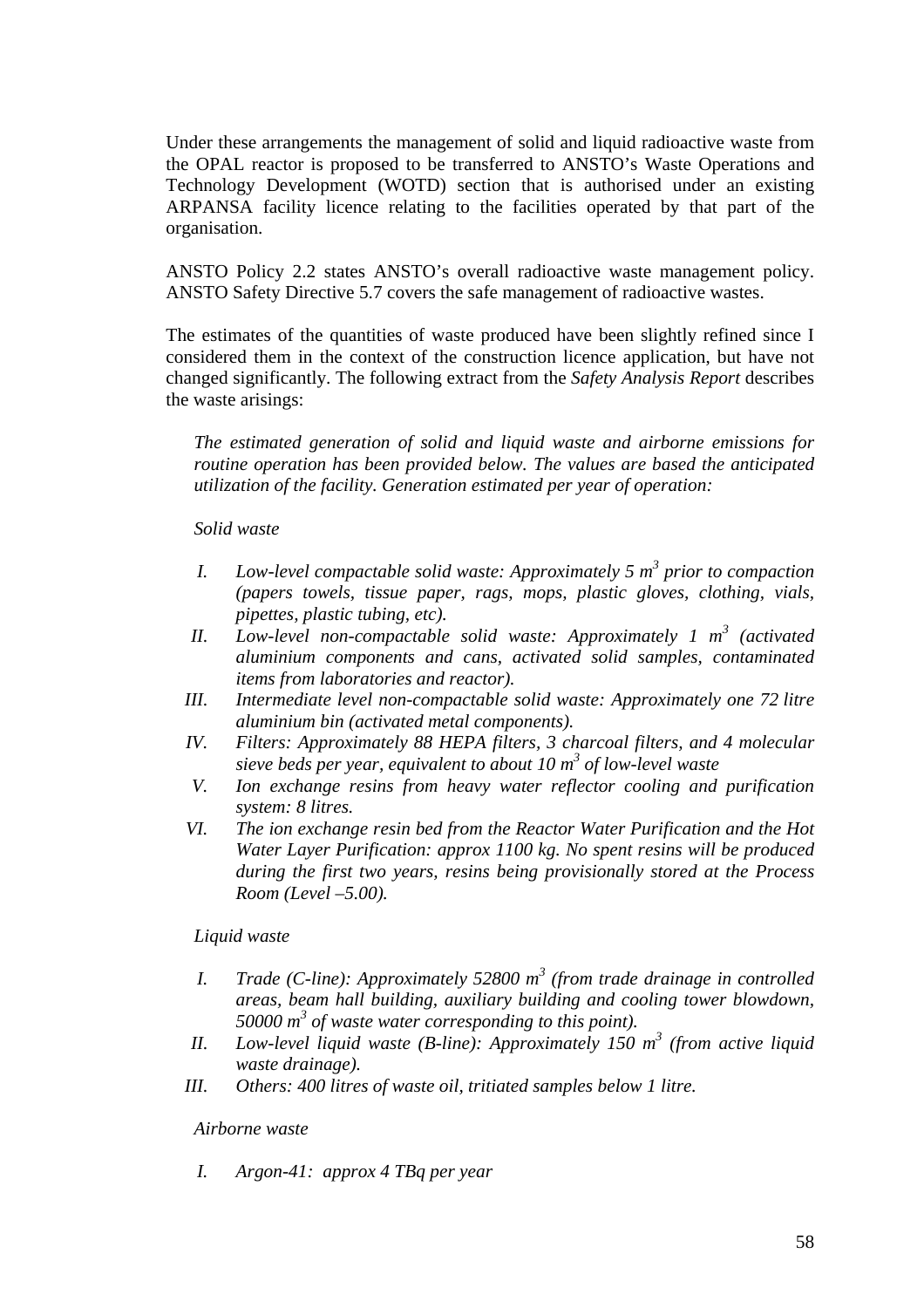- *II. Xenon and krypton: 0.6 TBq per year*
- *III. Tritium: 37 GBq per year*

The IAEA *Safety Requirements* state (para 7.104) that

*The reactor and its experimental devices shall be operated to minimize the production of radioactive waste of all kinds, to ensure that releases of radioactive material to the environment are kept as low as reasonably achievable and to facilitate the handling and disposal of waste. Arrangements shall be put in place for the management of solid, liquid and gaseous radioactive waste in the research reactor facility and its ultimate removal from the facility. All activities concerning radioactive effluents and waste shall be conducted in accordance with the quality assurance programme.* 

The OPAL reactor radioactive waste management plans (the Part B plan and OP 15) explicitly address waste minimization, which is also a part of the ANSTO Policy 2.2. With regard to design, the plans refer to various processes that minimise waste generation, including:

- recycling of water;
- delay and decay of radioactive waste;
- condensation of water produced by the Hot Water Layer and re-use within the reactor; and
- appropriate material selection.

The OPAL reactor radioactive waste management plans establish procedures for monitoring and the segregation and classification of the different waste types and streams. Records are to be kept of all relevant aspects of the generation, control and storage of radioactive waste.

With respect to solid waste, segregation at source produces three streams of solid wastes as described above: inactive or exempt-level, low level solid waste, and intermediate level solid waste. Inactive wastes are disposed of directly through the municipal waste management system. Exempt level wastes are processed through the existing ANSTO exempt level waste clearance system. The low level solid wastes are classified in accordance with the ANSTO classification system. Radioactive solid waste packages are managed in accordance with existing procedures.

Intermediate-level solid waste is stored in the service pool where a shearing facility is available to cut large items into smaller sizes for more efficient storage. Long lived intermediate level solids are to be transferred to storage in a shielded container.

The liquid waste will be managed under the arrangements licensed by ARPANSA for ANSTO's Waste Operations and Technology Division (WOTD). It is to be discharged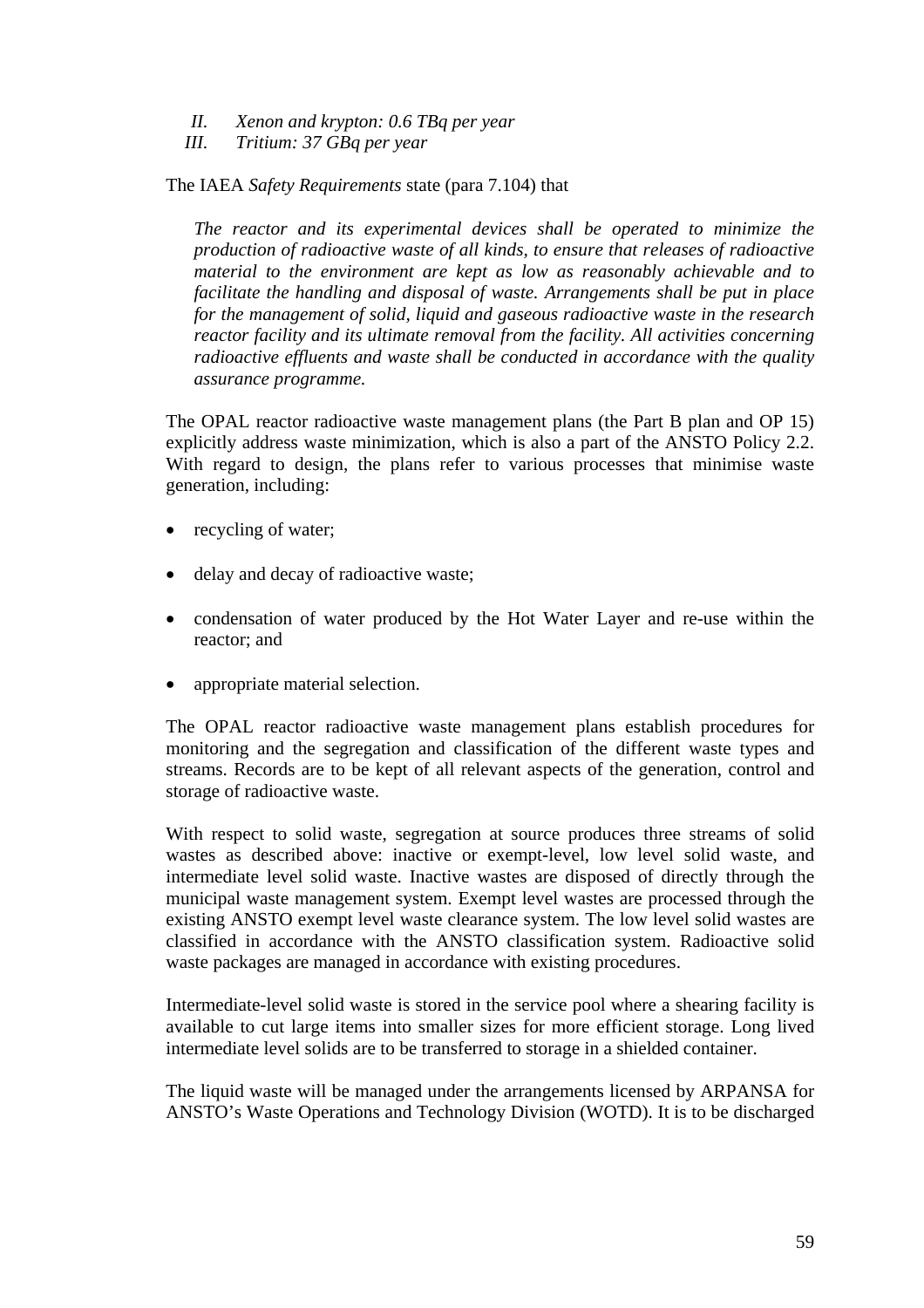to the sewer after meeting the discharge criteria arising under the trade waste agreement with Sydney Water<sup>9</sup>.

The airborne discharges from the OPAL reactor will be significantly less than those from HIFAR. The design of the OPAL reactor to limit the amount of tritium in the primary cooling system, the use of nitrogen cooling for irradiation rigs, and the operation of a hot water layer system all reduce the potential source term for discharges up the stack during normal operation. This achieves the ALARA objective for the OPAL reactor discharges.

Currently, under the ANSTO 'discharge authorisation' from ARPANSA, the calculated radiation dose level at the edge of the restricted zone around the site that form the basis of the 'notification' levels for the stacks on the site is 20 microsieverts, half of which is contributed to by HIFAR and half by radiopharmaceutical production. The predicted dose calculated on the same basis for the OPAL reactor is 0.09 microsieverts. I have decided that the notification level for the OPAL reactor stack should be set on the basis of a restricted area boundary dose of 1 microsieverts. This is a completely trivial level of radiation dose, even if it were to be the actual dose arising from the OPAL reactor discharges $^{10}$ .

As I discuss further below, the on-site management of solid radioactive waste was reviewed closely by the NSC.

The NSC described the storage of low level solid waste in drums in the low level waste store. It observed that there was space for approximately 3 years of arisings at the time of its report. It pointed to strategies under development by ANSTO including the clearance of waste that has decayed below exemption levels and proposals for super-compaction of wastes to reduce the volume stored. In its response, ANSTO stated that it is committed to the super-compaction of waste and is planning a facility for super-compaction that is hoped to be commissioned in 2007. I note that this will require licensing action by ARPANSA. Existing facilities at ANSTO also allow for the conditioning of low level waste for ultimate disposal.

ARPANSA through the Radiation Health Committee (RHC) is working to establish a nationally agreed Code of Practice and a Safety Guide on the pre-disposal management of radioactive waste. Once completed – and this is expected to take place during 2006 – then I would intend to propose the Code of Practice apply as a licence condition imposed by amendments to the regulations that would require ARPANSA licensees, including ANSTO, to proceed with further steps of pre-disposal management.

While it is not a particularly attractive option, I observe that there is ample space on the ANSTO site for construction of additional low level waste storage facilities but it is not anticipated that this will be necessary.

 $\overline{a}$ 

<sup>&</sup>lt;sup>9</sup> In its public submission, the Sutherland Shire Council raised the idea of mining the sewer water use to for local irrigation needs and advocated a nil radioactive waste discharge to the sewer. The Nuclear Safety Committee has looked at possible doses from re-use of sewer water and found them to be trivial even using very conservative assumptions. The matter should be kept under review as proposals for re-use of sewerage water are considered. <sup>10</sup> In this context, a dose of 10 microsieverts per annum is used in international guidance as the level that

effectively defines what constitutes radioactive material.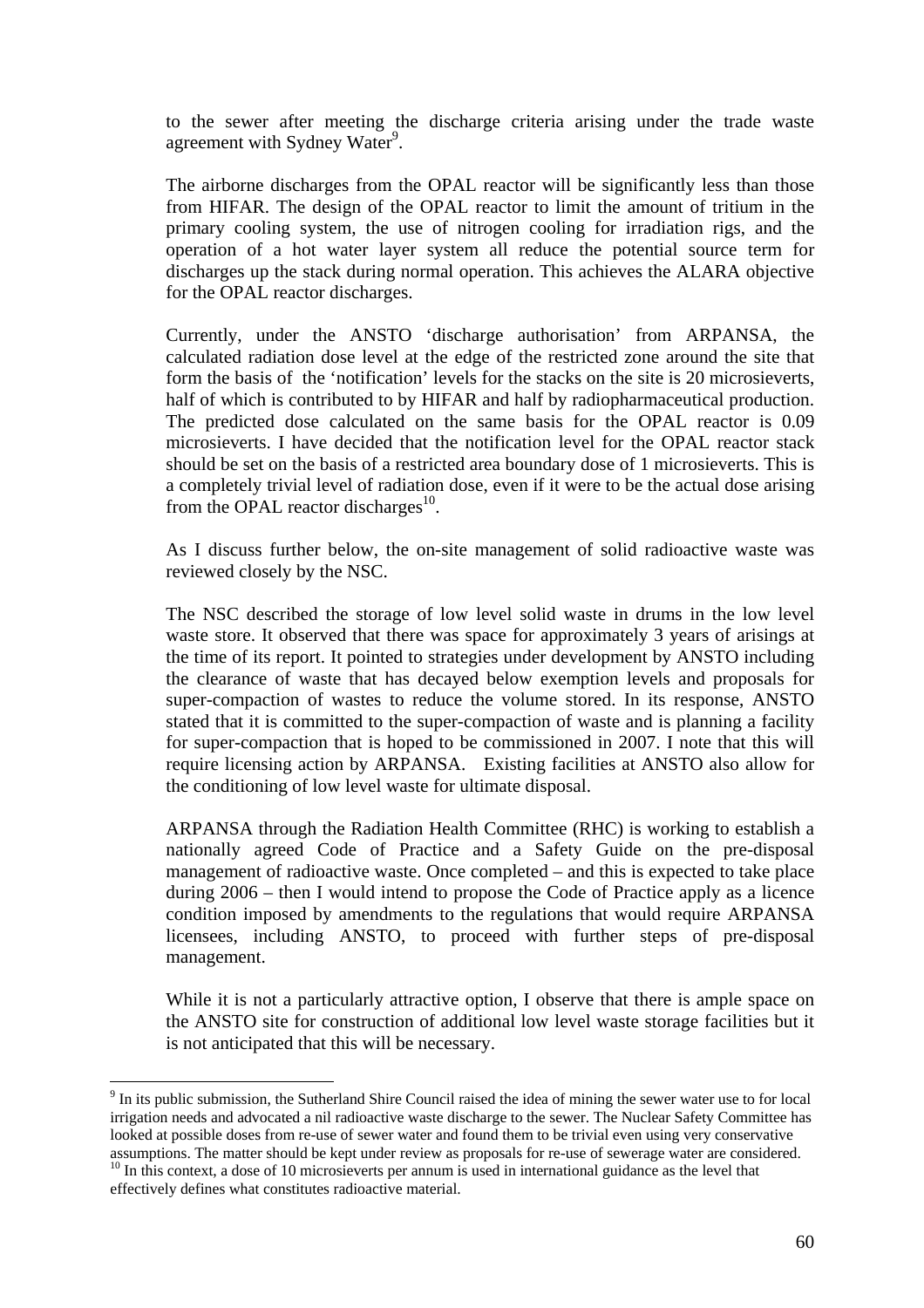The NSC also described the storage of intermediate level waste on the ANSTO site. There is a substantial capacity to store further waste in this store – and additional space will be freed up as the OPAL reactor spent fuel will be stored in the reactor service pool until moved off-site. The Committee quotes ANSTO as estimating that there was some 30 years capacity in the intermediate waste store for the OPAL reactor operating waste.

I find that ANSTO's plans and arrangements for the management of radioactive waste arising from the operation of the OPAL reactor are consistent with international best practice in relation to radiation protection and nuclear safety.

### **4.4.2. Disposal and Transfer of Spent Fuel**

This subject is addressed in the ANSTO *Ultimate Disposal or Transfer Plan* (RRRP-7200-EDEIN-REV3 supported by letters from ANSTO of 17 December 2004 and 15 February 2005).

The fuel proposed to be used in the OPAL reactor uses low enriched uranium (19.7% enriched) and is a uranium silicide fuel (U-Si). ANSTO estimates that it will use some 37 fuel assemblies per annum. After removal from the OPAL reactor, the fuel elements will be transferred to the service pool where they will be stored and allowed to cool.

Australia's spent fuel management strategy described in the above ANSTO plan is that the OPAL reactor spent fuel will be shipped overseas:

• for storage and disposal in the US; or

 $\overline{a}$ 

• for reprocessing<sup>11</sup> in France (or elsewhere) with the return of an intermediate level waste form to Australia.

The US disposal option for the OPAL reactor spent fuel arises from the continued operation of a program by the US Department of Energy (DOE) called the Foreign Research Reactor Spent Fuel Acceptance Program. This program was established in 1996 as a nuclear non-proliferation measure with the aim of ensuring that highenriched fuels were returned to the US for safe storage and disposal.

HIFAR fuel of US origin has been returned to the US under this program and the remainder at present being used in HIFAR will also be so returned.

The program was due to accept fuel irradiated in reactors up to May 2006 and returned to the US by May 2009. However, by November 2004, the US had only received some 35% of the total spent fuel elements estimated to be eligible for acceptance at the start of the program. Nonetheless, the non-proliferation focus of the program in reducing

 $11$  Reprocessing of nuclear fuel is a large scale industrial chemical process in which the fissile uranium 235 and plutonium are removed from the fuel for re-use in other fuels and a waste form is produced suitable for storage and disposal.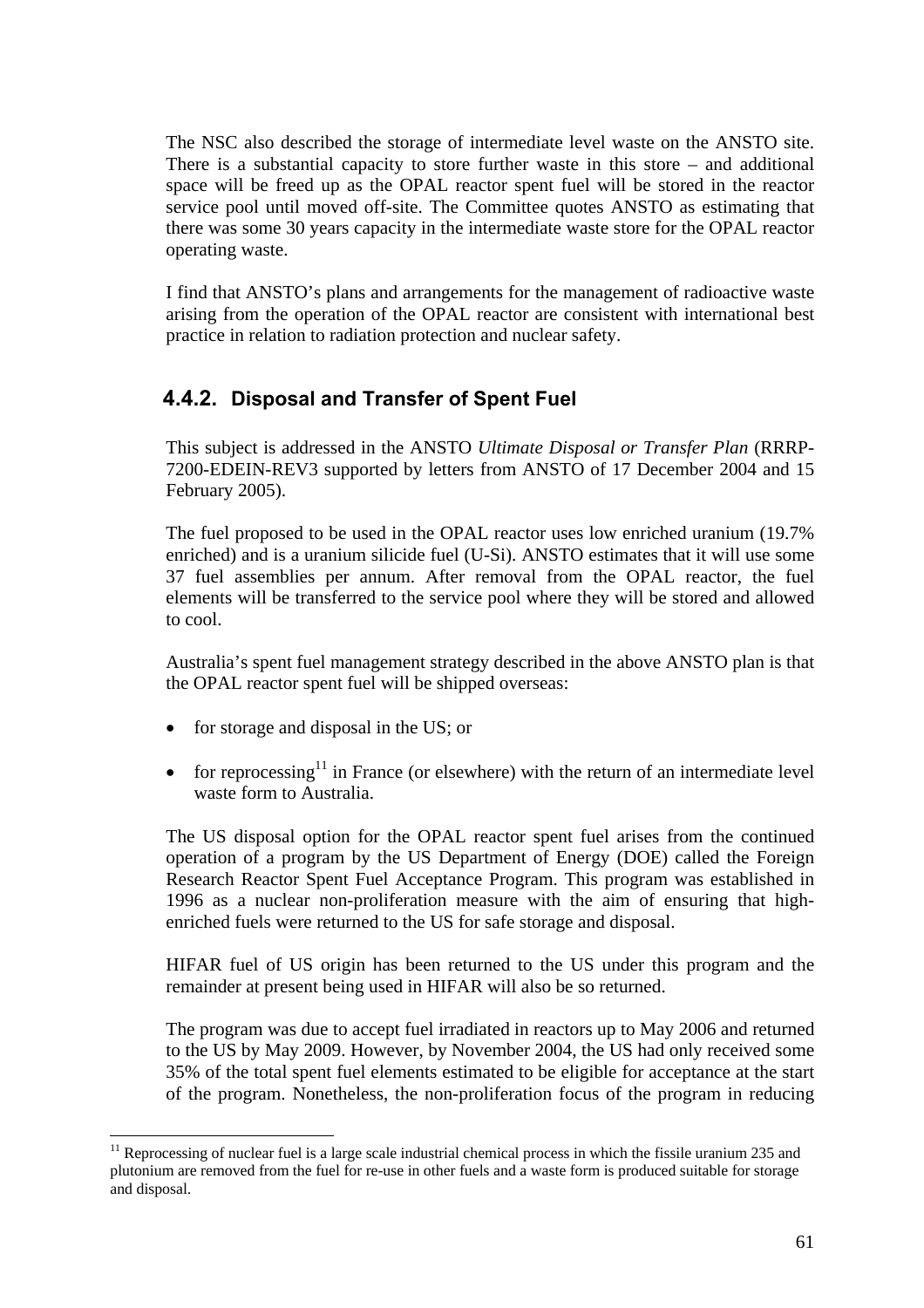the use of HEU in research reactors remains a US priority and in December 2004, the US DOE announced that it would extend the deadline for irradiation of eligible fuels under the program until May 2016 and extend the acceptance date in the US to May 2019. That decision also included extending eligibility to Australia's OPAL reactor for participation in the program.

The basis for the decision to extend eligibility to the OPAL reactor spent fuel was that the OPAL reactor, formerly called the replacement research reactor, directly replaces HIFAR that was a part of the program and that the OPAL reactor fuel remained an issue in terms of reprocessing because of the unavailability of uranium-molybdenum fuel that is more readily reprocessable in non-US facilities. DOE noted that this change would add only a small quantity of fuel to the original 1996 total estimates.

The DOE decision notes that all of the Australian spent nuclear fuel would be managed at the DOE's Savannah River site until disposal is available at a geologic repository.

On 9 June 2006, I was advised by the Executive Direactor of ANSTO that 'a contract covering the repatriation of ANSTO research reactor fuel has now been finalised with the DOE'. This contract provides for the repatriation of spent fuel arising from the operation of the Moata, HIFAR and OPAL reactors'. ANSTO provided me with a copy of the contract and I have verified its provisions.

The reprocessing option adopted for HIFAR fuel of other than US origin has been to ship the fuel to a reprocessing plant (first in the UK and subsequently in France). When reprocessed, the resulting waste form is intended to be suitable for return to Australia for long term management, including disposal.

A complication in these considerations arises when low enriched uranium silicide fuels are considered. There are difficulties in the reprocessing of such fuels – note that the HIFAR fuels for reprocessing were high enriched uranium-aluminium fuels. The international aim for research reactor fuels is to develop low enriched uraniummolybdenum fuels that will be able to be readily reprocessed.

Nonetheless, in the context of overall arrangements between ANSTO and COGEMA of France, COGEMA has agreed to accept silicide fuel for reprocessing. The relevant paragraphs of the letter of 6 December 2004 from COGEMA to ANSTO are:

*ANSTO has made arrangements with COGEMA for the acceptance of the U3Si2 spent fuel and has confirmed that the long term disposition route for spent fuel from the ANSTO new reactor will be reprocessing by COGEMA.* 

*In 2004, COGEMA have agreed to accept silicide fuel during the period prior to the availability of a new processable fuel duly qualified in Australia in the framework of a global AREVA services including supply of U<sub>3</sub>Si<sub>2</sub> Standard Fuel Elements and sustainable back-end management.* 

In summary then, ANSTO's proposed arrangements for OPAL spent fuel are: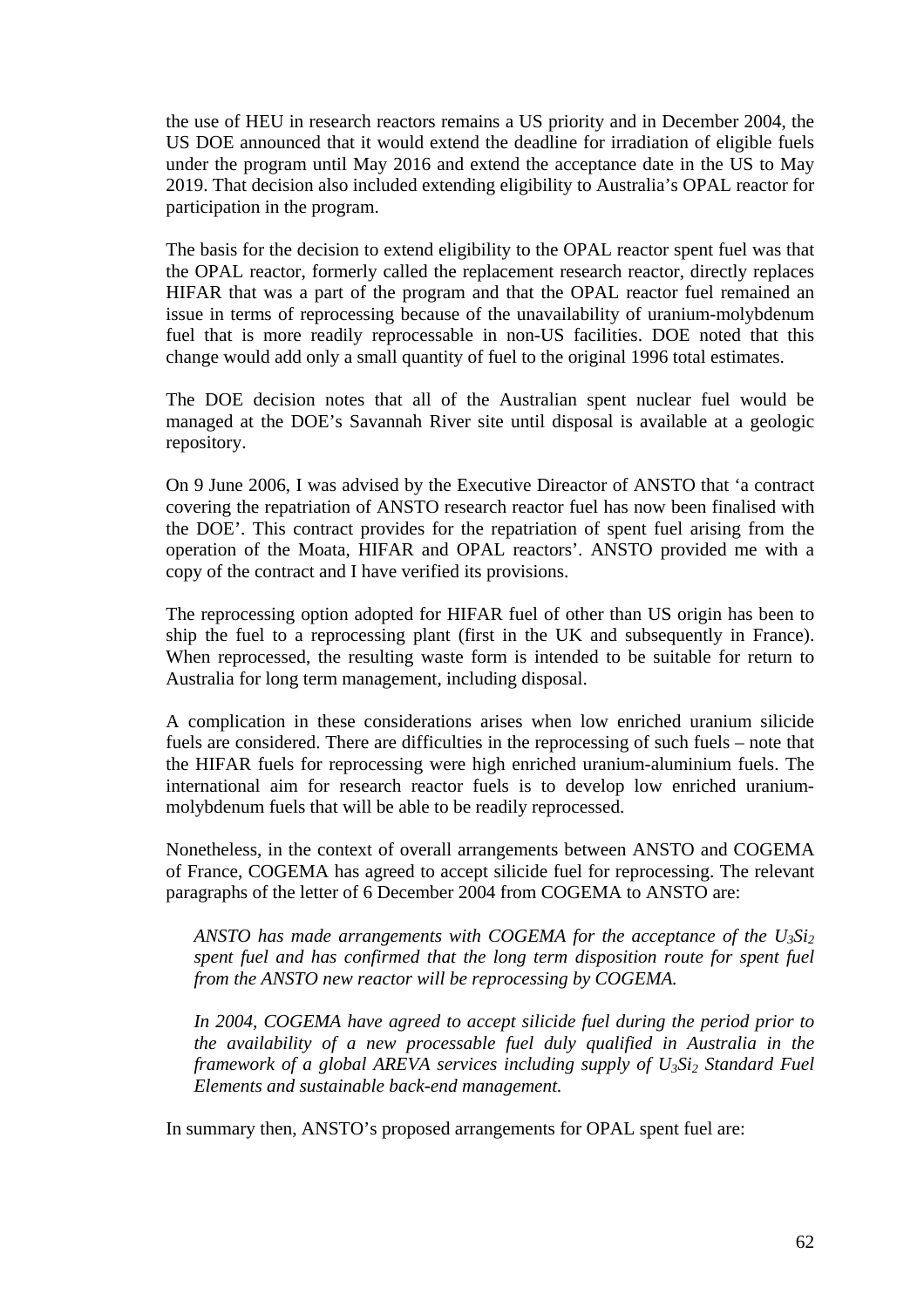- To commence operations using uranium silicide fuel of US origin. This will be returned to the US up to the completion of the extended FRRSNF program – that is, to fuel irradiated no later than May 2016.
- When available, to switch to uranium-molybdenum fuel. That will not be accepted by the US program if it is still in operation at the time the switchover occurs. ANSTO has a contract with COGEMA of France for the reprocessing of this fuel and the return of a vitrified waste form. An inter-governmental agreement with France supports these arrangements.
- COGEMA has also agreed to manage uranium silicide fuel should this be required pending the development of the uranium-molybdenum fuel. That is, should uranium silicide fuel still be in use after 2016, COGEMA would re-process it pending the development of more readily re-processable fuel.
- Should the reprocessing arrangement with COGEMA not proceed for any reason, ANSTO states that it has a further back-up option being that INVAP is contractually bound to provide an alternative solution consistent with Australia's requirements, as stipulated in the Request for Tender, using proven technologies. An intergovernmental agreement between Australia and Argentina, now ratified by both countries, supports these arrangements.

These arrangements rely upon the international transport of spent fuel and vitrified waste. While such transport remains internationally controversial, I am satisfied that it can be conducted safely, noting the experience of ANSTO to date and the general international experience.

### **4.4.3. Disposal and long-term storage of radioactive waste**

In April 2002, when I made the decision to grant the OPAL reactor construction licence to ANSTO, the plan for disposal of Australia's low-level radioactive waste, including that generated by the OPAL reactor, was through the construction and operation of a national low-level waste repository. In addition, it was proposed to establish a national intermediate-level waste store that could, inter alia, store the intermediate-level waste created by operation of the OPAL reactor.

In August 2003, I received an application from the Department of Education, Science and Training (DEST) for a facility licence authorising it to prepare a site, construct and operate the national waste repository at site 40a in South Australia. I commenced assessment of that application.

On 14 July 2004, the Prime Minister announced that:

*The Government has decided to abandon the establishment of a national low level waste repository at site 40a near Woomera in South Australia.* 

*This decision has been taken in light of the recent Federal Court decision and the effective failure of the states and territories to cooperate with the Australian*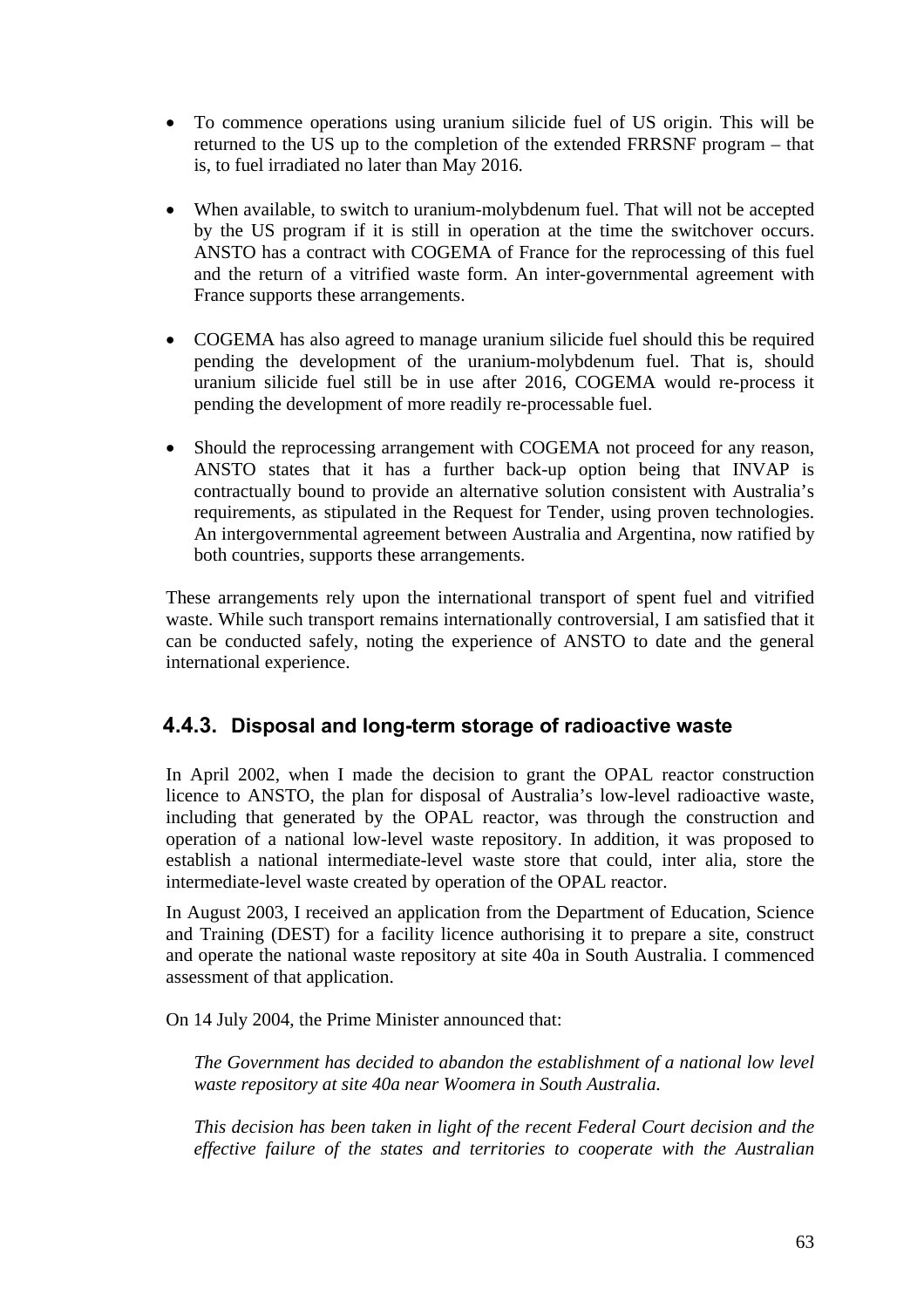*Government in finding a national solution for the safe and secure disposal of low level radioactive waste.* 

The Prime Minister's statement went on to say:

*The Australian Government fully accepts responsibility for its own low level waste. The Australian Government will be examining sites on Commonwealth land, both onshore and off shore, for the establishment of a suitable facility.* 

*In examining possible sites, it is the intention of the Australian Government to colocate the low level waste facility with the national store for intermediate waste.* 

On 15 July 2005, the then Minister for Education, Science and Training announced:

*The Australian Government has finalised a list of possible locations for the siting of a future Commonwealth Radioactive Waste Management Facility.* 

*These are Defence Department properties at Mount Everard, Harts Range and Fishers Ridge in the Northern Territory.* 

The Minister's statement and supporting material produced by DEST made it clear that the facility was to manage both low and intermediate-level waste produced by Australian Government activities. Intermediate-level waste would be managed in a purpose-built store; the preference being for the low-level waste to be disposed of in a near-surface repository, but if the favoured site does not lend itself to a repository, then low-level waste would also be stored in a purpose-built store.

In October 2005, the Government introduced legislation into the Parliament. In his Second Reading Speech on the Commonwealth Radioactive Waste Management Bill 2005, the Minister for Education, Science and Training stated that:

*The purpose of this bill is to put beyond doubt the Commonwealth's power to make arrangements for the safe and secure management of the small quantity of radioactive waste produced by Commonwealth agencies from the use of nuclear materials in medicine, research and industry.* 

After Parliamentary debate, the *Commonwealth Radioactive Waste Management Act 2005* (CRWM Act) was passed and came into effect on 15 December 2005.

The CRWM Act provides that the Commonwealth may do anything necessary for or incidental to the purposes of selecting a site (being one of areas announced by the Minister or a site nominated by the Chief Minister of the Northern Territory or a Land Council and approved by the Minister) on which to construct and operate a facility for the management of Commonwealth radioactive waste. The CRWM Act refers to some specific activities that are authorised, including the construction of roads, the operation of drilling equipment, collection of samples of flora and fauna, and so on. It overrides State and Territory and certain other Commonwealth laws to the extent that they might regulate, hinder or prevent the activities needed to select a site.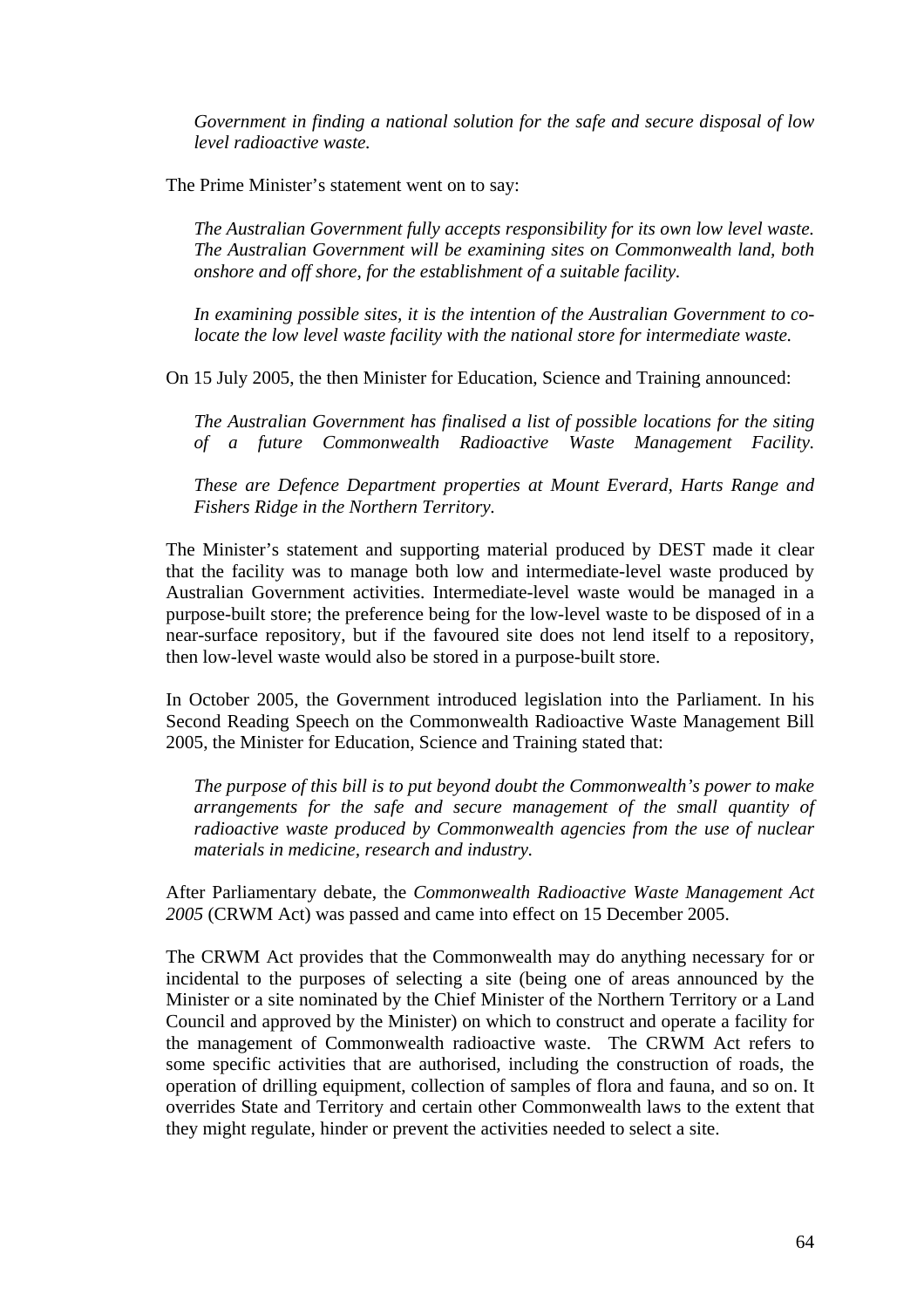Funding was initiated in the 2005-2006 Budget for the establishment of the CRWMF. DEST has published a timetable for the establishment of the CRWMF that, subject to positive licensing decisions, foresees operations commencing in 2011. A contractor has been appointed after tender to gather data and carry out the assessment of the sites, prior to submission of applications under the *Environment Protection Biodiversity Conservation Act 1999* and the Act.

In December 2005, I issued draft regulatory guidance for a facility for near surface disposal and intermediate level waste storage and sought public comment. The period for public comment closed on 30 April. This guidance will be used by ARPANSA staff reviewers, but will also be of value to the applicant in preparing submissions under the ARPANS Act.

The Australian Nuclear Science and Technology Organisation Amendment Bill 2006 is currently before the Parliament. That Bill will authorise ANSTO to condition, manage and store radioactive materials and radioactive waste:

- generated, possessed or controlled by the Commonwealth or a Commonwealth entity; or
- at the request of a law enforcement agency or emergency management agency (Commonwealth or State); or
- that has been or is to be sent to Australia under contractual arrangements relating to the conditioning or reprocessing of ANSTO spent fuel.

This last provision will give ANSTO the authority to manage the waste products that are returned from reprocessing of the OPAL reactor spent fuel. The Bill would also support the arrangement made with DEST and described above.

### **4.4.4. Reports from Forum Panellists**

The panellist on the public forum Dr Jim Falk concluded in his report that a licence should not be granted unless:

*the applicant provides convincing evidence that a clear and definite means is available for the ultimate disposal of radioactive waste and spent fuel produced from the reactor (including the outcomes of conditioning, reprocessing and eventual decommissioning), and that there is a settled and approved selection of the site and design for any interim store which is to be utilized as a step in this process.* 

Overall, I believe that the path that Australia is following in dealing with its spent fuel and other intermediate-level radioactive waste is consistent with international best practice in relation to radiation protection and nuclear safety. This is so in that the option of longer term storage pending the development in a phased and adaptive approach of geological disposal facilities is the approach being reached by several significant countries in regard to the management of spent fuel arising from nuclear power facilities. Australia will need to start to explore options for disposal, but these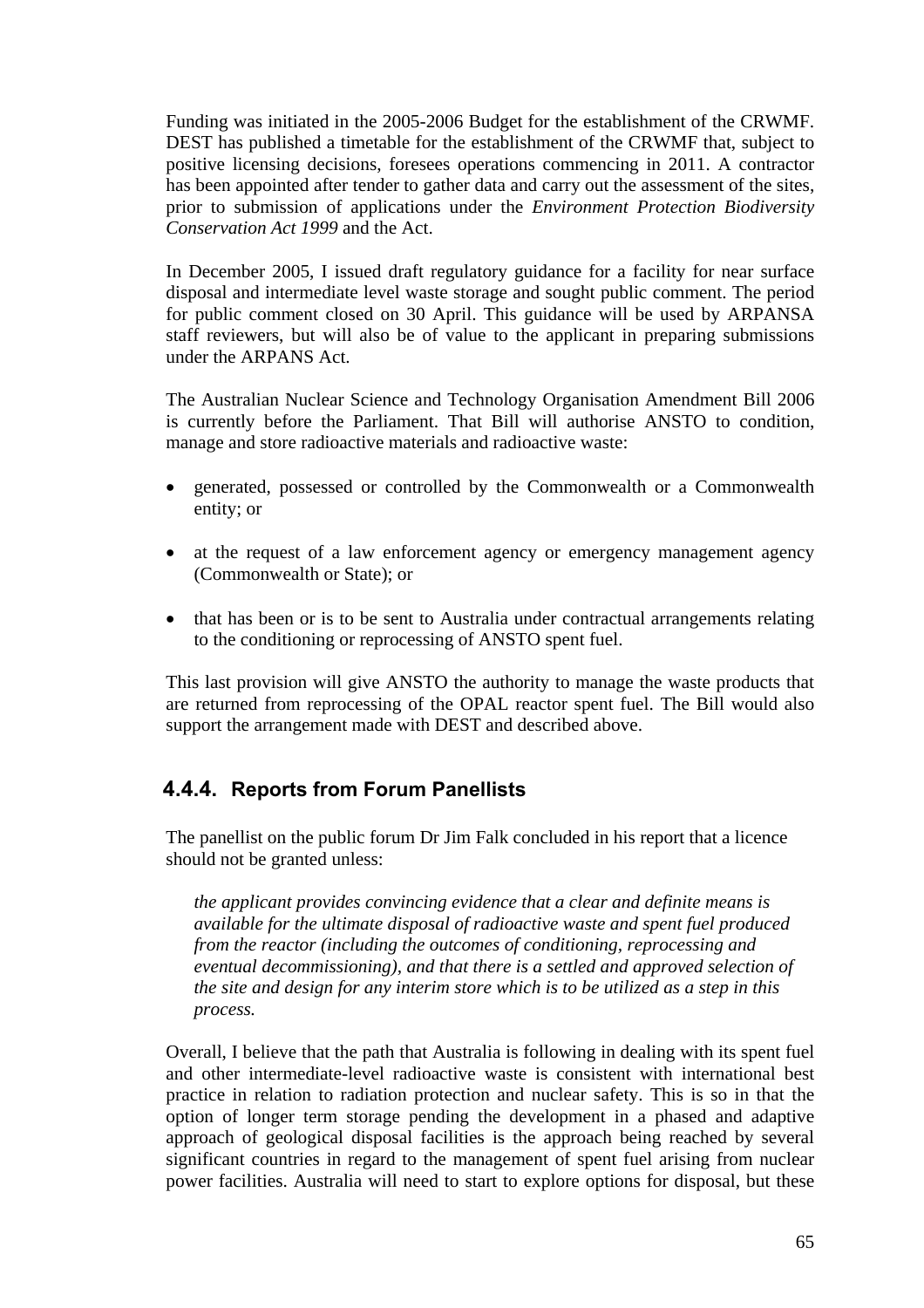can and should take time and be thoroughly considered in the light of world developments.

Professor Falk also raised the issue of the management of decommissioning, referring both to HIFAR and to the OPAL reactor. Subsequent to the public forum, I have received from ANSTO a broad plan for the decommissioning of HIFAR. The plan is for immediate removal of the fuel and heavy water after completion of operations, a period of 'possessing and controlling' the remainder of the HIFAR for a period of a few years, to be followed by full decommissioning when the Commonwealth Radioactive Waste Management Facility is in operation.

In his report to me, Dr Hogberg, panellist for the public forum, after discussing the ANSTO/DEST plans for the management of spent fuel and nuclear waste, made some observations based upon his experience with the Swedish system, which as he points out is accepted as among the most advanced in the world. In particular, he proposes that a total systems approach to the management and final storage of spent fuel and nuclear waste appears to be the most appropriate way to ensure a high degree of physical and chemical compatibility between the waste, as conditioned and packaged, and the natural and engineered barriers of the final repository facility. He agrees that the total waste volumes and activity levels of the Australian program are far smaller than Sweden and would not warrant the comprehensive research and development and implementation program adopted in Sweden. Nonetheless, certain elements of the stepwise, systematic approach that has worked well in Sweden (and also in Finland) might however be worthwhile to consider also in the Australian context. These are matters that I will pursue with DEST.

### **4.4.5. NSC Management of Radioactive Waste and Spent Fuel**

The overall conclusion of the Nuclear Safety Committee was as follows:

*ANSTO has made significant progress in relation to:* 

- *Plans for conditioning low level and intermediate level wastes*
- *Identifying and disposing of waste that is below the exemption limit*
- *Reducing environmental releases.*

*There has also been considerable effort and resources expended on ensuring that radioactive waste from operations can be stored on site for many years to allow for the contingency that the Commonwealth Radioactive Waste Management Facility and the Commonwealth Store are not available in the near future.* 

*The RWMWG considers that currently ANSTO manages its waste safely and effectively and with the measures* [discussed in the report] *can continue to do so into the future.* 

The NSC made the following recommendations, each of which is followed by my comment: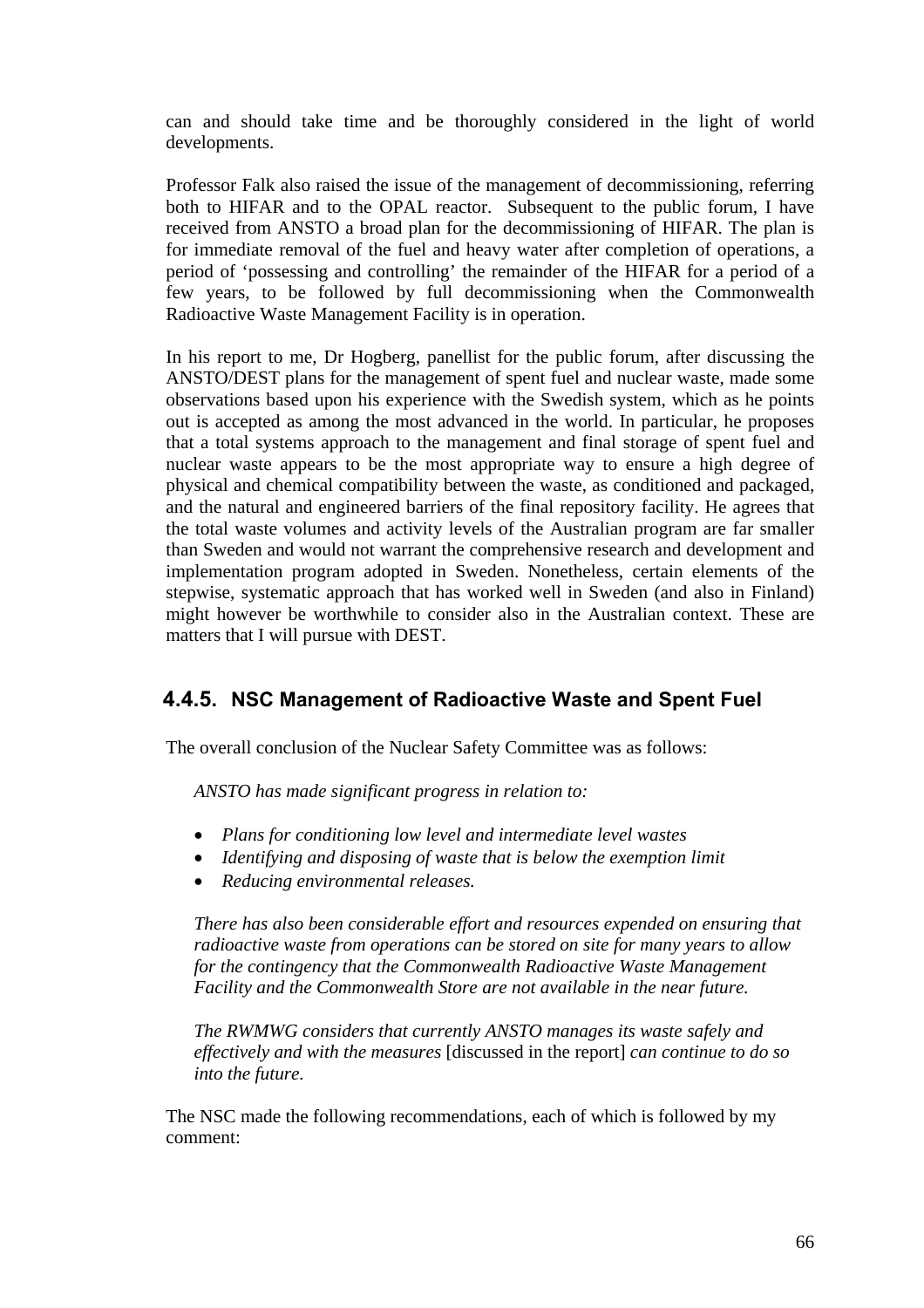• *The Government makes a decision about the location and design of a radioactive waste store and a waste repository.*

Subsequent to the NSC's report, the Parliament passed into law the *Commonwealth Radioactive Waste Management Act 2005* which identifies sites, places the development of the facility on a firm legal footing and indicates the Government's strong political commitment.

• *Supercompaction of waste by ANSTO to reduce volume be strongly considered.*

In its response ANSTO observes that it is committed to supercompaction and the necessary facility is planned for commissioning by mid 2007.

• *The possibility of a mixed shipment of HIFAR and OPAL reactor spent fuel be considered at the appropriate time.*

I accept ANSTO's response that it is preferable to ship the last HIFAR fuel offsite in 2009 to allow for decommissioning of the HIFAR spent fuel storage facilities to begin straight away, rather than awaiting the shipment of the OPAL reactor fuel.

• *The draft Code of Practice on pre-disposal radioactive waste management be completed as a matter of high priority.*

This Code of Practice and accompanying safety guide is being developed through the RHC. Its completion will allow ANSTO and other radioactive waste generators to treat and condition waste in accordance with national guidance. The Code of Practice and Safety Guide will be released for a period of public comment shortly and can be expected to be finalised by the end of the year.

• *ARPANSA require that ANSTO examine possible avenues for minimising radioactive waste.*

This is a requirement of international best practice and ANSTO has addressed it in the OPAL reactor design and through its Radioactive Waste Management Plan.

• *ARPANSA require that ANSTO determine the optimum operating power for OPAL for each application, taking into account all factors, including waste minimization.*

As the NSC itself notes, there is not a simple correspondence between reactor power and waste. I think ANSTO has the better of the argument in its response to the effect that:

*OPAL is a multi-purpose research reactor, which will be used simultaneously for radioisotope production, neutron beam research, silicon irradiation, and other purposes. It is very difficult, if not impossible, to envisage an operating regime which could simultaneously accommodate all those demands whilst cycling up and down between power levels. Such a regime would also be detrimental to safety, as it would affect safety system settings and require extensive revisions of the safety case.*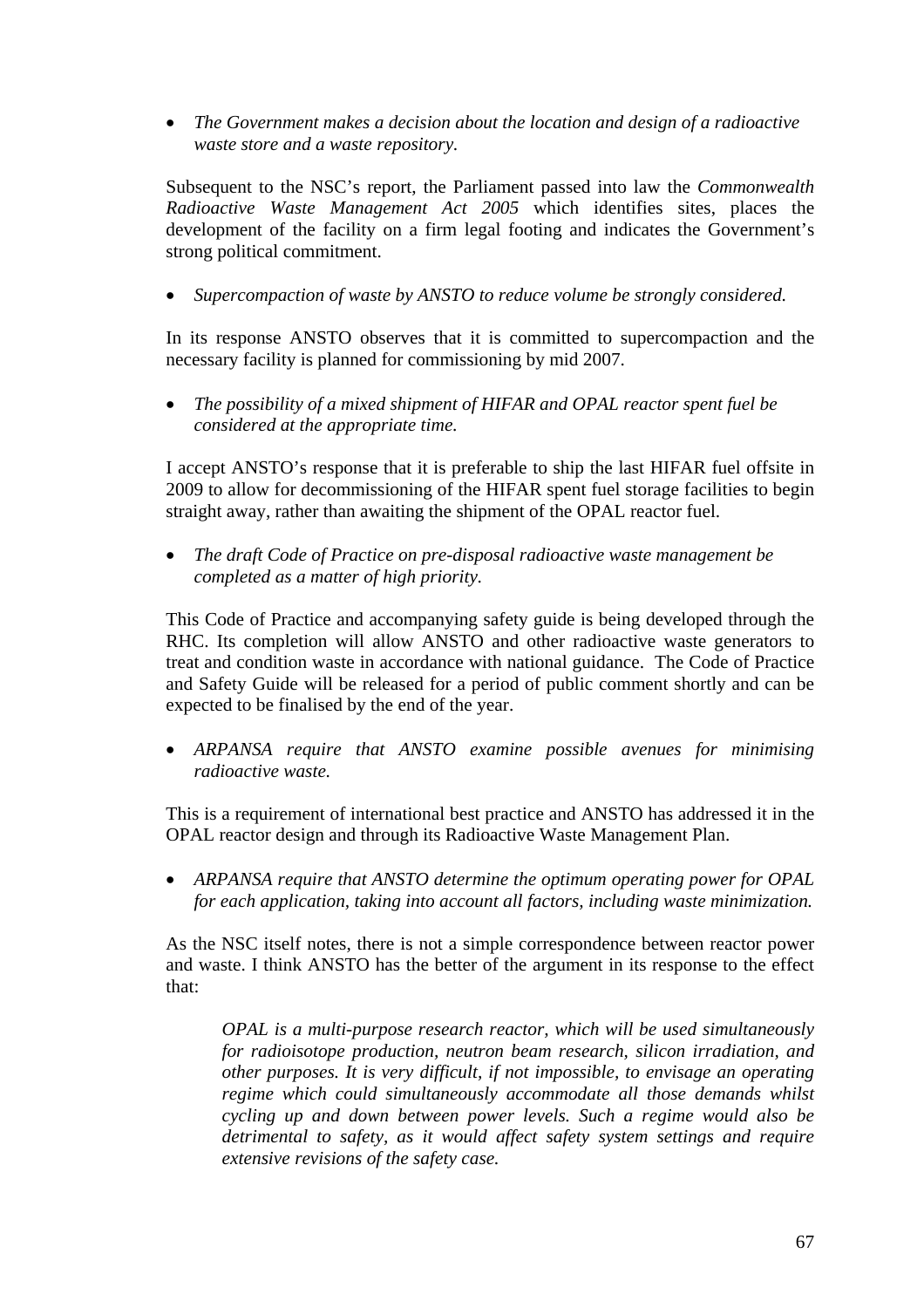#### **4.4.6. Public Submissions - Radioactive waste and spent fuel**

The issues of the management of radioactive waste and spent fuel were major concerns raised in very many of the public submissions. The letters forwarded by more than 800 members of the public and the majority of submissions from individuals and organisations addressed these issues. The fundamental submission being put is that there is no established method for safely dealing with radioactive waste and spent fuel; that the proposals put forward in the ANSTO application and in the Government's policy for radioactive waste management are unsatisfactory; and that the production of radioactive waste should not be added to by proceeding with operation of the OPAL reactor.

The submission from Greenpeace Australia Pacific well summarises the concerns expressed in these letters and submissions:

*The Australian Nuclear Science and Technology Organisation and the Federal Government have failed to deliver a proven long term strategy for the safe storage of radioactive waste that will be created by the RRR. The current proposal for the dumping of low and intermediate level waste in the Northern Territory is being opposed by indigenous land owners and other community members in areas surrounding the proposed locations. The current waste management strategy which requires the transportation of radioactive waste over large distances will also expose en-route communities to undue risk.* 

*In effect ANSTO has not made progress in establishing a repository for the low level waste generated through its operations and in abandoning plans to construct a repository in South Australia has gone backwards. In granting the construction licence you clearly stated, and set conditions that ANSTO must make progress on radioactive waste management plans before you would issue an operating licence. We urge you to firmly apply licence conditions relating to radioactive waste management and not approve the operating licence for the RRR.* 

In summary, it is my assessment that significant progress has been achieved:

- ANSTO's plans and activities for on-site management of low-level radioactive waste include the disposal of exempt wastes, the development of supercompaction of existing waste allowing continued storage in existing facilities, and the development of a conditioning facility to prepare the waste for disposal or offsite long term storage (noting also that safety guidance on conditioning is under active preparation by the RHC).
- With regard to intermediate-level waste arising from production of radioisotopes, especially molybdenum production, the current stocks are being solidified, the new molybdenum production process planned for OPAL will produce a solid waste stream, and there are plans for isolation of the waste in a form suitable for longterms storage.
- The Australian Government has committed itself to the construction of a Commonwealth Radioactive Waste Management Facility in the Northern Territory on one of three identified sites or on a site nominated by the Chief Minister or by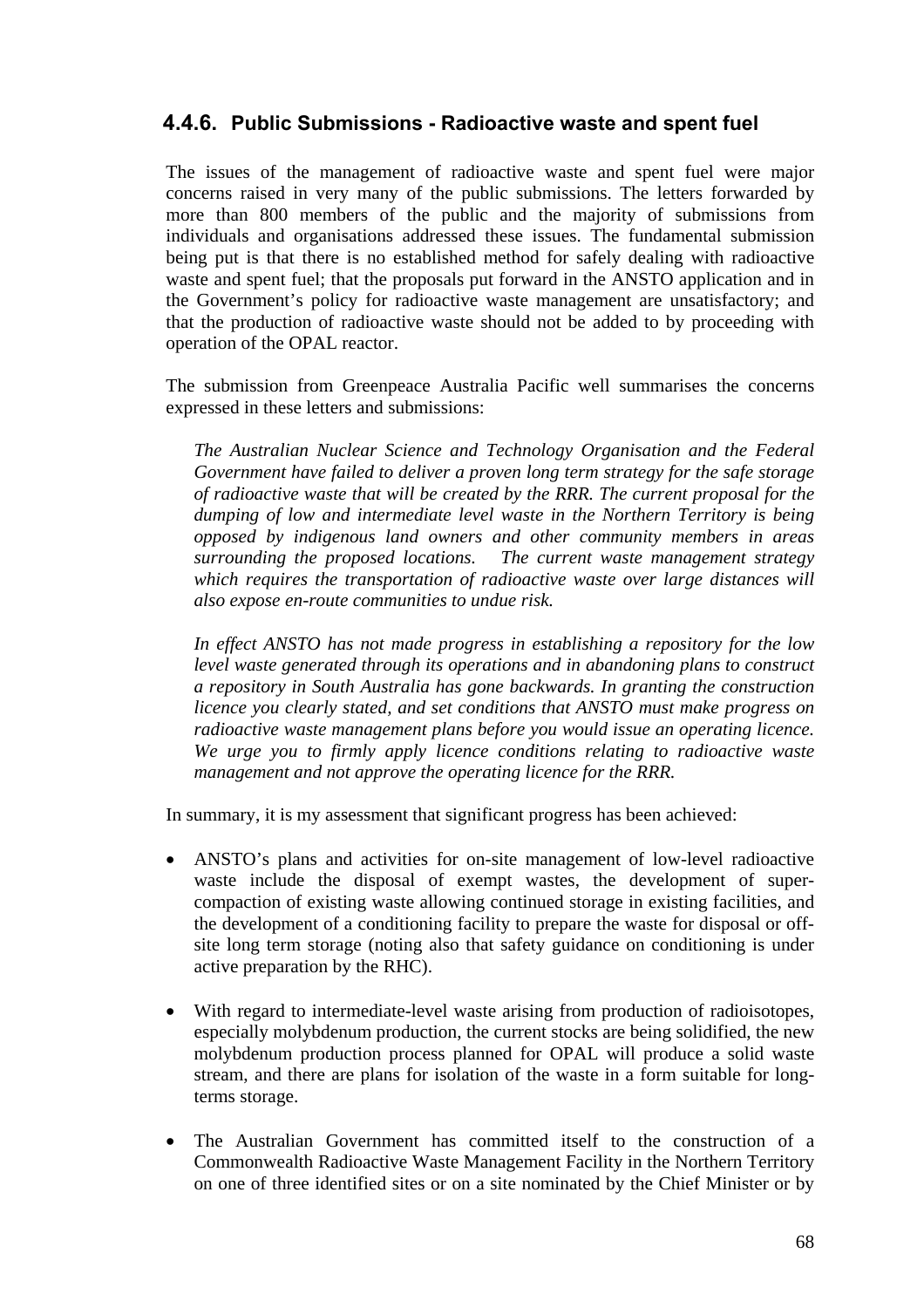an aboriginal Land Council. The Parliament has passed the *Commonwealth Radioactive Waste Management Act 2005* that addresses many of the legal and political hurdles that ultimately frustrated the progress of the national radioactive waste repository in South Australia. The plan will remain controversial and politically contested, but the very fact that the Government has invested such political capital through the passage of the legislation shows to me that it is seriously intent on achieving the goals of the project. I also note that the Opposition, while opposing the Government's legislation, indicated that it accepted the need for the development of a national waste facility<sup>12</sup>.

• The ultimate disposal of the OPAL reactor spent fuel is addressed in the first instance by the contract between ANSTO and the US Department of Energy that the latter will accept spent fuel from the OPAL reactor within the US Foreign Research Reactor Spent Fuel Acceptance Program extended until 2016 or until uranium-molybdenum fuel that is readily reprocessable becomes available. There is then the agreement with COGEMA for the reprocessing of the spent fuel in France and the return of the vitrified waste form to Australia and finally, the contract with INVAP and the possibility of processing in Argentina.

I would have preferred it if the national low-level repository in South Australia had proceeded and now be planning its first campaign of waste disposal. But that was not to be. In that context, I accept that it was not possible for the Government to proceed with planning an intermediate-level waste store on the same basis as the unsuccessful repository proposal. But, I think the commitment evidenced by the Government through the passage of the CRWM Act, the planning in the Northern Territory, the allocation of funding to DEST and the passage of amendments to the ANSTO Act which will allow that organisation to operate the facility do demonstrate seriousness and intent to establish an intermediate waste store and repository in the short term.

### **4.4.7. Findings having regard to international best practice in relation to radiation protection and nuclear safety**

There have been no significant changes to the design of the OPAL reactor affecting the generation of radioactive waste or its management since the time of my assessment of these matters as part of the application for a construction licence. In fact, the change of material in the control blades (from cadmium to hafnium) results in an increased life and thus reduces the amount of solid waste represented by used blades.

Having considered the application, the findings of the NSC, the ANSTO response to that report, the regulatory assessment by ARPANSA staff reviewers and the public submissions, as well as having taken into account ARPANSA's licensing of WOTD and its operational experience, I am satisfied that ANSTO's plans and arrangements for management on the Lucas Heights site of low and intermediate level radioactive

 $\overline{a}$ 

 $12$  'Labor accept the need for a national waste dump, but we will not ride roughshod over the wishes of Territorians or any other local communities that will have radioactive waste transported along their streets and highways. Labor believes that we must bring the community with us on a waste dump – ----- ' Included in the speech on the Second Reading of the Commonwealth Radioactive Waste Management Bill 2005, Ms Macklin, Deputy Leader of the Opposition, House of Representatives Hansard, 31 October 2005, page 110.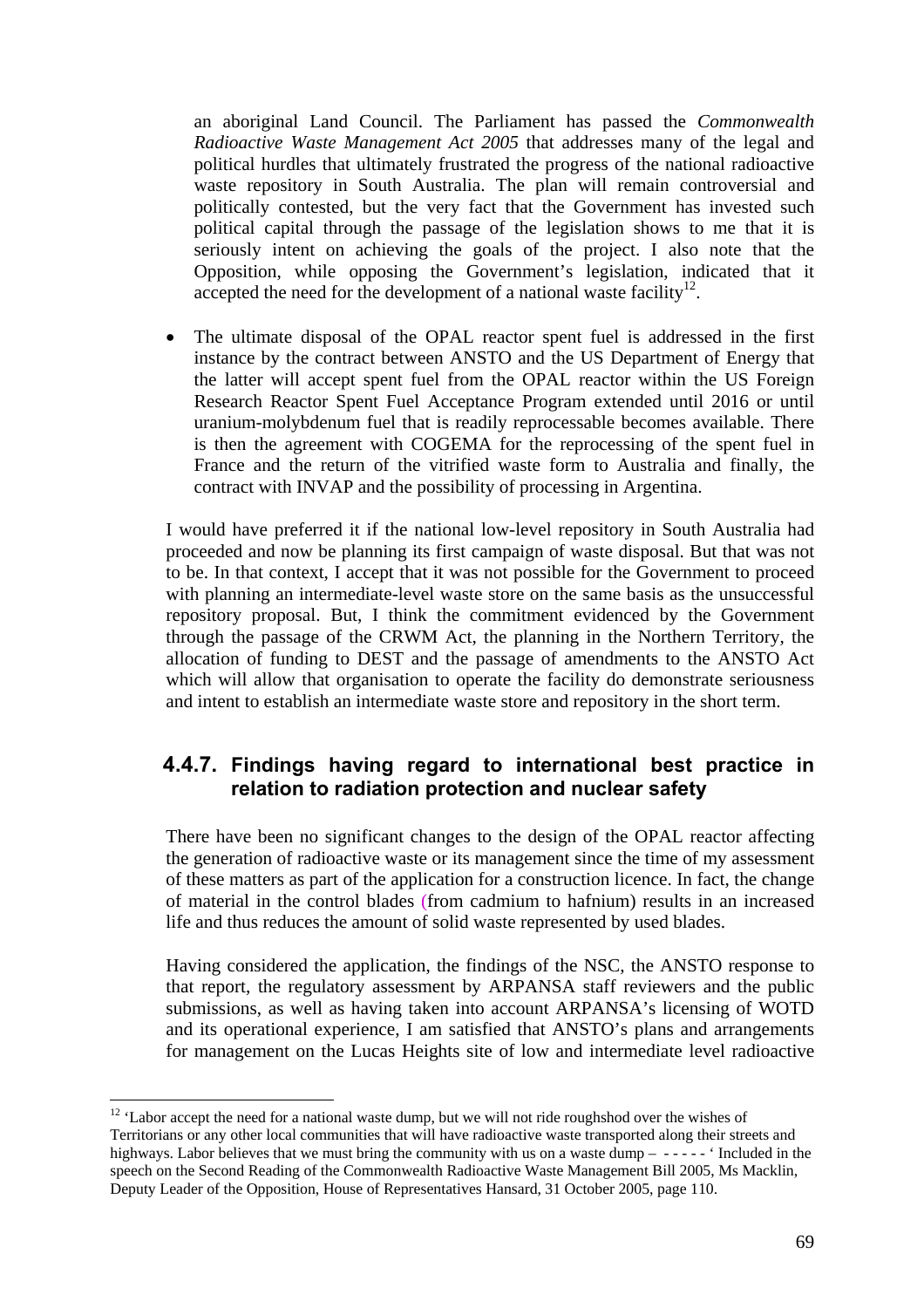waste generated by the operation of the OPAL reactor is consistent with international best practice in radiation protection and nuclear safety.

ANSTO states that it has plans for supercompaction of wastes, is taking action with regard to disposal of exempt waste, and has constructed a plant for conditioning of waste. The forthcoming national Code of Practice and Safety Guide for the predisposal management of radioactive waste will provide a regulatory basis for future pre-disposal waste management at ANSTO, including for waste generated by operation of the OPAL reactor.

Turning to the management of spent fuel, I have stated in many forums that any licensing decision that I made had to be in the light of the evidence presented and the requirements of the Act and regulations, but that I did have a general opinion or view of the matters as they relate to the operating licence. This was that, at the time of a decision on the operating licence:

- the arrangements for reprocessing of the reactor's spent fuel would need to be entirely firm.
- with regard to the ILW store, there would need to be substantial and evident progress – such as the features of the design settled, siting criteria established and a strategy and timetable in place for a site(s) – that it was moving forward with clear paths to its future establishment and I could be satisfied that a store WILL exist.

I believe that this position remains an appropriate one in the light of international best practice in relation to radiation protection and nuclear safety. In issuing an operating licence, I need to take into account the matters in the Act and regulations in the context of the whole life and operations of the facility. The safe management of the waste generated by its operation over its life needs to be assured as far as it reasonably can be at the time of issuing the operating licence  $-$  even though I do have the capacity to amend the licence or to suspend or cancel it in certain circumstances during the operating life of the facility.

Are the two points above now met?

With regard to the arrangements for the reprocessing of the spent fuel, I think it is clear that the arrangements are firm. For the first decade of operation, the US DOE by contract and in accordance with its public program and consistent with US policy will accept the uranium silicide fuel for storage and disposal.

The ANSTO contract with COGEMA that has been tried and tested in the context of HIFAR fuel will apply to uranium-molybdenum fuel if this comes on stream prior to the announced end of the US program in 2016 and thereafter. I am satisfied that this contract is firm and clear. While environmental pressures on reprocessing remain, in the light of increased interest in nuclear energy and the US revisiting its policy of opposition to reprocessing, the future of continued reprocessing by COGEMA seems, if anything, to be more secure than I assessed it to be at the time of the construction licence.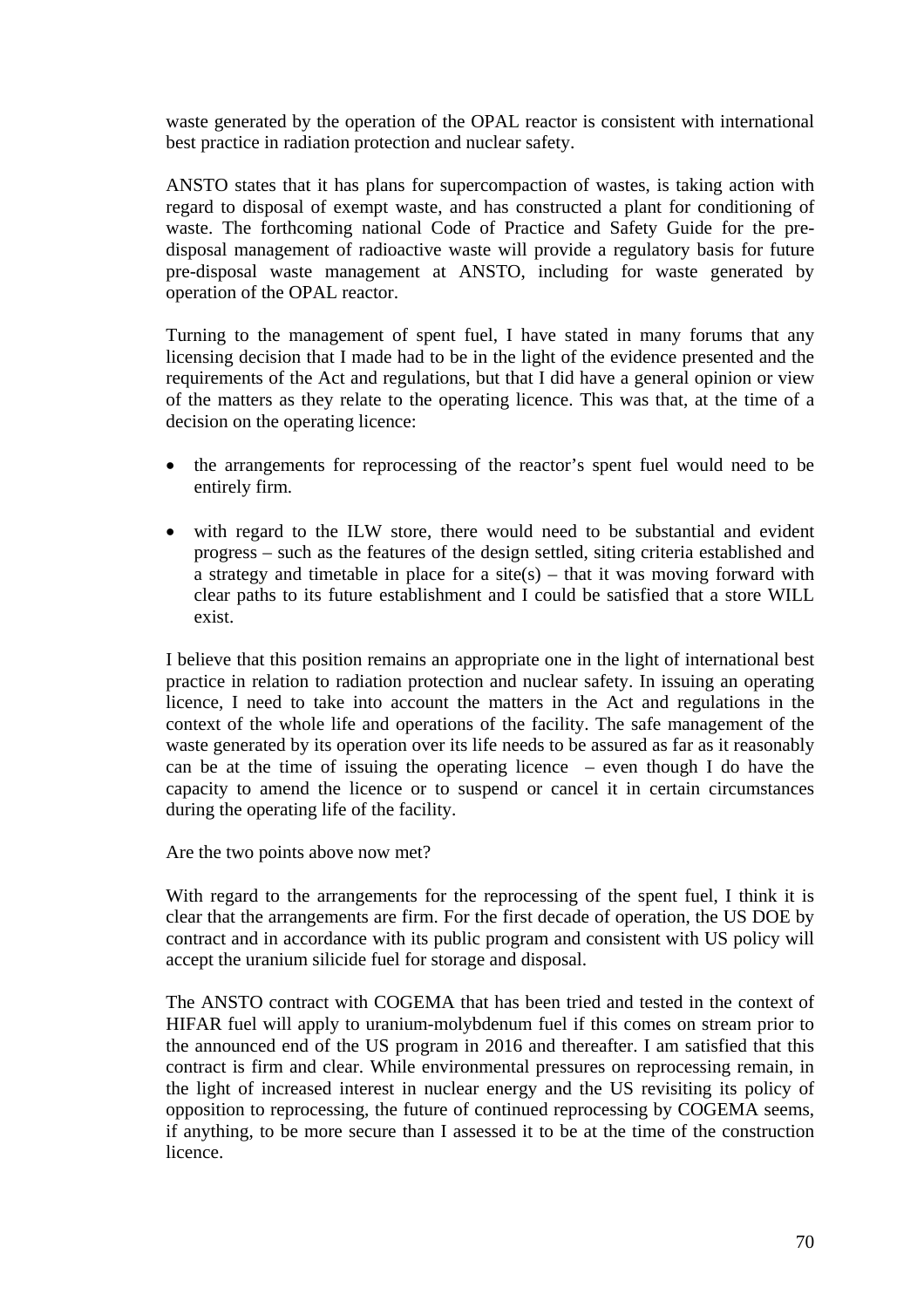A qualification is that I am satisfied that COGEMA will reprocess uranium silicide spent fuel from the OPAL reactor while it is seen that there is a high prospect that such fuel will be replaced by a more readily reprocessed fuel, likely the uraniummolybdenum fuel. However, is there a prospect that such fuel in fact will not be able to be developed and in such circumstances will COGEMA's commitment hold? My reading of the papers presented at international conference on the development of uranium-molybdenum high density fuels is that the program has been set back by results from testing of fuels in which the fuel meat is dispersed in a matrix. The testing of monolithic fuels is underway. My assessment is that, given the continued high policy significance of finding readily reprocessable LEU fuels for research reactors, there will be sufficient resources directed to the problem to bring about success before the issue becomes problematic for operation of the OPAL reactor . Similarly, if such circumstances seem to be arising, I would think it highly likely that COGEMA and other capable organisations would turn their attention to processes facilitating reprocessing of uranium silicide fuel.

Has there been sufficient progress towards the establishment of a store for ILW including that generated by the reprocessing of spent fuel. Strictly in terms of the OPAL reactor licensing, it could be argued that some of the urgency about this question is lessened by the fact that at least for several years the OPAL reactor fuel will be accepted by the US and no waste be returned to Australia. However, I am again conscious that in effect I am being asked to license the OPAL reactor operation for its lifetime and should take into account whether it can be operated safely, including in relation to radioactive waste management, for that time.

Decisions about the siting of radioactive waste management facilities are notoriously difficult in political terms in all countries, not only in Australia. The fact that the establishment of a long-discussed national low level radioactive waste repository was abandoned after legal and political action taken by a State Government is a demonstration of the difficulties. The process that I have described above for the establishment of the Commonwealth Radioactive Waste Management Facility, together with the political commitment and expenditure of political capital demonstrated by the selection of named sites and the passage of the CRWM Act, gives me assurance that the matter is of strong political and policy concern to the Australian Government and there is a will to achieve a solution. I also note that the Opposition, while opposing the current process and the passage of the CRWM Act, does acknowledge the need to deal with the issue.

In fact, by having a clear strategy for dealing with the waste and spent fuel for research reactors and starting on a path of implementation of it, Australia is ahead of other countries. It is a signal achievement that all of HIFAR's fuel will have been either returned to the US or sent for reprocessing within a couple of years of its shutdown and there is a plan and implementation path for storage of the returned product. Of course, for countries with nuclear power plants (NPPs) as well as research reactors, the primary focus is directed to the storage and disposal of the spent fuel or re-processed spent fuel waste from the NPPs.

With regard to spent fuel and waste management, the report of the second review meeting of the Joint Convention states: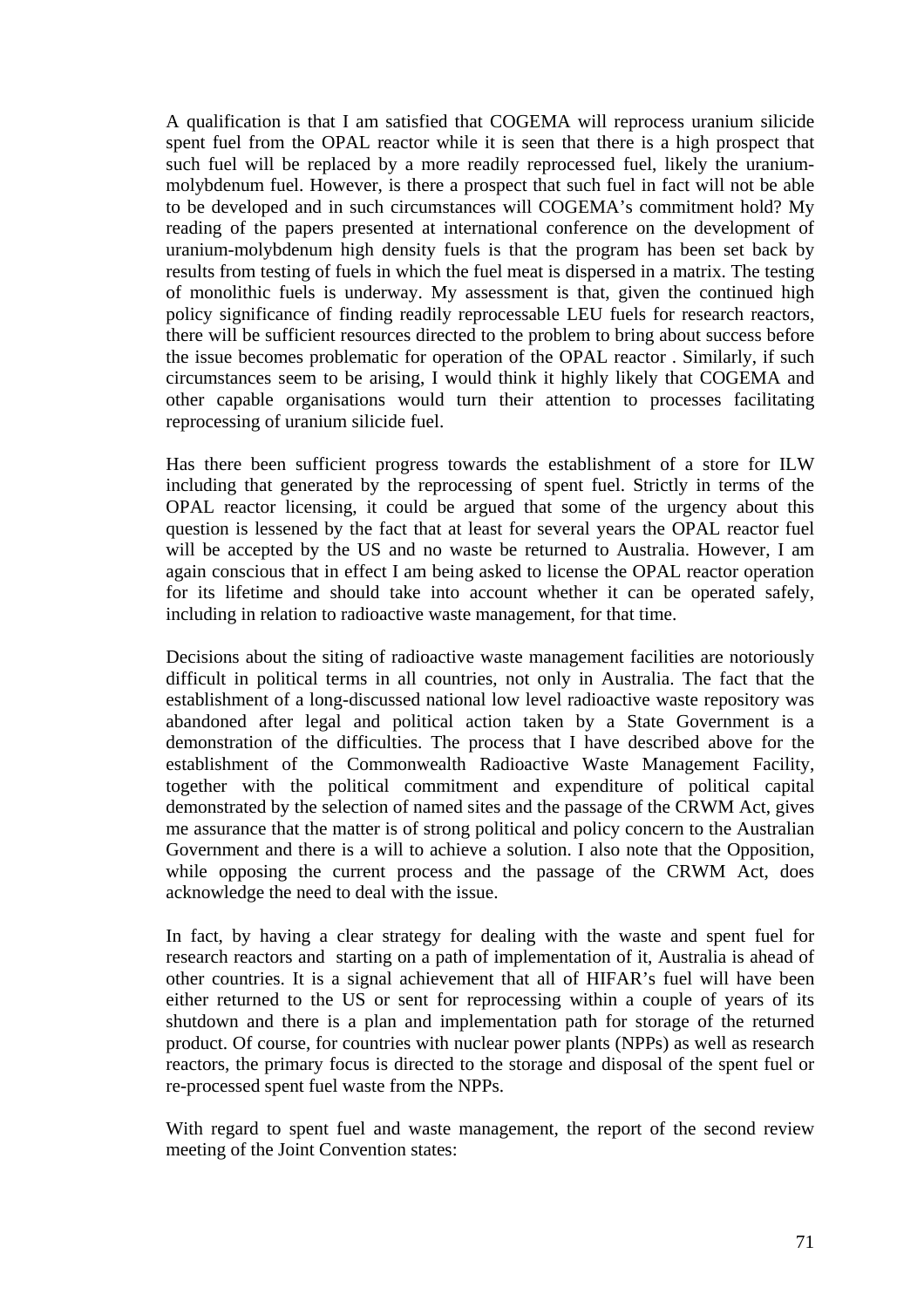- '*14. All Contracting Parties are committed to address spent fuel and waste management in a comprehensive manner. Many Contracting Parties have already developed, or are currently developing, spent fuel and waste management strategies based on increasingly comprehensive inventories, including spent fuel and waste arising, or to arise, from decommissioning.*
- *15. Some Contracting Parties have made clear progress with the implementation of their strategic plans.'* (My emphasis added).

I have looked at the reports under the Joint Convention from some industrialised countries that have research reactors but no NPPs.

Austria has three research reactors, two in decommissioning and one in operation. It reports that spent nuclear fuel is stored on site in wet or dry storage facilities and that all spent fuel has been and will be returned to the USA. Austria operates one central radioactive waste management and interim storage facility for pre-disposal management including treatment, conditioning and interim storage of low- and intermediate level radioactive waste (LILW). The small quantities of LILW in Austria (originating primarily from medicine, research and industry and decommissioning) are brought to the central facility; short-lived radioactive waste is kept in interim storage at the producers. There is no final repository for disposal of radioactive waste currently in operation. Up to now no decision has been taken about a geological disposal or near-surface long-term storage. Austria favours an international or regional cooperation in radioactive waste management.

Denmark has begun a program of decommissioning three research reactors (one being of the same class as HIFAR). The Danish report states in relation to spent fuel that 233 kg of experimentally produced and irradiated spent fuel is stored under safe and secure conditions at the reactor site awaiting a decision of final management. Since the spent fuel contains a relatively large amount of long-lived isotopes, special requirements will be necessary for the disposal of this material. The policy in Denmark is presently to wait and see if it is possible to find an international solution. Denmark is commencing a technical and legal process to develop a proposal for a disposal facility for low and intermediate level waste.

Norway has two research reactors in operation and two decommissioned. In earlier days, Norway had spent fuel reprocessed in Belgium, but currently the spent fuel from the reactors is stored at the reactor sites. The report states that existing spent fuel will, as far as possible considering its suitability for later direct disposal, be stored until final disposal is possible. The process of establishing a new long-term storage facility for spent fuel and long-lived waste has been underway for several years. There is a combined disposal and storage facility for low and intermediate-level waste in operation (using concrete containers in caverns). The report states that the Norwegian authorities are, at present, considering future spent fuel and waste management policy.

Spent fuel from the operation of the research reactor in Greece is being returned to the US for disposal. LILW is managed on the sites where it is generated.

I am satisfied that, in fact, Australia has a strong plan for the management of waste and spent fuel. It is comparable to the plans of countries with nuclear power plants and ahead of countries with only research reactors. While I accept that it is desirable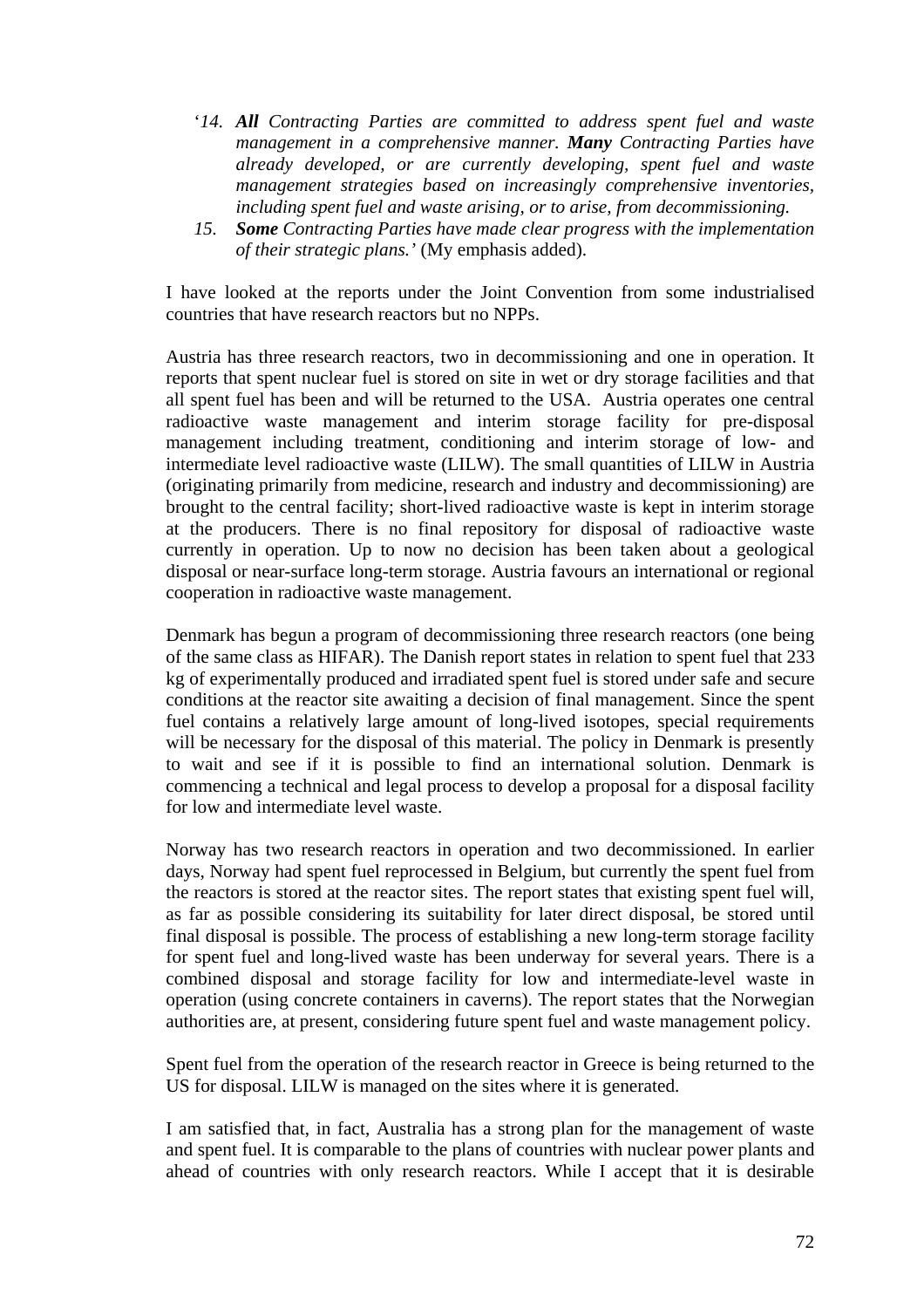practice to proceed with community consent and consultation, the Government was faced with a difficult set of political circumstances. It has responded with legislation and a strong political commitment. The plans for the CRWMF are appropriate and the role of ANSTO as technical adviser is a sound decision that should alleviate many of the difficulties with technical issues faced by the Department of Employment, Science and Training in its previous application to for licences to site, construct and operate a national low level radioactive waste repository. On this basis I find that. ANSTO's onsite plans for management of waste are international best practice in radiation protection and nuclear safety.

In public submissions and the public forum, reference was made to some legal difficulties with respect to the regulatory authorisations for the management of Australian (and other foreign) spent fuel in France. I understand that this has been addressed fully by legislation passed by the French Parliament.

# *4.5. ANSTO's plans and arrangements for operation of OPAL – security plan*

The protection of the OPAL reactor against sabotage leading to a release of radioactivity and the emergency response to such a release are issues that are high in the minds of the public. They are matters that I needed to asses and be satisfied about before I could license the operation of the OPAL reactor.

## **4.5.1. Physical Protection – roles and responsibilities**

The regulatory oversight of the physical protection of ANSTO nuclear facilities is one that ARPANSA shares with the Australian Safeguards and Non-Proliferation Office (ASNO). The regulatory role of ASNO is described in its Annual Report 2004-2005 as follows;

*ASNO is responsible for nuclear safeguards and physical protection. ASNO ensures that nuclear materials – uranium, thorium and plutonium – and nuclear items – facilities, equipment, technology and nuclear-related materials – are used only for authorised purposes, are properly accounted for, and are protected against unauthorised use. An important part of this responsibility is ensuring Australia's treaty commitments are met, particularly that nuclear activities are conducted for exclusively peaceful purposes. ASNO's responsibilities do not cover general radioactive materials as such.*

ASNO administers the *Nuclear Non-Proliferation (Safeguards) Act 1987* (Safeguards Act) that, inter alia, requires ANSTO as a possessor of an 'associated item' and nuclear material to hold a permit granted under section 13 of that Act. Such permits are subject to conditions, including conditions in respect of the measures to be taken to ensure the physical security of nuclear material and associated items. Further, section 16A of the Safeguards Act required ANSTO to apply for a licence to construct a nuclear facility and apply adequate physical security to nuclear material and associate items at the facility.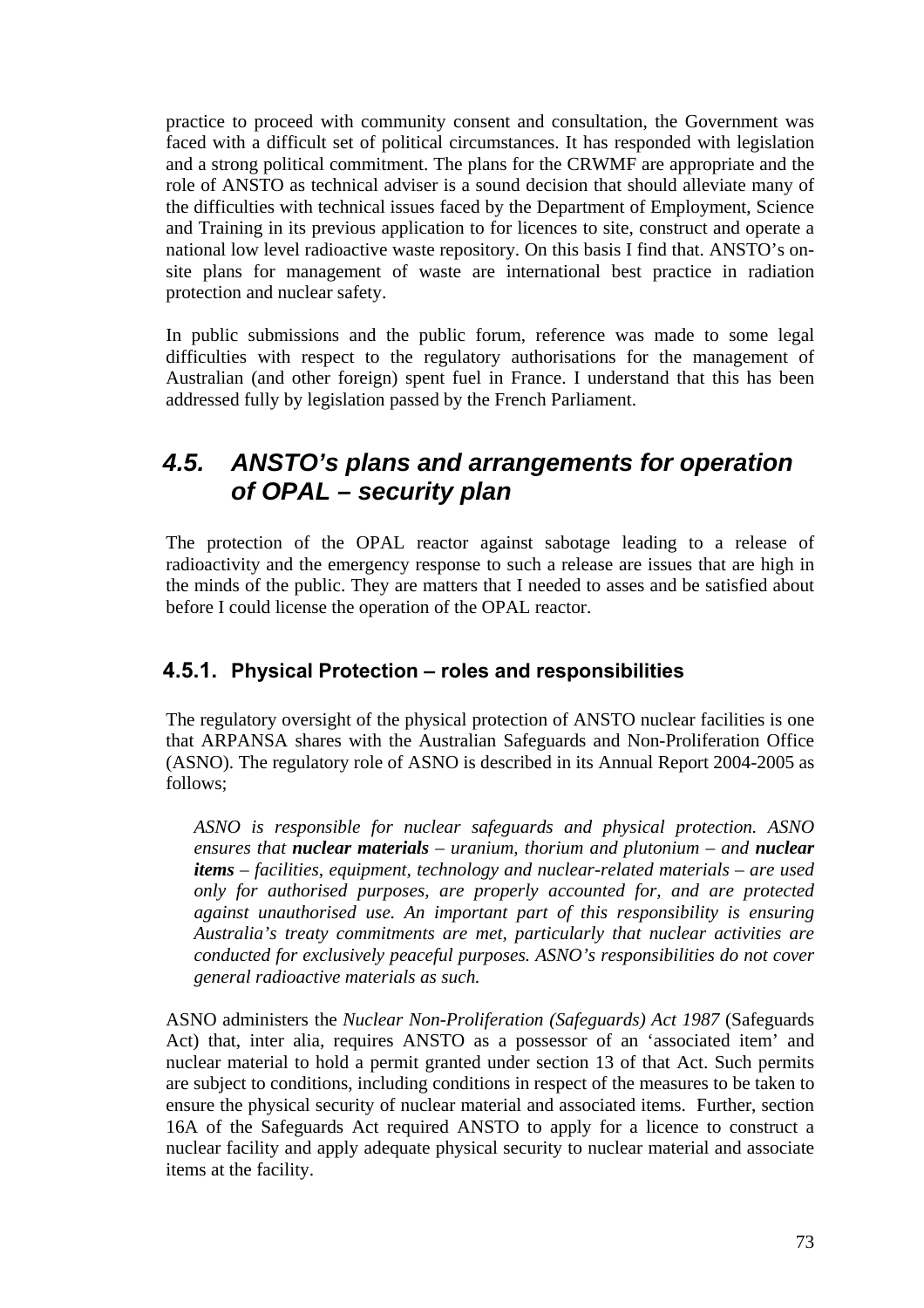My concern about physical protection is a part of my overall responsibility under the Act flowing from its object being to protect the health and safety of people and to protect the environment from the harmful effects of radiation. Item 4(e) of Part 1 of Schedule 3 of the regulations requires submission of a security plan for a facility in an application for a facility licence.

The Direactor General Australian Safeguards and Non-Proliferation Office (DG ASNO) and I entered into a Note of Understanding in 2001 'concerning evaluation of physical protection and security arrangements for the Replacement Research Reactor at Lucas Heights and the protection of associated information.' In that Note, we agreed that the two organisations shared the responsibility for evaluation of the physical protection and security arrangements (PP&S) for OPAL and that each had their specific domains of expertise. The Note of Understanding stated:

*ASNO is responsible for evaluating the PP&S arrangements, with respect to nuclear materials and associated items, and certifying to ARPANSA that they are appropriate and adequate. This includes evaluating the adequacy of the Design Basis Threat for the PP&S and the design of the PP&S to protect against that threat.* 

*ARPANSA is responsible for evaluating the potential for sabotage of the plant in terms of identifying sabotage targets and the associated radiological consequences. It is also responsible for auditing construction and commissioning of the PP&S against the approved design and will provide ASNO with an audit report on the final installation, or when significant shortcomings are identified.* 

Subsequently, ASNO and ARPANSA developed jointly agreed acceptance criteria for the security plan for the OPAL facility. The joint acceptance criteria agreed between me and DG ASNO dated 14 December 2001 covered criteria in ten areas:

- Security management
- Site security and threat assessments
- System of physical protection and security
- Access control
- Personnel security
- Security of information management systems
- Performance assessment
- Record keeping
- Reporting
- Review.

With respect to the security of information management systems, the Australian authority for the security of information and communications technology (ICT) is the Defence Signals Direactorate of the Department of Defence.

#### **4.5.2. Physical security – international best practice in radiation protection and nuclear safety**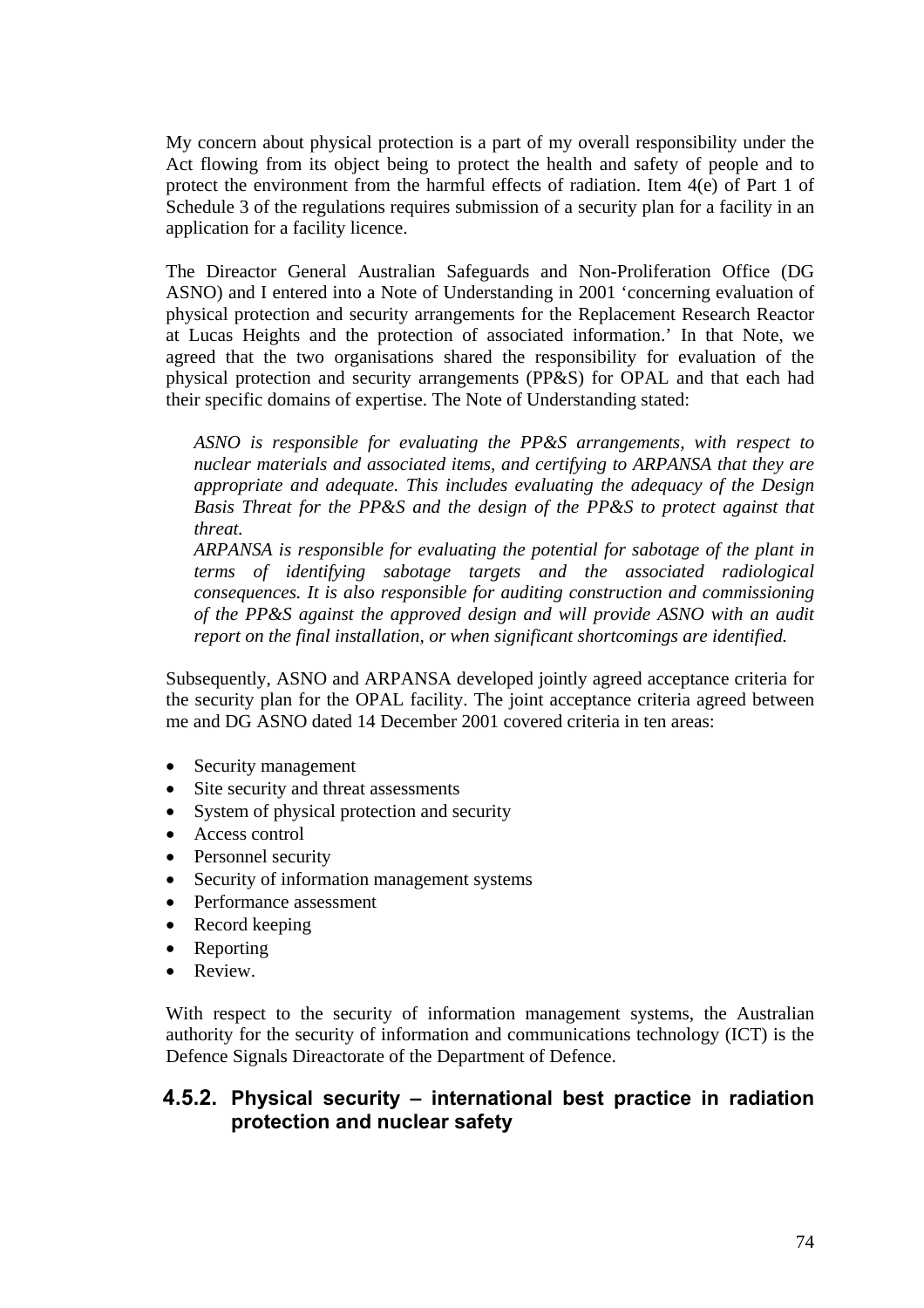Just as at the highest level, international best practice in relation to radiation protection and nuclear safety can be found in international Conventions or Codes of Conduct, I believe international best practice for physical protection of nuclear material and nuclear facilities can be found in a recently proposed amendment to the International Convention for the Physical Protection of Nuclear Material  $(CPPNM)^{13}$ . This amendment was adopted at an international conference that took place in 2005 and the amended CPPNM will come into force when two thirds of the States that are party to the Convention have ratified it.

A feature of the amendment to the CPPNM is the inclusion of 12 Fundamental Principles of Physical Protection of Nuclear Material and Nuclear Facilities. The amendment to the CPPNM would commit States to apply the Fundamental Principles "insofar as reasonable and practicable".

| <b>Fundamental Principle</b>                                                                                                                                                                                                                                                                                                                                                                                                                                                                                                                                                                                                                                                                                                         | <b>OPAL Physical Protection</b>                                                                                                                                                                                                                                                                                                                                                      |
|--------------------------------------------------------------------------------------------------------------------------------------------------------------------------------------------------------------------------------------------------------------------------------------------------------------------------------------------------------------------------------------------------------------------------------------------------------------------------------------------------------------------------------------------------------------------------------------------------------------------------------------------------------------------------------------------------------------------------------------|--------------------------------------------------------------------------------------------------------------------------------------------------------------------------------------------------------------------------------------------------------------------------------------------------------------------------------------------------------------------------------------|
|                                                                                                                                                                                                                                                                                                                                                                                                                                                                                                                                                                                                                                                                                                                                      | <b>Arrangements</b>                                                                                                                                                                                                                                                                                                                                                                  |
| A: Responsibility of the State<br>The<br>responsibility<br>the establishment,<br>for<br>implementation and maintenance of a physical<br>protection regime within a State rests entirely with that<br>State.                                                                                                                                                                                                                                                                                                                                                                                                                                                                                                                          | Australia has assumed this responsibility<br>with regard to OPAL.                                                                                                                                                                                                                                                                                                                    |
| <b>B: Responsibilities During International Transport</b><br>The responsibility of a State for ensuring that nuclear<br>material is adequately protected extends to the<br>international transport thereof, until that responsibility<br>is properly transferred to another State, as appropriate                                                                                                                                                                                                                                                                                                                                                                                                                                    | Australia has accepted responsibility for the<br>safe transport of OPAL fuel and will<br>continue to apply this principle in relation to<br>OPAL spent fuel, as it has done for HIFAR.                                                                                                                                                                                               |
| C: Legislative and Regulatory Framework<br>The State is responsible for establishing<br>and<br>maintaining a legislative and regulatory framework to<br>govern physical protection. This framework should<br>provide for the establishment of applicable physical<br>protection requirements and include a system of<br>evaluation and licensing or other procedures to grant<br>authorization. This framework should include a system<br>of inspection of nuclear facilities and transport to<br>verify compliance with applicable requirements and<br>conditions of the license or other authorizing<br>document, and to establish a means to enforce<br>applicable requirements and conditions, including<br>effective sanctions. | Australia's legal framework for physical<br>protection<br>nuclear<br>of<br>material<br>and<br>technology<br>is established through<br>the<br>Safeguards Act 1987. ASNO is<br>the<br>regulatory agency to apply the system<br>through permits, audits and reviews. ASNO<br>has played this role with regard to OPAL,<br>working jointly with ARPANSA<br><b>as</b><br>described above. |
| D: Competent Authority<br>The State should establish or designate a competent<br>authority which is responsible for the implementation                                                                                                                                                                                                                                                                                                                                                                                                                                                                                                                                                                                               | ASNO is Australia's competent authority.<br>ASNO has played this role with regard to                                                                                                                                                                                                                                                                                                 |

The table provides my assessment of the physical protection of OPAL against the Fundamental Principles.

 $\overline{a}$ 

<sup>&</sup>lt;sup>13</sup> The existing CPPNM applies to nuclear materials in international transport. The purpose of the amendment is to widen the scope of the Convention for protection of nuclear material through all stages of its use and to protect nuclear facilities.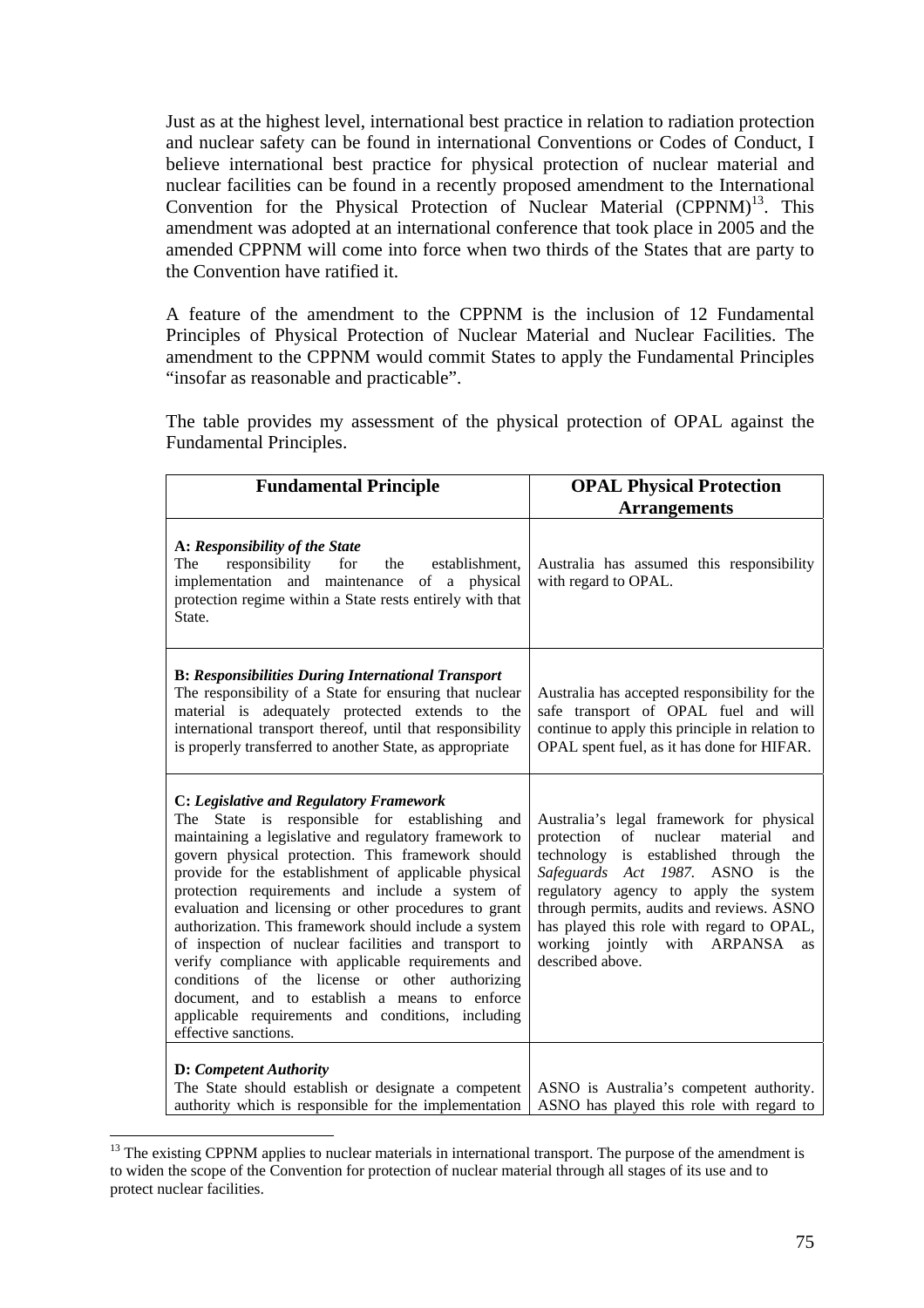| of the legislative and regulatory framework, and is<br>provided with adequate authority, competence and<br>financial and human resources to fulfill its assigned<br>responsibilities. The State should take steps to ensure<br>an effective independence between the functions of the<br>State's competent authority and those of any other<br>body in charge of the promotion or utilization of<br>nuclear energy.                                                      | OPAL, working jointly with ARPANSA as<br>described above.<br>ASNO is totally independent of the OPAL<br>operator, ANSTO.                                                                                                                                            |
|--------------------------------------------------------------------------------------------------------------------------------------------------------------------------------------------------------------------------------------------------------------------------------------------------------------------------------------------------------------------------------------------------------------------------------------------------------------------------|---------------------------------------------------------------------------------------------------------------------------------------------------------------------------------------------------------------------------------------------------------------------|
| <b>E: Responsibility of the License Holders</b><br>The responsibilities for implementing the various<br>elements of physical protection within a State should<br>be clearly identified. The State should ensure that the<br>prime responsibility for the implementation of physical<br>protection of nuclear material or of nuclear facilities<br>rests with the holders of the relevant licenses or of<br>other authorizing documents (e.g., operators or<br>shippers). | ASNO's permits do place responsibility on<br>the permit holder, as do ARPANSA<br>licences. ANSTO is clearly charged with<br>the responsibility for the implementation of<br>the physical protection system for OPAL.                                                |
| <b>F: Security Culture</b><br>All organizations involved in implementing physical<br>protection should give due priority to the security<br>culture, to its development and maintenance necessary<br>to ensure its effective implementation in the entire<br>organization.                                                                                                                                                                                               | The assessment of ANSTO's security<br>culture was a part of the assessment of the<br>OPAL physical security arrangements.                                                                                                                                           |
| <b>G:</b> Threat<br>The State's physical protection should be based on the<br>State's current evaluation of the threat.                                                                                                                                                                                                                                                                                                                                                  | The OPAL physical protection system was<br>designed taking into account a design basis<br>threat prepared by ASNO. There is a<br>requirement for ANSTO to obtain regularly<br>threat assessments<br>and the<br>physical<br>protection system has scalable elements. |
| H: Graded Approach<br>Physical protection requirements should be based on a<br>graded approach, taking into account the current<br>evaluation of the threat, the relative attractiveness, the<br>nature of the material and potential consequences<br>associated with the unauthorized removal of nuclear<br>material and with the sabotage against nuclear material<br>or nuclear facilities.                                                                           | This has been incorporated into the<br>approach for design and assessment of<br>OPAL's physical security system                                                                                                                                                     |
| <b>I:</b> Defence in Depth<br>The State's requirements for physical protection should<br>reflect a concept of several layers and methods of<br>protection (structural or other technical, personnel and<br>organizational) that have to be overcome or<br>circumvented by an adversary in order to achieve his<br>objectives.                                                                                                                                            | This approach has been followed in the<br>design and assessment of OPAL's physical<br>protection system.                                                                                                                                                            |
| <b>J:</b> Quality Assurance<br>A quality assurance policy and quality assurance<br>programmes should be established and                                                                                                                                                                                                                                                                                                                                                  | ARPANSA reviewed the construction and<br>installation of the OPAL physical protection                                                                                                                                                                               |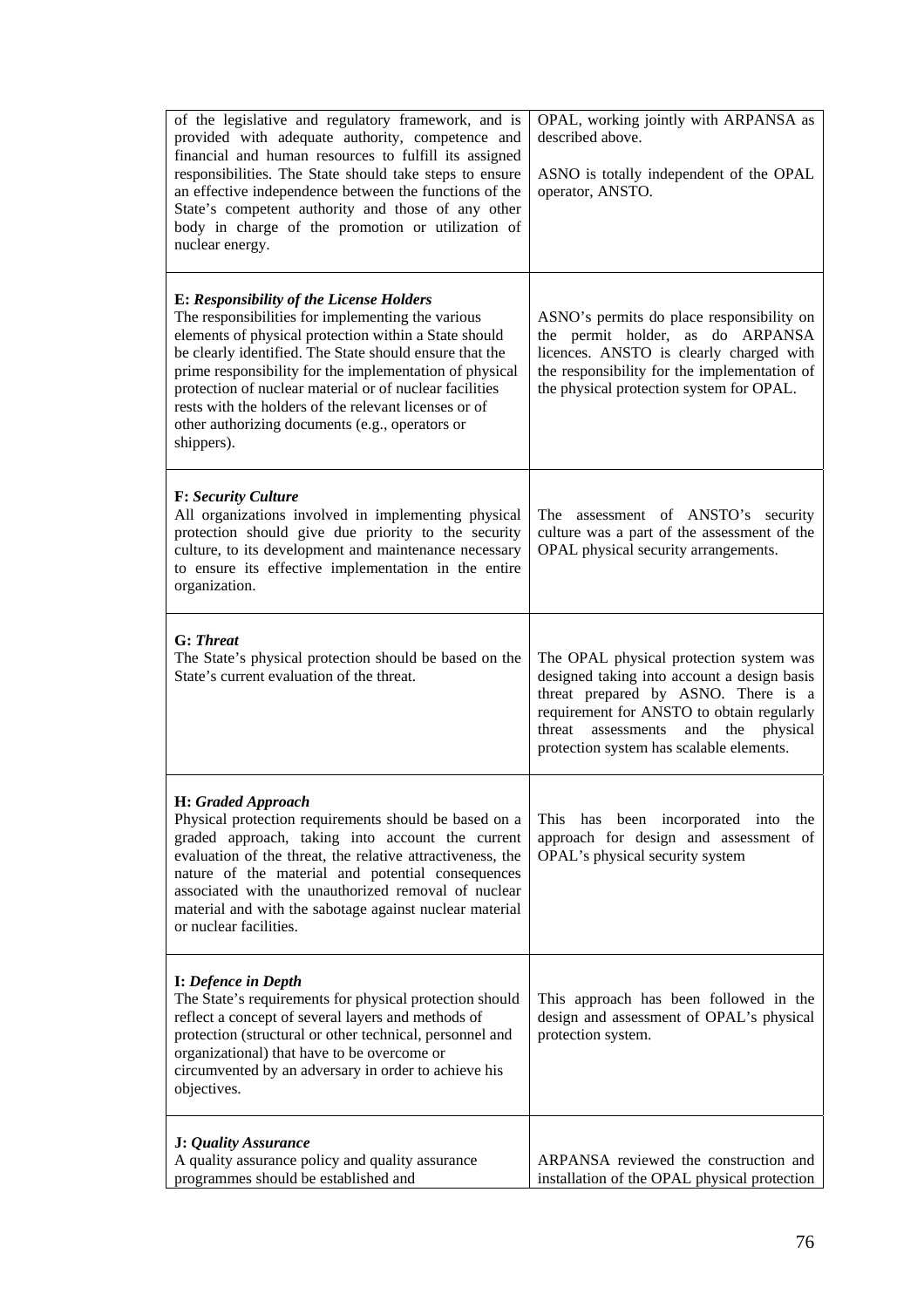| implemented with a view to providing confidence that<br>specified requirements for all activities important to<br>physical protection are satisfied.                                                                                                                                                         | system as part of its oversight of OPAL<br>construction. One important element of this<br>oversight (see licence condition 4.6) was<br>verification that design, manufacturing and<br>installation took place within a quality<br>This requirement was satisfied.<br>system.<br>Ongoing implementation of the OPAL<br>physical protection system will take place<br>within the OPAL and wider ANSTO quality<br>systems. |
|--------------------------------------------------------------------------------------------------------------------------------------------------------------------------------------------------------------------------------------------------------------------------------------------------------------|-------------------------------------------------------------------------------------------------------------------------------------------------------------------------------------------------------------------------------------------------------------------------------------------------------------------------------------------------------------------------------------------------------------------------|
| <b>K:</b> Contingency Plans<br>Contingency (emergency) plans to respond to<br>unauthorized removal of nuclear material or sabotage<br>of nuclear facilities or nuclear material, or attempts<br>thereof, should be prepared and appropriately exercised<br>by all license holders and authorities concerned. | Contingency and emergency response plans<br>have been developed for OPAL.                                                                                                                                                                                                                                                                                                                                               |
| L: Confidentiality<br>The State should establish requirements for protecting<br>the confidentiality of information, the unauthorized<br>disclosure of which could compromise the physical<br>protection of nuclear material and nuclear facilities.                                                          | The information security requirements of<br>the Australian Government's <i>Protective</i><br>Security Manual are applied to the OPAL<br>physical security arrangements.                                                                                                                                                                                                                                                 |

At a practical level, the primary reference for international best practice in physical protection is the IAEA document INFCIRC/225/Rev.4 (Corrected) *The Physical Protection of Nuclear Material and Nuclear Facilities*. This document has been developed over a number of years, the Rev 4 version being completed in 1998. INFCIRC/225/Rev.4 includes general elements of a State's system of physical protection, similar to what is now stated in the Fundamental Principles; it establishes three categories of nuclear material<sup>14</sup>, requirements for the physical protection of nuclear material in use and storage, with a graded approach depending on the category of material; requirements for physical protection against sabotage – some general requirements and then specifics for nuclear power reactors, the protection of other nuclear facilities to be assessed using a graded approach; and finally, requirements for physical protection during transport, again with a graded approach depending on the category of material.

As the fuel for the OPAL reactor is of less than 20% enrichment, it falls into the second category for protection.

INFCIRC/225/Rev.4 has been explicitly applied by ANSTO, ASNO and ARPANSA to the development and assessment of the OPAL reactor physical protection system.

## **4.5.3. The assessment process**

 $\overline{a}$ 

<sup>&</sup>lt;sup>14</sup>(INFCIRC/225/Rev.4 s5.1.1. "In determining the level of physical protection to be implemented for nuclear materials in use and storage or during transport account should be taken of the possibility that the unauthorized removal of plutonium, highly enriched uranium or uranium-233 could lead to the construction of a nuclear explosive device by a technically competent group."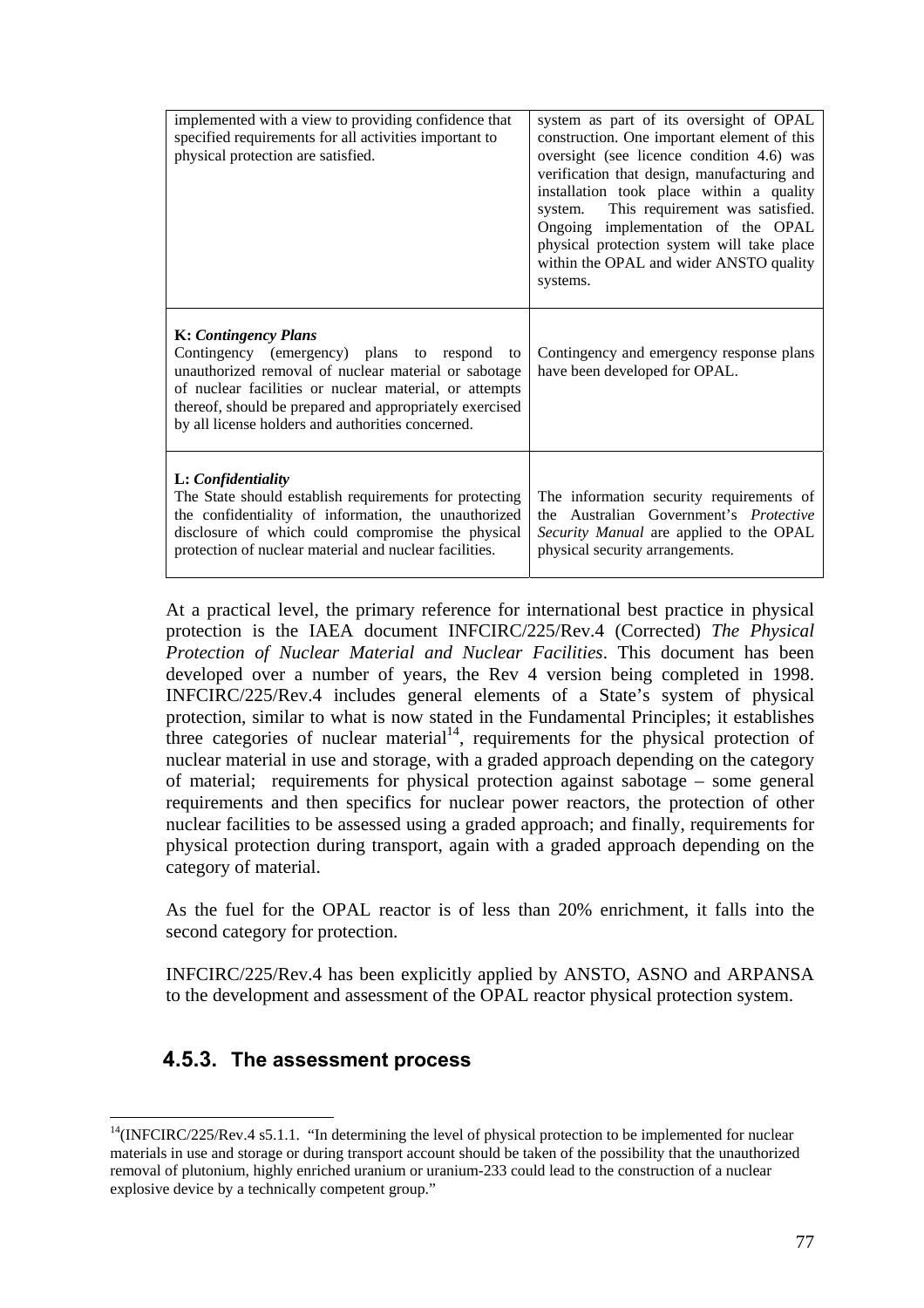Under the arrangements agreed between ARPANSA and ASNO, the following arrangements have been followed in relation to the assessment of the OPAL reactor's physical security system:

- ASNO has evaluated the physical protection and security measures at the design stage and as constructed.
- ARPANSA evaluated the site security and risk assessments prepared by ANSTO, working with the Australian Security Intelligence Organisation Protective Security (ASIO-T4) and the potential for sabotage, sabotage targets and radiological consequences and advised ASNO to support its evaluation of the PP&S measures.
- ARPANSA and ASNO audited the construction and commissioning of the security systems against the approved design.

ANSTO submitted documentation that assessed the design of the OPAL reactor and threat assessments so as to identify potential target points for sabotage and for theft of nuclear material, the physical damage and radiological consequences that could result from successful sabotage of potential targets. The analysis of various scenarios of sabotage and terrorism were carried out drawing on specialist expertise from commercial aviation, in bombs and explosives from the defence community, and from ASIO. The assessments and analyses were used to develop design measures to reduce the likelihood and consequences of successful sabotage, to examine options for the PP&S measures and to develop response capabilities.

After ARPANSA assessment of this work, I wrote to DG ASNO in May 2004 advising that the site security and threat assessments carried out by ANSTO and ASIO were a suitable basis for the design of PP&S arrangements. I assessed that all the OPAL reactor targets the sabotage of which could produce significant radiological consequences had been appropriately identified and assessed.

In January 2005, DG ASNO gave in-principle approval for the security system design.

With regard to regulatory oversight of the construction of the security systems, ARPANSA treated them in the same way as all other Safety Category 1 and 2 systems, the subject of construction licence condition 4.6. The operation of that condition has been described in Chapter 5 of this statement. With respect to security systems design, ASIO-T4 Protective Security reviewed the documentation and provided comments and revised specifications. There was an acceptable process for recording changes that included acceptance of final design by ASIO, noting that system approval was a joint activity between ASIO-T4, ARPANSA and ASNO.

There were three additional licence conditions imposed during this process of assessment of the detailed requests for Approval of security systems. One of these required the change control procedure and ASIO acceptance of final design; a second was specifically directed to requiring ASIO confirmation as to the robustness of the Safety Access System doors; the third required final certification by ASIO and by ASNO that the system complies with their specifications and requirements.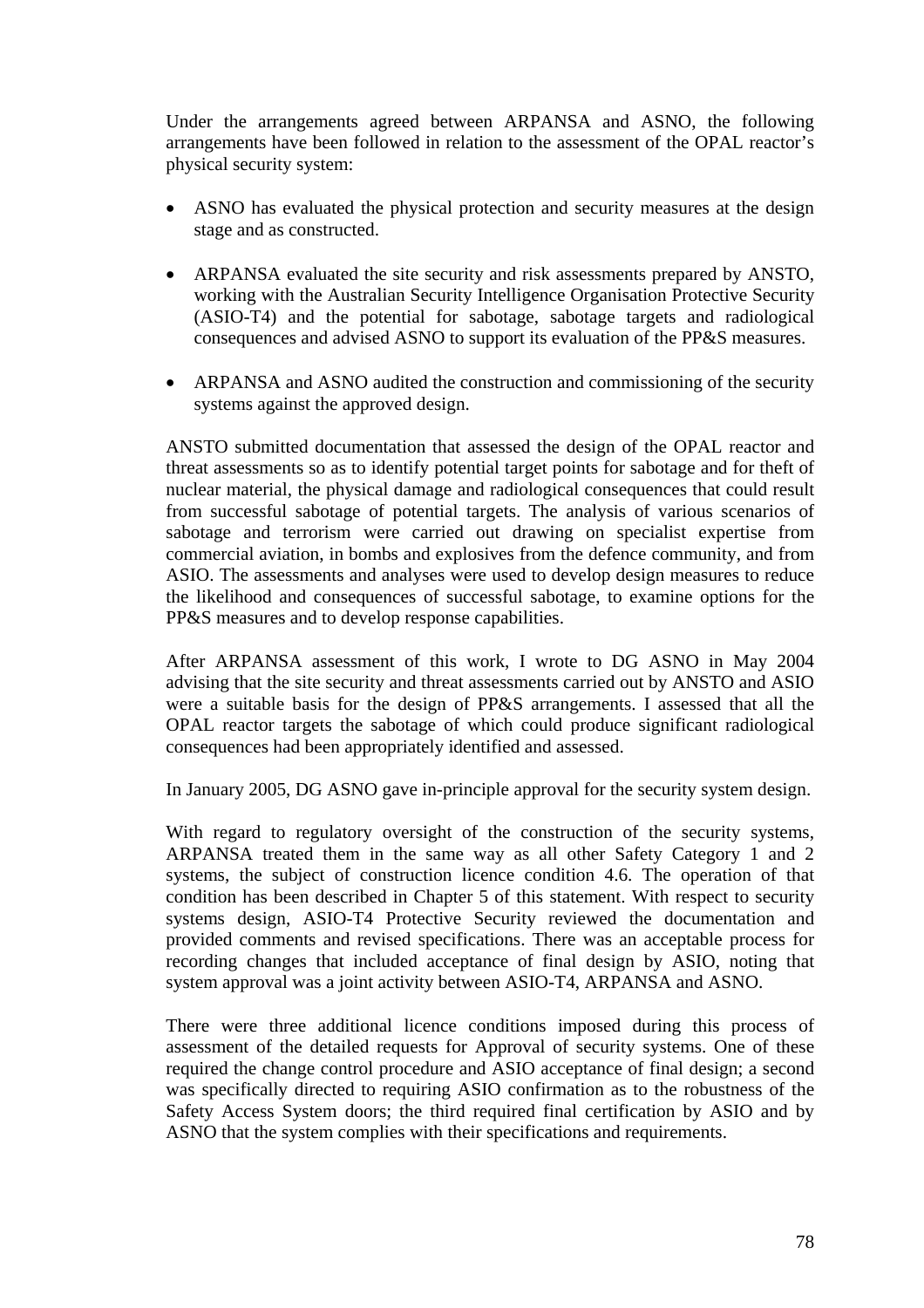The pre-commissioning and Stage A commissioning tests of modules of the OPAL reactor physical security system were witnessed by ARPANSA, ASIO T4 Protective Security and ASNO officers in March and May 2006. ARPANSA inspectors were satisfied that the relevant pre-commissioning and commissioning tests were undertaken in accordance with the overall commissioning plans, individual specific inspection and test plans and the associated quality systems; that the tests were detailed and thorough; that the tests demonstrated that the physical security systems were installed in accordance with the construction approvals and ASIO specifications; that the tests demonstrated that the systems were able to perform in accordance the design objective and design performance specifications; and that the tests demonstrated the integration of the subsystems comprising the overall physical security system.

On 19 June 2006, I formally wrote to DG ASNO advising him of ARPANSA's conclusions based on the above material and my satisfaction with regard to the completion of the detailed design, manufacturing and installation of the physical security system and the outcomes of the commissioning.

On 23 June 2006, the acting DG ASNO advised me, inter alia, as follows:

*After careful analysis of all the documents provided by ANSTO, observation of performance tests and consideration of reports provided by ASIO-T4, DSD and from your agency, I have determined that all safeguards and security requirements have been addressed adequately and that the target level of risk has been achieved. Therefore, I have issued a variation of ANSTO's permit to Possess Associated Items (PA001) to allow the OPAL reactor to be operational pursuant to the* Nuclear Non-Proliferation (Safeguards) Act 1987.

His letter was accompanied by a detailed summary of its evaluation of ANSTO's compliance with the joint acceptance criteria and INFCIRC/225/rev.4 together with section 6 of ARPANSA's *Regulatory Guideline on Review of Plans and Arrangements*. I accept and endorse the ASNO evaluation.

ANSTO has made commitments to address certain issues recommended as being necessary in the assessments of the PP&S arrangements. ARPANSA will follow these up through inspections, working in conjunction with ASNO.

The above discussion has focussed on the physical security system. I addressed the security of computerised systems that affect safety and security through the following licence condition:

- *4.15 The Licence Holder must demonstrate to the CEO of ARPANSA that the final design of hardware and software of computerised control, safety and security systems:*
- *(a) complies with any relevant security specifications of the Defence Signals Direactorate of the Department of Defence; and*
- *(b) has been reviewed and approved by the Defence Signals Direactorate of the Department of Defence.*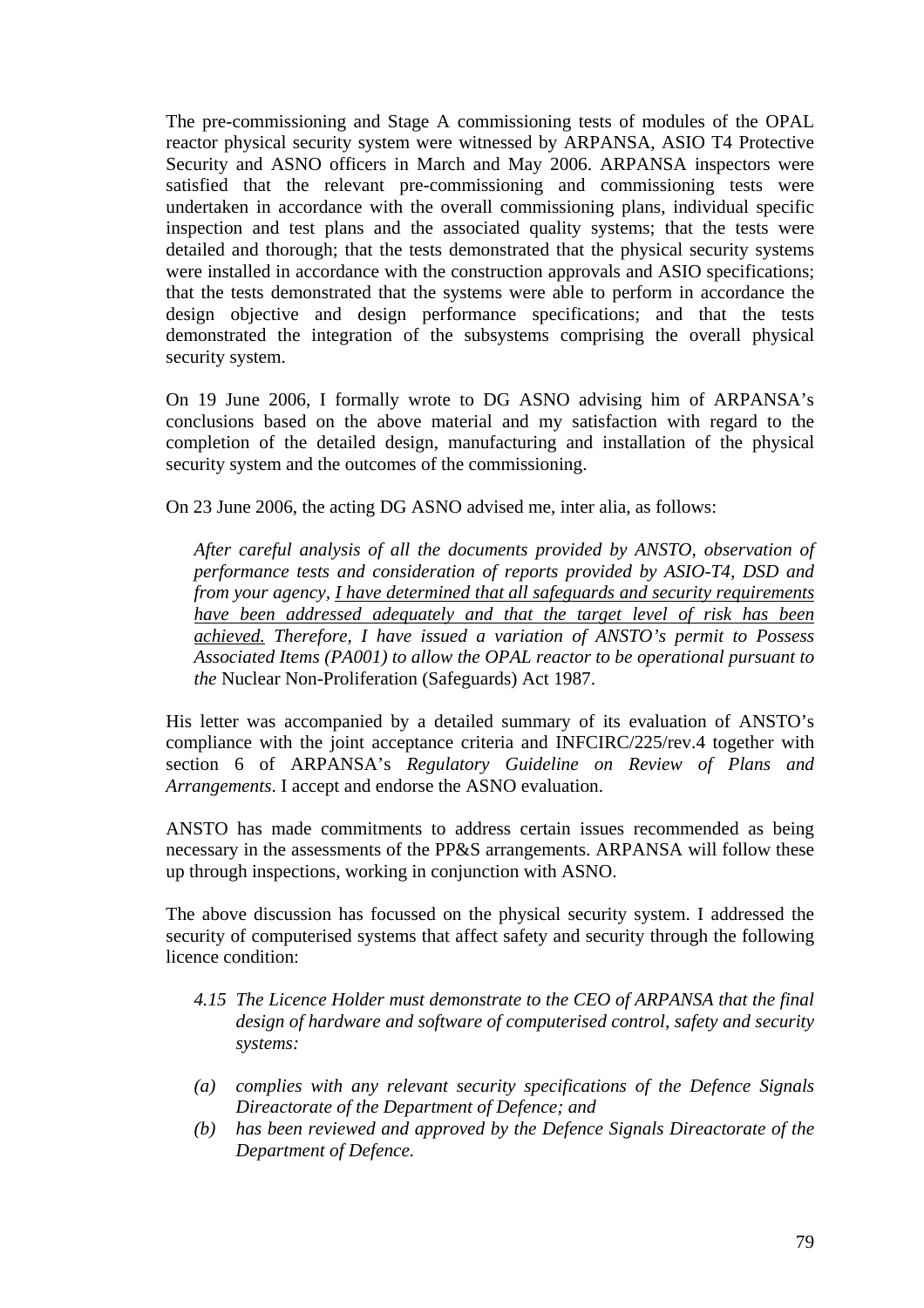The Defence Signals Direactorate of the Department of Defence (DSD) carried out the security assessment of the network controlling the physical security system and oversaw the review of the OPAL reactor IT network made up of the Reactor Control and Monitoring System and the First Reactor Protection System.

I received a copy of a letter dated 4 May 2006 from DSD stating that:

*The ICT security assessment has not revealed any significant nonconformity that should give rise to a need to halt licensing of the reactor. However, it is of paramount importance that the organisation continues to show progress against the recommendations identified within the enclosed reports and notifies DSD through ARPANSA of any significant changes to SecNet or OpalNet prior to implementation.* 

ANSTO has undertaken to progress the recommendations identified within the DSD reports – these will be the subject of ARPANSA inspections, working as necessary with DSD. ANSTO has also undertaken to notify significant changes – which, in any case, I would regard as being covered by the requirement for my prior approval under regulation 51.

## **4.5.4. Public submissions on Physical Security**

The vulnerability of the reactor to terrorist attack on the one hand and the viability of emergency arrangements in the event of a major release of radioactivity such as might arise as a result of such an attack were the subject of a number of public submissions and of discussion at the public forum.

I have found that the physical protection system for the OPAL reactor is state of the art and consistent with international best practice.

There has been very careful examination of the vulnerabilities of the reactor – including considering the impact of large aircraft crashes, vehicle bombs, and attacks from within the plant. In terms of providing public assurance on these issues, I would like to be able to discuss them in the same detail that I have discussed the organisational and safety issues – but that would be self-defeating. That these analyses must remain confidential is simply a fact of life.

I discuss emergency arrangements in the remainder of this Chapter. A particular issue that was mentioned in public submissions was the absence of a 'radiological consequences analysis' of the extreme case of the explosive disruption of the entire the OPAL reactor core. I did work with ANSTO to carry out such an analysis in 2002, with the hope that some outcomes might be able to be published. However, I stated early in March 2003 that 'in the current security environment and having sought the views of the Government, I have decided not to release publicly an analysis of the radiological consequences of an extreme sabotage scenario based upon the Replacement Research Reactor at Lucas Heights.'

I can say that the analysis of the extreme sabotage accident – one that assumed that the entire core inventory was explosively released to the environment – while it obviously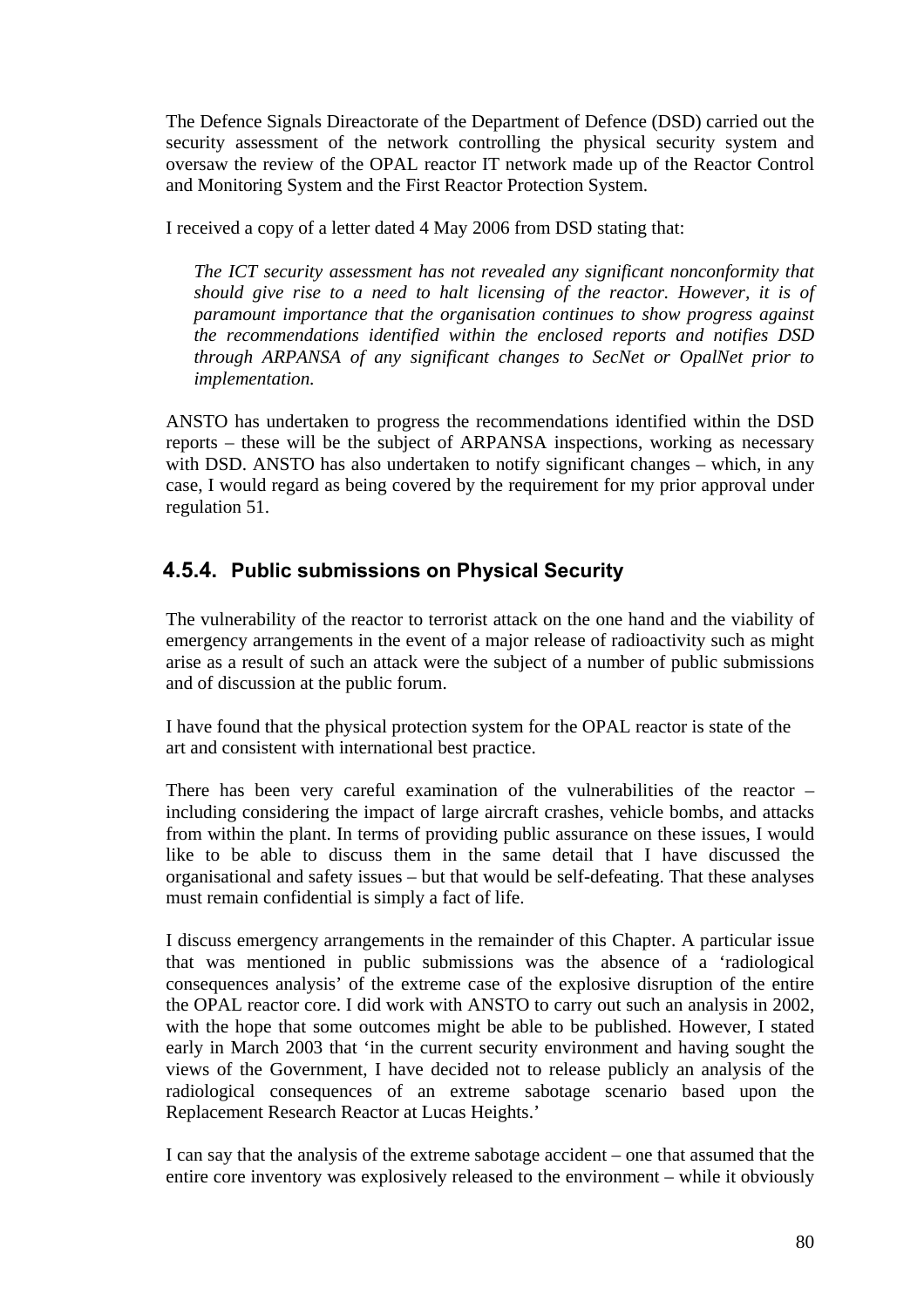produced estimated radiological consequences in excess of the OPAL reactor siting reference accident, showed that consequences were not dissimilar to the HIFAR reference accident and that therefore the existing emergency arrangements and allowing for a flexible response were a satisfactory planning basis. I emphasise that the severe sabotage scenario is not in any way realistically based and it is not a useful tool for planning emergency response. But its analysis does give a fundamental comfort that the siting of the OPAL reactor, even in an environment of heightened security concern, is not inappropriate.

#### **4.5.5. Public submissions on nuclear non-proliferation and safeguards**

The majority of the public submissions put the view that Australia could become a credible voice against nuclear proliferation by becoming nuclear-free. A similar argument was made by the Medical Association for the Prevention of War (MAPW) in its submission. At the forum an MAPW presenter stated:

*The goal of eliminating nuclear weapons faces enormous obstacles. They could be*  listed but there is a large number of them. It is an enormous task. Anything that *makes this goal less achievable, more difficult, must be opposed. MAPW believes that a new reactor in Australia will impede the task of nuclear weapons elimination by the spread of nuclear technology, even in the form of research reactors.*  and

*If we believe, as history teaches us, that some countries cannot be trusted with research reactors and will use them for secretly making weapons then the only consistent approach is to phase out reactors in all countries. We cannot make one set of rules for the countries we like and another set of rules for the countries that we don't like. If we wait until the nuclear weapons program is either declared or obvious in a particular country then it's too late.* 

While I am required to take matters raised in public submissions into account, I find that these issues of safeguards policy are not relevant to the decision-making I must undertake under the Act and regulations. The legislation directs me to take into account issues relating to the protection of the health and safety of people and the protection of the environment against the harmful effects of radiation.

Having said that, I accept completely the commitment to non-proliferation evidenced by these and other public submissions. The proposition advanced is arguable – but on the other hand, the Australian Government is strongly committed to the goals of the international non-proliferation regime; Australia is a signatory to an Additional Protocol that applies the most effective form of safeguards under that international regime to our nuclear facilities and materials. And while it may be true that research reactors have been used to assist countries to obtain or to seek nuclear weapons, completely eschewing the technology when there are valuable applications and in the context of a strong commitment to non proliferation is not the approach agreed under the Non-Proliferation Treaty.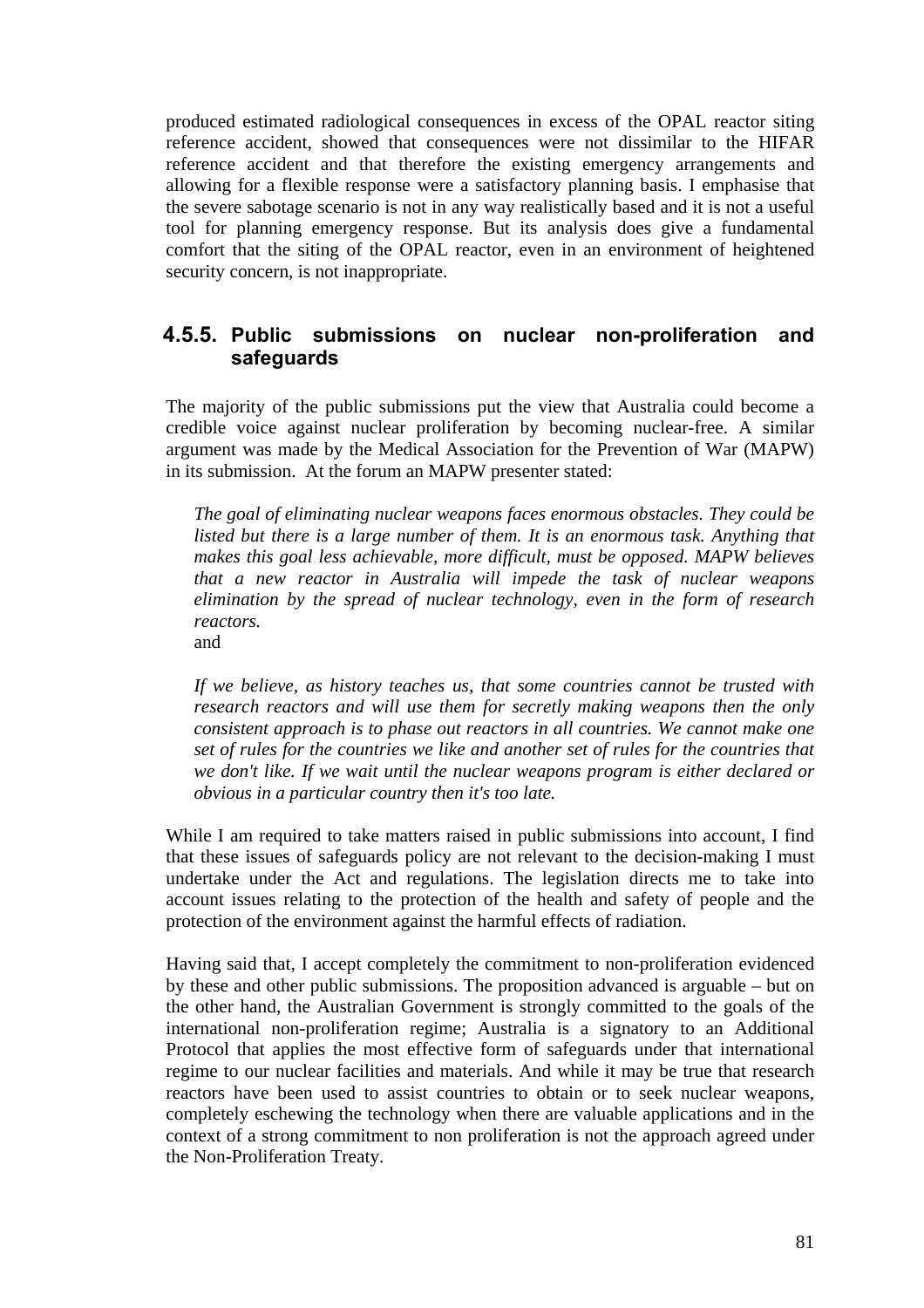Submissions also drew attention to the work of Silex Systems Ltd (Silex), a publicly listed company that operates on the Lucas Heights site and is researching the enrichment of uranium using laser technology. The criticism is that it is not consistent with Australia's non- proliferation policy for an Australian company to research new ways of enriching uranium. These policy issues are a matter of legitimate debate, but again, this is not a matter that of itself is relevant to my decision-making. It is not even related to the OPAL reactor, other than through the fact that Silex is located on the same site. Silex is regulated for radiation safety by ARPANSA and the safeguards aspects of its technology are overseen by ASNO.

#### **4.5.6. Panellists' Comments**

Professor Falk was of the view that a licence to operate the OPAL nuclear research reactors should NOT be granted until:

 *in relation to hostile acts the list of contingencies considered and the calculations and trains of argument assessing the building's vulnerability are at least in broad terms (sufficient to be consistent with international best practice) made public and subject to open review.* 

As previously discussed, the design of the physical security system for the OPAL reactor was undertaken against a 'design basis threat'. This envisages a severe armed attack using insider assistance.

The effect of vehicle bombs has also been analysed as has the impact of a large aircraft crash as discussed above.

I am satisfied that an appropriate set of scenarios has been taken into account in considering the design and implementation of the physical protection and security arrangements.

With regard to physical protection and acts of terrorism, the other panellist, Dr Hogberg refers to the review of the OPAL reactor physical protection system and the discussion at the forum of terrorist attacks, especially using large aircraft. While accepting the need to keep secret most information on physical protection, he suggested that:

*it might be worthwhile exploring whether it would be possible to give some more information in general terms about selected types of terrorist attack scenarios and likely outcomes, assuming the physical protection measures function as planned.* 

He referred to a Swedish paper entitled 'The tolerance of Swedish nuclear power plants to stress from external sources' that dealt particularly with analysis of aircraft crashes. I read the Swedish paper and endeavoured to address similar matters in my discussion of physical protection.

#### **4.5.7. Overall Assessment**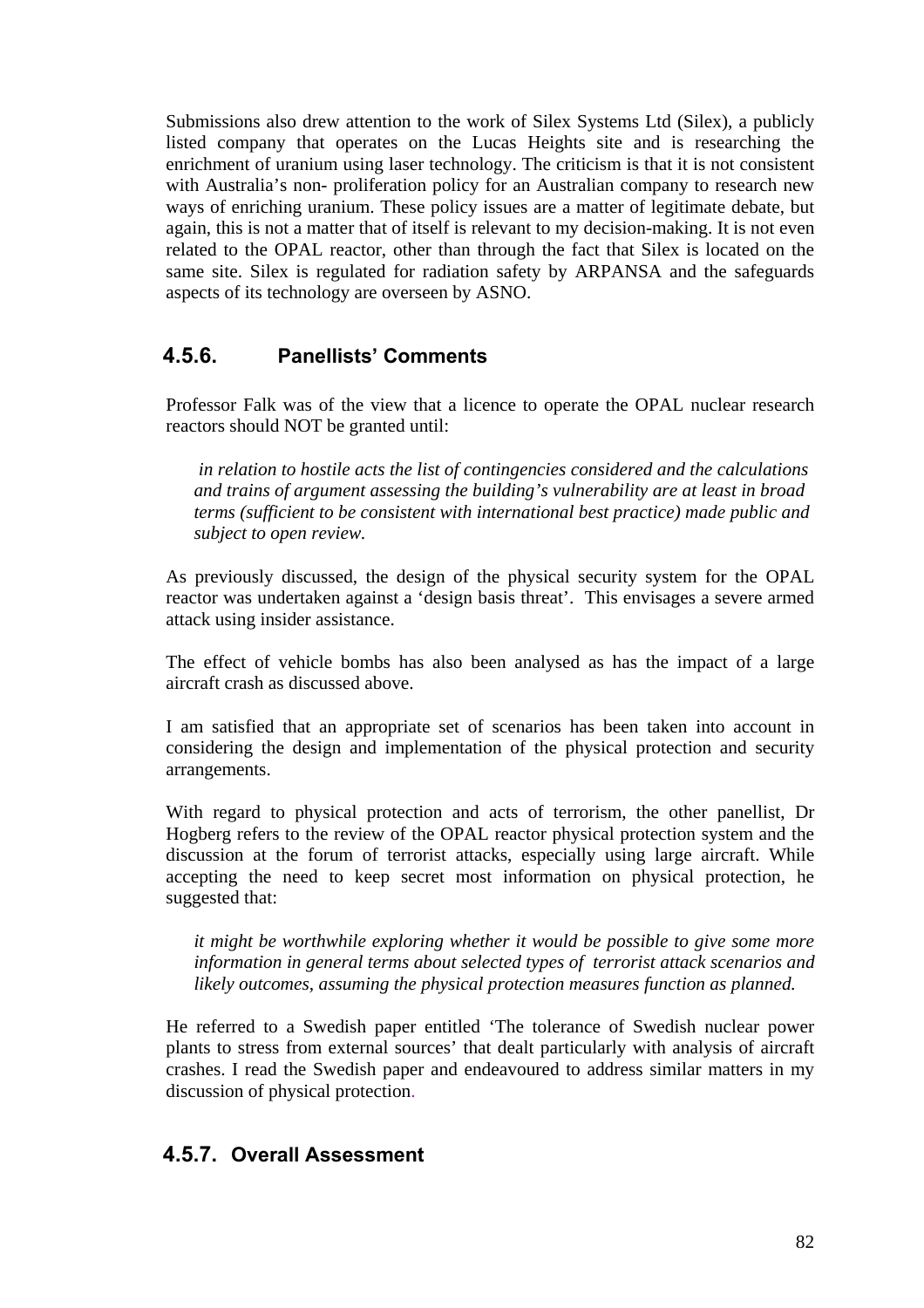As it happens, the timing of the design and construction of the OPAL reactor has allowed the design of the physical security to be assessed in the context of the contemporary security environment while detailed design of the reactor was being completed. There has been enormous effort put into security issues and a very strong collaboration occurred between ANSTO, ASIO T4 Protective Security and the regulators being ASNO and ARPANSA.

In December 2005, based upon a cooperative arrangement with ASNO and as part of a routine visit to Lucas Heights to evaluate security applied to US obligated material (currently fuel for the HIFAR reactor), a US delegation - including representatives from the Department of Energy and the Nuclear Regulatory Commission - concluded for the OPAL reactor that the so far installed and planned security should meet or exceed INFCIRC/224/Rev.4 and international norms for physical protection of similar facilities.

It is also the case that much of the contemporary safety design of the OPAL reactor also contributes to its security. The core of the reactor is effectively below ground in a large steel tank of water, in a massive concrete block and within a concrete building.

Robustness of the containment against the impact of a large commercial aircraft was assessed by ANSTO and ANSTO's analyses were independently reviewed by an independent engineering company. ANSTO's analysis concluded that a crash was not capable of perforating the wall of the Reactor Building and that the aircraft fuel load would be dispersed outside the building even if the walls were penetrated by the crash. The independent engineering company considered that the assumptions and methodology used in the ANSTO analysis was appropriate. In summary, they considered that the analysis showed that a heavy commercial aircraft impacting on the Reactor Building would cause only superficial damage and it is unlikely that there would be any significant damage to the structure. I accept this analysis.

Just as I have thought it necessary to require ANSTO to undertake periodic safety reviews, I have also made a similar licence condition requiring periodic reviews of the physical protection and security arrangements. Of course, these need to be kept under review in the light of ongoing threat assessments, but it will also be of benefit to have systematic and thorough reviews from time to time. Similar to the safety review, I have required that the first such 'security' review take place no more than two years after the OPAL reactor enters normal operation.

# *4.6. ANSTO's plans and arrangements for operation of OPAL - Emergency Plan*

## **4.6.1. Emergency Plans**

The IAEA *Safety Requirements* state;

*Emergency plans shall be prepared for a research reactor facility to cover all activities planned to be carried out in an emergency. Emergency procedures shall be prepared by the operating organization, in accordance with the requirements of the regulatory body, and in co-operation, where necessary, with the appropriate*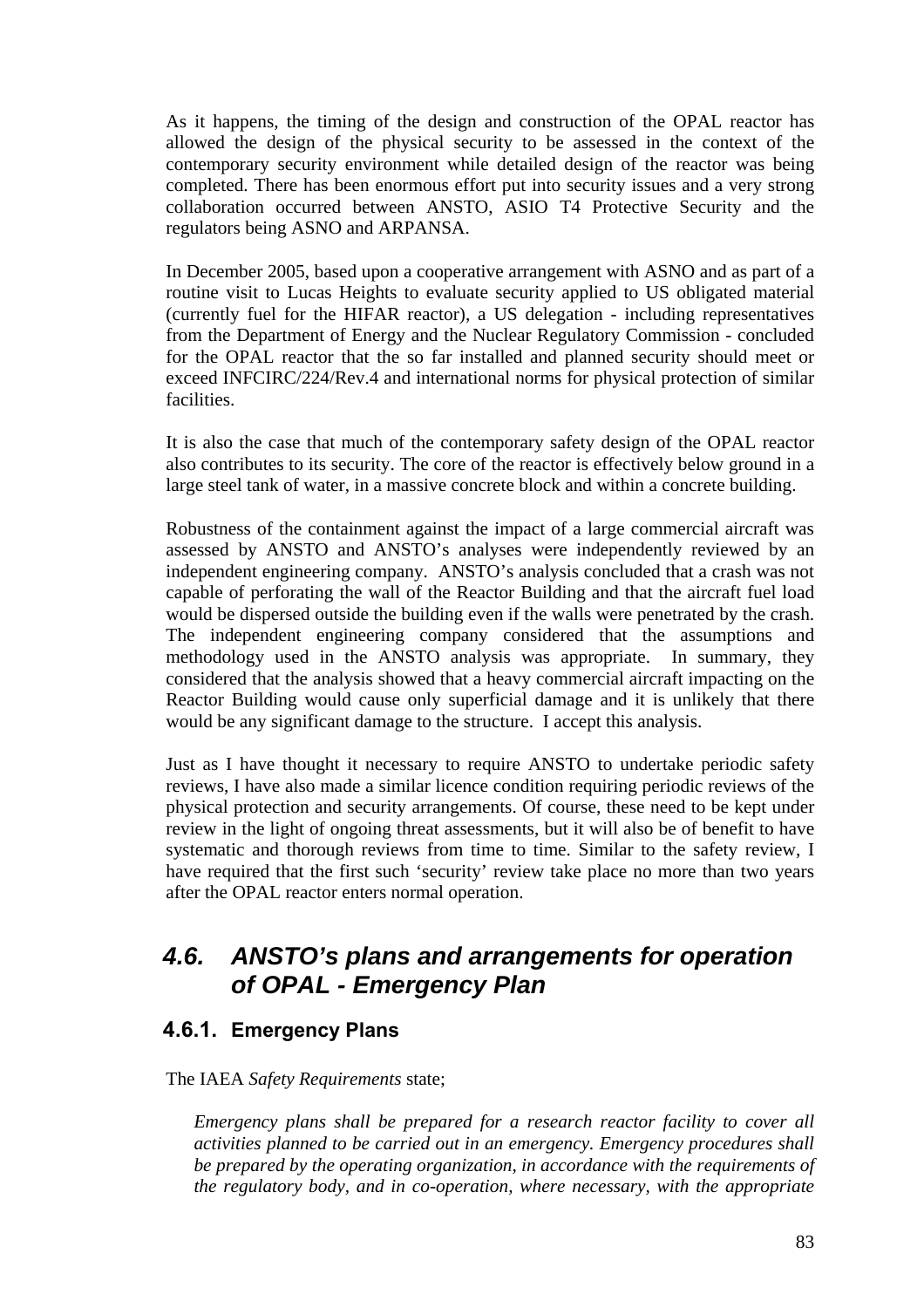*governmental and local authorities or other bodies, to ensure the effective coordination of all site services and of external aid in an emergency. Emergency procedures shall be based on the accidents analysed in the SAR as well as those additionally postulated for the purposes of emergency planning. Requirements for emergency planning are established in* [Preparedness and Response for a Nuclear or Radiological Emergency, IAEA, GS-R-2].

ANSTO submitted an OPAL Reactor Emergency Plan as a part of the Application (RRRP-7268-EDEAN-001-REV1). Emergency response is covered by OP16 of the OPAL Business Management System and the safety aspects are analysed in Chapter 20 of the SAR. The Emergency Plan for OPAL links to the overall ANSTO *Response Plan for Accidents and Incidents ANSTO/LHSTC (ANSTO Response Plan)*.

The OPAL Reactor Emergency Plan (the Plan):

- identifies the responsibilities of ANSTO/LHSTC personnel. It makes clear that the Shift Manager is responsible for activating the OPAL emergency plan and for initiating the first response to any incident or accident in OPAL. The Shift Manager has local control of OPAL at all times and only transfers control when relieved by another Shift Manager. The Shift Manager calls upon other ANSTO resources as required through arrangements set out in the plan.
- describes the facilities and systems to assist in dealing with an incident or accident, including the main control room and emergency control centre of OPAL, the Post Accident Monitoring System, the alarms and communication mechanisms, the site control centre and site emergency operations centre.
- describes the responses by ANSTO/LHSTC personnel, again emphasising the central role of the Shift Manager in assessing the event, activating the plan, and initiating the appropriate response actions – and in advising that the hazard is under control. If responses by emergency services organisations are required, this is undertaken through the ANSTO Response Plan.
- touches on recovery arrangements, including a role for an OPAL Reactor Recovery Team.

The Plan places responsibility for testing and review of the Plan on the OPAL Reactor Manager. The Plan indicates that there would be a major exercise every two years with a review of the Plan following such exercises. Drills of specific aspects of the Plan are proposed more frequently.

The operation of the Plan was observed by ARPANSA staff members during the emergency exercise included in the Stage A commissioning tests.

The ANSTO Response Plan covers similar ground but from the point of view of ANSTO as a whole. It describes the roles and responsibilities of external organisations and, in particular, the interaction with the emergency service organisations. It includes arrangements to keep the public, the Sutherland Shire Council, the media, ARPANSA and other organisations fully informed of significant incidents that require a coordinated response by NSW emergency services organisations. The ANSTO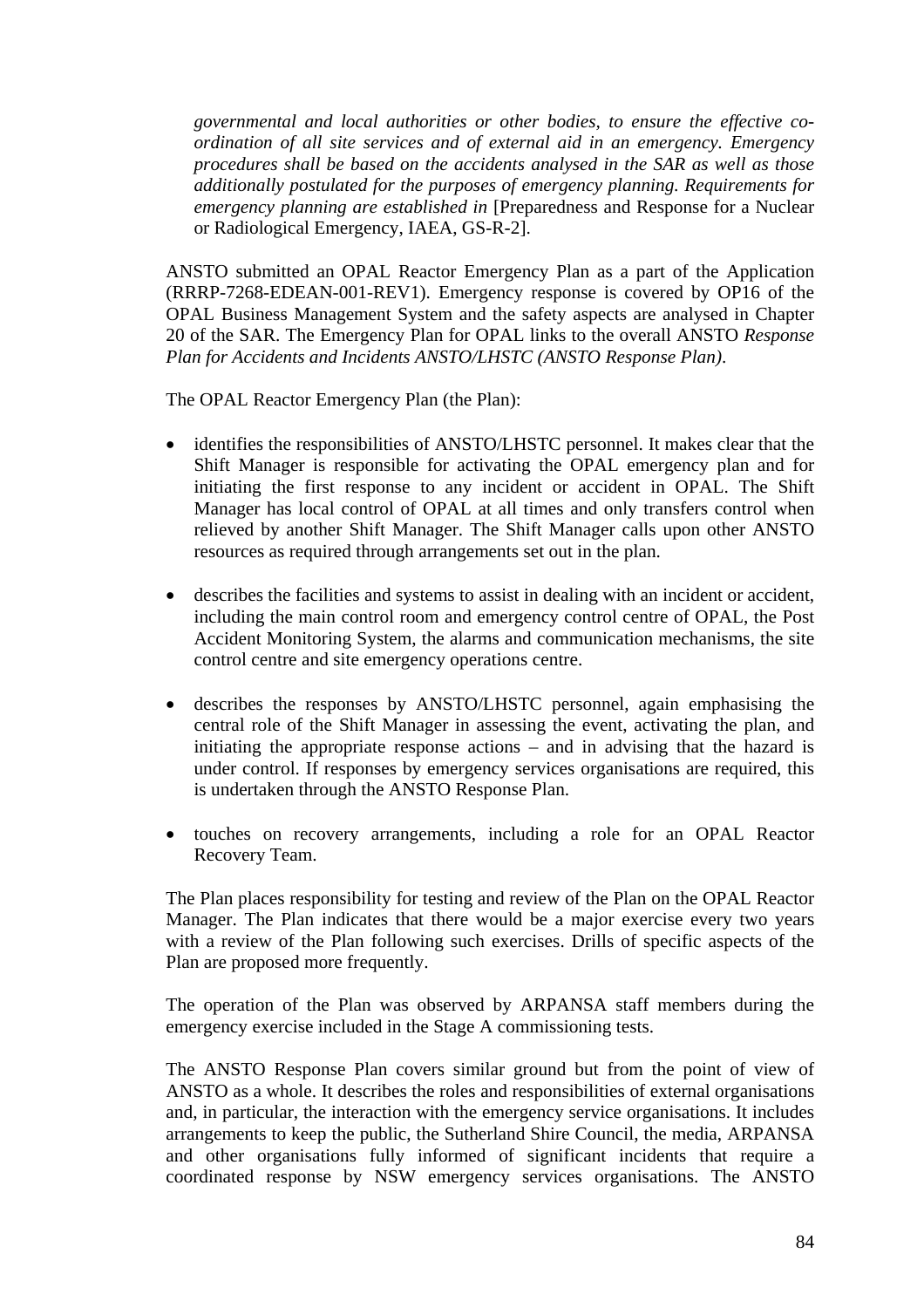Response Plan is endorsed by the ANSTO Local Liaison Working Party which is a committee including ANSTO and State emergency agencies such as Fire, Police, SES and Ambulance. ARPANSA officers and Sutherland Shire officers also attend. The working party meets quarterly and its purpose is to share information and developments in emergency plans and arrangements and keep the plan up to date.

In addition to ANSTO's plans and arrangements above, I have also taken into account local emergency plans established under NSW Government emergency planning and health arrangements. The Lucas Heights Emergency Sub Plan approved by the State Emergency Management Committee was issued in November 2005. It states in its background section:

- *a. Due to the safety systems employed within the LHSTC the risk of an uncontrolled radiation leak is regarded as low.*
- *b. Advice from ANSTO and ARPANSA is that an uncontrolled radiation leak with off site consequences is extremely unlikely.*
- *c. While the current arrangements are considered to be appropriate, three additional safety elements are included:* 
	- *i. Adopting the World Health Organisation's recommended generic intervention level of 10 mGy avertable dose to the thyroid for adolescents (less than 18 year olds) children, infants, neonates, pregnant and lactating women;*
	- *ii. Extending the Urgent Protective Action (Planning) Zone (UPZ) from 2.5 km to 3 km; and*
	- *iii. Adopting a policy of evacuating out to 3 km from HIFAR.*
- *d. Stable iodine will be available at all evacuation centres for protection from radioactive iodine if necessary.*
- *e. More detailed background information is provided in the NSW Health Counter Disaster Unit Paper entitled "The ANSTO Research Reactor Lucas Heights – Strategy for off-site iodine distribution", which is available on the NSW Health website www.health.nsw.gov.au/pubs/a/pdf/ansto.pdf*

The State Lucas Heights Emergency Sub-Plan goes on to set out the roles and responsibilities of all the relevant organisations, including ANSTO and ARPANSA. It touches on prevention and mitigation and preparation. It deals with control and coordination arrangements, emergency response arrangements, and emergency recovery operations.

There is also, under the Georges River Emergency Management Committee, a Lucas Heights Emergency Evacuation Sub-Plan that contains detailed arrangements for the evacuation of the 3 km zone around the Lucas Heights facility.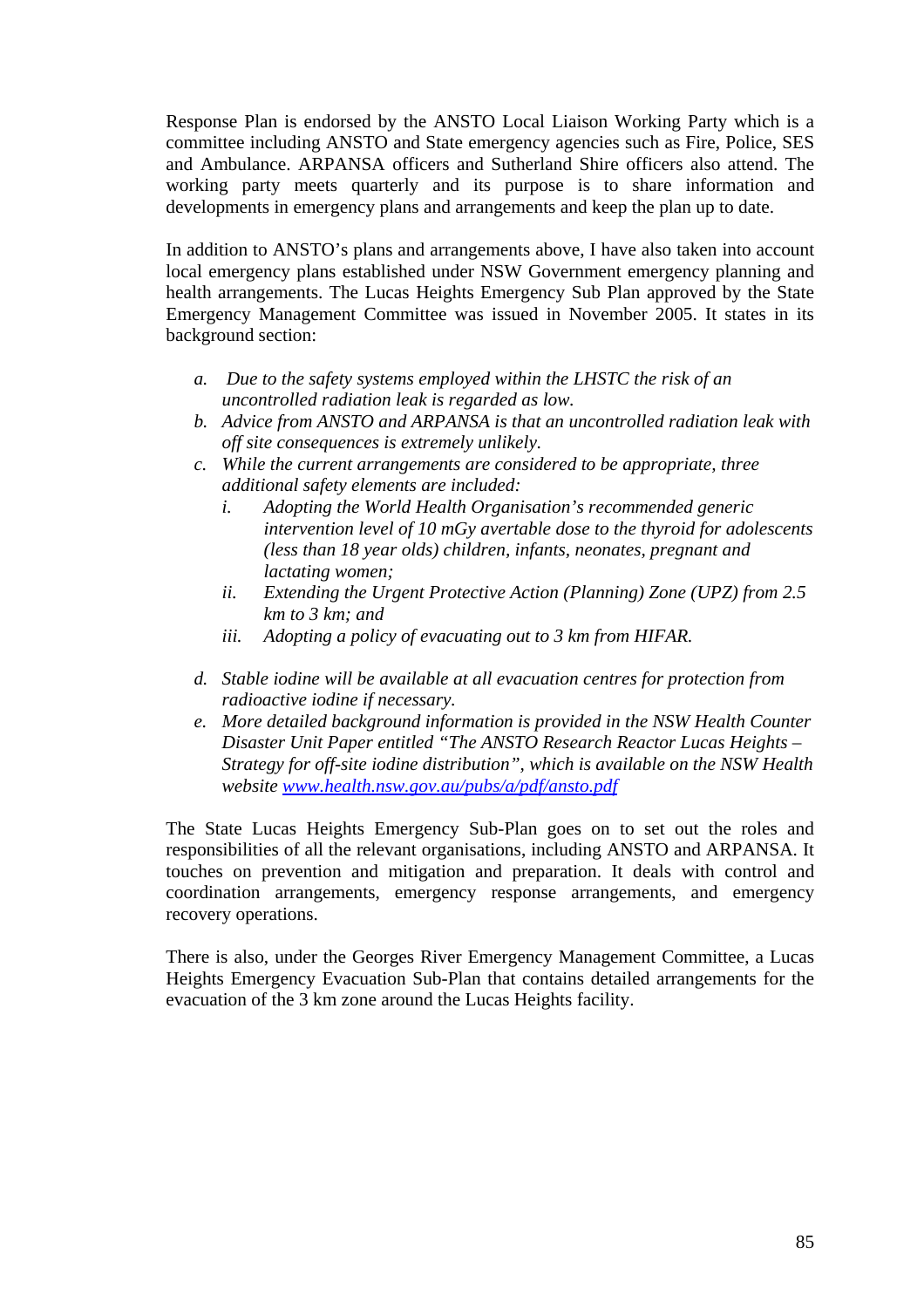## **4.6.2. Assessment of Emergency Plans**

The full set of escalating plans – being the OPAL Reactor Emergency Plan, the ANSTO Response Plans and the NSW Lucas Heights Emergency and Evacuation Sub-Plans provide an effective overall planning framework. At a high planning level, they meet all the matters set out in paragraph 7.73 of the *Safety Requirements.* 

It could be argued (and well may be so by ANSTO) that some of the planning assumptions on which the NSW plans are based are unnecessarily conservative in view of the safer design of the OPAL reactor as compared with HIFAR. While this is so, the NSW plans strike me as being simple and pragmatically based and would provide the basis for responding to an emergency that could include a terrorist attack. I believe that their straightforwardness and workability should give comfort to people who live near the reactor – HIFAR and then the OPAL reactor – and I would recommend that they be retained when the OPAL reactor comes on line.

## **4.6.3. Emergency Procedures**

The *Safety Requirements* state:

*The emergency plan shall be implemented by means of emergency procedures in the form of documents and instructions detailing the implementation actions and the arrangements required to mitigate the consequences of the emergency.*  and

*The operating personnel shall take appropriate action in accordance with established emergency procedures in response to an emergency.* 

The OPAL reactor emergency procedures flow from OP 16 of the Business Management System and principally comprise 16 Emergency Operating Instructions (EOI). The EOI have been drawn up following analysis of the initiating events analysed in the SAR.

ARPANSA staff reviewers have acknowledged that the EOI do cover the range of emergency circumstances. They have criticised the approach taken suggesting that while the focus on EOI directed at 'symptoms' is reasonable, there is not sufficient guidance directed as to what might be the cause of the symptoms.

While I acknowledge the force of the criticism, I do not think it warrants delaying the operating licence. The EOIs, to my mind, do ensure that the appropriate responses are taken. Improvement will occur in the light of some operating experience accompanied by a program of tests and drill, overseen by ARPANSA inspections. Therefore I find that the emergency procedures are sufficient to ensure the safe operation of OPAL reactor.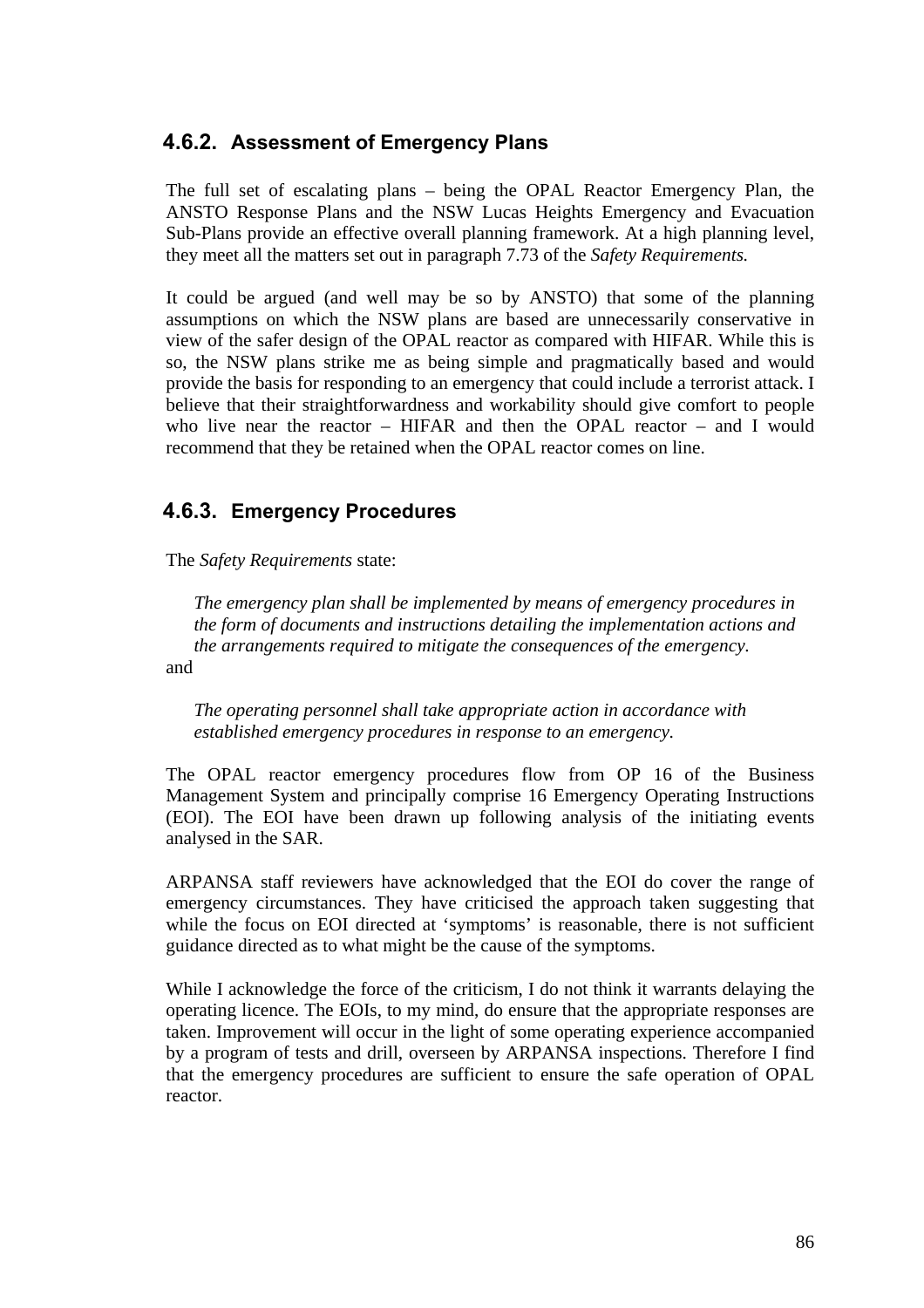# **5. CONSTRUCTION, SAFETY ANALYSIS REPORT, OPERATIONAL LIMITS AND CONDITIONS, COMMISSIONING AND OPERATING ARRANGEMENTS**

This chapter assesses the other information required by the CEO to be provided as part of the Application, in particular items 15 to 19 of Part 1 of Schedule 3 of the regulations.

# *5.1. Construction and Commissioning*

In this section I assess the information required under item 15 being '*a description of the structures, components, systems and equipment of the controlled facility as they have been constructed'.* 

In making my findings in this section I have assessed:

- ANSTO's OPAL Construction Report (RRRP-7033-EBEAN-001-B, Revision B; and
- the ARPANSA staff reviews detailed working document describing and assessing the construction, including Cold Commissioning.

# **5.1.1. Regulatory oversight of construction**

As a result of regulation 54 and an additional licence condition I imposed on the facility licence authorising construction of the OPAL reactor, every structure, system, and component important for safety was the subject of a 'Request for Approval' (RFA) submitted by ANSTO seeking my approval for procurement or manufacture and/or installation of systems, structures and components classified by ANSTO in its Preliminary Safety Analysis Report (PSAR) as safety category 1 or 2.

For any major reactor system, there would usually be a number of related RFAs – the timing of the submission of each to me was determined in general by the detailed construction schedule and was affected by such factors as the lead times for acquisition of materials or components and whether items were to be embedded in the structure and so forth.

For each RFA, ANSTO submitted information in a standard format that addressed the relevant parts of the PSAR and identified any variations from it in terms of material used, codes and standards, equipment function or other aspects. Arguments were advanced as to whether any variations identified had significant implications for safety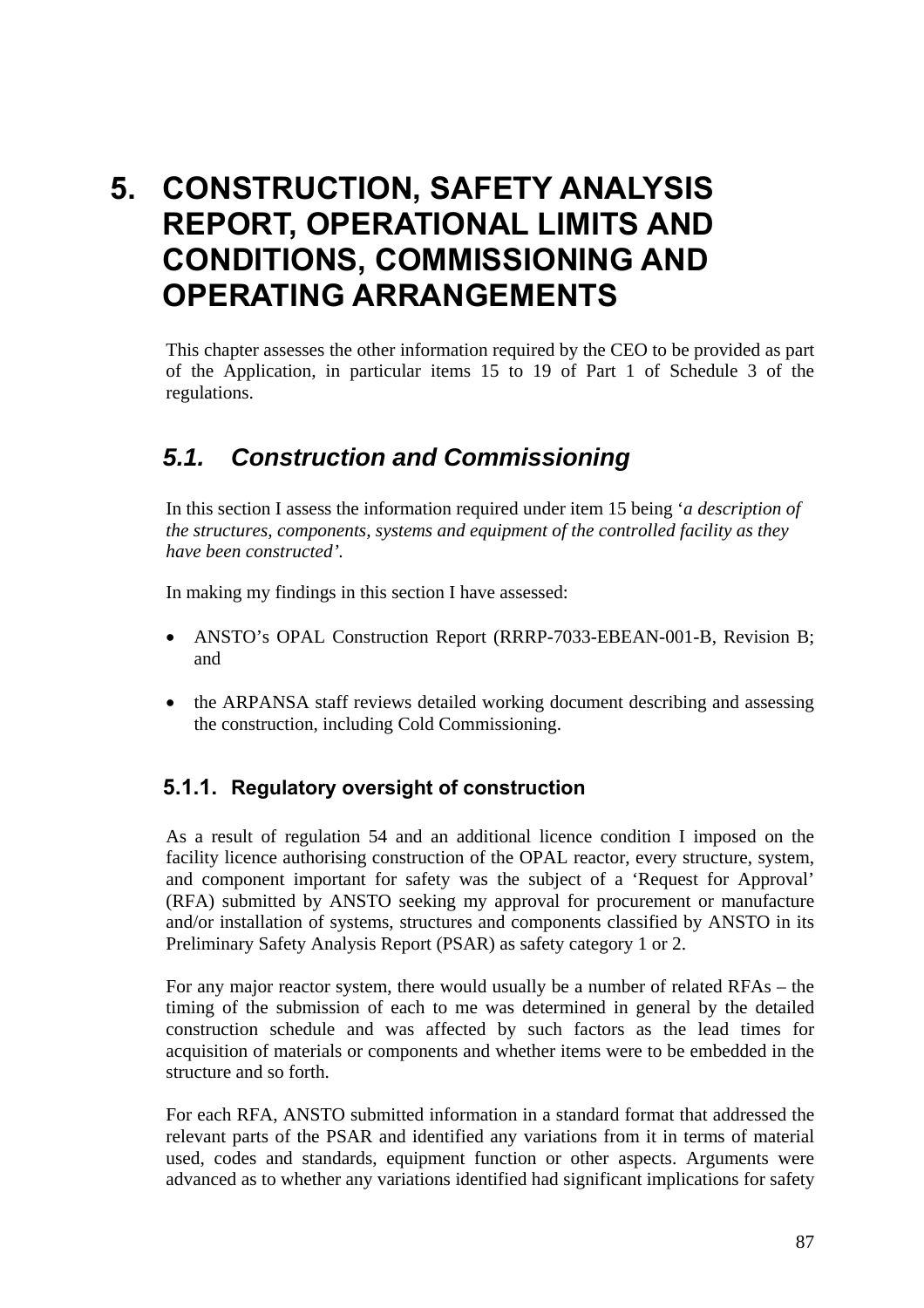and thus required my prior approval for the change under regulation 51. The RFA also identified relevant recommendations that had been made in the ARPANSA regulatory assessment report associated with my construction licence decision and set out the response to those recommendations.

During the period from April 2002 to the present, over 130 RFAs have been assessed by ARPANSA staff reviewers and approval for construction given.

I imposed a number of additional licence conditions on the facility licence authorising construction that arose from the RFA assessment process. The imposition of additional licence conditions ensured that matters I considered very important in the construction of items, for example that the vital role of the primary coolant boundary warranted a complete inspection regime of the butt welds involved, were reinforced and complied with by ANSTO.

Changes are a normal part of any complex engineering project. As expected, changes emerged as the detailed engineering design was finalised and fabrication and installation methods were considered. These changes were captured under the quality assurance systems of ANSTO and INVAP, and recorded as part of the OPAL reactor as-built design and plant case history. In addition some of these changes (relevant changes) gave rise to regulatory requirements imposed by regulation 51 of the regulations.

After considering assessments of changes prepared by ARPANSA staff reviewers, I approved 14 proposals for relevant changes with significant implications for safety and rejected one. This latter is discussed in the subsection on issues arising in construction.

The most safety significant approvals for change were:

- Redesign of the flap valves and siphon effect breakers;
- The control rod absorber plates to be made of hafnium instead of a mix of silverindium-cadmium. While there are advantages to the use of hafnium, including a longer life, this change did involve a re-analysis of reactor transients in Chapter 16 of the SAR;
- A different thermal hydraulic computer code for analysis of loss of flow accidents and loss of heat sink accidents; and
- Change of the Final Activation Logics of the Reactor Protection Systems to achieve better physical separation between trains and from Post Accident Monitoring System trains.

Since the commencement of construction of the OPAL reactor facility in mid 2002, ARPANSA inspectors have carried out over 230 inspections for the purpose of monitoring compliance of ANSTO with the construction licence. These included inspections of the site preparation; civil works; manufacture, assembly and installation of Safety Category 1 and 2 structures, systems and components; performance of tests and inspections; quality documentation; and the commissioning of many items.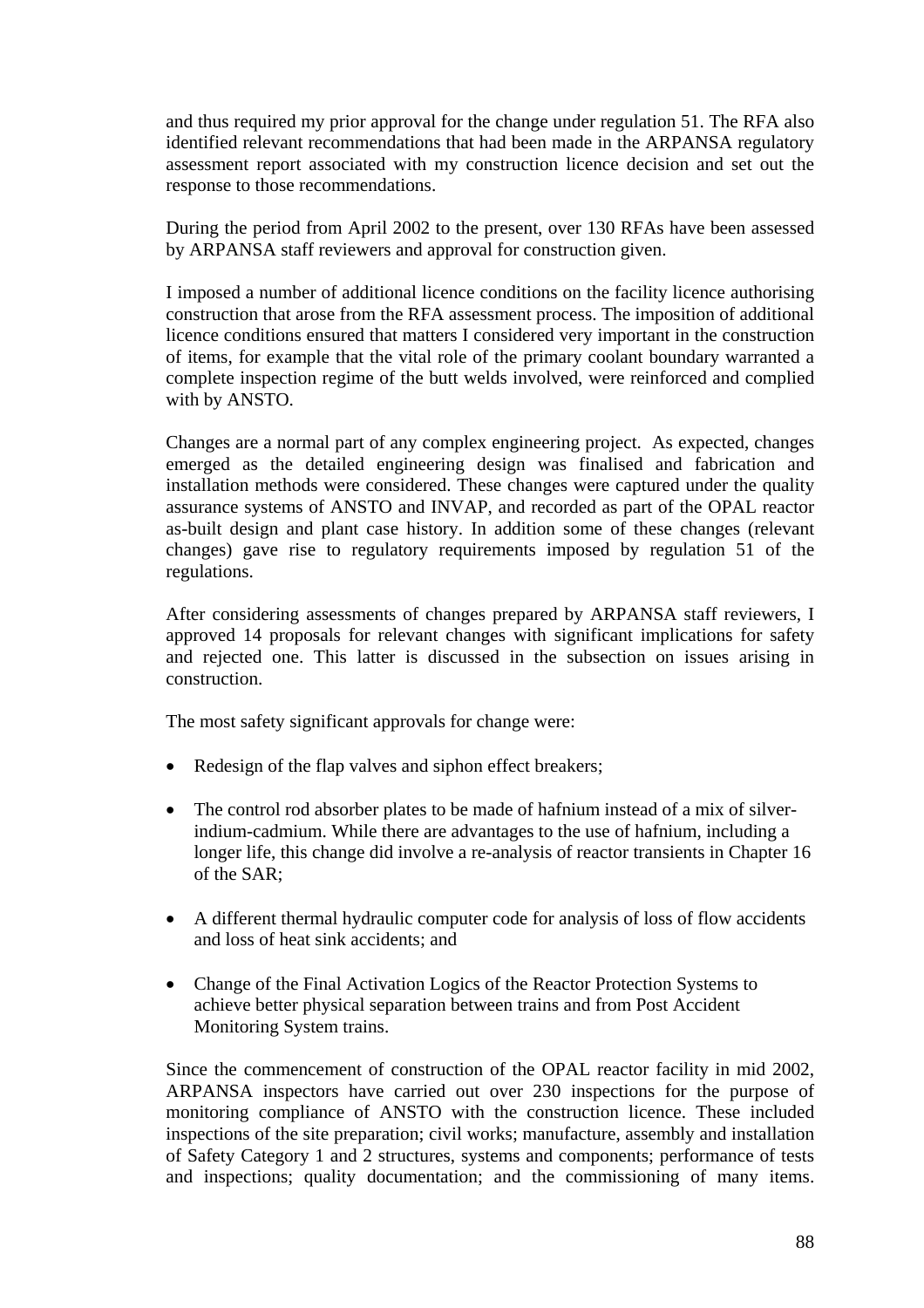Inspections were undertaken at witness points and hold points that I identified, other processes and stages of interest to ARPANSA as well as randomly. ARPANSA assigned a full time inspector to the OPAL reactor construction project. Additional inspectors and specialist consultants advised on particular issues.

In addition, the premises of the primary contractor INVAP.SE, the fuel manufacturers (CNEA) in Argentina and CERCA in France, and facilities of the fabricator of the Cold Neutron Source (PNPI) in Russia, were inspected on a number of occasions. The inspectors observed mock-ups of systems and components, fabrication methods, the review of quality documentation for items during construction and before shipment, seismic qualification tests, pressure tests, electronic control system demonstration tests, and fuel manufacture facilities and associated quality documentation. There were inspections of components such as the Reflector Vessel, the Control Rods, Control Rod Guide Box, and Control Rod Drive Assemblies, the Flap Valves, Chimney pipe, fuel manufacture, Reactor Control and Monitoring System and Reactor Protection systems.

The ARPANSA inspection program drew upon and generally worked with the overall ANSTO/INVAP Construction Inspection and Test Plan and individual Specific Inspection and Test Plans.

## **5.1.2. Issues during construction**

#### *5.1.2.1. The Geological Faulting*

In June 2002, ANSTO discovered geological faulting in the excavation of the OPAL site. ANSTO suspended construction activities on the site pending the preparation and submission of a report to me on the nature of the faulting and any implications that it may have for the safety of the reactor if constructed on the site.

Seismic issues had been addressed at some length in my consideration of the application for a licence to construct the OPAL reactor.

In October 2002, I issued a statement that described my reasons for accepting that the faulting did not change the basis for my acceptance that constructing the OPAL reactor on the site was safe. I reviewed the evidence that had been provided by ANSTO following the carrying out of detailed studies on the faulting and the regional geology. As part of the ARPANSA assessment of this evidence, aspects were assessed by an international expert and also by Geosciences Australia.

In brief, I found that the evidence indicated that there had not been significant movement of the fault for  $9\pm 4$  million years and the fault possibly could be much older. I assessed this against accepted definitions of the capability of faults. Further, I found that the existence of the faulting did not indicate anything about the general geology of the region that would not have been taken into account effectively in the careful seismic assessments that had taken place as a part of the construction licence application and decision.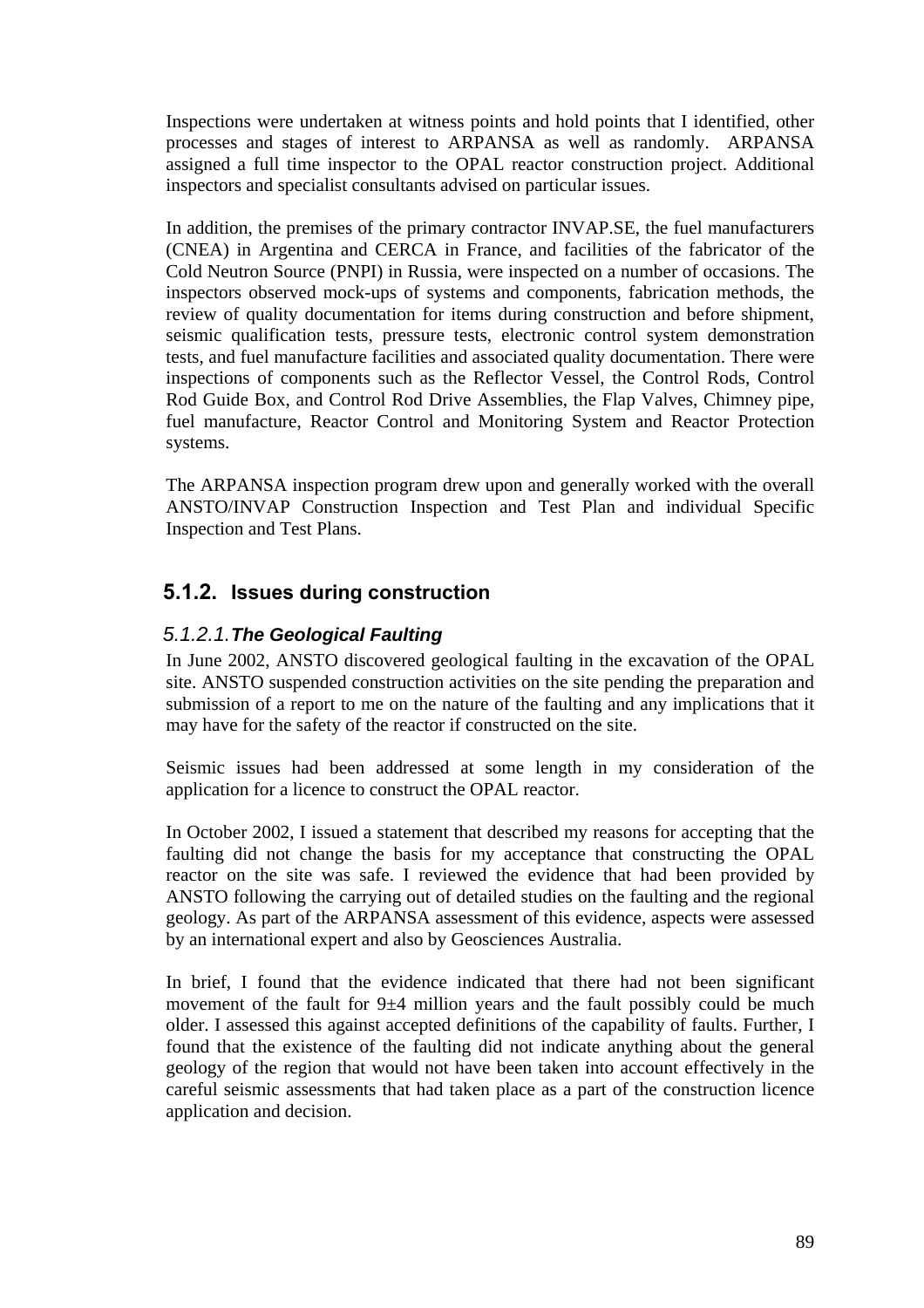#### *5.1.2.2. The Cut Outs*

During January 2003, I commenced an investigation into a possible breach of licence conditions by ANSTO and INVAP. The matter arose from my approval of RFA001 covering the construction of the reactor pool tank and welded parts. My approval explicitly excluded the cut-outs for the heavy water pipes as I had not yet approved the heavy water penetrations that formed part of a separate RFA submission before me. In the absence of my approval, INVAP instructed its subcontractor to proceed with manufacturing the cut outs.

Following the investigation, I found INVAP in breach of regulation 54, a statutory licence condition, in that it had proceeded to manufacture an item important for safety requiring my prior approval but had not obtained it. I also found that ANSTO was not in breach of any conditions of licence as it had identified the suspected breach, taken steps to rectify it and had brought it to my attention.

I did not take enforcement action against INVAP as it was the first occasion when a breach of licence condition had occurred and I was satisfied with commitments INVAP made to me to improve their processes to ensure that that such a breach did not occur again.

I reported this matter to the Parliament in March 2003.

#### *5.1.2.3. The Reactor Pool Liner*

In early May 2003 ANSTO advised me that:

 *'due to a misinterpretation of drawings, the Reactor Pool liner as manufactured to date is not fully consistent with the approved detailed design. Specifically, the locations of a number of penetrations are incorrect.'* 

I was advised that unauthorised repairs had been carried out by the reactor tank and piping fabricator on some of the misplaced penetrations. A review of the information provided to me also showed that there had been significant delays in the errors being detected and the fabricator notifying JHEDI (the construction contractor) and then JHEDI notifying INVAP (the designer).

I investigated this matter closely drawing on submissions from ANSTO and INVAP, assessments by ARPANSA staff reviewers and several independent expert reports. The Nuclear Safety Committee was briefed on and discussed the issues.

In August 2003, I issued a statement in which I stated:

'*After undertaking the assessment described in this statement, I make the following findings:* 

• *the error made by the fabricator in rolling the plate inside out for the construction of the tank in all probability was the result of the fabricator applying a 'mental model' of how the convention of drawing a circular vessel applied, rather than examining the drawing sufficiently closely or asking for information;*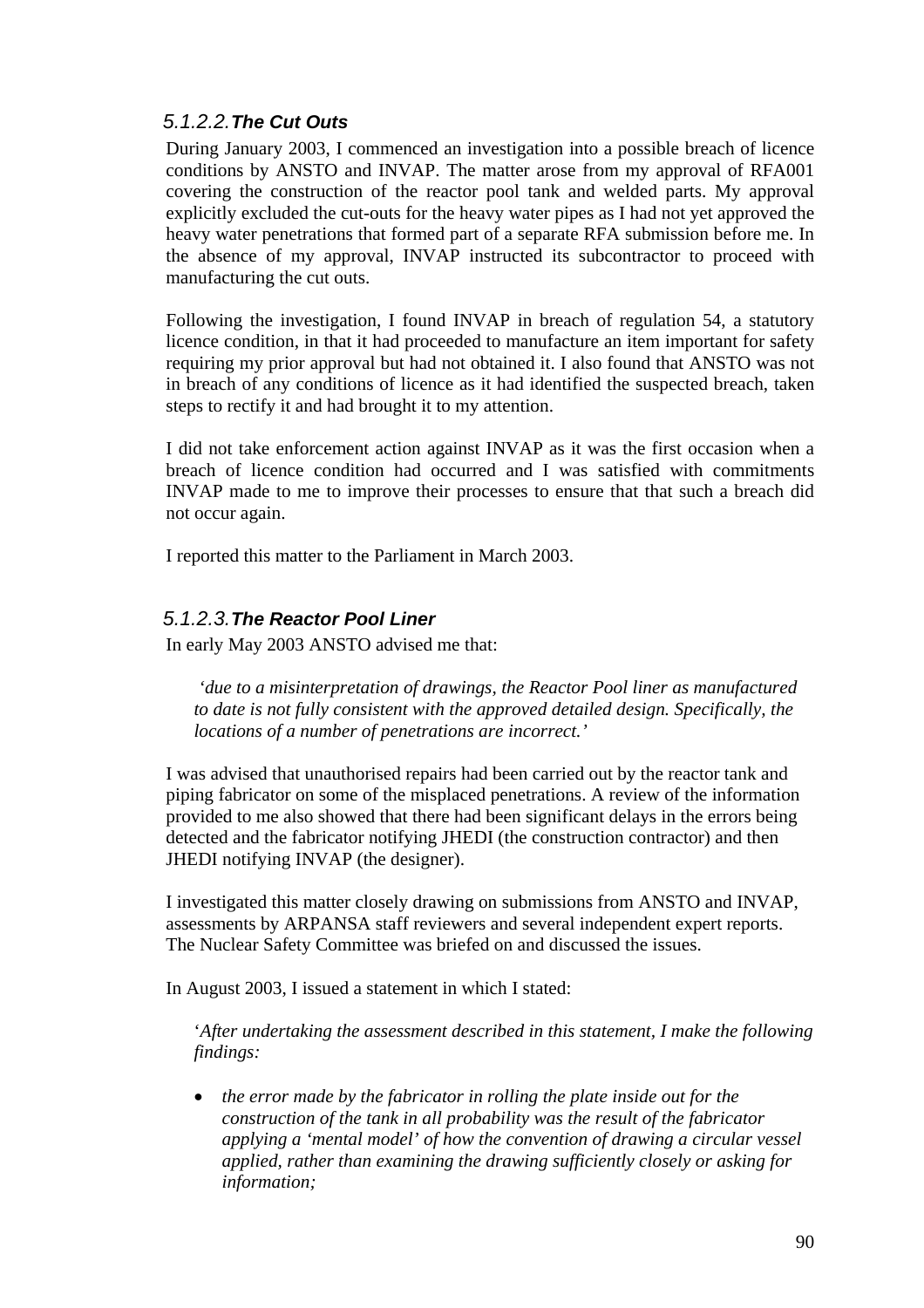- *the fabricator then made errors of judgement in carrying out unauthorised repairs and in not immediately raising a non-conformance report to be resolved by the designer;*
- *the deficiencies in implementation of the QA system by the fabricator arose from lack of resources and a lack of an independent QA decision-maker. That these deficiencies existed also reflects on JHEDI as the construction contractor.*

*I have made the following regulatory decisions:* 

- *The unauthorised repairs to three small holes in the lowest plate of the tank and the repairs in strakes 2 and 8 that required only additional plate and longitudinal welds have been undertaken consistent with the Code that formed the basis of my approval for construction of the tank. Therefore, I accept these repairs as being in conformity with my approval for construction of the tank;*
- *The repair criteria set out by INVAP (and accepted by ANSTO) in the document RRRP-0610-3BEDM-801-A together with:* 
	- o *the revised welding procedure recommended to ANSTO by the Welding Technology Institute of Australia (WTIA)*
	- o *the revised fabricator workshop organisation provided by ANSTO in its submission to me.*

*will result in the repaired vessel being consistent with my approval for construction of the tank. Therefore, ANSTO may instruct the fabricator to proceed with the repairs to the other misplaced penetrations (whether unrepaired or previously repaired) on the basis of the INVAP criteria, the revised welding procedures and the changed workshop organisation.* 

- *I wish to be assured that the repairs are carried out successfully and that all manufacture, repair and testing work has been fully documented. Therefore, I am applying two new licence conditions on the construction licence with the effect that:* 
	- o *the acceptance by ANSTO of the completed Reactor Pool tank shall be a 'hold point' requiring my approval before acceptance of the constructed tank may take place;*
	- o *ANSTO will obtain additional information about the welding of the tank as described in the ARPANSA report to be assessed at the time of the above 'hold point'.*
- *There are lessons learned from the incident and its consequences with regard to quality assurance systems across the entire RRR construction project (that is, including ANSTO, INVAP, JHEDI and sub-contractors). Therefore, I am applying a further licence condition requiring that ANSTO report as soon as possible and thereafter quarterly on the following matters as they apply to primary contractors and manufacturing sub-contractors for Safety Category 1 systems:*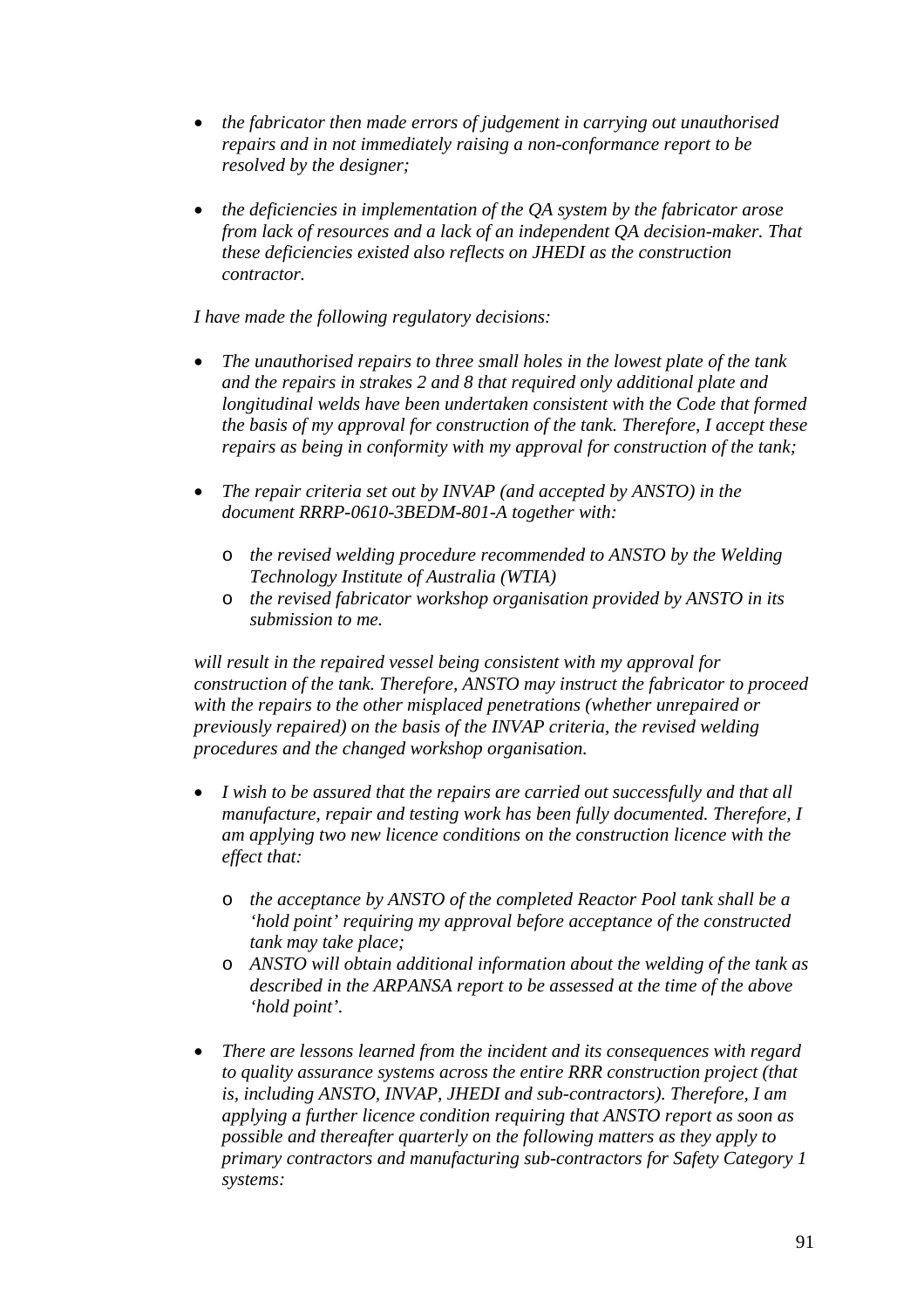- o *the resources applied to QA and the evidence of independence of QA decision-making from construction decision-making;*
- o *the implementation of procedures for obtaining authorisation from INVAP for any changes to design documentation;*
- o *the implementation procedures for dealing with 'non-conformance' reports;*
- o *the implementation of inspection programs, including assurance that subcontractors have personnel with a sound engineering understanding of the relevant requirements of the project.*
- *I will seek submissions from ANSTO on the licence conditions to ensure that they are formulated effectively to meet my intention.*
- *I will review the frequency and conduct of inspections by ARPANSA staff.*

After considering the submissions from ANSTO I imposed an additional licence condition on the facility licence authorising construction of the OPAL reactor (Licence Condition RFA001-4). This licence condition required ANSTO to undertake quarterly reporting of quality assurance matters relating to contractors and subcontractors manufacturing safety category 1 systems. The licence condition identified the primary contractors associated with safety category 1 items.

ANSTO has complied with this licence condition by means of the quarterly report to me on these matters.

#### *5.1.2.4. Hoist C*

In February 2005, an ARPANSA inspector attended pre-commissioning testing of the Reactor Hall Crane and observed that the crane contained three hoists, whereas my approval for the crane set out in RFA028 had been for two hoists. It transpired that ANSTO had made a change to the number of hoists on the crane and had characterised it as a change not having significant implications for safety (regulation 52) and therefore not requiring my prior approval.

The purpose of the additional hoist, Hoist C, was to move silicon ingots between the reactor pools – the PSAR had proposed that this be done by a manually operated hoist working on the operations bridge.

After correspondence with ANSTO, on 23 June 2005, I made the following decision:

*'Having reviewed the evidence available and considered the submissions from ANSTO dated 15 April 2005 and 27 May 2005, I find that in installing Hoist C, also known as the NTD Hoist, the changes to the function of the Reactor Hall crane were so significant and the lifting capacity of Hoist C so much greater than the method previously proposed for the transport of silicon cans, that this change should have been identified by ANSTO as a change with significant implications for safety, for which my approval should have been sought.* 

*Consequently, I find that by adding Hoist C to the Reactor hall crane, ANSTO breached regulations 44 and 51 of the Australian radiation protection and*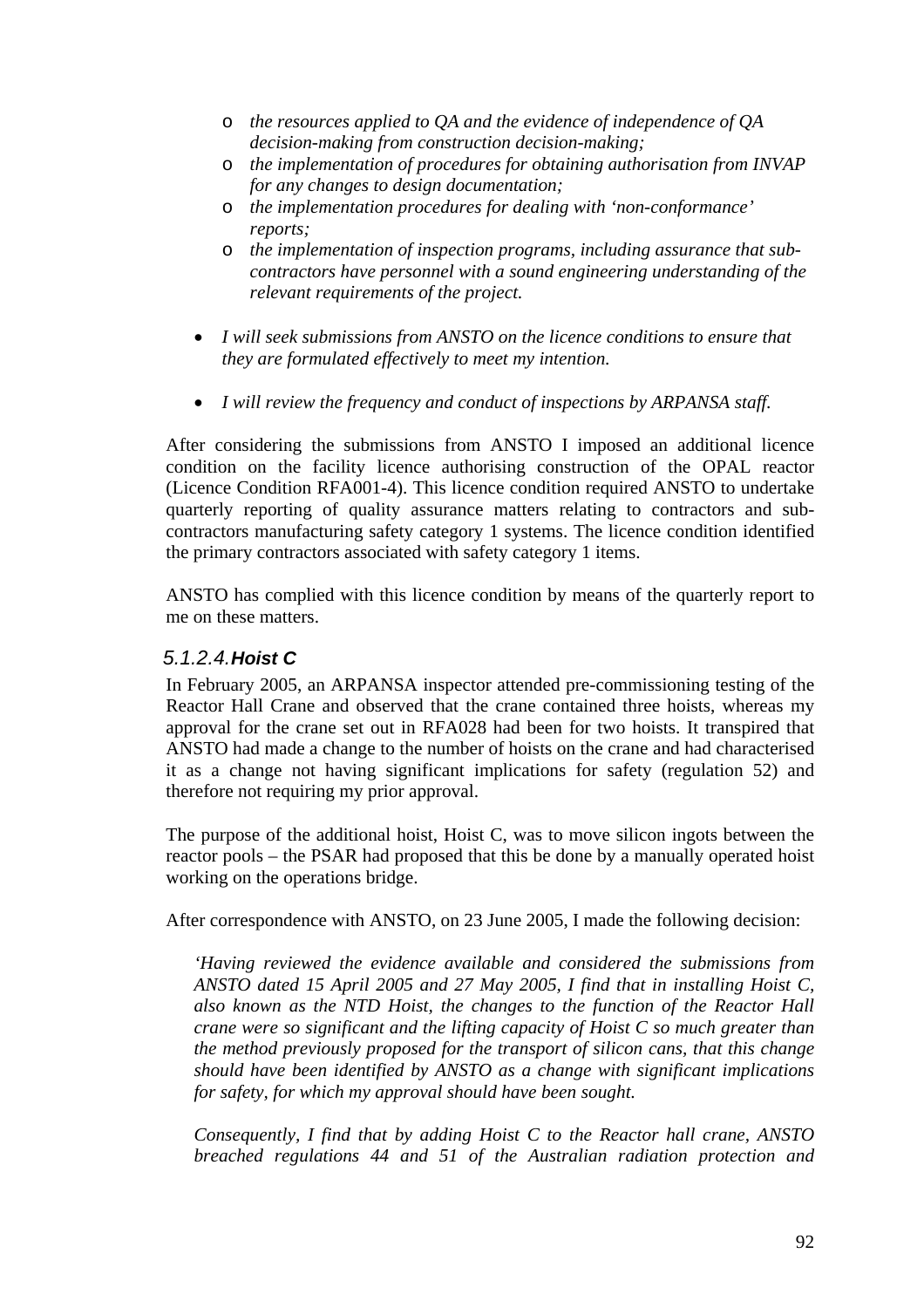*Nuclear safety regulations 1999 - - - - and Section 30(2) of the Australian radiation protection and Nuclear Safety Act 1998 '* 

ANSTO made an application in November 2005 seeking retrospective approval of the change to the Reactor Hall Crane. After further exchange, I decided that this was not acceptable to me and in the absence of any approval, I asked that ANSTO remove Hoist C from the Reactor hall Crane. On 20 June 2006, ANSTO confirmed that Hoist C had been removed.

While this matter has been resolved, it illustrates the importance of achieving a clear understanding between the regulator and licence holder as to the interpretation of regulation 51 'relevant change having significant implications for safety' and for there to be an internal ANSTO assessment of this matter in which I can have confidence. This is a matter that is being clarified with ANSTO with respect to all its facility licences.

#### *5.1.2.5. Concrete Cracking*

During the construction of the reactor building, it was observed that there was significant cracking in the concrete floor and walls at levels -5 and -7. Groundwater appeared around some cracks showing that it had propagated through the thickness of the floor slab.

I was advised that the cracking was due to a large concrete pour having been carried out on a very hot day in February 2003, resulting in high concrete temperatures from the heat of hydration. As the concrete cooled, concrete shrinkage, coupled with stress concentrations caused by various structural elements such as walls, columns and metal inclusions (junction boxes etc), and restraint by the foundation rock, led to cracking in the concrete.

I formally raised this matter with ANSTO in March 2005. The issue had been discussed with ANSTO and contractors prior to this and ARPANSA staff reviewers also engaged an external civil engineering consultant to advise me. The major issues were the efficacy of repairs to the cracking; and the possible long term effects on the integrity of the structure arising from any potential for corrosion of the reinforcing steel and any metal inclusions. I requested that ANSTO provide me with a report addressing: the extent of cracking and its causes; the method of repairs to the cracking and their efficacy; the long term consequences of ground water penetrating the cracks below the surface repairs on the integrity of the concrete, its reinforcements and inclusions; and a long term monitoring program of the integrity of the concrete structure.

ANSTO responded in September 2005 providing the repair procedures, the Specific Inspection and Test Plans (SITPs) for the repairs and an assessment of the effects of ground water on the concrete and reinforcements. This report satisfied ARPANSA staff reviewers about the approach chosen to repair the concrete cracking and that the degradation of the concrete and corrosion of the reinforcing steel from acid groundwater, due to the repaired cracks, is unlikely in the medium to long term.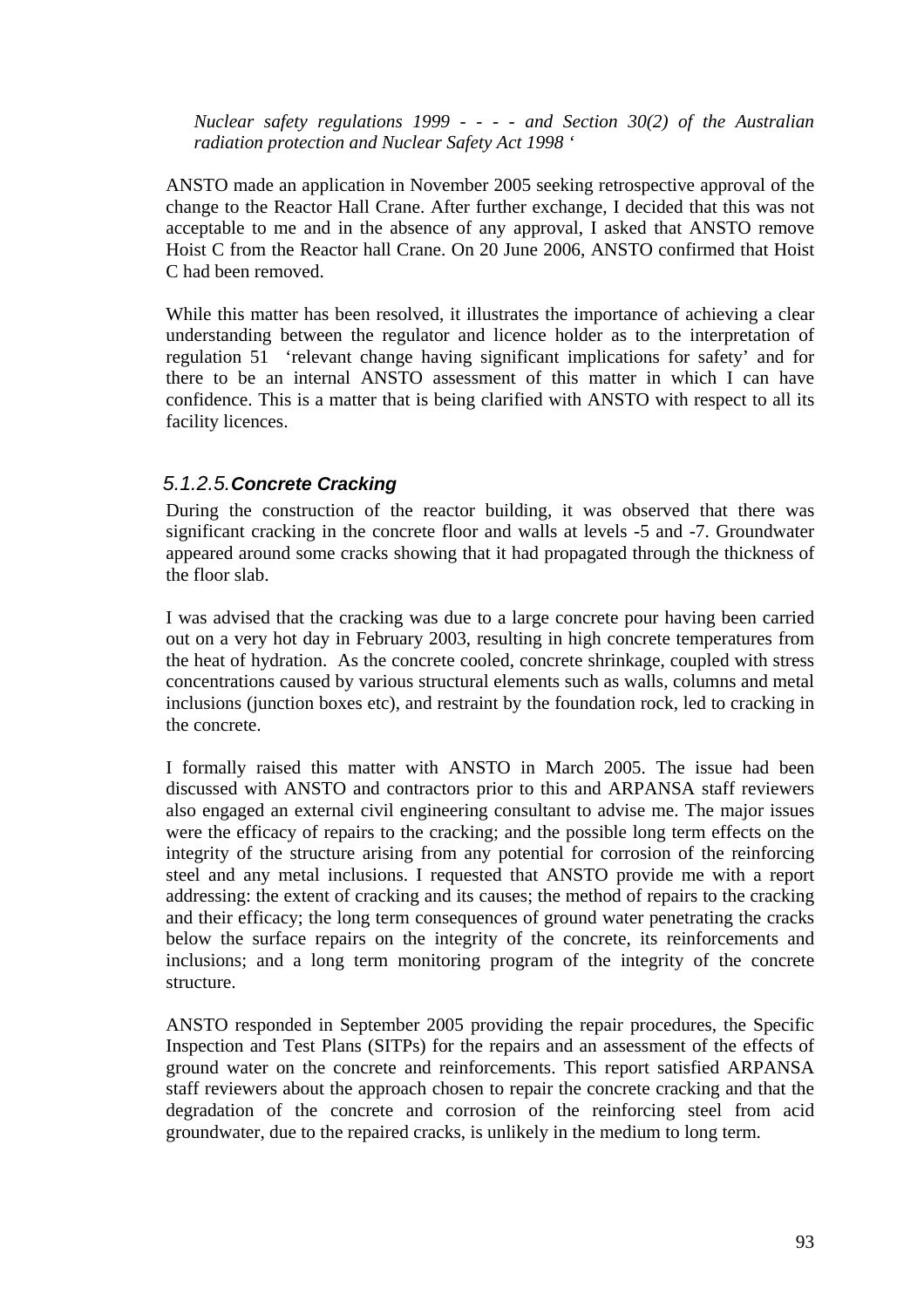I was advised in May 2006 that the reactor building had been accepted as fit for purpose by ANSTO and INVAP and that some 15 SITPs associated with waterproofing repairs had been completed whilst work associated with a number of SITPs was ongoing. Further ANSTO advised that a maintenance item would be raised annually for inspection of the concrete crack repairs to be carried out by an external building inspector who will address the matter of possible degradation of the reactor building structure.

## **5.1.3. Monitoring other construction licence conditions**

The table below shows how the construction licence conditions that are not dealt with elsewhere in this chapter were addressed by ANSTO.

| <b>Licence Condition</b>                                                                                                                                                                                                                                                                                                                                                                                              | <b>Action Taken</b>                                                                                                                                                                                                                                                                                                                                                                                                                                                                                                                                                                                                                                                                                                                                                                                                                                                                                                                                                                                                                                                                                                                                                        |
|-----------------------------------------------------------------------------------------------------------------------------------------------------------------------------------------------------------------------------------------------------------------------------------------------------------------------------------------------------------------------------------------------------------------------|----------------------------------------------------------------------------------------------------------------------------------------------------------------------------------------------------------------------------------------------------------------------------------------------------------------------------------------------------------------------------------------------------------------------------------------------------------------------------------------------------------------------------------------------------------------------------------------------------------------------------------------------------------------------------------------------------------------------------------------------------------------------------------------------------------------------------------------------------------------------------------------------------------------------------------------------------------------------------------------------------------------------------------------------------------------------------------------------------------------------------------------------------------------------------|
| 4.8 The Licence Holder must provide to the<br>CEO of ARPANSA, initially within 6<br>months of the issue of this licence and<br>thereafter as agreed by the CEO of<br>ARPANSA, an updated Safety case that<br>takes into account to the satisfaction of<br>the CEO of ARPANSA:<br>any recommendations of the RAR<br>a)<br>any changes to the design or the<br>b)<br>safety case since the Application<br>was submitted | The process envisaged in this Licence Condition was<br>overtaken by the RFA process. ANSTO's RFA<br>submissions identified changes required to the PSAR<br>arising from the detailed design as implemented in<br>the various RFAs. ANSTO has committed to ensure<br>that these changes will be incorporated into the<br>SAR.                                                                                                                                                                                                                                                                                                                                                                                                                                                                                                                                                                                                                                                                                                                                                                                                                                               |
| 4.9 The Licence Holder must, within 12<br>months of the issue of this licence, arrange for<br>an independent review of the PSAR<br>addressing the effect of human factors on the<br>design, and provide a report to the CEO of<br>ARPANSA on the implementation of any<br>recommendations arising from the review.                                                                                                    | ANSTO submitted an alternative approach to human<br>factors review in April 2003. The approach taken is<br>stated to have informed ANSTO review of INVAP<br>design deliverables and inspection of installed<br>systems and components. A report Overview and<br>Status of the ANSTO Human Factors Review<br>Program was submitted by ANSTO in May 2006.<br>ARPANSA staff reviewers were satisfied that the<br>approach adopted through ANSTO's Human Factors<br>Engineering Review Plan addressed the intentions of<br>Licence Condition 4.9. It involved ongoing ANSTO<br>review of human factors as an integral part of its<br>review, verification and acceptance of detailed<br>design, manufacture, installation and commissioning<br>of Safety Category 1 and 2 items. ARPANSA staff<br>reviewers are now of the view that this achieved<br>better human factors outcomes than a one-off review<br>of the PSAR by a third party not knowledgeable in<br>the reactor systems and their operation. It also has<br>helped build corporate capability and memory about<br>the human factors engineering aspects of the OPAL<br>reactor.<br>I agree with this assessment. |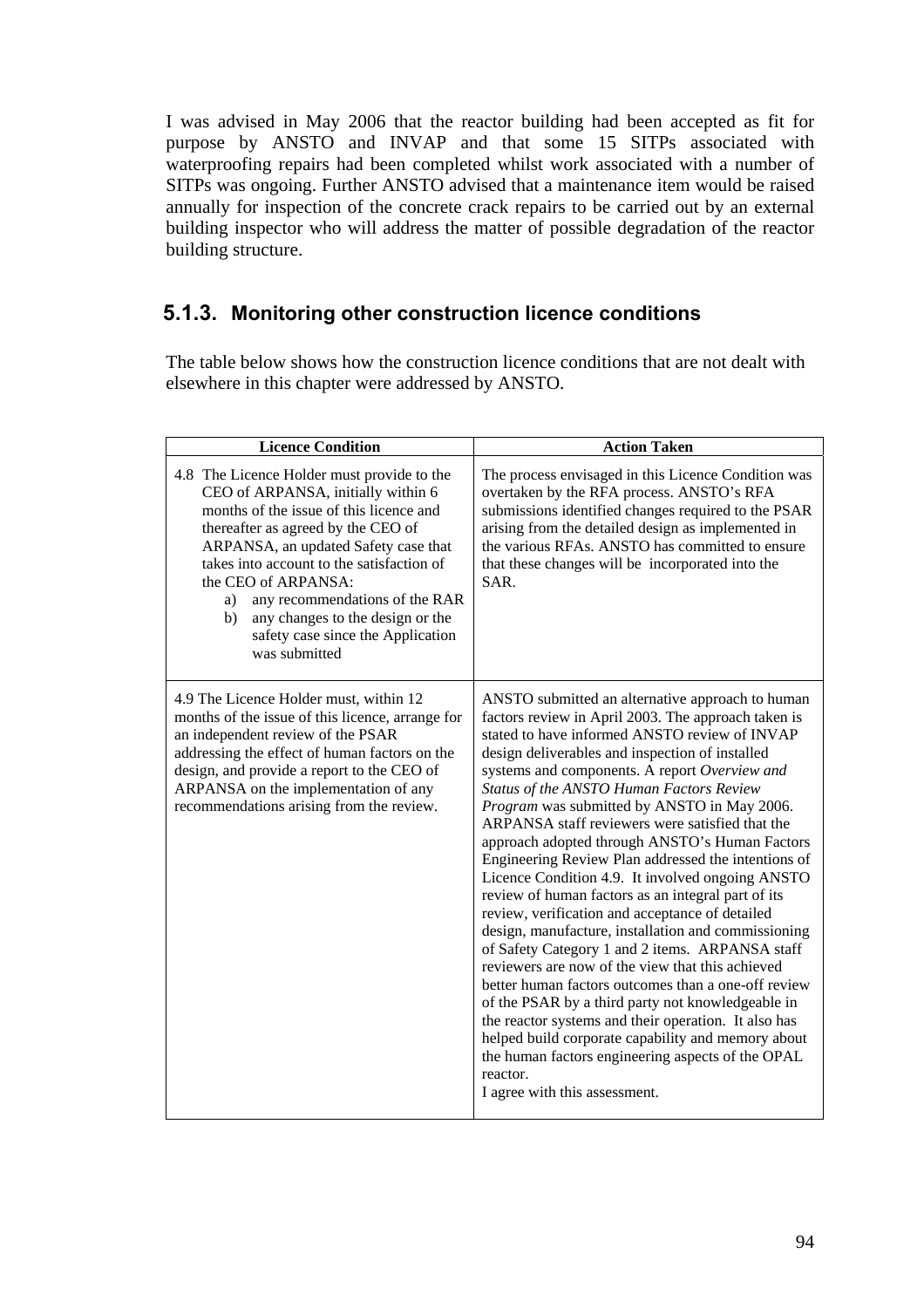| 4.10 The Licence Holder must develop and<br>undertake a program of work during<br>construction, validating the computational<br>modelling used to demonstrate the safety of<br>the specific design of the Controlled Facility<br>and to support its safe operation, to the<br>satisfaction of the CEO of ARPANSA.                                                                                                                 | ANSTO submitted three Activity Reports directed<br>towards this Licence Condition. The first identified<br>the scope of the computer codes to be included in the<br>validation and verification program. The second<br>described the different codes and their application in<br>establishing the safety case for the OPAL reactor.<br>The third (submitted March 2006) describes the<br>extent of verification and validation for the codes<br>that have been assessed. ARPANSA staff reviewers<br>concluded that the verification and validation of the<br>codes was satisfactory.<br>I agree with this assessment. |
|-----------------------------------------------------------------------------------------------------------------------------------------------------------------------------------------------------------------------------------------------------------------------------------------------------------------------------------------------------------------------------------------------------------------------------------|-----------------------------------------------------------------------------------------------------------------------------------------------------------------------------------------------------------------------------------------------------------------------------------------------------------------------------------------------------------------------------------------------------------------------------------------------------------------------------------------------------------------------------------------------------------------------------------------------------------------------|
| 4.13 Prior to any application for a licence to<br>operate, the Licence Holder must provide to<br>the CEO of ARPANSA emergency planning<br>arrangements that include offsite responses<br>and that have been independently reviewed by<br>a party agreed with the CEO of ARPANSA.                                                                                                                                                  | ANSTO's emergency planning arrangements for the<br>OPAL reactor are included as Part B of the<br>Application<br>Emergency plans for accidents at Lucas Heights<br>Science and Technology Centre were developed and<br>are maintained by the NSW Government.<br>ARPANSA was fully consulted during the<br>development of the plans. This is satisfactory to<br>ARPANSA staff reviewers.<br>I agree with this assessment.                                                                                                                                                                                               |
| 4.15 The Licence Holder must demonstrate to<br>the CEO of ARPANSA that the final design<br>of hardware and software of computerized<br>control, safety and security systems;<br>complies with any relevant security<br>a)<br>specifications of the Defence Signals<br>Direactorate of the Department of<br>Defence<br>has been reviewed and approved by<br>b)<br>the Defence Signals Direactorate of<br>the Department of Defence | ANSTO submitted a report on the relevant security<br>provisions that had been reviewed by DSD and their<br>comments incorporated in February 2003. DSD<br>certification for the RCMS, FRPS and SecNet was<br>received by ARPANSA in May 2006.<br>I accept this certification.                                                                                                                                                                                                                                                                                                                                         |
| 4.16 The Licence Holder must provide to the<br>CEO of ARPANSA a plan for the<br>implementation of the physical protection<br>recommendations contained in the reports<br>named in a Schedule provided separately to<br>this licence. The plan must be approved by the<br>CEO of ARPANSA prior to implementation.                                                                                                                  | Plan submitted in December 2003. with periodic<br>updates provided subsequently.<br>ARPANSA staff reviewed these reports and were<br>satisfied with implementation of the physical<br>protection recommendations contained in the named<br>reports.<br>See assessment in Chapter 4                                                                                                                                                                                                                                                                                                                                    |
| 4.17 The Licence Holder must ensure that its<br>site security assessment and threat assessment<br>are formally reviewed and updated by the<br>Australian Security Intelligence Organisation,<br>annually and when security circumstances<br>change. Details of any such assessments must<br>be provided to the CEO of ARPANSA and to<br>the Direactor General of the Australian<br>Safeguards and Non Proliferation Office.       | Protective Security Risk Reviews for the LHSTC and<br>for the OPAL reactor site from ASIO have been<br>supplied to ARPANSA and ASNO.<br>See assessment in Chapter 4.                                                                                                                                                                                                                                                                                                                                                                                                                                                  |

# **5.1.4. Assessment and Findings regarding Construction**

ARPANSA staff reviewers closely reviewed and assessed the detailed design, manufacturing, and installation of the OPAL reactor systems, structures and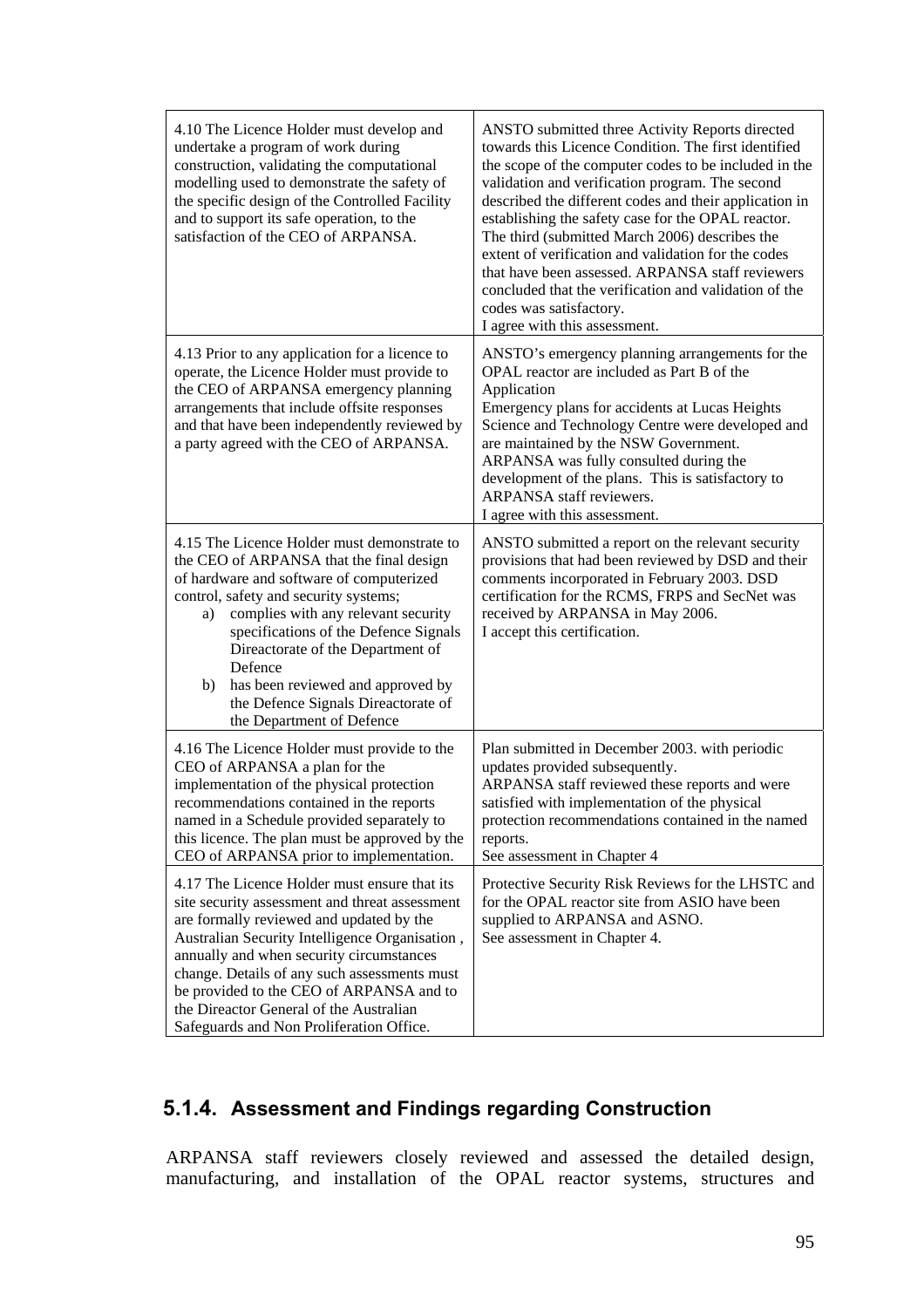components through the RFA process. There were a small number of issues only where I imposed additional licence conditions to ensure achievement of what I regarded as vital design objectives in terms of my assessment of the construction licence application.

The cut-outs and the reactor pool liner problem early in the construction process showed up some problems in the QA for certain manufacturers, but this was addressed through the implementation of the licence condition described above.

Any relevant changes with significant implications for safety that had an impact on the design were also carefully assessed and only approved if I formed the view that each did not adversely affect the safety of the reactor as approved at the construction licence stage.

The geological fault issue was well handled by ANSTO and I was satisfied with its resolution. The concrete cracking was somewhat greater than might have been expected, but the repair process is sound and has been well carried out. The likelihood of degradation of the structure in the medium to longer term appears low, but in any case there will be an annual inspection addressing that issue.

The installation of Hoist C without my prior approval was as previously indicated a breach of licence condition and therefore of concern to me. I formed the view that it occurred because the installation was handled separately from other construction issues and the safety case was not properly taken into account. My further consideration of the implications of this matter for my decision making is set out in Chapter 6.

There were also perceived design problems with the Control Guide Box Fastener. These were resolved by the employment of two independent experts to review the calculations, and the use of a mock up to demonstrate the safety margins that existed for the axial load.

Taking into account the very detailed assessment by ARPANSA staff reviewers of the manufacture, construction and installation of the systems, structures and components important for safety and the satisfactory resolution of the issues that arose during construction:

- I find that all licence conditions attached to the facility licence authorising construction have been complied with;
- I find that the design intentions with regard to safety have been met; and
- I find that the construction of the OPAL reactor has been undertaken consistent with international best practice in relation to radiation protection and nuclear safety.

My overall finding is that the Application contains a description of the structures, systems and components of the OPAL reactor as they have been constructed.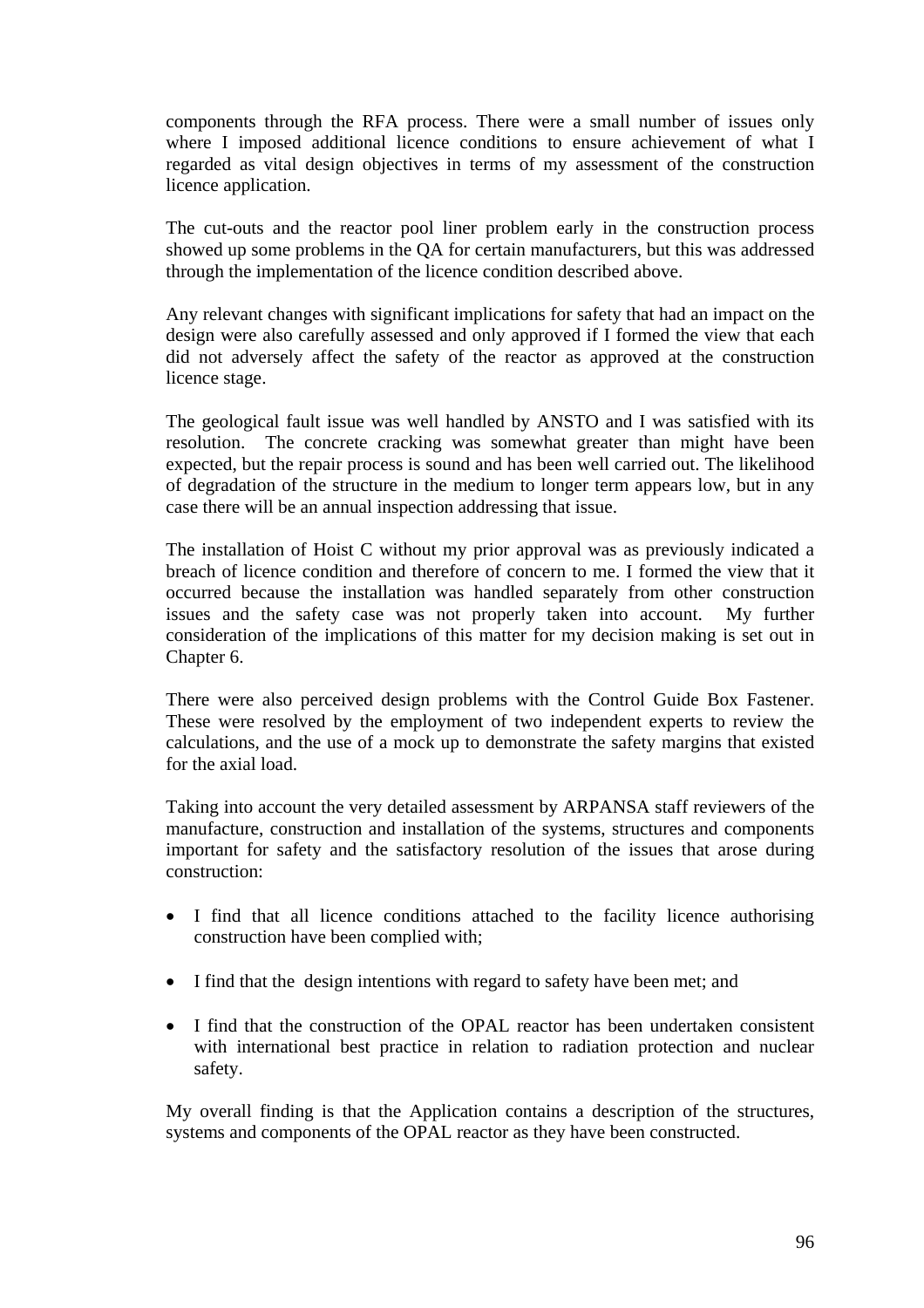# **5.1.5. Cold Commissioning**

The IAEA *Safety Requirements* defines commissioning as being:

*The process during which systems and components of facilities and activities, having been constructed, are made operational and verified to be in accordance with the design and to have met the required performance criteria.* 

The commissioning of a nuclear reactor requires the organisation undertaking commissioning to prepare and implement plans demonstrating that the commissioning program covers testing of systems and components within the reactor facility, and the commissioning organisation in charge of the process, as well as the interactions and responsibilities of each organisational unit involved in the commissioning.

A staged approach for testing is adopted prior to the full operation of the reactor: commencing with testing individually each system and component; extending to testing the integration of all systems/components without nuclear fuel loaded into the core (Stage A or Cold Commissioning); and, should this integration be successful, testing of the reactor with nuclear fuel loaded into the core (Hot Commissioning). The quality of the commissioning activities is strictly monitored at each stage of the process.

It should be noted for the purposes of this decision that Stage A (or Cold Commissioning) was covered by the facility licence authorising construction of the OPAL reactor and Stage B1, B2 and C is the subject of this application for a facility licence authorising the OPAL reactor to operate (see review of Hot Commissioning later in this Chapter).

The ANSTO organisation for Stage A commissioning spelled out the following roles:

- A *Management Group* of senior ANSTO and INVAP personnel who have the authority of the ANSTO Chief Executive and the INVAP CEO, for the conduct of all activities associated with the commissioning program.
- A *Commissioning Group* responsible to the Management Group for arranging commissioning of the OPAL reactor. The Group includes ANSTO and INVAP personnel, including an ANSTO officer in the role of Commissioning Reactor Manager.
- *Commissioning teams* that are formed to undertake planning, preparatory work and commissioning tests on the various reactor systems.
- The *Construction Group* provides support to commissioning tests and to plant equipment operations.
- The *Operation Group* operates the facility in accordance with the applicable plant documentation and commissioning procedures and requirements. In the first instance the operating group includes INVAP personnel, but ultimately, of course, it is solely ANSTO.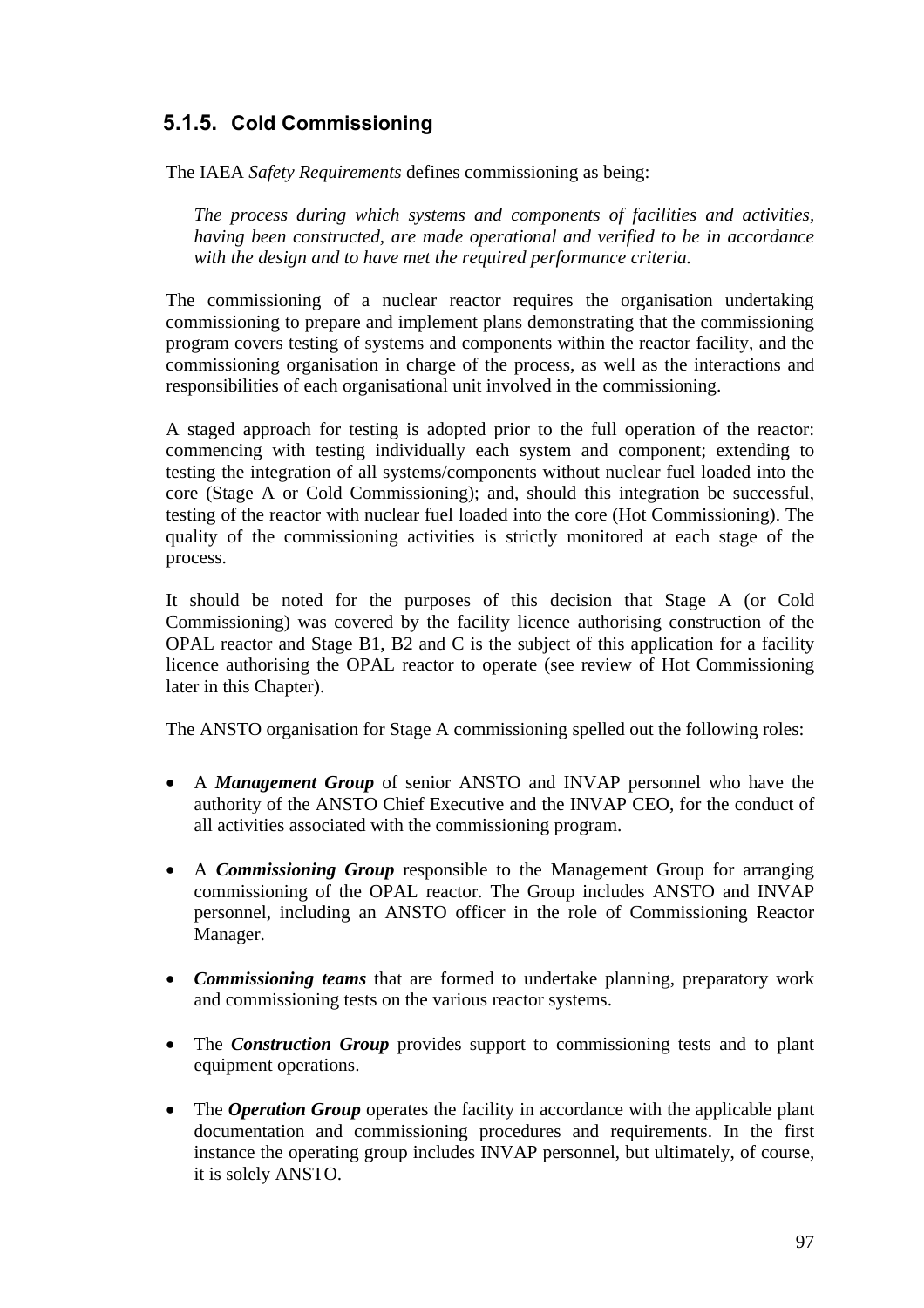• The *Commissioning Quality Assurance Group*, is headed by the Commissioning QA Manager (INVAP) who reports directly to the Management Group. It consists of quality assurance personnel from ANSTO and INVAP.

The roles and relationships between these groups are described in detail in the ANSTO documents.

The responsibility regarding operation and maintenance of plant systems was gradually transferred from the Construction Group to the ANSTO Operation Group. During Cold Commissioning, the operation of the reactor systems and components was under the control and responsibility of personnel of INVAP, with ANSTO Operating Group personnel undertaking the plant operations assisting required by the tests.

Following the issue of a facility licence authorising it to operate, which, inter alia, will authorise ANSTO to load nuclear fuel into the core (Hot Commissioning), ANSTO personnel will take full responsibility for operation of the reactor systems and components, with INVAP personnel present for assistance. During this second phase, the Commissioning Reactor Manager will be responsible for the safety of the reactor.

I accepted that the above arrangements for Cold Commissioning were consistent with the IAEA safety guidance together with ARPANSA's own regulatory guidance.

As part of the construction licence, I had imposed a licence condition on the OPAL reactor construction licence dealing with the Cold Commissioning.

I varied this condition in January  $2005<sup>15</sup>$  to read as follows:

#### *Commissioning of items important for safety*

 $\overline{a}$ 

- *4.7 Without derogating from the obligations and limitations imposed by regulation 54 of the Regulations, the Licence Holder must gain the approval of the CEO of ARPANSA for the commissioning program prior to commencing commissioning of items important for safety, being those items identified as Safety Category 1 and Safety Category 2 in the Application.*
- *4.7.1 In seeking this Approval the Licence Holder shall provide information establishing that the commissioning program:* 
	- *(a) Has been reviewed and accepted by the Licence Holder;*
	- *(b) Will complete the verification that each item will perform in accordance with its safety performance specifications as set out in the Application;*
	- *(c) Will ensure that commissioning of each item is under a certified quality assurance program;*

<sup>&</sup>lt;sup>15</sup> The original licence condition set out requirements addressed to each system, structure or component with significant implications for safety. The experience of working with LC 4.6 made clear that this approach would not be workable for commissioning and that the LC 4.7 should focus on the overall commissioning program and the specifics of certain identified systems.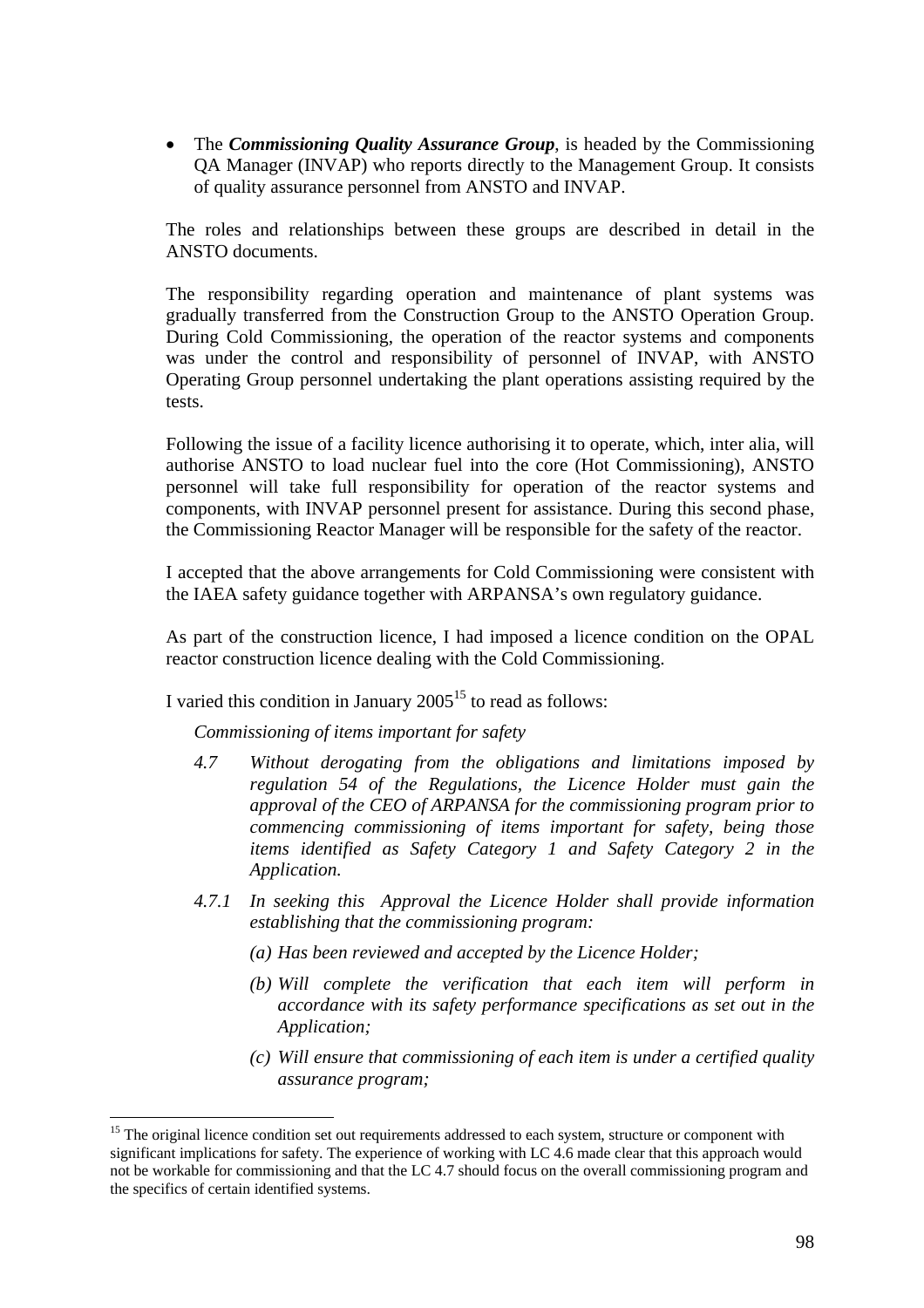- *(d) Establishes a commissioning schedule that may be made available to the CEO of ARPANSA for the purposes of monitoring compliance.*
- *4.7.2 The Licence Holder must, prior to commissioning items important for safety, being those items identified as safety category 1 and safety category 2 in the Application, identified by the CEO, provide any information requested by the CEO that relates to the commissioning of those items or a number of items that comprise a system.*

In September 2004, I issued a guidance document *Regulatory Principles for Assessment of Commissioning of the Replacement Research Reactor, including plant completion and pre-commissioning testing – under the Australian Radiation Protection and Nuclear Safety Act 1998*", RB-STD-09-04-Rev 0. This document was based upon the draft IAEA Safety Guide *Commissioning of Research Reactors*.

ANSTO first submitted documentation covering its plans for Cold Commissioning in June 2004 and confirmed the plans in December 2004. The overall Commissioning Plan (directed to Hot Commissioning) formed Part E of ANSTO's operating licence application submitted in September 2004.

ANSTO's Cold Commissioning program partly relied upon a process of the 'precommissioning' of items. Pre-commissioning was the testing of individual systems, structures and components carried out under the arrangements for the construction of the reactor, rather than the formal commissioning arrangements. The outcomes of precommissioning were reported to me as part of the ANSTO 'OPAL Construction Report' and assessed by ARPANSA staff reviewers (RRRP-7033-EBEAN-001).

By letter of 17 January 2005, I approved the commissioning program for items important for safety as complying with Licence Condition 4.7.1. I also advised ANSTO that the Stage A Commissioning Group and associated quality arrangements ought to be put in place at an early stage of the Pre-Commissioning and plant completion activities. The purpose was to give confidence that the testing of safety category 1 and 2 items that would occur only during Pre-Commissioning were undertaken adequately and in a manner consistent with commissioning program. ARPANSA also expected involvement of the ANSTO Operating Group at an early stage of the Pre-Commissioning phase so that personnel could familiarise themselves with the operation of the numerous components/systems to be tested earlier. This is desirable because this group would be in charge of the reactor during Hot Commissioning and reactor operations.

With respect to licence condition 4.7.2, I identified specific pre-commissioning and commissioning tests of interest to ARPANSA, required ANSTO to provide procedures for these tests to ARPANSA and nominated these as tests to be witnessed by ARPANSA inspectors. The information was required so that ARPANSA inspectors would be informed about the specific tests allowing inspectors to monitor compliance of the commissioning program for appropriateness and completeness of the testing, and recording and reporting of the results.

ANSTO provided the specific procedure (Specific Inspection and Test Plan) for each pre-commissioning test I had nominated. ARPANSA staff reviewers were satisfied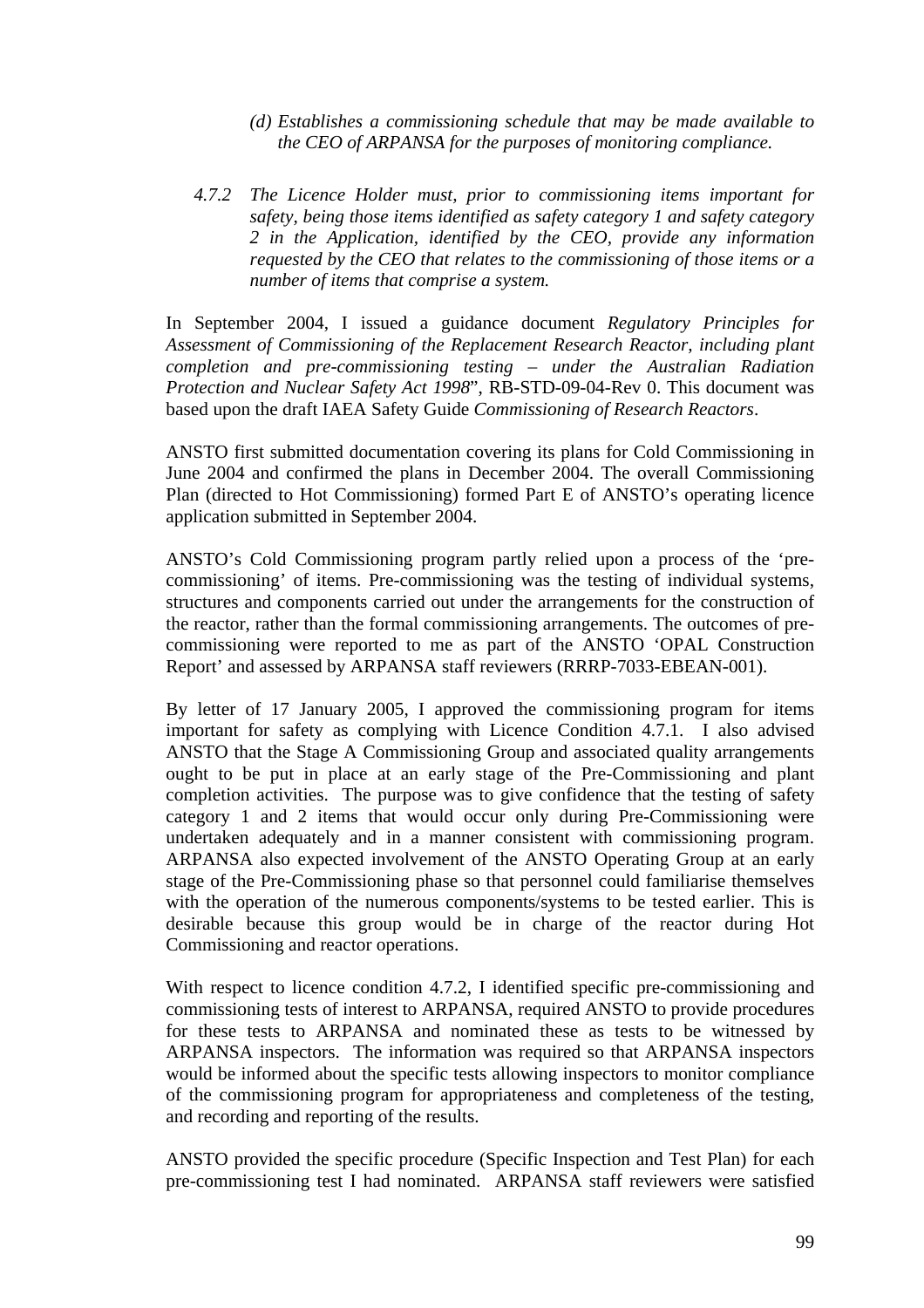that the procedures were comprehensive and sufficiently detailed in covering the necessary information for transparency of the process and results of the test.

The detailed plan for Stage A commissioning was set out by ANSTO as its Stage A Commissioning Specific Plan (RRRP-7320-EDEIN-001-C, dated 21 November 2005).

In relation to compliance with the terms of Licence Condition 4.7.1, ARPANSA staff reviewers were satisfied that the information submitted by ANSTO in the plan demonstrated that a comprehensive program of testing would be implemented by ANSTO in Pre-Commissioning and Stage A Commissioning activities.

In particular the ARPANSA staff reviewers were satisfied that the licence holder provided information establishing that the commissioning program:

- would complete the verification that each item (Safety Category 1 and Safety Category 2) will perform in accordance with its safety specifications.
- would ensure that commissioning of each item would be under a certified quality assurance program.
- had been reviewed and accepted by ANSTO as the licence holder.

In addition a schedule would be available to the CEO of ARPANSA for the purposes of monitoring compliance.

ARPANSA inspectors witnessed all of the Safety Category 1 systems precommissioning tests and many Safety Category 2 systems tests. ARPANSA inspection reports were prepared for these tests. Issues that emerged during these tests included problems with the fuel supply to the diesel generators that required some modifications. After these changes, further tests demonstrated that the fuel supply problem was resolved, with the diesels starting reliably on demand from a cold start and running on load (one week) including with a low fuel tank level.

A second issue that arose was the opening time for the flap valves in the primary coolant system in certain circumstances. It would appear that a systems interaction between the primary and secondary cooling water systems (PCS and SCC) through its interface at the plate type heat exchangers caused the flap valves to open early. The effect only occurs under certain conditions of SCS pump operations, which are not envisaged in normal operation or in transitions from one reactor state to another. In any case, INVAP performed calculations showing that the earlier opening time did not cause any safety difficulty.

On 13 February 2006, I was advised by the Executive Direactor of ANSTO that ANSTO and INVAP had jointly agreed that the OPAL reactor was ready for commissioning and that they had established that all pre-requisites were in place.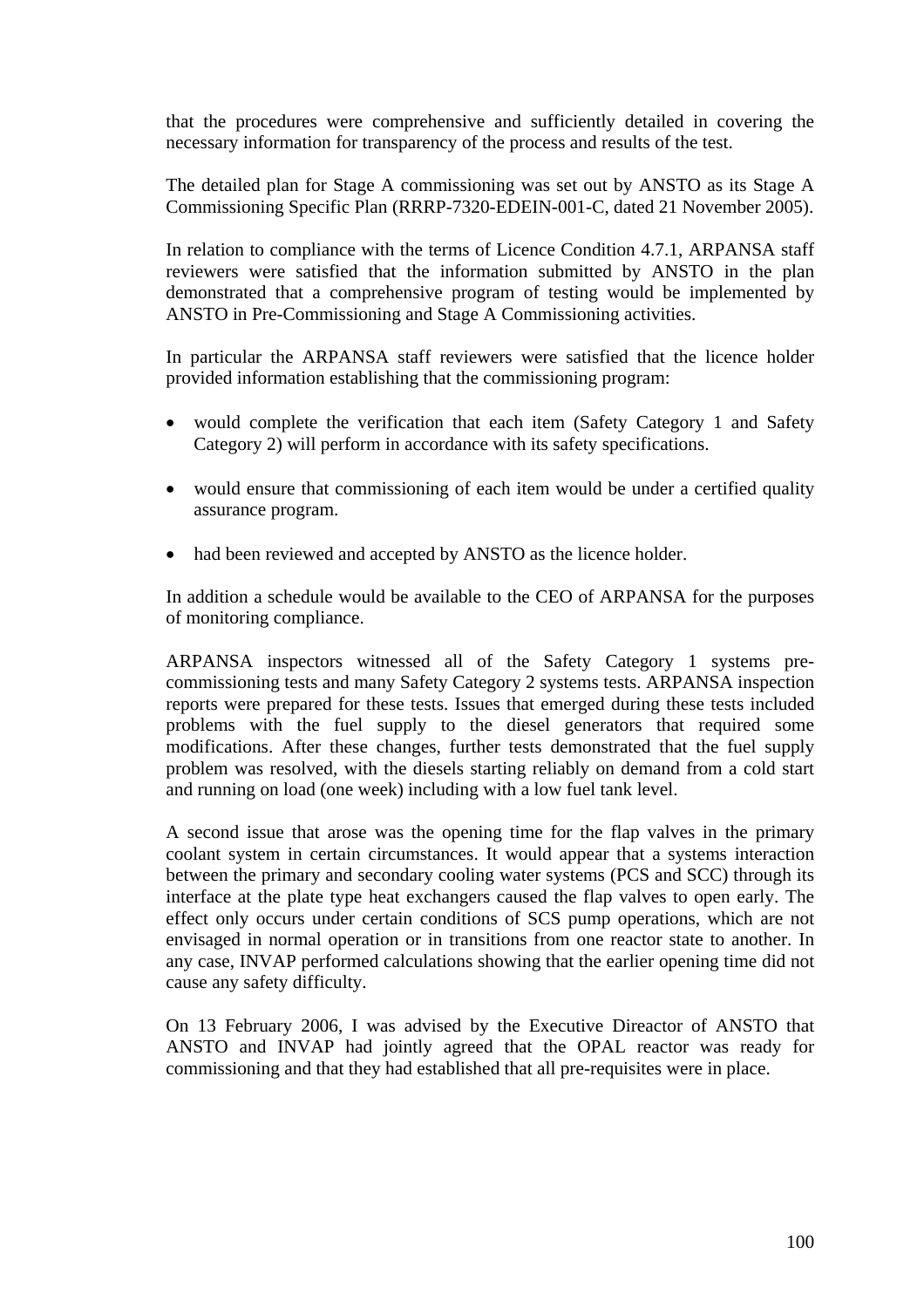In Stage A commissioning, the reactor systems were tested in each of the operational modes that it will ultimately utilise<sup>16</sup> – there were dummy fuel assemblies installed and the nucleonic signals were simulated where necessary. The reactor systems were configured and operated consistent with each reactor mode. The tests were aimed to verify that plant systems are able to perform their assigned safety functions and the key operational procedures are tested. Stage A included the testing of key safety features such as the emergency control centre and the containment. A cold run of the entire facility was carried out as a form of 'summary' of all the previous testing and to verify that the reactor can be operated continuously. There were emergency preparedness tests, including the performance of an emergency drill. The culmination of the testing process was the simulation of the loss of power supply to verify systems behaviour during this event.

The testing undertaken as part of Cold Commissioning were:

- Instrumentation and control system tests. These were designed to verify that systems such as the First and Second Reactor Protection systems and the Reactor Control and Monitoring system functioned as designed and interfaced properly with the operators and the reactor power supplies.
- Power state tests that included:

 $\overline{a}$ 

- $\blacksquare$  testing the procedures for the transition from the shutdown to the power state and the transition from power to shutdown;
- testing the cooling systems, including the primary cooling system in forced circulation mode;
- undertaking core and irradiation rigs coolant flow distribution measurements
- a first shutdown system test to measure the actuation times for this system with the full coolant flow; and similarly for the second shutdown system; and
- testing the coolant system coast down after the pumps are stopped and the actuation of the flap valves establishing natural convection flow
- An appropriately similar range of tests for the shutdown, physics tests, and refuelling modes of the reactor.
- Containment and containment ventilations systems tests.
- Control rooms tests to verify the arrangements to transfer control from the main control room to the emergency control room.
- An entire facility cold run test for a period of 36 hours, during which the production cycle bulk irradiation facilities were tested, including the loading and unloading of irradiation rigs.

<sup>&</sup>lt;sup>16</sup> OPAL has four defined operating states known as Power State, Physics Test State, Shutdown State and Refuelling State. Each State defines a particular reactor operating environment with specific rules, interlocks and alarms as well as requirements relating to configuration of plant systems in order to either allow or preclude the performance of certain tasks.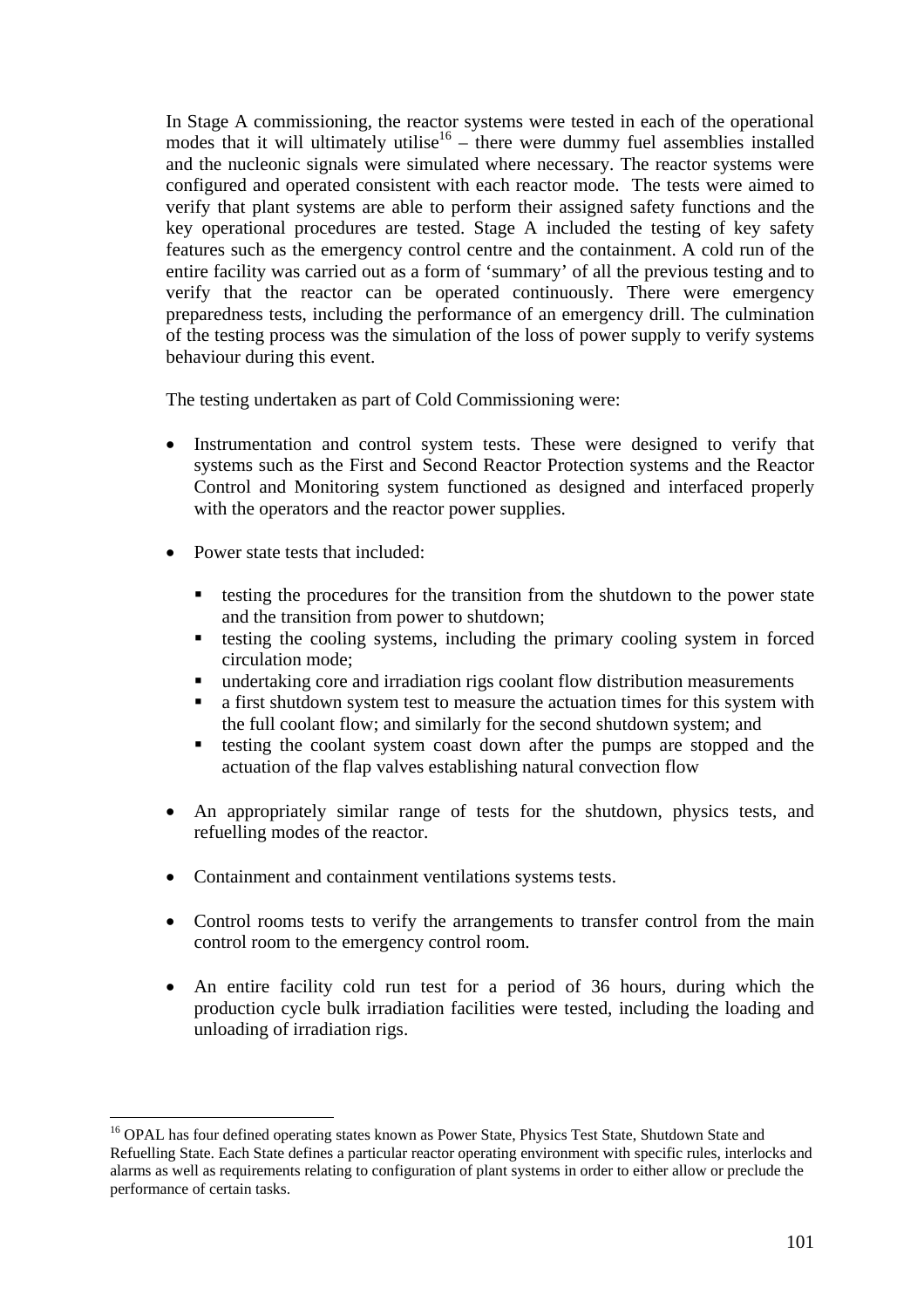- Health physics walk-through to verify that the provisions for radiological protection of the operators were in place.
- Cold neutron source tests.
- Emergency preparedness tests, including an emergency drill.
- Simulation tests for loss of normal power supply.

Prior to the commencement of Cold Commissioning, ANSTO provided the specific Stage A Commissioning procedures (Commissioning Inspection and Test Plans). ARPANSA staff reviwers were satisfied that the procedures were comprehensive, and sufficiently detailed in covering the necessary information for transparency of the process and results of the test.

The results of individual tests were evaluated by the INVAP responsible officers with no involvement of the OPAL Reactor Operating Group or the OPAL Project Group. However, the results were routinely provided as Commissioning Reports to the Commissioning Group which had representatives of these groups and met daily and reviewed and endorsed the results and accepted the evaluations. ARPANSA Inspectors observed that the format of the Commissioning reports was transparent and the key results were easily verified.

Generally only one configuration of plant redundancies was tested during a Stage A Commissioning Test. The reason given by ANSTO/INVAP was that all configurations of each system had been tested during pre-commissioning and that, due to the number of transitions that were planned during commissioning, all configurations would be checked eventually anyway. ARPANSA staff reviewers were satisfied that this was the case. I am also satisfied of this fact.

## **5.1.6. Assessment and Findings regarding Stage A Commissioning**

I received a commissioning report from ANSTO dated 16 May 2006 (RRRP-7311- EDEIN-004-B). The Nuclear Safety Committee was briefed by ANSTO and ARPANSA officers on the commissioning report on 16 June 2006. Minutes of this meeting have been published on the ARPANSA website.

A brief summary of the commissioning reports is as follows:

- For instrumentation and control systems : *Stage A Commissioning results - demonstrated that the systems are fully operative and integrate in a consistent manner with other plant systems.* One non-conformance report was raised during these tests and was resolved.
- For reactor state tests: *For each reactor operating state, the systems were operated and configured accordingly in order to verify that the reactor systems are able to perform their assigned functions and that plant parameter remain within acceptable limits. Trial tests of plant operation manual procedures, including*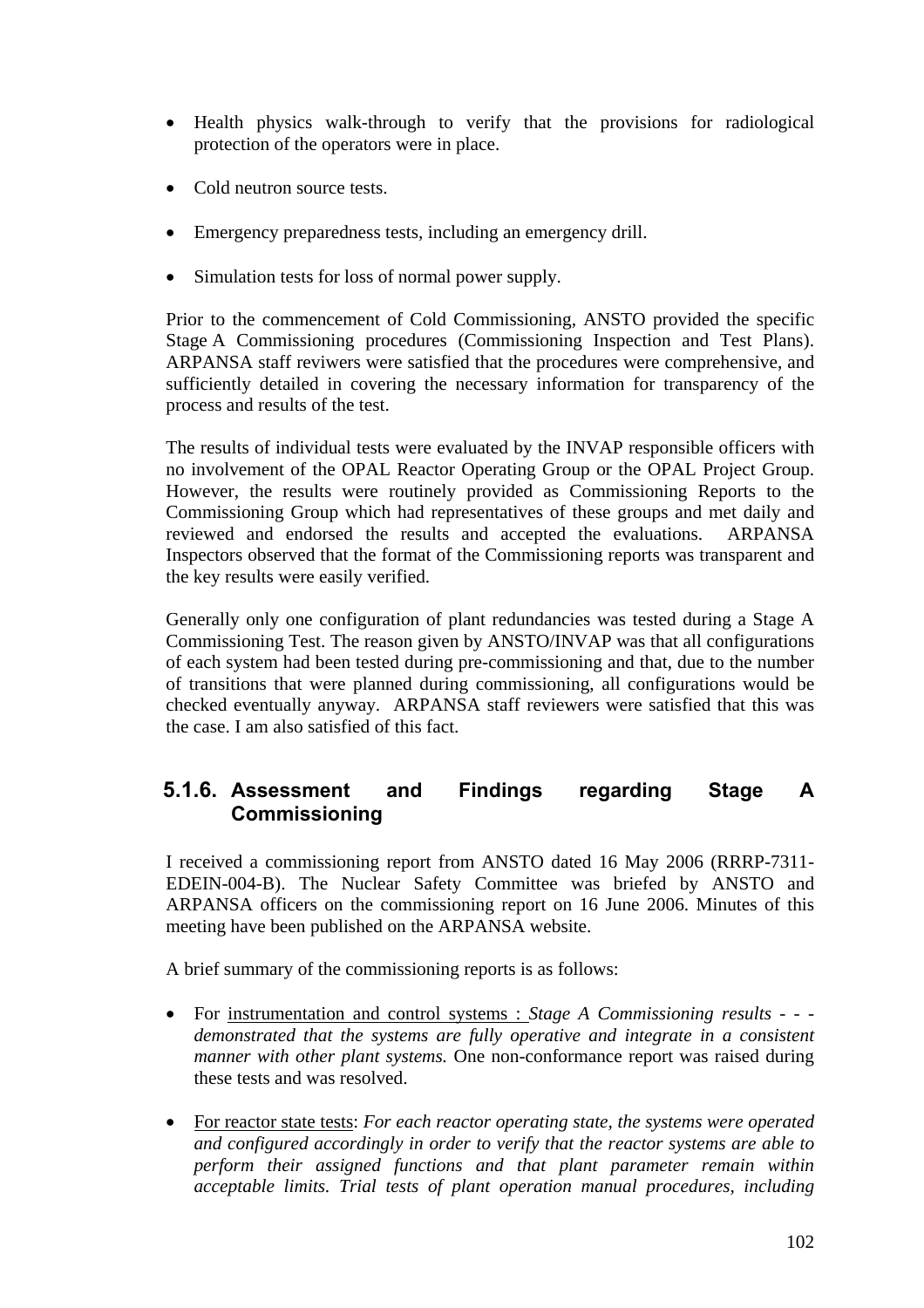*those for transitions between the various reactor operating states, were included in this series of tests.*

 *Reactor state tests included coolant flow distribution measurements which demonstrated that coolant flow rates within the reactor core and irradiation rig positions comply with the specified acceptance criteria. Also, a blocked fuel assembly simulation which demonstrated that its occurrence would be detected by the FRPS instrumentation was performed.* 

 *The operation of the PCS flap valves to initiate the transition from forced to natural cooling of the reactor core following a reactor shutdown was also tested and found to comply with the specified acceptance criteria.* 

- For containment systems tests: *the test for normal mode verified that containment conditions, including pressure, temperature and humidity, remained within acceptable limits, and that system instrumentation and interlocks relevant to the normal mode were functional. The test for containment isolated mode verified the triggering of the various groups of containment isolation closures, the correct operation of containment systems - - - during and following containment isolation, that containment conditions remained within acceptable limits and that system instrumentation and interlocks relevant to the isolated mode were functional.*
- For control room and emergency preparedness tests: the testing included *procedures for evacuation of the Main Control Room to the Emergency Control centre(ECC) and tests of the operation of the ECC ventilation and pressurization system - - - - . An emergency drill was also conducted -------. The results of these tests demonstrated an adequate level of emergency preparedness within the reactor and its operating organisation.*
- For electrical power systems tests: *the tests included verification of the effect of loss of the* normal power supply *on the reactor protection systems, shutdown systems, reactor control and monitoring system, control room consoles and wall panels, heat removal systems, containment and ventilation systems and* cold neutron source *systems. Also verified was the operation of the* secondary power supply *in response to loss of the* normal power supply *and its ability to supply essential loads including the containment systems, emergency lighting and ventilation, reactor cooling systems and instrumentation and control systems.*
- For other Stage A Commissioning Tests: *the entire facility cold run tests - demonstrated that the reactor facility is capable of operating with high availability over an extended period and the plant operating documentation is appropriate. Some tests originally planned for the cold run test relating to operation of irradiation facilities could not be completed due to incomplete installation of some items.*

*Cold Neutron Source tests - - - -were similar to those conducted during precommissioning but with deuterium loaded.* 

 *The results of the health physics walk- through was that health physics provisions, including radiation shielding, signage, monitoring equipment, personal protection equipment and decontamination facilities are in place and adequate.*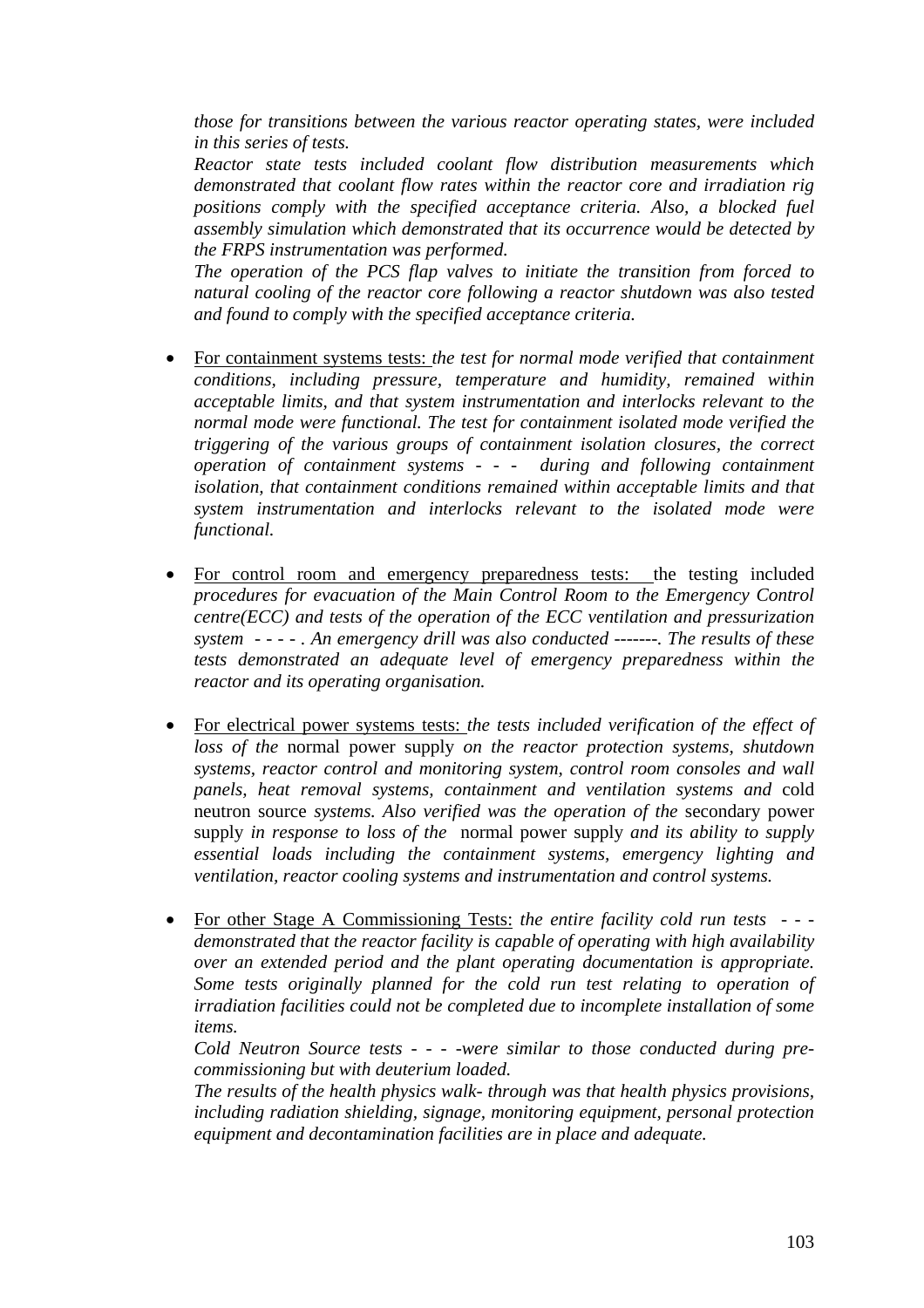Radiological measurements were made to provide a base line prior to the loading of any nuclear fuel.

The Commissioning Report dated 16 May states that at that time, there were 17 issues raised that had still to be resolved. The reasons for them not being resolved were variously that a replacement part is yet to be delivered by a supplier, a component is still being manufactured, or a repair task is ongoing. In general the planned actions were to repair and/or replace the instrument or component and conduct further tests.

ARPANSA inspectors witnessed many of the tests undertaken as part of the Cold Commissioning. A particular focus of the inspections was the verification and validation of the operating procedures. The ANSTO Operating Group involvement commenced in the latter stages of pre-commissioning and continued throughout the entire Stage A. The shift crew used the Operating Procedures on all occasions in preparing the reactor for commissioning tests, conducting and finalising the tests.

ARPANSA inspectors witnessed tests of operation in all reactor states and all allowable transitions between states, since these procedures are the most demanding for achieving safe operations. The inspectors observed that the process of verifying and validation the procedures worked very well and, although rigorous application of the Operating Procedures increased the length of time necessary to complete system tests, the tests were very thorough and detailed. It was evident that the OPAL operators were familiar with the Operating Procedures for the various reactor states and transitions between states. This reflected their heavy involvement in the review of the procedures over the previous two years and the simulator training to prove the procedures over the previous year.

Other matters covered in the ARPANSA inspection reports are:

- *The reactor control and monitoring system*. ARPANSA inspectors observed many commissioning activities that confirmed the functional performance of the RCMS for controlling reactor operations, monitoring operations and logging the status and operational data about reactor systems. An issue about the absence of a reference to the Control Rod Movement Protection Interlock (CRMPI) system in certain procedures was brought to ANSTO's attention. This was subsequently addressed by including a check of the status of the CRMPI as a step in start-up procedures, and providing for periodic in-service tests and inspections.
- *Main control room and consoles.* The tests and walkdowns confirmed the ergonomic and human-machine interface design aims, with two or more people able to monitor plant status simultaneously, good visibility of the above-pool area and good CCTV coverage of the plant.
- *Hydraulic tests of reactor core and rigs.* ARPANSA inspectors were satisfied that the measured pressure drops and flow distributions conform to those predicted in the Safety Analysis Report and the hydraulic assumptions used in the computational codes. The tests also confirmed the ability to detect blocked flow to a fuel assembly from the measured pressure drop across the core. The general handling of dummy fuel assemblies and irradiation rigs successfully tested equipment for handling, transfer and storage of fuel, irradiations and components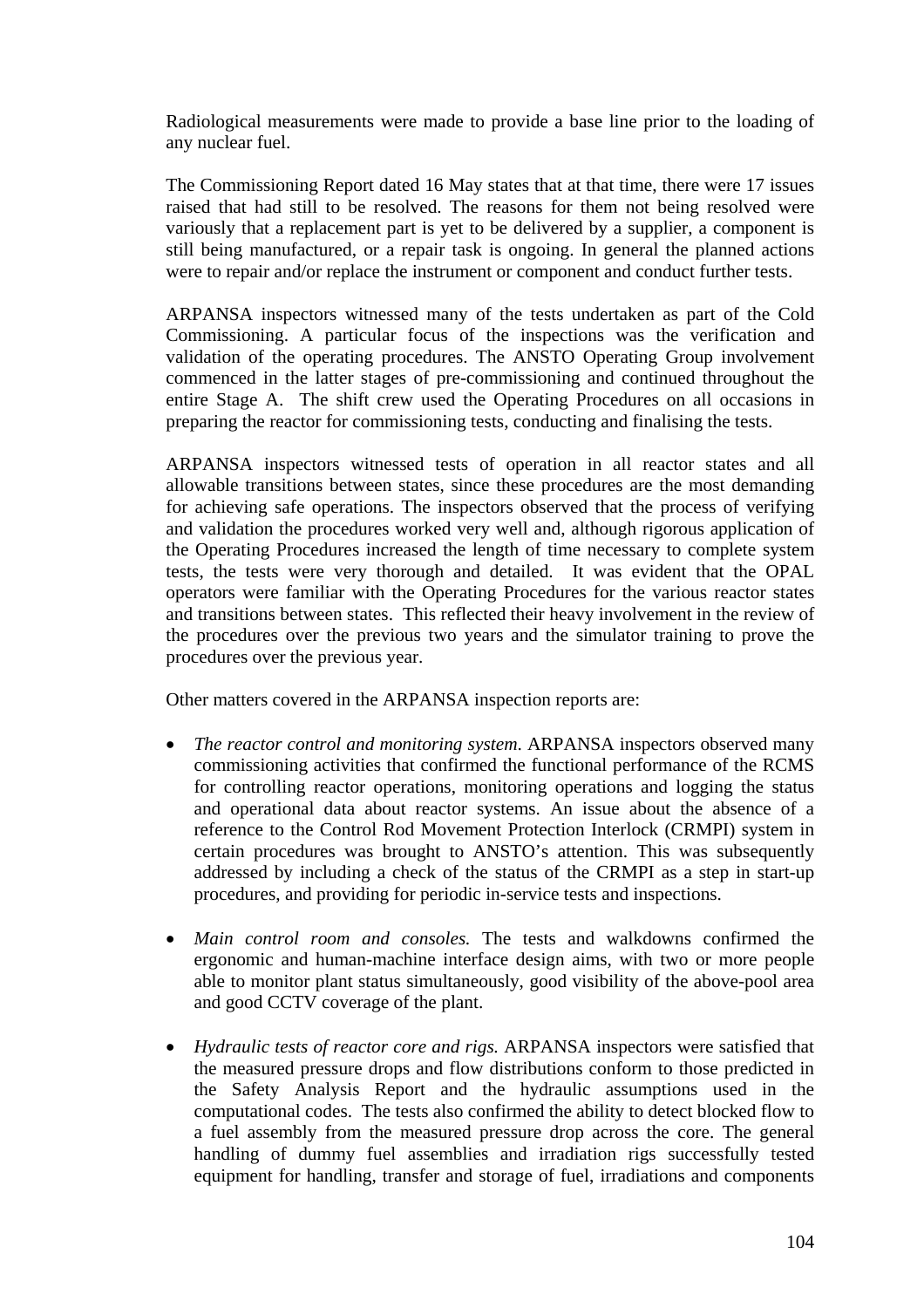and verified the handling procedures. These tests also provided good experience for OPAL Operations Group staff.

- *Protection systems and post accident monitoring system.* ARPANSA inspectors were satisfied that the tests confirmed that the First and Second Reactor Protections Systems and the Post Accident Monitoring System performed in accordance with the performance specifications necessary to fulfil their intended safety functions, as described in the Safety Analysis Report.
- *Reactivity control and shutdown systems*. Tests observed by ARPANSA inspectors demonstrated the response and insertion times of the First Shutdown System Control Rods. The times are well within the 900 ms specified in the SAR, both with pneumatic assist (about 450 ms) and without (about 700 ms). The Commissioning tests were in the Power state, with Primary Coolant System forced flow and the rods dropping against the direction of flow. During Pre-Commissioning, tests were also done in the Physics Test state, with no forced flow. Performance tests of the Second Shutdown System (SSS) reflected the complexities of the Reflector Vessel and Reflector Cooling System by conducting the tests with the FRPS, SRPS and FSS in such states as might best expose any latent or potential adverse interactions between the systems. Pre-Commissioning included confirmation of the reflector dump times with the six dump valves open and with five dump valves open (ie with a single failure). An issue about the SSS isolation valve in the heavy water plant room has been raised with ANSTO and ARPANSA inspectors observed that access to the valve was improved by providing a stand for plant operators while operating the valve.
- *Redundancy, independence and diversity in systems important to safety.* Numerous Commissioning walkdown inspections and tests confirmed correct implementation of separation for Safety Category 1 systems in cable trays, rooms and ducts. One issue is the close proximity of core outlet temperature sensors for the FRPS and SRPS. This was accepted by ARPANSA staff reviewers at the RFA design stage because the cables are well protected and routed separately out of the reactor pool. Walkdown inspections and tests confirmed that, to the extent practicable, reactor process control systems have been kept functionally and physically separate from safety systems, from measurement of the process variable (avoiding common sensors) through to shutdown actuation, so that a system is not relied upon to perform both control and safety functions.
- *Marking of safety systems.* ARPANSA inspectors confirmed that safety systems are effectively distinguished by clear markings (for example, colour codes or affixed notices) so that they stand out in identification against systems that are not important to safety. In general, the distinction between Safety Category 1, 2 and 3 systems and components is very clear.
- *Electrical tests.* The tests verified the correct functioning of interlocks, instrumentation and control (both local and on the RCMS), logic and operation of relays, transformers and breakers. A series of battery discharge tests were done during pre-commissioning. During Stage A commissioning, loss of offsite power tests checked the availability and the operation of the emergency power systems; standby power supply, uninterruptible power supply and emergency lighting.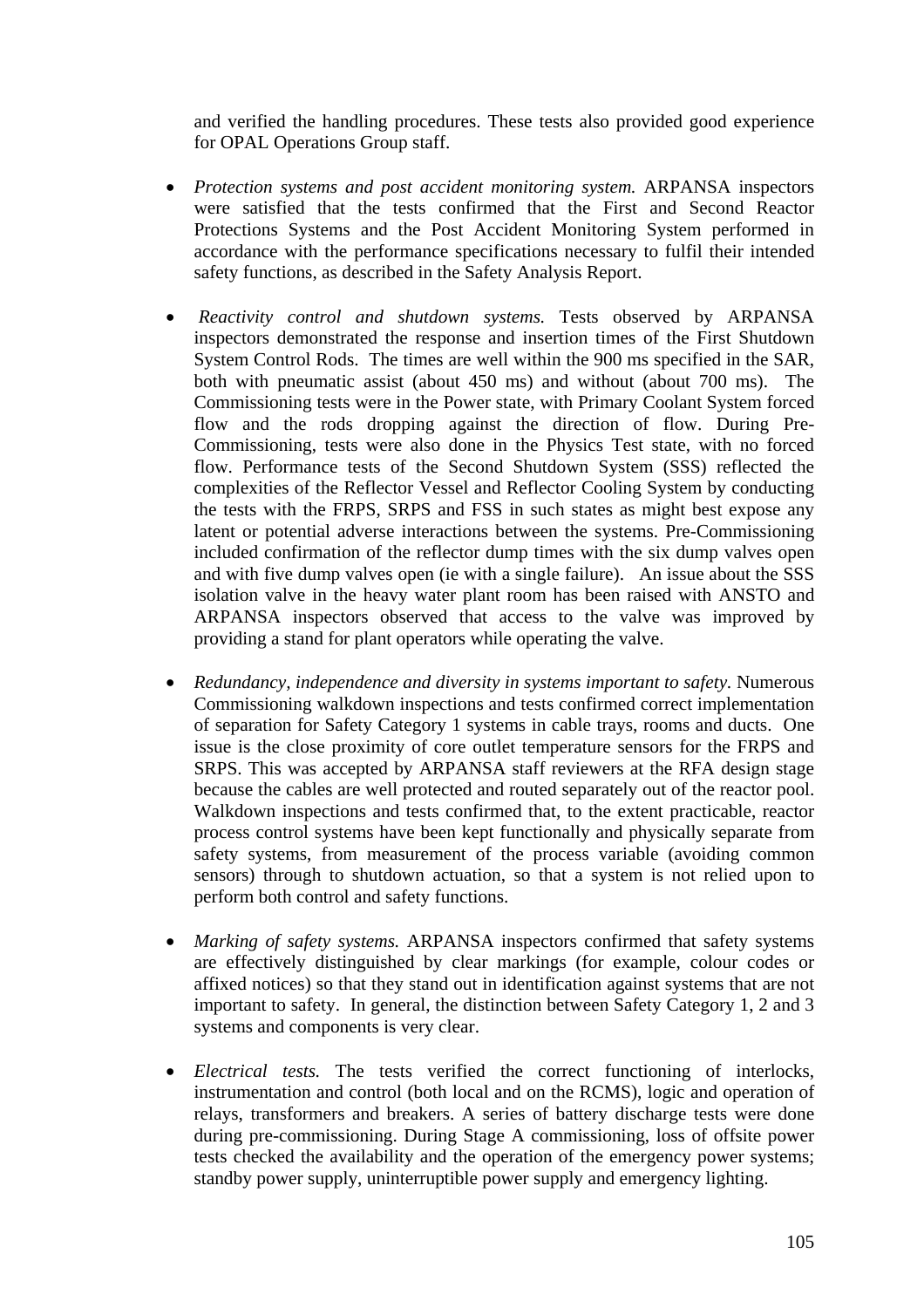• *Reactor containment functional performance tests.* ARPANSA inspectors were satisfied that the tests conformed to international practice and demonstrated acceptable leakage performance of the containment during commissioning. The tests also provide a sound basis for regular in-service leak tests to look for any degradation of containment leak tightness. ARPANSA staff reviewers are satisfied that the containment system has been demonstrated to provide a reliable, longterm, leak-tight barrier that would be effective in limiting the release of radioactive material to the environment in design basis and beyond design basis accidents.

The NSC received the ANSTO Commissioning report and was briefed by ANSTO and INVAP personnel and ARPANSA staff reviewers at its meeting on 16 June 2006. The draft minutes of the meeting record that:

*The Committee advised the CEO that the documentation provided and the briefing from ANSTO staff showed that the Stage A Commissioning appeared to have been adequately handled. There was some comment that ANSTO had produced one of its most 'readable' reports.* 

*Members indicated that there were some items in the Stage A Commissioning report that required clarification but the ANSTO discussion had generally resolved those issues with the Members.* 

Taking into account the ANSTO Commissioning report, the inspections by ARPANSA inspectors covering the commissioning and pre-commissioning of major safety items, the assessments by ARPANSA staff reviewers of the commissioning program and its results, and the view of the Nuclear Safety Committee, I find that the pre-commissioning and Stage A commissioning has been carried out consistent with international best practice in relation to radiation protection and nuclear safety. The outcomes of the pre-commissioning and Stage A commissioning demonstrate that the structures, systems, and components significant to safety, as they have been constructed, have functioned consistently with their design specifications.

# *5.2. Safety Analysis Report*

In this section, I assess the information required by the CEO to be provided as part of the Application, in particular item 16, namely '*A final safety analysis report that demonstrates the adequacy of the design of the controlled facility, and includes the results of commissioning tests.'*

## **5.2.1. Overview of the Safety Analysis Report**

Assessment of the Preliminary Safety Analysis Report (PSAR) as demonstrating the OPAL reactor safety case was an important factor in my decision to issue a licence to construct the OPAL reactor. I was satisfied that it fulfilled its primary purpose of demonstrating that the proposed reactor would be safe.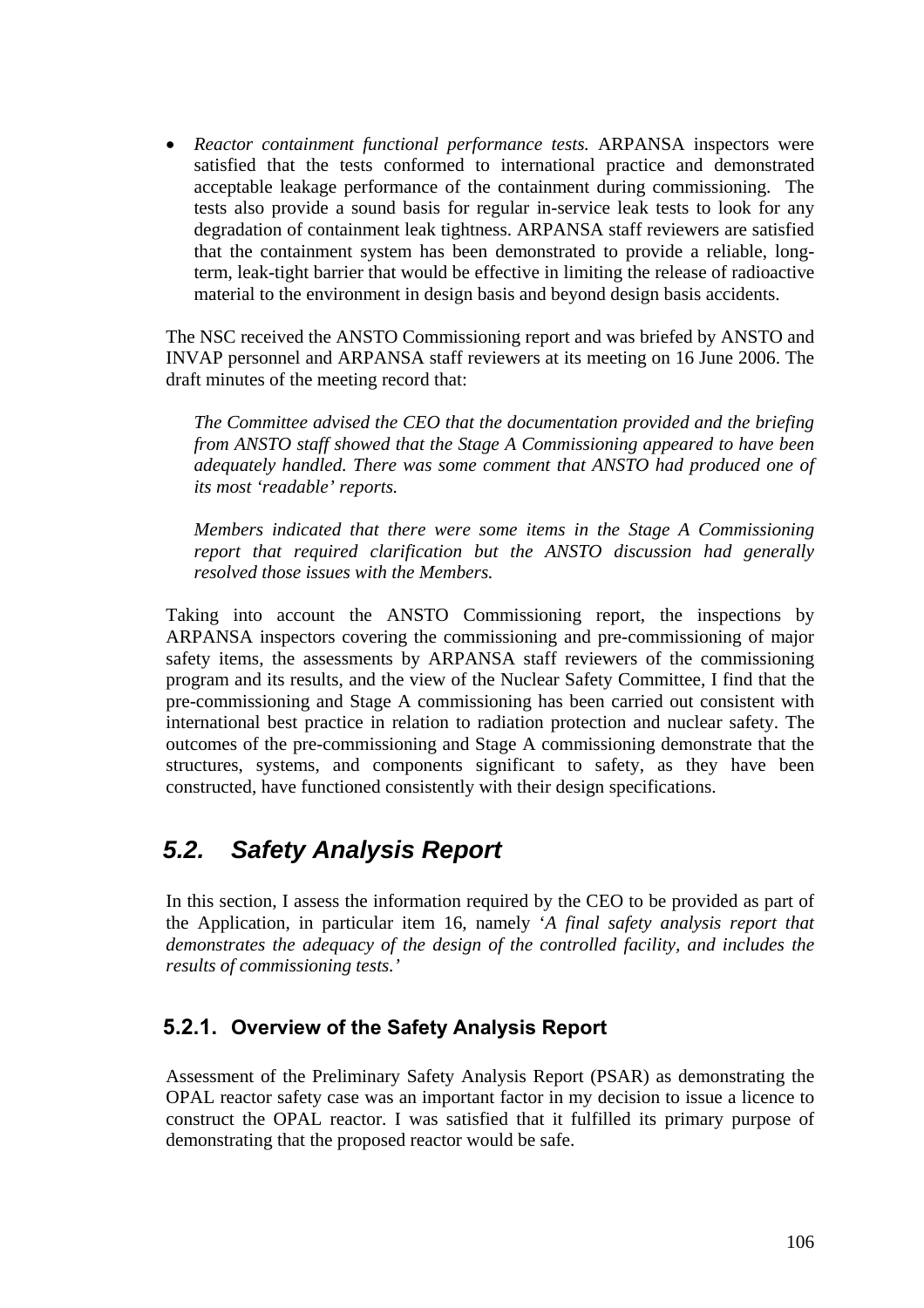Because much of the detailed engineering design of the OPAL reactor was not complete at the time, the ARPANSA staff reviewers made about 100 recommendations for ANSTO to take into consideration during development of the detailed design and the 'final' Safety Analysis Report (SAR). Matters arose during the development and assessment of RFAs under the construction licence, as described above, that required (or will require) each to be properly recorded in the SAR.

The changes to the SAR presented with the application for a licence to operate the OPAL arise from the completion of the detailed design and construction which took into account the ARPANSA staff reviewers recommendations, safety significant design changes discussed in the assessment of construction above and continued analysis of the performance of systems in the light of the detailed design.

There are further revisions to the SAR that I will require ANSTO to undertake so that the SAR incorporates all matters that arose during the review of requests for approval to construct under the facility licence authorising construction of the OPAL reactor. ANSTO has undertaken to complete this revision.

It is important for me to assess whether the changes to the safety analysis, contained in the SAR and the revised PSA discussed below, made since I considered the application for a facility licence authorising ANSTO to construct the OPAL reactor in 2002, change my overall finding, that I set out in the previous decision authorising construction of the OPAL reactor, that the reactor should be able to be operated safely.

The SAR consists of twenty chapters. It describes the reactor site, the as-built reactor facility and its design, the process and safety systems and experimental facilities, and presents results of safety analyses to demonstrate adequacy of the as-built safety related structures, systems and components. It includes details of the safety principles and criteria applied to the design and how the reactor systems are integrated to protect the reactor, operating personnel, the public and the environment. The SAR assesses the consequences of anticipated operational occurrences, design basis accidents and severe accidents to show that the design safety limits and radiological criteria are met.

The SAR was closely reviewed by ARPANSA staff reviewers and a large number of questions were sent to ANSTO as a consequence of that review and subsequently ANSTO responses were considered by ARPANSA staff. A summary working document assessing the SAR was prepared to inform my decision.

## **5.2.2. The basis of the safety analysis**

The *Safety Requirements* state:

*A safety analysis shall be conducted of the design of the research reactor. The safety analysis shall include analyses of the response of the reactor to a range of postulated initiating events (such as malfunctions or failures of equipment, operator errors or external events) that could lead either to anticipated operational occurrences or to accident conditions. These analyses shall be used as the basis for the design of items important to safety and the selection of the OLCs for the reactor. The analyses shall also be used as appropriate in the development*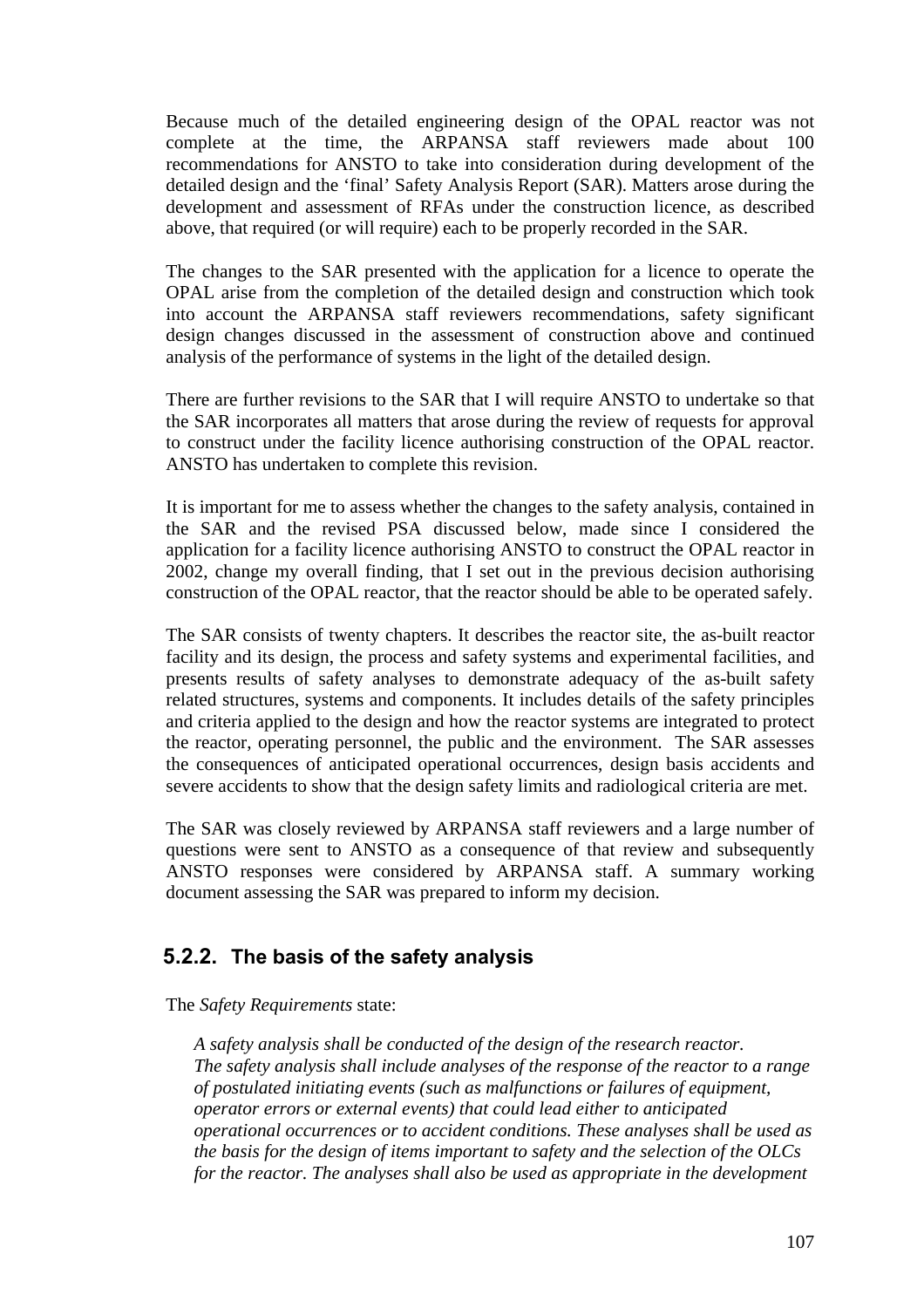*of operating procedures, periodic testing and inspection programmes, record keeping practices, maintenance schedules, proposals for modifications and emergency planning.*(NS-R-4, para 6.72)

This statement draws out a number of features of what I expect a safety analysis to contain, having regard to international best practice in radiation protection and nuclear safety:

- The analysis begins with a range of 'postulated initiating events';
- The events include those leading to accidents;
- The analysis contributes not only to the design of the reactor's systems, structures and components, but to matters affecting operation throughout the life of the reactor.

The primary approach to safety analysis is a deterministic approach – that is, the initiating event is assumed to occur and then the response of the control and safety systems is analysed to assess whether safety limits are exceeded. The aim of the deterministic analysis is to show that for all credible initiating events, the reactor systems will work in a way that avoids safety limits being exceeded; and in case of highly unlikely initiating events any radiological release can be mitigated.

The performance of the reactor systems flowing from the initiating events being assumed to take place is analysed using thermal-hydraulic and neutronic computer codes and on the basis of conservative assumptions. The analysis draws on the idea of 'defence in depth' in the design. This is the idea that a reactor design should address safety at five levels. It can be illustrated by this table adapted from one in the OPAL reactor SAR:

| Level    | Objective                                                                                                                                        | How achieved                                                          |
|----------|--------------------------------------------------------------------------------------------------------------------------------------------------|-----------------------------------------------------------------------|
| Level 1  | Prevention of abnormal operation and failures                                                                                                    | Conservative design and high quality in<br>construction and operation |
| Level 2  | Control of abnormal operation and detection of<br>failures                                                                                       | Control, limiting and other surveillance features                     |
| Level 3  | Control of accidents within the design basis                                                                                                     | Engineering safety features and accident<br>procedures                |
| I evel 4 | Control of severe plant conditions, including<br>prevention of accident progression and<br>mitigation of the consequences of severe<br>accidents | Complementary measures and accident<br>management                     |
| Level 5  | Mitigation of radiological consequences of<br>significant releases of radioactive materials                                                      | Siting<br>Off-site emergency response                                 |

The safety analysis then should show that all the initiating events that have a reasonably credible chance of occurring during the life of the reactor will be handled by the levels of defence in depth up to and including level 3. The safety analysis needs also to review some events that are highly unlikely – 'beyond design basis accidents' – and review their impacts in the light of defence in depth levels 4 and 5.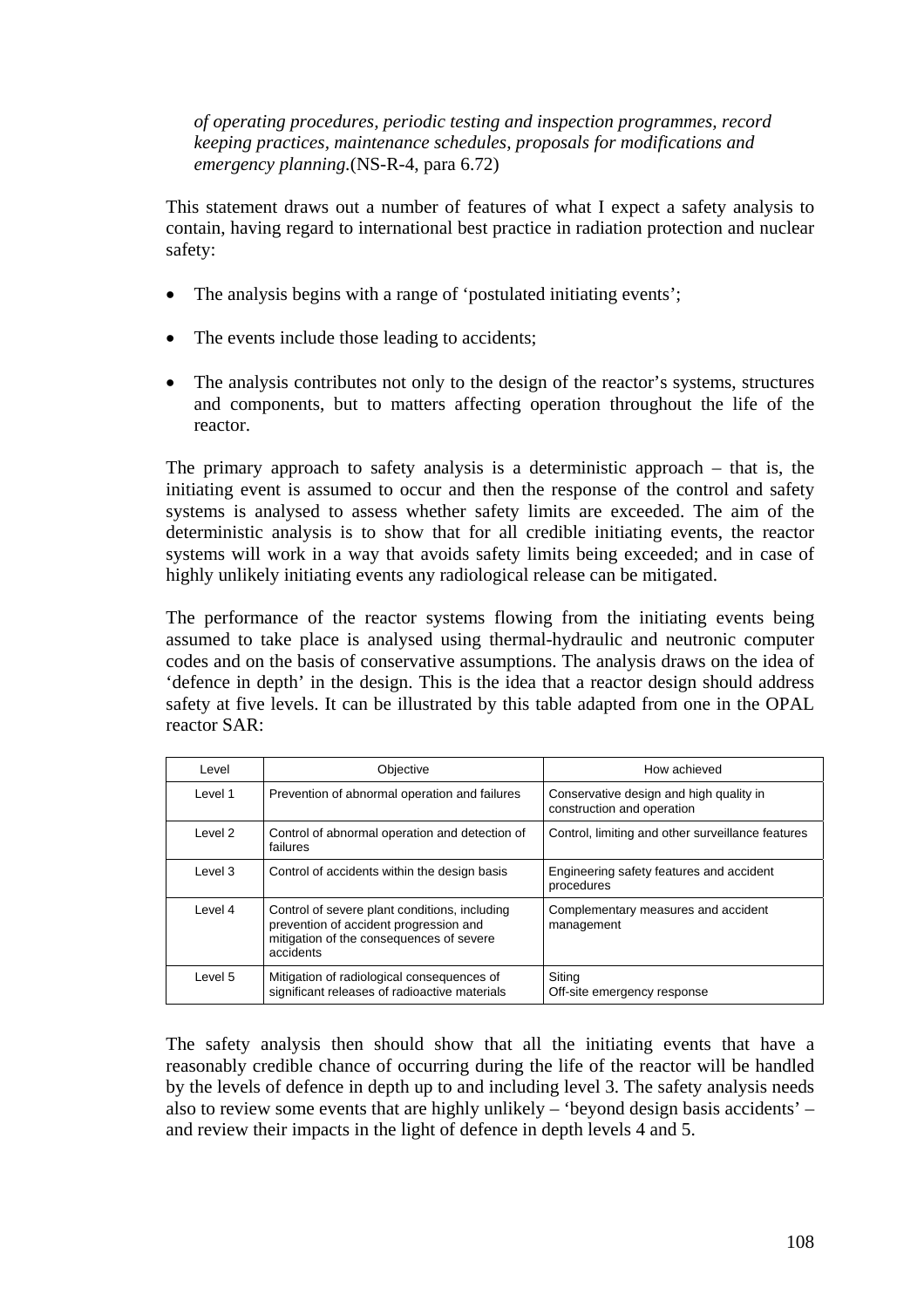The deterministic safety analysis is made manageable by only fully evaluating those initiating events the consequences of which exceed the results of other initiating events of the same type. That is, only the most severe event of a class is fully analysed.

The fundamental safety limit that the designers have chosen to apply in the safety analysis of the OPAL reactor is that the temperature of the fuel meat in the fuel plates must be kept below  $400^{\circ}$ C for all 'design basis' accidents. This temperature is chosen as being well below the temperature at which it is known that the fuel will blister and begin to release fission products. For the purposes of the analysis and the setting of measurable safety limits, this fuel meat temperature limit is in turn translated into limits to the heat flux in the coolant to be at levels below where bulk boiling phenomena take place and the coolant degrades in its effectiveness.

In modern safety analysis, probabilistic safety assessment (PSA) is also carried out. As the name implies, this approach endeavours to estimate the probability of combinations of events occurring that may lead to a severe accident. PSA includes both design basis accidents and beyond design basis accidents and generally a PSA is performed that provides a surrogate for consequences, namely the core damage frequency (CDF). For the OPAL reactor a PSA was performed that calculated the CDF for a range of faults and internal (fire) and external (seismic) events, as well as the performance and reliability of the containment building and its engineered safety features. A revised and extended PSA has been carried out and submitted as part of the application.

## **5.2.3. Issues in the Accident Analysis**

#### *5.2.3.1. Scope of the Accident Analysis*

In my statement of reasons in relation to my decision to issue a construction licence for the OPAL reactor, I referred to the fact that ARPANSA staff reviewers and public submissions were of the view that there should have been analysis of some more severe accidents so as to fully demonstrate the robustness of the design. Thus, during the assessment of the PSAR for the construction licence, ARPANSA sought analysis of certain additional 'events of interest' that had not been included in that PSAR. These analyses were supplied and were assessed as a part of the overall assessment process. I also required that there be a further analysis of a single fuel assembly melting in water to test the effect on the habitability of the main control room.

The SAR submitted with the Application did not include these accident analyses. Nor did it include the analysis of the Reference Accident that had been chosen by ARPANSA to test the siting of the reactor and endorsed in this regard by the Minister for Environment and Heritage in the context of the environmental impact assessment (EIS) process.

ANSTO's position was that these events were not credible in the context of the design of the OPAL reactor. I accept that there can be differing judgments about where to stop the process of analysing initiating events, but it was my view and consistent with the *Safety Requirements* that as it had formed the basis for siting licence, the EIS and the emergency response planning on and off site, the Reference Accident needed to be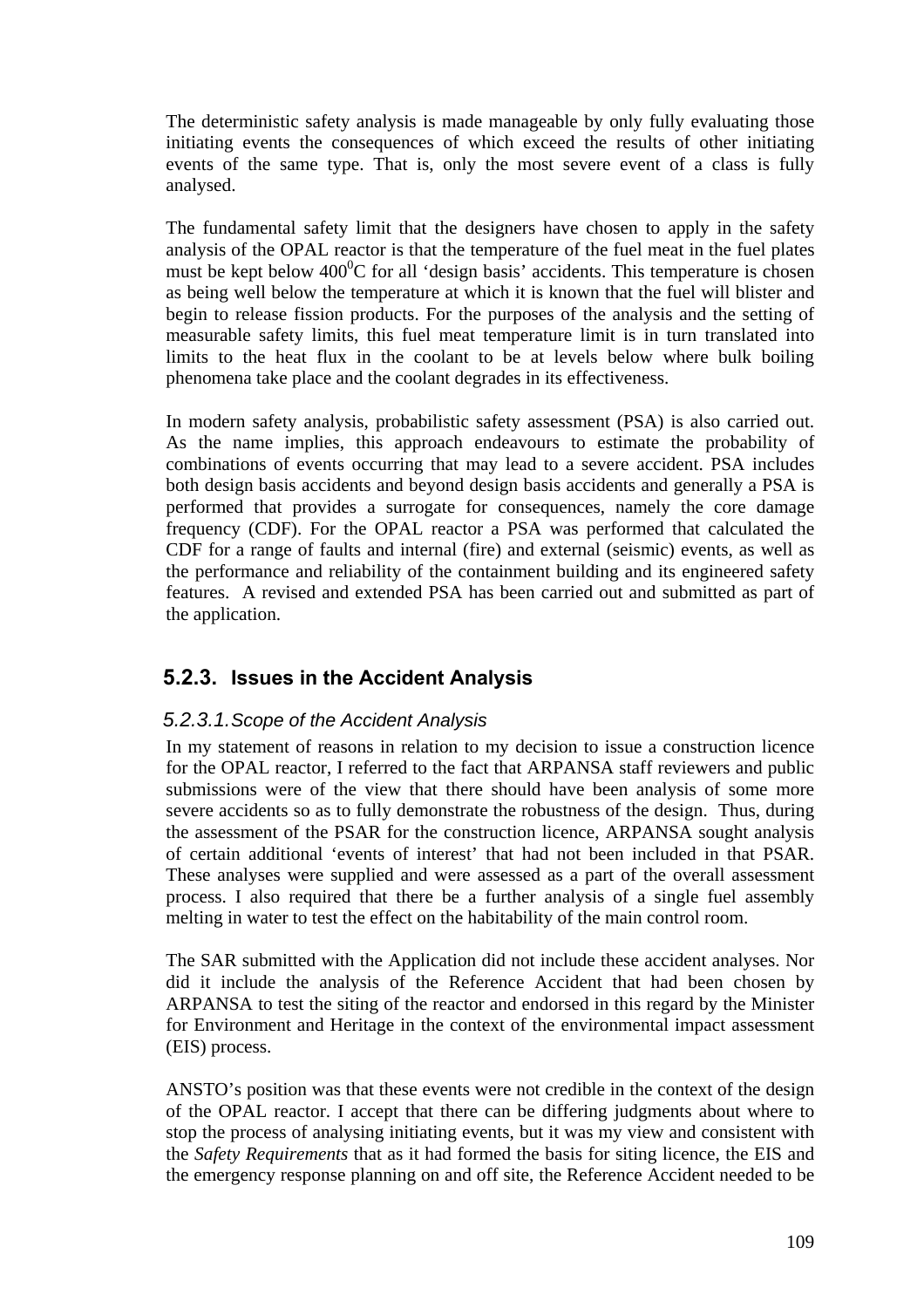included as part of the SAR for the OPAL reactor. The melting of a single fuel assembly was, at least reasonable to consider as a beyond design basis accident caused by blockage of a fuel assembly by a foreign body.

ANSTO did submit analysis of the release of tritium from the cold neutron source, the melting of a single fuel assembly, the Reference Accident, as addenda to the SAR. These demonstrated that the radiological consequences of these accidents were acceptably low. Additionally, ANSTO provided addenda analysing the impact of a fuel oxide layer, discussed in the next section. I find that these analyses demonstrate that the reactor stayed safe in these circumstances.

#### *5.2.3.2. Fuel Oxide Layer*

The fuel assemblies for the OPAL reactor consist each of 21 fuel plates. The fuel plates are made up of fuel meat –uranium silicide powder dispersed in aluminium – and an aluminium cladding that separates the fuel meat from the coolant water. It is to be expected that the aluminium cladding sitting in water for a period of months will develop a layer of oxide on its surface. The significance of such an oxide layer is that it represents an additional layer of material through which heat must flow from the fuel into the cooling water. The oxide layer, further, is of low thermal conductivity – it is much less effective than the aluminium cladding in allowing the flow of heat. In both normal operation and when accidental 'transients' occur, the existence of an oxide layer will result in a higher temperature in the fuel meat than would otherwise occur. There will also be higher temperatures at the boundary of the meat and cladding, at the cladding-oxide boundary and the oxide-coolant boundary.

In the PSAR, it was argued that control of the cooling water chemistry so as to limit the conditions that would support the development of an oxide layer, with the particular type of aluminium employed as cladding, meant that a significant oxide layer should not be formed. It was not, therefore, taken into account in the analyses undertaken in the PSAR.

However, at the time of submission of RFA095 seeking my approval for the manufacture of the fuel in March 2004, INVAP had carried out further detailed analysis to assess whether an oxide layer may be formed and to analyse the effect of the oxide layer on the relevant temperatures involved. Drawing on results obtained from international research reactor fuel testing, INVAP acknowledged that an oxide layer would form. Using an international model for the formation of an oxide layer in the temperature and water conditions designed to be experienced in the OPAL reactor, the maximum thickness of the oxide layer was calculated to be 49 microns. This thickness would arise on the hottest fuel element at the end of its planned time in the reactor, conservatively assumed to be 190 days with more adverse water chemistry than anticipated for the OPAL reactor.

At the assessed maximum thickness of oxide layer, the effect on the fuel elements affected at full reactor power is to increase the maximum cladding inner temperature of the hottest fuel plate from 108.6 degrees reported in the PSAR to 151.8 degrees in the SAR and the maximum fuel meat temperature from 115.2 degrees to 158.8 degrees. While this is a significant change (noting the conservative assumptions applied) it does not have significant implications for safety in normal operation.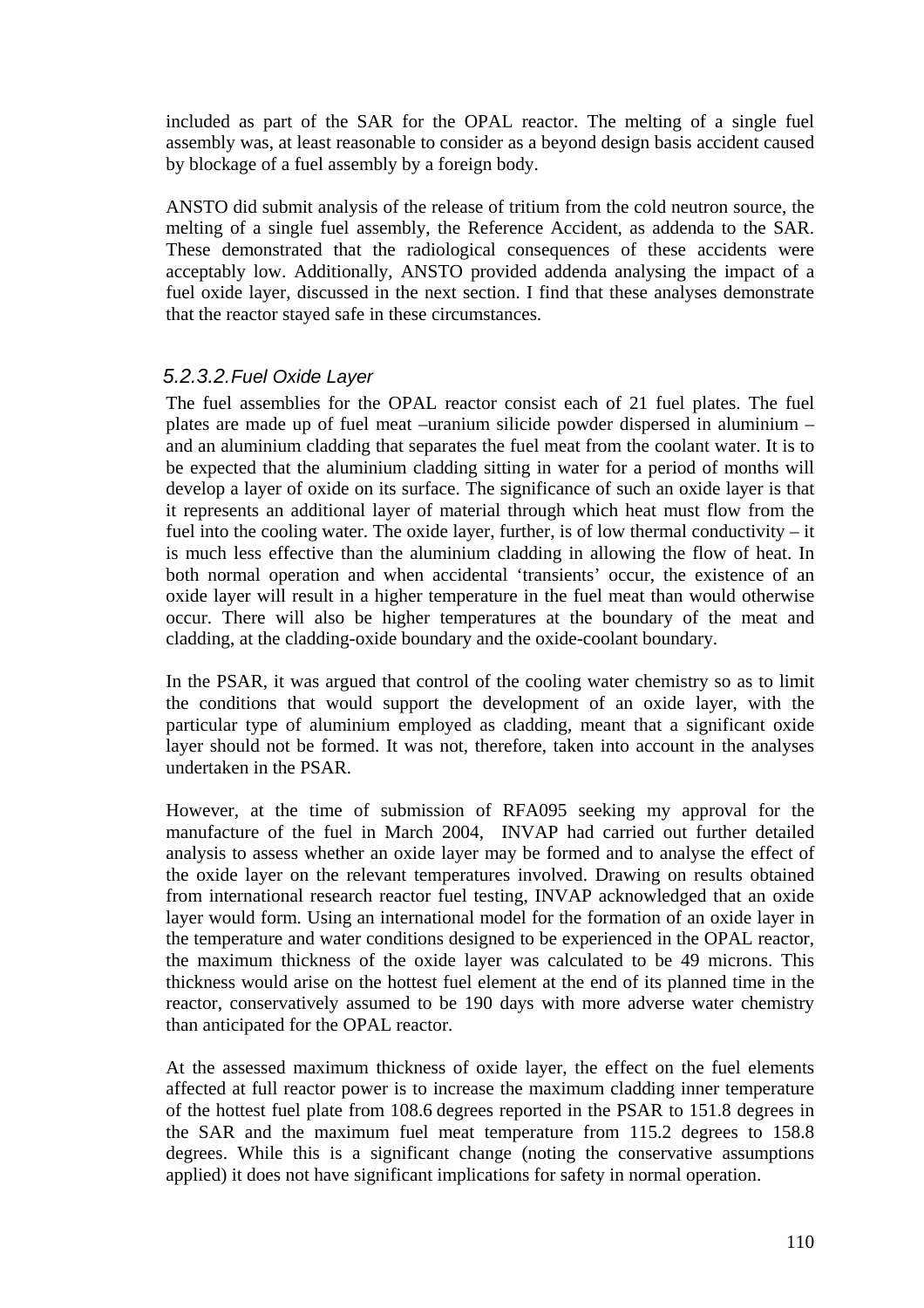The analysis of the reactor transients presented in the SAR does, as mentioned above, use parameters related to heat flux and critical boiling phenomena in the coolant as a marker for the fundamental limit of temperature of the fuel meat. At first, it was not clear to ARPANSA staff reviewers that these analyses (presented in chapter 16 of the SAR) had included the effect of the oxide layer. ANSTO asserted that it was included – pointing out that the relevant thermal-hydraulic computer code included the oxide layer. ANSTO provided additional calculations from INVAP that assessed the most severe reactivity insertion case assuming the maximum thickness oxide layer. These calculations included all the relevant temperatures including the fuel meat and taking into account the oxide layer. Notably, the event where the first shutdown system failed and the reactor was shut down by later operation of the second shutdown system, produced a maximum fuel meat temperature close to, but still with a margin to the  $400^{\circ}$ C limit chosen by the designers as the relevant safety limit.

I find that the analysis of the fuel oxide layer has been adequately carried out and demonstrates that the reactor stays within its safety margins during the most demanding transient. It is, however, important that it be clearly recorded that the margins have been reduced as a result of this analysis.

## **5.2.4. Probabilistic Safety Analysis (PSA)**

#### *5.2.4.1.Description of the PSA*

A publication by INSAG (*Probabilistic Safety Assessment, INSAG-6, 1992)* some time ago provides a good definition of PSA:

*In practice, PSA aims at:* 

- *identifying and delineating the combinations of events that may lead to a severe accident;*
- *assessing the expected probability of occurrence for each combination;*
- *evaluating the consequences.*

*In order to perform these tasks, PSA methodology integrates information about plant design, operating practices, operating history, component reliability, human behaviour, accident phenomena, and (in its widest application) potential environmental and health effects. The approach aims at achieving completeness in identifying possible mishaps, deficiencies and plant vulnerabilities, and providing a balanced picture of the safety significance of a broad spectrum of issues, including the uncertainties of the numerical results.* 

Any PSA must necessarily be reviewed and should evolve over the life of the reactor as more is learned about the specifics of that reactor's operations, reliability and the relevant human factors. This is especially the case for research reactors, where there is a more limited database of knowledge about the performance of some systems and components than exists for power reactors.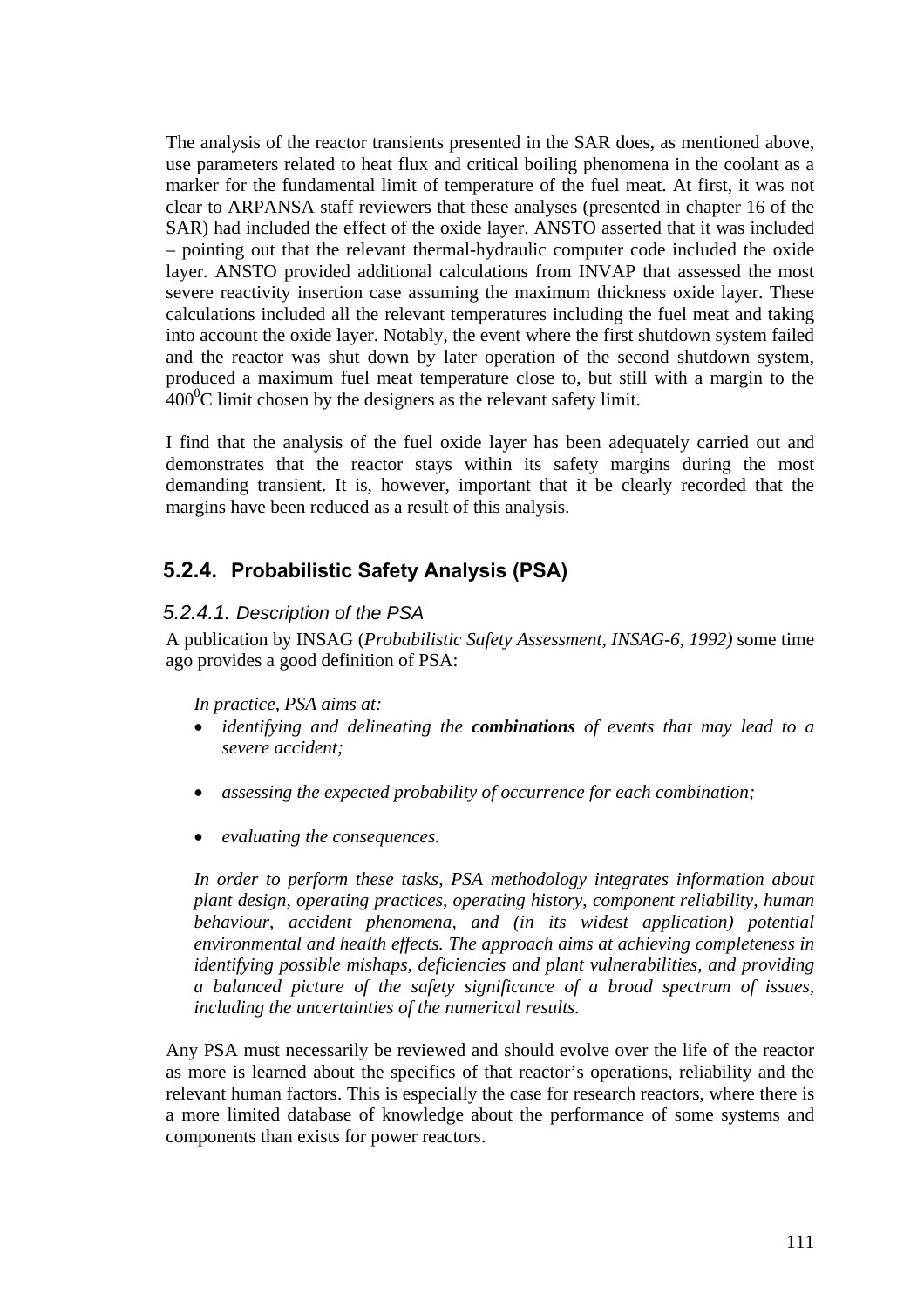The PSA for the OPAL reactor is what is known as a level I PSA. It treats sequences of events in detail to the point where it is possible to estimate their contribution to a frequency for damage to the core of the reactor. A Level II PSA would undertake detailed probabilistic modelling of how radionuclides might be released from the fuel and interact with the materials in the reactor facility and the containment leading to an estimation of release to the environment. Finally, a Level III PSA models the pathways in the environment to estimate doses to people as a consequence of a release.

The OPAL reactor PSA has some aspects of Level II and III in order to allow estimates of the frequency-dose targets that are sought in ARPANSA's *Regulatory Assessment Principles.* 

ANSTO included a PSA together with the PSAR at the time of its application for a construction licence. As part of its assessment of the construction licence application, ARPANSA made a number of recommendations about improving the PSA. The version submitted with the Application is upgraded with more information drawn from the detailed design and encompassing the previous ARPANSA recommendations that arose from the assessment of the application for a facility licence authorising construction of the OPAL reactor.

The PSA submitted with the application includes a fire PSA, being the probabilistic analysis of fire events and their potential impact on nuclear safety of the plant and directs particular attention to the locations where the occurrence and spread of fire will lead to damage to safety systems and ultimately core damage. I find that it demonstrates that, because core cooling in the OPAL reactor is achieved by natural convection and given the large volume of water in the Reactor Pool, fires do not contribute significantly to core damage frequency.

In preparing this version of the PSA, INVAP SE, the Contractor tasked with constructing the OPAL reactor, had preparatory material in five key areas independently reviewed. The areas were: initiating events; event tree headings; reactor containment system; fire PSA; and human reliability analysis (the proposed method of treatment of human errors). The review was available to ARPANSA staff reviewers and the reviewer supported the approaches taken in carrying out the PSA, notably with regard to the range of initiating events considered.

ANSTO/INVAP advised that the particular methodology adopted to carry out the PSA followed that methodology recommended in a PSA guide produced by the United States Nuclear Regulatory Commission<sup>17</sup> and an IAEA document<sup>18</sup>.

An important part of any PSA is the treatment of failures that may have a common cause. This is because the observed failure probability of a set of items is often significantly greater than would be predicted by the product of the individual item failure probabilities. For this reason, common cause failures are modelled in PSA studies and usually make an important contribution to the estimated risk. The approach taken in the PSA for the OPAL reactor to this dependent failure modeling was to adopt the premise that ultimately all such failures are due to human error and to

 $\overline{a}$ 

<sup>&</sup>lt;sup>17</sup> PRA procedures guide, US Nuclear Regulatory Commission, NUREG CR-2300, 1983.

<sup>&</sup>lt;sup>18</sup> Application of Probabilistic Safety Assessment to Research Reactors, IAEA-TECDOC-517, IAEA, 1989.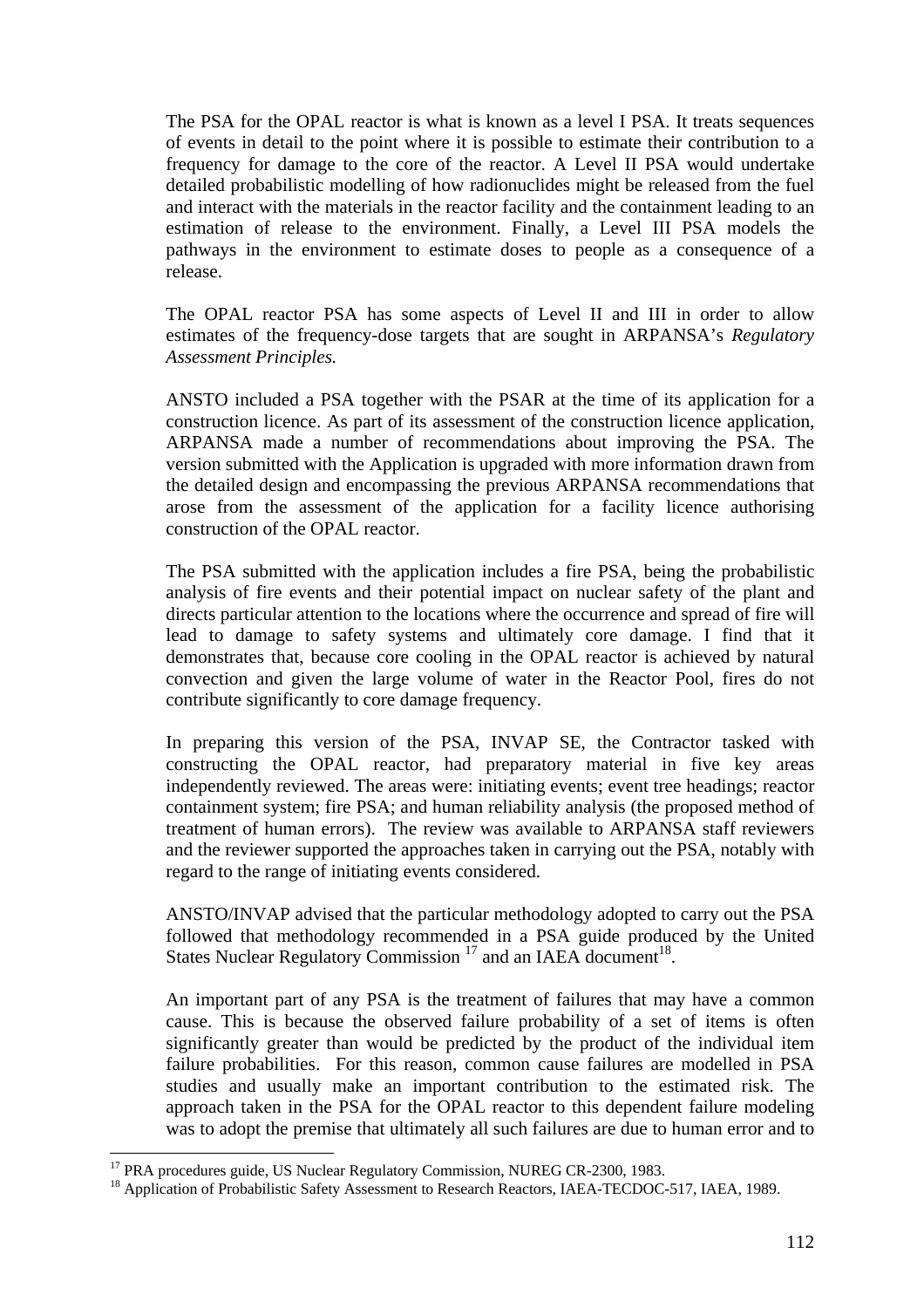use a human reliability analysis approach. For example, there may be design errors that result in a hidden design flaw in a set of identical components that fulfil a redundant function. It is postulated that the flaw exists with some probability and if present could cause all such items to fail simultaneously on demand. The process of reviewing and checking the design is modelled, with probabilities assigned to the design flaw not being found at each stage of the review and checking.

#### *5.2.4.2. PSA Outcomes and Assessment*

In brief summary, the results from the PSA are that the mean core damage frequency from internal events is  $1.43x10^{7}$  per year; for external (seismic) events, it is  $3.75x10^{7}$ per year. The Fire PSA estimates that the frequency of core damage for fire events is  $1.28x10^{-8}$  per year, less than 10% of the contribution from the internal events.

In addressing consequence analysis (the Level III PSA considerations), ANSTO has chosen not to assess the consequences of core damage on the grounds that any given core damage scenario is of such low probability that they are not considered credible (below  $10^{-6}$  per year). Instead the consequences of several other forms of accident that could lead to radioactive release are examined: fuel channel local blockage events; irradiated fuel handling events; and reactor utilisation events, being the loss of cooling flow (local or global) to the bulk production irradiation facility targets. The probabilities and release inventories of the credible scenarios are estimated. The performance of the containment is then considered. Using reasonably conservative assumptions about the performance of the containment systems and conservative modelling assumptions, the doses to people at the edge of the buffer zone at 1.6 km is calculated for each of the scenarios. The results demonstrate doses well below levels of regulatory concern, at worst in the region of tens of microsieverts.

ARPANSA staff reviewers took the view that the lack of consequence analysis for core damage because of low values estimated for core damage frequency was not in accordance with ARPANSA Regulatory Assessment Principle 37, which suggests that an investigation of individual accidents having frequencies down to about  $10^{-7}$  per year should be undertaken to establish that there is no sudden unacceptable increase in consequences in the vicinity of  $10^{-6}$  per year. The seismic induced loss of coolant and loss of flow accidents are cases in point since they have core damage frequencies of  $1.25x10<sup>-7</sup>$  per year and  $2.5x10<sup>-7</sup>$  per year respectively, and the seismic event could degrade the containment.

The ARPANSA staff reviewers examined the effect of this omission and were satisfied that neither case would result in a 'cliff edge' increase in unacceptable consequences (Principle 37).

Overall, I am satisfied that the PSA compares favourably with international best practice in relation to radiation protection and nuclear safety and it reflects the completed design of the reactor. I find that it is improved in methodology over that submitted with the construction licence application. It includes a fire PSA, and addresses human reliability systematically. I find that it demonstrates that: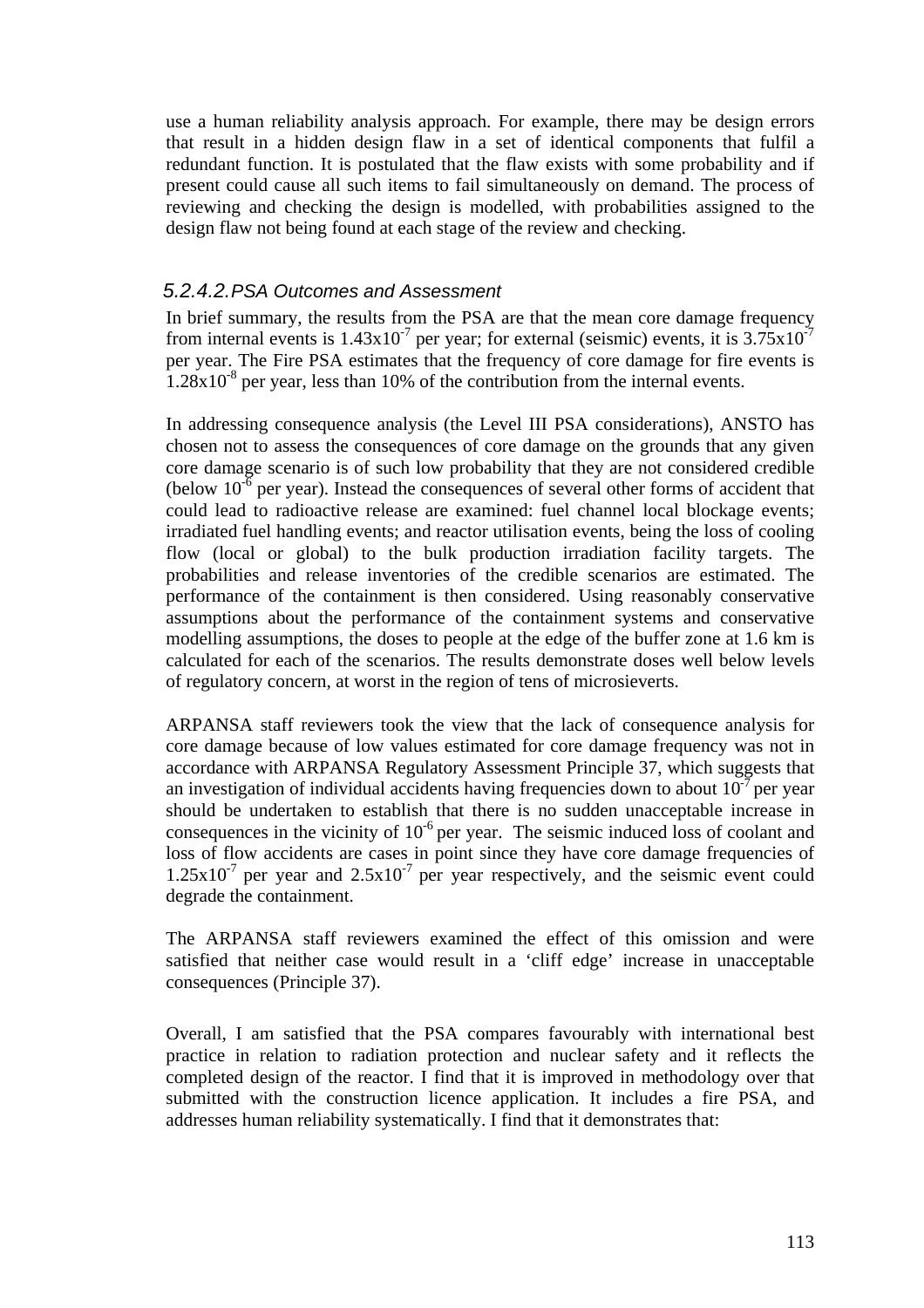- the core damage frequency is well below the objective of  $10^{-5}$  per year, by at least one order of magnitude
- no single accident dominates overall risk and safety systems adequately protect against design basis accidents
- the protection systems are highly reliable.

#### *5.2.4.3. Continuing Development of the SAR and PSA*

As noted from the *Safety Requirements* the SAR continues to play an important role in the operation of the reactor over its lifetime and indeed for its decommissioning as the fundamental statement of the how the design of the reactor achieves safety. The Operational Limits and Conditions are derived from the SAR (including the PSA). It is used in the development and change to operating procedures, testing and inspection programs, record keeping and emergency planning. It would form the basis for consideration of any proposed modification of the reactor or its utilization. Experience with operation of the reactor in turn needs to be fed back into the SAR. Thus, it is also important to assess the standard of the document in being robust and well supported – able to be used for its purposes long after the people directly involved in and closely familiar with the design and construction are no longer available.

I find that the SAR ANSTSO has submitted for the OPAL reactor has established the safety case for the reactor that allows me to license its operation. It is comparable to the SARs for other research reactors. I find that it could be distinctly improved as the ongoing repository of design information and intelligence. ARPANSA staff reviewers during the assessment have raised questions about the wording of the SAR and especially the completeness of the referencing to supporting documents containing, for example, the detailed calculations of events. For this reason, I have placed a licence condition on the licence to operate the OPAL reactor that ANSTO update the SAR particularly with more thorough referencing of supporting documentation. ANSTO has agreed to make the changes as the SAR is reviewed and completed following commissioning. I am satisfied that ANSTO now understands the changes that need to be made to the SAR.

Taking into account the views of the ARPANSA staff reviewers and comparing the SAR and PSA with international best practice, I find that they constitute a sound basis for demonstrating the safety of the OPAL reactor and will be a valuable tool over the operating life of the reactor as they are developed in the light of operating experience*.*

#### **5.2.5. Panellist Report**

I note that in his report to me as a panellist on the public forum, Professor Falk recommended that *a licence to operate the OPAL nuclear research reactors should NOT be granted until:*

*(i) it has been clearly demonstrated (including through disclosure of contingencies considered) that the chances of a serious accident are remote. Any information withheld in this process for security reasons should be demonstrated by an appropriate process of independent external review to be consistent with*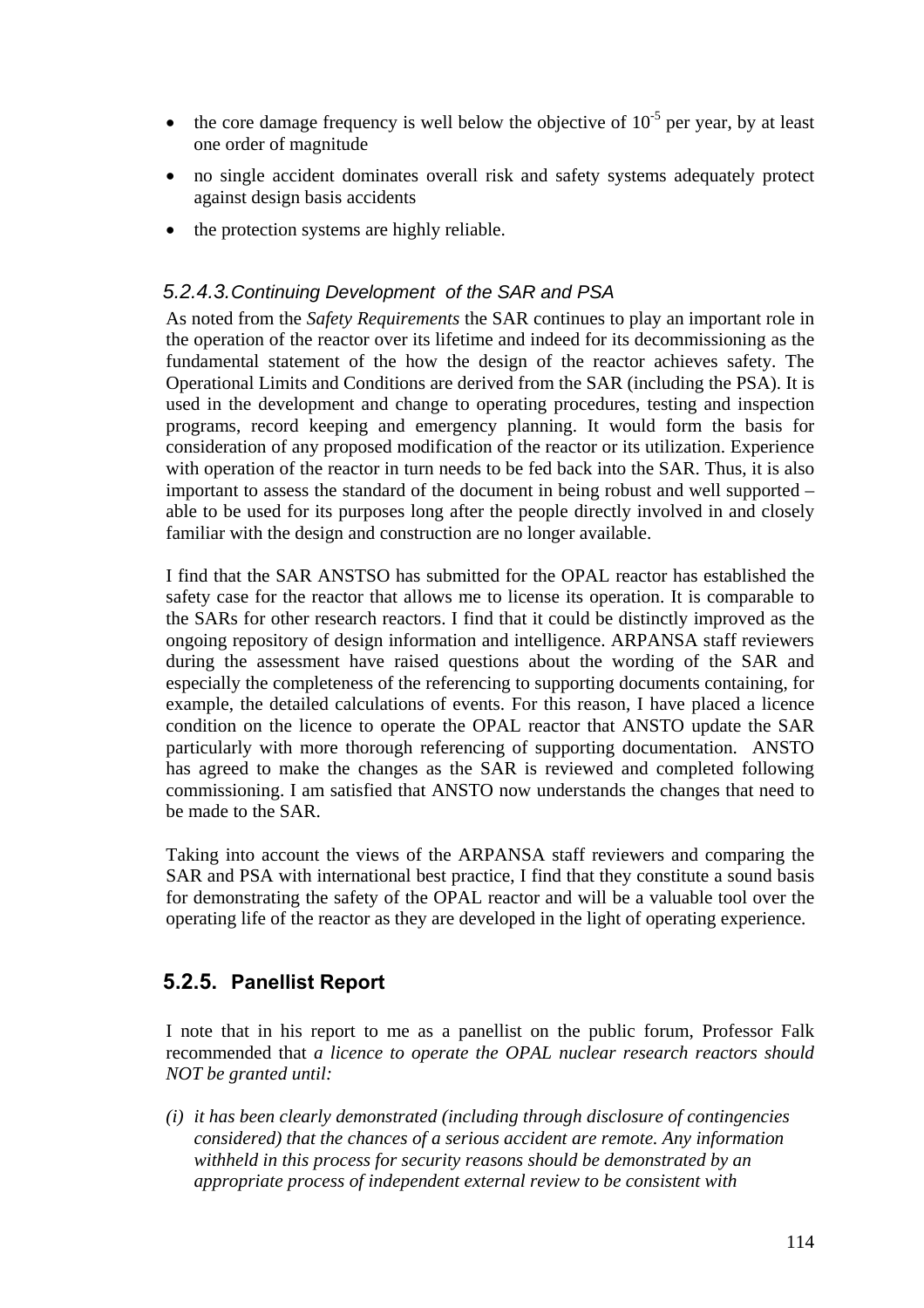*international best practice and predicated on maximising the capacity for an open and informed assessment to be made of risk to the environment and human health from serious reactor accidents.* 

This recommendation flows from Professor Falk's critique principally of the PSA carried out by ANSTO and INVAP to analyse the safety of the reactor. He observes that there may be initiating events of accidents that have not been taken into account properly (suggesting that the list of initiating events was not available to the public). More especially, he argues that the impact of common cause failures whereby some event such as an earthquake or some human error results in damage to or failure of several safety systems.

I observe that both the SAR and the summary PSA published on the ARPANSA website did set out the initiating events that were considered in the analyses, though not in great detail.

In its response to Professor Falk's report, ANSTO pointed out that the safety analysis for the OPAL reactor is based both upon PSA and deterministic safety analysis. The latter does not rely upon probabilities, but assumes that certain events simply occur and then evaluates the consequences.

I have discussed my findings in relation to the SAR and the probabilistic safety analysis at some length – and, of course, considered earlier versions in considering the application for the OPAL reactor construction licence. The views if Dr Falk do not change the findings I have made in relation to the safety analysis for the OPAL reactor.

I do accept that some level of detail in the application and safety analysis is no longer available to the public because of the current security environment. This is a reality that must be accepted in the contemporary security environment. The information has, however, been fully available to ARPANSA staff reviewers and to the external peer reviewers.

## *5.3. Operational Limits and Conditions*

In this section, I assess the information required by the CEO to be provided as part of the application, in particular operational limits and conditions required by item 17 of Part 1 of Schedule 3 of the regulations.

Operational Limits and Conditions (OLC) for a nuclear reactor are the 'rules' by which the reactor must be operated to provide assurance that it is operating within the parameters of safety that are established by its design and are demonstrated by its safety analysis report.

The OLC establish an envelope or boundary of reactor parameter values and system conditions within which the operation of the reactor facility has been demonstrated by the safety analysis report to be safe, and that the site personnel, the public and the environment are adequately protected from radiological hazards. Thus the OLC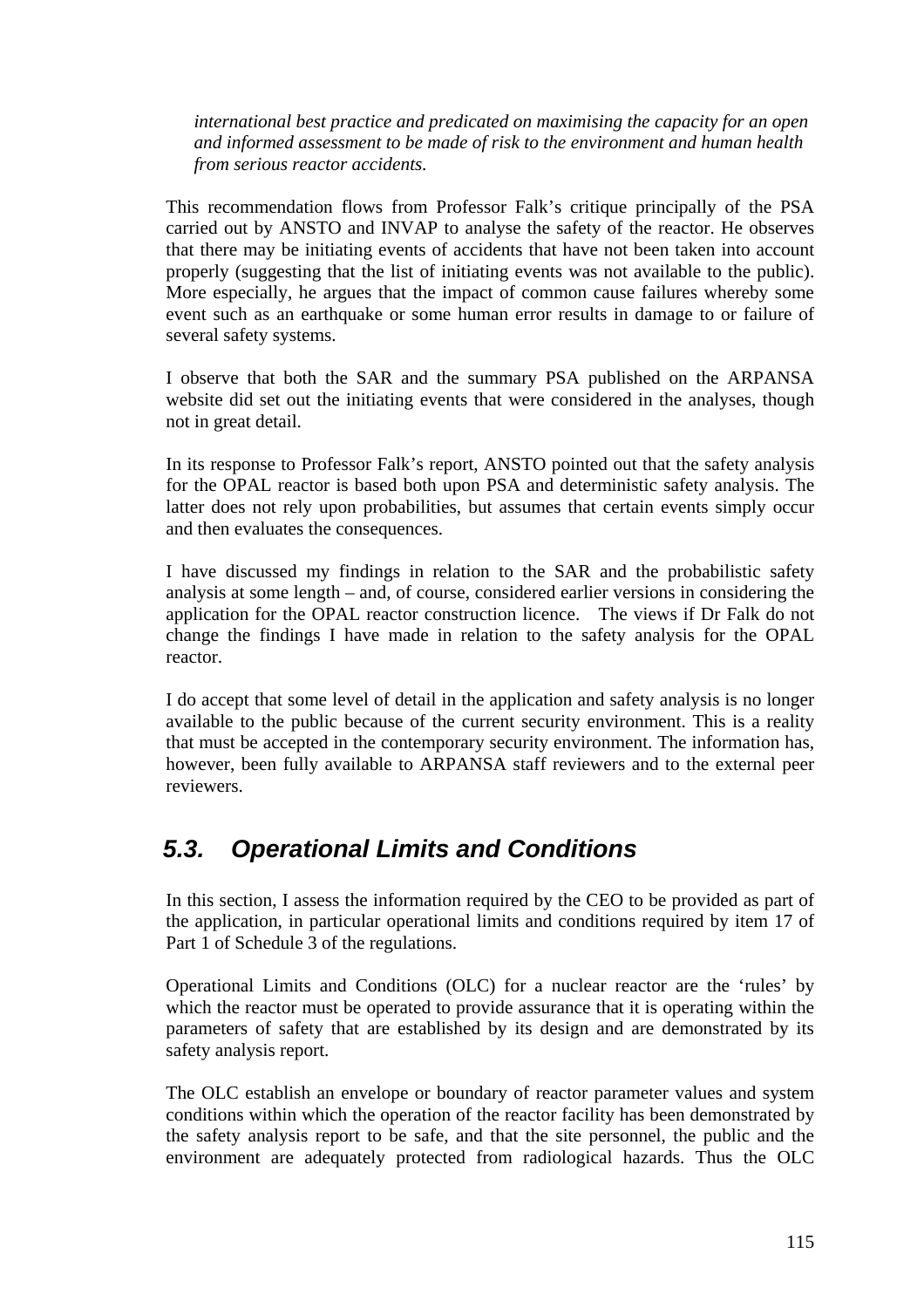contribute to the prevention of accidents and the mitigation of the consequences of accidents should they occur.

OLC are fundamental to safe operation and all the relevant IAEA requirements dictate that they must be established by the operating organisation and approved by the regulatory body. In the event that the operation of the reactor deviates from one or more OLC, remedial actions must be taken and the regulatory body must be notified.

OLC are thus an important basis on which the operating organisation is authorised to operate the facility by the regulatory body.

The framework for OLC is laid out in IAEA *Safety Requirements,* including:

- *Safety limits* set to protect the integrity of the physical barriers that protect against the uncontrolled release of radioactive material.
- *Safety system settings* for safety parameters, there is a system that monitors the parameter and these are the settings at which some automatic action is taken to ensure that the parameter does not exceed the limit. The setting provides a safety margin from the safety limit that takes into account system transients, equipment response times and measurement uncertainty.
- *Limiting conditions*  are the conditions established to ensure that there are acceptable margins between normal operating values and the safety system settings consistent with the analyses in the SAR.. This is aimed at avoiding undesirably frequent actuation of safety systems. Limiting conditions include requirements relating to minimum operable equipment and minimum staffing levels and prescribed actions to be taken by operating personnel.
- *Requirements for inspection, periodic testing and maintenance* these are the rules for the frequency and scope of inspection, periodic testing and maintenance, operability checks and calibrations of items important to safety.
- *Administrative requirements* these are the controls addressing organisational structure and the responsibilities for key positions in the safe operation of the reactor, staffing, training of personnel, modifications etc. They also cover the required actions following a violation of an OLC.

OLCs may be established for a research reactor in its different operational states. For the OPAL reactor, these are defined as being: POWER, PHYSICS TEST (low power operation to test core physics parameters); SHUTDOWN and REFUELLING.

The OLC that ANSTO has submitted as Part D of the Application establish *safety limits* for the reactor power and reactor core flow of water when the reactor is in the POWER state and reactor power for the PHYSICS TEST state. There are safety limits for the reactor pool water level for the PHYSICS TEST, SHUTDOWN and REFUELLING states. Violation of a safety limit requires immediate shutdown of the reactor and immediate action to restore compliance, with compliance to be achieved within one hour.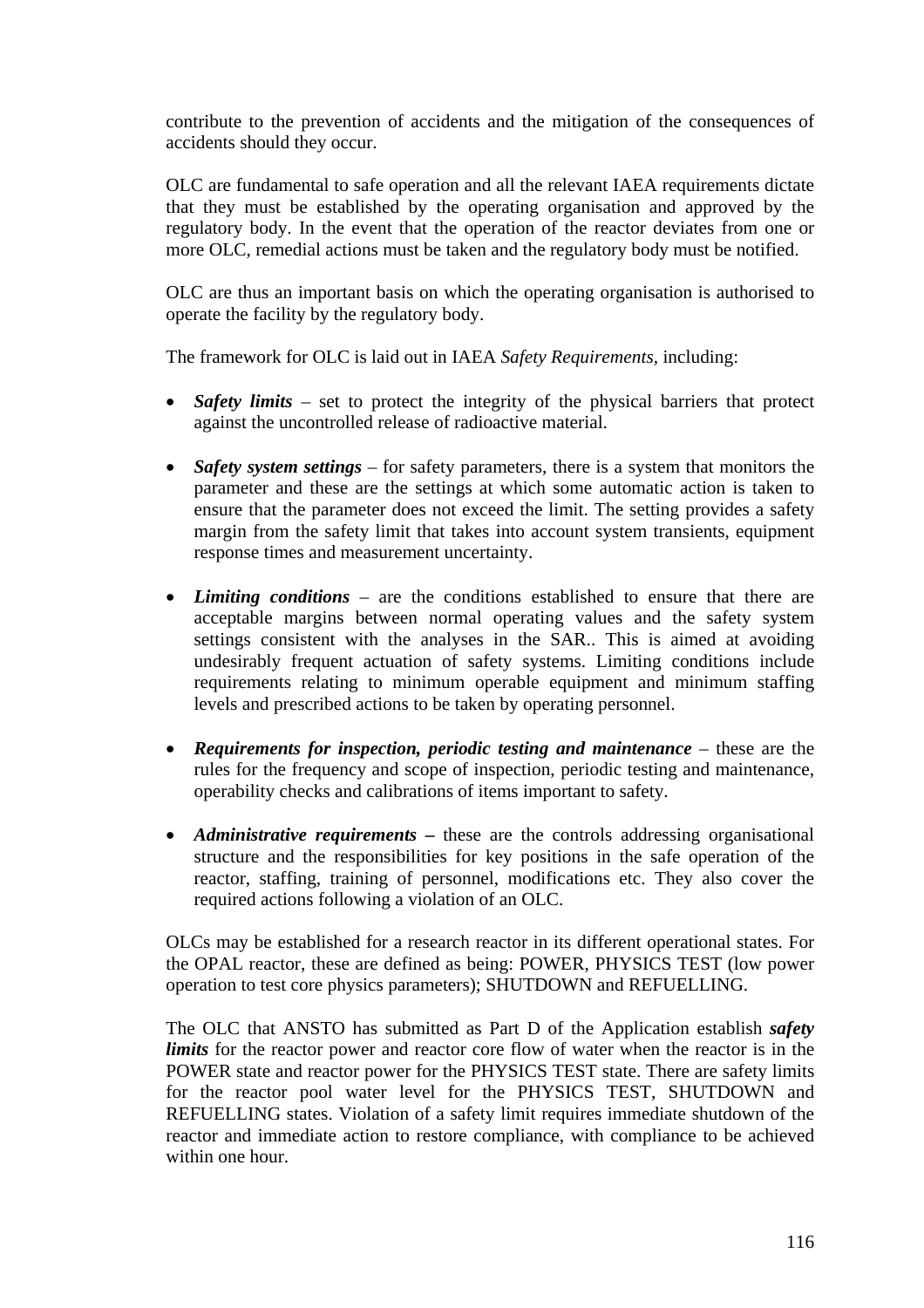The OPAL reactor OLCs then establish a large number of *limiting conditions* applicable to reactivity control systems, power limits, instrumentation, the reactor pool cooling systems, the containment, plant systems, electrical power systems, and refuelling operations. Each limiting condition first states the limit eg the First Shutdown System shall be operable. It then states the reactor conditions (POWER, PHYSICS TEST etc) to which the limit applies. There is then a table of actions required if the limit is not met eg the reactor must be taken to a SHUTDOWN state within 1 hour if the FSS is inoperable. Surveillance requirements are then stated which establish a frequency at which checks are undertaken relevant to establishing compliance with the limiting condition eg when control rod insertion times are verified.

The *administrative requirements* cover minimum staffing requirements for authorised operators in the different states of the reactor and for the availability of other expertise. They also establish systematic requirements for the carrying out of various programs.

The OLCs are fundamental to the safe operation of the OPAL reactor and have been given close attention during the assessment process by ARPANSA staff reviewers. The ARPANSA staff reviewers drew additional international guidance for assessment of the OLCs from the IAEA draft Safety Guide *Operational Limits and Conditions and Operating Procedures for Research Reactors* (DS 261, circulated for comment to member States by July 2006). The draft Safety Guide emphasises the need for clarity, the importance of operating personnel finding the OLCs to be meaningful and clear. The Safety Guide recommends as good practice that the format consist of a brief description of the objective, applicability, specification and basis for each of the safety limits, safety system settings and limiting conditions for safe operation. The presentation could also include a statement describing actions to be taken with the allowed completion time in the event of deviations from the OLC.

ANSTO's proposed OLCs for the OPAL reactor, which were based upon a US format designed for nuclear power plants<sup>19</sup>. They are simply and clearly expressed in line with these recommendations. There is a difference in that ANSTO has chosen to include the bases for the  $OLCs$  – the justification of the OLC in terms of the safety case for the reactor – in a separate document. ANSTO argues that this allows the OLC document to be more user-friendly, presenting the necessary information in just one or two pages per limit. I accept that argument because the coverage and approach of the ANSTO OLC is consistent with that suggested in DS 261

The IAEA peer review of March-April 2005 reviewed an early draft of the OLCs. The peer review team particularly pointed to the surveillance requirements. It noted that they had been based on PSA and manufacturers' recommendations resulting in longer surveillance intervals compared to the practice in research reactors. The team asked that the surveillance requirements be re-analysed 'paying special attention to the nature of a research reactor cycling through all four operational states at roughly monthly intervals, with more frequent changes taking place in the irradiation and experimental facilities.' Subsequently, I wrote to ANSTO commending this recommendation from the peer review team.

 $19$ 19 Standard Technical Specifications for Light Water Power Reactors, NUREGs 1430 through 1434, Revision 2, US Nuclear Regulatory Commission, April 2001,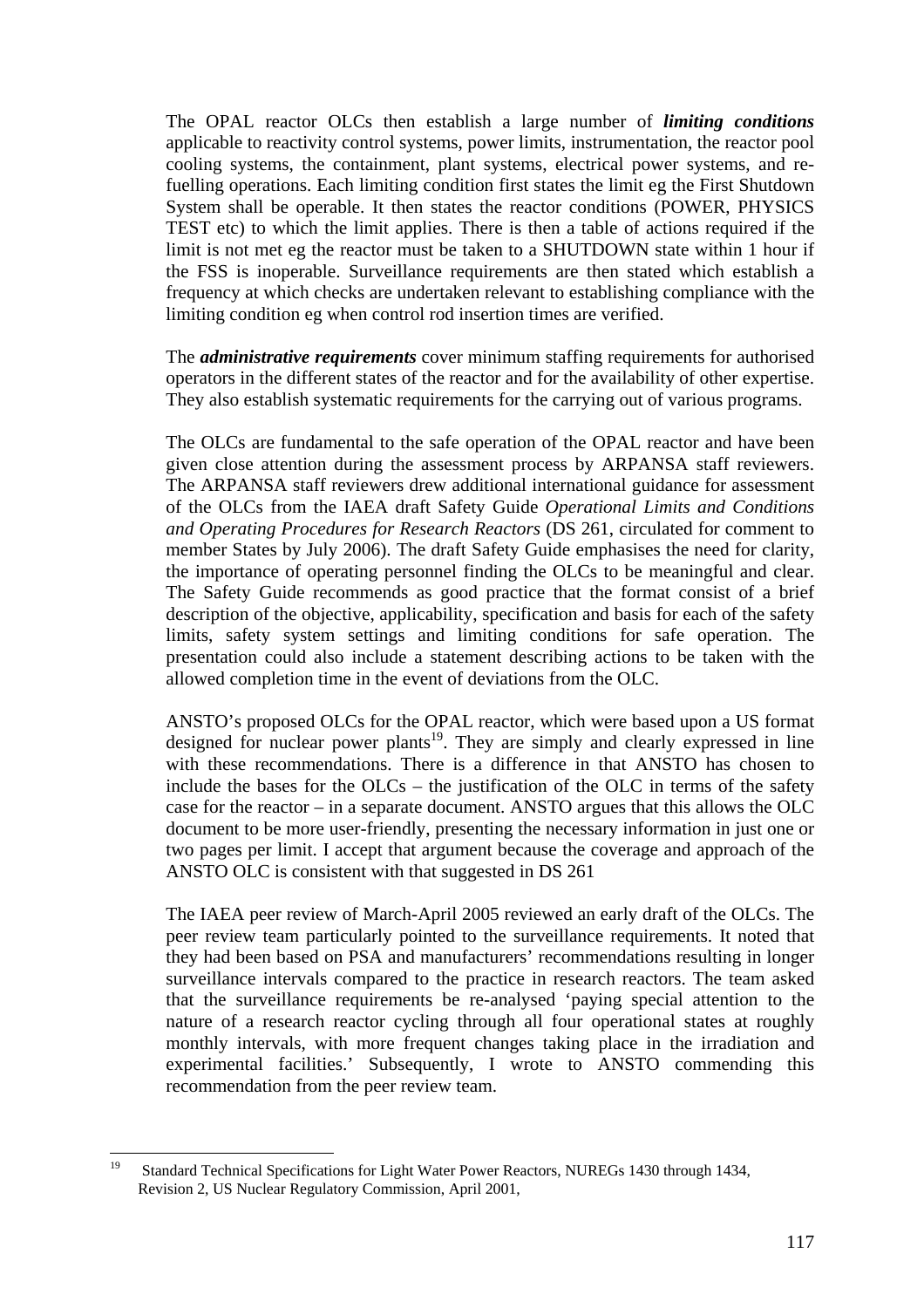ANSTO considered the peer review team recommendations and matters raised in questions by ARPANSA staff reviewers in preparing the second revision of the OLCs.

ARPANSA staff reviewers agreed that the second revision OLCs, together with the bases document, do form an appropriate safe operating envelope for normal operation of the OPAL reactor. They also agreed that the limiting safety system settings had been established with appropriate account taken of measurement uncertainties. I concurred with this initial assessment. Three issues remained:

- That the limiting conditions for PCS flow, reactor power and RCPS rigs cooling flow were set at levels that had been used as input parameters to the safety analysis. It could be argued that when measurement uncertainty was taken into account the reactor may be operated with parameters that had not been **demonstrated** to be safe in the safety analysis against certain initiating events.
- That there was not an OLC set for core inlet temperature. This parameter also defined the input state for many of the accident analyses in the SAR and therefore needs mandatory control through an OLC.
- The procedures for verification of the power peaking factor need to allow for errors in fuel loading and other errors.

I put these matters to ANSTO on 23 June and they responded on 4 July. ANSTO:

- Agreed to undertake further transient calculations, after commissioning to be included in the review of the SAR. Information from commissioning and through the licensing process will be used to define a consistent, credible and conservative set of input parameters including uncertainties based upon commissioning measurements.
- Agreed to include an OLC to provide mandatory control of the core inlet temperature. An OLC and basis was provided.
- Responded to the issues about verification of the PPF, accounting for refuelling errors.

ARPANSA staff reviewers have assessed these responses as being appropriate and I find that the OPAL reactor has an acceptable set of OLCs for the operation of the OPAL reactor.

# *5.4. The Arrangements for Commissioning the Controlled Facility*

Cold Commissioning has been carried out under the authorisation of the construction licence. This section deals with 'hot' commissioning, that is commissioning with nuclear fuel loaded, as the first part of the proposed operation of the OPAL reactor.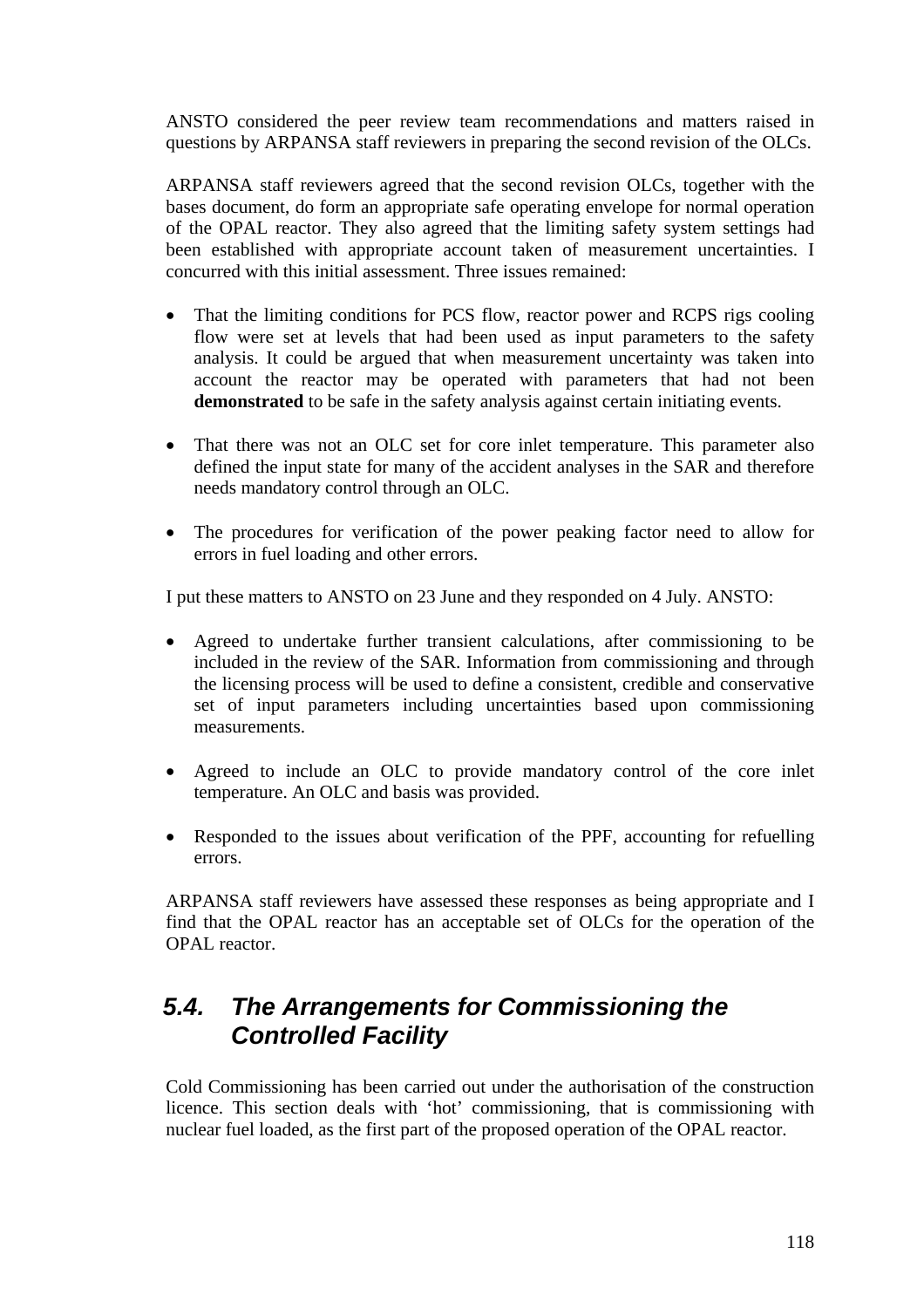The relevant Hot Commissioning stages as defined in IAEA documentation and proposed to be followed by ANSTO are:

- Stage B1 fuel loading; approach to criticality;
- Stage  $B2$  low power tests
- Stage  $C$  power ascension tests and power tests.

That is, fuel is introduced into the OPAL reactor in stages to approach the state in which the core becomes critical. Tests of the performance of the core are then carried out at low power; and finally, the OPAL reactor is brought to full power in steps.

The commissioning arrangements in terms of the management system discussed above apply also to Hot Commissioning. In organisational terms, there is the addition of a Commissioning Safety Review Committee to the structure which was in place for Cold Commissioning. That committee is responsible for reviewing the nuclear safety and radiation protection implications of commissioning tests and reviewing these issues in any quality audit reports during the Hot Commissioning phase.

During Cold Commissioning, operation of the reactor systems and components was under the control and responsibility of personnel of INVAP, with the OPAL reactor operating personnel undertaking the plant operations as required by the tests. The responsibility for operation and maintenance of plant systems was gradually transferred from the ANSTO construction project team to the OPAL reactor operating group.

Under ANSTO's proposals set out in the application, during Hot Commissioning, OPAL operating personnel will take full responsibility for operation of the OPAL reactor systems and components, with INVAP personnel present to manage the tests and to provide assistance. The facility will be operated in accordance with the Operating Procedures and documentation and specific Commissioning Procedures for each test. For individual tests, the OPAL reactor will be controlled by normal shift crews of a Reactor Operator, Shift Manager and Plant Operator, supplemented as required. The Reactor Operators and Reactor Shift Managers will be accredited to their positions by the Reactor Commissioning Manager prior to Hot Commissioning. The Plant Operators will be fully trained for their positions.

The OPAL Reactor Operation Group will also be responsible for maintenance of systems during the Hot Commissioning stages and this will be undertaken by officers trained in mechanical, instrumentation and control and electrical systems.

The full physical security arrangements are to be in operation for Hot Commissioning, as well as the emergency plan.

The tests to be carried out in Stage B commissioning are to confirm that the reactor can be started up in a safe manner and that the reactor physics parameters are satisfactory. During Stage B1 commissioning, fuel assemblies are loaded into the core for the first time. The first loaded core is a sub-critical configuration and is set up according to calculations (it will not be all 16 fuel assemblies and it is anticipated that core will be critical after 12 or 13 fissile fuel assemblies. It should also be noted that the original core is different from the equilibrium core which will not be reached until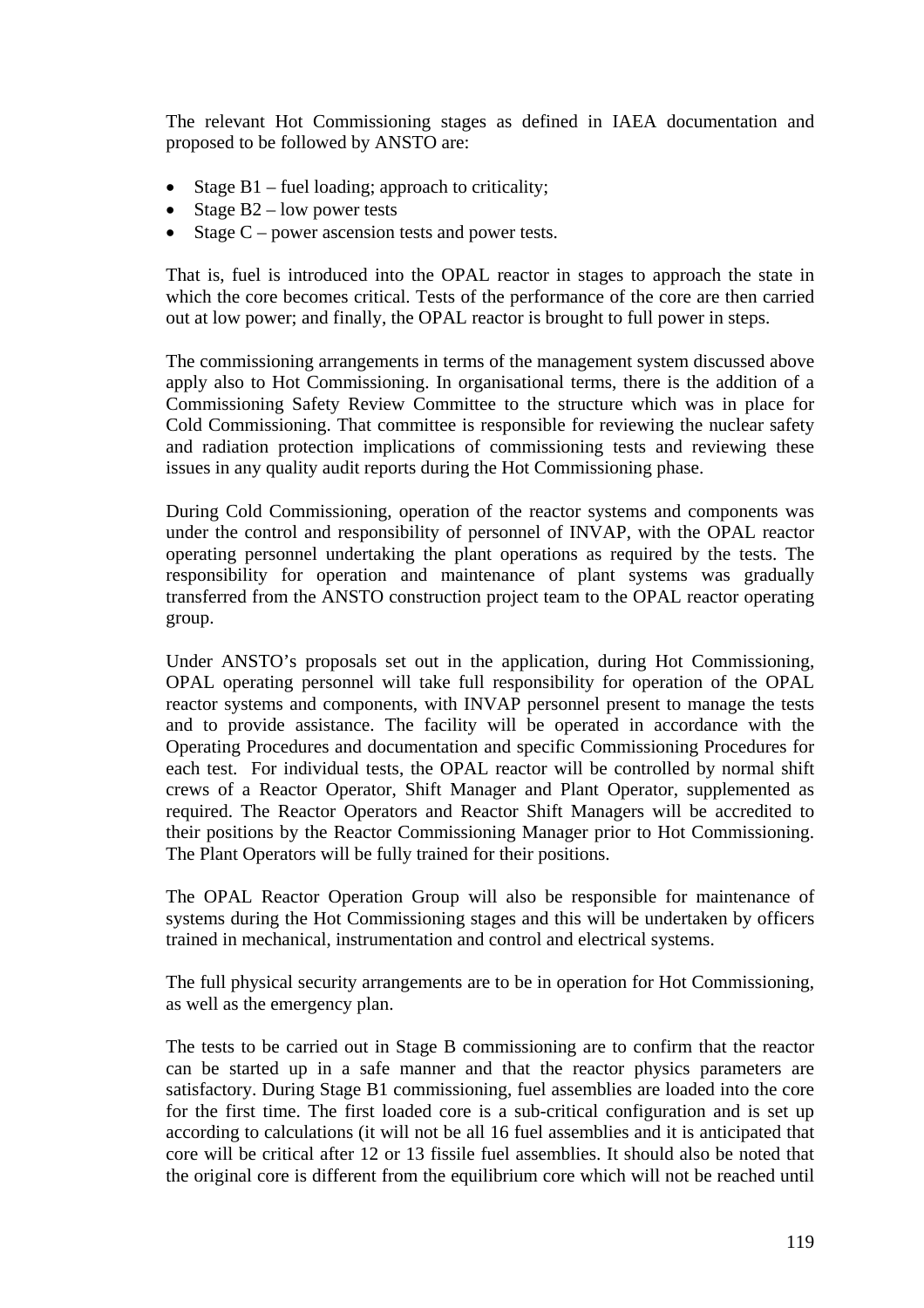5 or 6 full operating cycles are completed). An external neutron source is used to supply a known neutron flux to the core and neutron measurements are carried to measure the sub-critical multiplication occurring and to determine subsequent safe increments in the reactivity of the core from loading further fuel assemblies. The measured core sub-criticality conditions are compared with the predictions of calculations, taking into account the uncertainties in both measurement and calculation. When a core configuration is predicted as capable of sustaining a critical condition, then the approach to criticality is managed by control rod extraction. Once the first critical core configuration has been reached, the shutdown margin of the First Shutdown System is measured.

 The First and Second Shutdown Systems are to be operational during this Stage B1 commissioning.

In Stage B2, the aim is to proceed to the loading of the core of 16 fuel assemblies and to conduct performance tests at low power (< 400 kw). As before the two shutdown systems are operational and the core is cooled by natural convection. The tests to be carried out include reactivity measurements, reactivity control and shutdown systems tests, thermal neutron flux mapping measurements and neutron and gamma field measurements. Important parameters that will be measured include those that obtain the feedback in reactivity that arise from variations in the reactor power at this low level. The calibration of neutron and gamma radiation detectors is tested. The changes in reactivity brought about by the use of the irradiation facilities will be tested. The effectiveness of the reactor shielding will be measured.

The purpose of Stage C is to safely increase reactor power in steps up to the nominal power level, carrying out tests during power ascension and at full nominal power to demonstrate that the reactor can be operated safely. Safety related thermal-hydraulic and neutronic parameters will be measured and compared with predicted values and recorded to establish a baseline for parameters routinely measured during operation. A series of tests will be carried out at each step to confirm design and safety.

Tests of the Reactor Protection Systems, Reactor Control and Monitoring System and the Post Accident Monitoring System will be assessed. Surveys will be carried out to confirm adequacy of radiation shielding. Health Physics Surveyors will be available during tests, as required by the individual test procedures. Tests at intermediate power levels of 1, 3 and 5 MW will check the thermal-hydraulic parameters for the Primary Cooling System, Reactor and Service Pool Cooling System, Reflector Cooling and Purification System and Secondary Cooling System. These tests, and calibration of nucleonic instrumentation, will also be done at high power levels of 10, 15 and 20 MW.

The tests undertaken during Stage C will give an indication of the following specific reactor performance characteristics:

- The thermal hydraulic performance at each power level so that predictions of full power performance can be made.
- Reactivity power coefficient measurements.
- Operation of the automatic power control system performance.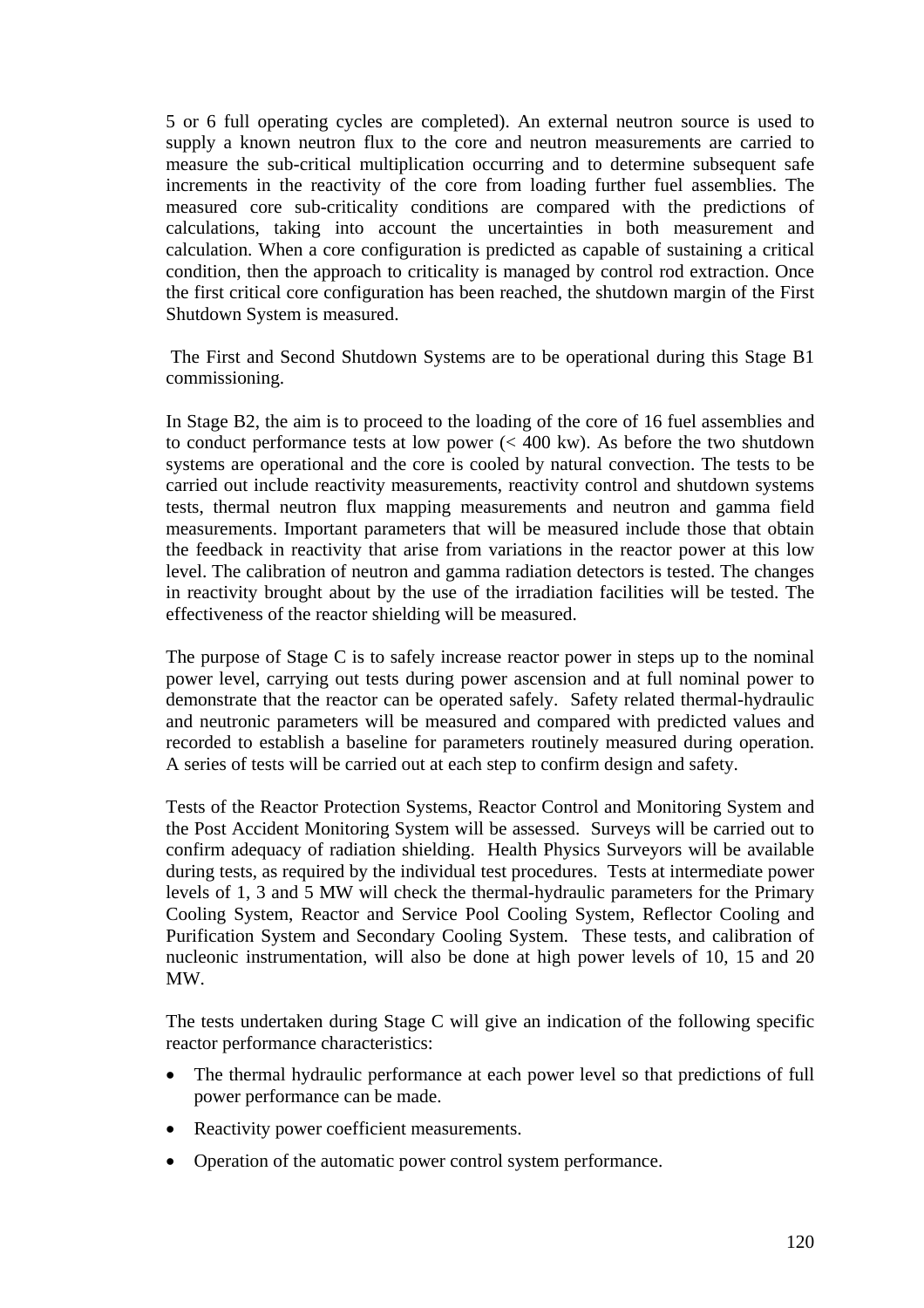- Xenon effect assessment.
- Loss of normal power supply.
- Long term pool cooling system performance.
- Deuterium recombination system performance.
- Containment ventilation system performance.
- Calibration of the  $N_{16}$  power detector.
- Final layout adjustment of nucleonic instrumentation position.
- Evaluation of Secondary Cooling System performance.

The Stage B2 and C Commissioning procedures identify the tests associated with irradiation rigs and experiments, from both a reactivity and thermal hydraulic perspective. Dummy targets will be used for the irradiation experiments initially and the reactivity worth's of both fixed and unfixed irradiation rigs is measured. General tests associated health physics and experimental devices include:

- Assessment of main reactor shielding (measurements)
- Assessment of neutron guide shielding (measurements)
- Activity measurements in liquid and gaseous streams
- Radiation surveys in facility rooms and areas
- Cold Neutron Source tests at below 20 MW
- Cold Neutron Source tests at 20 MW
- Test of the production cycle for bulk irradiation facilities
- Pneumatic transport tests and associated hot cell tests.

The Cold Neutron source (CNS) tests will be done in the Standby Operation (SO) mode, and Normal Operation (NO) mode at a range of reactor operating powers.

#### **5.4.1. Assessment and findings**

To assist in assessment of the Hot Commissioning program, I engaged Professor Klaus Schreckenbach, Technical University of Munich. Professor Schreckenbach is an experienced reactor physicist and was the Commissioning Reactor Manager for the modern, pool-type, 20 MW FRM-II research reactor during its successful commissioning in 2003-04.

Professor Schreckenbach reviewed the Specific Commissioning Test Plans for Hot Commissioning and the supporting Commissioning Test Procedures for Stages B1 and B2. He visited Sydney in February-March 2006, inspected the reactor and had discussions with ARPANSA, ANSTO the OPAL Reactor Operations Group and INVAP physicists. Professor Schreckenbach will also witness some tests, on behalf of ARPANSA, during Stage B2 low power physics tests.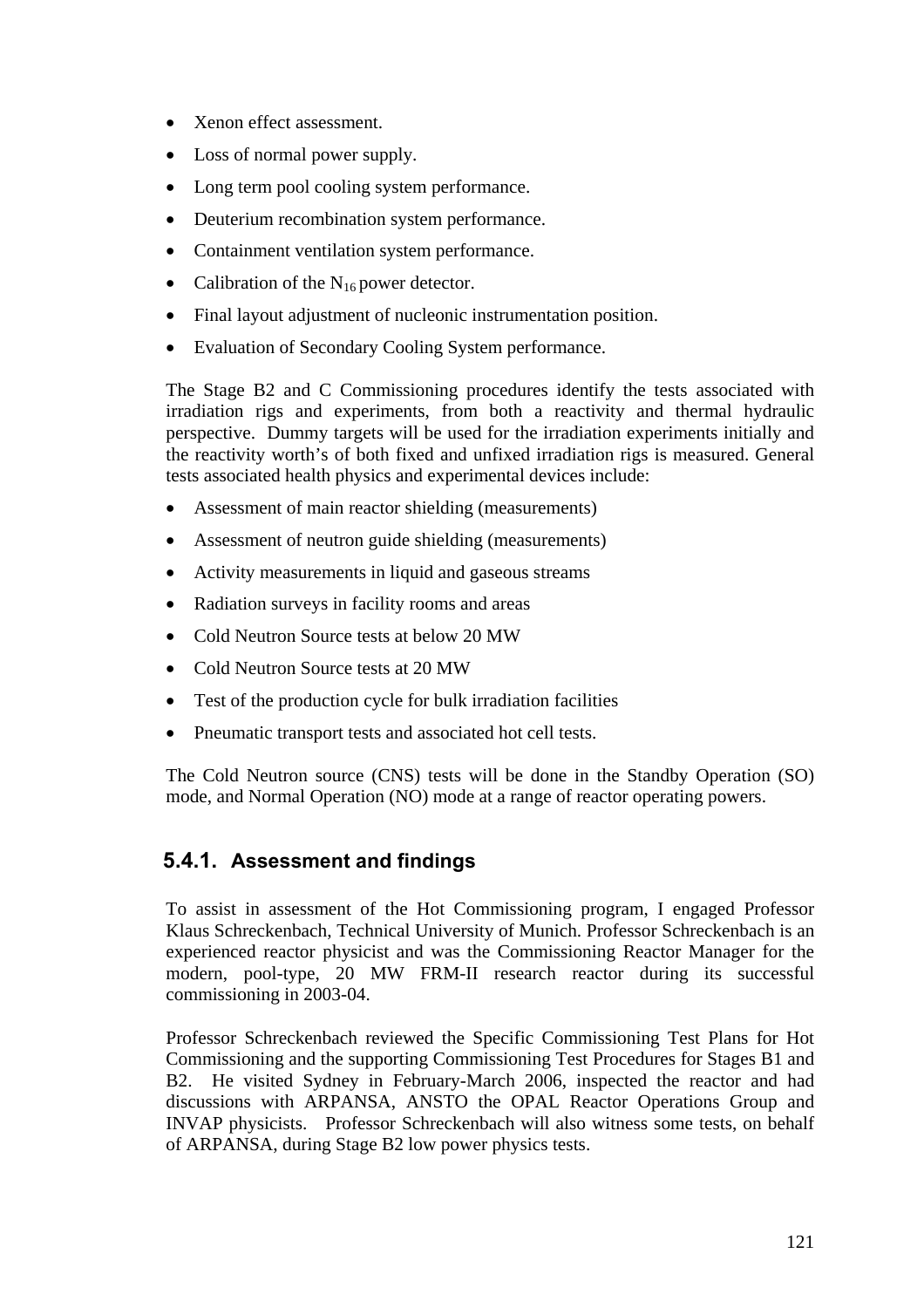Professor Schreckenbach provided a report making observations and a number of recommendations about the Hot Commissioning Plans and Procedures. In general, he found that the organisation and arrangements proposed for the Hot Commissioning, together with the structure of the commissioning procedures were adequate with no missing items identified in the template for procedures.

He commented, however, that some "pre-requisites" were not complete in terms of some important safety issues and that there was a need for a 'tick off' when prerequisites were satisfied. He also made some other specific suggestions to improve the various test procedures.

I forwarded this report to ANSTO on 24 March 2006, requesting ANSTO to give consideration to its recommendations and comments. ANSTO responded by letter dated 9 May 2006 and this was provided to Professor Schreckenbach on 12 May 2006. ANSTO developed a number of new procedures and modified existing procedures, taking account of the recommendations and comments by Professor Schreckenbach. These were provided to ARPANSA in April and May 2006.

Following review of ANSTO's responses to these recommendations, Professor Schreckenbach provided additional advice to me about the adequacy of the Hot Commissioning Procedures on 18 June 2006. He made a number of recommendations for further change. He advised that, following resolution of these recommendations, the Commissioning Test Procedures are appropriate for Stages B1 and B2 and are complete for safe start up of the reactor and measuring the required reactor parameters and radiation data. The report was provided by letter on 22 May 2006 requesting ANSTO to address the recommendations.

ANSTO responded on 6 July with each test procedure commented upon, providing a revised test procedure or a clarification. The response was satisfactory to ARPANSA staff reviewers. I also find that it was satisfactory.

In addition to the plans and procedures for Hot Commissioning, ANSTO supplied a Commissioning Safety Case (RRRP-7300-3BEIN-002-D) and Commissioning OLCs (RRRP-7315-EDEIN-001-D). The Commissioning Safety Case is required because the operating parameters of the reactor during commissioning including some different safety system settings and especially the initial cores of fuel in the reactor are necessarily different from the equilibrium core that is used in the overall operating safety case.

ARPANSA staff reviewers examined the Commissioning Safety Case. ANSTO argued in the Commissioning Safety Case that the only initiating event that may not be bounded by the events analysed in the SAR are reactivity insertion accidents. ARPANSA Officers accepted this argument. They found, however, some differences between the analysis of reactivity insertion accidents in the Commissioning Safety Case and that undertaken in the SAR and requested that the analysis be re-done in a manner consistent with the SAR.

ANSTO submitted a revised safety case on 6 July 2006 meeting that addressed these issues to my satisfaction.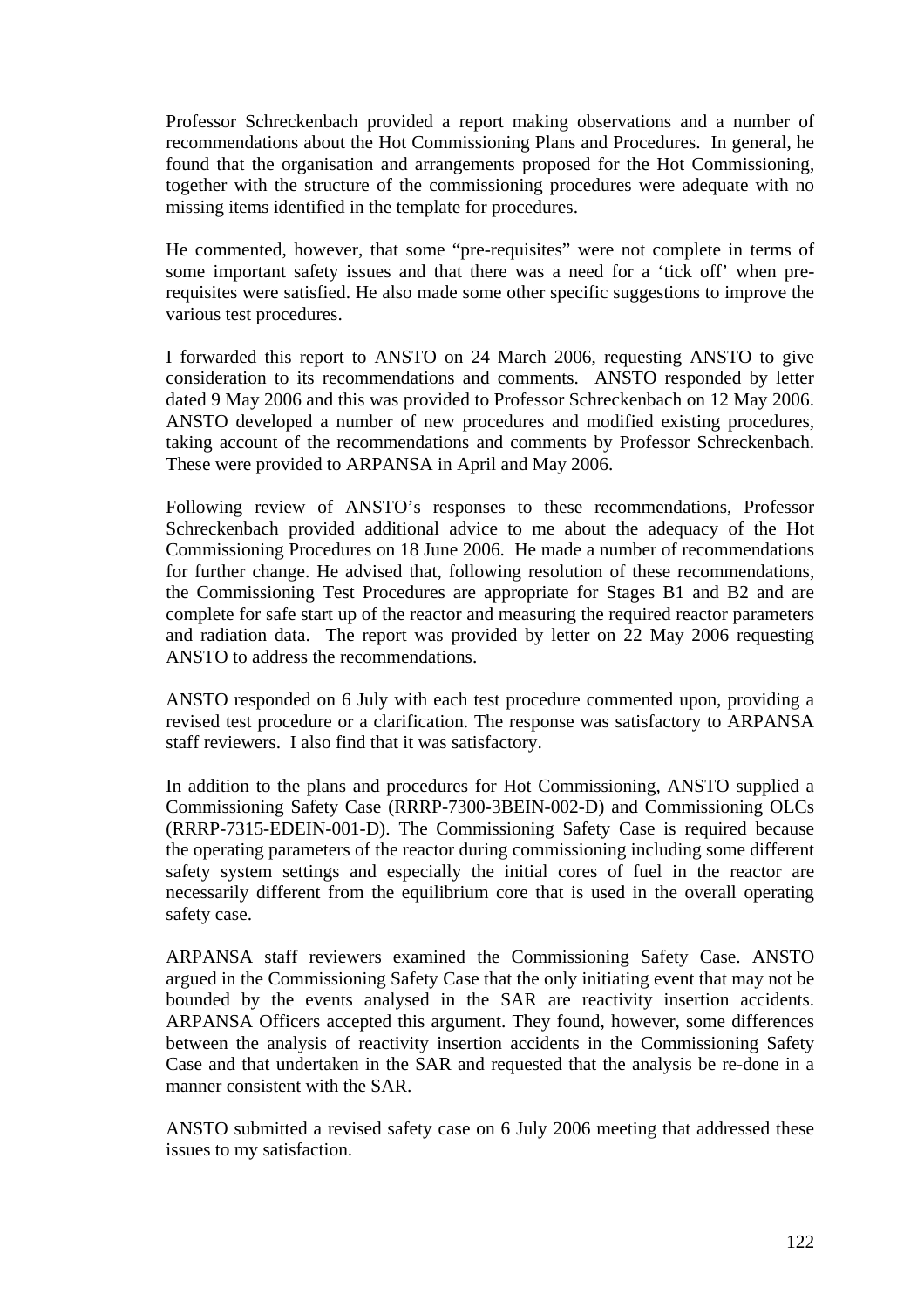In general the OLCs for Hot Commissioning are identical to those for normal operation, but there are some exemptions and relaxations for Stages B1 and B2 related to the hazard level from the fission product inventory in the fuel. In general all the OLC omissions and exemptions for Stages B1 and B2 are acceptable to the ARPANSA staff reviewers since the fission product inventory up to the end of Stage B2 is so small

ARPANSA staff reviewers are satisfied that the organizational, management and quality arrangements will be comparable to those in the IAEA safety guide and the ARPANSA commissioning guideline. The successful use of these organizational and management structures, arrangements and processes during Cold Commissioning gives confidence in their application to Hot Commissioning.

The Specific Plans covering the various stages of Hot Commissioning are assessed by ARPANSA staff reviewers as adequately describing the purposes of the stages, the arrangements for undertaking the tests, and the test methods. The Specific Plans detail the organisational arrangements, pre-requisites, tests, scheduling, and applicable Limits and Conditions. They are concise, clear and identify responsibilities, relevant warnings and guidance information relevant to the planning and conduct of Hot Commissioning.

ARPANSA staff reviewers assess the scope of Hot Commissioning tests as being generally comprehensive. The testing planned covers normal operation and anticipated operational occurrences. The anticipated operational occurrences include loss of power and First and Second Shutdown System trips. In addition, the Reactor Control and Monitoring System for automatic power and manual power movements of control rod plates will be tested in all reactor states to ensure the interlocks and inhibitions function correctly.

ARPANSA staff reviewers assess that the individual Commissioning Test Procedures are thorough, concise, easy to follow and include the necessary information, warnings and advice for the safe conduct of the tests. They are satisfied that suitable written procedures following a standard quality format have been prepared and are consistent with IAEA and ARPANSA guidance documents. The individual procedures generally contain the information necessary for the individual tests. ARPANSA's consultant suggested the inclusion of some additional information.

## **5.4.2. Finding**

Having reviewed ANSTO's proposed Hot Commissioning Plan and the assessments and recommendations of ARPANSA staff reviewers in the working documents, I find that the Commissioning Plan compares favourably with international best practice.

A particularly critical part of the commissioning program is the decision to allow the program to proceed from one stage to the next and how any non-conformances that arise are dealt with. The organisational structure above gives the role to the OPAL reactor Commissioning Group to make the decisions on non-conformances. This is appropriate. In terms of the decision to proceed from Stage B1 to B2 to Stage C, ANSTO has agreed that my approval will be sought as part of its Hot Commissioning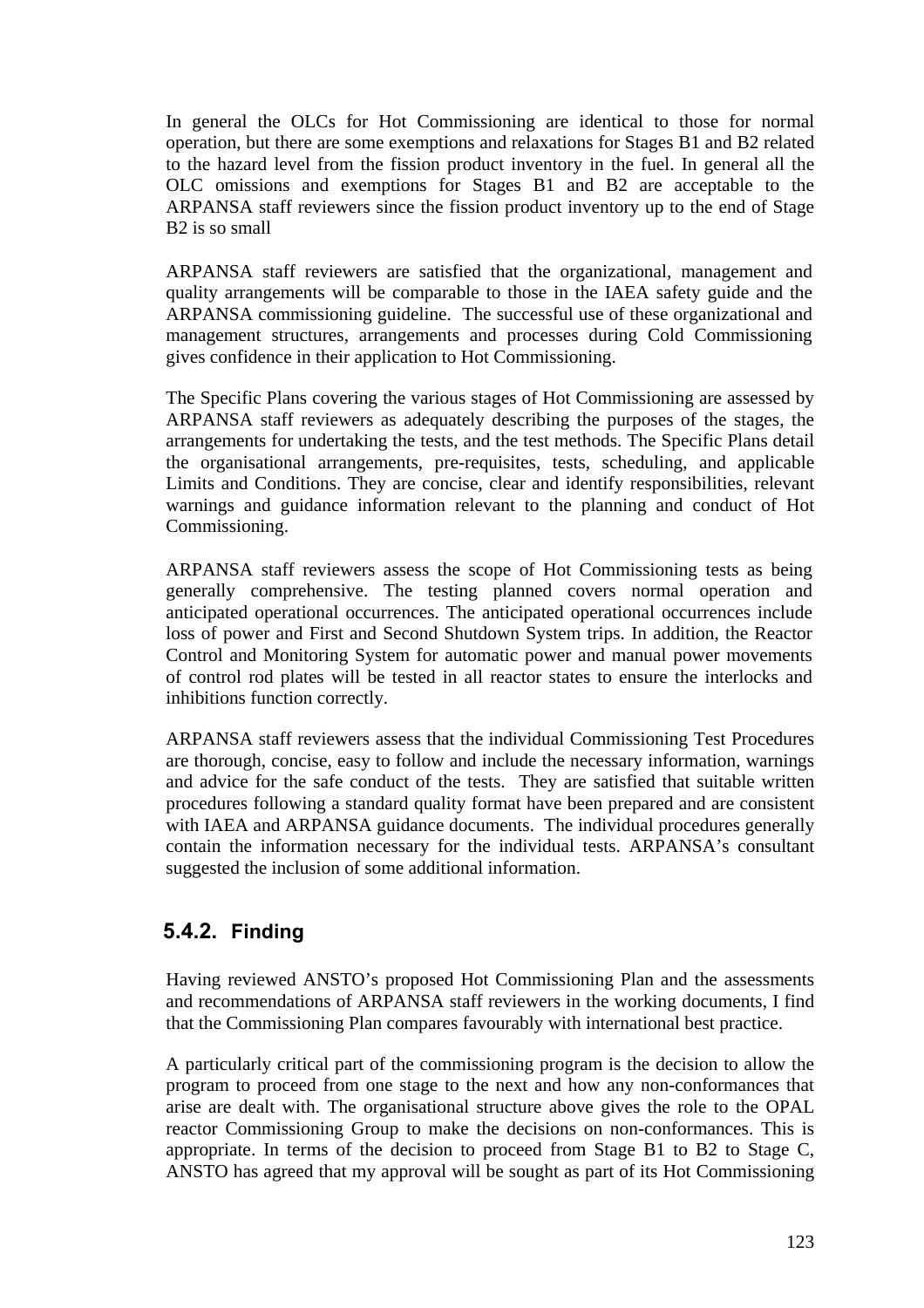plan. I will assess the ANSTO report provided to the Commissioning Group and the reports of ARPANSA inspectors arising from inspections during the process. My focus will be to assess whether any non conformances that my have arisen during each stage have been (or will be) appropriately dealt with in accordance with the approved commissioning arrangements. I will brief the NSC at each stage.

Taking into account the views of ARPANSA staff reviewers and ARPANSA's international consultants, together with ANSTO's responses to the matters raised, I find that the arrangements for Hot Commissioning of the OPAL reactor are satisfactory.

# *5.5. The Arrangements for Operating the Controlled Facility*

## **5.5.1. Operating Procedures**

The IAEA *Safety Requirements* states that operating procedures be developed for all safety related operations that may be conducted over the entire lifetime of the reactor facility. It proposes that the procedures should include:

- *(a) Commissioning;*
- *(b) Operation in all operational states and, where appropriate, the loading, unloading and movement within the reactor of fuel elements and assemblies or other core and reflector components, including experimental devices;*
- *(c ) The maintenance of major components or systems that could affect reactor safety;*
- *(d) Periodic inspections, calibrations and tests of SSCs that are essential for the safe operation of the reactor;*
- *(e) Radiation protection activities;*
- *(f) The review and approval process for operation and maintenance and the conduct of irradiations and experiments that could affect reactor safety or the reactivity of the core;*
- *(g) The reactor operator's response to anticipated operational occurrences and DBAs and, to the extent feasible, to BDBAs;*
- *(h) Emergencies;*
- *(i) Physical protection;*
- *(j) Handling of radioactive waste and monitoring and control of radioactive releases;*
- *(k) Inspection, periodic testing and maintenance, as required, of the reactor and its auxiliary systems during extended periods of shutdown of the reactor;*
- *(l) Utilization;*
- *(m) Modifications;*
- *(n) Activities of an administrative nature with a possible effect on safety (e.g. the control of visitors);*
- *(o) Quality assurance.*

The *Safety Requirements* make clear that operating procedures are to be developed by the reactor operating organisation and be consistent with and useful for observance of OLCs. The *Safety Requirements* state that they shall be reviewed independently (eg by the safety committee) and be subject to the approval of the reactor manager. The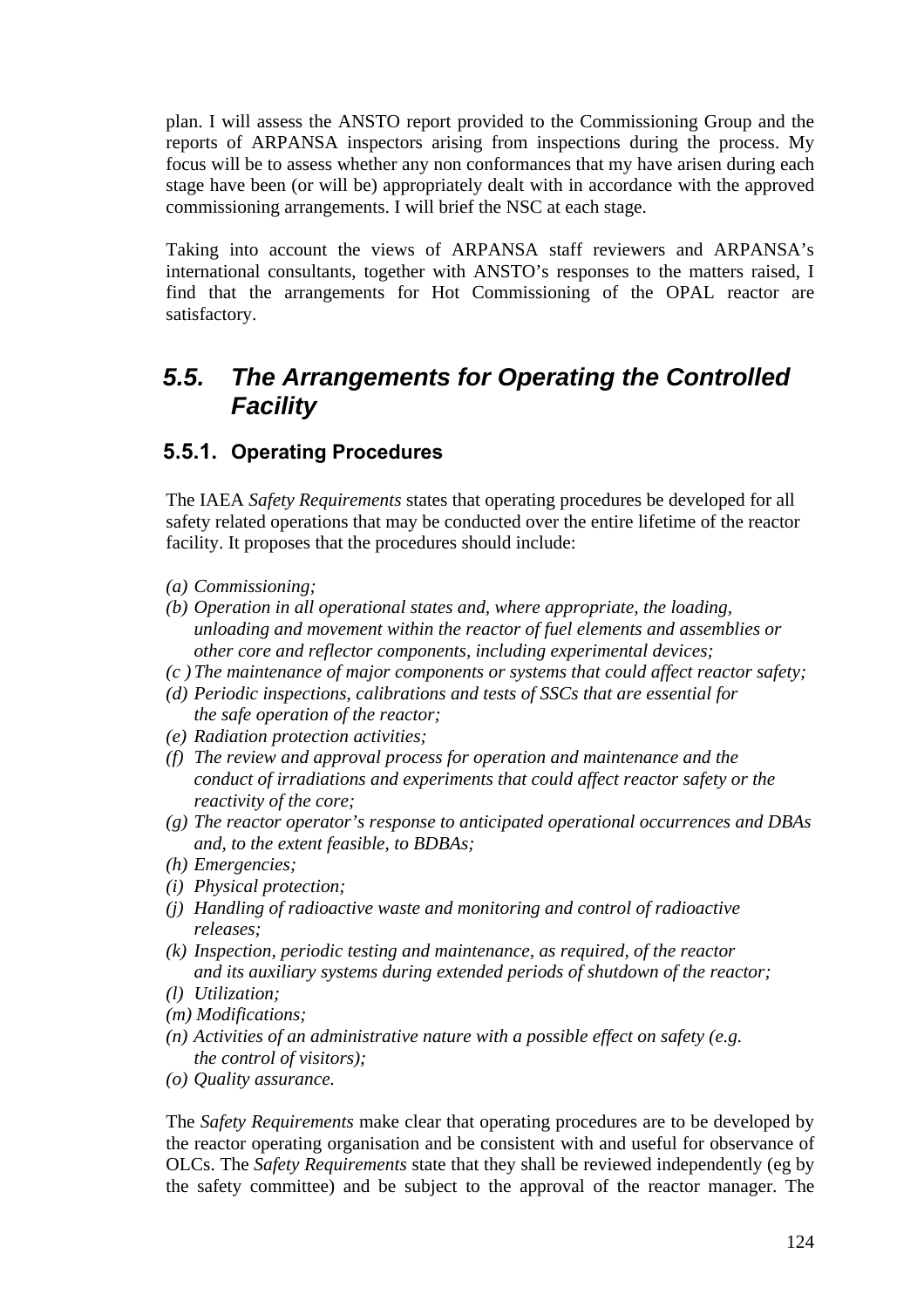IAEA draft Safety Guide *Operational Limits and Conditions and Operating Procedures for Research Reactors* (DS 261, circulated for comment to members States by July 2006) provided further detail on the scope and coverage of operating procedures.

ANSTO has developed operational documents and general business documents regarding all aspects of the OPAL reactor operation. This is outlined in section 4.1.3 and forms an effectively quality system covering all aspects of the OPAL reactor operation.

It is not the role of the regulatory body to review and approve individual operating procedures but to satisfy itself that the operating organisation has established an appropriate suite of such procedures and has an effective process for establishing and reviewing them. ARPANSA staff reviewers has assessed ANSTO's process as described at Chapter 13 of the SAR, has reviewed several operating procedures in detail and compared the overall suite of operating procedures with the structure described in the IAEA documents.

ARPANSA staff reviewers, although identifying a number of specific areas for improvement, have assessed the overall scope and coverage of these documents to be comprehensive. ANSTO has acknowledged that further development of the documentation will be undertaken as experience of operation is gained.

The second IAEA peer review team concentrated on reviewing proposed the OPAL reactor operating procedures. The team reported that it was 'confident that, in finalizing the procedural documents, the operator will have a comprehensive set op Operating Procedures'. The review team particularly drew attention to the role of the OPAL reactor's almost full-scale training simulator which allows the behaviour of all the safety related system to be tested and the adequacy of the operating procedures to be verified. The team noted that the simulator serves as an excellent tool in training operators in the standard operating procedures and can be used to train in a number of pre-defined deviations from normal operation. The team regarded this as international best practice. The team made some specific recommendations that were considered by ANSTO.

ARPANSA staff reviewers raised issues about the state of development of the operating procedures documentation in that many important documents appeared not to have been fully reviewed and accepted by ANSTO. I put these matters to ANSTO in a letter dated 23 June 2006.

In its response dated 4 July 2006, ANSTO replied stating that it had authorised for use 241 manuals, procedures and instructions out of a total of 244 such documents. Surveillance Instructions have been drafted by INVAP and are technically complete and are being currently incorporated into the OPAL Reactor BMS. ANSTO noted that all manuals are subject to verification and subsequent modification during the course of commissioning and are marked up during the commissioning process. On this basis ANSTO asserted that it considered that the manuals, procedures and instructions necessary for operation of the OPAL reactor are sufficiently complete and appropriate for use to allow for operation of the OPAL reactor. ARPANSA staff reviewers are of the view that these matters should be re-evaluated at the time of the first periodic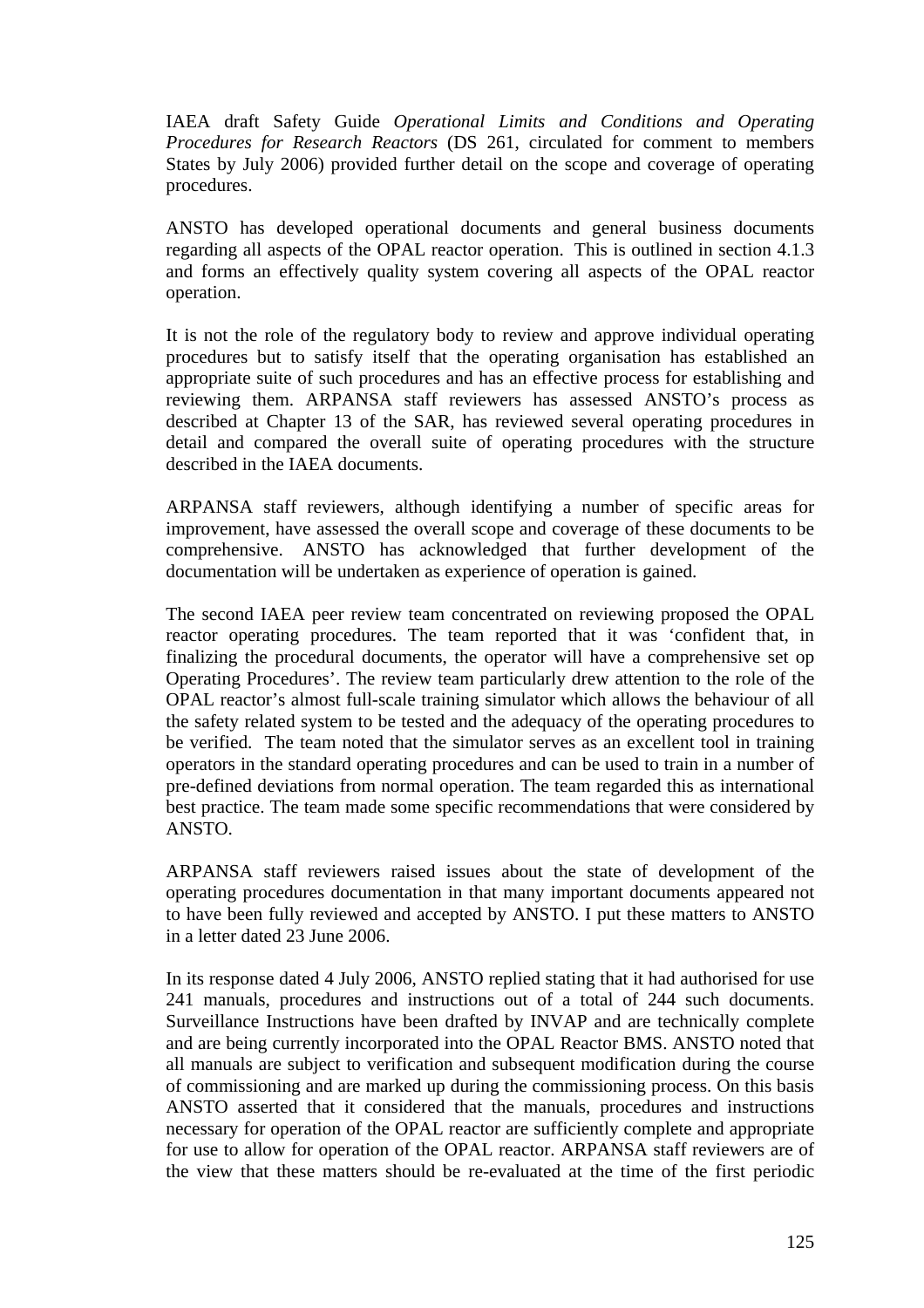safety review, when Hot Commissioning has been completed and some operating experience of implementing the system has been accumulated. I agree with this position.

#### **5.5.2. Inspection, Periodic testing and maintenance**

The IAEA *Safety Requirements* state:

*Inspection, periodic testing and maintenance shall be conducted to ensure that SSCs are able to function in accordance with the design intent and with requirements, in compliance with the OLCs and in accordance with the long term safety of the reactor. In this context, the term 'maintenance' includes both preventive and corrective actions.* 

*There shall be documented programmes based on the SAR for the inspection, periodic testing and maintenance of the reactor equipment, especially all items important to safety. It shall be ensured by means of these programmes that the level of safety is not reduced during their execution. The inspection, periodic testing and maintenance programmes shall be reviewed at regular intervals to incorporate lessons learned from experience. All inspection, periodic testing and maintenance of systems or items important to safety shall be performed by following approved, written procedures. The procedures shall specify the measures to be taken for any changes from the normal reactor configuration and shall include provisions for the restoration of the normal configuration on the completion of the activity. A system of work permits in accordance with the quality assurance requirements shall be used for inspection, periodic testing and maintenance, including appropriate procedures for checking off before and after the conduct of the work. These procedures shall include acceptance criteria. There shall be a clearly defined structure of review and approval for the performance of the work.* 

Further international guidance was drawn from the IAEA draft Safety Guide *Maintenance, Periodic Testing and Inspection of Research Reactors (DS 260, recently* approved for publication). This document emphasises that arrangements for maintenance, periodic testing and inspection are to be a part of the overall management system for the reactor facility.

The *Safety Guide* draws out the idea of maintenance being:

- preventative maintenance consisting of regularly scheduled inspections, testing, servicing, overhauls and replacement activities. Its aim is to enhance the reliability of equipment, to detect and prevent incipient failures and to ensure the continued capability of the SSCs to perform their intended function.
- corrective maintenance, being repair and replacement activities not occurring on a regular schedule.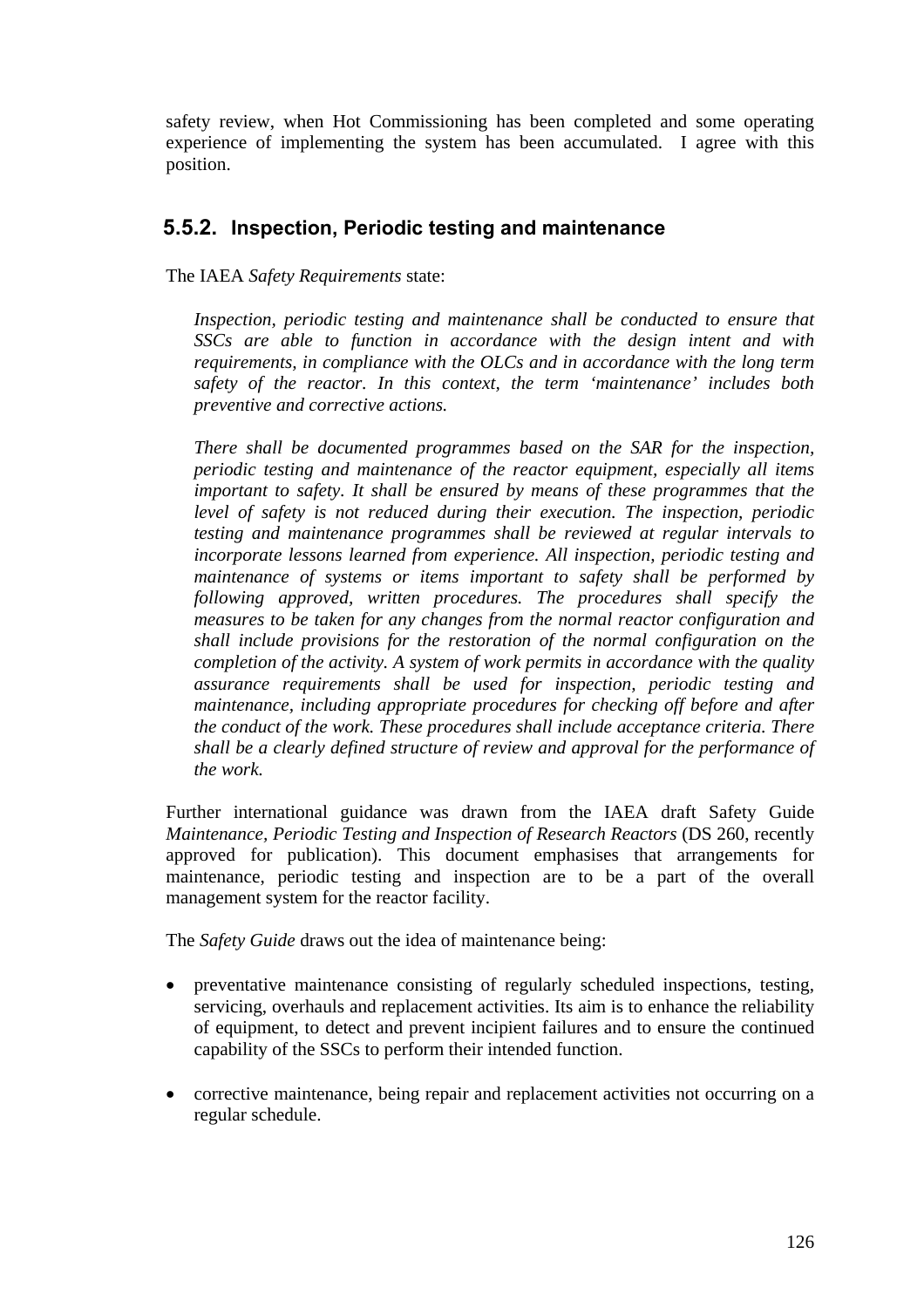Periodic testing should be carried out, generally at fixed time intervals, to maintain and improve equipment availability, to ensure compliance with the OLCs (also fulfilling the surveillance requirements) and to detect and correct abnormal conditions.

On a pre-determined schedule, the operating organisation should examine the SSCs for deterioration and to evaluate the effect of ageing on them so as to determine whether they are acceptable for continued safe operation or whether remedial measures should be undertaken. The *Safety Guide* emphasises the importance of evaluation of SSCs important to safety, particularly embedded piping, tanks and other areas normally restricted from view.

ANSTO refers to the OPAL reactor maintenance activities as being managed within its overall organisational arrangements and safety management system. Within the operating organisation, the engineering and maintenance staff report to the Manager, OPAL Engineering and then to the Reactor Manager. There is a brief discussion of maintenance, testing and inspection in Chapter 13.7 of the SAR. The OPAL reactor BMS at OP 11 and supporting documentation provide the detail on ANSTO's plans for maintenance, testing and inspection.

ARPANSA staff reviewers have found that ANSTO has developed a good maintenance management system. Maintenance activities will be scheduled and managed using a computerised Maintenance Management System. A presentation of this system was provided to ARPANSA officers in February 2006. The system is based closely on the existing maintenance system used by ANSTO site wide. It appears to offer a good level of management control if operated appropriately based upon understanding of the plant, safety systems, OLCs and safety case.

The frequency of surveillance and maintenance activities is defined for safety systems in the OLCs and generally in the maintenance manuals. Maintenance schedules and requirements are programmed into a computerised maintenance management system (SAP) within the BMS.

ARPANSA staff reviewers were briefed by ANSTO on the maintenance management system and witnessed demonstration of its application. The surveillance frequencies set out in the OLC for structures, systems and components important for safety are satisfactory to ARPANSA staff reviewers. They are satisfied and I agree that this system is a systematic and effective process for addressing the in-service inspection, testing and maintenance of items important for safety. ARPANSA staff reviewers are of the view that these matters should be re-evaluated at the time of the first periodic safety review, when commissioning has been completed and some operating experience of implementing the system has been accumulated. I will take this into account in assessment of this periodic safety review.

## **5.5.3. Fire Safety**

The IAEA *Safety Requirements* state that:

*The operating organization shall conduct periodic fire safety analyses. These analyses shall include: assessments of the vulnerability of safety systems to fire;*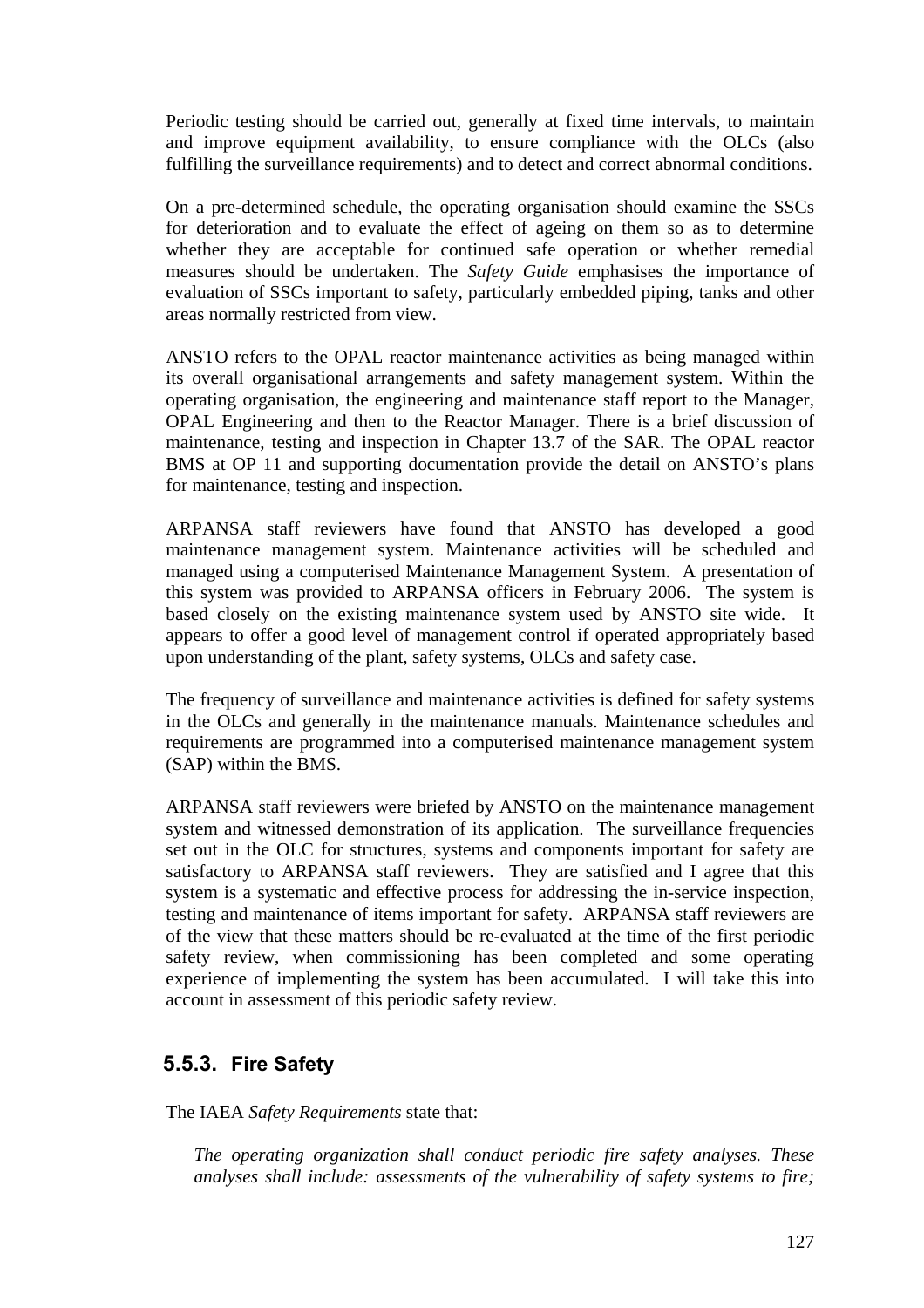*modifications to the application of defence in depth; modifications to fire fighting capabilities; the control of inflammables; the control of ignition sources; maintenance; testing; and the readiness of personnel.* 

ANSTO's overall approach to fire protection for the OPAL reactor is described in Chapter 10 of the SAR. A fire analysis is also included in the PSA.

ARPANSA engaged the services of *CSIRO Fire Science & Technology Laboratories (FSTL)* to review:

- the design manual for the fire detection, emergency warning & intercommunication system, and suppression systems (RRRP-5315-EBEWO-002-  $A$ :
- the fire hazard analysis (RRRP-5315-3BECW-002-A).

On the basis of the document review, FSTL was of the opinion that:

- the methods of analysis adopted were reasonable;
- the acceptability criteria were reasonable;
- the design fire scenarios applied to the fire modelling were appropriate for the application and were reasonably conservative;
- the fire resistance analysis would need to be expanded to demonstrate their equivalence to "Deemed to Satisfy" provisions of the Building Code of Australia Performance Requirements;
- the levels of redundancy in the design of the cabling were demonstrated to be reasonable.

ANSTO confirmed that the equivalence to the "Deemed-to-Satisfy Provisions" will be demonstrated in revisions of the fire hazard analysis.

I find that ANSTO's overall approach to fire protection for the OPAL reactor is acceptable.

#### **5.5.4. Core management and fuel handling**

The IAEA *Safety Requirements* state:

*Core management shall be used to produce safe operational cores consistent with the needs of the experimental programme. The basic activities for core management are:* 

- *(a) To determine by calculation, using validated methods and codes, the appropriate locations for fuel, reflectors, safety devices (such as neutron absorbing rods and valves for dumping the moderator and burnable poisons), experimental devices and moderators in the core;*
- *(b) To keep and update baseline information on the parameters for the fuel and core configurations;*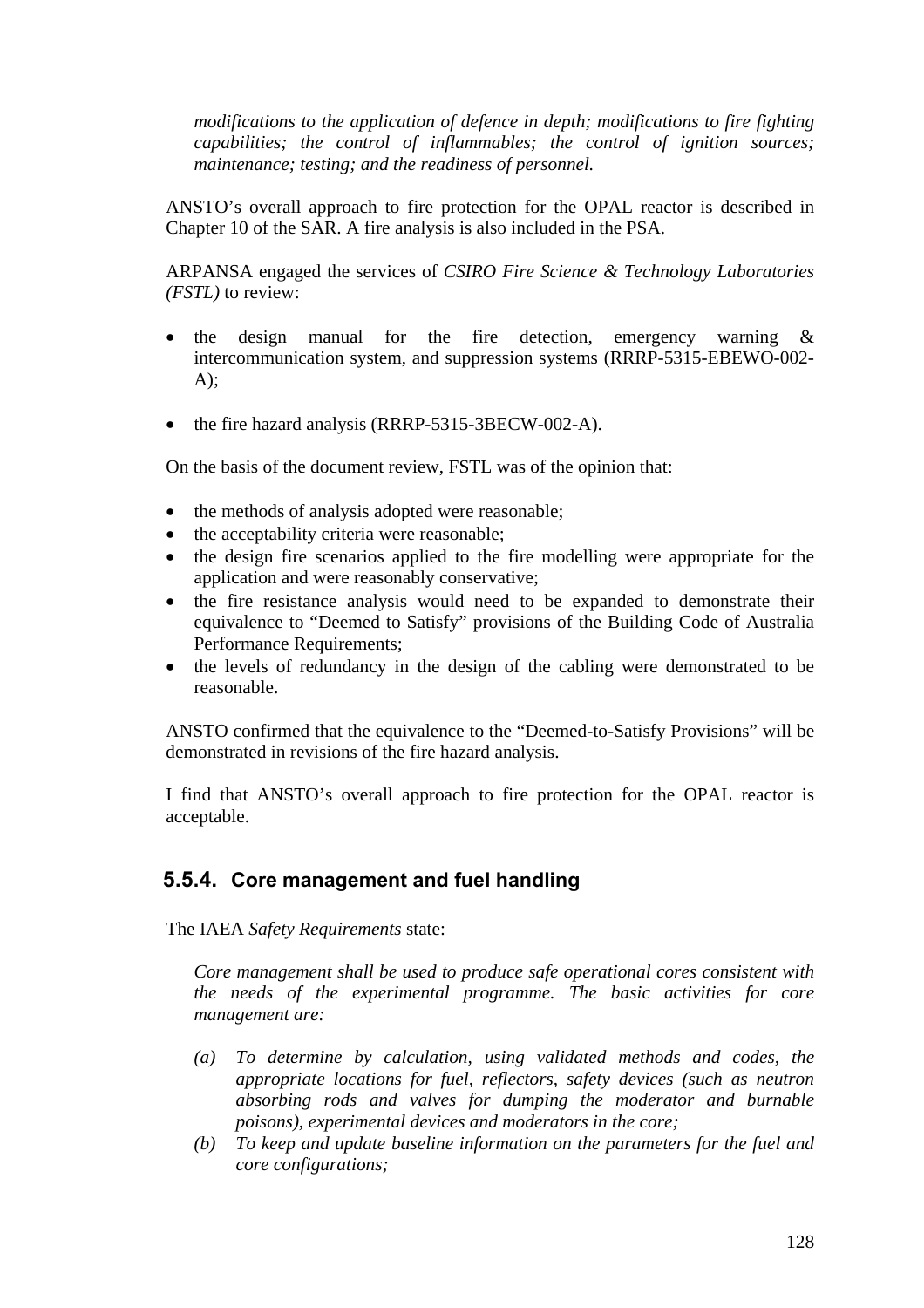- *( c) To procure fuel on the basis of specifications in accordance with the design intent and the requirements of the OLCs;*
- *(d) To load the fuel following the procedures for fuel handling;*
- *(e) To utilize (burn up) the reactor core while ensuring the integrity of the fuel by maintaining the relevant parameters for the core configuration in accordance with the design intent and the assumptions as specified in the OLCs for the reactor, and by detecting, identifying and unloading failed fuel;*
- *(f) To unload the irradiated fuel when appropriate.*

and

*Fuel handling comprises the movement, storage, transfer, packaging and transport of fresh and irradiated fuel. Applicable safety requirements shall be complied with in these processes.* 

*Procedures shall be prepared for the handling of fuel elements and core components to ensure their quality, safety and physical protection and to avoid damage or degradation. In addition, OLCs shall be established and procedures shall be prepared for dealing with failures of fuel elements and control rods so as to minimize the amounts of radioactive products released. The integrity of the reactor core and the fuel shall be continuously monitored by a cladding failure detection system, not necessarily on-line. If a failure of fuel is detected, an investigation shall be conducted to identify the failed fuel element. Authorized limits shall not be exceeded and if necessary the reactor shall be shut down and the failed fuel element shall be unloaded.* 

Additional international guidance has been drawn from the IAEA draft Safety Guide *Core Management and Fuel Handling for Research Reactors* (DS 350).

I imposed a licence condition on the construction licence requiring ANSTO to validate the computational modelling used to demonstrate the safety of the reactor and to support its safe operation. On 17 February 2003, I wrote to ANSTO requesting a plan for addressing the licence condition.

ANSTO identified and investigated computer codes planned for routine use during the OPAL reactor operation. CITVAP is used for general core calculations in the SAR and will support reactor operations. It calculates core neutronic parameters including; excess reactivities and shutdown margins; neutron flux and power distributions and Power Peaking Factor (PPF) for fuel and rig changes; temperature and void feedback coefficients; the kinetic parameters prompt neutron lifetime and delayed neutron fraction.

The methodology adopted for code validation and verification covered:

- comparisons of model solutions with relevant experimental and analytical data,
- assuring that the model results are consistent with the physical assumptions made,
- ensuring correctness of coding, verifying the stability of the numerical methods used, and the correctness of solutions generated from the programmed equation set.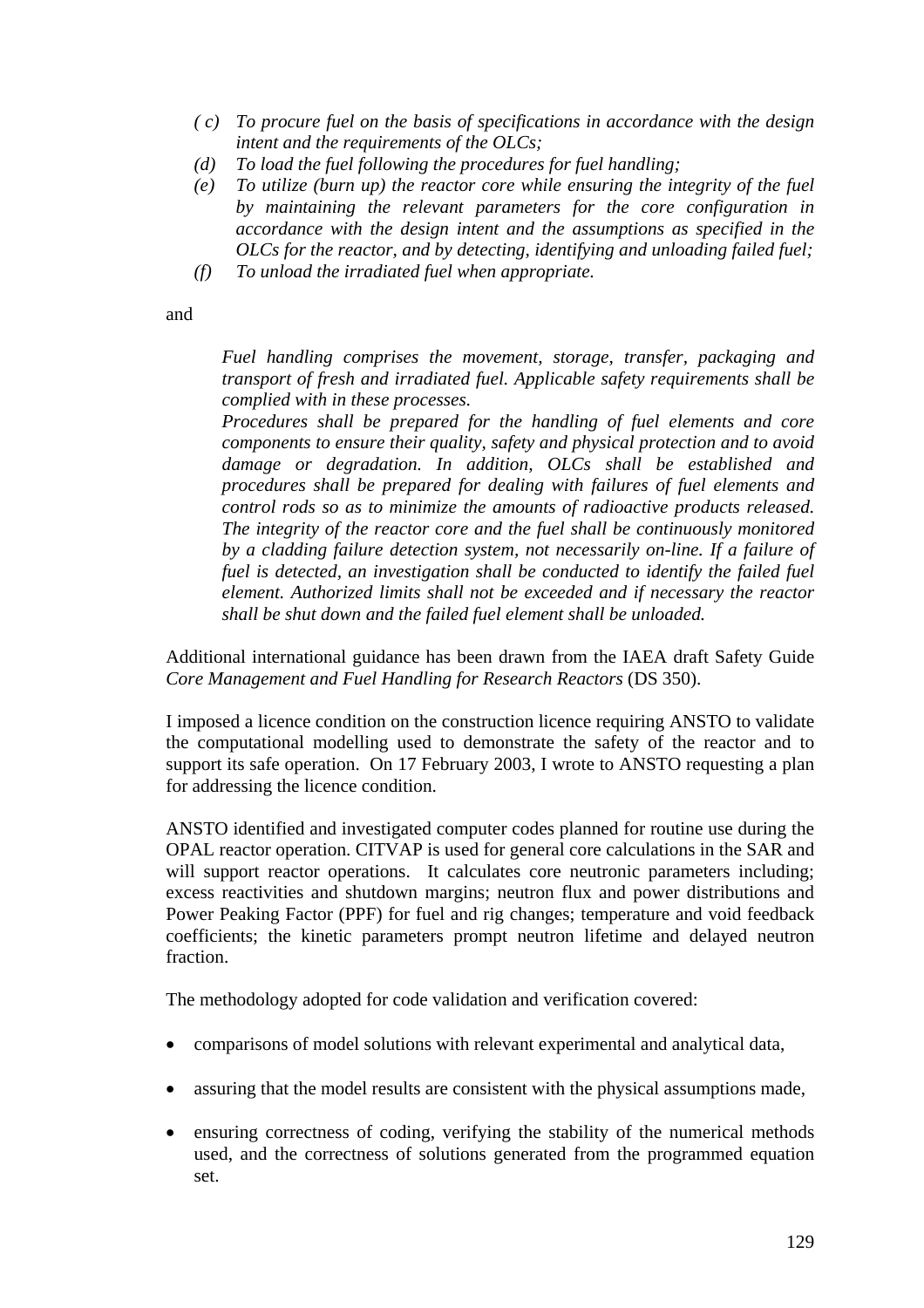ARPANSA staff reviewers are satisfied that ANSTO undertook an extensive and thorough process to address the validation and verification of the suite of neutronic (and thermal-hydraulic) computer codes used in developing the safety case for the OPAL reactor, and upon which operation of the reactor will rely.

I am satisfied that the validation provides confidence in the accuracies of the estimated values of reactor safety parameters, and quantitative estimates of their uncertainties, used in developing the safety case, defining the proven safe envelope for operating the reactor, and setting the OLC's and safety system settings. ARPANSA staff reviewers are satisfied that the suite of computer codes and their accuracy is comparable to those used for application to similar research reactors.

I note that Hot Commissioning will be used for further validation on the computational accuracy of the codes, particularly the estimates of neutronic parameters, when the reactor is critical and generating power.

ARPANSA staff reviewers are satisfied that the fuel management strategy and control plate operating strategy result in sufficient margin to the analytical Power Peaking Factor limit of 3.0 to allow for operational errors in these strategies and manufacturing error with burnable poison [Analysis of the Power Peaking Factor in Abnormal Situations, RRRP-0140-3BEIN-07].

OLC 5.2.1 covers the PPF Verification Program to demonstrate that after any fuel loading into the core, the PPF would remain below the design value of 3.0 assumed in Chapters 5 and 16 of the SAR. The instruction for the PPF Verification Program, OOI 000-003, is incorporated within the OPAL reactor Business Management System. These would allow the reactor to be operated with a calculated PPF value up to 3.0.

However, while computational error is accounted for in calculating the PPF, neither the OLC nor the instruction accounted for error in fuel loading, missing cadmium wire or control rod misalignment strategies. I wrote to ANSTO on 23 June 2006 requesting this matter to be addressed.

ANSTO responded on 4 July 2006 advising that, before each operating cycle, the PPF will be calculated throughout the cycle for normal operating conditions to account for Control Plate movement and build-up of xenon. In the revised instruction, an allowance of 20% will then be made to account for any abnormal circumstances, bounding the 16.4% effect of two independent errors calculated in RRRP-0140- 3BEIN-07. Also, ANSTO expects that any significant abnormal fuel loading error or missing burnable poison wire in a Fuel Assembly will be identified as an anomaly in the predicted reactivity balance ant low power.

I find this approach acceptable.

The instruction for the PPF verification in the OLC contemplates only two series of flux measurements (for the first and second cores) to validate the calculational methodology against measurement. ARPANSA staff reviewers were of view that, to gain confidence in the methodology, the measurement of the PPF should be also be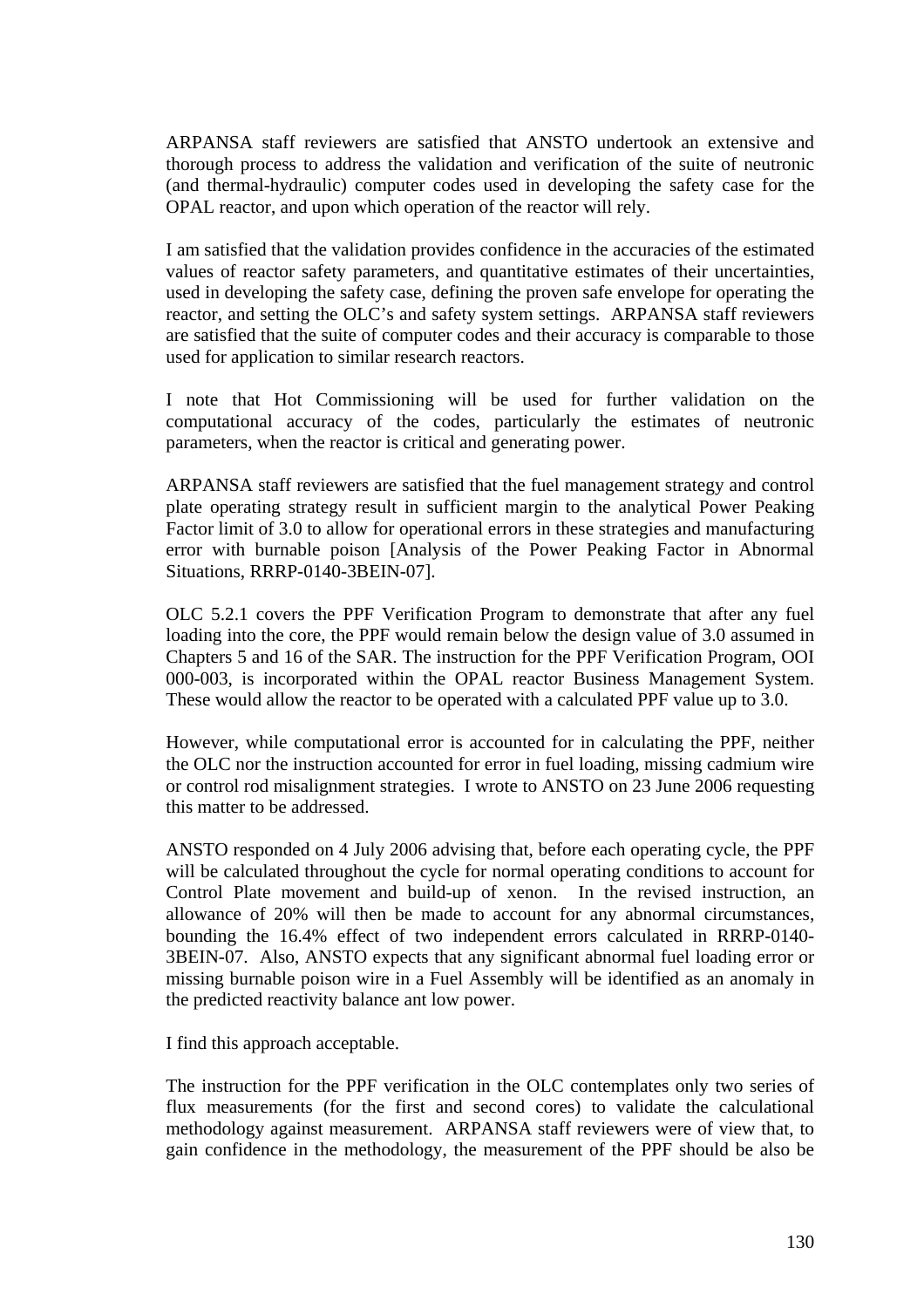undertaken for intermediate cores up to and including the first equilibrium core that consists fully of standard Fuel Assemblies.

In response, ANSTO referred to advice from Prof Schreckenbach, that flux measurements for the first two cores, providing some 300 measurements, will provide an adequate basis for assessing the accuracy of calculated values of PPF, and deciding whether further measurements are needed.

This is satisfactory to me.

The nuclear design described in Section 5.7 of the SAR accounts for a specific fuel management strategy that was used in the various safety analyses (e.g. Power Peaking Factor (PPF) evaluation, Control Rod Plate management strategy). This strategy results in a limitation of the residence time of the fuel assemblies in the core and thus on their burn-up. I was concerned that other fuel management strategies, and therefore burn-up beyond this implied limit, might result in PPF exceeding the analytical limit of 3.0 in some circumstances. ANSTO agreed to follow the strategy analysed in the SAR and to seek my approval under regulation 51 for any future proposed changes.

The procurement of fuel was covered by RFA095 for fuel manufactured by CNEA and RFA115 for fuel manufactured by CERCA. I approved the manufacture following a thorough review of the specification by ARPANSA staff and I imposed licence conditions requiring ANSTO to arrange third party audit of the manufacturer's quality assurance processes, during fabrication. These audits were reported to me and were acceptable.

The refuelling process is controlled by procedures under the BMS. These procedures were tested and verified using dummy fuel assemblies during Cold Commissioning. ARPANSA inspectors reviewed these and were satisfied that the procedures were appropriate. In particular, they provided for independent verification of correct fuel loading configurations and clamping of fuel assemblies into the core.

Because the irradiation positions and neutron beam guides for OPAL all lie outside the core, OPAL core management is a simpler proposition than for some more complex research reactors. ANSTO also has the advantage of having designed for all the fuel handling, including post-irradiation storage, to be able to take place within the reactor facility.

I find that the OPAL fuel management strategy is acceptable.

## **5.5.5. Utilization and Modification of the Reactor**

The IAEA *Safety Requirements* establish clearly that it is for the operating organisation to take responsibility for all safety aspects of the utilization and modification of the reactor. Utilisation and modification projects having major safety significance must be subject to safety analyses and to procedures for design, construction and commissioning that are equivalent to those required for the reactor itself.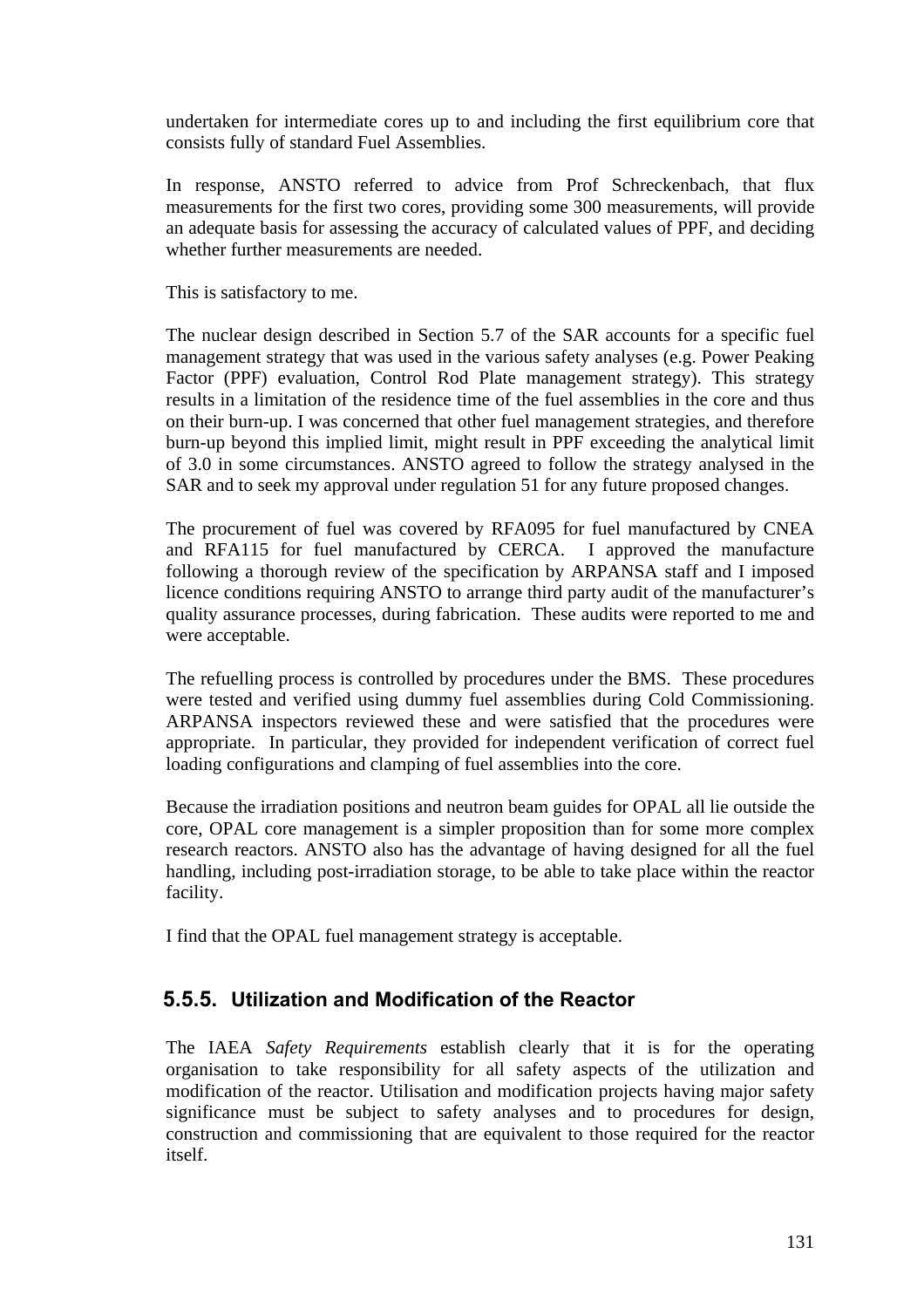The plans for utilisation of the OPAL reactor are described in Chapter 11 of the SAR, together with the arrangements for review and approval of modifications in utilisation and experimental facilities. Chapter 16 of the SAR analyses reactor utilisation initiated events. Utilisation has been reviewed by ARPANSA as part of the review of the SAR as built design.

The primary use of the OPAL reactor is the production of neutron beams for research and the neutron irradiation of materials. The reactor is proposed to be operated on a continuous basis at full power for several weeks followed by short shutdowns for refuelling and maintenance.

Chapter 11 of the SAR describes the various irradiation facilities, the hot cells and conveyors or other methods used for handling or transport of fresh and irradiated targets. The important safety aspects of the irradiation rigs are described. It gives links to the safety design bases and in particular to Chapter 16 SAR. A special case is referenced for the Cold Neutron Source (CNS).

The irradiation facilities are:

- Bulk Production Irradiation Facilities (BIF).
- Long Residence Time General Purpose Irradiation Facilities (LRT).
- Short Residence Time Irradiation Facilities (SRT).
- Large Volume Irradiation Facilities (LVF).
- Specific hot cells with pneumatic equipment for the delivery and retrieval of specimens and targets to and from the Reflector Vessel.
- A series of installations for Irradiated Material Handling and Delivery.

The beam facilities include:

- Neutron Beam Assemblies with shutters to extract neutron beams from the Reflector Vessel.
- Cold Neutron Source (CNS) facility.
- Hot Neutron Source provisions (to allow future installation of a hot neutron source).
- Neutron Guide System.

The BIF, LRT and LVF are loaded and unloaded from the reactor pool bridge using a bridge hoist. Much design consideration has been given to the prevention of dropped loads, and all the in pile components are protected by metal shields that are designed to withstand the heaviest load proposed (which is a silicon ingot). There are also hot cells with pneumatic equipment for delivery and retrieval of (short residence term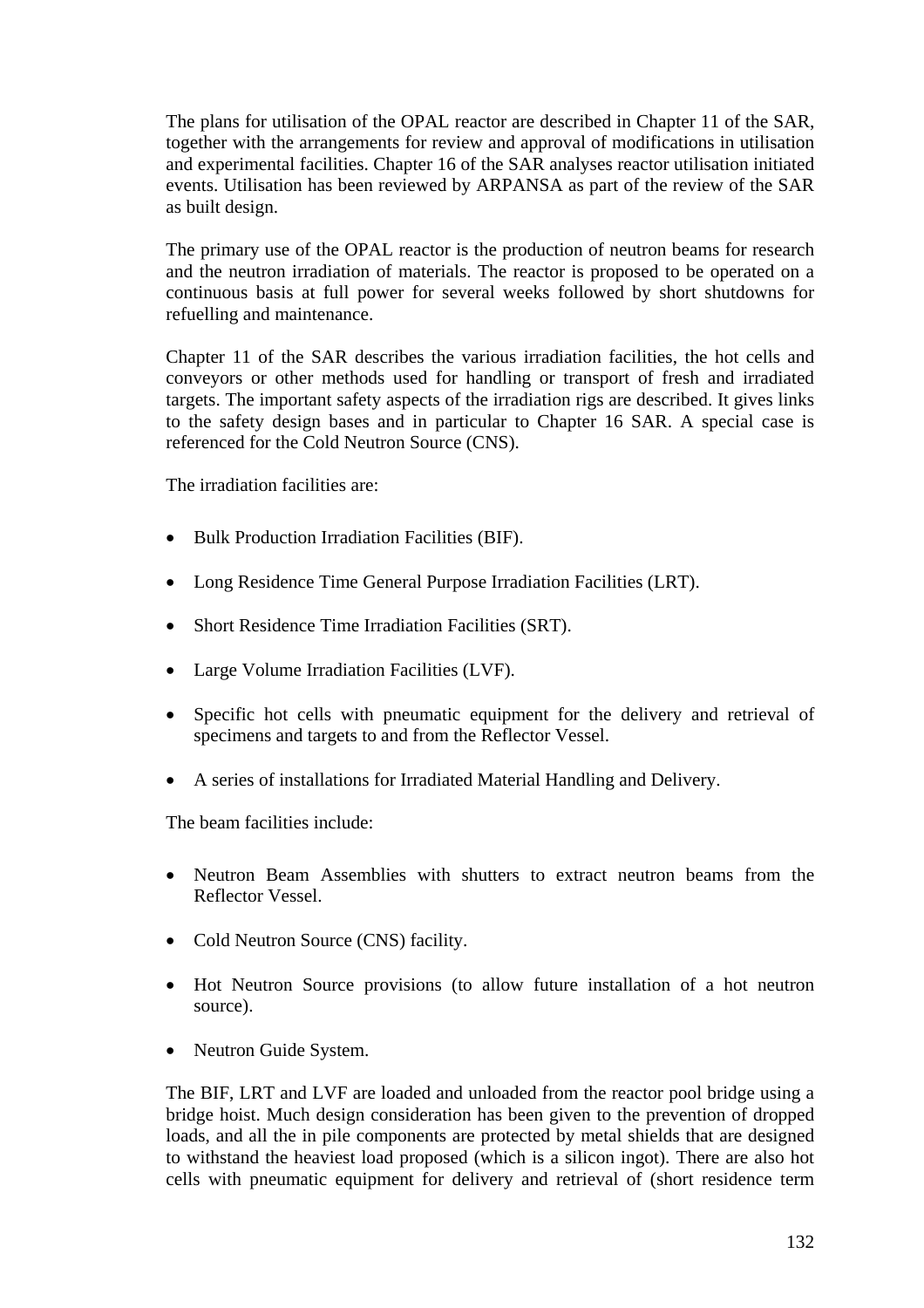pneumatic) targets to and from the reflector vessel and installations for irradiated material handling and delivery. In addition there are interlock safety provisions to prevent the "too early" removal of a BIF target (which is a fissile target for isotope production) from the Service Pool Water into the hot cells.

An important feature is that these experiments and irradiation facilities are located within the reflector and there are none in the core of the reactor, so their effects on reactor control and potential reactivity insertion accidents is minimal. The reactor power is automatically controlled by movement of the central control rod and the effect of the irradiation rigs is not significant in view of the rigs being in the Reflector and not the core.

A significant feature that lowers the OPAL reactor radioactive gaseous discharges to the environment is the use of nitrogen for pneumatic transport and cooling of irradiation targets in the LRT and SRT facilities. This prevents the formation of Argon 41 from irradiation of air. Additionally, targets are not processed in the Reactor Building, but are transported by the Inter-building Pneumatic Transfer System (IPTS) or by shielded flasks to other facilities for processing.

I approved the construction of experimental and irradiation facilities as part of the RFA process, following review of the requests by ARPANSA staff reviewers.

An important safety feature of the CNS is the provision of a Vacuum Containment (VC) within the Reflector Vessel. This is a Safety Category 1 component and was subject to a prolonged fabrication and testing programme in St Petersburg (Russia). I contracted a consultant from TUV-Rheinland to advise me on the design and fabrication of the vessel, as well as to undertake factory inspections. The CNS-VC is designed to withstand a severe deuterium-oxygen explosion without failure. I approved the manufacture and installation of the Vacuum Containment.

The safety of utilisation facilities has been reviewed by ARPANSA as part of the review of the SAR for the as built design. Section 16.7 of the SAR assesses reactivity transients resulting from the insertion and withdrawal of irradiation rigs with absorber or fissile material for irradiation facilities in the reflector vessel. Accidents involving a loss of flow in the irradiation facilities are addressed in section 16.15 of the SAR (i.e. Reactor Utilisation Initiating events). They are analysed with respect to the consequences regarding to the rigs. It is note worthy that Chapter 16 identifies failure of BIF irradiation rig as the highest consequence design basis accident.

The Operational Limits and Conditions (OLC) and Chapter 5 of the SAR limit the amount of reactivity controlled by rigs that can be moved at full power to values that would not result in uncontrolled transients. In addition, there is a limit on the maximum heat flux at the surface of any irradiation rig (limited usually by a BIF fissile rig) to ensure a large margin to the onset of an unacceptable thermal hydraulic or boiling crisis. There has been a significant change from the PSAR in terms of allowable heat flux. I accepted this change during the RFA process.

I find the plans for utilisation and modification of the OPAL reactor to be acceptable.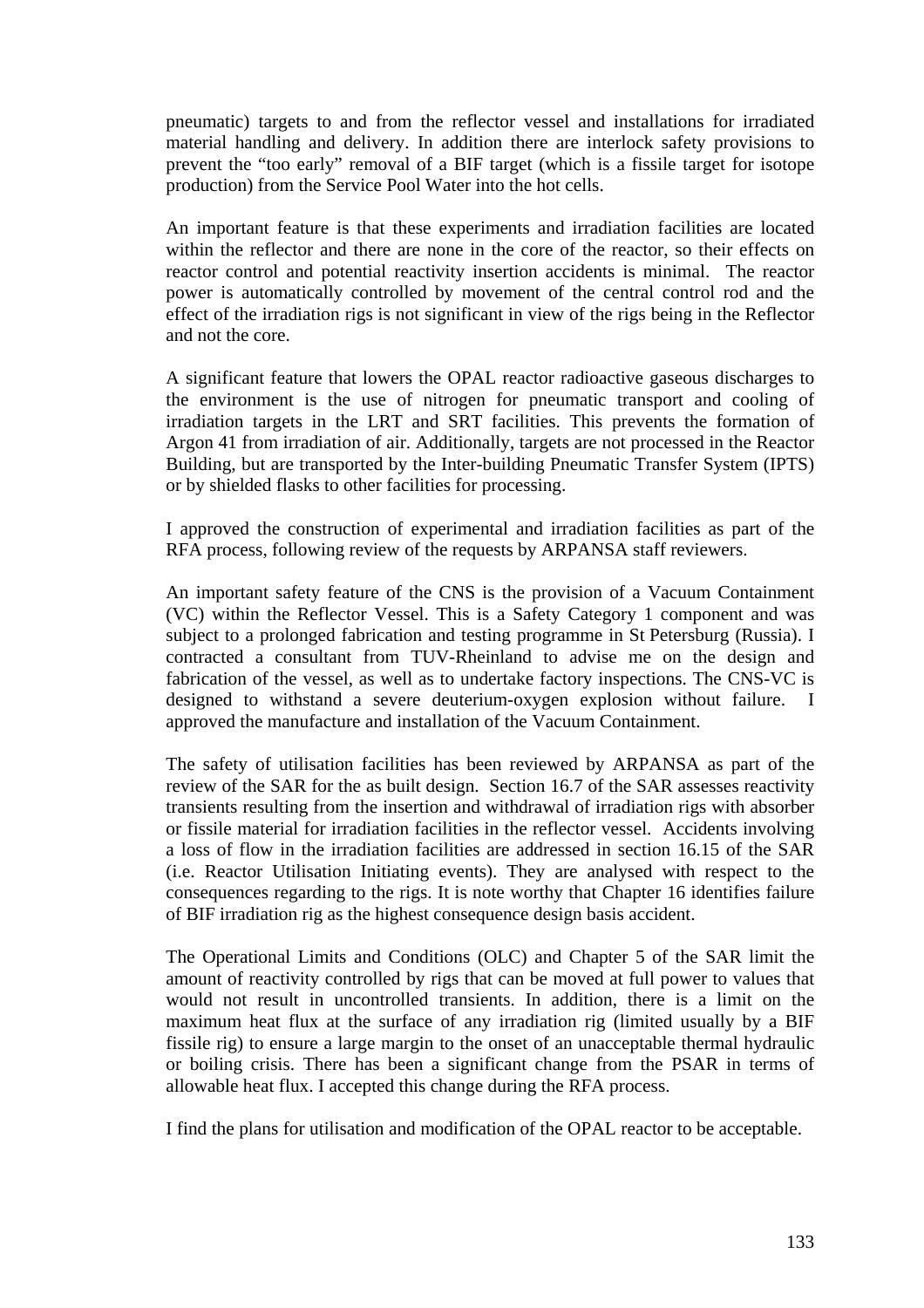# *5.6. Environmental management*

Chapter 14 of the SAR states ANSTO's commitment to environmental principles and minimisation of the environmental impact from the operation of OPAL reactor. The OPAL Reactor Environmental Management Plan (RRRP-7270-EDEAN-001-REV1) describes the organisational arrangements for the integration of environmental aspects related to the operation of the OPAL reactor within ANSTO's Environmental Management System (EMS).

The construction licence required ANSTO to obtain and maintain certified to the ISO 14001 standard for the Environmental Management System (EMS) and ANSTO obtained accreditation in June 2004.

A series of Environmental Management Plans (EMPs) have been documented for achieving the objectives and targets, with control measures for:

- managing and monitoring of liquid and airborne radioactive wastes and emissions, and managing solid radioactive waste, following appropriate procedures and arrangements.
- procedures to assess off-site doses to the members of the public.
- monitoring and management of groundwater discharge to ensure that no additional dose is received by the public from such discharge.
- control of surface runoff and sediment from the Reactor Facility. Monitoring of surface water quality enables the detection and quantification of any release of radioactive material.

The airborne emissions expected to be produce at the facility are: Ar-41 and other noble gases (Kr & Xe isotopes); H-3 and tritiated water vapour; airborne particles (aerosols); small quantities of iodine isotopes; and noxious gases from vacuum pumps and fume cupboards. The details of the on-line monitoring system for airborne radioactive emissions are given in Chapter 12 of the SAR and discussed above.

The critical group for airborne emissions from Lucas Heights Science and Technology Centre (LHSTC) is a group of hypothetical people continuously present at the boundary of the buffer zone (1.6 km). The ALARA objective for airborne emissions from all ANSTO activities remains at 20 µSv per year. For airborne radioactive discharges this objective is divided further on the basis of conducts and nature of operation of the facilities:

- less than 10 uSv per year due to the operation of the HIFAR reactor;
- less than 10  $\mu$ Sv per year due to radiopharmaceuticals production; and
- less than 1  $\mu$ Sv per year due to OPAL and all other conducts and dealings at the LHSTC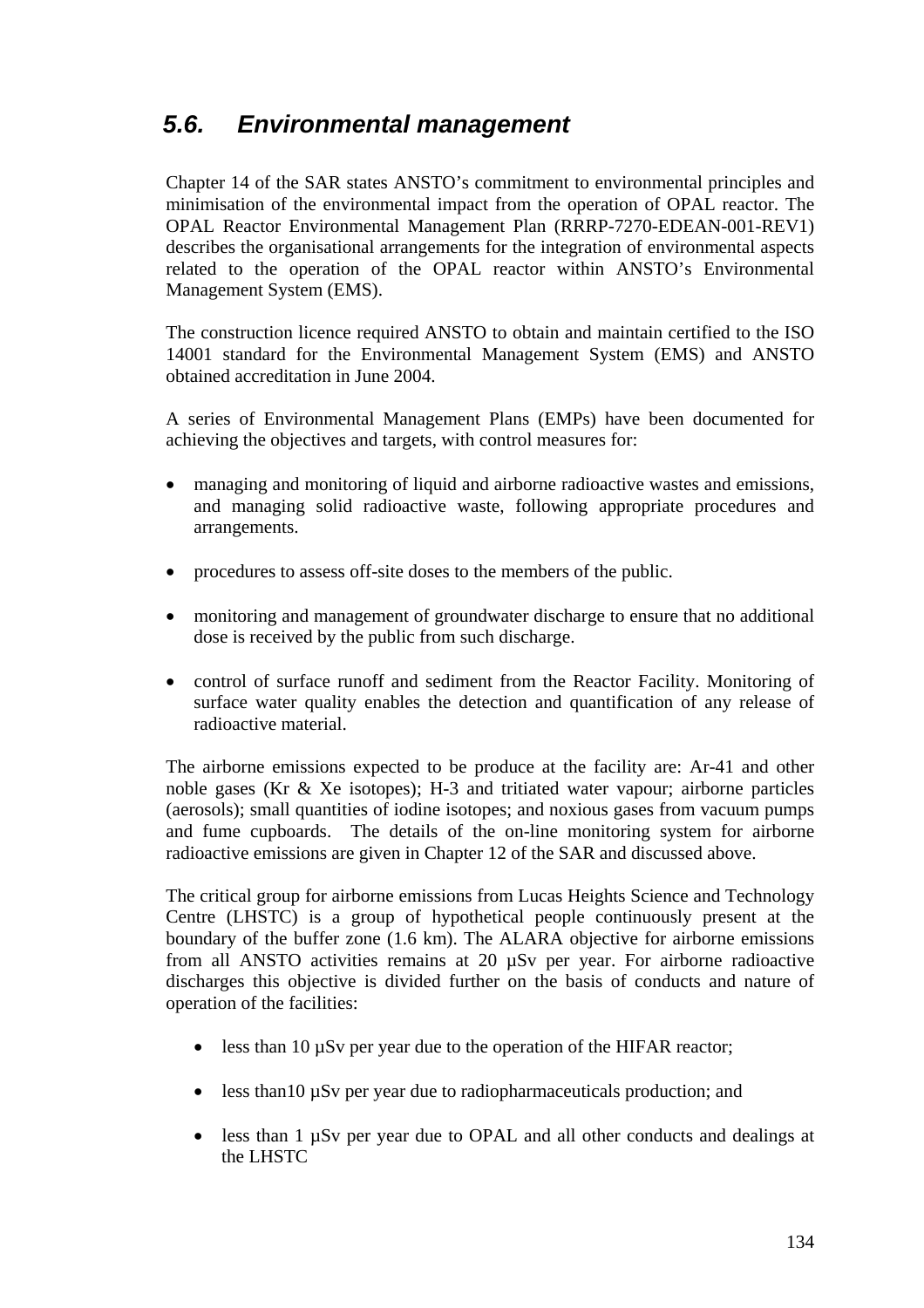Following consultation with ANSTO, I have included notification levels for OPAL with those for each discharge point at the LHSTC in the discharge authorisation on the basis of this ALARA objective of 1 µSv per year. The discharges must be continuously monitored and the results are to be reported to me each quarter and I will publish them in my quarterly report to the Parliament.

The sources of liquid waste from the OPAL reactor are described and these liquids are managed through LHSTC B or C line depending on the waste content. Dedicated Waste monitors utilising gamma detectors will be in place at the inlet to the waste storage tanks at the OPAL reactor. Further details of the radioactive waste management are referred to Chapter 12 of the SAR.

The limits for liquid discharges to the sewer are set by the Trade Waste agreement with Sydney Water, based on the World Health Organisation drinking water standards for radioactivity, and have been retained unaltered.

The surface water management plan monitors the water quality of run-off; ensures that the physical systems in place maintain stormwater flows at or below the current levels; provides for on-site containment and treatment of any small accidental spills or release of contaminated liquids; and addresses compliance with the state regulations.

Stormwater drainage at the LHSTC flows into small capacity concrete bunds on the three main stormwater outlet points. These provide temporary retention of stormwater/groundwater seepage, enabling containment and treatment of small accidental spills or releases of contaminated liquid. The bunds allow environmental monitoring at daily, weekly and monthly intervals, depending on the general radioactivity or specific radionuclides being quantified.

Stormwater drainage associated with the OPAL reactor will be captured, managed and monitored in accordance with routine practice for the broader LHSTC site in two onsite bunds and two off-site sediment dams. The low levels of tritium routinely found in surface runoff from the LHSTC are expected to be significantly reduced when the transition to exclusive operation of the OPAL reactor is achieved.

A program of radiological characterisation of stormwater and soil/sediment associated with stormwater outlets is in place and the results of such radiological characterisation are presented in ANSTO's Environmental and Effluent Monitoring Reports.

Details of groundwater hydrology in relation to the geology and soil structure of the LHSTC are referred to Chapter 3 of the SAR.

The OPAL reactor has a reduced possibility of contamination of groundwater relative to HIFAR because spent fuel is stored in a pool adjacent to the reactor rather than being transported to, and stored at, a separate location on-site. Additionally, irradiation rigs and targets are not in direct contact with heavy water and the core is cooled with light water. An intermediate cooling system is used for heat removal from the Reflector Cooling and Purification System. This minimises the possibility for tritium contamination of ground water.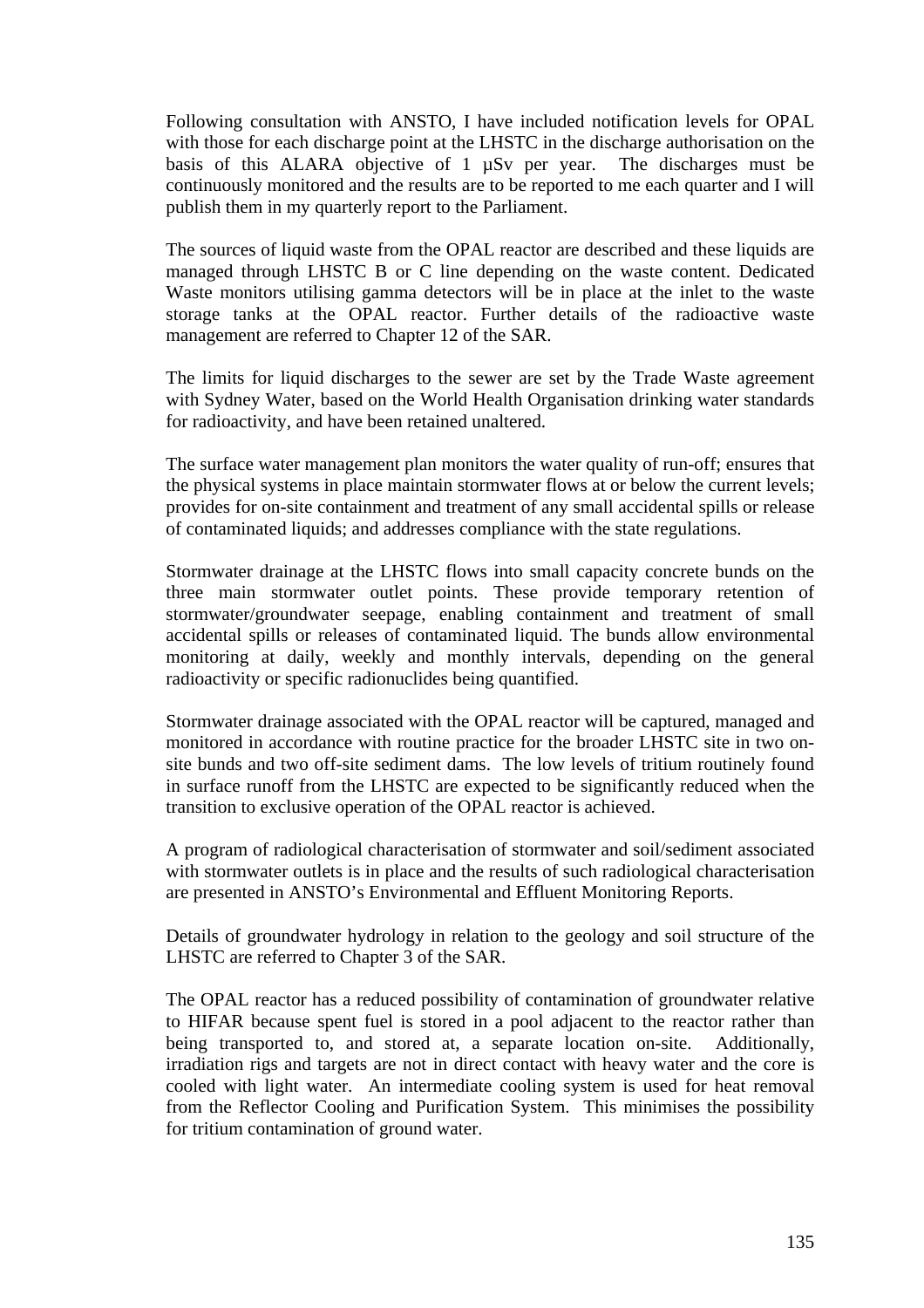A groundwater monitoring program measures and reports groundwater level and quality. This information is presented in ANSTO's Environmental and Effluent Monitoring Reports

The objectives of ANSTO's EMP for radioactive waste are stated to be to:

- ensure the total radioactive content and radioactivity concentration in the effluent released to the sewer from LHSTC and the NMC complies with the Trade Waste agreement;
- reduce the generation of low level radioactive solid waste;
- reduce the inventory of intermediate level liquid waste from production of Mo-99;
- reduce the generation of intermediate level solid waste from production of Mo-99; and
- assess the relative contributions of individual effluent discharges within LHSTC to enable understanding of various sources and thereby enable the minimisation of discharges at source.

The types of radioactive wastes considered include low and intermediate level solid waste, low and intermediate level liquid wastes and gaseous wastes from different sources. The liquid discharges will also be monitored through an on-line monitoring system and the suitability of this system was observed during ARPANSA inspection.

I have as assessed the radioactive waste management plan separately and found it to be acceptable.

The design features and operational controls suggest that the emission of Ar-41 will be greatly reduced, which will result in the reduction of exposure to the public. There will also be major reduction in H-3 emission while the emission of I-131 is expected to be similar to that of HIFAR. The airborne emissions will be monitored by an on-line monitoring system and ARPANSA assessor found this system suitable for this purpose during an ARPANSA inspection.

ANSTO committed to update the EMP for Prevention of Contamination of Groundwater to incorporate the issues relating to the OPAL reactor. ANSTO Annual Report on Environmental and Effluent Monitoring should include the monitoring of groundwater from the vicinity of the OPAL reactor. I will monitor the progress.

I consider that the Environmental Management Plan has addressed the relevant environmental aspects and their controls in relation to the operation of the OPAL reactor. The roles and responsibilities in managing the environmental management system are clearly described and the effectiveness of the environmental management system is reviewed by the senior management. The plan describes the provision for both internal and external audit.

These are satisfactory to me. I am persuaded that proper implementation of the operational controls and procedures for the identified significant environmental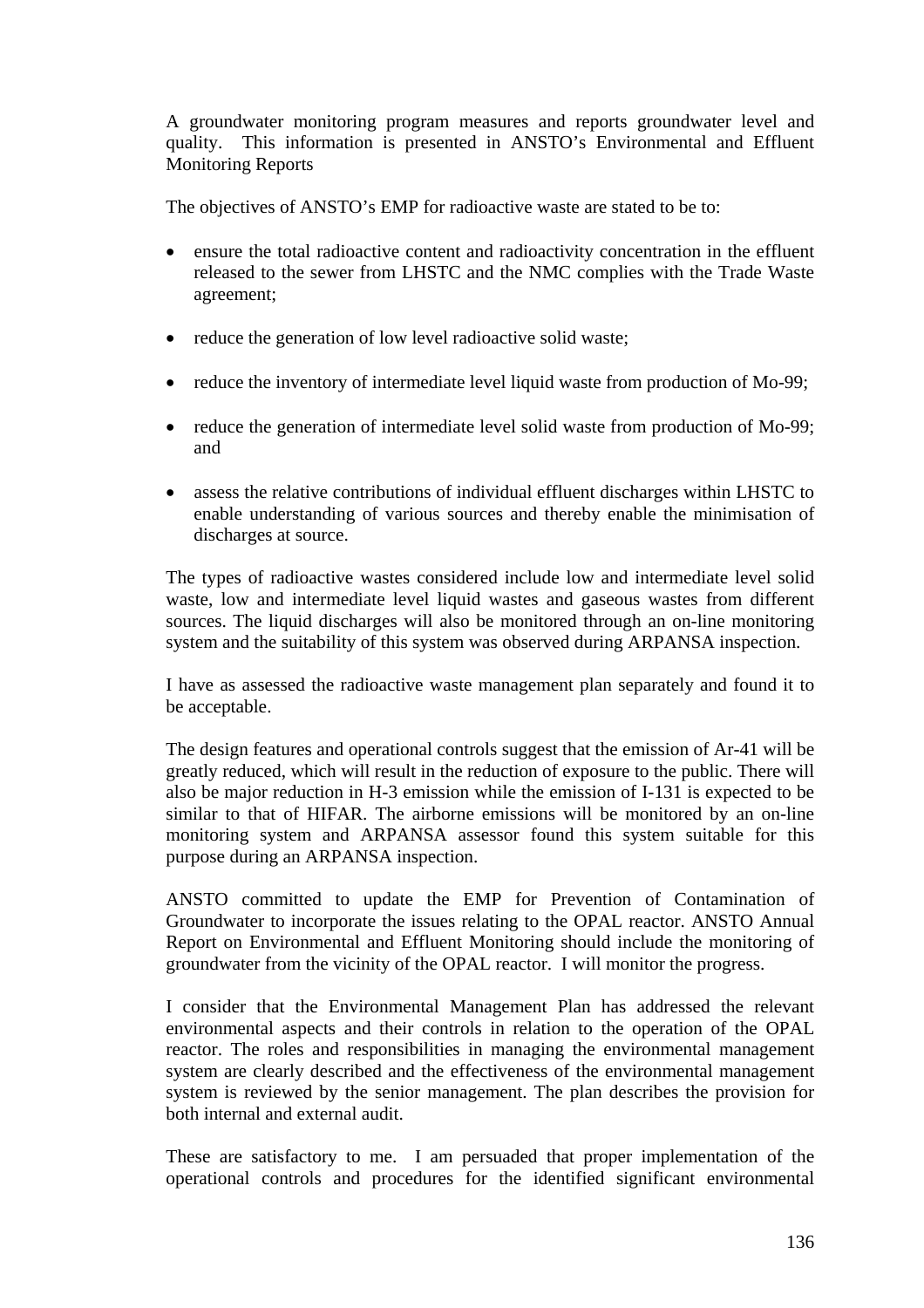aspects, consistent with the environmental policy and targets described, will result in an effective environmental management system.

ARPANSA will undertake inspections to monitor implementation and to evaluate their effectiveness during operation of the OPAL reactor.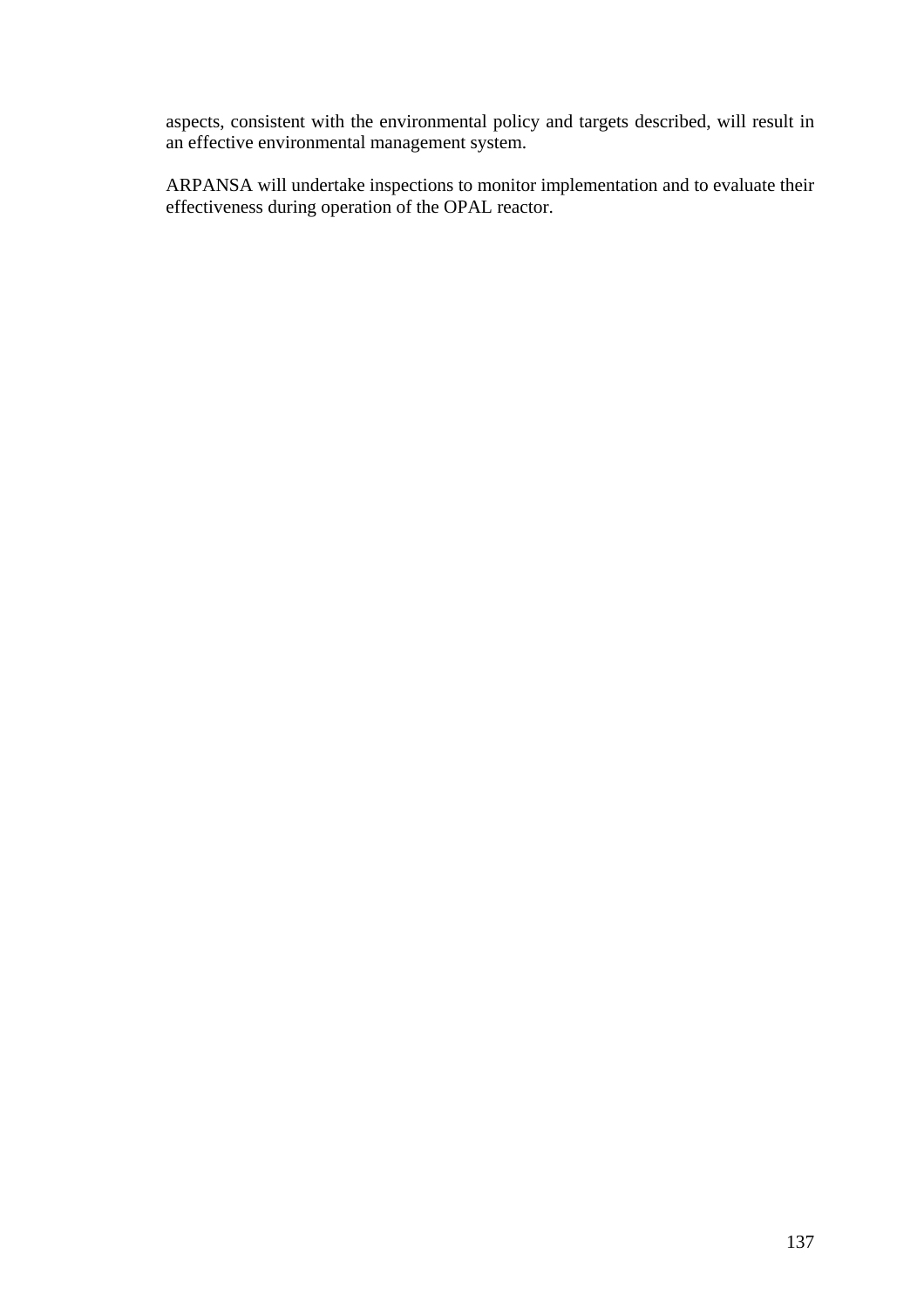# **6. MATTERS TO BE TAKEN INTO ACCOUNT PRESCRIBED IN THE REGULATIONS**

## *6.1. Whether the application includes the information I have requested*

As discussed previously the application included all of the information that I had requested consistent with the information set out in Schedule 3, Part 1 of the regulations.

## *6.2. Whether the information establishes that the proposed conduct can be carried out without undue risk to the health and safety of the people, and to the environment*

In considering my decision to issue a licence to construct the OPAL reactor, I stated my view that 'without undue risk' could be considered by comparing the risk objectives of the project with a radiation protection objective and a technical safety objective defined by INSAG. I have no reason to change that position. There are very similar objectives now stated in the IAEA Safety Requirements *Safety of Research Reactors*.

"205. **Radiation Protection Objective:** *To ensure that in all operational states radiation exposure within the installation or due to any planned release of radioactive material from the installation is kept below prescribed limits and as*  low as reasonably achievable, and to ensure mitigation of the radiological *consequences of any accidents.* 

"206. **Technical Safety Objective:** *To take all reasonably practicable measures to prevent accidents in nuclear installations and to mitigate their consequences should they occur; to ensure with a high level of confidence that, for all possible accidents taken into account in the design of the installation, including those of very low probability, any radiological consequences would be minor and below prescribed limits; and to ensure that the likelihood of accidents with serious radiological consequences is extremely low."* 

The OPAL reactor Radiation Protection Plan seeks to ensure that in all operational states the exposure within the installation is within limits and ALARA. I have assessed this plan at Chapter 4 and found that it is consistent with international best practice in relation to radiation protection and nuclear safety.

The OPAL reactor Radioactive Waste Management Plans addresses the planned airborne and liquid discharges from the plant. I have assessed this plan in Chapter 4 and found it to be consistent with international best practice in relation to radiation protection and nuclear safety. The levels of discharge involved result in only the most trivial doses to people off-site representing only the most minimal risk. This is even more the case for the non-human environment.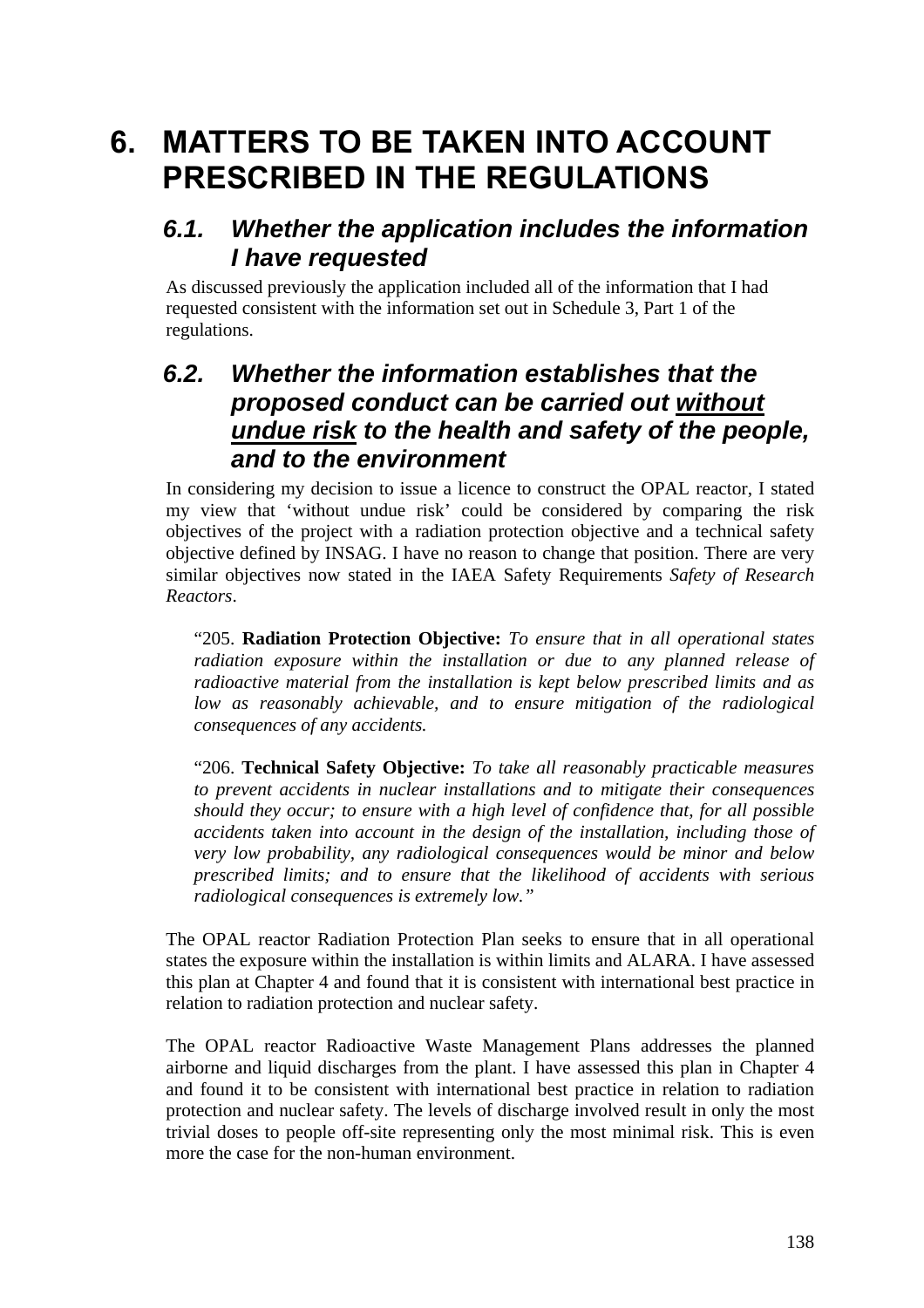The prevention of accidents and ensuring that the radiological consequences of any design basis accidents is minor and the likelihood of more severe accidents is extremely low is addressed in the OPAL reactor SAR. I have assessed the SAR in Chapter 5. I find that the SAR does demonstrate that for an appropriate range of initiating events, the defence in depth of the design of the OPAL reactor results in there not being any significant radiological consequences. This conclusion is also supported by the probabilistic safety analysis.

In addition to the protection against accidents, I find that the design of the OPAL reactor, the strong considerations that have gone into analysing the possibilities for sabotage and the physical protection measures taken mean that the likelihood of a successful sabotage attack with radiological consequences on the OPAL reactor is very low.

The mitigation of the radiological consequences of accidents is a part of the design through the defence in depth measures. The final level includes the siting and the emergency planning, which I find to be adequate and appropriate.

Taking all these matters into account, I find that the operation of the OPAL reactor can be undertaken without undue risk to the health and safety of people, and to the environment.

# *6.3. Whether the applicant has shown that there is a net benefit from carrying out the conduct*

## **6.3.1. Assessment of net benefit**

Again, consistent with my earlier licensing decisions, I interpret the matter of 'net benefit' as being the radiological principle of *justification.* I understand this to be the intention of Regulation 41(3) (c), first, because the object of the Act is protect the health and safety of people and to protect the environment from the harmful effects of radiation. It is thus directed to radiation protection, not to decision-making as to whether a certain project is the best or most cost effective way to achieve social or economic goals. Second, the subregulation immediately precedes a statement of another principle of radiation protection, namely optimization. There is nothing in the drafting history of the sub-regulation to contradict this view.

The ICRP recognises in its 1990 Recommendations that the complete 'justification' of a practice goes far beyond the scope of radiological protection – the radiation detriment may only be a small part of the totality to be considered.

The IAEA in its Basic Safety Standards<sup>20</sup> puts it this way:

 $\overline{a}$ 

*A practice that entails or that could entail exposure to radiation should only be adopted if it yields sufficient benefit to the exposed individuals or to society to* 

<sup>&</sup>lt;sup>20</sup> International Basic Safety Standards for Protection against Ionizing Radiation and for the Safety of Radiation Sources, IAEA Safety Series No 115, IAEA, 1996.,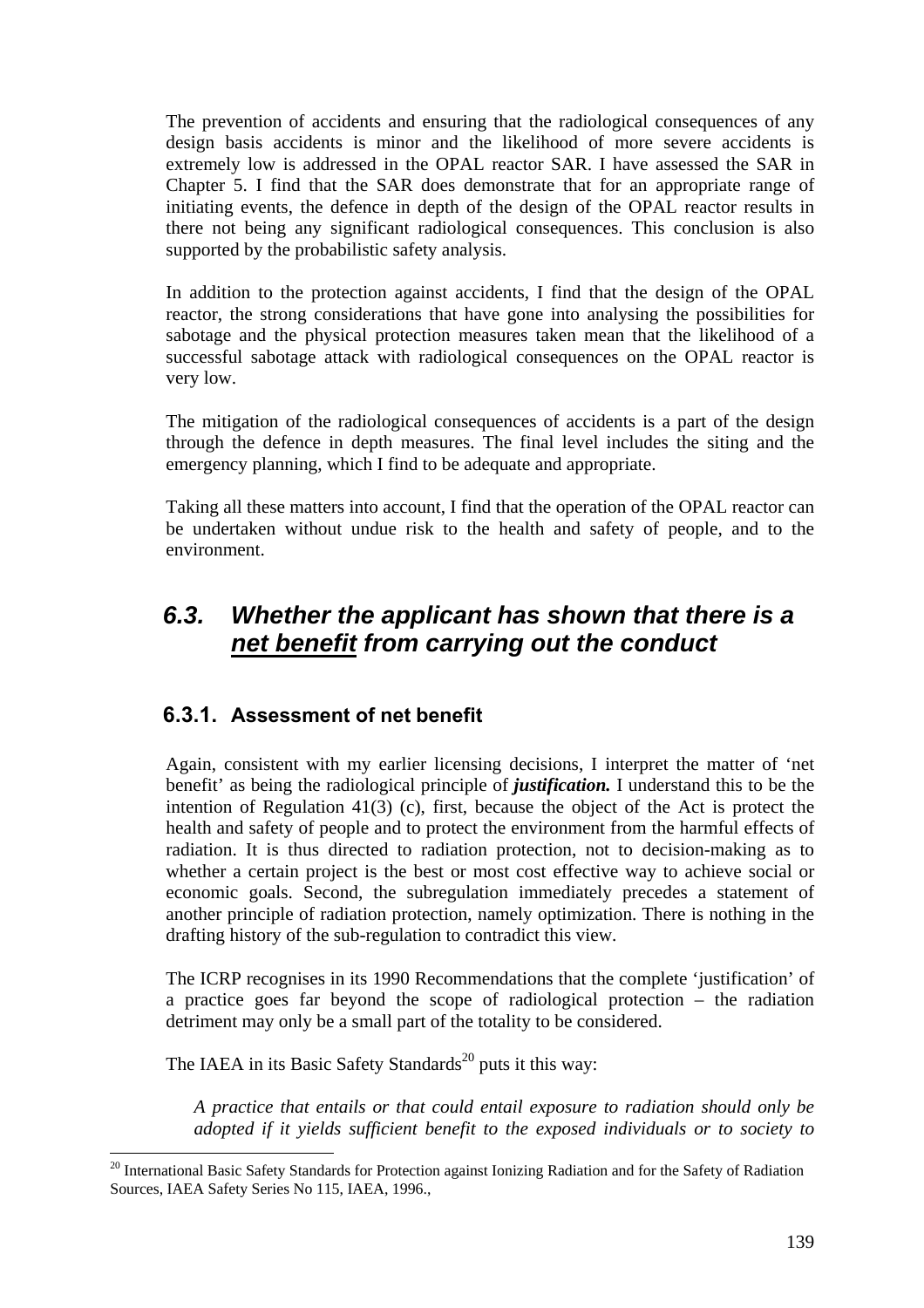*outweigh the radiation detriment it causes or could cause (ie the practice must be justified).*

In a generic sense, the operation of research reactors for the production of neutron beams and radioisotopes is considered justified by the radiological protection community.<sup>21</sup> Nonetheless, I do, of course, have to consider whether there is justification – net benefit- of the operation of the OPAL reactor.

ANSTO has described the applications of the OPAL reactor at Part A of its application and Chapter 11 of the SAR. Following the public forum, I sought additional information from ANSTO about the future of the use of medical radioisotopes and the scientific application of the neutron beam instrumentation.

In Part A of the Application, ANSTO states the purpose of the OPAL reactor as follows:

*The Reactor Facility has been designed and will be operated to meet Australia's current and future needs for a neutron source in a manner that meets all health, environmental and safety standards. Specifically, the Reactor Facility has the following purposes:* 

- *maintain Australia's nuclear technical expertise, in order to provide sound advice to Government in support of nuclear policy issues of strategic national interest and international obligations in this area;*
- *maintain and enhance health care benefits provided to the community and ensure security of supply, through local production of the quantities and the known likely range of diagnostic and therapeutic radiopharmaceuticals needed to satisfy the requirements of Australia's medical professionals over the next 40 years;*
- *provide a neutron beam research facility which will not only meet Australia's own scientific and industrial needs, but will also be a regional centre of excellence. Research undertaken using this facility will have broad application to investigations in a wide spectrum of scientific and industrial fields, including the life sciences and medicine, environmental science, chemistry, materials science and engineering science;*
- *provide research and research training facilities and programs to enhance the educational opportunities available to Australia's scientists and engineers;*
- *provide industrial radioisotopes and facilities for neutron activation analysis, irradiation of materials, and neutron radiography to service the needs of agriculture and industry, particularly in the electronics, environmental, resource and minerals processing industries.*

 $\overline{a}$ 

 $21$  I acknowledge that the number of research reactors in the world considered to be justified is falling. There is a legacy of research reactors from earlier years that do not always have a utilization program in place.

Nonetheless, it is generally accepted world-wide that the operation of a research reactor with a viable utilization program is justified.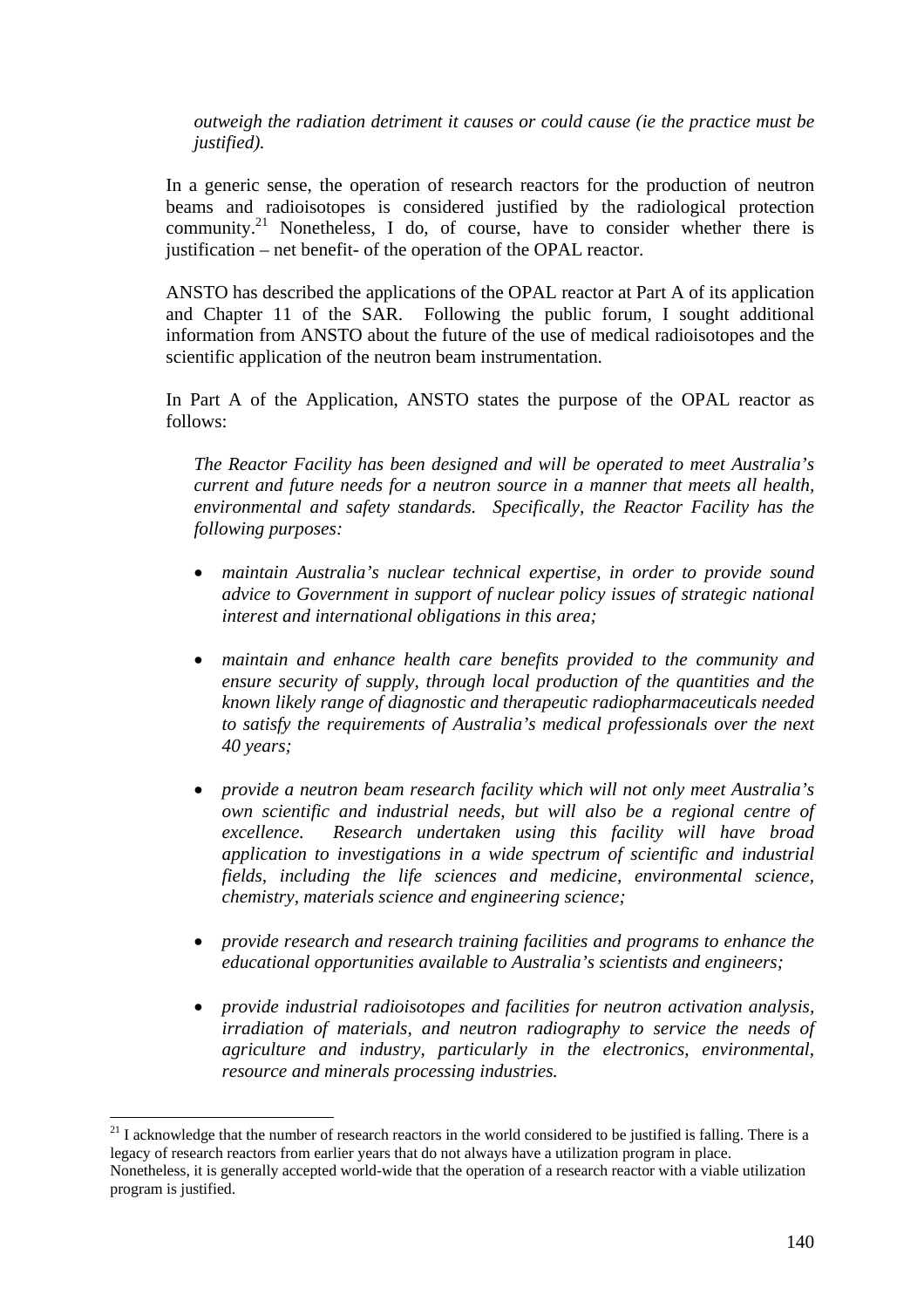Chapter 11 of the SAR describes the irradiation facilities and neutron beam facilities.

My discussion of the applications of the OPAL reactor in the context of the construction licence application was set out in Chapter 10 of my statement of reasons in regard to that decision. In my mind, this assessment stands. I found in Chapter 13 of that statement:

*It is clear that the benefits that would flow from the planned operation of this reactor are very substantial – at least as assessed today in the light of the planned utilization and applications. Given that the doses received by workers and the public would be ALARA, and the reactor is designed to be constructed and operated so as to limit the risks of accidents, then the benefits very much outweigh the detriment. This is so, at least for now while there are extensive applications for nuclear medicine and a lively and developing scientific field for the application of neutrons.* 

#### **6.3.2. Public submissions on net benefit**

Specific challenges on the issue of net benefit arise from the public submissions. A letter signed by over 500 members of the public challenged the net benefit of the reactor arguing that it is not required for the provision of radioisotopes for nuclear medicine. The letter referred to a 2004 report from the Medical Association for the Prevention of War (MAPW) entitled *A New Clear Direction.* The submission from the MAPW also referred to their report and the issue was discussed when the MAPW appeared at the public forum.

The MAPW report and its public submission argue that:

*Like most other comparable countries, Australia can have world-leading nuclear medicine care without a reactor by importing reactor-produced isotopes and producing many other isotopes here in cyclotrons.* 

*Australia can do even better than other countries by working to develop new methods of producing key isotopes currently produced in nuclear reactors. We should also support the expanding range of alternative diagnostic procedures which will reduce our long term reliance on reactor based procedures. In addition to the important economic and security benefits for Australia in not replacing the Lucas Heights reactor, such an approach would also help to address the growing and serious global problem of radioactive waste.* 

The report and submission set out some steps to move towards the goals outlined in the above excerpt.

At the public forum, the MAPW representatives reiterated that Australia's reactorproduced medical isotope needs could be met by importation. Also the use of PET scanning using cyclotron produced isotopes, CT and MRI scanning is likely to reduce the value and utilization of reactor produced diagnostic radioisotopes. There may be increased use of isotopes for therapy, but this requires longer-lived isotopes that can be imported.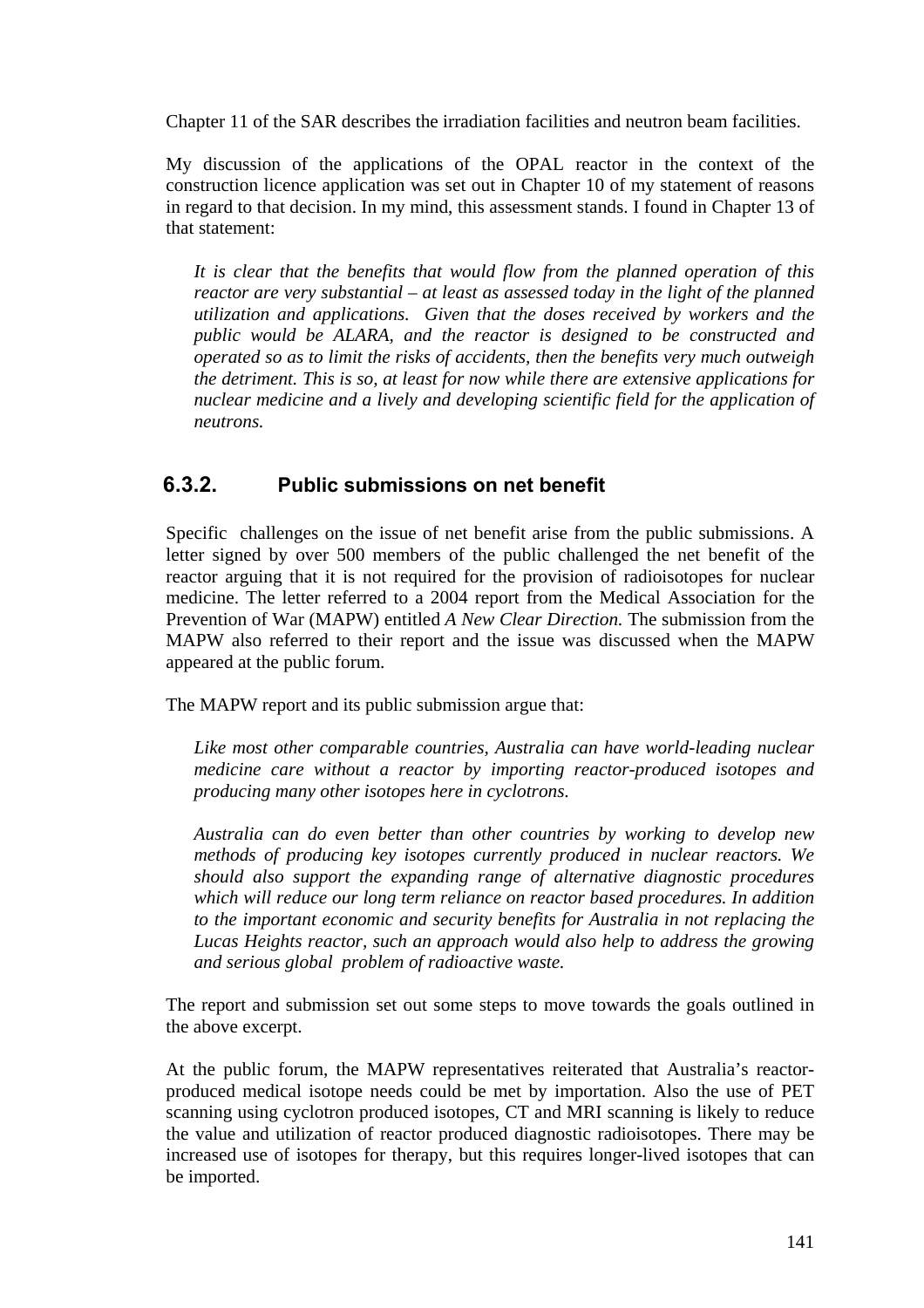I asked ANSTO to comment on the position put by MAPW at the public forum. They responded by pointing to steady increases in demand for and production of certain reactor produced radiopharmaceuticals in the period 2000 to 2005, the growing use of radiopharmaceuticals for therapy, and the complementary nature of diagnosis through PET scans to use of reactor-produced isotopes. ANSTO also pointed to the risks that would be faced with reliance on importing because of denial of shipment by air transport companies and individual pilots, a problem that has been acknowledged by the IAEA.

I accept that it would be feasible for Australia to rely upon imports for reactorproduced radioisotopes. There would be some consequences in terms of the availability of some pharmaceuticals and certainly some risks of disruption from time to time. The Government has chosen not to accept these limitations and risks and this is properly a decision for Government. The production of isotopes for medical application – both diagnosis and treatment – is a benefit to Australia. When weighed against the radiological risks arising from normal operation of the reactor and the management of its radioactive waste, which I believe that ANSTO has established to be small, there is a clear net benefit to Australian society as a whole. The risks arising from other matters, I address below but do not alter this finding.

As I said in the context of the construction licence assessment, this is not necessarily a once and for all conclusion – the practice of nuclear medicine could change greatly over time. But at the time of this decision there is a clear net benefit.

The net benefit of the OPAL reactor was also challenged in the submission from Friends of the Earth. The submission argued that the OPAL reactor was not warranted for production of radioisotopes because of the possibility of relying on importation and increased use of cyclotron materials. It also suggested that the scientific benefits of utilization of the reactor were limited. The submission suggested that reactor-based research was not the main focus of research at ANSTO and that to the extent that research using neutron beams was worthwhile supporting, it could be achieved by manufacture of a spallation source, particle accelerators, a synchrotron and 'suitcase science'.

The submission from Greenpeace Australia referred to a finding by a 2001 report by a Senate Select Committee. The Committee (majority) stated that in its view the Government had failed to establish a 'conclusive or compelling case' for the OPAL reactor and recommended that a public inquiry be held before proceeding any further. I accept that whether there is a 'conclusive or compelling case' is a proper subject for debate, including political debate. I do not believe, however, that the Act requires me to address whether the objectives established for the OPAL reactor project can be achieved by other means or indeed whether there are more worthwhile objectives that the Government could have pursued instead of investing in the OPAL reactor.

Other public submissions addressed net benefit more indirectly through arguing that the risks of operation of the reactor, including the risk of terrorism and the issues arising from radioactive waste management, outweighed the benefits. I address these matters in the following sub-sections.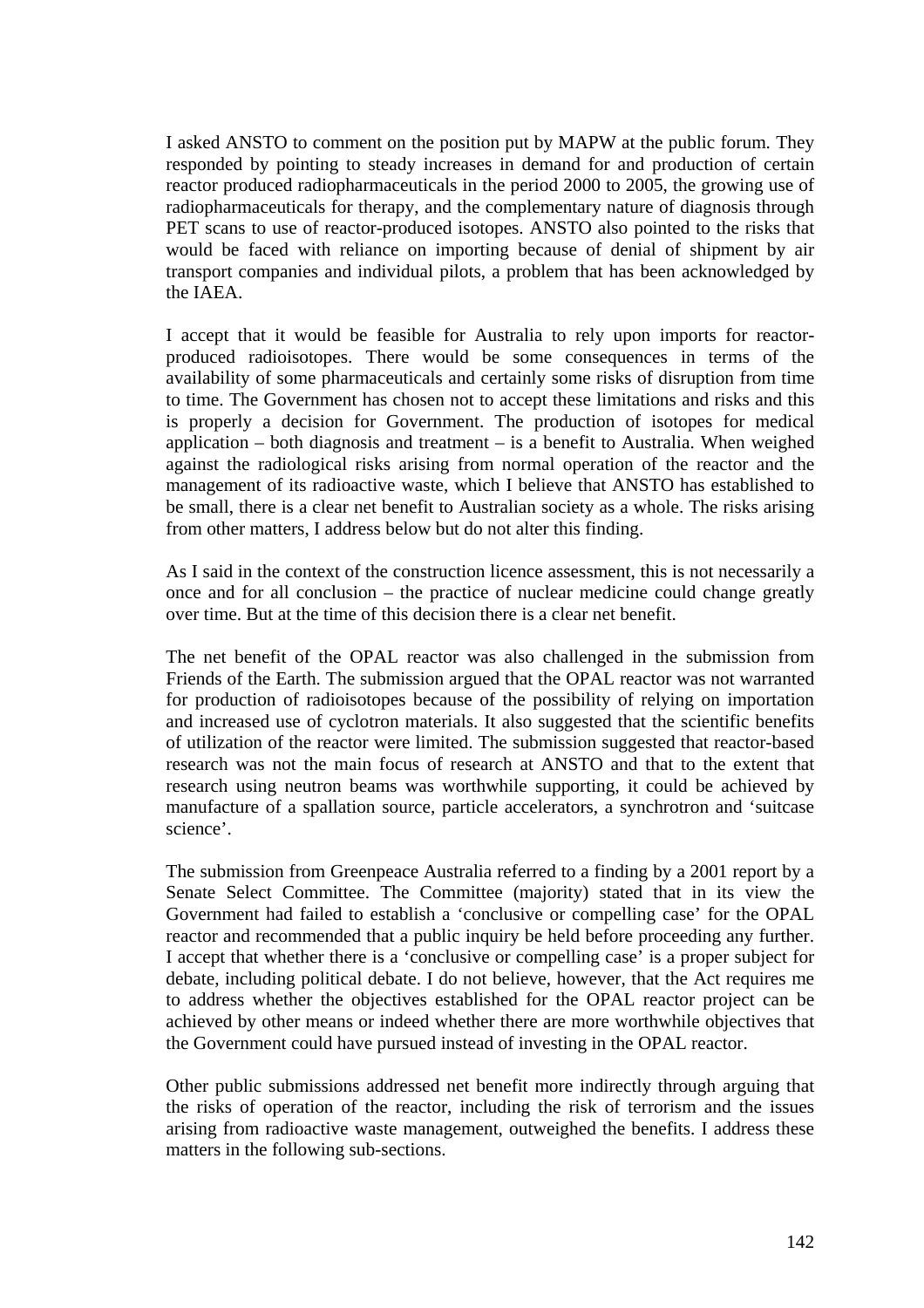## **6.3.3. Finding**

I find that there is a net benefit to Australian society arising from the proposed utilization of the OPAL reactor. The detriments that it may cause from increased exposures to radiation to the workers and the public near the site (as discussed under the undue risk matter) are small and are far outweighed by the benefits arising from the production of radioisotopes and other applications and the carrying out of scientific research using neutrons. I accept that there are alternative approaches to meet at least some of Australia's needs in these areas, but the decision to construct and operate a research reactor is properly one for the Government and I find it produces net benefit.

# *6.4. Whether the applicant has shown that the magnitude of the individual doses, the number of people exposed, and the likelihood that exposure will happen, are as low as reasonably achievable, having regard to economic and social factors (ALARA)*

The issue of the ALARA matter goes to whether the radiation protection at the OPAL reactor is optimised. My assessment of the radiation protection program for the OPAL reactor is in Chapter 4. There is a strong emphasis in the design of the reactor on the minimization of radiation doses to workers and I certainly expect there to be no difficulty at all in normal doses being well below the ANSTO occupational dose constraint of 15 mSv per annum and generally at ANSTO's 'ALARA objective' of 2 mSv per annum.

As the ICRP reviews its Recommendations, it is becoming evident that, while there will be no fundamental change in the radiation protection system, there will be increased emphasis on dose constraints as being a driving force for continuous improvement in achieving ALARA. Acceptance of an occupational 'ALARA objective' of 2 mSv as a level below which there is no need for further consideration is probably not fully consistent with this approach. This is an issue that needs to be addressed on an ANSTO-wide basis, after publication of the new ICRP recommendations.

With regard to public doses from normal operations, as should be expected for a modern facility, these are well below any regulatory concern and it would be difficult to argue for any significant expenditure of resources to reduce them further.

The likelihood of people being exposed also covers the issue of the likelihood of accidents and occurrences that lead to increased exposures. These issues are discussed at length in Chapter 5 of this statement dealing with the safety analysis.

I find that the applicant has shown that the magnitude of the individual doses, the number of people exposed, and the likelihood that exposure will happen, are as low as reasonably achievable, having regard to economic and social factors (ALARA). I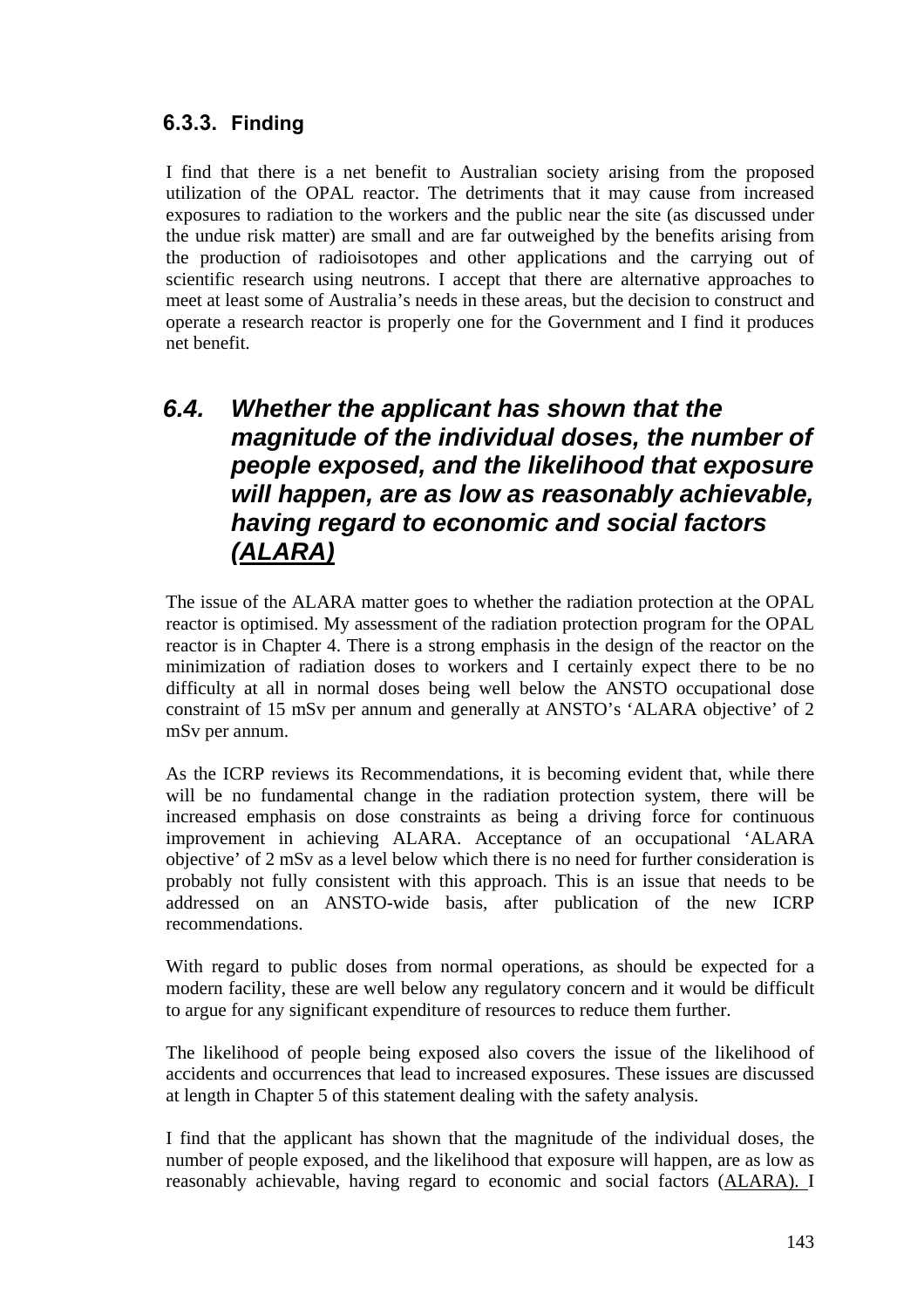emphasise that the nature of ALARA, or optimisation of radiation protection, is a matter for continuous improvement and needs to be addressed on an ongoing basis.

## *6.5. Whether the applicant has shown the capacity for complying with the regulations and licence conditions*

In the decision on the construction licence application, I spoke about this 'capacity for complying' matter as being in two parts: whether the organisation has the human and financial resources needed to implement the plans and arrangements it has put forward and the licence conditions; and the matter of safety culture.

I referred to assessing both the application and the organisational track record in taking this matter into account.

With regard to operation, ANSTO will be on its own as INVAP will no longer be involved at the completion of the contract and effectively it will be ANSTO's reactor. The necessity for ANSTO to 'own' the decisions taken during the detailed engineering design of the reactor and the manufacture and installation of systems was a major focus of licence condition 4.6 and is reported on in chapter 4. In general, ARPANSA staff reviewers during their review of the RFAs found that there was a strong involvement of ANSTO in reviewing, verifying and accepting documentation, asking questions of INVAP and ensuring that issues were dealt with to ANSTO's satisfaction within the quality system.

The development of the OPAL reactor Business Management System has been undertaken by ANSTO directly. ARPANSA staff reviewers have been concerned to ensure that ANSTO has formally reviewed, verified and accepted the operational procedures documents that have been supplied under contract by INVAP. This has been something of a slow process, but now appears to have been reasonably achieved.

Within ANSTO itself, there is also the transition from the project being solely developed by the OPAL reactor project team into one where the reactor will be operated by the OPAL operating team described in Chapter 5. The commissioning program is an important transition phase for both these changeovers – form INVAP to ANSTO and from the OPAL reactor project team to the OPAL operating team. ARPANSA inspections during the Stage A commissioning indicated that this is being well managed.

ANSTO can, reasonably, point to a very good track record for the safe operation of a research reactor, HIFAR, for over forty years. The OPAL reactor project, while not without some blemishes (such as the pool lining quality assurance issues, the construction and installation of Hoist C without gaining appropriate regulatory approval) has also been effectively managed.

ANSTO often comes under fire from public groups and the media – and sometimes politically – when certain abnormal occurrences and incidents occur that lead to some discharge to the environment and/or to the exposure of a worker. These matters, which can occur throughout ANSTO's operations, not only the operation of HIFAR, are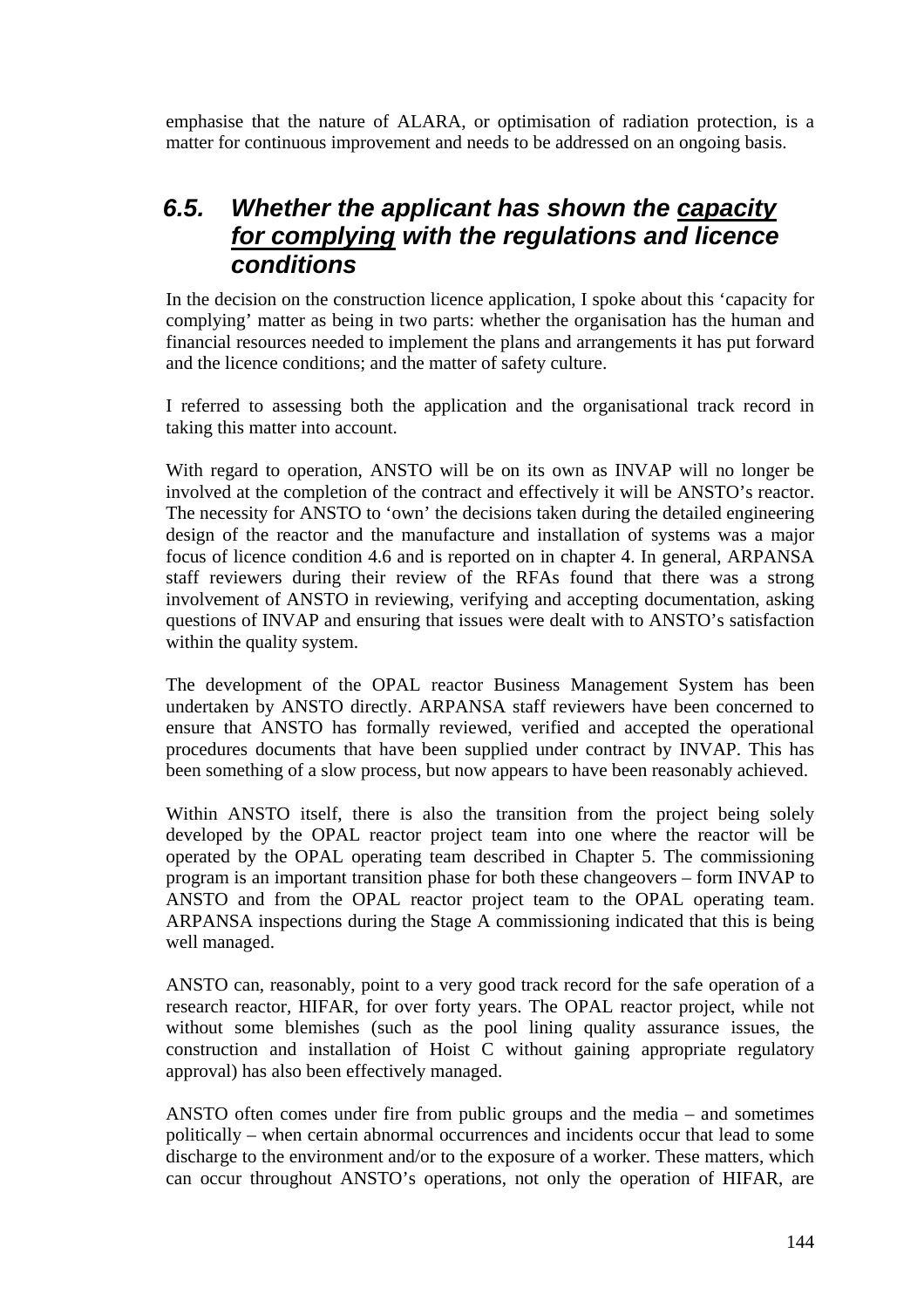important as matters to be considered and reviewed to ensure that vigilance is maintained and lessons learned supporting continuous improvement. It is an important part of the relationship between the regulator and the operator that such matters are properly and effectively dealt with but also are kept in the proper perspective.

At the time of this decision, there has been a recent focus on incidents occurring within the radiopharmaceutical production areas of ANSTO. I am treating these on their merits, as is ANSTO management. While they may be indicative of some operational issues in that area – bearing in mind that it does after all handle thousands of unsealed radioactive sources – it is important to say that I do not believe that these or other issues of similar scope over the years show that ANSTO does not have the capacity for complying with its licences and licence conditions.

The most important and obvious demonstration of their capacity to comply is their compliance with the licence authorizing them to construct the OPAL reactor. As I have discussed in this statement, there were a number of matters where ANSTO or INVAP failed to comply with conditions of the construction licence. Given the vast range of activities undertaken to bring about the completion of the design, the manufacture and the installation of an array of systems, structures and components and the completion of a major civil project, together with the large number of subcontractors involved, the fact that a number of breaches occurred is not unexpected. I do not detect any pattern of systematic non-compliance.

I do believe that the issue of safety culture at ANSTO needs to be continually addressed. I also have some concern that the need to present a positive public face during the OPAL reactor project – combined with a very understandable and commendable pride in the project of producing an advanced research reactor – could result in some diminution of safety culture that may affect the operation of OPAL reactor. It is proper to assert the safety features of the reactor and to promote and be aware of its strong design and safety case. It would not be good if this resulted in a loss of respect for the technology. My reading on safety culture says that organisations with what is analysed as being the best safety culture live in a state of 'chronic unease'.

I find that ANSTO has the capacity to comply with the licence and its conditions.

In relation to regulation  $41(3)(a)$  of the regulations and as demonstrated throughout the consideration of the information in the application before me, principally in Chapter 4 and 5, I find that the application contained all of the information requested by me.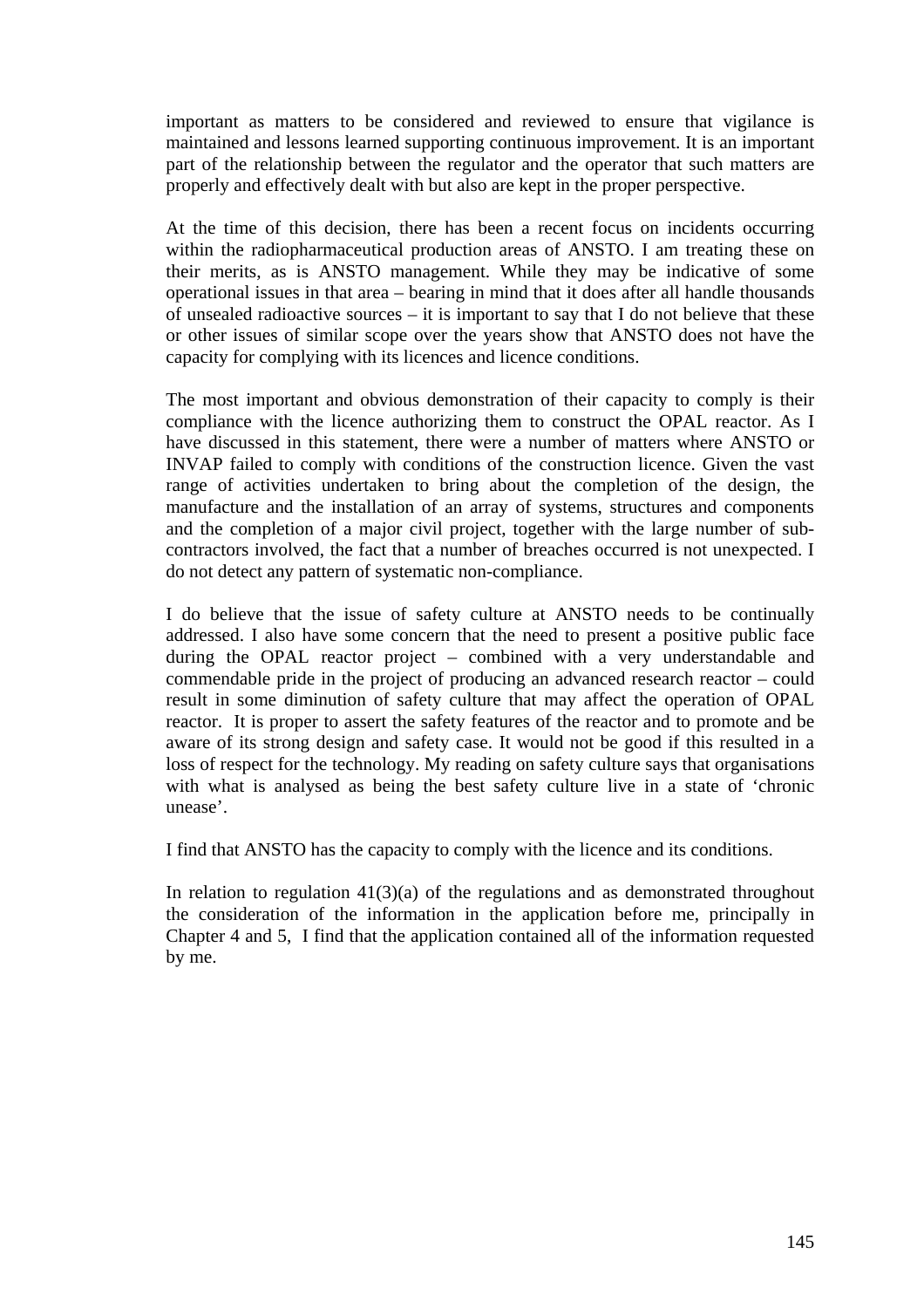In relation to regulation  $41(3)(g)$  I have demonstrated through the assessment of the application, principally in Chapter 4 and 5 that I have taken into account the content of submissions made by member of the public<sup>22</sup>

 $\overline{a}$ 

 $22$  Another issue that was raised in many public submissions, most notably the Sutherland Shire Environment Centre and People Against a Nuclear Reactor, was that it is not possible for people to insure against a nuclear accident and there was no automatic assumption of liability by ANSTO or the Australian Government in the event of an accident. This was seen as not meeting international standards where absolute liability applies to nuclear facilities and was portrayed as ANSTO or the Government somehow not having the confidence to support the facility in this way.

The formal position is that persons would have to undertake civil action and establish negligence on ANSTO's behalf. In its response to the reports of the public forum panelists, ANSTO stated that it thought it likely that in any real case liability would be assumed and that ANSTO insurers had advised that they would not plead lack of negligence in any liability claim.

The matter was also taken up by the public forum panelists. Dr Hogberg suggested that adherence to the extant nuclear liability regimes assigning strict liability to the licensee for any damage to third parties caused by a nuclear accident was now international best practice.

As I said when I considered this matter during the construction licence, I do not consider that it falls within my decision-making under the Act and regulations. Ultimately, it is not a matter of safety.

I offer the opinion, however, that the public submitters have the better of the argument on this issue. There is now a well established international nuclear liability regime. I think it would be a positive step for Australia to adhere to the relevant international instruments and enact the necessary domestic legislation taking up absolute liability.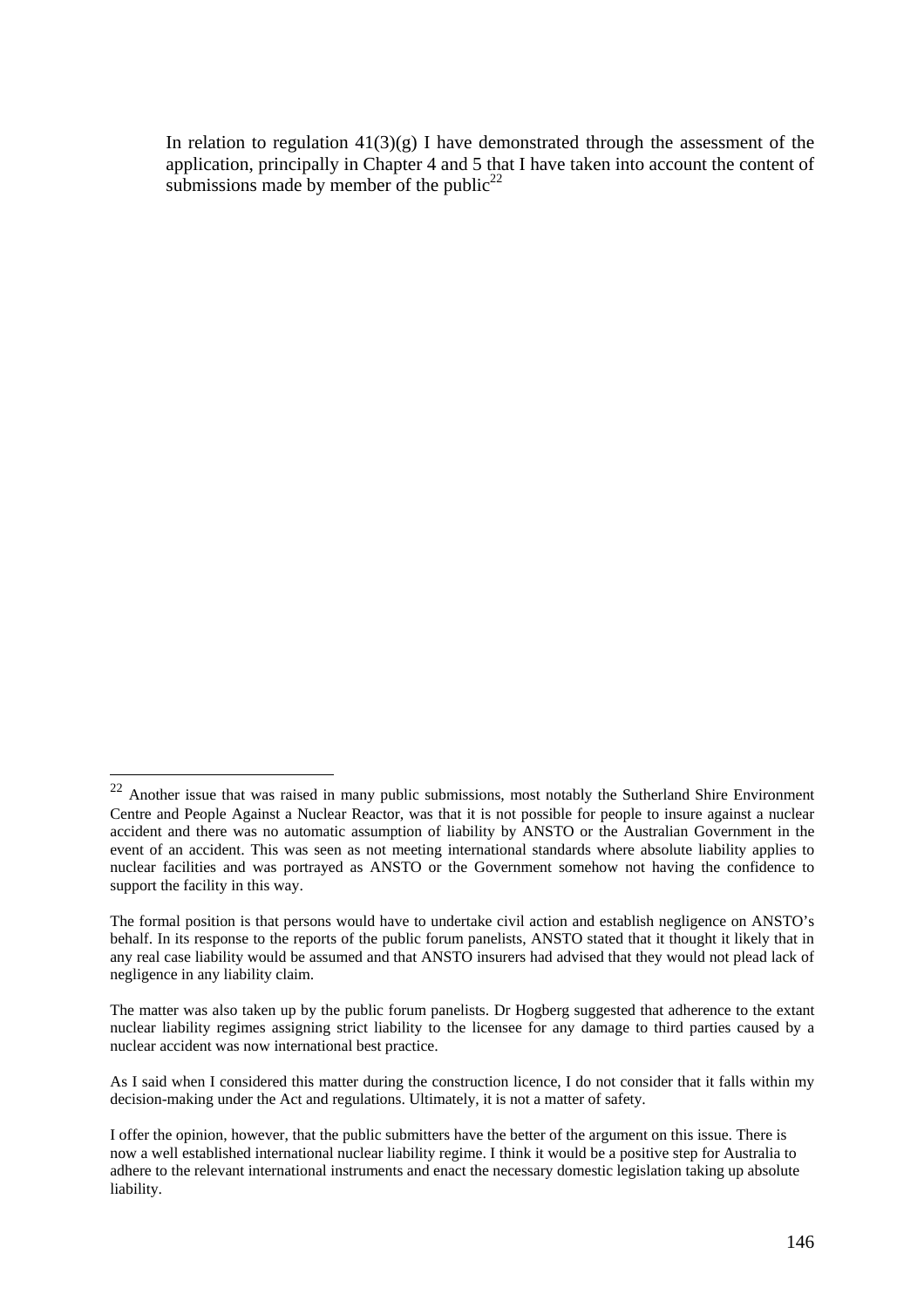# **Annex A - Documents forming the Application to operate OPAL**

## Application – Part A

RRRP-7200-EBEAN-001-REV0 and the accompanying application form submitted on 13 September 2004.

## Application – Part B

The plans and arrangements for managing safety for the OPAL reactor were updated from the original licence application, and the updates were provided under cover of a Document Transmittal dated 23 February 2006. The current plans and arrangements are:

- Management of Radioactive Waste: (RRRP-7272-EDEAN-001-REV1);
- Radiation Protection Plan (RRRP-7265-EDEAN-001-REV1);
- OPAL Reactor Emergency Plan (RRRP-7268-EDEAN-001-REV1);
- Environmental Management Plan (RRRP-7270-EDEAN-001-REV1);
- Plan For Maintaining Effective Control (RRRP-7200-EDEAN-003-REV1);
- Safety Management Plan (RRRP-7200-EDEAN-004-REV1); and
- Ultimate Disposal or Transfer Plan (RRRP-7200-EDEIN-005-REV3). This plan needs to be read together with ANSTO letters of 17 December 2004 (including Attachments 1, 2 and 3 thereto) and 15 February 2005 (including Attachment 1 thereto).

### Application – Part C

The Safety Analysis Report (SAR) RRRP-7225-3BEIN-001-revB, as amended by the following Addenda:

- Addendum to Chapter 3 regarding suitability of the site (RRRP-7225-3BEAN-001-Rev0-Chapter03-Addendum);
- Addendum to Chapter 8 regarding Habitability of the MCR and Environmental Qualification of I&C System Following a Release Equivalent to a Single FA Melting (RRRP-7225-3BEAN-001-Rev0-Chapter08-Addendum1);
- Addendum 1 to Chapter 16 regarding Release of Tritium from the Cold Neutron Source (RRRP-7225-3BEAN-001-Rev0-Chapter16-Addendum1);
- Addendum 2 to Chapter 16 regarding Melting of a Single Fuel Assembly (RRRP-7225-3BEAN-001-Rev0-Chapter16-Addendum2);
- Addendum 3 to Chapter 16 regarding the Reference Accident (RRRP-7225-3BEAN-001-Rev0-Chapter16-Addendum3);
- Addendum 4 to Chapter 16 regarding the Oxide Layer issue (RRRP-7225-3BEAN-001-Rev0-Chapter16-Addendum4);
- Addendum to chapter 20 regarding the Reference Accident (RRRP-7225-3BEAN-001-REV0-CHAPTER20-ADDENDUM);
- Other addenda to various chapters of the SAR.

Probabilistic Safety Assessment, RRRP-7225-3BEIN-002-RevA

## Application – Part D

The Operational Limits and Conditions for the OPAL Reactor (RRRP-7230-EDEAN-001- REV2).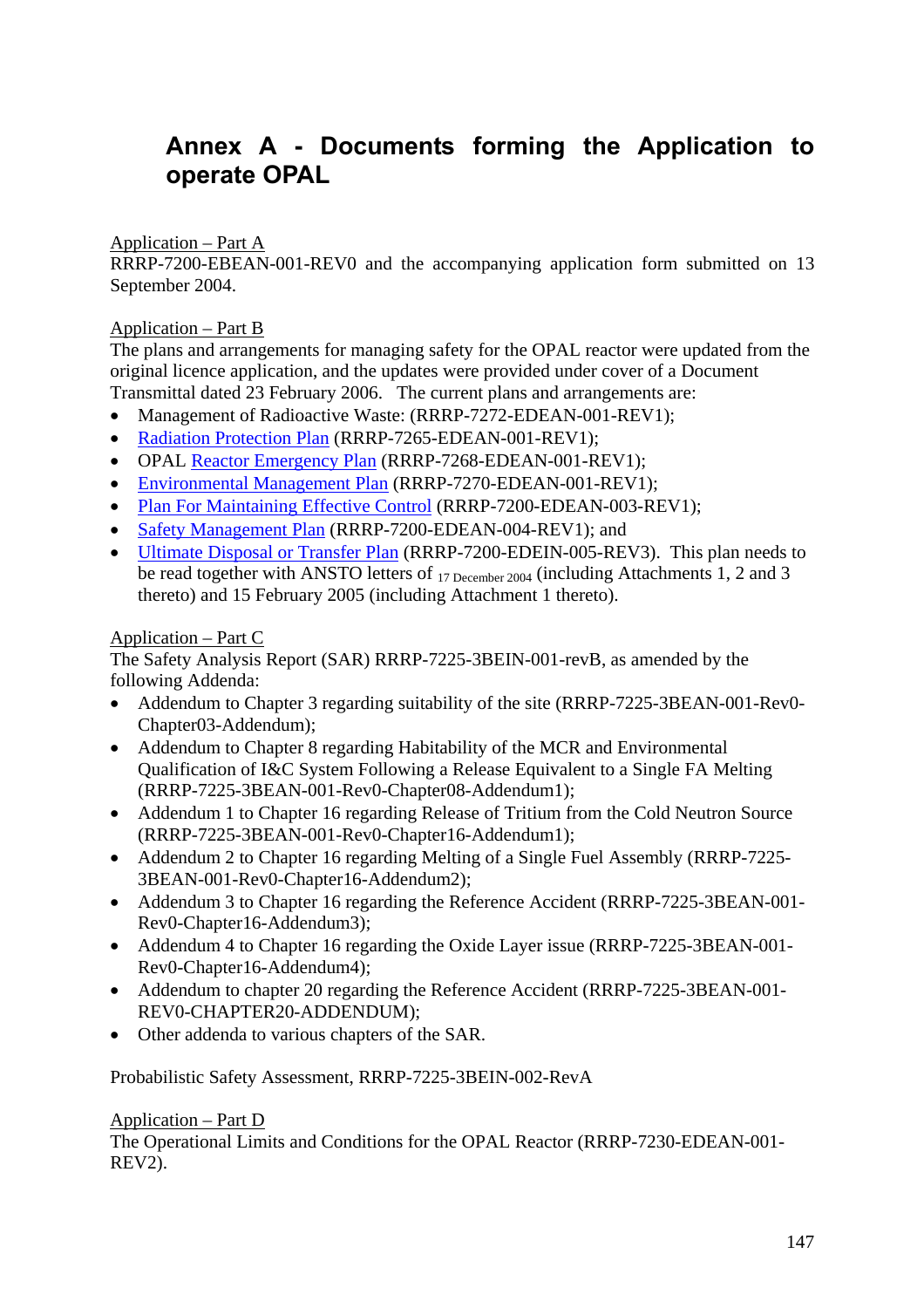Application – Part E The Commissioning Plan (RRRP-7311-EDEAN-001-A).

Construction and Stage A Commissioning Executive Summary Report on Construction and Stage A Commissioning (RRRP-7320- EBEAN-001-A) The OPAL Construction Report (RRRP-7033-EBEAN-001) Stage A Commissioning Report (RRRP-7311-EDEIN-004)

Stages B and C Commissioning

The Commissioning Operational Limits and Conditions (RRRP-7315-EDEIN-001) The Commissioning Safety Case (RRRP-7300-3BEIN-002) The Sub-Stage B1 Commissioning Specific Plan (RRRP-7330-EDEIN-001C) The Sub-Stage B2 Commissioning Specific Plan (RRRP-7340-EDEIN-001C)

## **SUPPORTING DOCUMENTATION**

### Public Consultation

The public consultation process raised a number of issues. ANSTO's response to those issues was contained in the ANSTO letter of 16 February 2006.

### Nuclear Safety Committee Report

The Nuclear Safety Committee Report of September 2005 also raised a number of issues. ANSTO's response to those issues was contained in ANSTO's letter of 5 December 2005.

#### IAEA Peer Review Missions

ANSTO's responses to the reports the IAEA Peer Review Missions of March and November 2005 were provided to ARPANSA under cover of letter from Mr Whitbourn on 9 February 2006 and 10 May 2006 respectively.

### BMS documentation

The procedures for commissioning, operation and maintenance of OPAL are included in OPAL's Business Management System. A very large amount of documentation in that regard has been provided to ARPANSA, as listed in BMS Implementation Summaries, provided to ARPANSA last updated 26 June 2006.

Human Factors Review Human Factors Review (RRRP-7231-EBEAN-001).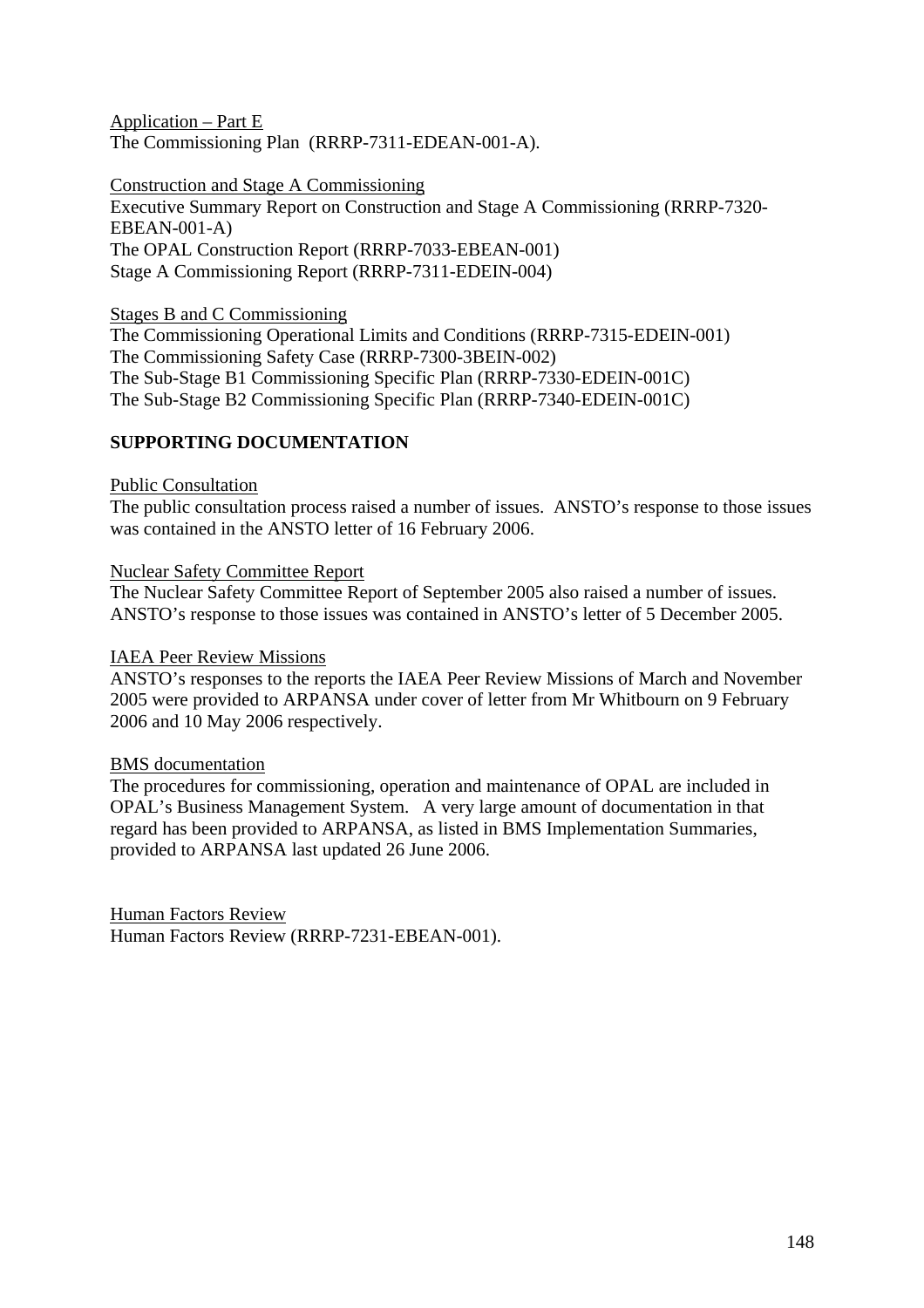# **Annex B: Assessment of OPAL operating licence application against the provisions of the Code of Conduct on the Safety of Research Reactors**

| <b>Provision of Code of Conduct</b>                                                                                                                                                                                                                                                                                                                                                                                                                                                                                                                                                                                                                                                                                              | <b>Assessment</b>                                                                                                                                                                                                                                                                                                                                                                                                                                                                                                                                                                                                                                                                                                                                                                                                      |
|----------------------------------------------------------------------------------------------------------------------------------------------------------------------------------------------------------------------------------------------------------------------------------------------------------------------------------------------------------------------------------------------------------------------------------------------------------------------------------------------------------------------------------------------------------------------------------------------------------------------------------------------------------------------------------------------------------------------------------|------------------------------------------------------------------------------------------------------------------------------------------------------------------------------------------------------------------------------------------------------------------------------------------------------------------------------------------------------------------------------------------------------------------------------------------------------------------------------------------------------------------------------------------------------------------------------------------------------------------------------------------------------------------------------------------------------------------------------------------------------------------------------------------------------------------------|
| Articles 1-8 of the Code define its scope, its<br>application and definition of terms                                                                                                                                                                                                                                                                                                                                                                                                                                                                                                                                                                                                                                            |                                                                                                                                                                                                                                                                                                                                                                                                                                                                                                                                                                                                                                                                                                                                                                                                                        |
| Role of the State                                                                                                                                                                                                                                                                                                                                                                                                                                                                                                                                                                                                                                                                                                                |                                                                                                                                                                                                                                                                                                                                                                                                                                                                                                                                                                                                                                                                                                                                                                                                                        |
| 9. The State should establish and maintain a<br>legislative and regulatory framework to govern<br>the safety of research reactors. The framework<br>should place the prime responsibility for the<br>safety of research reactors on the operating<br>organization and should provide for:                                                                                                                                                                                                                                                                                                                                                                                                                                        | The Australian legislative and regulatory framework is<br>established by the Australian Radiation Protection and<br>Nuclear Safety Act 1998 (the Act) and the Australian<br>Radiation Protection and Nuclear Safety Regulations 1999<br>(the regulations). The legislation applying to the Australian<br>Nuclear Science and Technology Organisation (ANSTO)<br>makes clear its responsibility for the safety of its nuclear<br>installations.                                                                                                                                                                                                                                                                                                                                                                         |
| (a) the establishment of applicable national safety<br>requirements and regulations;                                                                                                                                                                                                                                                                                                                                                                                                                                                                                                                                                                                                                                             | The CEO of the Australian Radiation Protection and<br>Nuclear Safety Agency (ARPANSA), a position established<br>by the Act, establishes such requirements and regulations,<br>working with a Radiation Health Committee and a Nuclear<br>Safety Committee established by the Act.                                                                                                                                                                                                                                                                                                                                                                                                                                                                                                                                     |
| (b) a system of authorization for research reactors<br>and the prohibition of the operation of a research<br>reactor without an authorization;                                                                                                                                                                                                                                                                                                                                                                                                                                                                                                                                                                                   | The Act prohibits 'controlled persons' from preparing a<br>site, constructing, operating or decommissioning a research<br>reactor without a licence from the CEO of ARPANSA.<br>The Act establishes clear powers for the CEO of<br>ARPANSA to inspect OPAL for compliance with the Act<br>and licence conditions.                                                                                                                                                                                                                                                                                                                                                                                                                                                                                                      |
| (c) a system of regulatory inspection and<br>assessment of research reactors to ascertain<br>compliance with applicable regulations and the<br>terms of authorizations; and                                                                                                                                                                                                                                                                                                                                                                                                                                                                                                                                                      | Powers to suspend, modify or revoke a licence are included<br>in the Act.                                                                                                                                                                                                                                                                                                                                                                                                                                                                                                                                                                                                                                                                                                                                              |
| (d) the enforcement of applicable regulations and<br>the terms of authorizations, including suspension,<br>modification or revocation of the authorization.                                                                                                                                                                                                                                                                                                                                                                                                                                                                                                                                                                      |                                                                                                                                                                                                                                                                                                                                                                                                                                                                                                                                                                                                                                                                                                                                                                                                                        |
| 10. The State should have a regulatory body<br>charged with regulatory control of research<br>reactors based on the national legal structure. The<br>regulatory body should be able to conduct<br>authorization, regulatory review and assessment,<br>inspection and enforcement, and should establish<br>safety principles, criteria, regulations and guides.<br>The regulatory body should be effectively<br>independent from organizations or bodies charged<br>with promotion of nuclear technologies or with<br>operation of research reactors. Before the State<br>authorizes building or importing a research<br>reactor, a functioning regulatory body should be<br>in place. If necessary, assistance in developing the | ARPANSA, being the CEO of ARPANSA and staff<br>assisting the CEO, is the regulatory body charged with the<br>control of research reactors controlled by the Australian<br>Government. The role of ARPANSA is established by an<br>Act of the Australian Parliament that has the object of<br>protecting people and protecting the environment from the<br>harmful effects of radiation. The CEO is the single<br>regulatory decision-maker. The CEO is accountable to the<br>Parliament through the Minister for Health and Ageing. A<br>different Ministerial portfolio oversees ANSTO. Where<br>appropriate, ARPANSA has obtained additional<br>capabilities through seeking IAEA missions or other<br>international cooperation and contracting expert advice.<br>ARPANSA develops radiation protection and nuclear |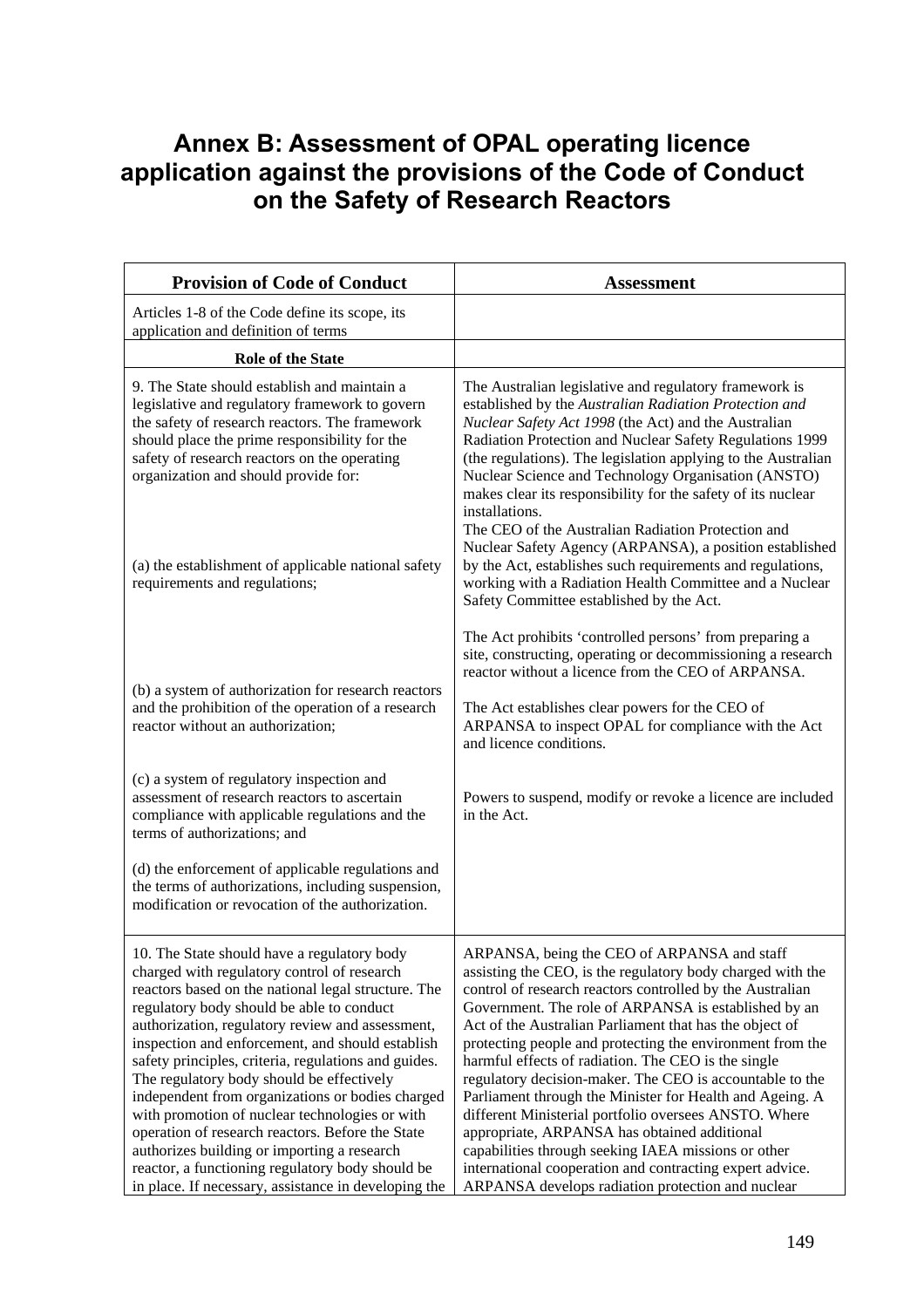| necessary human, technical and regulatory<br>capabilities should be obtained through<br>international cooperation.                                                                                                                                                                                                                                                                              | safety principles, criteria and guidelines, and maintains the<br>legislative framework.                                                                                                                                                                                                                                                                                                                                                                                                                                                                                                                                                                                                                                                                                                                                                                                                                                                                                                                                                                                                                                                                                          |
|-------------------------------------------------------------------------------------------------------------------------------------------------------------------------------------------------------------------------------------------------------------------------------------------------------------------------------------------------------------------------------------------------|----------------------------------------------------------------------------------------------------------------------------------------------------------------------------------------------------------------------------------------------------------------------------------------------------------------------------------------------------------------------------------------------------------------------------------------------------------------------------------------------------------------------------------------------------------------------------------------------------------------------------------------------------------------------------------------------------------------------------------------------------------------------------------------------------------------------------------------------------------------------------------------------------------------------------------------------------------------------------------------------------------------------------------------------------------------------------------------------------------------------------------------------------------------------------------|
| 11. The State should provide the regulatory body<br>with the necessary authority and adequate<br>resources to ensure that it can discharge its<br>assigned responsibilities. No other responsibility<br>should be assigned to the regulatory body that<br>may jeopardize or conflict with its responsibility<br>for regulating safety and protecting the<br>environment from radiation hazards. | The Act provides the CEO of ARPANSA with the<br>necessary authority through its licensing, inspection and<br>enforcement powers. ARPANSA's regulatory functions are<br>resourced through the charging of application fees and<br>annual licence on applicants or licence holders. ARPANSA<br>does have other responsibilities – these are the promotion<br>of uniformity in radiation protection and nuclear safety<br>across the jurisdictions in Australia; providing advice and<br>services and undertaking research in relation to radiation<br>protection, nuclear safety and medical exposures to<br>radiation. As these functions are all directed towards<br>radiation protection and nuclear safety under the overall<br>object of the Act to protect people and to protect the<br>environment from the harmful effects of radiation, they do<br>not fundamentally jeopardize or conflict with its<br>responsibility for regulating safety and protecting the<br>environment from radiation hazards. The Act requires the<br>CEO to take all reasonable steps to avoid conflict of interest<br>between the CEO's regulatory functions and the CEO's<br>other functions. |
| 12. The State should, if it deems necessary, define<br>how the public and other bodies are involved in<br>the regulatory process.                                                                                                                                                                                                                                                               | The Regulations require that where the CEO receives an<br>application for a licence relating to a nuclear installation<br>(including a research reactor), he must advertise and seek<br>submissions from members of the public about the<br>application. The CEO must take into account the content of<br>submissions from the public when making a decision<br>whether to issue a licence. These steps have been followed<br>at all stages of OPAL licensing.                                                                                                                                                                                                                                                                                                                                                                                                                                                                                                                                                                                                                                                                                                                   |
| 13. The State should ensure that the operating<br>organization has a system for financing the safe<br>operation of the research reactor, for maintaining<br>the research reactor in a safe shutdown state for<br>extended periods if this becomes necessary, and<br>for its decommissioning.                                                                                                    | The Australian operating organization, ANSTO, is a<br>Government agency established by an Act of Parliament.<br>ANSTO receives funding for the safe operation of its<br>research reactor through annual Government budgetary<br>arrangements. The Government will allocate funding for<br>the decommissioning of OPAL as this becomes necessary.                                                                                                                                                                                                                                                                                                                                                                                                                                                                                                                                                                                                                                                                                                                                                                                                                                 |
| 14. The State should establish an effective system<br>of governmental emergency response and<br>intervention capabilities relating to research<br>reactors.                                                                                                                                                                                                                                     | The Government of NSW has established plans for dealing<br>with any off-site consequences of an emergency at<br>ANSTO.                                                                                                                                                                                                                                                                                                                                                                                                                                                                                                                                                                                                                                                                                                                                                                                                                                                                                                                                                                                                                                                           |
| 15. The State should make adequate legal and<br>infrastructural arrangements for decommissioning<br>of research reactors.                                                                                                                                                                                                                                                                       | The decommissioning of its research reactors is a clear<br>responsibility of ANSTO. The Australian Government is<br>proceeding with plans to construct a radioactive waste<br>management facility that will, inter alia, be able to dispose<br>of and store waste arising from the decommissioning of<br>OPAL.                                                                                                                                                                                                                                                                                                                                                                                                                                                                                                                                                                                                                                                                                                                                                                                                                                                                   |
| 16. The State should take the appropriate steps to<br>ensure that the safety of all operating research<br>reactors and research reactors in extended<br>shutdown is reviewed. When necessary in the<br>context of this Code, the State should ensure that<br>all reasonably practicable improvements are made                                                                                   | Not applicable to OPAL.                                                                                                                                                                                                                                                                                                                                                                                                                                                                                                                                                                                                                                                                                                                                                                                                                                                                                                                                                                                                                                                                                                                                                          |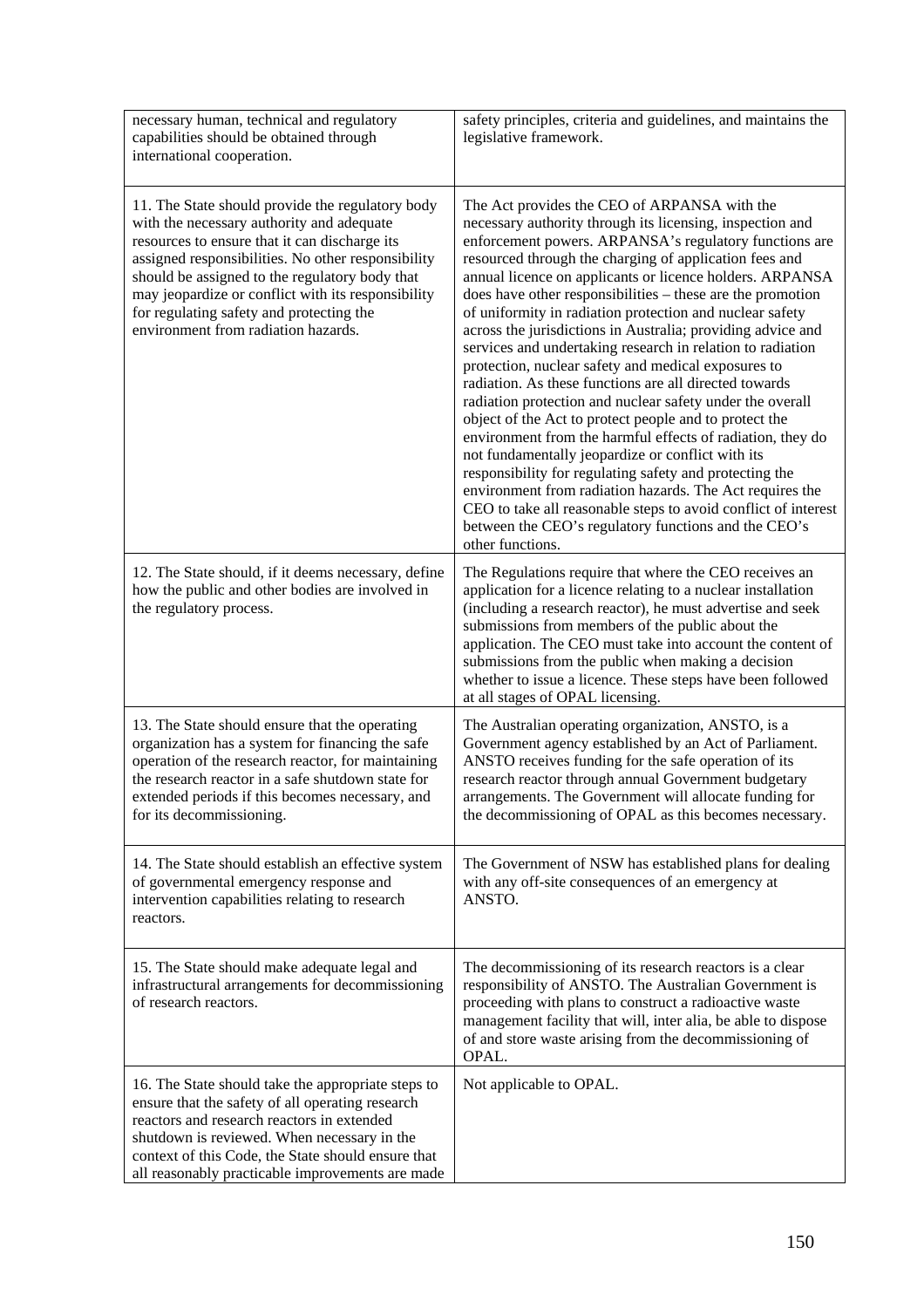| to upgrade the safety of the research reactors. If<br>such upgrading cannot be achieved, appropriate<br>provisions should be made to shut down and then<br>decommission the research reactors. The timing<br>of the shut-down of the research reactors, if safety<br>allows it, may take into account the contributions<br>of each research reactor's utilization programme<br>to society and the possible alternatives as well as<br>other social, environmental and economic<br>impacts.                  |                                                                                                                                                                                                                                      |
|-------------------------------------------------------------------------------------------------------------------------------------------------------------------------------------------------------------------------------------------------------------------------------------------------------------------------------------------------------------------------------------------------------------------------------------------------------------------------------------------------------------|--------------------------------------------------------------------------------------------------------------------------------------------------------------------------------------------------------------------------------------|
| 17. In circumstances where a research reactor is in<br>extended shutdown and there is no longer any<br>effective operating organization, the State should<br>make arrangements for the safe management of<br>the research reactor.                                                                                                                                                                                                                                                                          | Not applicable to OPAL.                                                                                                                                                                                                              |
| 18. The State should take appropriate steps to<br>ensure that arrangements are put in place to<br>inform neighboring States in the vicinity of a<br>planned research reactor, insofar as they are likely<br>to be affected by the research reactor, and upon<br>request, provide sufficient information to such<br>States to enable them to evaluate and make their<br>own assessment of the likely safety impact of the<br>research reactor on their own territory for<br>emergency planning and response. | Not applicable to OPAL.                                                                                                                                                                                                              |
| <b>Role of the Regulatory Body</b>                                                                                                                                                                                                                                                                                                                                                                                                                                                                          |                                                                                                                                                                                                                                      |
|                                                                                                                                                                                                                                                                                                                                                                                                                                                                                                             |                                                                                                                                                                                                                                      |
| 19. The regulatory body should:<br>(a) implement a process of issuing authorizations<br>with regard to all stages in the life of a research<br>reactor;                                                                                                                                                                                                                                                                                                                                                     | The Act requires a separate licence from the CEO of<br>ARPANSA to prepare a site for, construct, operate and<br>decommission a research reactor. OPAL has been assessed<br>at the stages of prepare a site and construction to date. |
| (b) undertake regulatory inspections and<br>assessments of research reactors to ascertain<br>compliance with applicable regulations and<br>authorizations;                                                                                                                                                                                                                                                                                                                                                  | ARPANSA undertakes a program of regulatory inspections<br>of the current research reactor and it has continued to<br>inspect the construction of OPAL.                                                                               |
| (c) enforce the applicable regulations and the<br>authorization, including suspension, modification<br>or revocation of the authorization;                                                                                                                                                                                                                                                                                                                                                                  | ARPANSA has and will continue to enforce the applicable<br>regulations and licence conditions.                                                                                                                                       |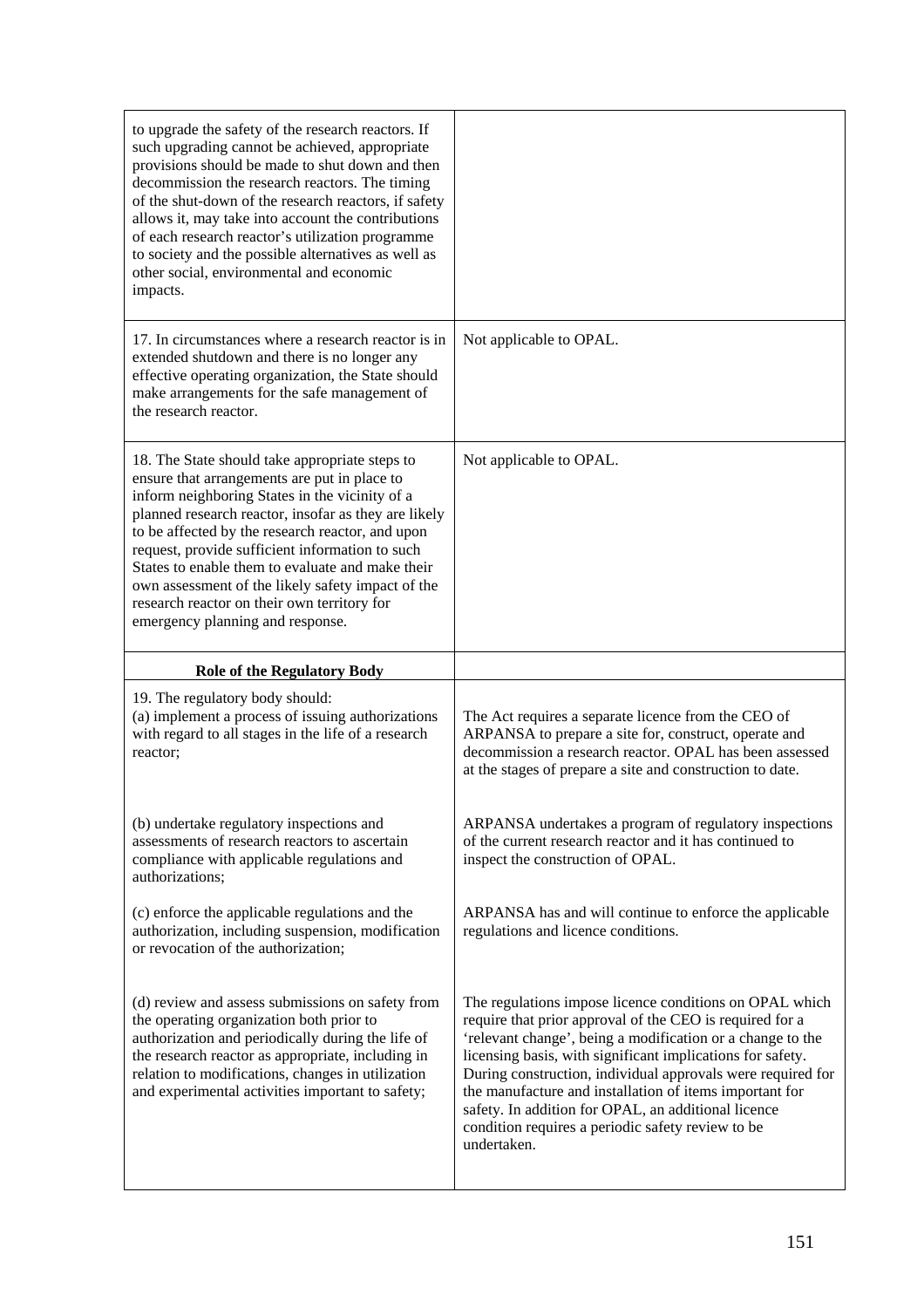| (e) make available, as appropriate, its regulatory<br>requirements and decisions and their basis,<br>particularly with respect to matters under<br>Paragraph 19(c), above; and<br>(f) implement appropriate arrangements for a                                                                                                                                                             | ARPANSA published its Regulatory Assessment Principles<br>for Controlled Facilities (RAPs) in 2001. The reasons for<br>the decisions in relation to OPAL are published on the<br>ARPANSA website.<br>ARPANSA has recently reviewed its regulatory                                                                                                                                                                                                                                              |
|--------------------------------------------------------------------------------------------------------------------------------------------------------------------------------------------------------------------------------------------------------------------------------------------------------------------------------------------------------------------------------------------|------------------------------------------------------------------------------------------------------------------------------------------------------------------------------------------------------------------------------------------------------------------------------------------------------------------------------------------------------------------------------------------------------------------------------------------------------------------------------------------------|
| systematic approach to quality management,<br>which extend throughout the range of<br>responsibilities and functions undertaken.                                                                                                                                                                                                                                                           | management processes and is bringing them within an<br>overall quality system.                                                                                                                                                                                                                                                                                                                                                                                                                 |
| 20. The regulations and guidance established by<br>the State or the regulatory body according to<br>national arrangements should:<br>(a) require clear arrangements for the<br>management of safety by the operating<br>organization, reflecting safety as the highest<br>priority and encouraging the development of a<br>strong nuclear safety culture in the operating<br>organization; | The regulations required the submission of plans and<br>arrangements for the management of safety as part of an<br>application for a licence for OPAL. The ARPANSA RAPS<br>look to a demonstration of a strong commitment to safety<br>culture.                                                                                                                                                                                                                                                |
| Assessment and verification of safety<br>(b) require the operating organization to prepare<br>and maintain a safety analysis report and to obtain<br>an authorization for siting, construction,<br>commissioning, operation, modifications<br>important to safety, extended shutdown and<br>decommissioning;                                                                               | The regulations required submission of a preliminary and<br>final safety analysis report for the construction and<br>operating licence for OPAL. The SAR submitted with the<br>OPAL operating licence application has been a central<br>feature of the assessment by ARPANSA. Maintenance of<br>the SAR is a part of the licensing basis for OPAL. The<br>mentioned activities require either an application for a<br>licence, or, in the case of modifications, prior approval by<br>the CEO. |
| (c) require the operating organization to undertake<br>periodic safety reviews at intervals determined by<br>the regulatory body and to make proposals for<br>upgrading and refurbishment arising from such<br>reviews as necessary;                                                                                                                                                       | Periodic safety reviews are required by a licence condition<br>on the operating licence for OPAL.                                                                                                                                                                                                                                                                                                                                                                                              |
| Financial and human resources<br>(d) require the operating organization to<br>demonstrate that it has sufficient financial and<br>human resources to support safe operation of the<br>research reactor;                                                                                                                                                                                    | The issue of demonstrating that ANSTO has sufficient<br>resources for safe operation of OPAL has been a major part<br>of the assessment of the OPAL operating licence.                                                                                                                                                                                                                                                                                                                         |
| (e) require those personnel who operate the<br>research reactor and for experimenters who use<br>associated experimental facilities to be<br>appropriately trained;                                                                                                                                                                                                                        | The issue of the level of training for operating and<br>utilization staff has been very substantially addressed in the<br>assessment of the OPAL operating licence.                                                                                                                                                                                                                                                                                                                            |
| Quality assurance<br>(f) require the operating organization to put in<br>place effective quality assurance programmes at<br>the different stages of the life of the research<br>reactor;                                                                                                                                                                                                   | The ARPANSA RAPS propose as principles that the<br>operating organisation has a formal QA program in place<br>and applied at each stage of the life of a facility, including<br>recognized quality practices certification.                                                                                                                                                                                                                                                                    |
| Human factors<br>(g) require the operating organization to take<br>human factors into account throughout the life of<br>the research reactor;                                                                                                                                                                                                                                              | The ARPANSA RAPS address human factors as being an<br>important part of the first level of defence in depth for a<br>facility.                                                                                                                                                                                                                                                                                                                                                                 |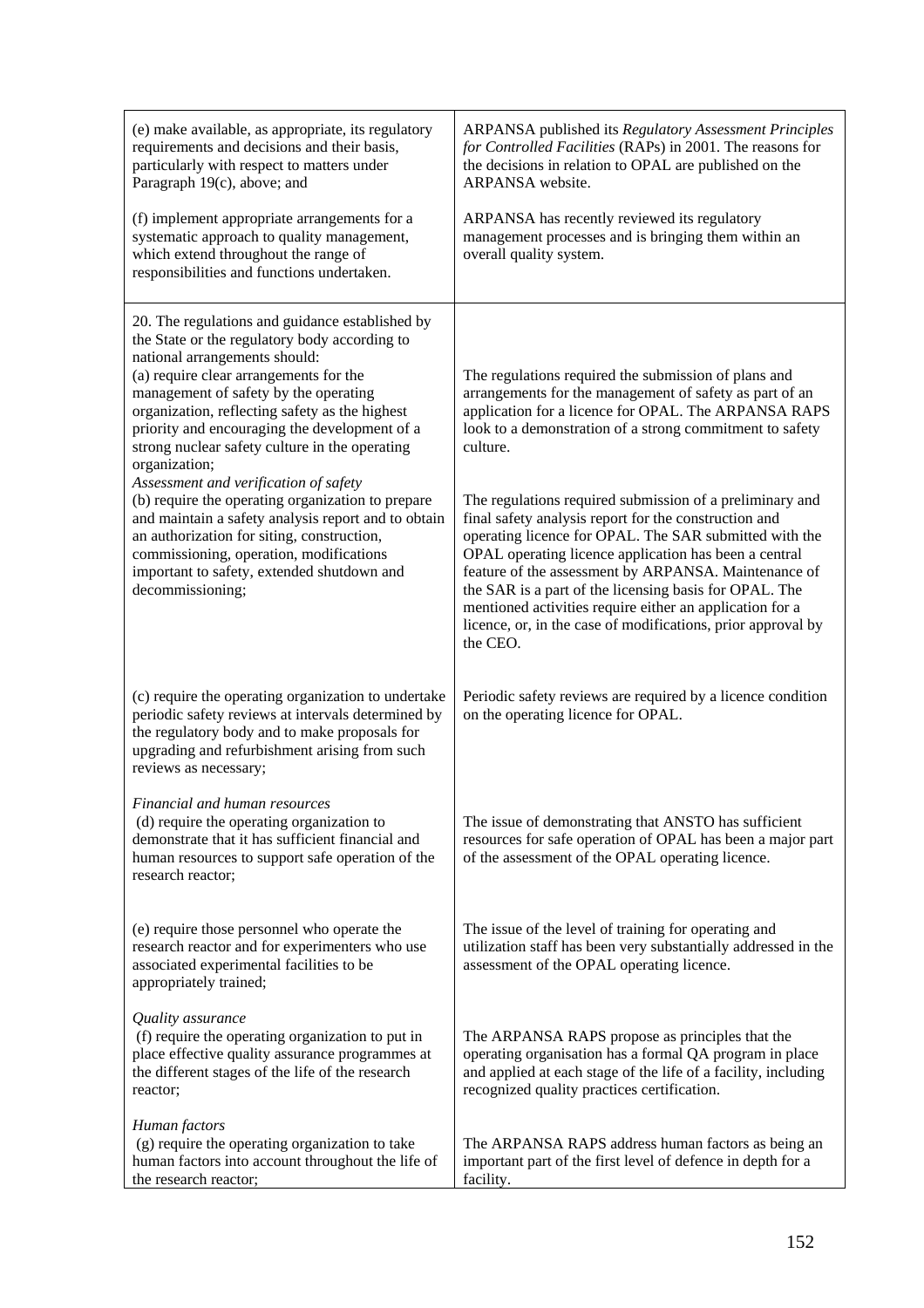| Radiation protection                                                                                                                                                                                                                                                                                                                                                                                                                                                                                                                                                    |                                                                                                                                                                                                                                                                                                                                                                                                                                                                                                                           |
|-------------------------------------------------------------------------------------------------------------------------------------------------------------------------------------------------------------------------------------------------------------------------------------------------------------------------------------------------------------------------------------------------------------------------------------------------------------------------------------------------------------------------------------------------------------------------|---------------------------------------------------------------------------------------------------------------------------------------------------------------------------------------------------------------------------------------------------------------------------------------------------------------------------------------------------------------------------------------------------------------------------------------------------------------------------------------------------------------------------|
| (h) require that radiation doses to workers and the<br>public, including doses from releases to the<br>environment, be within prescribed national dose<br>limits and be as low as reasonably achievable,<br>social and economic factors being taken into                                                                                                                                                                                                                                                                                                                | The regulations require the application of the Australian<br>national guidance on radiation protection to OPAL. This<br>guidance includes dose limits and ALARA.                                                                                                                                                                                                                                                                                                                                                          |
| account;<br>(i) provide guidance, as international consensus<br>develops, on the protection of the environment<br>from the harmful effects of ionising radiation;                                                                                                                                                                                                                                                                                                                                                                                                       | ARPANSA has indicated that for OPAL, the current<br>international guidance that if humans are protected then the<br>environment is protected applies.                                                                                                                                                                                                                                                                                                                                                                     |
| Emergency preparedness<br>(j) establish criteria for intervention in<br>emergencies, and require that adequate emergency<br>plans be in place;                                                                                                                                                                                                                                                                                                                                                                                                                          | The regulations require the submission of an emergency<br>plan for a facility as part of a application for a licence.<br>Australia has national criteria for intervention in<br>emergencies (RPS 7).                                                                                                                                                                                                                                                                                                                      |
| Siting<br>(k) establish criteria for the siting for research<br>reactors;                                                                                                                                                                                                                                                                                                                                                                                                                                                                                               | ARPANSA published siting criteria for controlled facilities<br>in 1999. For OPAL, these issues were addressed in the<br>assessment of the application for the licence to site the<br>reactor and confirmed at subsequent stages.                                                                                                                                                                                                                                                                                          |
| Design, construction and commissioning<br>(l) require that the design provide for defence in<br>depth and diversity and redundancy in safety<br>systems, so that if failures were to occur, they<br>would be detected and compensated for or<br>corrected by appropriate means;<br>(m) require that construction be carried out in<br>accordance with applicable codes, standards,<br>specifications and criteria;<br>(n) require that a commissioning program be<br>carried out by the operating organization to ensure<br>that the reactor meets design requirements; | These requirements are included in the ARPANSA RAPS<br>and were addressed in the assessment undertaken for the<br>construction licence for OPAL.<br>As above.<br>As above.                                                                                                                                                                                                                                                                                                                                                |
| Operation, maintenance, modification and<br>utilization<br>(o) require the operating organization to establish<br>operational limits and conditions for the research<br>reactor, with the regulatory body to assess and<br>approve the limits and conditions and changes to<br>them;                                                                                                                                                                                                                                                                                    | The regulations allow for OLCs to be required in an<br>application for an operating licence and OLCs were<br>required of the OPAL application. The assessment of the<br>proposed OLCs was a central part of the decision-making<br>on the OPAL operating licence application.                                                                                                                                                                                                                                             |
| (p) require the operating organization to report the<br>occurrence of events significant to safety in<br>accordance with criteria established by the<br>regulatory body;<br>(q) require the operating organization to classify<br>modifications according to their safety<br>significance, establish suitable internal review<br>procedures, and keep up to date records of<br>modifications and changes to the research reactor,<br>including temporary modifications arising from<br>experiments;                                                                     | Licence conditions established by regulations 45 and 46<br>require the reporting of accidents and breaches of licence<br>conditions.<br>Licence conditions on OPAL imposed through regulations<br>51 and 52 require that the CEO's prior approval is sought<br>for 'relevant changes' that will have significant<br>implications for safety and the CEO be notified of other<br>relevant changes. The procedure for classifying 'relevant<br>changes' is included in the OPAL BMS OP 10<br><b>Modification Management</b> |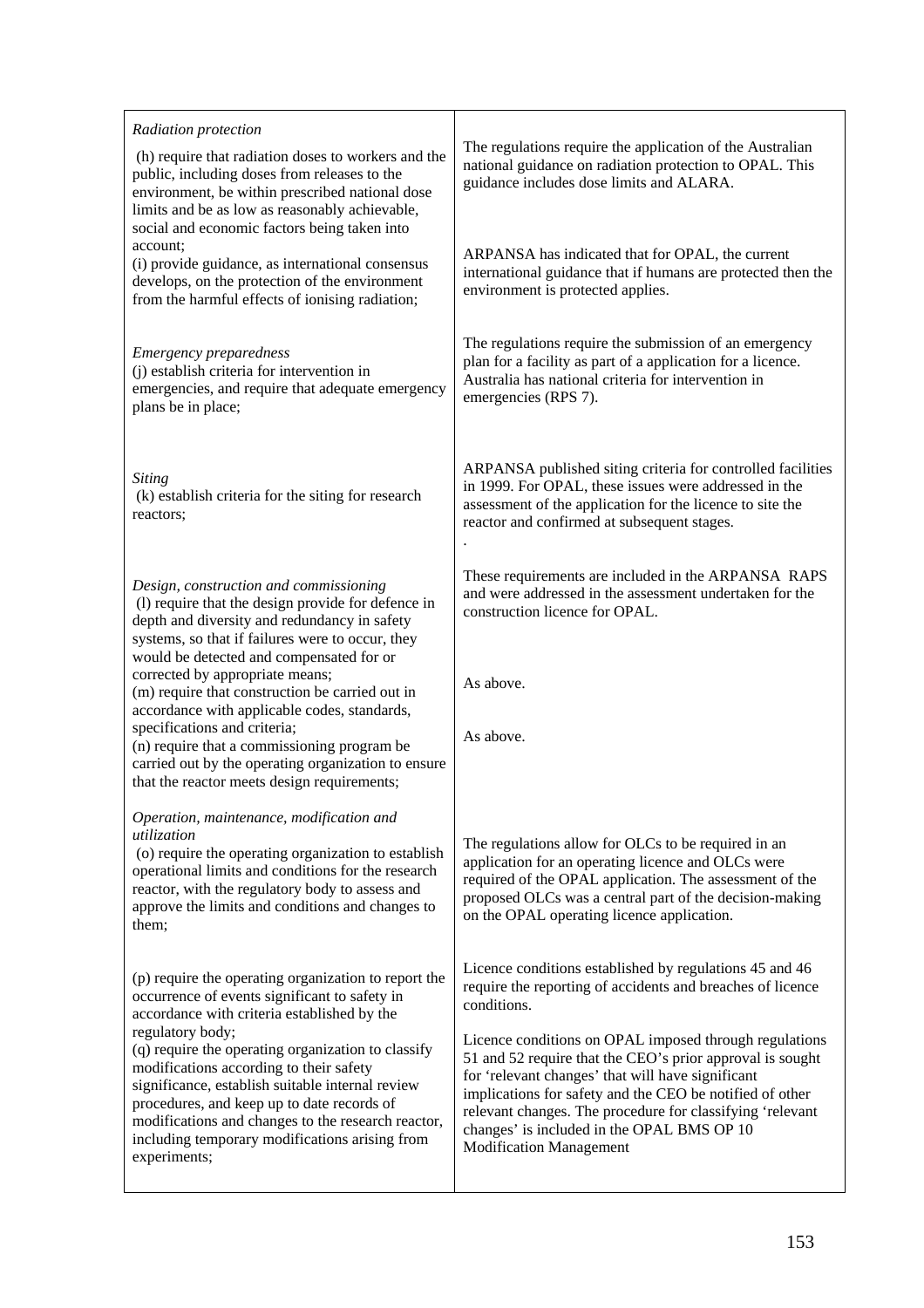| (r) require access for the regulatory body to the<br>research reactor for the purposes of inspection to<br>verify compliance with regulatory requirements,<br>such inspections to be followed with reports<br>provided to the operating organization for<br>assessment and response;<br>(s) establish requirements for management of<br>radioactive waste arising from the research<br>reactor;                                                                                                                                                                                                                                                                                                                                                                                                                         | The licence condition established by Section 35 (3) of the<br>Act requires ANSTO to allow the CEO or a person<br>authorised by the CEO to enter and inspect the site or<br>facility at reasonable times. The powers of inspection are<br>detailed in Part 7 of the Act.<br>Under Schedule 3 of the regulations, ANSTO submitted a<br>radioactive waste management plan for OPAL and this<br>forms part of the licensing basis for the facility. The licence<br>condition on OPAL operation imposed by regulation 48<br>requires that dealings with radioactive waste be in<br>accordance with several national Codes of Practice. |
|-------------------------------------------------------------------------------------------------------------------------------------------------------------------------------------------------------------------------------------------------------------------------------------------------------------------------------------------------------------------------------------------------------------------------------------------------------------------------------------------------------------------------------------------------------------------------------------------------------------------------------------------------------------------------------------------------------------------------------------------------------------------------------------------------------------------------|-----------------------------------------------------------------------------------------------------------------------------------------------------------------------------------------------------------------------------------------------------------------------------------------------------------------------------------------------------------------------------------------------------------------------------------------------------------------------------------------------------------------------------------------------------------------------------------------------------------------------------------|
| Extended shutdown<br>(t) where necessary in national circumstances,<br>establish criteria for the safety of research reactors<br>in extended shutdown; and<br>Decommissioning                                                                                                                                                                                                                                                                                                                                                                                                                                                                                                                                                                                                                                           | Not relevant to OPAL.                                                                                                                                                                                                                                                                                                                                                                                                                                                                                                                                                                                                             |
| (u) establish criteria for the release from<br>regulatory control of decommissioned research<br>reactors.                                                                                                                                                                                                                                                                                                                                                                                                                                                                                                                                                                                                                                                                                                               | ARPANSA is preparing regulatory guidance on<br>decommissioning that will address these issues.                                                                                                                                                                                                                                                                                                                                                                                                                                                                                                                                    |
| <b>Role of the Operating Organisation</b>                                                                                                                                                                                                                                                                                                                                                                                                                                                                                                                                                                                                                                                                                                                                                                               |                                                                                                                                                                                                                                                                                                                                                                                                                                                                                                                                                                                                                                   |
| 21. The operating organization should establish its<br>own policies in accordance with State<br>requirements that give safety matters the highest<br>priority, that promote a strong nuclear safety<br>culture and are implemented within a<br>management structure having clearly defined<br>divisions of responsibility and lines of<br>communication.                                                                                                                                                                                                                                                                                                                                                                                                                                                                | With regard to OPAL, the management system is set out in<br>the plans and arrangements in Part B of the application and<br>the OPAL BMS, which is linked in turn to the overall<br>ANSTO BMS.                                                                                                                                                                                                                                                                                                                                                                                                                                     |
| Assessment and Verification of Safety<br>22. The operating organization should:<br>(a) carry out a comprehensive and systematic<br>safety assessment and prepare a safety analysis<br>report before the construction and commissioning<br>of a research reactor, and carry out safety reviews<br>at appropriate intervals throughout its life,<br>including in relation to modifications, changes in<br>utilization and significant experimental activities<br>and the management of ageing. The safety<br>assessments and periodic safety reviews should<br>include all technical, operational, personnel and<br>administrative aspects of safety related operations.<br>The assessments and reviews should be well<br>documented, subsequently updated in light of<br>operating experience and significant new safety | ANSTO submitted a safety analysis report (SAR) with its<br>application. As a result of the assessment process and<br>exchanges between ARPANSA and ANSTO, the SAR has<br>been amended and accepted by ARPANSA as a part of the<br>licensing basis for the operation of OPAL. Future<br>amendments to the SAR will be the subject of the licence<br>conditions imposed by regulations 51 and 52. A special<br>licence condition requires the conduct of periodic safety<br>reviews of OPAL in accordance with international best<br>practice in radiation protection and nuclear safety at the<br>time of each review.             |
| information and reviewed under the authority of<br>the regulatory body; and<br>(b) verify by analysis, surveillance, testing and<br>inspection that the physical state and the operation<br>of a research reactor continues to be in accordance<br>with its design, safety analysis, applicable<br>national safety requirements, and operational<br>limits and conditions for the lifetime of the<br>research reactor.                                                                                                                                                                                                                                                                                                                                                                                                  | Arrangements for surveillance, testing and inspection for<br>OPAL are set out in the OPAL BMS and the OLCs.                                                                                                                                                                                                                                                                                                                                                                                                                                                                                                                       |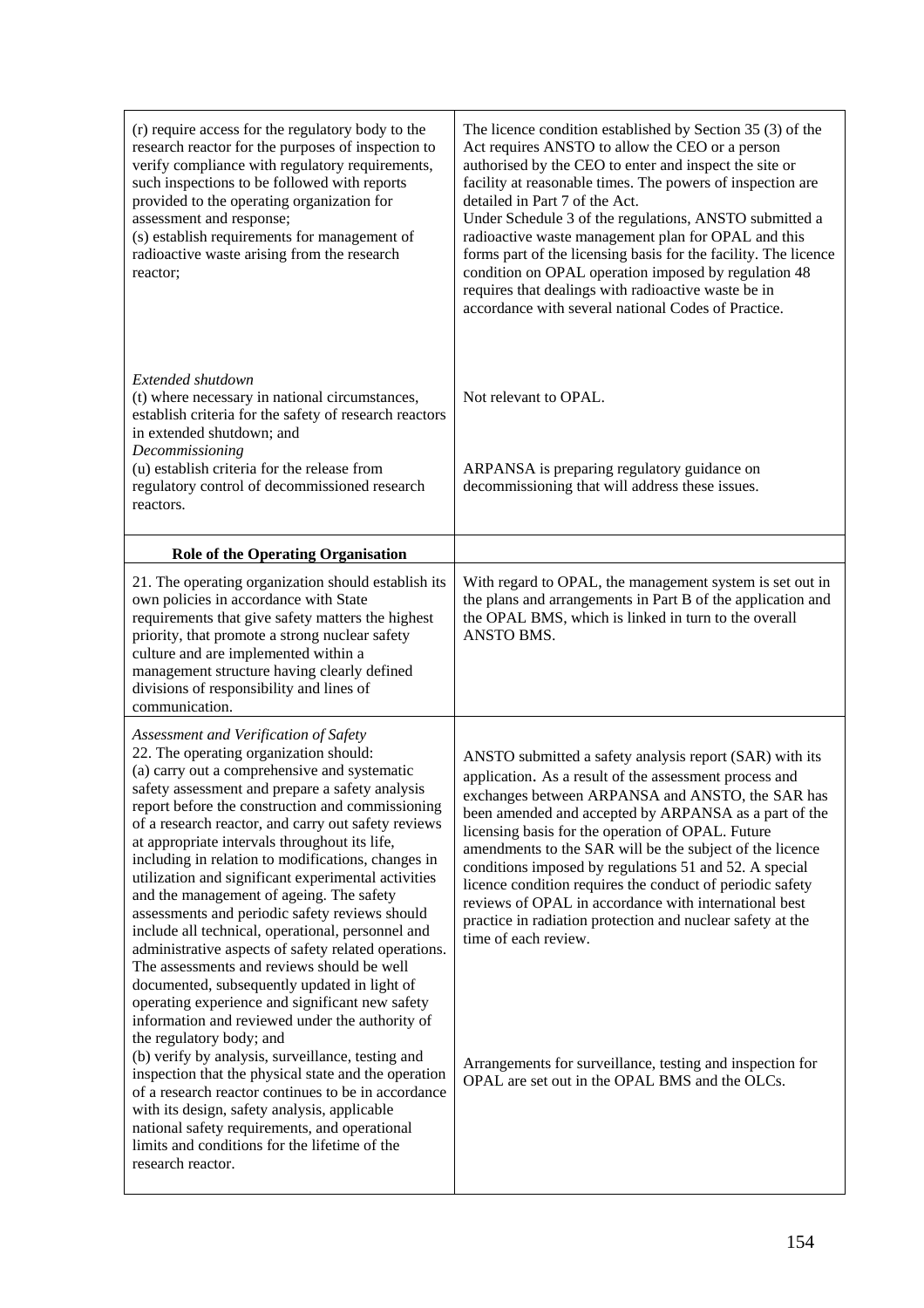| Financial and human resources<br>23. The operating organization should ensure that<br>there is an overall effective system for the<br>financing of the safe operation of the research<br>reactor, including for any extended shutdown<br>state, and for decommissioning.<br>24. The operating organization should make<br>available sufficient numbers of staff qualified<br>through appropriate education and training (initial<br>and ongoing) for all safety related activities<br>throughout the life of the research reactor.<br>Appropriate training should be provided for<br>experimenters that will use associated<br>experimental facilities. | ANSTO is an Australian Government entity and funding<br>for the operation of OPAL will be obtained largely through<br>Government budget processes.<br>ANSTO's arrangements for the staffing of OPAL in terms<br>of numbers and qualifications are set out in the OPAL<br>BMS. Minimum numbers are defined by the OLCs. |
|---------------------------------------------------------------------------------------------------------------------------------------------------------------------------------------------------------------------------------------------------------------------------------------------------------------------------------------------------------------------------------------------------------------------------------------------------------------------------------------------------------------------------------------------------------------------------------------------------------------------------------------------------------|------------------------------------------------------------------------------------------------------------------------------------------------------------------------------------------------------------------------------------------------------------------------------------------------------------------------|
| Quality assurance<br>25. The operating organization should establish<br>and implement effective quality assurance<br>programmes with a view to providing confidence<br>that specified requirements for all activities<br>important to nuclear safety are satisfied<br>throughout the life of the research reactor.<br>Experimenters using associated experimental<br>facilities should be required to work within the<br>relevant quality assurance programme and with<br>safety arrangements established by the operating<br>organization.                                                                                                             | The OPAL BMS establishes the quality assurance program<br>applying to OPAL operations. It is prepared in accordance<br>with (certified?) AS/NZS ISO 9001:2000 and AS/NZS<br>14001:2004.                                                                                                                                |
| Human factors<br>26. The operating organization should take into<br>account the capabilities and limitations of human<br>performance throughout the life of the research<br>reactor for operational states and in accident<br>conditions, also taking into account human factors<br>relating to experiments.                                                                                                                                                                                                                                                                                                                                            | The design of the OPAL facility and operating procedures<br>take account of human factors during normal operation,<br>anticipated operational occurrences and accident<br>conditions.                                                                                                                                  |
| Radiation protection<br>27. The operating organization should in all<br>operational states keep the radiation exposure<br>from the research reactor to the workers and<br>members of the public as low as reasonably<br>achievable, social and economic factors being<br>taken into account, and should ensure that no<br>individual incurs a radiation dose which exceeds<br>prescribed national dose limits.                                                                                                                                                                                                                                          | The OPAL radiation protection plan was submitted as part<br>of the operating licence application. It is included in the<br>OPAL BMS OP 08. The radiation protection plan includes<br>reference to ALARA and dose limitation as required by the<br>LCs imposed by regulation 47.                                        |
| 28. The operating organization should also<br>respond to any guidance that is provided by the<br>regulatory body in relation to the protection of the<br>environment from the harmful effects of ionizing<br>radiation.                                                                                                                                                                                                                                                                                                                                                                                                                                 | For OPAL, ARPANSA has not provided any guidance<br>additional to the generally accepted international<br>assumption applying to reactor facilities that if humans are<br>protected then the environment is protected.                                                                                                  |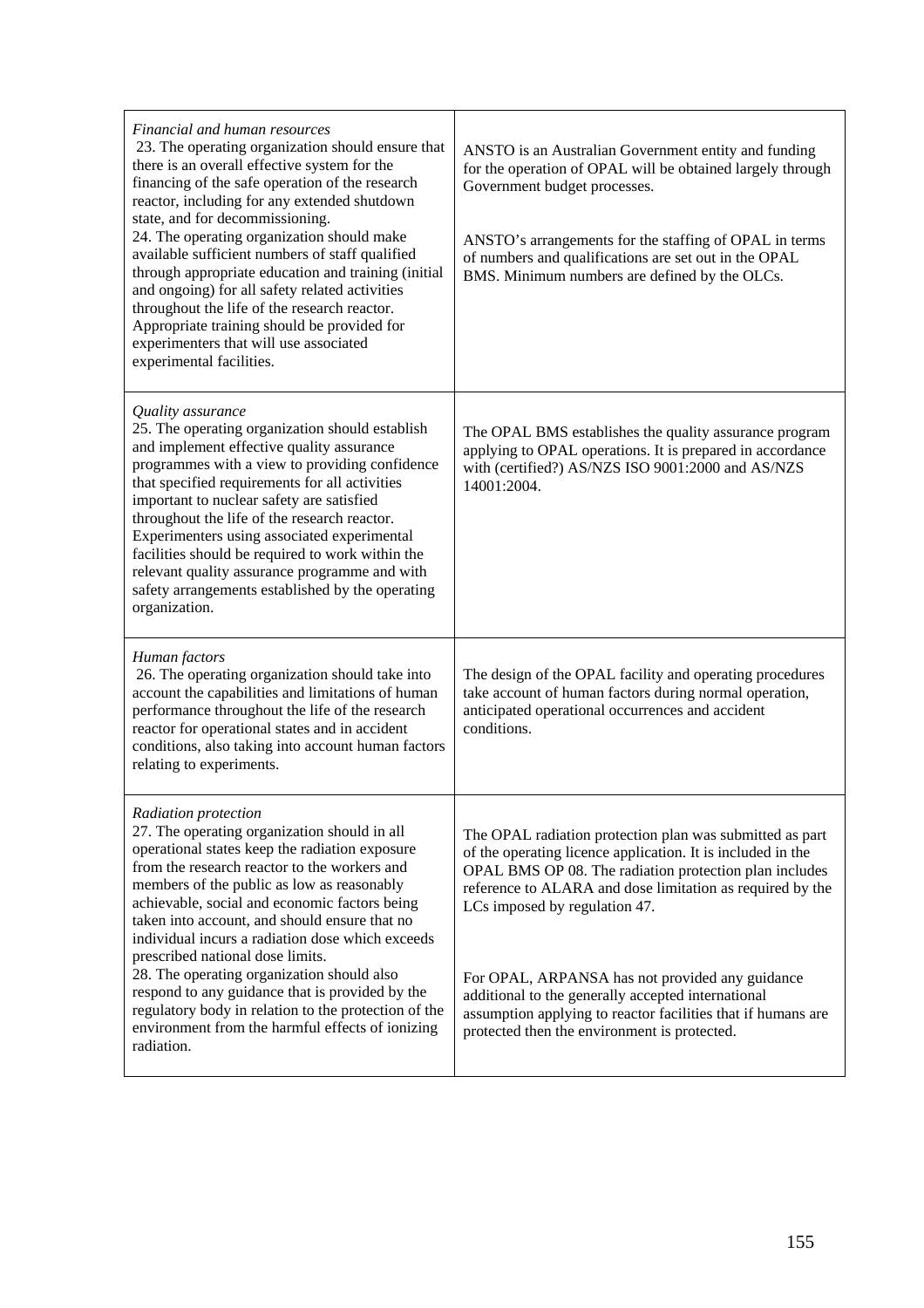| <b>Emergency preparedness</b><br>29. The operating organization should establish,<br>and maintain by training and exercises,<br>appropriate emergency plans in accordance with<br>established criteria of the regulatory body, and in<br>cooperation with other appropriate bodies, to<br>provide an effective response to emergencies.                                                                                                                                                                                                                                                                                                                                                                                                                                                                                                                                                                                                                                                                                                                                                                                                                  | The OPAL emergency plan was presented in Part B of the<br>application and Chapter 20 of the SAR and is incorporated<br>into OP 16 of the OPAL BMS.                                                                                                                                                                               |
|----------------------------------------------------------------------------------------------------------------------------------------------------------------------------------------------------------------------------------------------------------------------------------------------------------------------------------------------------------------------------------------------------------------------------------------------------------------------------------------------------------------------------------------------------------------------------------------------------------------------------------------------------------------------------------------------------------------------------------------------------------------------------------------------------------------------------------------------------------------------------------------------------------------------------------------------------------------------------------------------------------------------------------------------------------------------------------------------------------------------------------------------------------|----------------------------------------------------------------------------------------------------------------------------------------------------------------------------------------------------------------------------------------------------------------------------------------------------------------------------------|
| <b>Siting</b><br>30. The operating organization should establish,<br>implement and maintain appropriate procedures<br>for:<br>(a) evaluating all relevant site-related factors<br>likely to affect the safety of the research reactor<br>over its projected lifetime;<br>(b) evaluating the potential safety impact of a<br>planned research reactor on the public and the<br>environment; and<br>c) re-evaluating the two preceding issues at<br>appropriate times so as to ensure the continued<br>safety acceptability of the research reactor.                                                                                                                                                                                                                                                                                                                                                                                                                                                                                                                                                                                                       | These matters were addressed for OPAL siting in<br>ANSTO's application for a licence to site the facility. The<br>CEO's reasons for decision to issue a licence and the<br>conditions applied are published on the ARPANSA<br>website.                                                                                           |
| Design, construction and commissioning<br>31. The operating organization should ensure that:<br>(a) the design and construction of the research<br>reactor provides for several reliable levels and<br>methods of protection (defence in depth) against<br>the release of radioactive materials, with a view to<br>preventing the occurrence of accidents and to<br>mitigating their radiological consequences should<br>they occur;<br>(b) the design of the research reactor allows for<br>reliable, stable and easily manageable operation,<br>with specific consideration of human factors and<br>the man-machine interface;<br>(c) the construction of the research reactor is in<br>accordance with the approved design (and any<br>approved modifications to the design);<br>(d) the technologies incorporated in the design<br>and construction of the research reactor are<br>proven by experience, testing or analysis; and<br>(e) the commissioning programme demonstrates<br>that the design objectives and performance criteria<br>of the research reactor structures, systems and<br>components important to safety have been<br>achieved. | These matters were addressed in ANSTO's application for<br>a licence to construct OPAL. The CEO issued a licence in<br>April 2002. The fulfillment of the conditions of this licence<br>and the assessment of the construction of OPAL are<br>described in the relevant assessment documents for the<br>licence to operate OPAL. |
| Operation, maintenance, modification and<br>utilization<br>32. The operating organization should:<br>(a) establish and revise as necessary operational<br>limits and conditions derived from the safety<br>analysis, tests, commissioning programme and<br>operational experience to identify the limiting<br>conditions for safe operation;                                                                                                                                                                                                                                                                                                                                                                                                                                                                                                                                                                                                                                                                                                                                                                                                             | OLCs for OPAL have been established by ANSTO and<br>approved by ARPANSA as part of the licence application<br>assessment process. Amendments to the OLCs arising as<br>described would be addressed through the licence<br>conditions established by regulations 51 and 52.                                                      |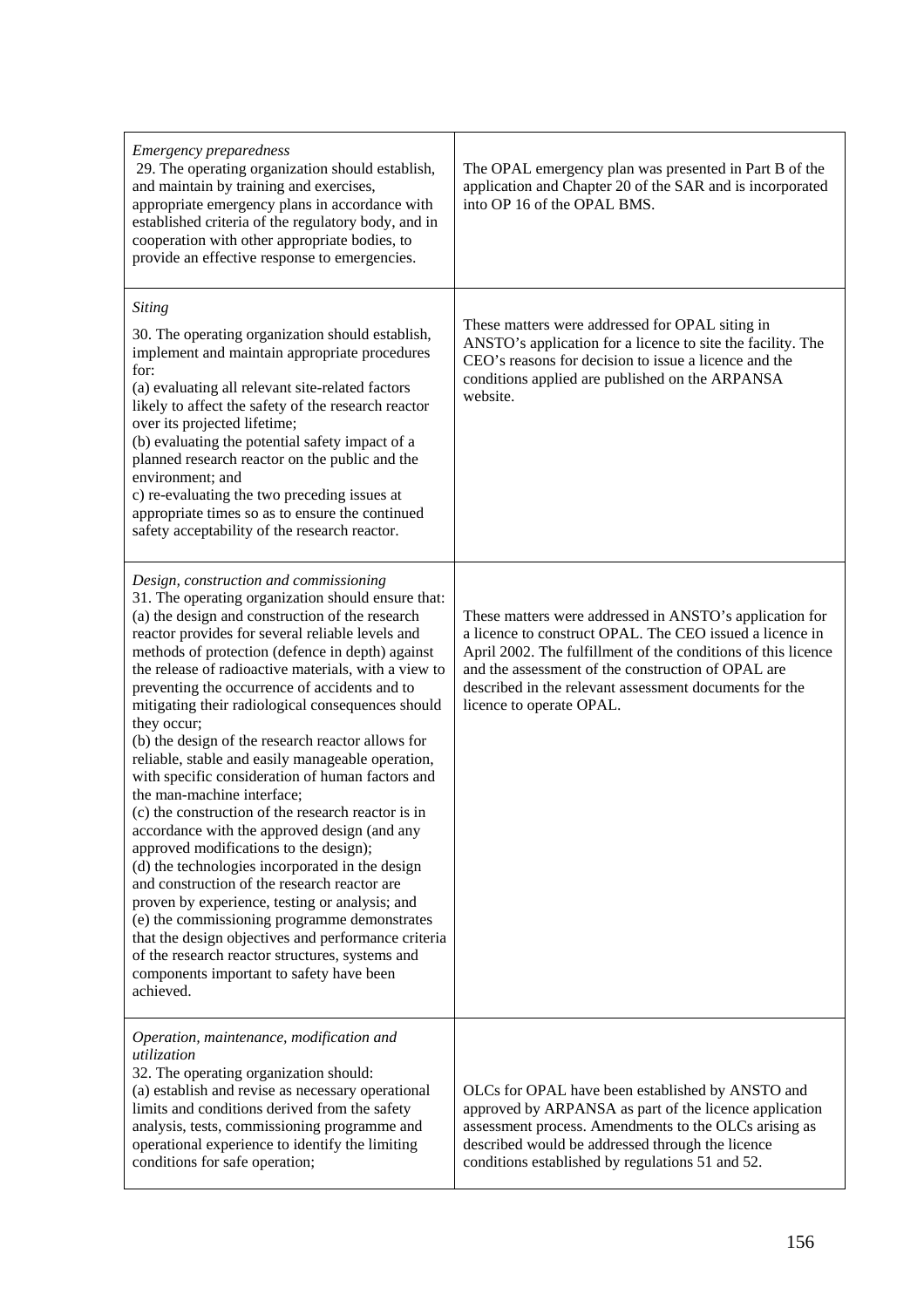| (b) conduct operation, utilization, modification,<br>maintenance, inspection and testing activities<br>important to the safety of the research reactor in<br>accordance with approved procedures and<br>regulations;                                                                                                                                  | The OPAL BMS and regulation 49 commits ANSTO to<br>operate in accordance with approved procedures and<br>regulations.                                                                                                                |
|-------------------------------------------------------------------------------------------------------------------------------------------------------------------------------------------------------------------------------------------------------------------------------------------------------------------------------------------------------|--------------------------------------------------------------------------------------------------------------------------------------------------------------------------------------------------------------------------------------|
| (c) establish procedures for responding to<br>anticipated operational occurrences and to<br>accidents;                                                                                                                                                                                                                                                | Procedures for OPAL are established in the OPAL BMS<br>OP 02 Monitoring, Measurement and Improvement.                                                                                                                                |
| (d) make available the necessary engineering and<br>technical support in all safety-related fields<br>throughout the lifetime of the research reactor,<br>including through international cooperation;                                                                                                                                                | ANSTO's arrangements for engineering and technical<br>support for OPAL operations are set out in the OPAL BMS,<br>principally OP05 Operating Organisation.                                                                           |
| (e) report events significant to safety to the<br>regulatory body, analyse the events and act upon<br>the findings to improve safety in a timely manner;                                                                                                                                                                                              | These arrangements are established by the OPAL BMS OP<br>05 Monitoring, Measurement and Improvement re-inforced<br>by regulations 45 and 46.                                                                                         |
| (f) subject modifications to the research reactor<br>over its lifetime to the design, construction and                                                                                                                                                                                                                                                | Established by OP 10 Modification Management.                                                                                                                                                                                        |
| commissioning provisions described in this Code;<br>(g) assess appropriately modifications proposed to<br>perform experiments;                                                                                                                                                                                                                        | As above.                                                                                                                                                                                                                            |
| (h) establish a safety review committee, as part of<br>the operating organization, but reporting<br>independently from the reactor management, to<br>advise it on safety matters;                                                                                                                                                                     | The functions and reporting lines of the OPAL Safety<br>Review Meeting, the OPAL Reactor Assessment<br>Committee and the ANSTO Safety Assessment Committee<br>are set out in OPAL BMS OP08 Safety Management.                        |
| (i) subject each utilization project having safety<br>significance, including any modification of the<br>research reactor, new construction or<br>experimental device, to an appropriate level of<br>safety assessment and approval; and                                                                                                              | These arrangements are included in the OP 10 Modification<br>Management.                                                                                                                                                             |
| (j) keep the generation of radioactive waste<br>resulting from the operation and utilization of the<br>research reactor to the minimum practicable for<br>the process concerned, both in activity and in<br>volume, and ensure that there are effective<br>arrangements for the safe management of such<br>waste at the site of the research reactor. | The principle of waste minimization and the arrangements<br>for managing waste are included in the OPAL radioactive<br>waste management plan (Part B of the application, chapter<br>12 of the SAR, OPAL BMS OP 15 Waste Management). |
| (k) maintain documentation in a secure and<br>organized manner throughout the life of the<br>research reactor to assist in its safe operation and<br>ultimate decommissioning. The documentation<br>should include updated technical information and<br>drawings of the facility and experimental devices,<br>and records of operation and events.    | OPAL BMS OP03 Documentation Management and OP 04<br>Records Management.                                                                                                                                                              |
| 33. Extended Shutdown                                                                                                                                                                                                                                                                                                                                 | Not relevant to OPAL operations at this time.                                                                                                                                                                                        |
| Decommissioning                                                                                                                                                                                                                                                                                                                                       |                                                                                                                                                                                                                                      |
| 34. The operating organization should ensure that<br>siting, design, construction, operation,<br>maintenance, and utilization of the research<br>reactor are carried out keeping in view the<br>ultimate decommissioning of the installation.                                                                                                         | OPAL decommissioning is addressed in Chapter 19 of the<br>SAR.                                                                                                                                                                       |
| 35. The operating organization should prepare a<br>comprehensive decommissioning plan and<br>assessment of environmental impact for review                                                                                                                                                                                                            | A comprehensive decommissioning plan would be required<br>to seek a licence to decommission OPAL.                                                                                                                                    |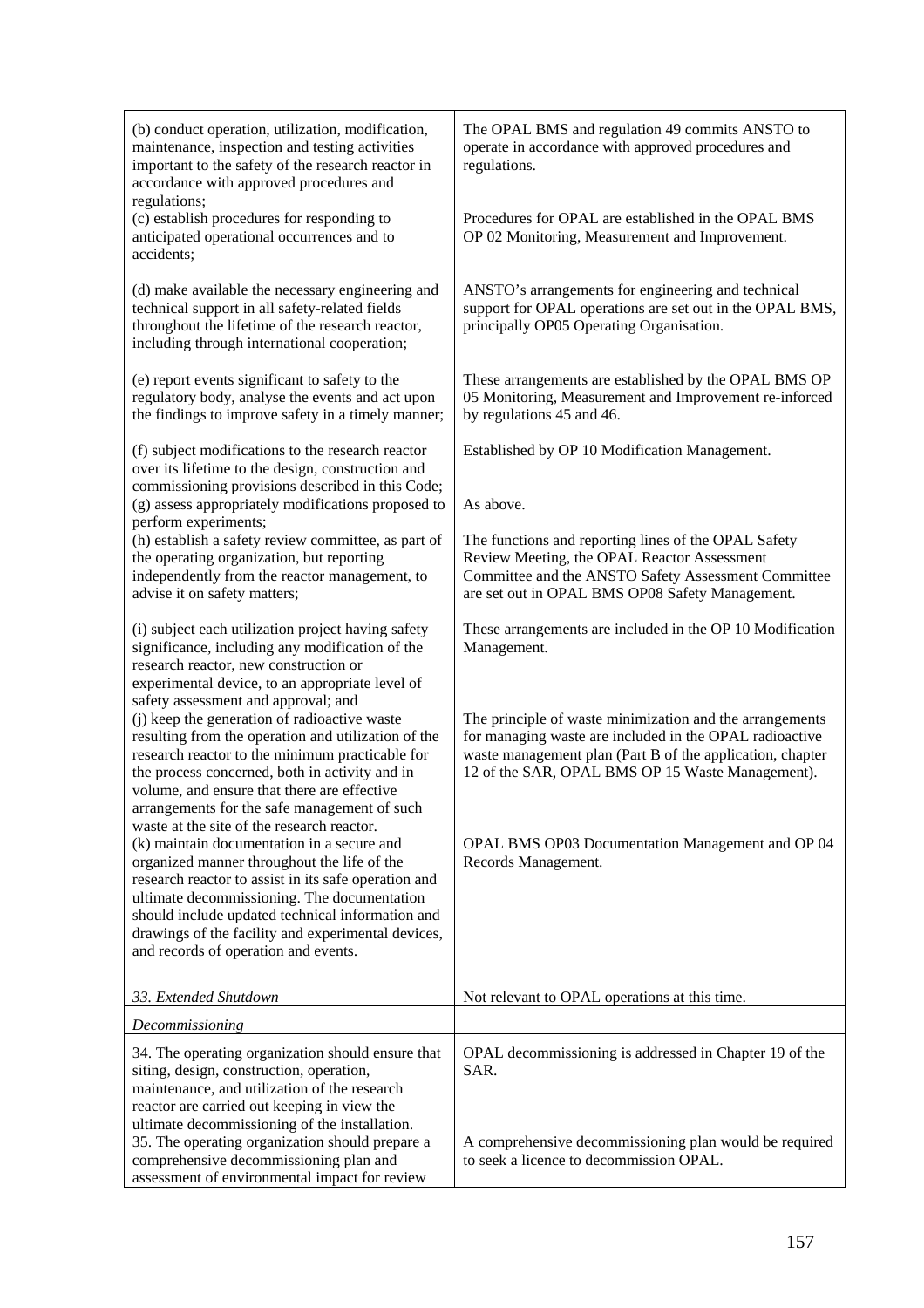| and approval by the regulatory body prior to<br>commencing decommissioning activities. The<br>elements of the plan should include:<br>(a) the broad decommissioning option to be<br>pursued and the justification for choosing that<br>option; (b) the decontamination and dismantling<br>techniques to be applied so as to minimise waste<br>generation and airborne contamination; (c)<br>arrangements for dealing with the fuel and<br>radioactive waste arising from the research<br>reactor; (d) arrangements for radiation protection<br>during the decommissioning process; and (e) a<br>description of the volumes, activities and types of<br>waste to be generated in the decommissioning and |                                   |
|---------------------------------------------------------------------------------------------------------------------------------------------------------------------------------------------------------------------------------------------------------------------------------------------------------------------------------------------------------------------------------------------------------------------------------------------------------------------------------------------------------------------------------------------------------------------------------------------------------------------------------------------------------------------------------------------------------|-----------------------------------|
| the means proposed to manage these wastes<br>safely.                                                                                                                                                                                                                                                                                                                                                                                                                                                                                                                                                                                                                                                    |                                   |
| 36 Role of the IAEA                                                                                                                                                                                                                                                                                                                                                                                                                                                                                                                                                                                                                                                                                     | Not relevant to operation of OPAL |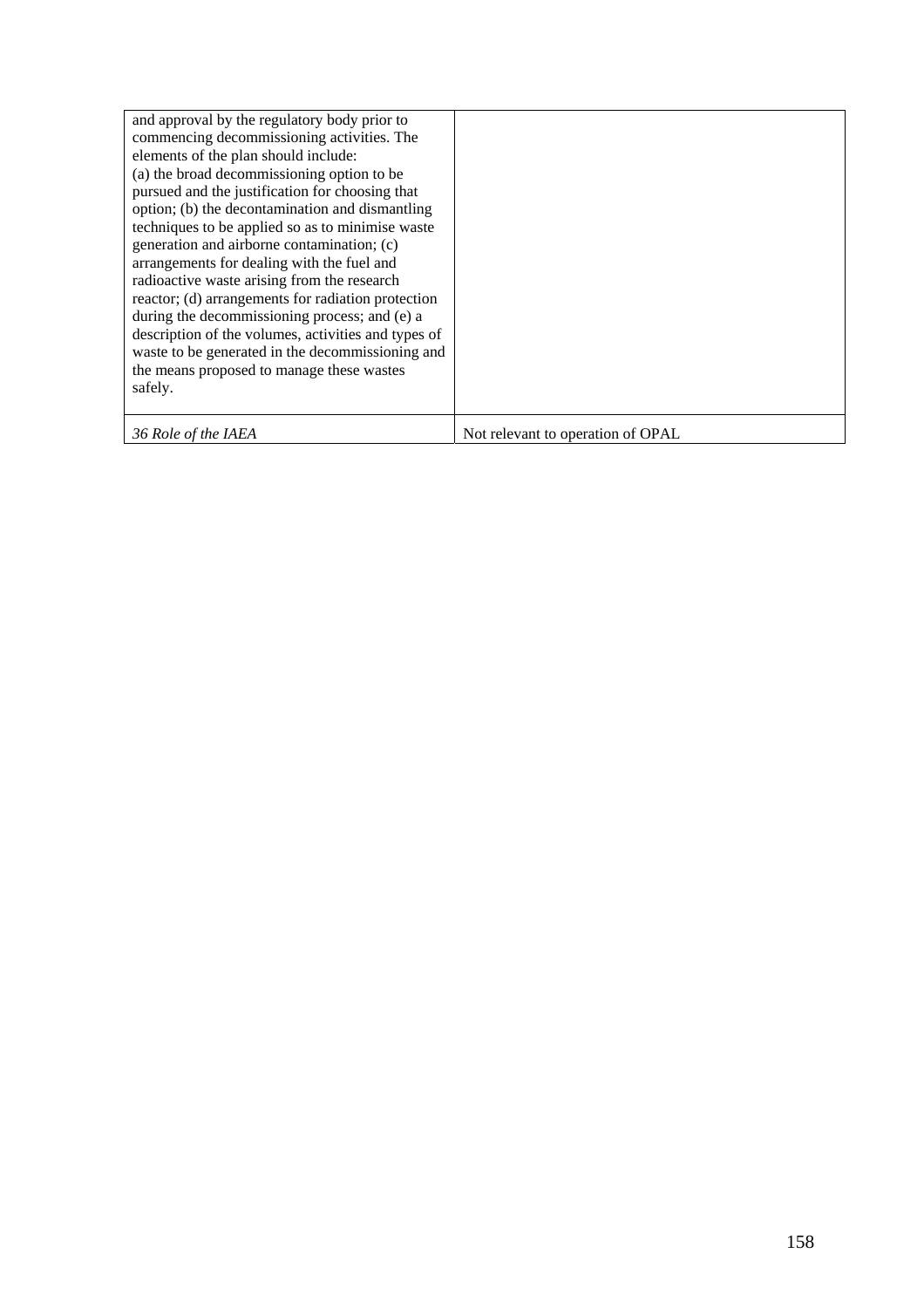## **Annex C - Assessment of OPAL operating licence application against the articles of the Joint Convention on the Safety of Spent Fuel Management and on the Safety of Radioactive Waste Management**

|                  | <b>Provision of Joint Convention</b>                                                                                                                                                                                                                                                                                    | <b>Assessment</b>                                                                                                                                                                                                                                                                                |
|------------------|-------------------------------------------------------------------------------------------------------------------------------------------------------------------------------------------------------------------------------------------------------------------------------------------------------------------------|--------------------------------------------------------------------------------------------------------------------------------------------------------------------------------------------------------------------------------------------------------------------------------------------------|
|                  | <b>Chapter 1: Objectives, Definitions and Scope of the</b><br><b>Application</b>                                                                                                                                                                                                                                        |                                                                                                                                                                                                                                                                                                  |
|                  | Articles 1-3 of the Joint Convention define its scope,<br>its application and definition of terms                                                                                                                                                                                                                       |                                                                                                                                                                                                                                                                                                  |
|                  | <b>Chapter 2: Safety of Spent Fuel</b>                                                                                                                                                                                                                                                                                  |                                                                                                                                                                                                                                                                                                  |
| <b>Article 4</b> |                                                                                                                                                                                                                                                                                                                         |                                                                                                                                                                                                                                                                                                  |
|                  | Each Contracting Party shall take the appropriate steps<br>to ensure that at all stages of spent fuel management,<br>individuals, society and the environment are adequately<br>protected against radiological hazards.<br>In so doing, each Contracting Party shall take the<br>appropriate steps to:                  | For OPAL, the proposed stages of spent fuel<br>management are storage in reactor pool fuel storage<br>rack; transfer to and storage in the service pool spent<br>fuel storage rack, loading into a transport cask and<br>transport in accordance with the ultimate disposal or<br>transfer plan. |
| (i)              | ensure that criticality and removal of residual<br>heat generated during spent fuel management<br>are adequately addressed;                                                                                                                                                                                             | Criticality and residual heat are addressed in Chapter<br>10 of the SAR.                                                                                                                                                                                                                         |
| (ii)             | ensure that the generation of radioactive waste<br>associated with spent fuel management is kept<br>to the minimum practicable, consistent with<br>the type of fuel cycle policy adopted;                                                                                                                               | The simple handling of OPAL spent fuel within the<br>facility does not generate radioactive waste. The waste<br>product arising from reprocessing (defined as<br>intermediate-level waste) is the minimum arising from                                                                           |
| (iii)            | take into account interdependencies among<br>the different steps in spent fuel management;                                                                                                                                                                                                                              | the spent fuel.<br>The OPAL spent fuel handling on the reactor site is<br>minimal, the fuel assemblies are suitable for transport.                                                                                                                                                               |
| (iv)             | provide for effective protection of individuals,<br>society and the environment, by applying at<br>the national level suitable protective methods<br>as approved by the regulatory body, in the<br>framework of its national legislation which<br>has due regard to internationally endorsed<br>criteria and standards; | The management of spent fuel by ANSTO is subject<br>to regulation by ARPANSA and consistent with<br>international best practice in relation to radiation<br>protection and nuclear safety.                                                                                                       |
| (v)              | take into account the biological, chemical and<br>other hazards that may be associated with<br>spent fuel management;                                                                                                                                                                                                   | The matters covered in $(v)$ and $(vi)$ are taken up in<br>ARPANSA's draft regulatory guidance for radioactive                                                                                                                                                                                   |
| (vi)             | strive to avoid actions that impose reasonably<br>predictable impacts on future generations<br>greater than those permitted for the current<br>generation;                                                                                                                                                              | waste management facilities.                                                                                                                                                                                                                                                                     |
| (vii)            | aim to avoid imposing undue burdens on<br>future generations.                                                                                                                                                                                                                                                           | The plans by ANSTO and the Australian Government<br>manage the spent fuel during the life of the generation<br>concurrent with the life of OPAL, at least to the stage<br>of long-term storage. The matter of final disposal<br>remains to be addressed.                                         |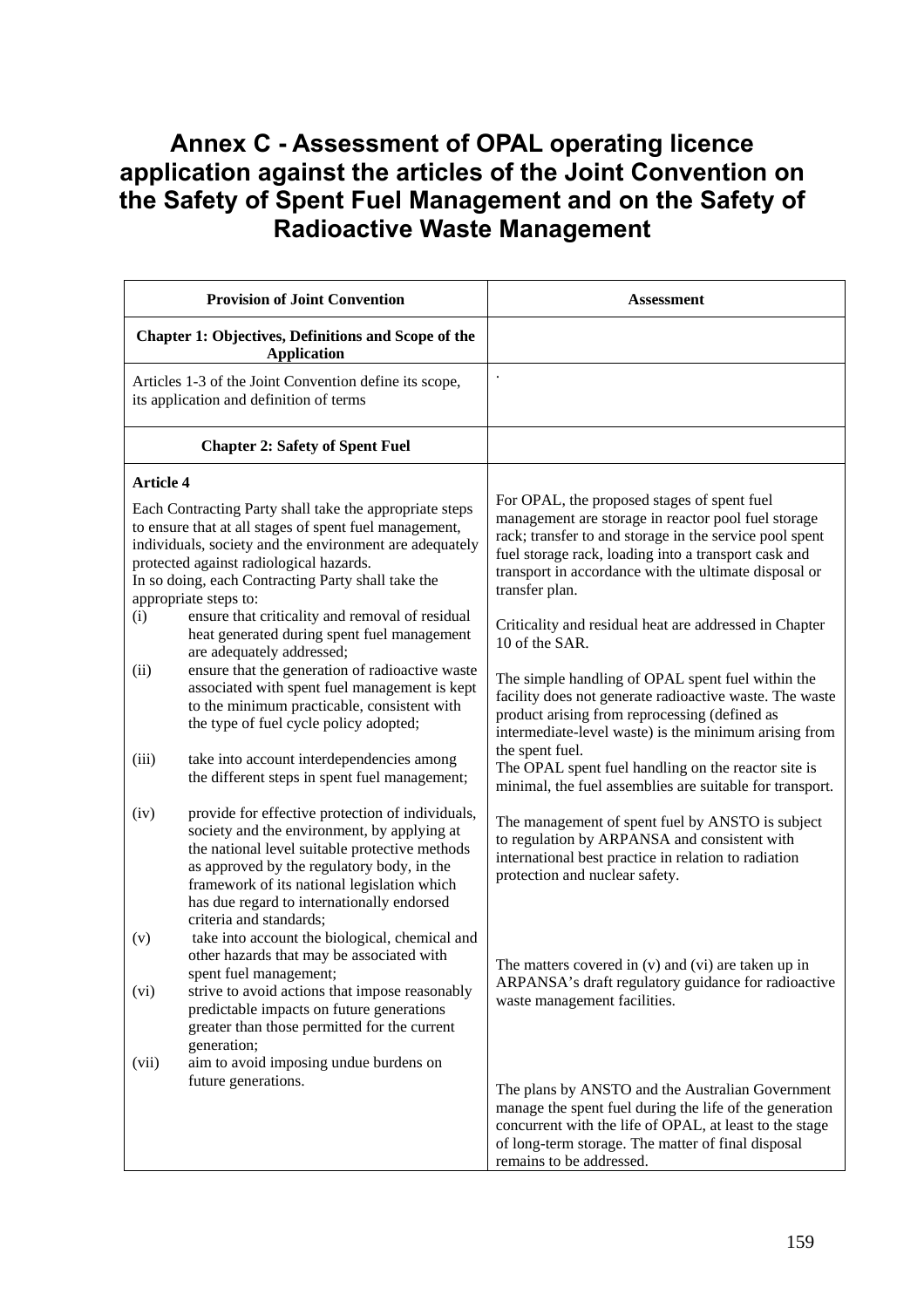| <b>Article 5</b>                                                                                                                                                                                                                                                                                                                                                                                                                                                                                                                                                                                                                                                                                                                                                                                                                                                                                                                                                                                                                                                                                                                                                     |                                                                                                                                                                                                                                                                                                                                                                                                                                         |
|----------------------------------------------------------------------------------------------------------------------------------------------------------------------------------------------------------------------------------------------------------------------------------------------------------------------------------------------------------------------------------------------------------------------------------------------------------------------------------------------------------------------------------------------------------------------------------------------------------------------------------------------------------------------------------------------------------------------------------------------------------------------------------------------------------------------------------------------------------------------------------------------------------------------------------------------------------------------------------------------------------------------------------------------------------------------------------------------------------------------------------------------------------------------|-----------------------------------------------------------------------------------------------------------------------------------------------------------------------------------------------------------------------------------------------------------------------------------------------------------------------------------------------------------------------------------------------------------------------------------------|
| Each Contracting Party shall take the appropriate steps<br>to review the safety of any spent fuel management<br>facility existing at the time the Convention enters into<br>force for that Contracting Party and to ensure that, if<br>necessary, all reasonably practicable improvements are<br>made to upgrade the safety of such a facility.                                                                                                                                                                                                                                                                                                                                                                                                                                                                                                                                                                                                                                                                                                                                                                                                                      | Not relevant to OPAL.                                                                                                                                                                                                                                                                                                                                                                                                                   |
| Article 6                                                                                                                                                                                                                                                                                                                                                                                                                                                                                                                                                                                                                                                                                                                                                                                                                                                                                                                                                                                                                                                                                                                                                            |                                                                                                                                                                                                                                                                                                                                                                                                                                         |
| 1. Each Contracting Party shall take the appropriate<br>steps to ensure that procedures are established and<br>implemented for a proposed spent fuel management<br>facility:<br>to evaluate all relevant site-related factors<br>(i)<br>likely to affect the safety of such a facility<br>during its operating lifetime;<br>to evaluate the likely safety impact of such a<br>(ii)<br>facility on individuals, society and the<br>environment;<br>to make information on the safety of such a<br>(iii)<br>facility available to members of the public;<br>to consult Contracting Parties in the vicinity<br>(iv)<br>of such a facility, insofar as they are likely to<br>be affected by that facility, and provide them,<br>upon their request, with general data relating<br>to the facility to enable them to evaluate the<br>likely safety impact of the facility upon their<br>territory.<br>2. In so doing, each Contracting Party shall take the<br>appropriate steps to ensure that such facilities shall not<br>have unacceptable effects on other Contracting Parties<br>by being sited in accordance with the general safety<br>requirements of Article 4. | In the case of OPAL, the 'spent fuel management<br>facility' consists of the reactor structures used for<br>storage of spent fuel and the associated operating<br>arrangements. These have been evaluated in Chapter<br>10 of the SAR and the relevant RFAs (for example,<br>including for seismic safety) and assessed by<br>ARPANSA. OLCs deal with the management of the<br>spent fuel etc.<br>1(iv) and 2 are not relevant to OPAL. |
| <b>Article 7</b>                                                                                                                                                                                                                                                                                                                                                                                                                                                                                                                                                                                                                                                                                                                                                                                                                                                                                                                                                                                                                                                                                                                                                     |                                                                                                                                                                                                                                                                                                                                                                                                                                         |
| Each Contracting Party shall take the appropriate steps<br>to ensure that:<br>(i)<br>the design and construction of a spent fuel<br>management facility provide for suitable<br>measures to limit possible radiological<br>impacts on individuals, society and the<br>environment, including those from discharges<br>or uncontrolled releases;                                                                                                                                                                                                                                                                                                                                                                                                                                                                                                                                                                                                                                                                                                                                                                                                                      | The design and radiological impacts of OPAL spent<br>fuel management are addressed in Chapter 10 of the<br>SAR.                                                                                                                                                                                                                                                                                                                         |
| at the design stage, conceptual plans and, as<br>(ii)<br>necessary, technical provisions for the<br>decommissioning of a spent fuel management<br>facility are taken into account;                                                                                                                                                                                                                                                                                                                                                                                                                                                                                                                                                                                                                                                                                                                                                                                                                                                                                                                                                                                   | The straightforward management and on-site storage<br>of OPAL spent fuel have few issues for<br>decommissioning of OPAL. . Consideration of<br>decommissioning in the design of OPAL is addressed<br>in Chapter 19 of the SAR.                                                                                                                                                                                                          |
| the technologies incorporated in the design<br>(iii)<br>and construction of a spent fuel management<br>facility are supported by experience, testing or<br>analysis.                                                                                                                                                                                                                                                                                                                                                                                                                                                                                                                                                                                                                                                                                                                                                                                                                                                                                                                                                                                                 | Covered in Chapter 10 of the SAR.                                                                                                                                                                                                                                                                                                                                                                                                       |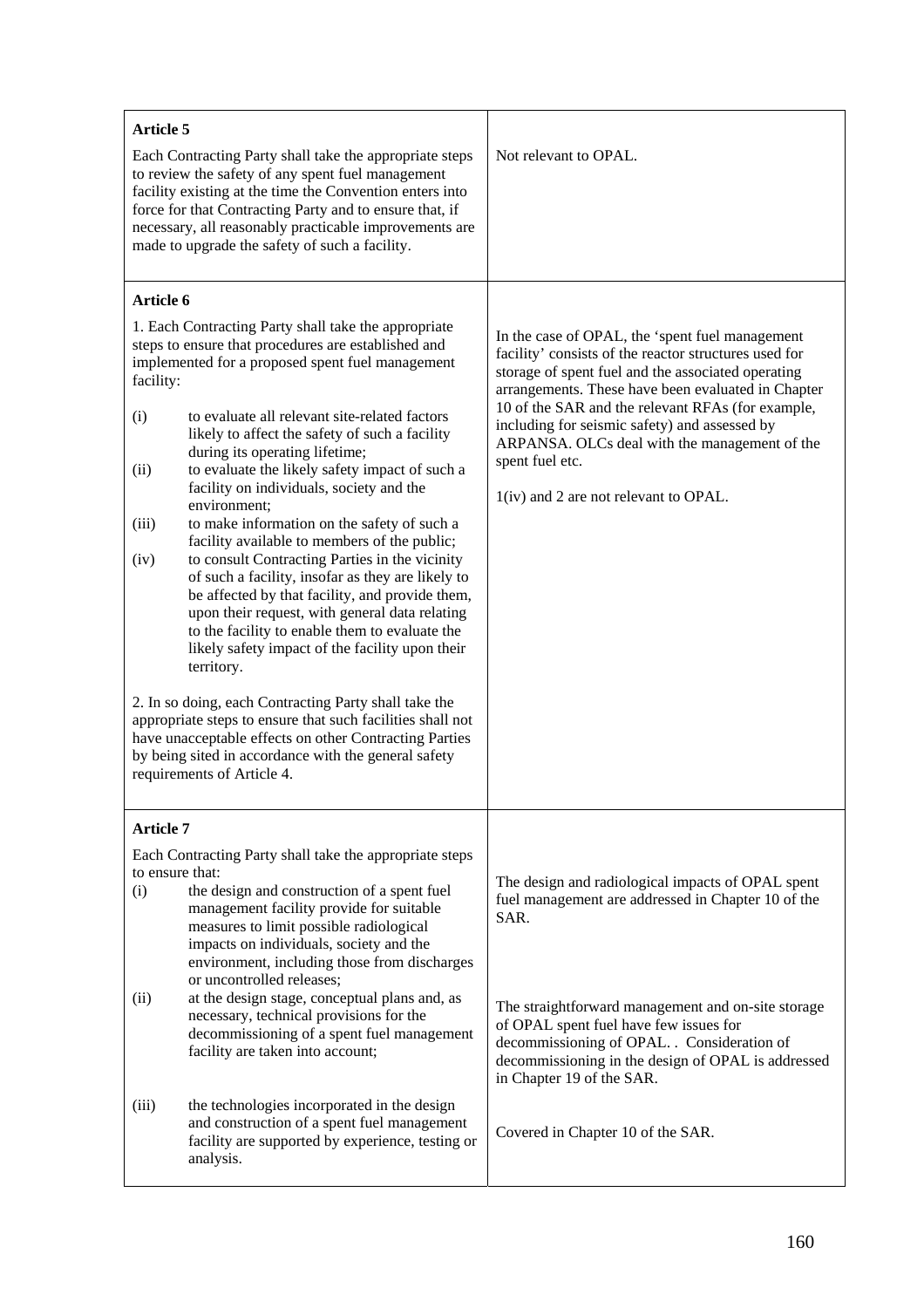| <b>Article 8</b>                                        |                                                                                                                 | These matters are addressed as a part of the overall                                                          |
|---------------------------------------------------------|-----------------------------------------------------------------------------------------------------------------|---------------------------------------------------------------------------------------------------------------|
| Each Contracting Party shall take the appropriate steps |                                                                                                                 | safety assessment for OPAL.                                                                                   |
| to ensure that:                                         |                                                                                                                 |                                                                                                               |
| (i)                                                     | before construction of a spent fuel                                                                             |                                                                                                               |
|                                                         | management facility, a systematic safety                                                                        |                                                                                                               |
|                                                         | assessment and an environmental assessment<br>appropriate to the hazard presented by the                        |                                                                                                               |
|                                                         | facility and covering its operating lifetime                                                                    |                                                                                                               |
|                                                         | shall be carried out;                                                                                           |                                                                                                               |
| (ii)                                                    | before the operation of a spent fuel                                                                            |                                                                                                               |
|                                                         | management facility, updated and detailed                                                                       |                                                                                                               |
|                                                         | versions of the safety assessment and of the                                                                    |                                                                                                               |
|                                                         | environmental assessment shall be prepared<br>when deemed necessary to complement the                           |                                                                                                               |
|                                                         | assessments referred to in paragraph (i).                                                                       |                                                                                                               |
|                                                         |                                                                                                                 |                                                                                                               |
| <b>Article 9</b>                                        |                                                                                                                 |                                                                                                               |
|                                                         | Each Contracting Party shall take the appropriate steps                                                         |                                                                                                               |
| to ensure that:                                         |                                                                                                                 |                                                                                                               |
| (i)                                                     | the licence to operate a spent fuel                                                                             | These matters are addressed as a part of the overall                                                          |
|                                                         | management facility is based upon appropriate                                                                   | safety assessment for OPAL.                                                                                   |
|                                                         | assessments as specified in Article 8 and is                                                                    |                                                                                                               |
|                                                         | conditional on the completion of a<br>commissioning programme demonstrating that                                |                                                                                                               |
|                                                         | the facility, as constructed, is consistent with                                                                |                                                                                                               |
|                                                         | design and safety requirements;                                                                                 |                                                                                                               |
| (ii)                                                    | operational limits and conditions derived from                                                                  |                                                                                                               |
|                                                         | tests, operational experience and the                                                                           |                                                                                                               |
|                                                         | assessments, as specified in Article 8, are<br>defined and revised as necessary;                                |                                                                                                               |
| (iii)                                                   | operation, maintenance, monitoring,                                                                             |                                                                                                               |
|                                                         | inspection and testing of a spent fuel                                                                          |                                                                                                               |
|                                                         | management facility are conducted in                                                                            |                                                                                                               |
|                                                         | accordance with established procedures;                                                                         |                                                                                                               |
| (iv)                                                    | engineering and technical support in all<br>safety-related fields are available throughout                      |                                                                                                               |
|                                                         | the operating lifetime of a spent fuel                                                                          |                                                                                                               |
|                                                         | management facility;                                                                                            |                                                                                                               |
| (v)                                                     | incidents significant to safety are reported in a                                                               |                                                                                                               |
|                                                         | timely manner by the holder of the licence to                                                                   |                                                                                                               |
| (vi)                                                    | the regulatory body;<br>programmes to collect and analyse relevant                                              |                                                                                                               |
|                                                         | operating experience are established and that                                                                   |                                                                                                               |
|                                                         | the results are acted upon, where appropriate;                                                                  |                                                                                                               |
| (vii)                                                   | decommissioning plans for a spent fuel                                                                          |                                                                                                               |
|                                                         | management facility are prepared and                                                                            |                                                                                                               |
|                                                         | updated, as necessary, using information<br>obtained during the operating lifetime of that                      |                                                                                                               |
|                                                         | facility, and are reviewed by the regulatory                                                                    |                                                                                                               |
|                                                         | body.                                                                                                           |                                                                                                               |
|                                                         |                                                                                                                 |                                                                                                               |
| <b>Article 10</b>                                       |                                                                                                                 |                                                                                                               |
|                                                         | If, pursuant to its own legislative and regulatory                                                              | Australian Government policy is that spent fuel (apart                                                        |
|                                                         | framework, a Contracting Party has designated spent<br>fuel for disposal, the disposal of such spent fuel shall | from that returned to the US) is to be reprocessed or<br>conditioned as intermediate-level radioactive waste. |
|                                                         | be in accordance with the obligations of Chapter 3                                                              |                                                                                                               |
| relating to the disposal of radioactive waste.          |                                                                                                                 |                                                                                                               |

r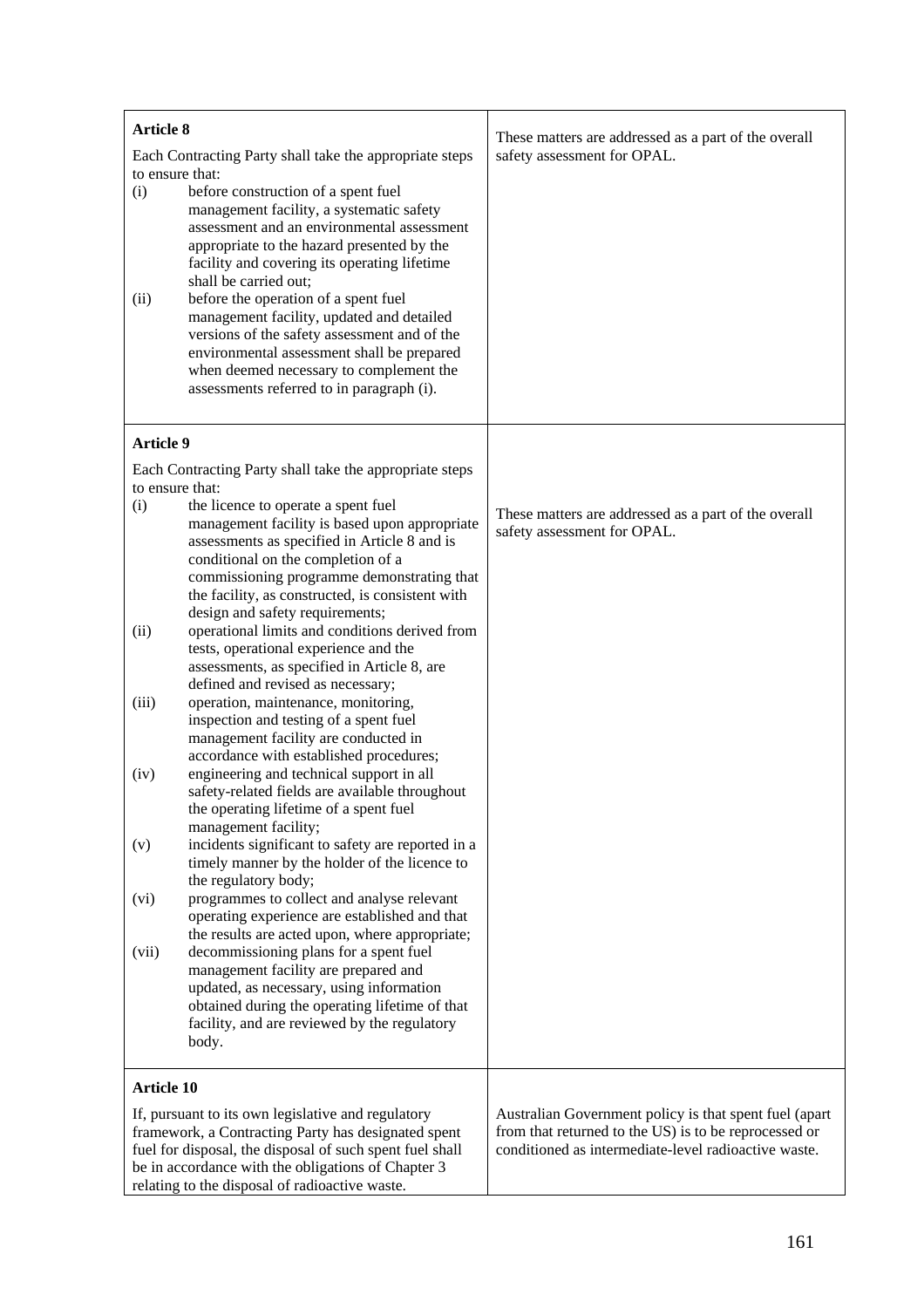| <b>Chapter 3: Safety of Radioactive Waste</b><br><b>Management</b>                                                                                                                                                                                                                                                                                                                                                                                                                                                                                                                                                                                                                                                                                                                                                                                                                                                                                                                                                                                                                                                                                                    |                                                                                                                                                                                                                                                                                                                                                                                                                                                                                                                               |
|-----------------------------------------------------------------------------------------------------------------------------------------------------------------------------------------------------------------------------------------------------------------------------------------------------------------------------------------------------------------------------------------------------------------------------------------------------------------------------------------------------------------------------------------------------------------------------------------------------------------------------------------------------------------------------------------------------------------------------------------------------------------------------------------------------------------------------------------------------------------------------------------------------------------------------------------------------------------------------------------------------------------------------------------------------------------------------------------------------------------------------------------------------------------------|-------------------------------------------------------------------------------------------------------------------------------------------------------------------------------------------------------------------------------------------------------------------------------------------------------------------------------------------------------------------------------------------------------------------------------------------------------------------------------------------------------------------------------|
| <b>Article 11</b><br>Each Contracting Party shall take the appropriate steps<br>to ensure that at all stages of radioactive waste<br>management individuals, society and the environment<br>are adequately protected against radiological and other<br>hazards.                                                                                                                                                                                                                                                                                                                                                                                                                                                                                                                                                                                                                                                                                                                                                                                                                                                                                                       | Radioactive waste arising from OPAL is managed in<br>the regulatory context established under the ARPANS<br>legislation. The OPAL radioactive waste management<br>plan addresses waste as a direct part of OPAL<br>operations. The overall management of waste on the<br>ANSTO site is regulated through the facility licence<br>granted to ANSTO WOTD.                                                                                                                                                                       |
| In so doing, each Contracting Party shall take the<br>appropriate steps to:<br>ensure that criticality and removal of residual<br>(i)<br>heat generated during radioactive waste<br>management are adequately addressed;<br>ensure that the generation of radioactive waste<br>(ii)<br>is kept to the minimum practicable;<br>take into account interdependencies among<br>(iii)<br>the different steps in radioactive waste<br>management;<br>provide for effective protection of individuals,<br>(iv)<br>society and the environment, by applying at<br>the national level suitable protective methods<br>as approved by the regulatory body, in the<br>framework of its national legislation which<br>has due regard to internationally endorsed<br>criteria and standards;<br>take into account the biological, chemical and<br>(v)<br>other hazards that may be associated with<br>radioactive waste management;<br>strive to avoid actions that impose reasonably<br>(vi)<br>predictable impacts on future generations<br>greater than those permitted for the current<br>generation;<br>aim to avoid imposing undue burdens on<br>(vii)<br>future generations. | Matters (i) to (v) are addressed in the OPAL plan<br>and/or in the wider site plans under the Waste<br>Operations and Technology Development (WOTD)<br>licence.<br>This is a part of the draft ARPANSA regulatory<br>guidance for radioactive waste management facilities.<br>For low-level waste, the Australian Government<br>proposes to dispose of it during the life of the<br>generation concurrent with the life of OPAL. The final<br>disposal of some long-lived intermediate level waste<br>needs to be considered. |
| <b>Article 12</b><br>Each Contracting Party shall in due course take the<br>appropriate steps to review:                                                                                                                                                                                                                                                                                                                                                                                                                                                                                                                                                                                                                                                                                                                                                                                                                                                                                                                                                                                                                                                              | Not relevant to OPAL.                                                                                                                                                                                                                                                                                                                                                                                                                                                                                                         |
| the safety of any radioactive waste<br>(i)<br>management facility existing at the time the<br>Convention enters into force for that<br>Contracting Party and to ensure that, if<br>necessary, all reasonably practicable<br>improvements are made to upgrade the safety<br>of such a facility;                                                                                                                                                                                                                                                                                                                                                                                                                                                                                                                                                                                                                                                                                                                                                                                                                                                                        |                                                                                                                                                                                                                                                                                                                                                                                                                                                                                                                               |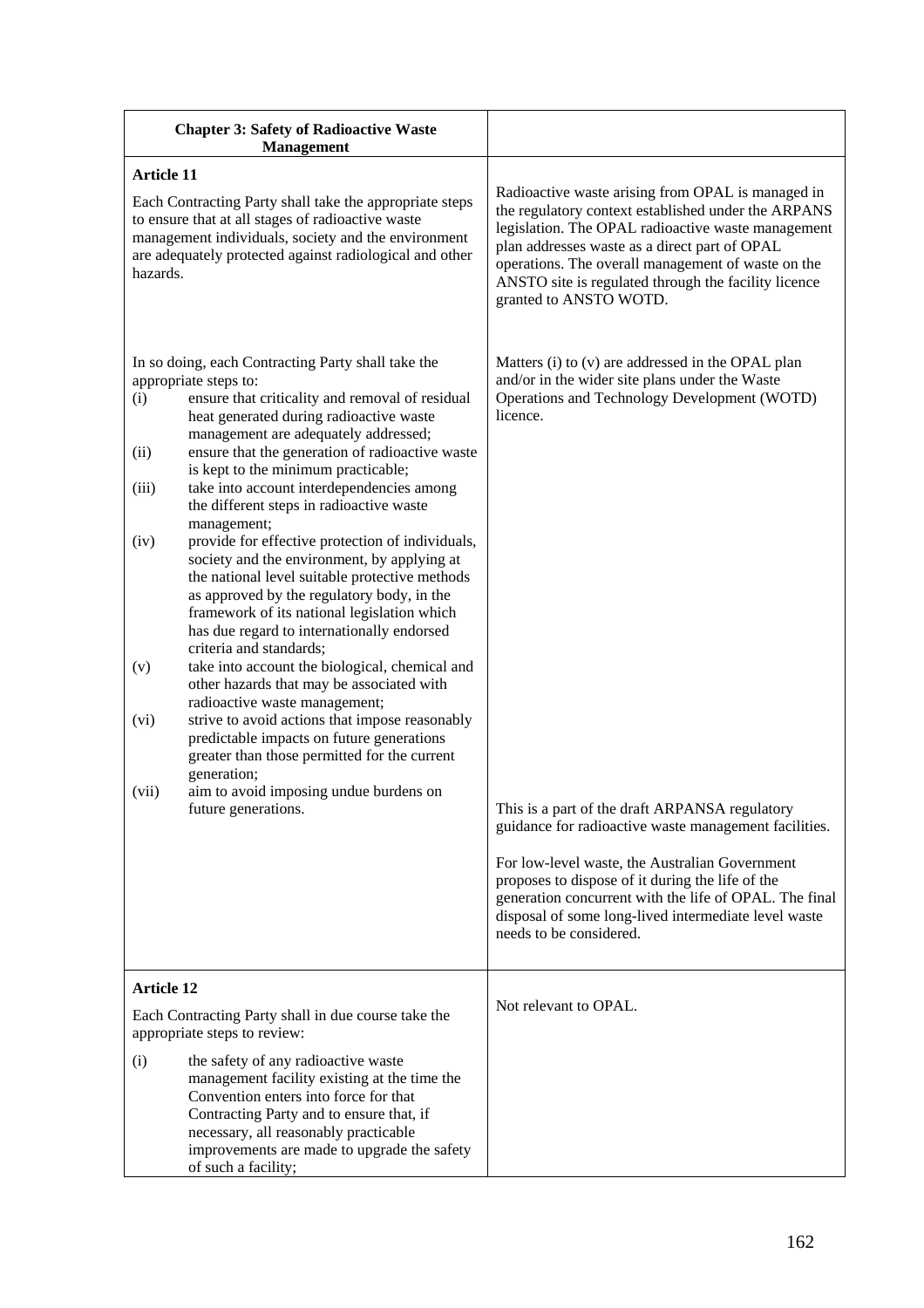| (ii)                                                                                                                                                                                                                                                                 | the results of past practices in order to<br>determine whether any intervention is needed<br>for reasons of radiation protection bearing in<br>mind that the reduction in detriment resulting<br>from the reduction in dose should be sufficient<br>to justify the harm and the costs, including the<br>social costs, of the intervention                                                                                                                                                                                                                                                                                                                                                   |                                                                                                                                                                                                          |
|----------------------------------------------------------------------------------------------------------------------------------------------------------------------------------------------------------------------------------------------------------------------|---------------------------------------------------------------------------------------------------------------------------------------------------------------------------------------------------------------------------------------------------------------------------------------------------------------------------------------------------------------------------------------------------------------------------------------------------------------------------------------------------------------------------------------------------------------------------------------------------------------------------------------------------------------------------------------------|----------------------------------------------------------------------------------------------------------------------------------------------------------------------------------------------------------|
| <b>Article 13</b>                                                                                                                                                                                                                                                    | Each Contracting Party shall take the appropriate steps                                                                                                                                                                                                                                                                                                                                                                                                                                                                                                                                                                                                                                     |                                                                                                                                                                                                          |
| (i)<br>(ii)<br>(iii)<br>(iv)                                                                                                                                                                                                                                         | to ensure that procedures are established and<br>implemented for a proposed radioactive waste<br>management facility:<br>to evaluate all relevant site-related factors<br>likely to affect the safety of such a facility<br>during its operating lifetime as well as that of<br>a disposal facility after closure;<br>to evaluate the likely safety impact of such a<br>facility on individuals, society and the<br>environment, taking into account possible<br>evolution of the site conditions of disposal<br>facilities after closure;<br>to make information on the safety of such a<br>facility available to members of the public;<br>to consult Contracting Parties in the vicinity | These matters (i) to (iii) will be taken up in the<br>assessment of proposals for the Commonwealth<br>Radioactive Waste Management Facility and are<br>covered in the draft ARPANSA regulatory guidance. |
|                                                                                                                                                                                                                                                                      | of such a facility, insofar as they are likely to<br>be affected by that facility, and provide them,<br>upon their request, with general data relating<br>to the facility to enable them to evaluate the<br>likely safety impact of the facility upon their<br>territory.                                                                                                                                                                                                                                                                                                                                                                                                                   | Not relevant to the Commonwealth Radioactive Waste<br>Management Facility.                                                                                                                               |
| 2. In so doing, each Contracting Party shall take the<br>appropriate steps to ensure that such facilities shall not<br>have unacceptable effects on other Contracting Parties<br>by being sited in accordance with the general safety<br>requirements of Article 11. |                                                                                                                                                                                                                                                                                                                                                                                                                                                                                                                                                                                                                                                                                             |                                                                                                                                                                                                          |
| Article 14                                                                                                                                                                                                                                                           |                                                                                                                                                                                                                                                                                                                                                                                                                                                                                                                                                                                                                                                                                             |                                                                                                                                                                                                          |
| to ensure that:<br>(i)                                                                                                                                                                                                                                               | Each Contracting Party shall take the appropriate steps<br>the design and construction of a radioactive<br>waste management facility provide for<br>suitable measures to limit possible<br>radiological impacts on individuals, society<br>and the environment, including those from<br>discharges or uncontrolled releases;                                                                                                                                                                                                                                                                                                                                                                | The matters covered by this Article will be taken up in<br>the assessment of proposals for the licensing of the<br>CRWMF (and are covered in the draft ARPANSA<br>regulatory guidance).                  |
| (ii)                                                                                                                                                                                                                                                                 | at the design stage, conceptual plans and, as<br>necessary, technical provisions for the<br>decommissioning of a radioactive waste<br>management facility other than a disposal<br>facility are taken into account;                                                                                                                                                                                                                                                                                                                                                                                                                                                                         |                                                                                                                                                                                                          |

Ė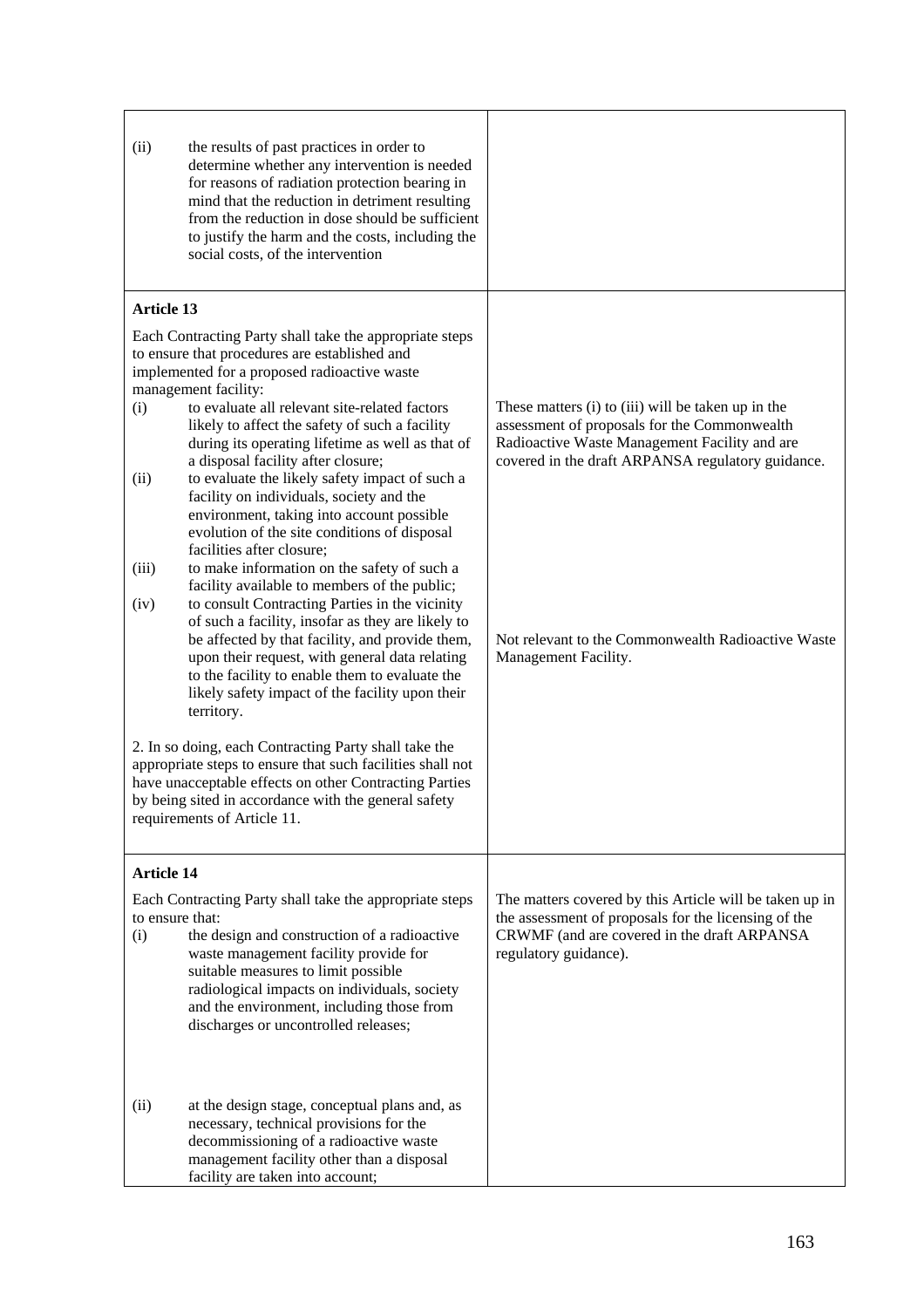| (iii)<br>(iv)                                                              | at the design stage, technical provisions for<br>the closure of a disposal facility are prepared;<br>the technologies incorporated in the design                                                              |                                                                                                                 |
|----------------------------------------------------------------------------|---------------------------------------------------------------------------------------------------------------------------------------------------------------------------------------------------------------|-----------------------------------------------------------------------------------------------------------------|
|                                                                            | and construction of a radioactive waste                                                                                                                                                                       |                                                                                                                 |
|                                                                            | management facility are supported by<br>experience, testing or analysis.                                                                                                                                      |                                                                                                                 |
|                                                                            |                                                                                                                                                                                                               |                                                                                                                 |
| <b>Article 15</b>                                                          |                                                                                                                                                                                                               |                                                                                                                 |
| Each Contracting Party shall take the appropriate steps<br>to ensure that: |                                                                                                                                                                                                               |                                                                                                                 |
| (i)                                                                        | before construction of a radioactive waste                                                                                                                                                                    | The matters covered by this Article will be taken up in<br>the assessment of proposals for the licensing of the |
|                                                                            | management facility, a systematic safety<br>assessment and an environmental assessment<br>appropriate to the hazard presented by the<br>facility and covering its operating lifetime<br>shall be carried out; | CRWMF (and are covered in the draft ARPANSA<br>regulatory guidance).                                            |
| (ii)                                                                       | in addition, before construction of a disposal<br>facility, a systematic safety assessment and an<br>environmental assessment for the period                                                                  |                                                                                                                 |
|                                                                            | following closure shall be carried out and the<br>results evaluated against the criteria                                                                                                                      |                                                                                                                 |
| (iii)                                                                      | established by the regulatory body;<br>before the operation of a radioactive waste                                                                                                                            |                                                                                                                 |
|                                                                            | management facility, updated and detailed                                                                                                                                                                     |                                                                                                                 |
|                                                                            | versions of the safety assessment and of the<br>environmental assessment shall be prepared                                                                                                                    |                                                                                                                 |
|                                                                            | when deemed necessary to complement the                                                                                                                                                                       |                                                                                                                 |
|                                                                            | assessments referred to in paragraph (i).                                                                                                                                                                     |                                                                                                                 |
|                                                                            |                                                                                                                                                                                                               |                                                                                                                 |
| <b>Article 16</b>                                                          |                                                                                                                                                                                                               |                                                                                                                 |
|                                                                            | Each Contracting Party shall take the appropriate steps                                                                                                                                                       |                                                                                                                 |
| to ensure that:                                                            |                                                                                                                                                                                                               | The matters covered by this Article will be taken up in                                                         |
| (i)                                                                        | the licence to operate a radioactive waste<br>management facility is based upon appropriate                                                                                                                   | the assessment of proposals for the licensing of the<br>CRWMF (and are covered in the draft ARPANSA             |
|                                                                            | assessments as specified in Article 15 and is                                                                                                                                                                 | regulatory guidance).                                                                                           |
|                                                                            | conditional on the completion of a<br>commissioning programme demonstrating that                                                                                                                              |                                                                                                                 |
|                                                                            | the facility, as constructed, is consistent with                                                                                                                                                              |                                                                                                                 |
|                                                                            | design and safety requirements;                                                                                                                                                                               |                                                                                                                 |
| (ii)                                                                       | operational limits and conditions, derived<br>from tests, operational experience and the                                                                                                                      |                                                                                                                 |
|                                                                            | assessments as specified in Article 15 are                                                                                                                                                                    |                                                                                                                 |
| (iii)                                                                      | defined and revised as necessary;<br>operation, maintenance, monitoring,                                                                                                                                      |                                                                                                                 |
|                                                                            | inspection and testing of a radioactive waste                                                                                                                                                                 |                                                                                                                 |
|                                                                            | management facility are conducted in                                                                                                                                                                          |                                                                                                                 |
|                                                                            | accordance with established procedures. For a<br>disposal facility the results thus obtained shall                                                                                                            |                                                                                                                 |
|                                                                            | be used to verify and to review the validity of                                                                                                                                                               |                                                                                                                 |
|                                                                            | assumptions made and to update the                                                                                                                                                                            |                                                                                                                 |
|                                                                            | assessments as specified in Article 15 for the<br>period after closure;                                                                                                                                       |                                                                                                                 |
| (iv)                                                                       | engineering and technical support in all                                                                                                                                                                      |                                                                                                                 |
|                                                                            | safety-related fields are available throughout                                                                                                                                                                |                                                                                                                 |
|                                                                            | the operating lifetime of a radioactive waste<br>management facility;                                                                                                                                         |                                                                                                                 |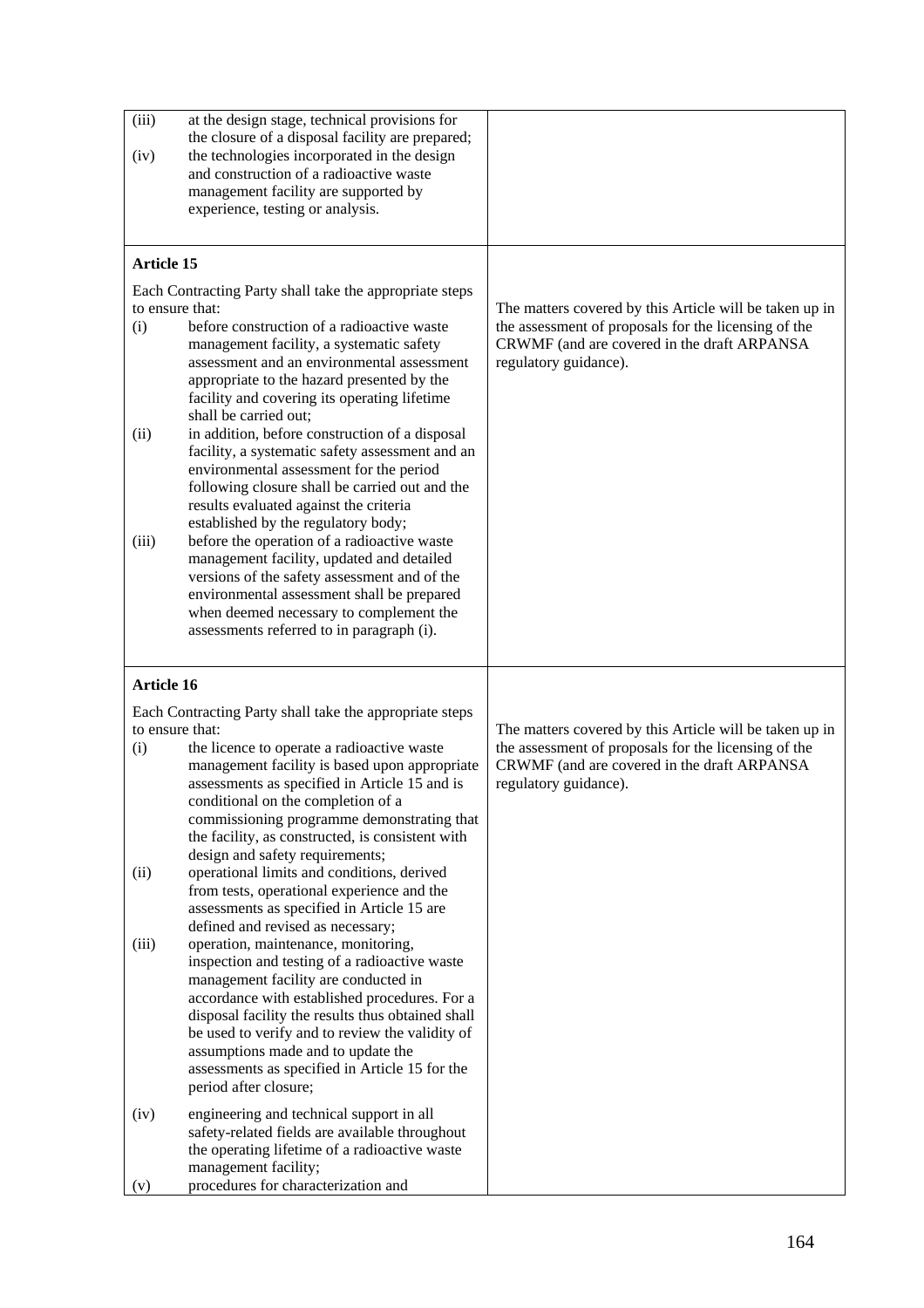| (vi)              | segregation of radioactive waste are applied;<br>incidents significant to safety are reported in a<br>timely manner by the holder of the licence to<br>the regulatory body;                                                                                                                                                                                                                                   |                                                                                                                                                                                         |
|-------------------|---------------------------------------------------------------------------------------------------------------------------------------------------------------------------------------------------------------------------------------------------------------------------------------------------------------------------------------------------------------------------------------------------------------|-----------------------------------------------------------------------------------------------------------------------------------------------------------------------------------------|
| (vii)             | programmes to collect and analyse relevant<br>operating experience are established and that                                                                                                                                                                                                                                                                                                                   |                                                                                                                                                                                         |
| (viii)            | the results are acted upon, where appropriate;<br>decommissioning plans for a radioactive<br>waste management facility other than a                                                                                                                                                                                                                                                                           |                                                                                                                                                                                         |
| (ix)              | disposal facility are prepared and updated, as<br>necessary, using information obtained during<br>the operating lifetime of that facility, and are<br>reviewed by the regulatory body;<br>plans for the closure of a disposal facility are<br>prepared and updated, as necessary, using<br>information obtained during the operating<br>lifetime of that facility and are reviewed by<br>the regulatory body. |                                                                                                                                                                                         |
| <b>Article 17</b> |                                                                                                                                                                                                                                                                                                                                                                                                               |                                                                                                                                                                                         |
| (i)               | Each Contracting Party shall take the appropriate steps<br>to ensure that after closure of a disposal facility:<br>records of the location, design and inventory<br>of that facility required by the regulatory body<br>are preserved;                                                                                                                                                                        | The matters covered by this Article will be taken up in<br>the assessment of proposals for the licensing of the<br>CRWMF (and are covered in the draft ARPANSA<br>regulatory guidance). |
| (ii)              | active or passive institutional controls such as<br>monitoring or access restrictions are carried<br>out, if required; and                                                                                                                                                                                                                                                                                    |                                                                                                                                                                                         |
| (iii)             | if, during any period of active institutional<br>control, an unplanned release of radioactive<br>materials into the environment is detected,<br>intervention measures are implemented, if<br>necessary.                                                                                                                                                                                                       |                                                                                                                                                                                         |
|                   | <b>Chapter 4: General Safety Provisions</b>                                                                                                                                                                                                                                                                                                                                                                   |                                                                                                                                                                                         |
| <b>Article 18</b> |                                                                                                                                                                                                                                                                                                                                                                                                               |                                                                                                                                                                                         |
| Convention.       | Each Contracting Party shall take, within the<br>framework of its national law, the legislative,<br>regulatory and administrative measures and other steps<br>necessary for implementing its obligations under this                                                                                                                                                                                           | For radioactive waste arising from operation of<br>OPAL, this provision is met through the ARPANS<br>framework and the licensing of OPAL and WOTD<br>and the future CRWMF.              |
| <b>Article 19</b> |                                                                                                                                                                                                                                                                                                                                                                                                               |                                                                                                                                                                                         |
|                   | 1. Each Contracting Party shall establish and maintain<br>a legislative and regulatory framework to govern the<br>safety of spent fuel and radioactive waste management.                                                                                                                                                                                                                                      | For radioactive waste arising from operation of<br>OPAL, this provision is met through the ARPANS<br>framework and the licensing of OPAL and WOTD<br>and the future CRWMF.              |
| provide for:      | 2. This legislative and regulatory framework shall                                                                                                                                                                                                                                                                                                                                                            |                                                                                                                                                                                         |
| (i)               | the establishment of applicable national<br>safety requirements and regulations for<br>radiation safety;                                                                                                                                                                                                                                                                                                      |                                                                                                                                                                                         |
| (ii)              | a system of licensing of spent fuel and<br>radioactive waste management activities;                                                                                                                                                                                                                                                                                                                           |                                                                                                                                                                                         |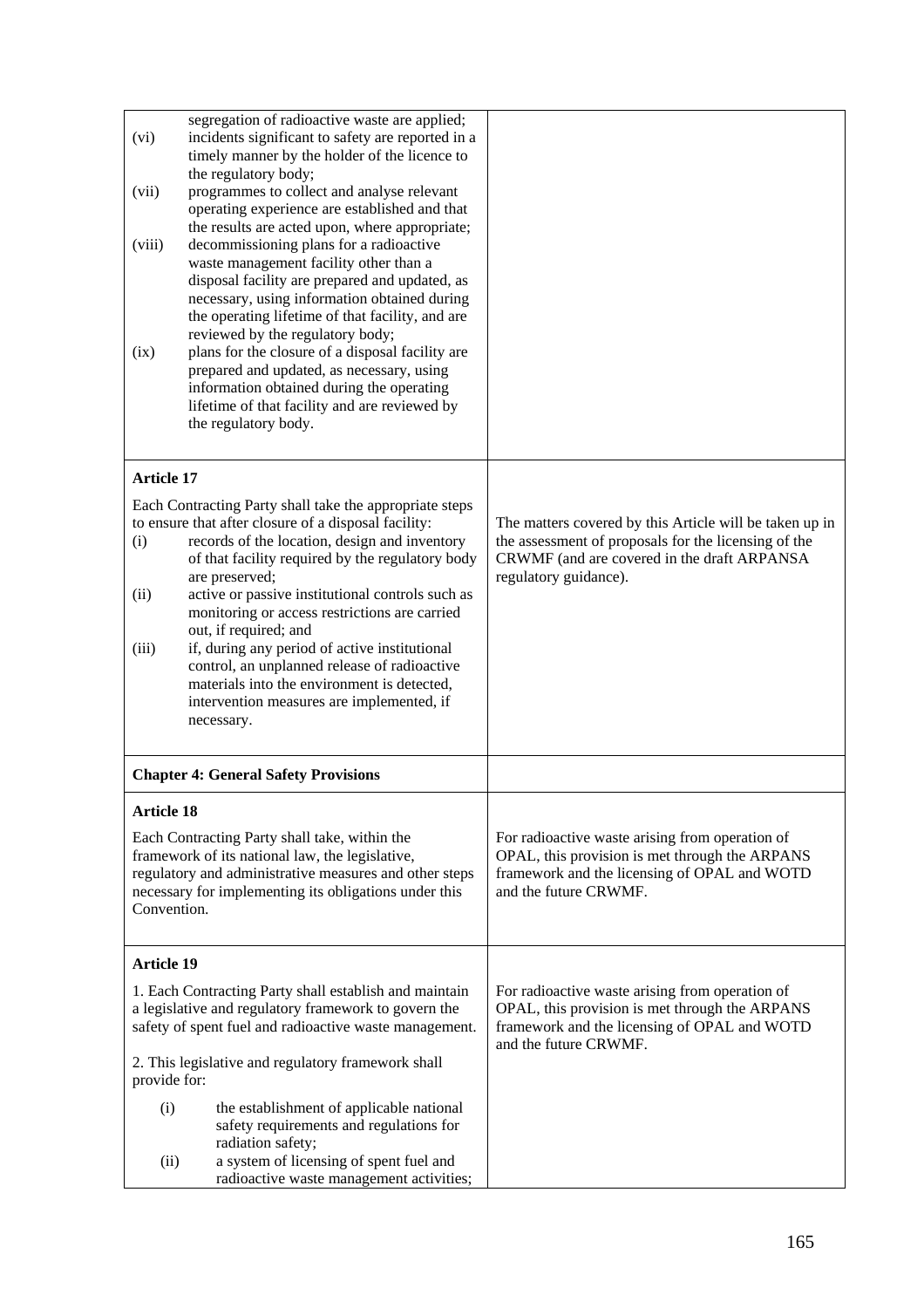| (iii)<br>a system of prohibition of the operation of<br>a spent fuel or radioactive waste<br>management facility without a licence;<br>a system of appropriate institutional<br>(iv)<br>control, regulatory inspection and<br>documentation and reporting;<br>the enforcement of applicable regulations<br>(v)<br>and of the terms of the licences;<br>a clear allocation of responsibilities of the<br>(vi)<br>bodies involved in the different steps of<br>spent fuel and of radioactive waste<br>management.<br>3. When considering whether to regulate radioactive<br>materials as radioactive waste, Contracting Parties shall<br>take due account of the objectives of this Convention.    |                                                                                                                    |
|--------------------------------------------------------------------------------------------------------------------------------------------------------------------------------------------------------------------------------------------------------------------------------------------------------------------------------------------------------------------------------------------------------------------------------------------------------------------------------------------------------------------------------------------------------------------------------------------------------------------------------------------------------------------------------------------------|--------------------------------------------------------------------------------------------------------------------|
| <b>Article 20</b><br>1. Each Contracting Party shall establish or designate a<br>regulatory body entrusted with the implementation of<br>the legislative and regulatory framework referred to in<br>Article 19, and provided with adequate authority,<br>competence and financial and human resources to<br>fulfill its assigned responsibilities.<br>2. Each Contracting Party, in accordance with its<br>legislative and regulatory framework, shall take the<br>appropriate steps to ensure the effective independence<br>of the regulatory functions from other functions where<br>organizations are involved in both spent fuel or<br>radioactive waste management and in their regulation. | ARPANSA. See Australian national reports to the first<br>and second review meetings under the Joint<br>Convention. |
| <b>Article 21</b><br>1. Each Contracting Party shall ensure that prime<br>responsibility for the safety of spent fuel or radioactive<br>waste management rests with the holder of the relevant<br>licence and shall take the appropriate steps to ensure<br>that each such licence holder meets its responsibility.<br>2. If there is no such licence holder or other responsible<br>party, the responsibility rests with the Contracting<br>Party which has jurisdiction over the spent fuel or over<br>the radioactive waste.                                                                                                                                                                  | This is achieved through the relevant ARPANSA<br>licences.                                                         |
| <b>Article 22</b><br>Each Contracting Party shall take the appropriate steps<br>to ensure that:<br>qualified staff are available as needed for<br>(i)<br>safety-related activities during the<br>operating lifetime of a spent fuel and a<br>radioactive waste management facility;<br>adequate financial resources are available<br>(ii)                                                                                                                                                                                                                                                                                                                                                        | See Australian national reports to the first and<br>second review meetings under the Joint Convention.             |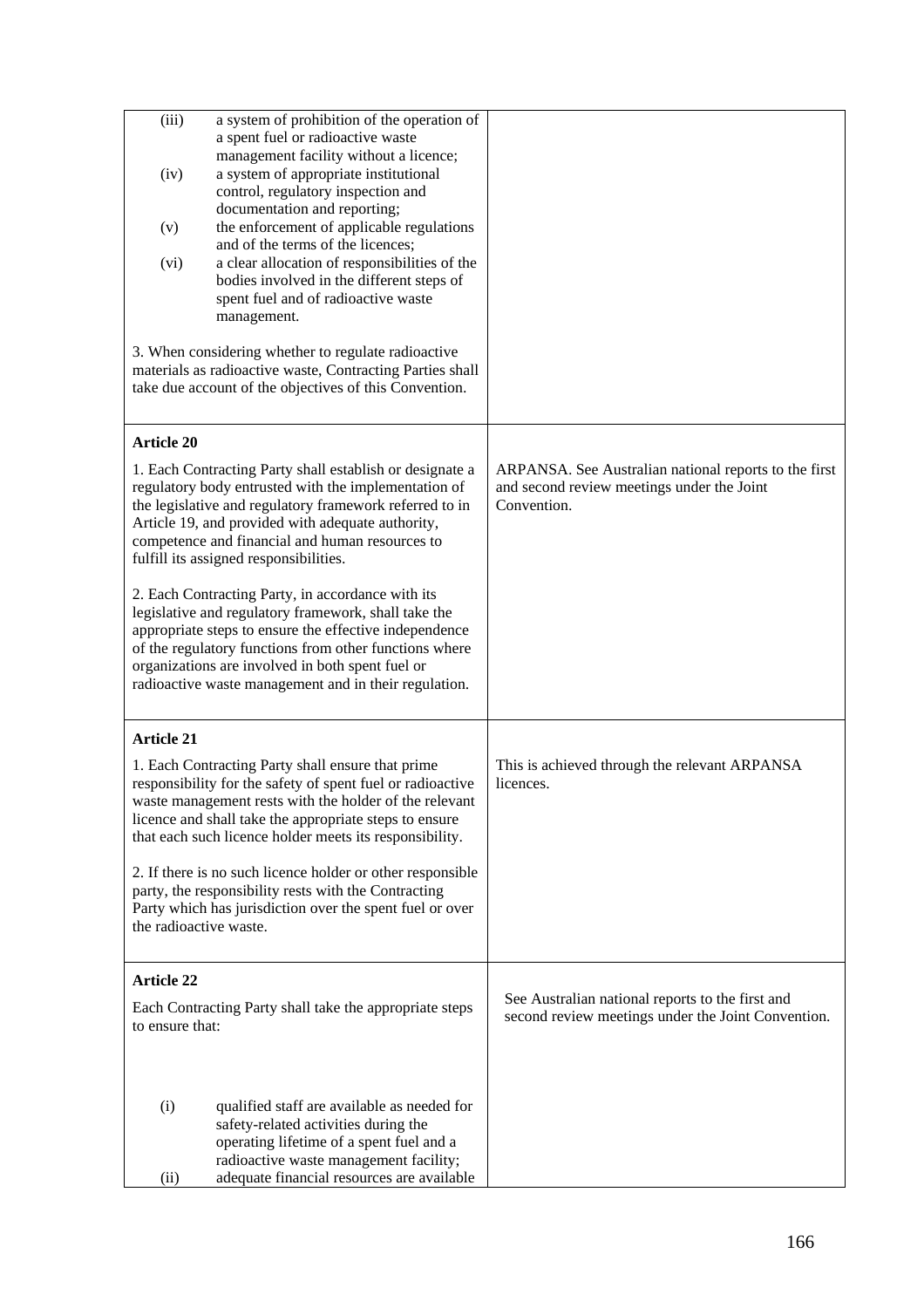| (iii)                | to support the safety of facilities for spent<br>fuel and radioactive waste management<br>during their operating lifetime and for<br>decommissioning;<br>financial provision is made which will<br>enable the appropriate institutional<br>controls and monitoring arrangements to<br>be continued for the period deemed<br>necessary following the closure of a<br>disposal facility.                                                                                                                                                 |                                                                                                                                                                                                                                                                          |
|----------------------|----------------------------------------------------------------------------------------------------------------------------------------------------------------------------------------------------------------------------------------------------------------------------------------------------------------------------------------------------------------------------------------------------------------------------------------------------------------------------------------------------------------------------------------|--------------------------------------------------------------------------------------------------------------------------------------------------------------------------------------------------------------------------------------------------------------------------|
| <b>Article 23</b>    | Each Contracting Party shall take the necessary steps to<br>ensure that appropriate quality assurance programmes<br>concerning the safety of spent fuel and radioactive<br>waste management are established and implemented.                                                                                                                                                                                                                                                                                                           | ANSTO has QA programs addressing, inter alia, spent<br>fuel and waste management for OPAL and for<br>WOTD. They form a part of the basis for the relevant<br>ARPANSA licenses. QA arrangements will be<br>required for the CRWMF (draft ARPANSA regulatory<br>guidance). |
| <b>Article 24</b>    | 1. Each Contracting Party shall take the appropriate<br>steps to ensure that during the operating lifetime of a<br>spent fuel or radioactive waste management facility:                                                                                                                                                                                                                                                                                                                                                                | This is achieved through the relevant ARPANSA<br>licences.                                                                                                                                                                                                               |
| (i)<br>(ii)<br>(iii) | the radiation exposure of the workers and the<br>public caused by the facility shall be kept as<br>low as reasonably achievable, economic and<br>social factors being taken into account;<br>no individual shall be exposed, in normal<br>situations, to radiation doses which exceed<br>national prescriptions for dose limitation<br>which have due regard to internationally<br>endorsed standards on radiation protection;<br>and<br>measures are taken to prevent unplanned and<br>uncontrolled releases of radioactive materials |                                                                                                                                                                                                                                                                          |
|                      | into the environment.<br>2. Each Contracting Party shall take appropriate steps<br>to ensure that discharges shall be limited:                                                                                                                                                                                                                                                                                                                                                                                                         |                                                                                                                                                                                                                                                                          |
| (i)<br>(ii)          | to keep exposure to radiation as low as<br>reasonably achievable, economic and social<br>factors being taken into account; and<br>so that no individual shall be exposed, in<br>normal situations, to radiation doses which<br>exceed national prescriptions for dose<br>limitation which have due regard to<br>internationally endorsed standards on<br>radiation protection.                                                                                                                                                         |                                                                                                                                                                                                                                                                          |
|                      | 3. Each Contracting Party shall take appropriate steps<br>to ensure that during the operating lifetime of a<br>regulated nuclear facility, in the event that an<br>unplanned or uncontrolled release of radioactive<br>materials into the environment occurs, appropriate<br>corrective measures are implemented to control the<br>release and mitigate its effects.                                                                                                                                                                   |                                                                                                                                                                                                                                                                          |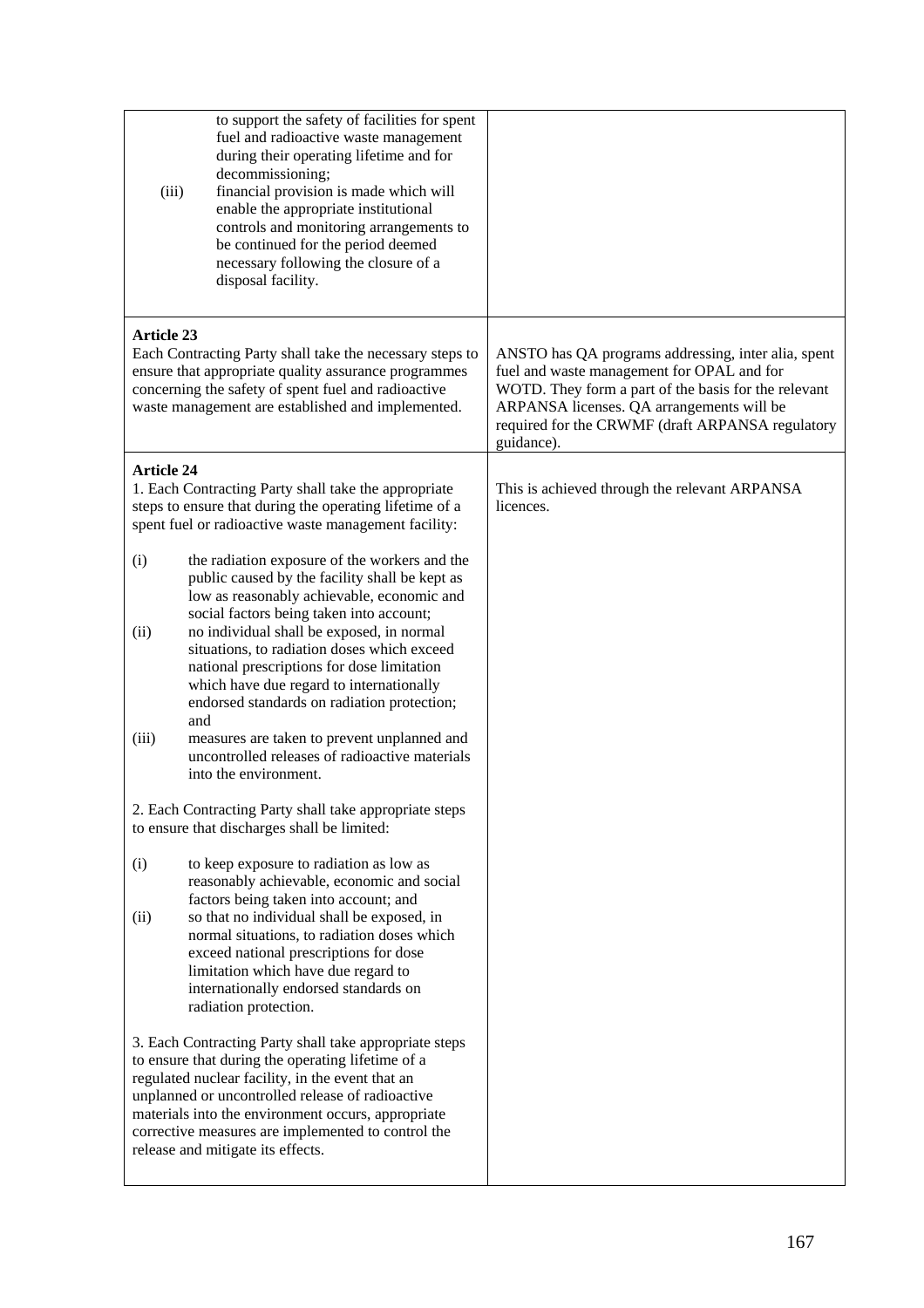| <b>Article 25</b><br>1. Each Contracting Party shall ensure that before and<br>during operation of a spent fuel or radioactive waste<br>management facility there are appropriate on-site and,<br>if necessary, off-site emergency plans. Such emergency<br>plans should be tested at an appropriate frequency.<br>2. Each Contracting Party shall take the appropriate<br>steps for the preparation and testing of emergency<br>plans for its territory insofar as it is likely to be affected<br>in the event of a radiological emergency at a spent fuel<br>or radioactive waste management facility in the vicinity<br>of its territory. |                                                                                                                                                                                                                                                                                                                                                                                                                                                                                                                                                            | This is achieved through the relevant ARPANSA<br>licences. Included in the regulatory guidance<br>applicable to the CRWMF.                                                                                                                                                                                                                                                                                                                                                                                                                   |
|----------------------------------------------------------------------------------------------------------------------------------------------------------------------------------------------------------------------------------------------------------------------------------------------------------------------------------------------------------------------------------------------------------------------------------------------------------------------------------------------------------------------------------------------------------------------------------------------------------------------------------------------|------------------------------------------------------------------------------------------------------------------------------------------------------------------------------------------------------------------------------------------------------------------------------------------------------------------------------------------------------------------------------------------------------------------------------------------------------------------------------------------------------------------------------------------------------------|----------------------------------------------------------------------------------------------------------------------------------------------------------------------------------------------------------------------------------------------------------------------------------------------------------------------------------------------------------------------------------------------------------------------------------------------------------------------------------------------------------------------------------------------|
| <b>Article 26</b><br>(i)<br>(ii)<br>(iii)<br>(iv)                                                                                                                                                                                                                                                                                                                                                                                                                                                                                                                                                                                            | Each Contracting Party shall take the appropriate steps<br>to ensure the safety of decommissioning of a nuclear<br>facility. Such steps shall ensure that:<br>qualified staff and adequate financial<br>resources are available;<br>the provisions of Article 24 with respect to<br>operational radiation protection, discharges<br>and unplanned and uncontrolled releases are<br>applied;<br>the provisions of Article 25 with respect to<br>emergency preparedness are applied; and<br>records of information important to<br>decommissioning are kept. | Decommissioning of the OPAL Research Reactor, is<br>considered in the SAR. This includes the choice of<br>materials to minimise activation, space for access and<br>minimisation of the radioactive waste that will be<br>produced during commissioning. A preliminary<br>decommissioning plan was established during the<br>construction of the reactor.<br>ARPANSA was satisfied that the applicant has<br>appropriate plans and arrangements to satisfy<br>decommissioning requirements at the present stage in<br>the facility lifetime. |
|                                                                                                                                                                                                                                                                                                                                                                                                                                                                                                                                                                                                                                              | <b>Chapter 5: Miscellaneous Provisions</b>                                                                                                                                                                                                                                                                                                                                                                                                                                                                                                                 |                                                                                                                                                                                                                                                                                                                                                                                                                                                                                                                                              |
| <b>Article 27</b><br>1. Each Contracting Party involved in transboundary<br>movement shall take the appropriate steps to ensure<br>that such movement is undertaken in a manner<br>consistent with the provisions of this Convention and<br>relevant binding international instruments.<br>In so doing:                                                                                                                                                                                                                                                                                                                                      |                                                                                                                                                                                                                                                                                                                                                                                                                                                                                                                                                            | Any shipment of spent fuel or radioactive wastes<br>returned to Australia will be subject to a specific<br>transport plan developed for each shipment,<br>addressing these matters. The plan must be by the<br>CEO of ARPANSA and other competent transport<br>authorities.                                                                                                                                                                                                                                                                  |
| (i)<br>(ii)                                                                                                                                                                                                                                                                                                                                                                                                                                                                                                                                                                                                                                  | a Contracting Party which is a State of origin<br>shall take the appropriate steps to ensure that<br>transboundary movement is authorized and<br>takes place only with the prior notification and<br>consent of the State of destination;<br>transboundary movement through States of<br>transit shall be subject to those international                                                                                                                                                                                                                   |                                                                                                                                                                                                                                                                                                                                                                                                                                                                                                                                              |
| (iii)<br>(iv)                                                                                                                                                                                                                                                                                                                                                                                                                                                                                                                                                                                                                                | obligations which are relevant to the particular<br>modes of transport utilized;<br>a Contracting Party which is a State of<br>destination shall consent to a transboundary<br>movement only if it has the administrative and<br>technical capacity, as well as the regulatory<br>structure, needed to manage the spent fuel or<br>the radioactive waste in a manner consistent<br>with this Convention;<br>a Contracting Party which is a State of<br>origin shall authorize a transboundary                                                              |                                                                                                                                                                                                                                                                                                                                                                                                                                                                                                                                              |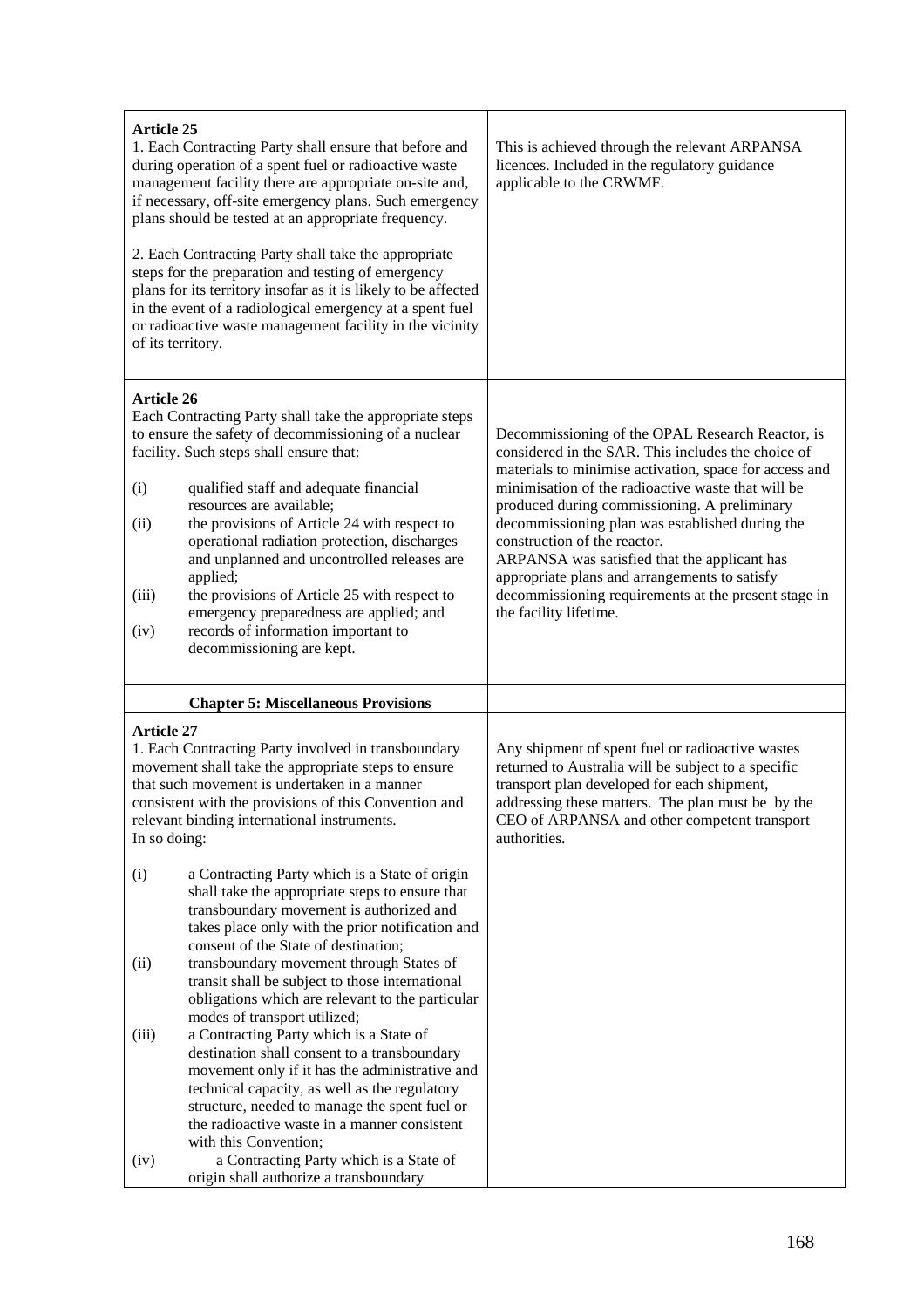| (v)                               | movement only if it can satisfy itself in<br>accordance with the consent of the State of<br>destination that the requirements of<br>subparagraph (iii) are met prior to<br>transboundary movement;<br>a Contracting Party which is a State of origin<br>shall take the appropriate steps to permit re-<br>entry into its territory, if a transboundary<br>movement is not or cannot be completed in<br>conformity with this Article, unless an<br>alternative safe arrangement can be made. |                         |
|-----------------------------------|---------------------------------------------------------------------------------------------------------------------------------------------------------------------------------------------------------------------------------------------------------------------------------------------------------------------------------------------------------------------------------------------------------------------------------------------------------------------------------------------|-------------------------|
|                                   | 2. A Contracting Party shall not licence the shipment of                                                                                                                                                                                                                                                                                                                                                                                                                                    |                         |
|                                   | its spent fuel or radioactive waste to a destination south                                                                                                                                                                                                                                                                                                                                                                                                                                  |                         |
|                                   | of latitude 60 degrees South for storage or disposal.                                                                                                                                                                                                                                                                                                                                                                                                                                       |                         |
|                                   | 3. Nothing in this Convention prejudices or affects:                                                                                                                                                                                                                                                                                                                                                                                                                                        |                         |
| (i)                               | the exercise, by ships and aircraft of all<br>States, of maritime, river and air<br>navigation rights and freedoms, as<br>provided for in international law;                                                                                                                                                                                                                                                                                                                                |                         |
| (ii)                              | rights of a Contracting Party to which<br>radioactive waste is exported for<br>processing to return, or provide for the<br>return of, the radioactive waste and other<br>products after treatment to the State of<br>origin;                                                                                                                                                                                                                                                                |                         |
| (iii)                             | the right of a Contracting Party to export<br>its spent fuel for reprocessing;                                                                                                                                                                                                                                                                                                                                                                                                              |                         |
| (iv)                              | rights of a Contracting Party to which<br>spent fuel is exported for reprocessing to<br>return, or provide for the return of,<br>radioactive waste and other products<br>resulting from reprocessing operations to<br>the State of origin.                                                                                                                                                                                                                                                  |                         |
| <b>Article 28</b><br>safe manner. | 1. Each Contracting Party shall, in the framework of its<br>national law, take the appropriate steps to ensure that<br>the possession, remanufacturing or disposal of disused<br>sealed sources takes place in a                                                                                                                                                                                                                                                                            | Not applicable to OPAL. |
|                                   | 2. A Contracting Party shall allow for re-entry into its<br>territory of disused sealed sources if, in the framework<br>of its national law, it has accepted that they be returned<br>to a manufacturer qualified to receive and possess the<br>disused sealed sources.                                                                                                                                                                                                                     |                         |